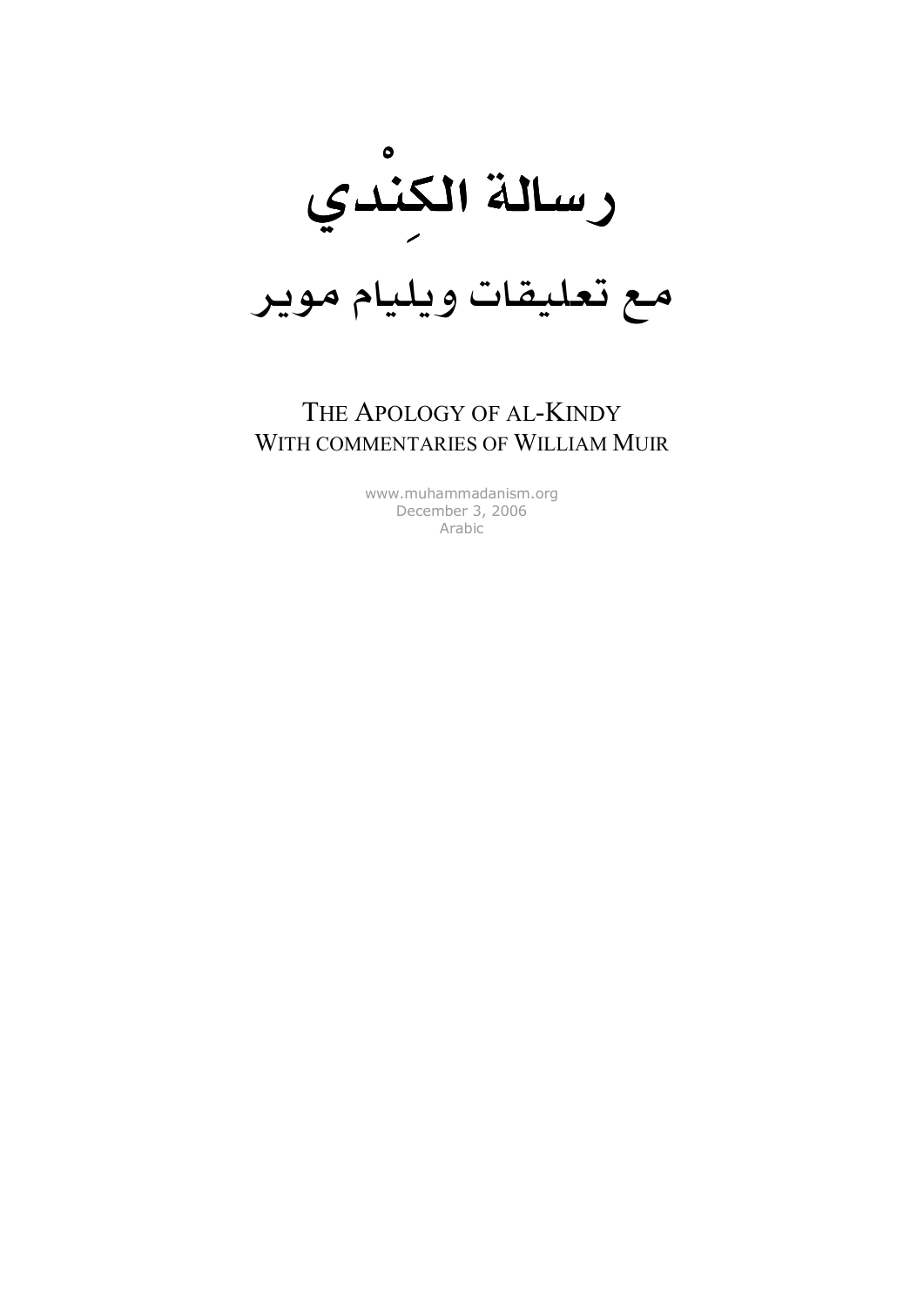

في أيّام أمير المؤمنين الخليفة العبّاسي المأمون سنة ٢٤٧ هجريّة / ٨٦١ ميلاديّة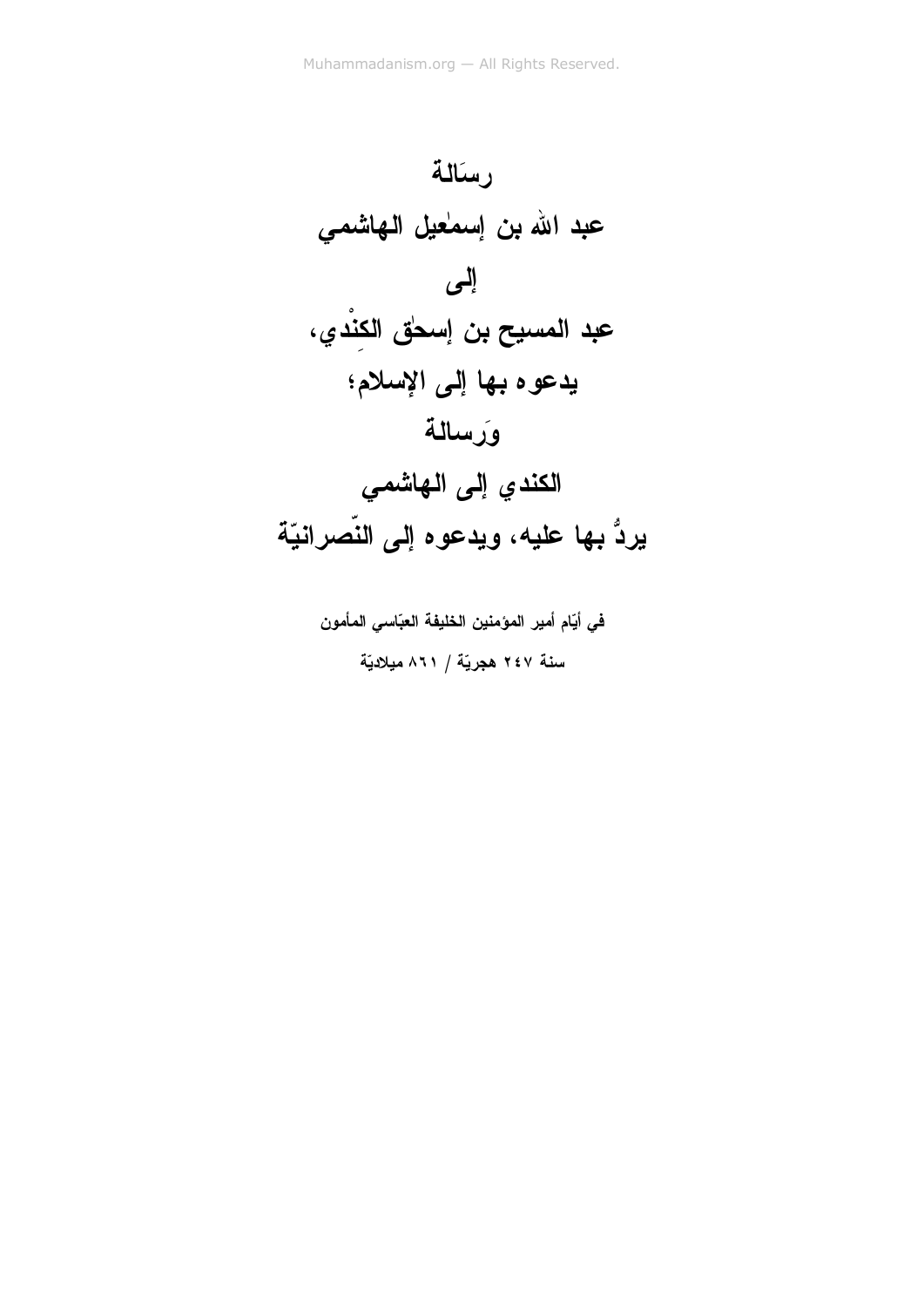يحتو ي الملف الحالي على النص الكامل لرسالة عبد المسيح بن إسحٰق الكِنْدي، إضافةً لتعليقات ويليام موير على الرسالة والمأخوذة من الطبعة الثانية للرسالة الصادرة في لندن ١٨٨٧.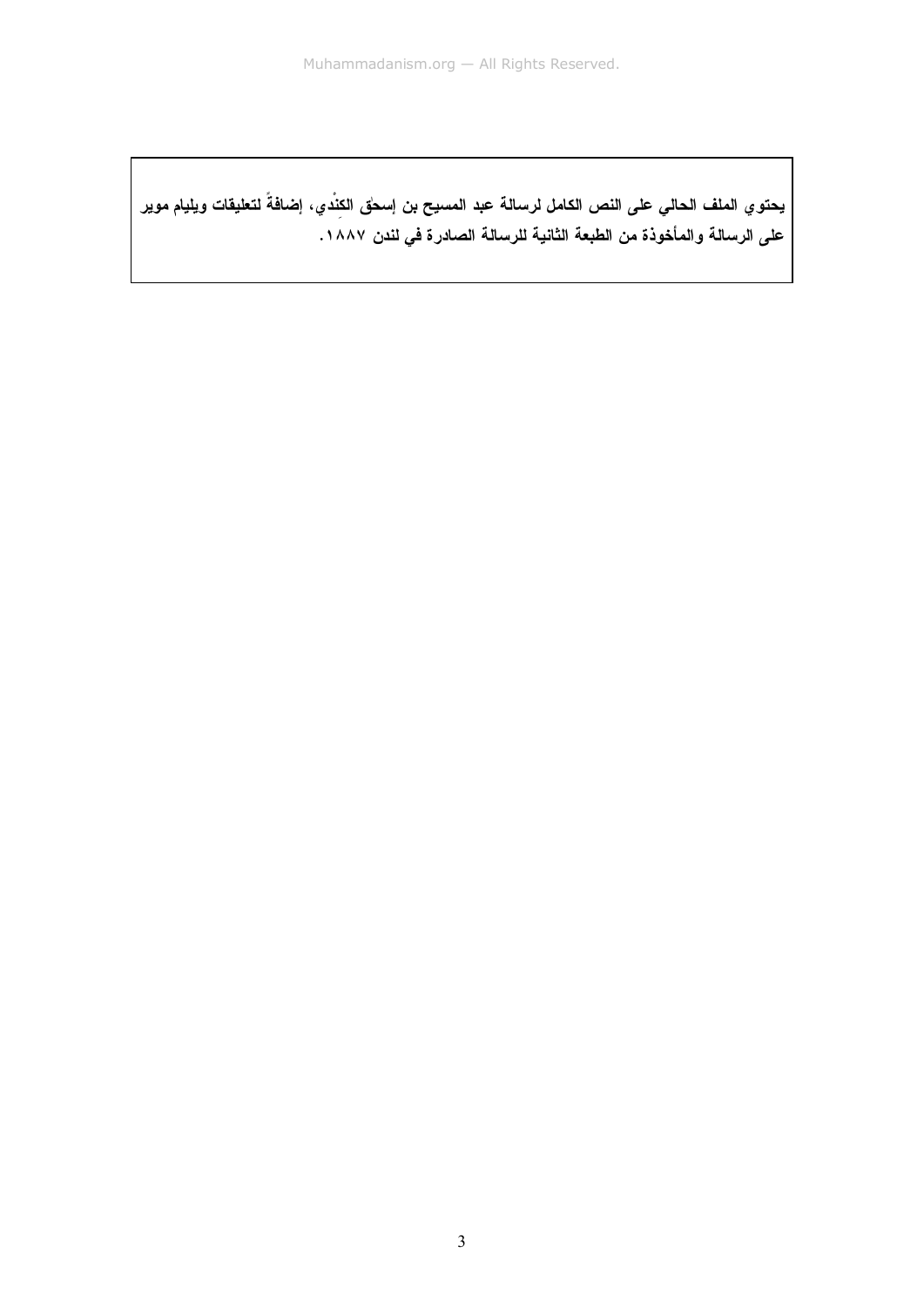المُتَوَيَاتُ

|                                                                                  | كلمة موير       |
|----------------------------------------------------------------------------------|-----------------|
|                                                                                  | مقدمة بقلم موير |
| رسالة الكندي ـــ مقالة بصدد العصر والتأليف [ قرئت لدى الجمعية الأسيوية الملكية ] |                 |

# نص الكتاب

| ۲۳                              |                                  | تقديم         |
|---------------------------------|----------------------------------|---------------|
| $\mathbf{y}$                    |                                  | رسالة الهاشمى |
| ٣٩                              |                                  | جواب الكندي   |
| $\epsilon$ .                    | الثالوث                          |               |
| ٤٩                              | حياة محمد                        |               |
| $\circ$                         | الاغتيالات                       |               |
| $\circ$                         | الغزوات                          |               |
| $\circ$                         | زوجات محمد                       |               |
| $\circ \vee$                    | أعلام النبوة                     |               |
| ٦.                              | فتح فارس                         |               |
| ٦١                              | المعجزات                         |               |
| ٦٤                              | ردة العرب                        |               |
| ٦٨                              | الشرائع والأحكام ثلاثة أوجه      |               |
| $\vee$                          | القرأن: مواده وكَيفية جمعه       |               |
| $\vee\vee$                      | اللحن في القرأن، المادة والأسلوب |               |
| $\wedge\cdot$                   | الحو افز الدينوية                |               |
| $\Lambda \mathsf{r}$            | اسم محمد على العرش               |               |
| $\Lambda$ ٤                     | تفضيل أل إبراهيم على العالمين    |               |
| $\Lambda$ 0                     | طقوس الإسلام                     |               |
| $\wedge$ ٦                      | تحريم لحم الخنزير                |               |
| $\lambda\lambda$                | الحج                             |               |
| 9)                              | حملات المسلمين                   |               |
| 9)                              | أيات منتاقضة                     |               |
| 90                              | الحرب كعلاج إلهي                 |               |
| ٩٦                              | الشهداء، المسلمون والمسيحيون     |               |
| 99                              | الحوافز الزائلة الفانية          |               |
| $\lambda \cdot \cdot$           | شفاعة محمد                       |               |
| $\mathcal{N}$                   | دفاعاً عن الثالوث                |               |
| $\mathcal{L} \cdot \mathcal{L}$ | عبادة الصليب                     |               |
| $\mathcal{N} \cdot \mathcal{E}$ | الفاتحة                          |               |
| $\cdot \circ$                   | ما عندي من أمر ديني              |               |
| $\mathcal{L} \cdot \mathcal{L}$ | نبوات العهد القديم               |               |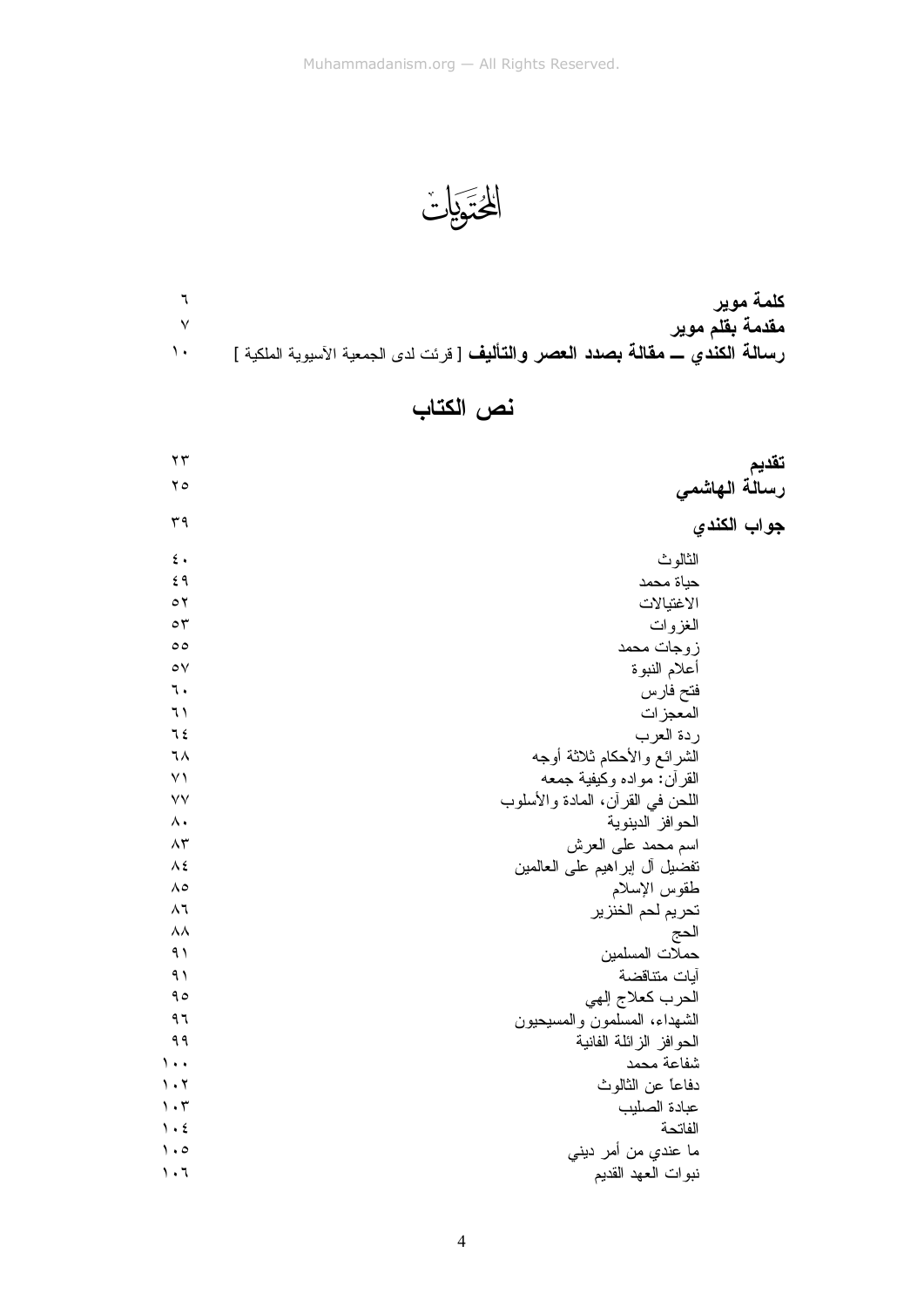| $\eta$ . 9       | الكتب اليهودية المقدسة غير محرفة |
|------------------|----------------------------------|
| $\rightarrow$    | حياة المسيح                      |
| $\bigwedge$      | رسالة الحواريين                  |
| $\gamma$         | لا حاجة للمعجزات بعد الآن        |
| $\lambda \delta$ | الختام                           |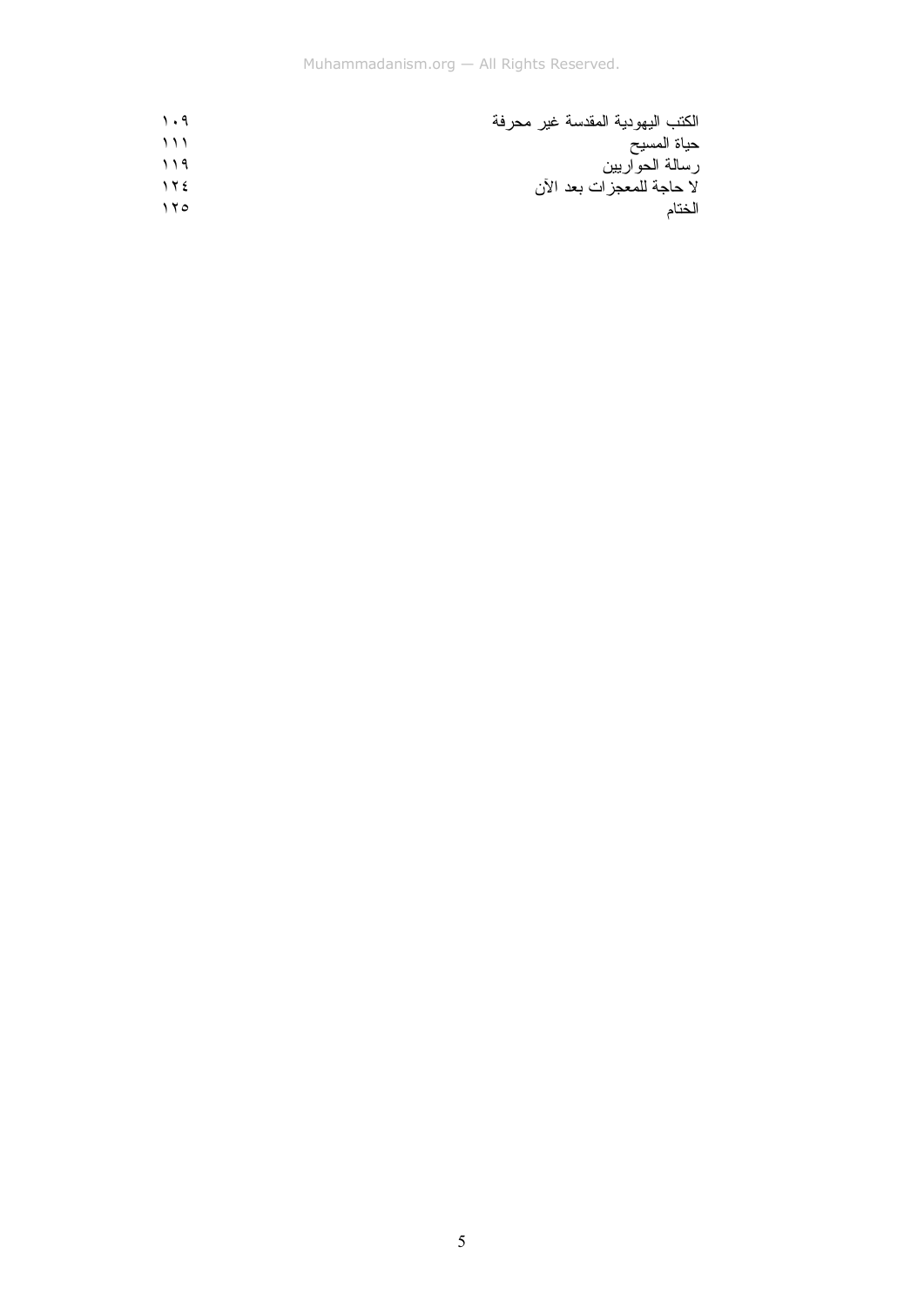كلمة موير

صدرت الطبعة الأولى من رسالة الكندي منذ خمس سنوات خلت. وقــد أُســنلّهت بـ **مقالة بصدد العصر والتأليف،** والتي كانت قُرئت لدى ا**لجمعية الآسيوية،** ونُشرت في مجلسة تلك المؤسسة. والاستنتاجات التي طُرحت في المقال لرأي المستشرقين العلماء لـــم تتعــــرض للاعتراض في أي مكان، وبالنالي يمكن قبولها الآن ببعض الثقة.

كانت ا**لرسالةُ** متداولةً على نطاقٍ واسع بالنص الأصلي في الشرق، وتُرجِمت إلى لغة الهند العامية. ولهذا صار من الواجب أن يكون مضمونها متاحاً بالإنجليزية لمبشرينا وآخـــرين مهتمين بالعمل، إضافةً للبراهين التي تأسست عليها حجة أصالة الكناب. ومن أجل هذه الغايـــة أساساً صدر ت الطبعة الحالية.

و .م. جامعة إدنيره كانون الثاني (ديسمبر) ١٨٨٦.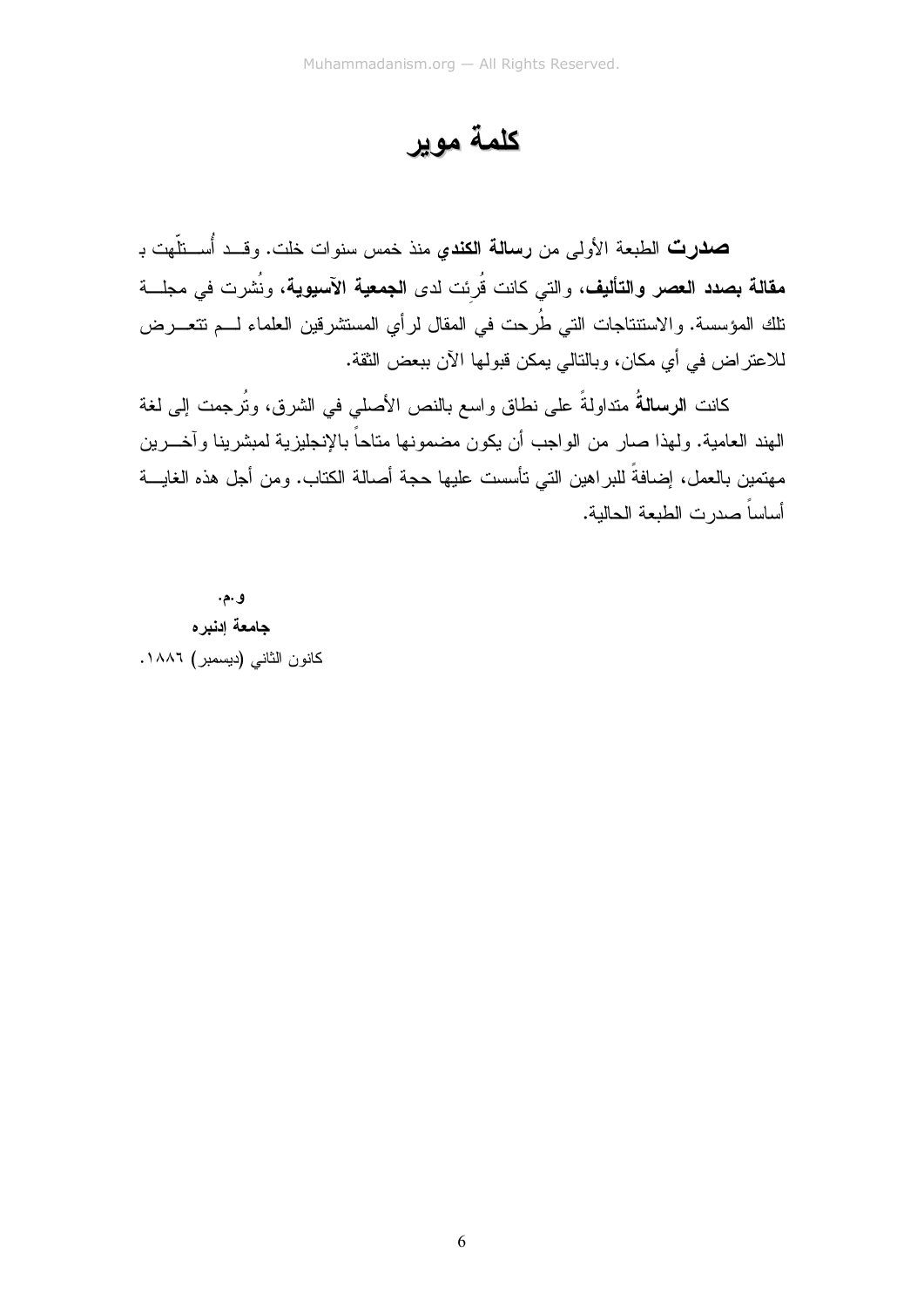فقنكاهما

#### بقلم موير

إنّ هدفي الرئيس، وأقول مباشرةً، من المشروع الحالي، وضع **رسالة الكنـــدي** بـــين أيدى أولئك الذي سيستعملونها لفوائد الديانة المسيحية.

في نفس الوقت، وبعيداً نماماً عن الجانب الديني، نحوز الرسالة على أهميـــة خاصــــة بحد ذاتها. ويعود اهتما*مي ب*ها، في بادئ الأمر، إلى إ**رسالية جمعية الـعون التركية**، التي قامت بطبع النص بعناية فائقة من مخطوطيْن غير كامليْن. إن مطالعةً خاطفــةً أقنعتنـــى بأهميتهـــا الجدلية العالية، وكذلك أصالتها التي لا جدال فيها، التي تعود إلــي القـــرن الثالـــث الـهجـــري (حوالي ٨٣٠ م) \_ تاريخ تحرريها. وعقب ذلك أصدرتُ مسودةٌ، ببعض الفقرات في المبشـــر النهندي النسوي.'

ودراسة إضافية للرسالة زادنتي قناعةً. وقد ذكر الكانب المعروف البيروني (حـــوالـي ٣٩٠هـ/ ٩٩٩م)، الرسالة باسم رسالة «**عبد المسيح بن إسحٰق الكند**ي». إن هــذا الاستشـــهاد بينما يبر هن على نداول العمل في القرن النالي على ندوينه، فإنه يحـــدث خلطــــاً فــــي أذهــــان البعض بين كاتبنا والكندي المشهور («أبو يوسف ابن إسحٰق»)، «فيلسوف الإســــلام»، الــــذي نشط أيضاً لدى بلاط المأمون. وهذا ما دفعني للبحث بشكل دقيق بخصوص مسألة التأليف.

بدون أدنـى شك كان «الفيلسوف» محمدياً عالمـّاً، وهذا ما ببدد فكرة أنـه ربمـا كــــان لـــــه أي دور في ا**لرسالـة.** لكن بني كندة (المشتق من اسمهم لقب ا**لكندي**، والذي يعني المنتسب إلي تلك القبلية) كانت تشكل عشيرة عظيمة بنفسها، اندفعت من الجنوب، وانتشــــرت فــــي وســـط وشمال الجزيرة العربية، وكان لها في القرنيْن الخامس والسادس الميلادييْن دورٌ مميــزٌ فـــي ناريخ شبه الجزيرة.' ولدى نشوء الإسلام، ورغم أن القسم الأعظم من القبيلة كـــان برئاســــة الأشعث المشهور، انتقل إلى دين محمد، فإنّ أقلية لا بأس بها بقيت محافظـــة علـــي الديانــــة المسيحية؛ وفي عهد المأمون، أنجبت هذه القلة عدداً كبيراً بحيث برز منها رجال مشـــهورون أخرون بحملون لقب ا**لكندي**، إلى جانب الفيلسوف الكبير . وليس ثمة شك بأن كاتبنا بنت*مي* إلى هذا الفرع من قوم كندة. والبرهان الداخلي (بعيداً تماماً عمّا بوفره الاستشهاد مـــن البيرونـــي)

<sup>&</sup>lt;sup>1</sup> "Indian Female Evangelist." London: Nisbet & CO., April, 1881, Art. I.

<sup>&</sup>lt;sup>2</sup> See "Life of Mabomet" (1st edition), vol. i. p. clxxiii. *et seq.*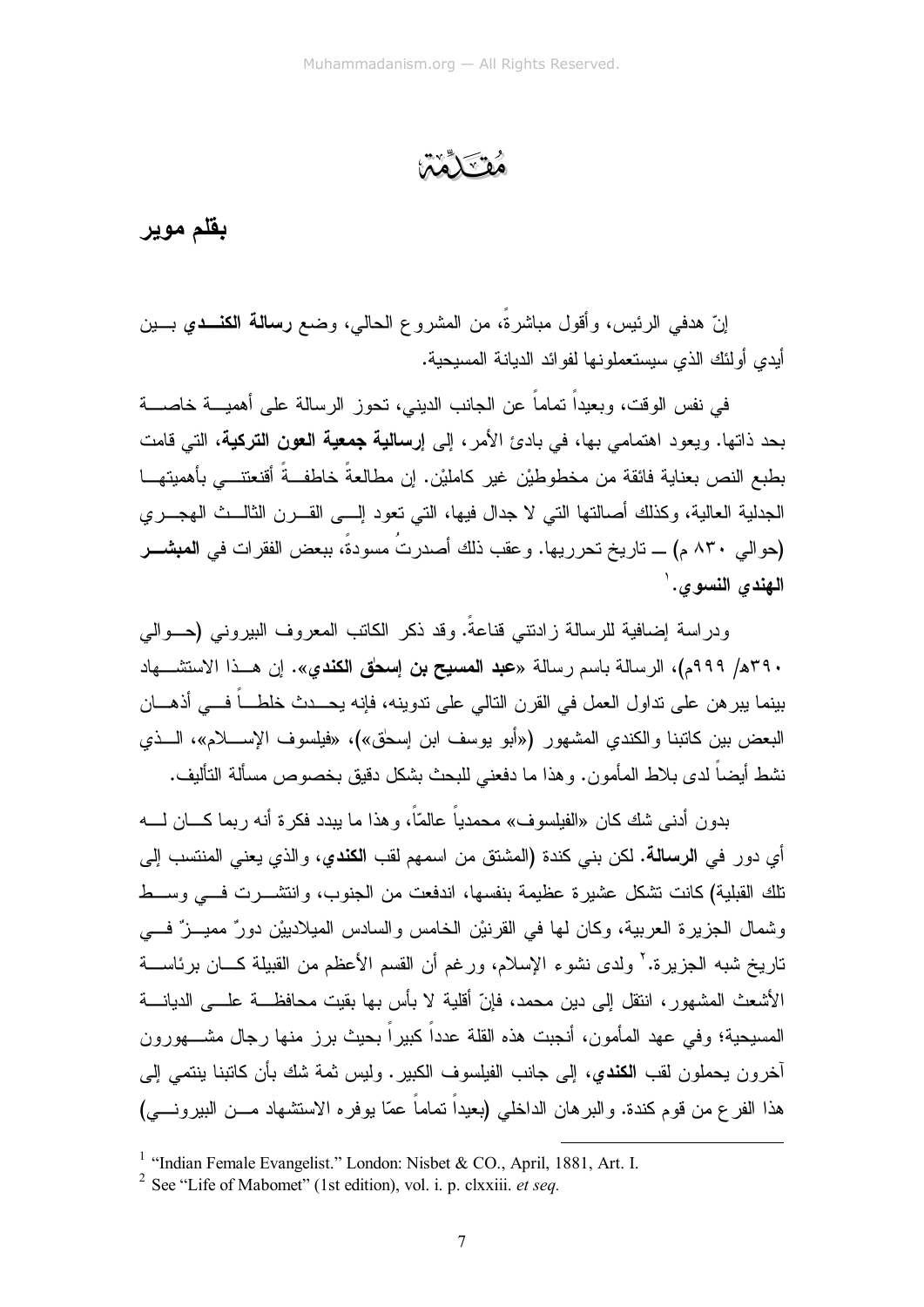يوفر الاستدلال الأقوى بأن هذا العمل، وفق تصريحه، يهدف تحديداً إلى الدفاع عـــن الديانــــة المسيحية جدلياً بوجه الدين المسيطر في بلاط الخليفة المأمون. وإن المقال النمهيدي خصـــص للبر هنة على ذلك.

وبعيداً عن أهميتها الأدبية والتاريخية، فإن ا**لرسالة**، على أي حال وكونها، عمل مثار جدل، بمكن أن نتيح الوقوف على المسائل الجدلية اللاهونية. على الرغم من أن جزءاً معتبــــراً ضعيفٌ وغير حاسم في حججه، وبعض الأشياء موضع نساؤل في الواقع، ومليئــــة بــــالنعوت القاسية للأديان الإسلامية واليهودية والمجوسية التي كان يمكن أن تُخفف بشكل ملمـــوس، وإذا أخذنا بالإجمال، فإن الحجة من وجهة نظر الجدل اللاهوتي، قُدمت بحكمة وبراعة، وهي تتميز في كل الرسالة ببلاغة اللغة العربية. إن معاجلة الإسلام حادة بحيــث أن تــداول الرســـالـة لا يمكن أن يكون مقبولاً في أي دولة محمدية واهنة ومتعصــــبة. وبالفعـــل، باســـنثناء الخلفـــاء المعتزلة، وربما أيضاً أكبر العظيم، فليس محتملاً أن حكومةً محمدية في أي عصر لـــم تجـــد ضرورة لإتلاف العمل شدبد الخطورة على الإسلام، والمعاقبة علبه بأشد القصاص والجزاء. ' لكن فيما يخصّ أقاليمنا، فإن الوضع مختلف. وبكل تأكيد فإن ظهور الرسالة مكتوبة ومتداولـــة في بلاط الخليفة العباسي، لا يمكن أن يكون محل اعتراض في سلطات المدافع عـــن الديانــــة المسبحية.

وبالتالي، وفق هدف تسهيل استعمال وترجمة الرسالة، أو المختار ات منها، قمت بكتابة تحليل كامل لمحتوياتها، مع ترجمة مكثفة لمعظم مقاطعها المهمة. وإذا ما كان يجلب إجلراء اختصار إضافي فهذا متعلق بالاعتبار ات المحلية.

وبوصفها منتجاً قديماً ومحلياً للمسيحية الأسيوية، فإن الرسالة تحوز لا علـــى أهميـــة كبير ة بالنسبة لنا في العالم المسيحي، بل لها صلة عملية بالجدل عينه الذي ما زال جارياً فـــي الشرق. إن المدافع المسيح غالباً ما يُقال له إنه أنتج مسيحاً ذا سمات وتعـــاليم قولبـــت وفـــق النموذج الأوربي؛ وبالتالي، فإنه صاحب دين موافق للغرب، وغريب عــن العقــل والعـــرف الأسبوبيْن. وهذا على أي حال لا يصحّ بشأن مدافعنا. عربيّ من العرب، وُلد ونشأ منذ ألــف سنة مضت في صرحاء بني كندة، الكندي الذي يقدم نفسه ودينه في حلَّة ولغة آسيويتيْن بشــكل خالص. وإن المعترضين سيجدون بأن الإنجيل لا يتغير لا بمرور الوقت ولا بتبدل البيئة، وإن مسيحية الكندي لا تختلف مادياً لا بالشكل و لا بالمحتوى (ربما خــــلا بعـــض المـــز اج المتقـــد والخيال الحي للمناظر الأسيوي) عما يشرحها المبشر في وقتنا الحالي.

<sup>&</sup>lt;sup>1</sup> أخبرني الدكتور لانسينگ، العالم الأمريكي المبشر بالقاهرة، أنّ القانون السابق لمصر يقضـــي فـــي حـــال العثور عْلَى المخطوطة في أي بيتٍ أنْ يهدمْ ذلك البيت وأربعين أخر محيط به.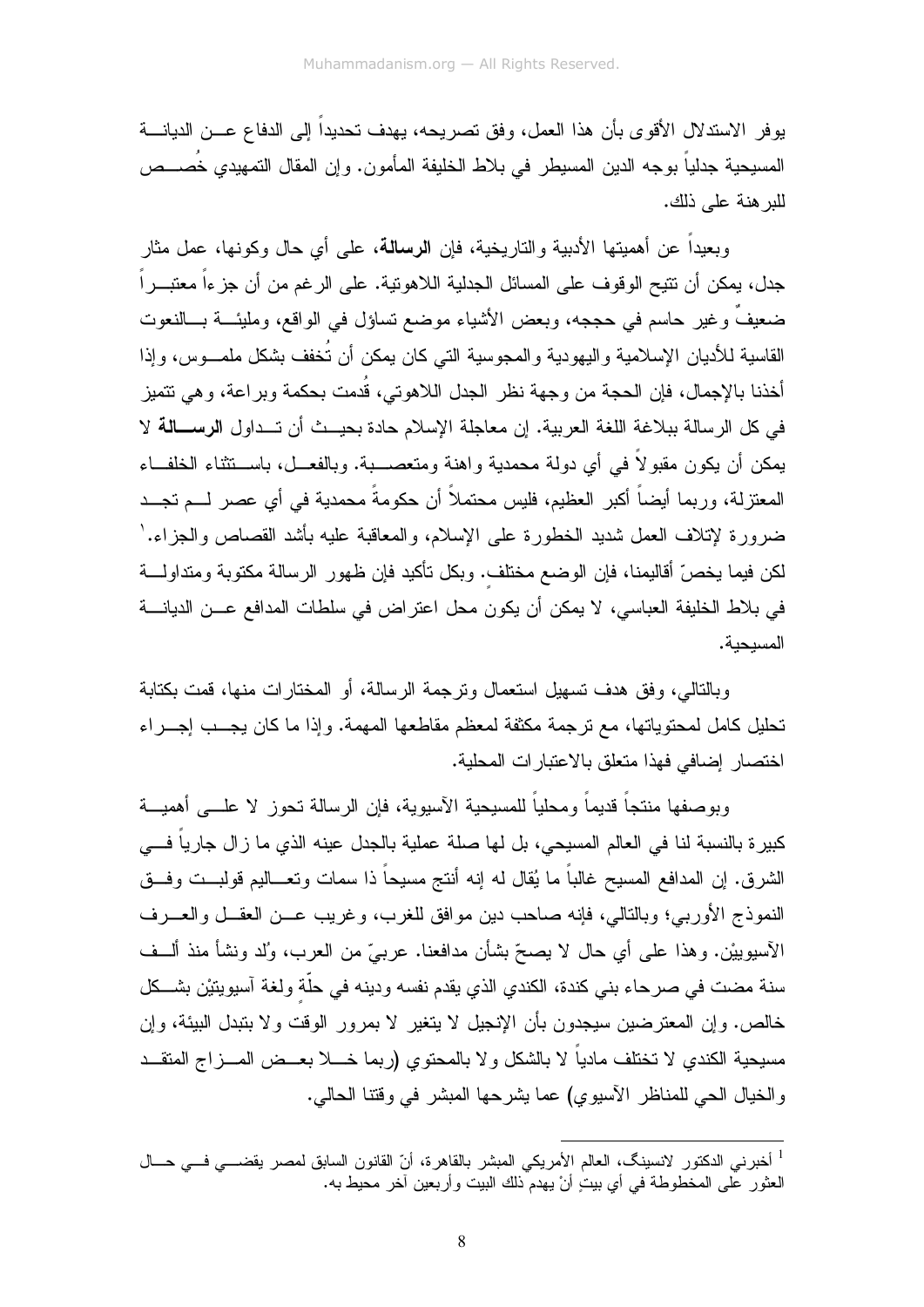لم أسعَ إلى نقل بلاغة الكندي في هذه الصفحات، لكن ألزمت نفسي بمحتوى ومعنــــي البر هان. إن الجدل اُختصر في كل مكان، لا بل في بعض المواضع المترجمة قُدم النص بدون ركام النعوت، وغزارة الحشو، الذي يطيب لمؤلفنا الاستفاضة بها. وحتى لو كنت أحوز علـــى أهلية المهمة، فإن العمارة المختلفة للغتنا ستحول دون أي محاولة مني للمحاكاة. ولكي يحصل المرء على نصور كاف عن المد المندفع لبيان الكندي، فعليه قراءة الأصل. وعلى أي حـــال، بالنسبة للترجمة إلى اللغات الشرقية مثل الفارسية والأوردو، فإن نقــل الــنص مـــن ناحيـــة الأسلوب وروح المؤلف ستكون بدون صعوبة تذكر .'

لقد انسلخت الأن ست وثلاثون سنة، على طلب الدكتور بفانـــدر، كتابـــة رأي حـــول أبحاثه الثلاثة الممتاز ة بشأن الجدل المحمدي، في ا**ستعراض كلكوتا**. <sup>٢</sup> إن الأثر التي أحدثته في كل من الـهند وتركيا، لم يكن بالقليل. ولن يكون استخفافاً بـها القول إنَّ من المتوقع أن تـحـــدث رسالة الكندي صدى أكثر قوةً بشكل لا يضاهي. ذلك إن بطل المسيحية هذا، كان نفســــه ابـــن الشرق، من محتد عربي رفيع، علاوة على ذلك مسيحي بالمولد، وفيلسوف، وحاضراً مكرمـــاً لدى بلاط المأمون، و هذا ما بضبف وزناً استثنائياً لمحاججة الرسالة، دعْ عنــك قبمتهـــا بحـــد ذاتها. بينها وبين أعمال بفاندر ، ثمة فقط اختلاف بين در اسة مقالة، والاستماع إلى بيان متقــد ومشبوب العاطفة للمحامي في دفاعه الخاص؛ بين قراءة وصف معركة، ومشاهدة بأم العـــين صراع ضار للمعركة نفسها.

الشكر العميق إلى إ**رسالية جمعية العون التركية**، على تقديرها السريع لقيمة ا**لرسالة**، والعناية المو لاة في نقديمها إلينا نصاً محرراً بغاية البراعة والعناية، على الرغم من النقص في المخطوطات.

و . م لندن ١ كانون الأول (ديسمبر )، ١٨٨١.

<sup>&</sup>lt;sup>1</sup> [نص الرسالة في الملف كامل.]

<sup>&</sup>lt;sup>2</sup> "Calcutta Review," vol. viii. Art. VI. <sup>3</sup> ندين إ**رسالية جمعية الـعون التركية** بالتحرير الدقيق للنص إلى جهود وأستاذية الدكتور نين، الذي أنتج نصـا واضبحًا للغابة من مواد غير تامة؛ ويستحق الكثير من الفضل على ذلك.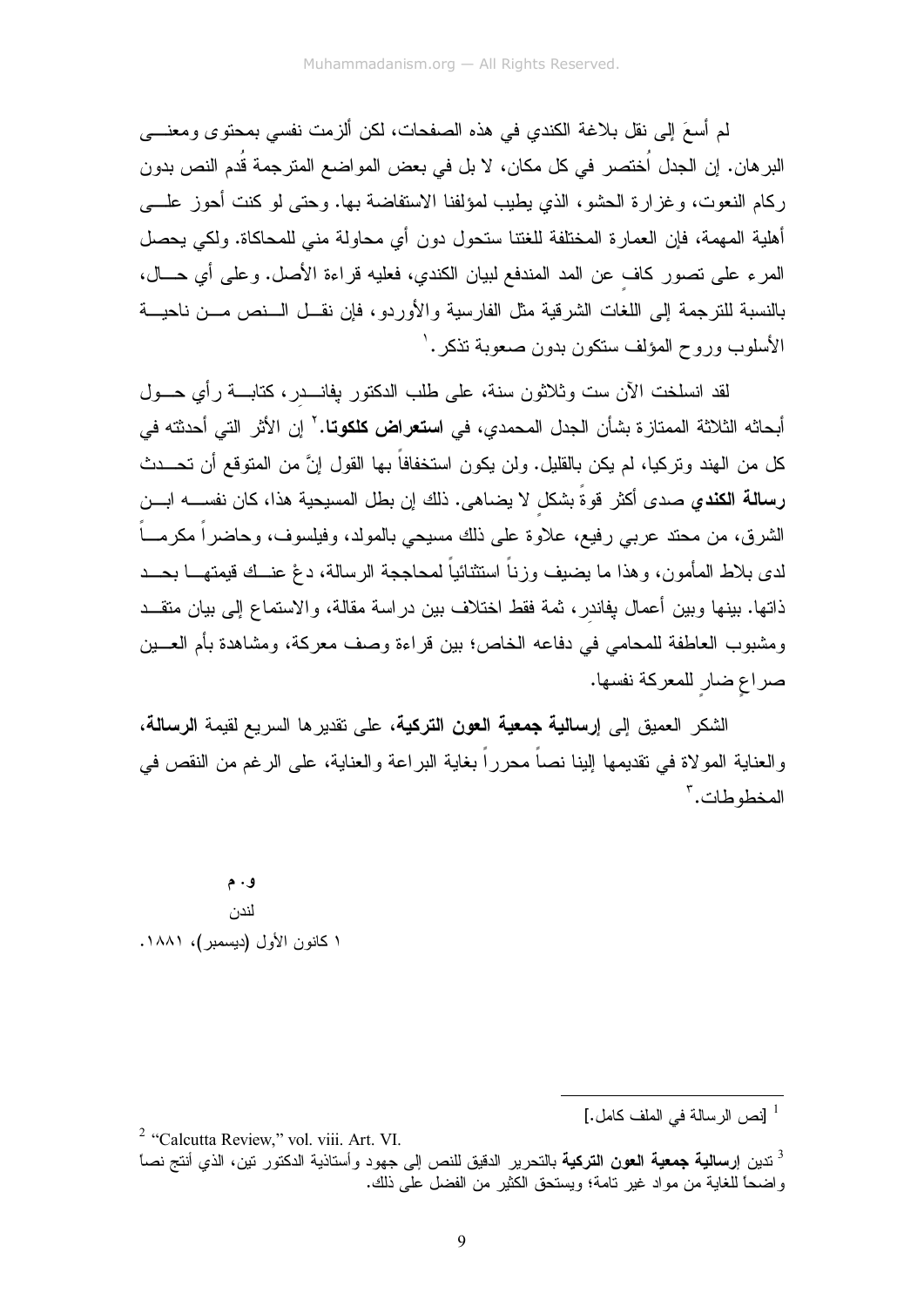# رسالة الكندي

#### مقالة بصدد العصر والتأليف

[ قر ئت لدى الجمعية الآسبو بة الملكية ]

**بينما** كان البيروني يصف طقوس الصابئة في كتابه الآشــار ال**باقيـــة عــن القـــرون** الخالية، و المكتوب ١٠٠٠م (٣٩٠هـ) فإنه ذكر رسالة ابن إسحاق الكندي، المسيحي، بالكلمات التالبة:

وكذلك حكى عبد المسيح بن إسحٰق الكندى النصر اني عنهم (أي الصابئة) فـــي جوابه عن كتاب عبد اللَّه بن إسمٰعيل الهاشمي أنَّهم يعرفون بذبح الناس، ولكن ذلـــك لا يمكنهم اليوم جهراً.'

إن العمل الوارد ذكر م أعلاه صدر َ مؤخر اً من جانب إرس**الية جمعية العون التركيـــة،** بالعربية، بالعنوان النالي «رسَالة عبد اللّه بن إسمٰعيل الـهاشمـي إلـي عبد المســـيح بـــن إســـحٰق الكنْدي، يدعوه بها إلى الإسلام؛ وَرسالة الكندي إلى الـهاشمي يردُّ بـها عليـــه، ويـــدعوه إلــــى النّصر انتّة».

ونعلم إن الكتاب، من ملاحظة في النهاية، طُبع من مخطوطتيْن تمت حياز ة الأولى من مصر، والثانية من استتبول. ولا تحتوي أي منهما على اسم الناسخ، ولا سنة النسخ. وحســب الملاحظة فكلناهما مليئتان بالأخطاء. بيد أن الكتاب قد حرر بحرص وبراعة، وبالأجمال يمكن اعتباره إعادة إنتاج دقيقة للأصل. بدون ريب أن المحرر (الدكتور تيان) يستحق عظيم السمعة علم الطريقة التي أُنجز بها العمل. وأبدأ بنقديم عرض مختصر للعمل.

انّ الرسالتيْن محهولتا الإسم، وقد استهلّتا بمقدمة قصير ة:

بسم اللّه، الواحد، الصّمد

<sup>&</sup>lt;sup>1</sup> "Chronology of Ancient Nations," p. 187, by Dr. Sachau. London, 1879.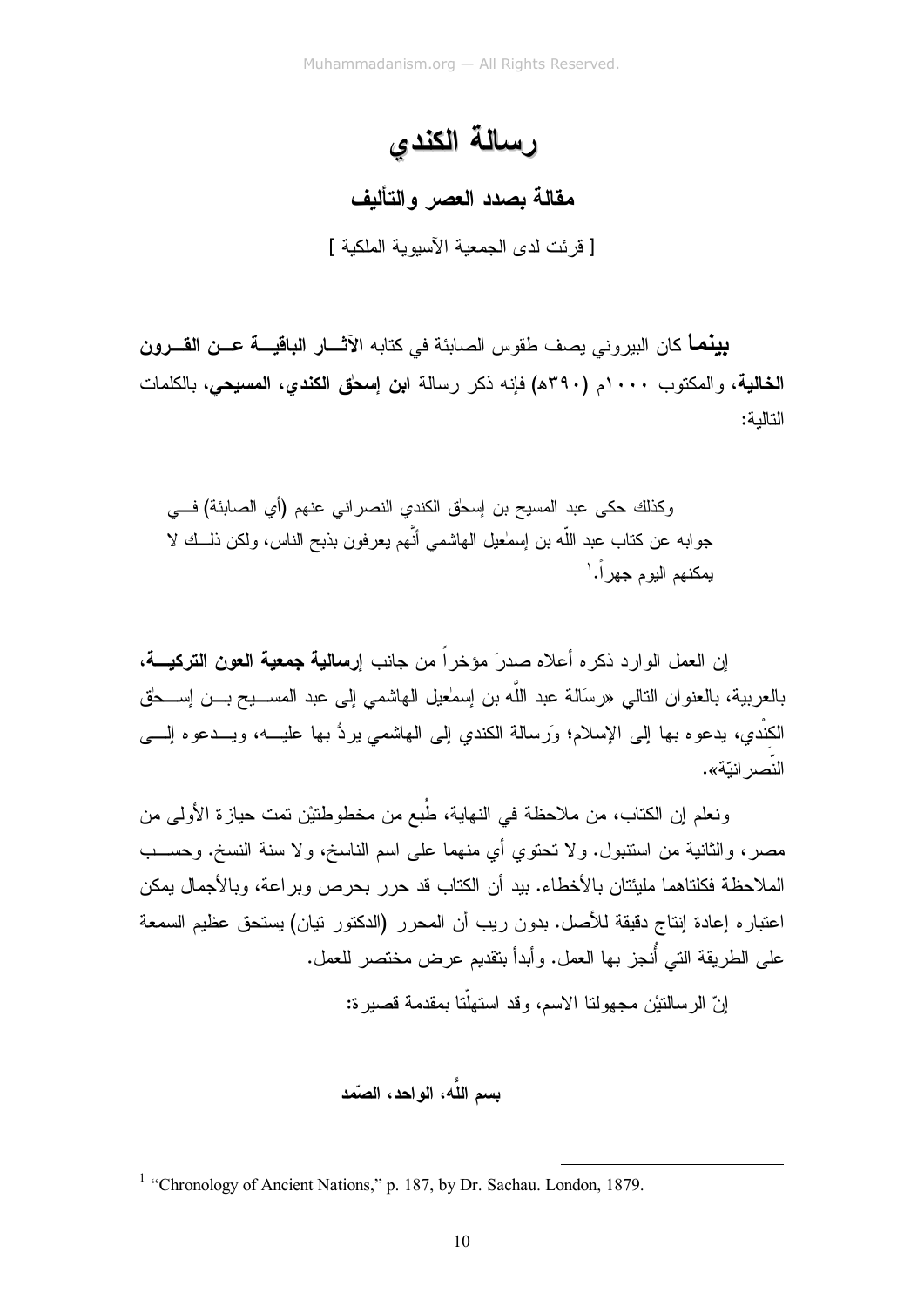ذُكر ۖ أنَّه كان في زمن عبد اللَّه المأمون رجلٌ من نبلاء الهاشميّين، وأظنـــه مـــن ولد العباس، قريبٌ القر ابة من الخليفة، معروفٌ بالنَّســك والـــورع والتَّمســك بـــدين الإسلام، وشدة الإغراق فيه والقيام بفرائضه وسننه، مشـــهورٌ بـــذلك عنـــد الخاصـّـــة والعامة. وكان له صديق من الفضلاء ذو أدب وعلم، كنْديُ الأصل، مشهورٌ بالتَّمســك بدين النّصر انيّة وكان في خدمة الخليفة وقر يباً منه مكاناً. فكانـــا يتـــو ادّان ويتحابّـــان، ويثق كلِّ منهما بصاحبه وبالإخلاص له. وكان أميـــر المــــؤمنين المــــأمون وجماعــــة أصحابه، والمتَّصلون به قد عرفوهما بذلك. وكرهنا أنْ نذكر اسميهما لعلةً من العلـــل. فكتب الهاشميُّ إلى النِّصرِ انيِّ كتاباً هذه نسخته.

بعد ذلك نأتي فوراً رسالة الهاشميّ، الذي يذكّر صديقه أنه رغم كونه محمـــديّاً، لكنّـــه عارف بالكتب المقدسة، وبطقوس ومذاهب النحل المسيحية المختلفة؛ ومن ثــم يتقــدم لشـــرح تعاليم الإسلام، ويدفع به لقبوله. وهو يسأل صديقه الإجابة بدون خوف أو منَّة، ويوعده ضمانة الخليفة بعدم وقوع الأذى عليه جراء حرية النعبير في مناقشة فضائل دينهما الخاصــــة. ويبـــدأ الكندى جو ابه بالتالي:

فأجابه النّصر اني بسم اللَّه الرَّحمٰن الرحيم ربِّ بِسِّر ولا تعسَّر ربِّ تمم بِالخير. إلى فلان بن فلان، من فلان بن فلان، أصغر عبيد المســـبح. ســــلامة ورحمــــة ورِ أفة وتحيات تحلَّ عليك خاصَّةً، وعلى جميع أهل العالم عامةً بجوده وكرمه! آمين.

وبعد ذلك يشرع فوراً بنتاول حجج صديقه نقطةً بنقطة.

تشغل ر سالة المسلم ٢٣ صفحة وحسب من أصل ١٦٥ صفحة من النسخة المطبوعة؛ وجواب الكندي ١٤٢ صفحة الباقية. وبينما يورد مدافعنا ذكر شخص محمــد بـــاحترام، فإنــــه يشجب بقوة دعاويه أنه نبي، ويهاجم كامل منظومة الإسلام بقسوة لا هـــوادة فيهـــا. والقســـم الأخير من الرسالة مخصص لبراهين المسيحية، وحياة وتعاليم مخلصنا. وبرأينا فإنَّ المحاججة ليست منسقة؛ ولا الآراء أيضاً (ففي كل مكان مشوبة بالنزعات العلوية والعباســـية الخاصــــة بذلك العهد)، أما نلك المتعلقة بحياة النبي والخلافة البساكرة، فهسى صـــحيحة دائمـــاً. ولكـــن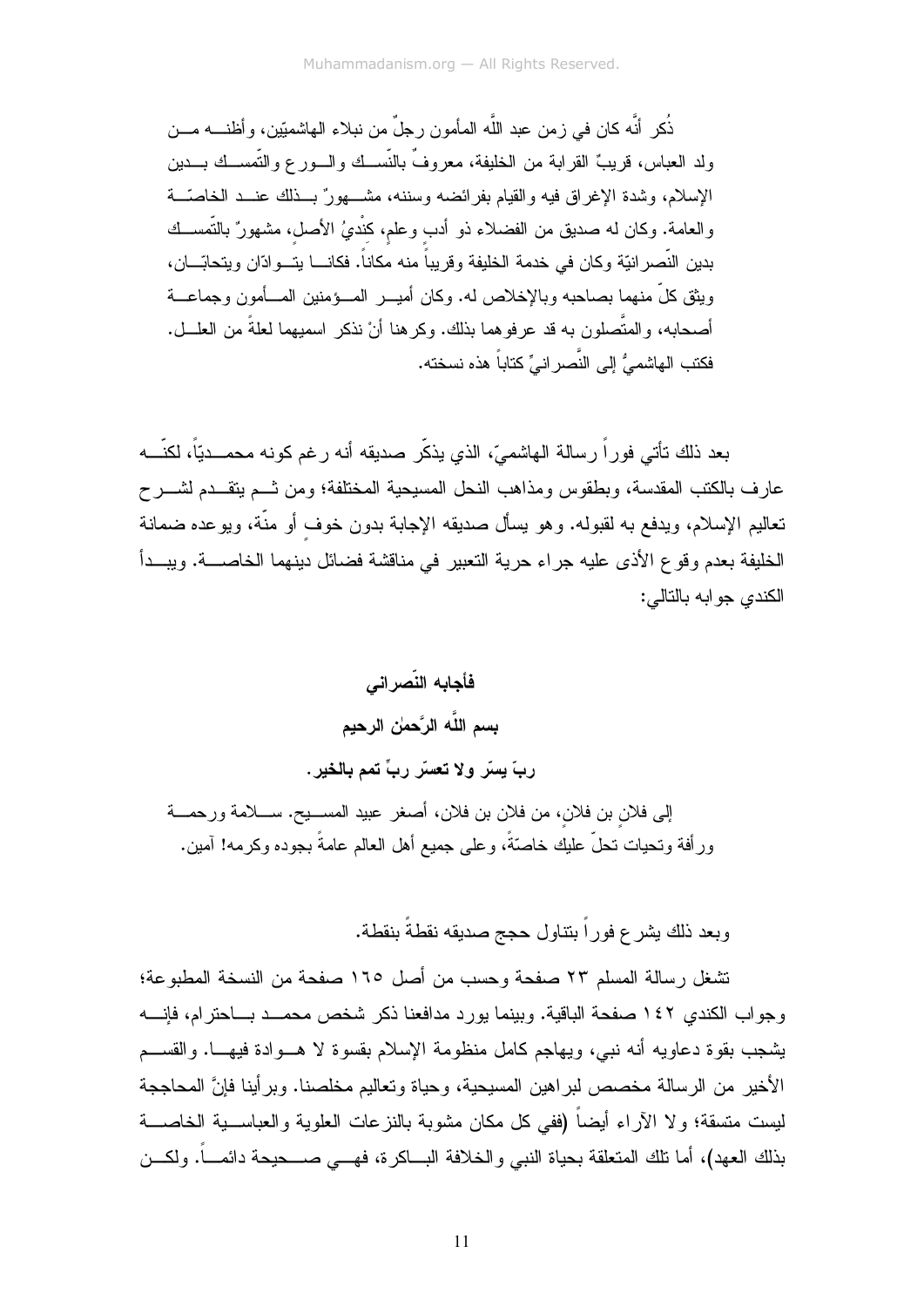بالإجمال، فإن الحجة معبر عنها ببراعة عظيمة وجزالة، واللغة على طــول الـــنص متأنقـــة، غنية، وبليغة. ومقاطع كثيرة بشأن الجهاد (الحرب الدينيـــة) والشّـــهادة هجائيـــة علــــي نحـــو استثنائي، وذات بلاغة وانقاد. ومن الواضح أن الرسالة خطها عالم فريد.

ليس ثمة شك بأن الكتاب فعلياً هو نفسه الذي أشار إليه البيروني. ففــي الصـــفحة ٢٥ نجد المقطع الذي استشهد به والذي أشرنا إليه في مستهل هذه الورقة. ويكتب فيها مدافعنا:

فقد علمنا، يرحمك اللَّه، أنَّ إبراهيم إنَّما كان ناز لاً بحرّان مع آبائه تسعين ســـنةً لم يعبد إلاّ الصنم المسمَّى العزَّى، وهو المعروف بحران المتَّخذ على اسم القصــر، لأن أهل حرَّان إنَّما كانوا بعبدون هذا الصَّنع ونلك البقية قائمة فيهم إلــــى هـــذه الغايـــة. لا يكاتمون بها ولا يسترون منها شيئاً، غير القرابين التي يتخذونها من الناس. فإنَّ ذبـــح الناس لا يتهيأ لهم اليوم جهراً بل يحتالون فيه فيفعلونه سراً.

وفي المقدمة القصيرة الواردة أعلاه، يُلاحظ أن المراسلة جرت لدى بـــلاط المــــأمون (١٩٨ \_ ٢١٨هـ). ولدى نهاية المخطوطة المصرية نقرٍ أ الملاحظة التالية:

بلغنا أنه قد انتهى الأمر إلى المأمون في خبر الرسالتيْن؛ فــأمر بإحضـــار هما، وقُرأتا عليه، فلم يزل صامتاً حتى جاء إلى آخرهما. فقال: «ما كـــان دعـــاه إلــــى أنْ بتعرّ ض لما لبس من عمله وحتى أجاد» (و أضاف الخليفة) «و الدين دينان أحدهما دين الدنيا والآخر دين الآخرة، أما دين الدنيا فالدين المجوسي، وما جاء به زردشت؛ وأمّـــا دين الآخرة فهو دين النَّصاري، وما جاء به المسيح. وأما الدين الصحيح فهو التوحيــد الذي هو دين صاحبنا. فإنّه الدين الجامع الدنيا و الآخر ة». ـــ ص ١٦٥.

نتقص في مخطوطة استتبول هذه الملاحظة. وهي بدون شك إضـــافة إلـــي الرســـالة الأصلية؛ ولكن لا يوجد ما يساعد تحديد درجة قدمها.

وناحية أخرى، فإن كلتا المخطوطتين ذات مقدمة قصيرة، وعلـــى الأرجـــح شـــكلت التمهيد للمناقشة كما ظهرت في أول الأمر . على أي حال، ما عدا أنها تعطي اســـم الخليفـــة، فالمقدمة لا تضيف شيئاً إلى ما كنا توصلنا إليه من محتويات الرسالتين نفسيهما بشأن شخصية المتناظرين، أي كلاهما عاشا لدى بلاط الخليفة؛ وإن المحمدي كان ابن عم الخليفــة، هاشـــمي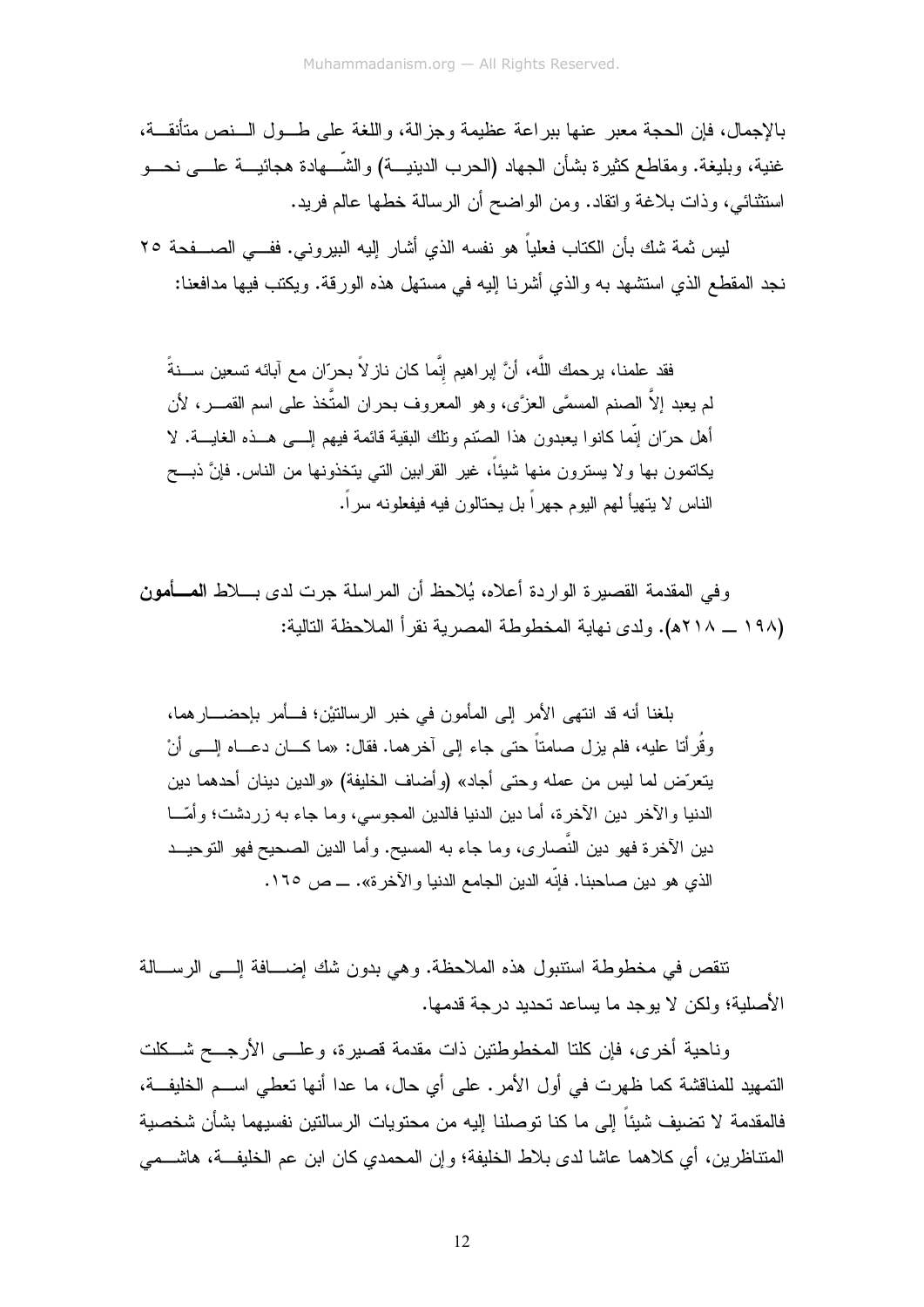من سلف عباسي؛ وإن المسيحي كان رجلاً عالماً في نفس البلاط، عالي المقام من قبيلة بنـــي كندة، وأنه محل شرف واحترم المأمون ونبلائه. بيد أنه لم يُـــذكر اســـمي المتتــــاظرين أو أي معلومات أخر ي لدو اعي الحيطة: «وكر هنا أنْ نذكر اسميهما لعلة من العلل».

بكل الأحوال، يتضح من نص البيروني أنّ الرسالة كانت معروفة في عصره (٣٩٠ه) باسم «جواب عبد المسيح **بن إسحٰق** الكنْدي، على رسَالة عبد اللّه **بــن إســـمٰعيل** الـهاشـــمى». وبدون أدنـى شك، فإن لقبـي عبد اللَّه وعبد المسيح اسمان مستعاران. ومن المحتمل أن الاسمين الآخرين (المشددين) كذلك: إسحٰق وإسمٰعيل برمزان، حسب الآباء الخاصين، إلى المتخاصمين المسيحي والمسلم.

بغض النظر إنْ كان ذلك صحيحاً أم لا، فإن اسم ا**بن إسحٰق الكنْدي** أوجد فرضية في بعض الأحيان بأن مدافعنا كان نفسه «فيلسوف الإسلام»، أبو يوسف بن إسحٰق الكنْدي، الـــذي نشط أيضاً في بلاط المأمون وخلفائه. على أي حال، لا يوجد أي شك بأن الكنـــدي المشــــهور كان محمدياً بالديانة. وربما لم يكن معتنقاً صارماً للديانة بوصفه فيلسوفاً، لكن بكل الأحـــوال، ليس ثمة من سبب للافتراض بأنه كان لديه أي ميل نحو المسيحية: بل علـــي العكــس (كمـــا سنر ي فيما بعد)، كتب بحثاً لدحض عقيدة الثالوث. وابن إسحٰق هـــذا، أو جـــده كــــان حاكمــــاً للكوفة، وهذا الموقع لا يمكن أن يشغله، بالطبع، غير محمدي؛ وقيل أن الأشعث جده الأبعـــد، وهو زعيم بني كندة المشهور، الذي اعتنق الإسلام في عهد محمد، وتزوج أخت أبي بكر؛ في حين يفتخر ٍ مدافعناً بأصله المسيحي.

وبشأن الفيلسوف الكندي، يقدم دي ساسي ملاحظة ممتعة. فبعد أن يبين بـــأن ديربلـــو كان مخطئاً في اعتباره يهودياً،' ويورد مرجع أبي الفرج وابن أبي أُصنَيْبعَة لاعتباره مســـلماً، فإنه يذكر ثلاثة أسباب يمكن أن تثار ضد هذه النظرة. أولاً، في فهرس المؤلَّفات ليس ثمة مـــا يتصل بالقرآن أو الإسلام. **ثانياً**: كان الكندي أحـــد مترجمـــي أرســـطو، وملمـــاً بالإغريقيـــة والسريانية؛ وهذا الضرب من الرجال كــــان غالبــــاً مســــيحيين. **ثـالثــــاً:** فـــي Bibliothèque<sup>..</sup> ''Impériale ثمة مخطوطة (٢٥٧)، بعنوان **دفاع الديانة المسيحية (**متطابقة بشكل ظاهر مـــع رِ سالنتا)، مكتوبة بالأحرف السريانية، ولكن باللغة العربية، واسم مؤلفها **يعقوب الكندي.** 

من هذه الاعتراضات (يتابع دي ساسي) فإن الاعتــــراض الأخيــــر، فحســـب، يستحق الاهتمام؛ ولكن بالوسع نوجيه اعتراضات معاكسة: لــم يُســمَّ المؤلــف فـــي

<sup>&</sup>lt;sup>1</sup> حول ذلك، انظر ْ ملاحظات سلِّن «ابن خلِّكَّان»، المجلِّد الأول، ص xxvii و ٣٥٥.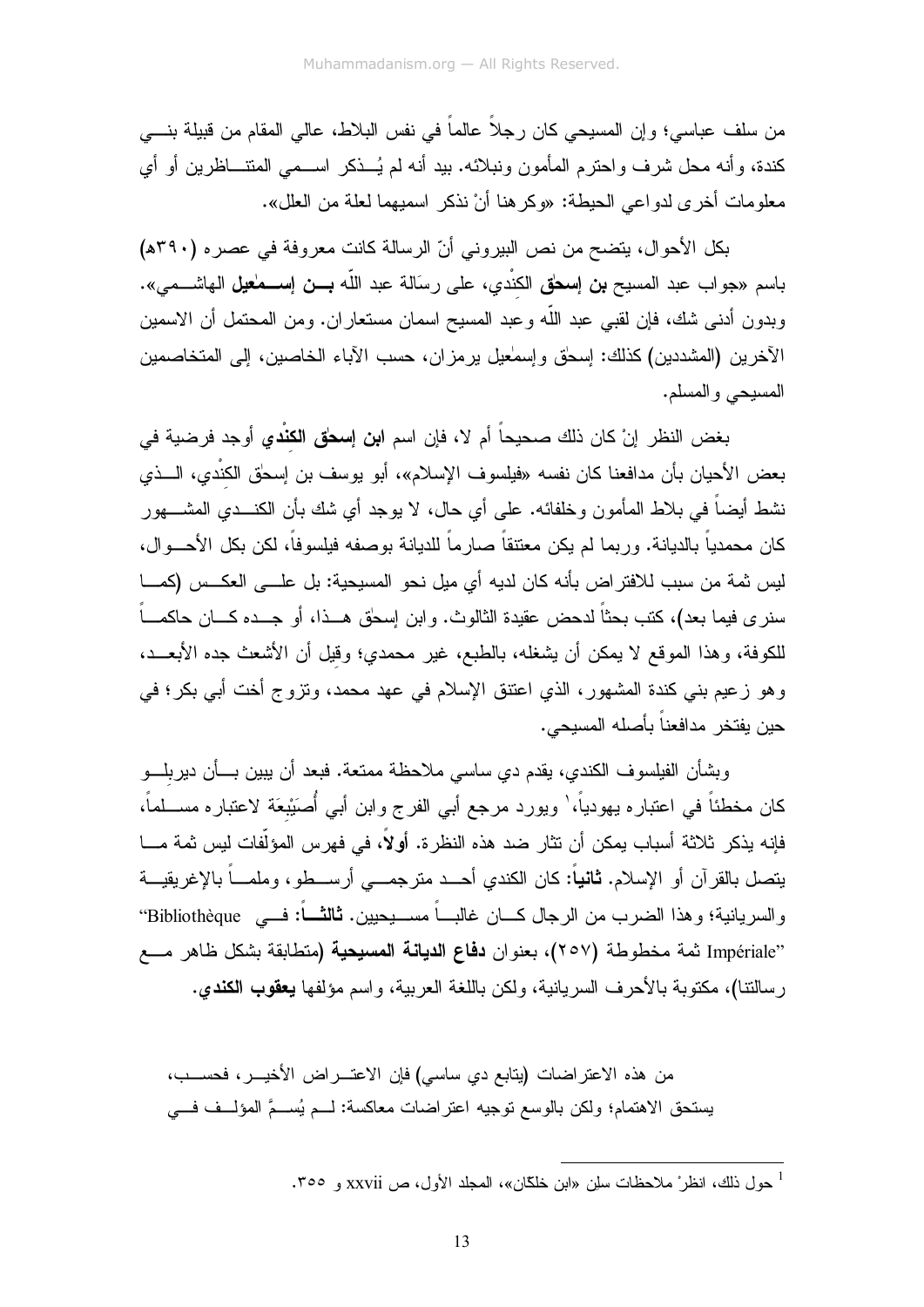المقدمة. ورُوى أن العمل مكتوب من قبل شخص مسيحي كندي النسب، ملتحق ببلاط العأمون. ويُسمى «رسالة الكندى، ا**لبعقوب**ي'». وعلى الأغلــب، نُســب الِـــبي تـــأليف يعقوب الكندي جراء إساءة التفسير ، أو التقدير المنز ايد لقيمة العمل. ويصبح هذا الشكّ أكثر قوةً، لأنه في فهرس المؤلفين السريان، تأليف عبد يسوع، نجـــد كنـــدياً محـــدداً اشتهر ِ بأنه مؤلف مبحث ديني؛ و الكندي محل البحث، هو نفسه بـــدون شـــك، كاتـــب مخطوطتنا السريانية (٢٥٧)، أو على الأقل، المفترض أنه ذلك ــ عاش وفق مـــؤرخ أورده أسَّمانوس حوالبي ٨٩٠ م (٢٨٠ه)، وهو الناريخ الذي لا يحتمل بسأن يعقــوب الكندي قد وُجِد فيه... وبالنسبة للاعتبارات الأخرى، بمقدورنا الافتراض أن الكنــدي، أثناء العمل على دراساته الفلسفية، قد اعتنق أراءً معارضة للتقليدية المحمدية، وهــذا ما وضع ايمانه محلٌّ شك، وهو الأمر الذي جرى مع فلاسفة مسيحيين كثـــر، وبــــين اليهود حصل مع [موسى] ابن ميمون المشهور.

لكن هذا ا**لكند**ى المذكور باسم عبد بسو ع، أياً كان هو ، لا يمكن أن يكون مدافعنا، لأنه نشط قر ب نـهايـة القر ن الثالث الـهجر ي، فـي حين أن الر سالـة (كمـا أر جو أن أبر هن أدنـاه) كانـــت من كل بدّ مكتوبةً أيام حكم المأمون، قرب بداية القرن الثالث الـهجــــري. وثمــــة مقطــــع مــــن أَسِّمانوس، أورده دي ساسي، وهو ملاحظة على الفصل المئة والأربعين لفهرس عبــد يســـو ع (على آية سريانية) للمؤلفين المسيحيين. وهذا هو نص البيت الشعرى والملاحظة:

CANDIUS fecit ingens volumen Disputationis et Fidei. \_ [الآية]

[الملاحظة] \_ Candius : ابن كندة Ebn Canda, hoc est Candiae filius؛ الذي ازدهر في ظل البطريرك النسطوري يُوحَنَّا الرابع، سنة ٨٩٣ م. ويشير آخرون إلـــي المؤلف أبي يوسف يعقوب بن إسحق الكندي؛ لكنه حسب يوكوك وأبي الفـــرج، كــــان محمدياً… في حين أنّ ابن كندة الذي يذكر ه عبد يسو ع كان نسطور ياً، وليس محمـــدياً، وكتب باللغة السر بانبة، ولبس بالعربية.'

اِذا كانت قد أُضمرت أي شكوك بشأن مبادئ ابن إسحٰق الدينية، فإنه يجــب أن نبـــدد بواقعة أنه كتب بحثاً لنقض مذهب الثالوث. وقد رد عليه بحيىٰ بن عدي، الكاتـــب البعقـــوبـي،

<sup>&</sup>lt;sup>ا</sup> **كتاب الكندي اليعقوبي**. إن هذا بالطبع خطأ، لأنَّ مدافعنا كان نسطوريّاً مخلصاً. وربما كان هنالــك كنـــدي يعقوبـي أخر؛ ولعلّ نـعت ابن يـعقوب قد أسـىء فـهمه واستعمالـه.

<sup>&</sup>quot;Bibliotheca Orientalis," Assemani, A.D. 1725, vol. iii. p. 213 " ونّ الافتـــراض بأنــــه كتــب" بالسريانية لا أساس له. بيد أن المبحث قد نرجم على الأرجح إلى نلك اللغة، كما أنه نقل من اللغــــة الأصــــلية إلى حر وف الكتابة السر بانية.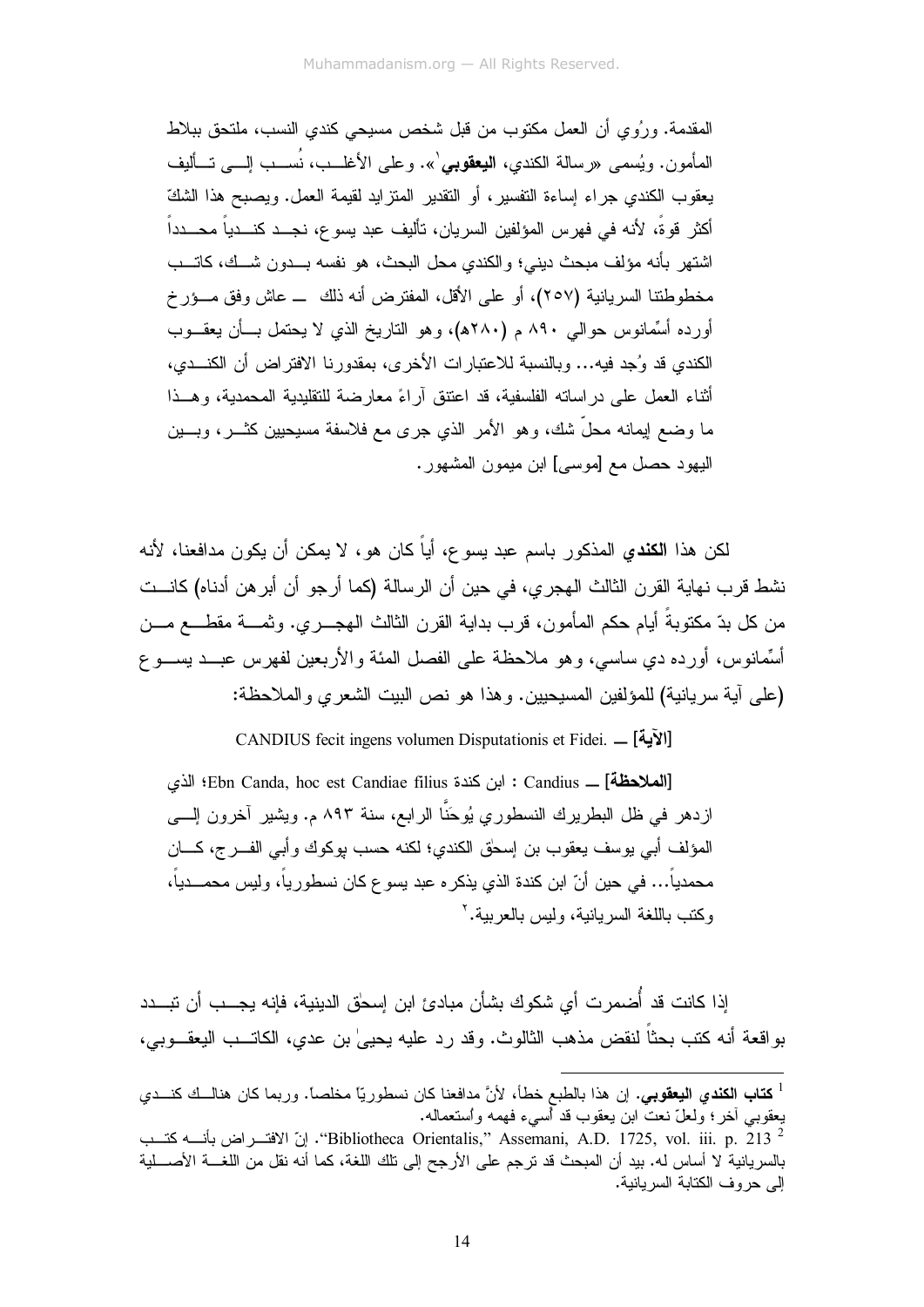الذي ظهر ت كر استه تحت ر قم ١٠٨ في قائمة شتاينشنايدر . ' و هي نفسها في مكتبة الفاتيكـــان (Codex, 127, f. 88)، وقد انتسخها لي بعطف البروفيسور ايكن. كيدي. فـــي هــذا المبحــث، أورد نقد ابن اِسحٰق ورُدّ عليه مقطعاً مقطعاً؛ وفحوى الكتابة لا نترك مجـــالاً للشــك بعـــداء الكاتب للمسبحبة.

وبناءً على هذه الأسس، علينا أن نبحث بشكل قاطع عن مؤلف رســالنتا فـــى مكـــان آخر .<sup>٢</sup> ولكن قبل القيام بذلك، من الملائم أن نلاحظ حدس دي ساسي، بأن الدفاع ربمــــا نســـب إلى ابن إسحٰق الكندي، إما بإساءة الفهم، أو الخداع الناجم عن «الور ع» بهدف إضفاء المزيــد من الشهر ة والأهمية.

بالنسبة لسوء الفهم المفترض، من المستبعد، في الواقع، أن الرسالة قد نُسبت إليه وقتها قط، والأمر يعود إلى الحدس المجرد لاحقاً. إنّ سوء الفهم، مهما كان، قد نشأ بشكل جلي مـــن تشابه الاسم والقبيلة، اللذان وردا في شهادة البيروني.

إنَّ الرأى بأن ورقة مخصصة لنقد الإسلام ودعم المسيحية ستكسب المزيد من القـــوة إذا نُسبت إلى فيلسوف محمدي، من غير الممكن أن تكون محل اعتبار جدي، كما أعتقد. مـــا هو المكسب المنتظر من محاولة نسب عمل جدلي من هذا النوع لعــدو الديانــــة المســـيحية ــــ إضافة لذلك، الكاتب نفسه الذي هاجم إحدى العقائد الرئيسة؟ إلى جانب ذلك، ليس ثمة من أثــــر في الرسالة نفسها لمخطط يتأسس على مرجعية اسم كبير . وكما ر أينا، فإن هوية المؤلَّــف قــد أبقيت بعناية طـي الكتمان. وإن الأمر المشترك مـع «الفيلسوف» والمؤلف، الذي يظهـــر علــــى طول العمل، أن كليهما كانا عالمين، ويشتركان باللقب القبلي الواحد: **الكندي؛** لكن القبيلة كانت بالتأكيد كبيرة وبارزة بشكل كاف بحيث تنتج أكثر من أديب ونبيل في بــــلاط المــــأمون." وإذْ نتر ك الآن «الفيلسوف»، فإنه يمكننا المتابعة، بالتالي، إلى در اسة الشاهد الداخلي الذي يز و دنـــا به الكتاب نفسه حول عصر ه ومؤلفه.

<sup>&</sup>lt;sup>1</sup> "Pol. und Apolog. Literatur in Arab. Sprache," Leipzig, 1877, p. 126.

<sup>ً</sup> إن أولئك المهتمين بمواصلة البحث أبعد، سيجدون مقالاً مفصلاً بعنـــوان ( Al Kindi der Philosoph der ".Araber," "Ein Vorbild seiner Zeit und seiner Volkes) للدكتور كي. فلو كل. إن الورقة مستندة بشــكل رئيس على مرجعية ابن أبي أصَبَيْعَة و[جمال الدين] ابن القفطي، هي مشبعة درساً وشـــاملة. وثمـــة رســـالة ر یہی ہی کہ بند ہے جی ہے ۔<br>نتجبیمیة لافتــــة للنظــــر تــــألبف نفــس الكنـــدي، مُقدمــــة مــــّن جانــــب الــــدكتور أوتـــو لــــوت، ص ٢٦١، '',Morgenliindische Forschungen''، لاييسيگ ١٨٥٧. وتُجعل الاقترانات الفلكية ســـببا لحلقـــات تـــاريخ الجزيرة العربية، وتتتهى المقال بالنبوة حول صعود الإسلام النهائي على جميع الأديان.

وكذلك هناك مقال موجز مع قائمة شاملة بأعمال ابن إسحٰق بن جَلْجل الأندلسي في ( Bibliotheca'' .(Escurialensis," Casiri, Matriti, A.D. 1760, vol. i. P. 357. <sup>3</sup> انظر المقدمة، أعلاه.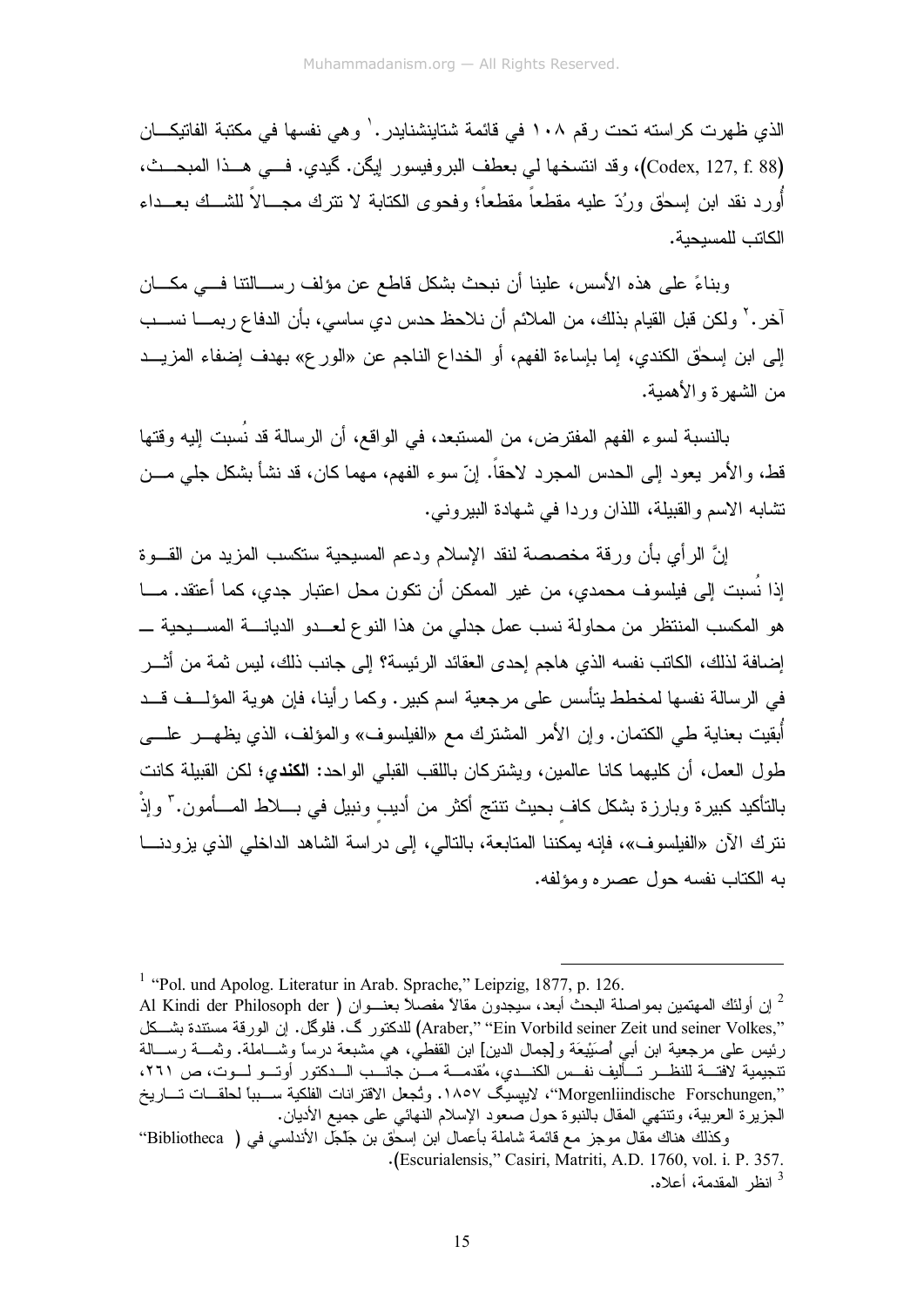لقد ذكرتَ أن اسم المأمون، رغم أنه ورد في المقدمة، لم يُذكر في أي من الرســـالتيْن نفسيهما. بيد أن الطراز المُشار فيه للخليفة في الرسالتيْن، يتفق بالكامل مع فرضية أنهما كَتبتـــا لدى هذا البلاط. فهو يُذكر على أنه ابن عم الكاتب المسلم؛ ويقرّ الكندي مراراً بحكمه العـــادل والمتسامح؛ ويُشار دائماً إلى جيل من سلالة أسرة محمد مجدداً، ويدعو المؤلـــف بـــأن ننقــــى الإمبراطورية دائماً في صف حاميه. وكل ذلك طبيعي بشكل نام، وفي نماسك كامل مع نســـبة العمل إلى أحد من حاشية المأمون.

وليس أقل من ذلك ما يلاحظ من أن الإشارات الناريخية مناسبة ودقيقة. فعلـــي ســـبيل المثال، عند نقصبي مصير نسخ القرآن الأربعة التي أرسلها عثمان إلى مــدن الإمبراطوريـــة الرئيسة، فإن مدافعنا يخبرنا بأن مصحف المدينة فُقد «في أيام الحيرة؛ وهي أيـــام يزيـــد بـــن معاوية»، ومخطوطة مكة قد ضاعت أو احترقت لدى سلب المدينة من قبل أبي السرايا «وهو آ**خ**ر سلب سلبت الكعبة». ` و هذا بالضبط ما بكتبه وبقوله المر ء بعد ما بقار ب خمـــس عشـــر ة سنة على الحدث، في حكم المأمون؛ ذلك أن حصار مكة كان آنذاك، في واقع الأمــــر، آخـــر حصارٍ، جرى على يد أبي السرايا، في سنة ٢٠٠هـ. ولو كانت الرسالة قد كتبت لاحقاً، مـــثلاً في القرن الربع الهجري، فإن «آخر سلب» لمكة لن يكون من جانب أبي السرايا، بل من قبـــل سليمان أبو طاهر سنة ٣١٧ه. وفي تصوير سلب ونهب الحملات الإســـلامية المبكـــرة، فــــإن الكندى يذكر الصفة اللصوصية والمدمرة المشابهة لتمرد بابك الخرّمي، والخطر والقلق بسببها «الذي نتاهي إلى سيدنا أمير المؤمنين، وإلينا خبره بما عمل وارتكب من ظلم الناس»، وحسب ما نعلم فإن هذا الزعيم المتمرد، قد رفع راية الثورة في فارس وأرمينيا لبضع سنوات قبـــل أن يتوجه جيش الخليفة، وبقى مدة طويلة في مواجهة قوات الإمبر اطورية؛ والملاحظة، بوصـــفه الخطر المباشر الذي شغل الناس أنذاك، هو على وجه الدقة ما سيكون طبيعياً وفي محله فـــي ذلك الوقت، وليس أمراً آخر . ْ وعلاوة على ذلك، لدى تحديه صديقه بأنْ يأتي بنبـــوءة واحـــدة تحققت منذ عهد محمد، فإنه يحدد الوقت المنقضبي «نيف ومائنا سنة» ويستعمل عبـــارة دقيقـــة للإشارة إلى العهد، بحيث أن المرء يتوقع من قلم إنسان يكتب ذلك حوالي ٢١٥ه، تاريخ كتابة العمل المفترض." بينما الإشارات العرضية إلى نواريخ والوقائع الناريخية على هــذا النحـــو منطابقة ومنتاسبة مع العهد المعترف به للعمل، فليس ثمة على طوال النص مفارقة ناريخية أو

انظر لاحقاً.  $^{\rm l}$ 

<sup>&</sup>lt;sup>2</sup> أنظر لاحقًا. والاسم مطبوع «أتابك الخزمي». ولكن ليس ثمة شك بــأن الكتابـــة الصـــحيحة هـــي «بابــك

<sup>&</sup>lt;sup>3</sup> «لأنّ هذه نيف ومائنا سنة قد مضت منذ ذلك الوقت». إن الفتوى ضد دغما أبدية القرآن قد صدرت، كمـــا أعتقد، حوالي ٢١١ أو ٢١٢ه، ومناقشتنا جرت علي الأرجح بعد سنة أو اثنين، لنقل ٢١٥هـ.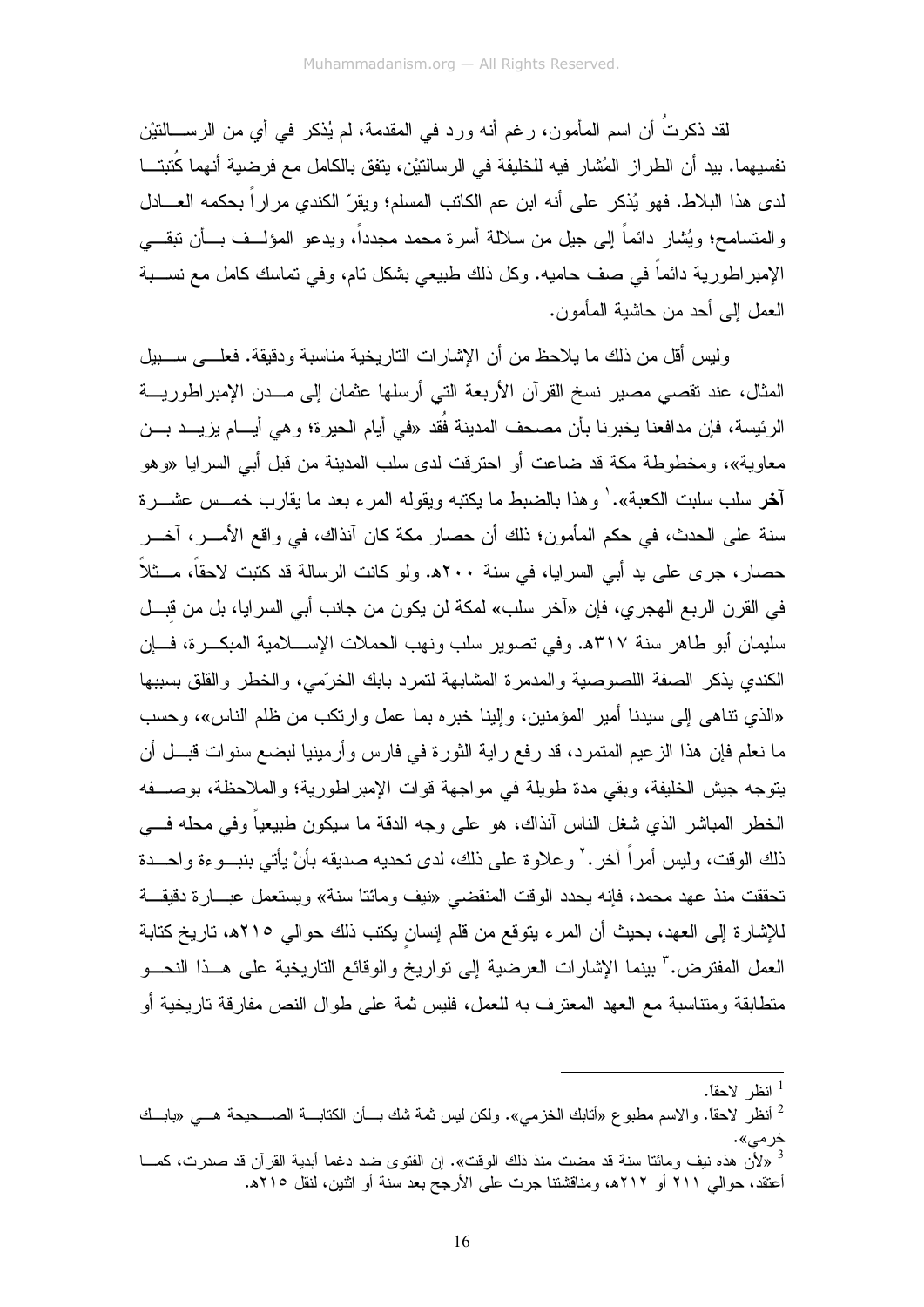إشارة منكلفة أو غير طبيعية، \_وهذا في كتابة امرئ في عهد متأخر، ويجوب علـــي مجـــال و اسع، سيكون أمر أ غير الممكن.

إنّ التلميحات السياسية الموفقة والملائمة هي الأكثر إدهاشاً، القريبــــة لا إلــــى نقاليــــد الأسرة العباسية، بل إلى البلاط الذي أصبح مناصراً للحزب العلوي، الذي اعترف بالمعتزلـــة ذوي الآراء النحريرية الذين أقروا للنو بأن القرآن مخلوق وليس أزلى. وقد شُــــجبت الســـــلالة الأموية بشكل سام؛ وسُمّي عهد بزيد «أيام الحيرة»؛ وأشير إلى الحجاج، المسنّبد والذي نُســـب إليه أنه حرّف القرآن، بعبارات مرّة كانت سائدة في ذلك العهد. وأعتبـــر أبـــو بكـــر، وعمـــر وعثمان مغتصبي الحق الإلهي بالخلافة التي (كما تعني) عُهد بها إلى على [بن أبـــي طالـــب]. ولست بحاجة للإشارة كيف أن هذا بنسجم مع الأراء السائدة في بلاط المأمون؛ والتي لن نكون محل تسامح بعد ما يقارب أربعين أو خمسين سنة. '

إنّ حرية معالجة كاتبنا للإسلام لن تكون متاحة إلاّ في بلاط متحرر . لقد نحّى دعاوى محمد النبويَّة، واستهجن بعض نصرفاته بأشد العبارات، وشجب طقوس الإسلام، لا سيما نلَّــك المنصلة بالنساء، وأدان الجهاد بأقسى شجب. من الصعب نصوَّر كيف تم النســـامح مــــع رأي صريح حتى في بلاط المأمون؛ وفي أي بلاط آخر، لم يكن للرسالة فرصة لأن ترى النور، أو أن يفلت الكانب برأسه. وإن العمل (كما نعلم) منتشر ويعود فقط إلى أنه ظهر في هذا العصــــــر الخاص.

وهذه الملاحظات أشدَّ ما نتطبق على الفصل الخاص بالقرآن، إذْ يبـــدو علــــي أرجـــح الاحتمالات أن الرسالة قد كُتبت بوقت قصير على الحكم المشهور للمأمون السذى ينكسر فيسه الوجود الأزلى لكتاب المسلمين المقدس. لقد هاجم مؤلفنا نظم القرآن بأسلوب شديد المضــــاء. في البدء راهب مسيحي أوحي به، ومن ثم قام أحبارٌ بإقحام قصص وخرافات يهودية. لقد تـــم جمعه بطريقة غير دقيقة وكيفما اتفق. إلى جانب النسخ المنقحة التي أصدرها عثمان المســــتبد (التي أفسدها الحجاج لاحقاً)، ` ـــ كان لعلي، وأُبي بن كعب، وابن مسعود، لكلِّ منهم مصـــحفه المستقل. وإذْ كان قد جُمع، إنْ لم يكن قد أُلُف جزئياً، بأيدي مختلفــة، وحُـــرر بشـــكل غيـــر منظومي، فإنّ النص بالتالي ملَّئ بالنعارضات، والنّنافرات، أيات بدون معنى. ونصيب كبيـــر من هذا القسم كان، بدون شك، مشابهاً إلى ضرب من الحجج التي قدمها، رغـــم إنـهــــا كانــــت بالطبع بلغة أكثر توقيراً، المعتزلة العقليين في ذلك العهد، والتي رعاها المأمون. إذْ إننا نعلــم

<sup>&</sup>lt;sup>1</sup> See my Rede Lecture on the "Early Caliphate." Smith & Elder, 1881, p. 21. ً يبدو أنَّ نصرَف الحجاج (الذي شُوَّه وشتم بشكل وافٍ من قِبل الحزب العباسي) اقتصر بشكل رئيس علــــى إضافات محددة بخصوص التنقيط. انظر إصدار سلِّن «ا**بن خلكان**»، المجلد الأول، ص ٣٥٩، الملاحظة ١٤، ص ٣٦٤. لكن من الطبيعي في بلاط عباسي، الحطّ من قدر وإلى الأمويين العظيم، إلاّ أنه قاس ووحشي.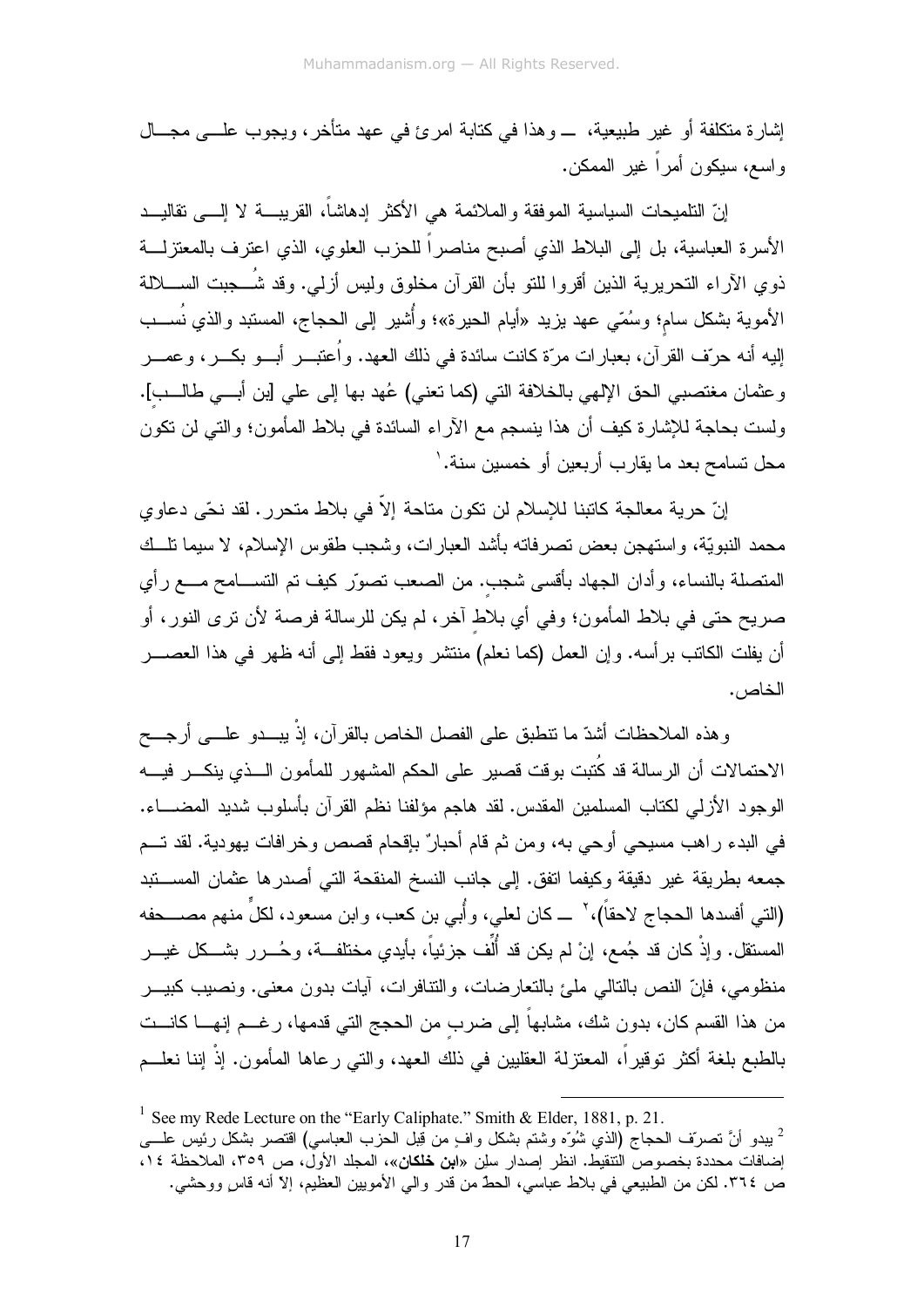بأن المأمون أعلن أن القرآن مخلوق بعد نقاش حاد ومنطاول. وبالنالي فهذا منسجم كليــــاً مــــع احتمال أن هذا الجزء الخاص من المحاججة يجب أن يكون (كما نجد بالفعل) قد قاربه مؤلفنـــا بطول كبير وتوسع بالحديث الذي كان ذا جدارة أقل، رغم شعبيته آنذاك ــ نو ع مـــن الفطـــر الذي انبثق من الحزب العباسي، وشق طريقه بنجاح هذا الحزب. وقد انقلبت الموائد على هــذا الفريق الحر النفكير، الذي عان بدوره الاضطهاد القاسي؛ ولم تحدث قط من قبل أو مـــن بعـــد مثل هذه الفرصة، ذلك إن مدافعنا تمتع بحماية بلاط الخلفية نفسه، من أجل مناقشــــة القضــــية بأسلحة عدو ہ التے كانت فى منتاول بدہ.

أمن الكندي بنفاق اليهود والبدو الذين عاشوا لدى نشوء الإسلام، وتحولهم الســـطحى، ودوافعهم القذرة والدنيوية، الذين تم إعادتهم إلى الإسلام بعد الرّدة الكبرى عقب موت النبـــي، «وكان بعض ذلك بالخوف والفرق من السيف، وبعض بالترغيب في سلطان الـــدنيا وأموالهـــا و إباحة شهو اتها و لذاتها». و هذا ما قاله تماماً، عن البهود و المجوس في ز منه. و مـــن أجـــل أن يعزِّز ملاحظته فإنه تابع ليستشهد بكلام الخليفة، الذي قاله في إحدى الاجتماعات التي كان من ديدنه عقدها. والمقطع لافت، ويوضح طبع المأمون، وسوف أقوم بإيراده رغم محذور إطالـــة ورقتبي، وها هو:

وما أشكَّ، أكر مك اللَّه، إلاّ أنك ذاكر ٍ ما جر ي في مجلس أمير المـــؤمنين، وقـــد قيل له في رجل من أجلَّ أصحابه إنه إنما يُظهر الإسلام وباطنه المجوســـية القـــذرة؛ فأجاب بما علمته من الجواب حيث قال:

«واللَّه! إنِّي لأعلم أنّ فلاناً وفلاناً، حتى عدَّد جملـــة مـــن خـــواص أصــــحابه لْيُظهِرونِ الإسلامِ وهم أبرياء منه، ويراءونني وأعلم أنّ باطنهم يخالف مـــا يظهرونــــه وذلك أنَّهم قومٌ دخلوا في الإسلام لا رغبة في ديانتنا هــذه؛ بــل أرادوا القـــرب منـــا والتعزيز بسلطان دولتنا لا بصيرة لهم ولا رغبة في صحة ما دخلوا فيه. وإنِّي أعلــم أنّ قصنهم كقصة ما يُضرب من مثل العامة أن اليهودي إنما نصحّ يهوديتـــه ويحفــظ شرائع نوراته إذا أظهر الإسلام، وما قصة هؤلاء في مجوسيتهم وإسلامهم إلاّ كقصــــة اليهودي، وإنِّي لأعلم أنَّ فلاناً وفلاناً، حتى عدَّد جماعة من أصحابه كـــانوا نصــــار ي فأسلموا كرهاً، فما هم بمسلمين ولا نصارى، ولكنهم مخانلون، فمـــا حيلتــــى وكيـــف أصنع؟ فعليهم جميعاً لعنة اللَّه. أما كان يجب عليهم إذْ خرجوٍ ا من المجوسية النجســـة القذرة التي هي أشرّ الأديان وأخبث الاعتقادات أو عن النصرانية التـــي هـــي أذعـــن الأقاويل إلى نور الإسلام وضيائه وصحة عقده أنْ يكونوا أشد تمسّكاً بما دخلــوا فيـــه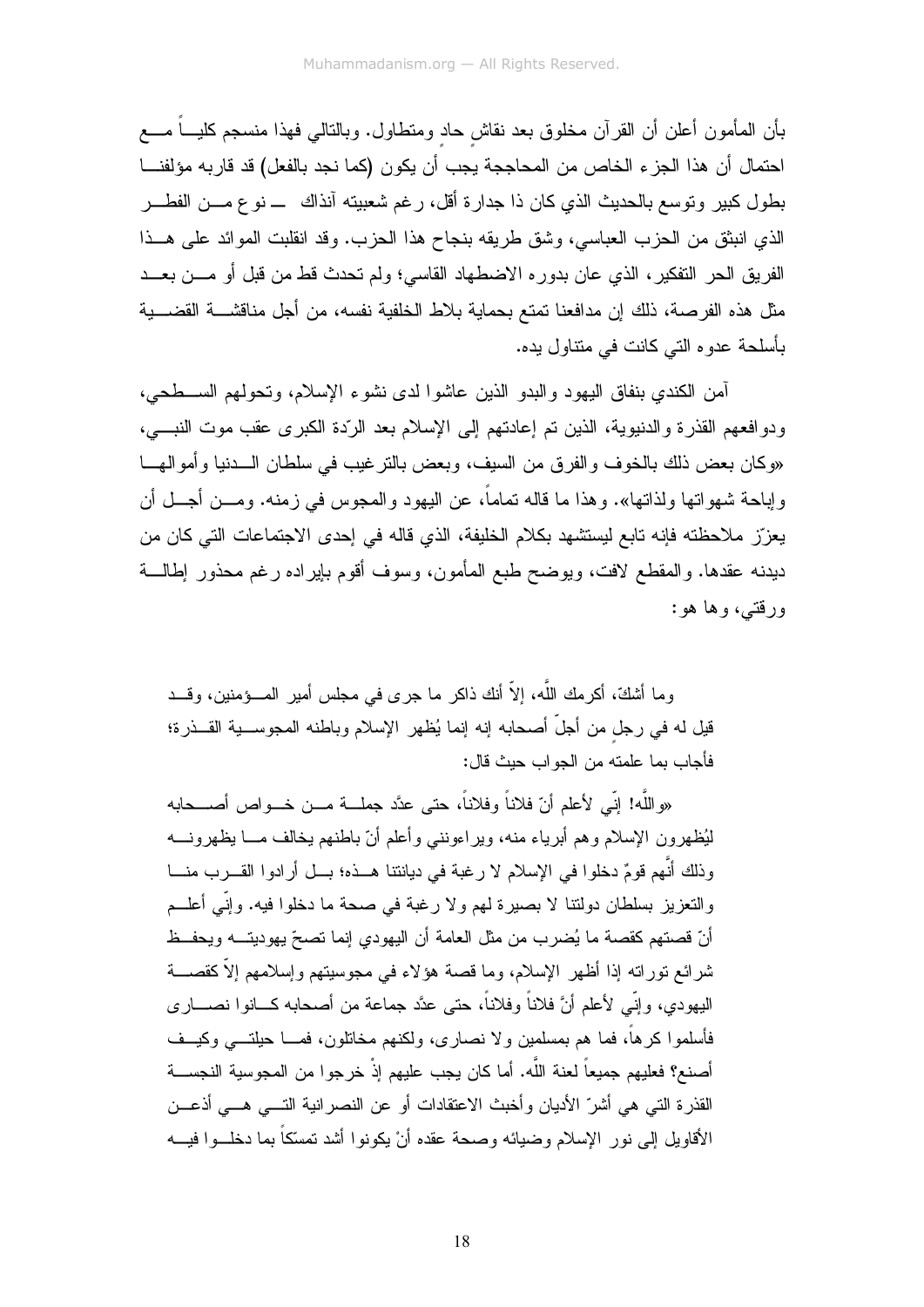منه بما نركوه ظاهر اً وخرجوا عنه رياءً، ولكن لم قدوة برسول اللَّه صلعم` وأســوة به، لقد كان أكثر أصحابه وأخصِّهم به وأقربهم إليـــه نســـباً يُظهـــر ون أنهـــم أتباعـــه وأنصار ه. وكان صلعم يعلم أنَّهم منافقون، وعلى خلاف ما كانوا يظهرون له وصــــحّ ذلك عنده؛ و أنَّهم لم يز الو ا بيتغون له الغوائل بريسـدون بـــه الســـوء، ويتطلبــون لـــه العثر ات، ويعينون المشركين عليه نظر العين، حتى أنَّ جماعة منهم كمنوا لــــه تحـــت العقبة واحتالوا في نتفير بغلته لترمي به فتقتله، فوقاه اللَّهُ كيدهم وشرَّ ما كانوا بيغونــــه له ثمّ كان يداريهم دائماً إلى أنْ قبضَ روحه على غاية ما يداري به الأعداء المكاشفين حذراً منهم. أفما بِنبغي لي أنا أن أشابهه صلعم، هذا وكان حياً ملء ثيابه، ثم ارتـــدّوا جميعاً بعد موته، فلم يبقَ منهم أحدٌ كان يظن به رشداً إلاّ رجع وارندّ وحرص علــــي تشتيت هذا الأمر وإبطاله ظاهراً وباطناً وعلانيّةً وسراً، إلى أنْ أيَّده اللّه وجمع نفرُقهم وألقى في قلوب بعضهم شهوة الخلافة ومحبة الدنيا فربط النظام وجمع الشَّمل وألَّــف التشتيت بالحيلة ولطف المداراة، وأتمّ اللّه ما أتمّه، وما المنّة فـــى ذلــك لـــه ولا هـــو محمود عليه؛ بل المنَّة لله والحمد والشكر له على ذلك بأسره، فلستُ أذكـــر مــــا أراه ويبلغني عن أصحابي هؤلاء، لا أبعد اللَّه غيرهم وما لهم عندي إلاَّ المداراة والصــــبر عليهم، إلى أنْ يحكمَ اللَّه بيني وبينهم، وهو خير الحاكمين<sup>٢</sup>».

ولو لا أنَّ سيدي أمير المؤمنين تكلَّم جهار اً على رؤوس الملأ في مجلسه، أجلَّـــه اللَّه، فذاع الخبر بذلك ونقله الشاهد إلى الغائب، لما حكيتُه، وأنت تشهد لــــى أنــــى لـــم أنزيد في شيء من ذلك وإنَّما ذكرتك بما جرى من الكلام في ذلك المجلس وليس لــــه مدة طويلة وأردت إعادته لأنكرك أمر الردّ وأنَّ القوم لم يكن ردهم إلى هذا الأمــــر إلاَّ ر غبة في الدنيا و لإتمام هذا الملك الذي هم فيه و في ذلك لذو ي الألباب ممن بنظر ٍ فـــي كتابنا هذا مقنع إنْ شاء اللَّه. ص ٦٦.

قد يبدو غريباً أن الخليفة عبّر بهذه الطريقة الصريحة بشأن الكثير من رجـــال بلاطــــه في لقاء عام. لكن، بالتأكيد، فإن الأراء في انسجام نام مع ما نعرفه عن طبع ومبادئ المأمون، وكذلك مع العناصر الاجتماعية والدينية السائدة في مرو حيث نشأت الخلافة الأولى، كما فسي بغداد، التي أسس فيها بعد ذلك بلاطه سريعاً. من الصعب الاعتقاد بأن أي شخص قــد تجـــراً على اختلاق مثل هذا الكلام؛ أو ، بافتر اض أصالته، بأنه استشهد به غير كاتب متعاصر .

<sup>&</sup>lt;sup>1</sup> هذه النحية الورعة لدى ذكر النبي، وهي منتشرة بين المحمديين، ولم نرد إلا مرةً واحدة هنا فسي خطـــاب الخليفة، وليس في أي مكان أخر من الرسالة. <sup>2</sup> استشهاد من **سُوِّرِرَةُ يُونِسَ:** ١٠٩/ ١٠٩.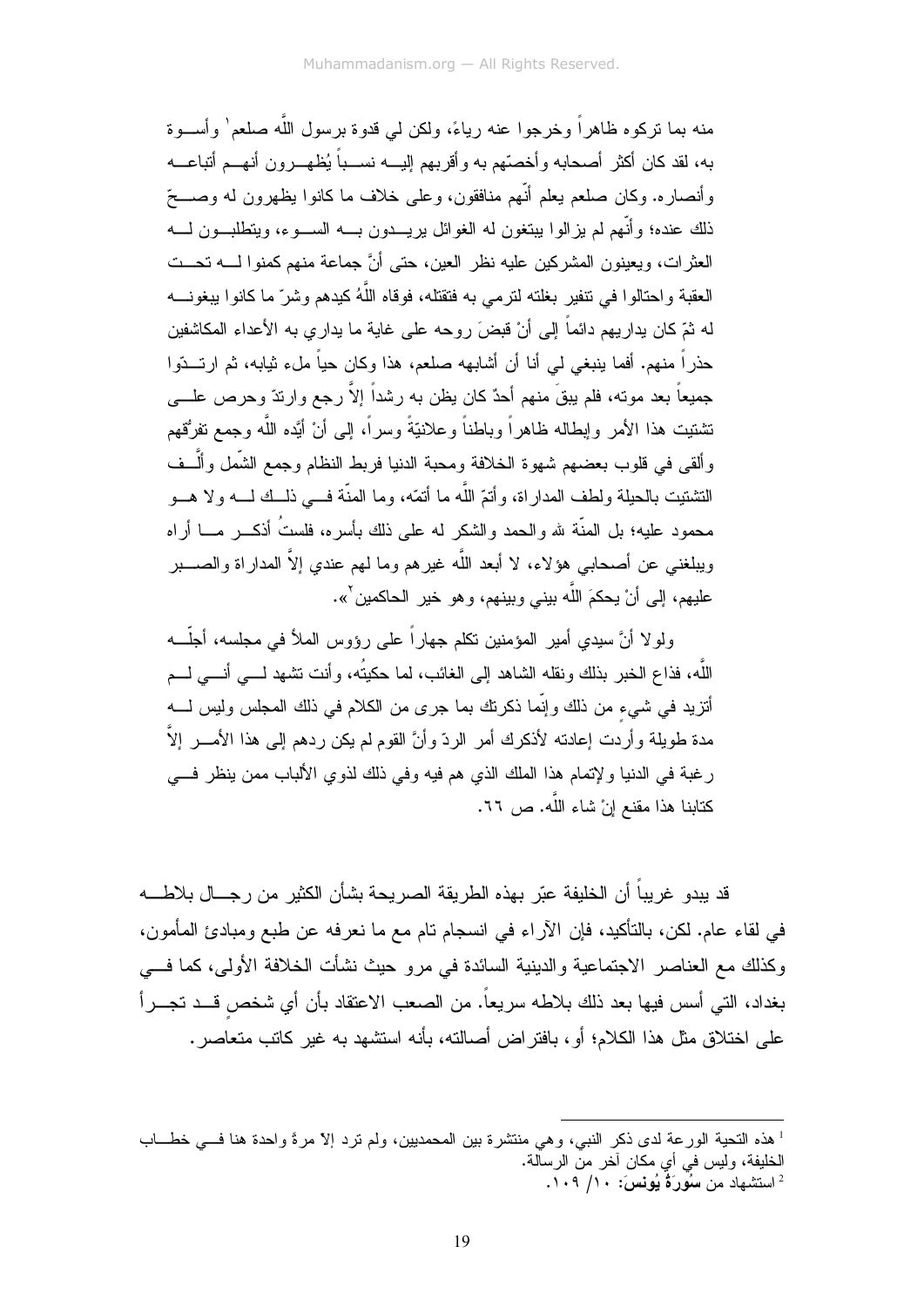وأتابع لملاحظة ماهية البرهان الموجود في الرسالتيْن عيناهمـــا الـــذي صــــرح بــــه المتجادلون، أي أشخاص ذوي بعض المنزلة لدى بلاط المأمون. من الحق القول إن الرســــالـة، من قدمها وبلاغتها، كافية للنعريف بفضيلتها؛ ولكن بدون شك، عندما نعلم بأنّ المنقـــاتلين لــــم يكونوا خياليين، بل شخصيات فعلية فإن الجدل يكتسب حياة واهتمام جديدين.

في البدء، فيما يتصل **بالهاشمي؛** فمن الطبيعي، إنه يمكن افترض أنه شخص متخيــل وُضع كي يلعب دور ممثل الإسلام؛ مجرد مخلب قط، كي يحدد حجة المسيحي. وهــذا كـــان ظن أحد العلماء من القسطنطينية، الذي عرضت عليه الكتاب؛ وكان مبـــرره الــــرئيس لمهـــذا النفكير أن حجة الإسلام معروضة بضعف، وبأفضل الاحتمالات قد أُختلقت.' وبالضد من هذه النظرة، يمكن ملاحظة أن شخصية وسمة المسلم مثبتتان بشكل متساوق على طول الرسالتيْن. فكل ملاحظة وإشارة تتصل بهاشميته المفترضة ونسبه العباسي، وعلاقته بالخليفة، صـــداقته لمدافعنا، وضمان الحربة والأمان الممنوحة منه على النقاش. وثمة أبضاً أكثر ً من حادث مـــن حياة شخصية. ولدينا مقطع لافت على استعمال الصليب، الذي يذكِّر فيه الكندي صـــــديقه بأنـــــه في ظروف خطرة استعمل الآية، أو هتف بنداء الصليب، وأقر يفضيلة الصليب؛ وفي إحــدى هذه المناسبات، يحدد المكان الذي حدثت فيه (ساباط المدائن). وفي مكان آخـــر يشـــير إلــــي الكلمات المستعملة من قبل صديقه في حوار أخر لدى النقاش حول «الروح». وفـــي معــــرض السخرية من فكرة أن اسم محمد مكتوب على العرش السماوي، فإن المسيحي يقول بأنه لا أحد يعتقد بنلك الفكرة ولا حتى فريق صديقه. ومرةً أخرى، فإنه يدافع عن حماسة لغتــــه بتـــذكير صديقه بأنه هو الذي بدأ الجدال.

فيما يتصل **بالكندى** نفسه، فإن شخصيته تشف من خلال رسالته كلها. مع رابطة قوية بالعقيدة النسطورية، وهو يظهر دائماً مقتاً حاداً نحو اليهود والمحوس، ويستعمل ضــــدهم كـــل النعوت المهينة. بينما يضفى الشرف على الهاشميين بوصفهم زعماء قريش، فإنه لا يتبجح أقل بشأن رفعة منزلة والشرف الملكى لبنى كندة، بأنهم أعلى العرب نسباً، وأنهم الأعلى على كـــل شبه الجزير ة؛ وينافح من وجهة نظر اسمٰعلية، عندما يكون الجدل يتصل بتفضيل نسب إسٰـــحق علي نسب إسمٰعيل. إن التأكيد المتكرر علي علمه وخبرتـــه الشخصــــية، ومعرفتـــه بالبشـــر وبمختلف المنظومات الدينية والفلسفية، على صلة باعتقاد النفوق، المشوبة بنكهة خيلاء خفيفة، والتي نلقاها في كل مكان من رسالته.

أضف إلى ذلك، إن العمل بنسم بالفجاجة بنظرنا، وعدم المنطق بورود صبغة الأمـــر المفرد للغة العربية على طول العمل، والحجة نتعالى أحياناً ـــ مثل الجزء الخــــاص بالجهــــاد

<sup>&</sup>lt;sup>1</sup> كما أنه اعتر ض على مفر دة **قريب** التي طبقها المحمدي على المسبحي.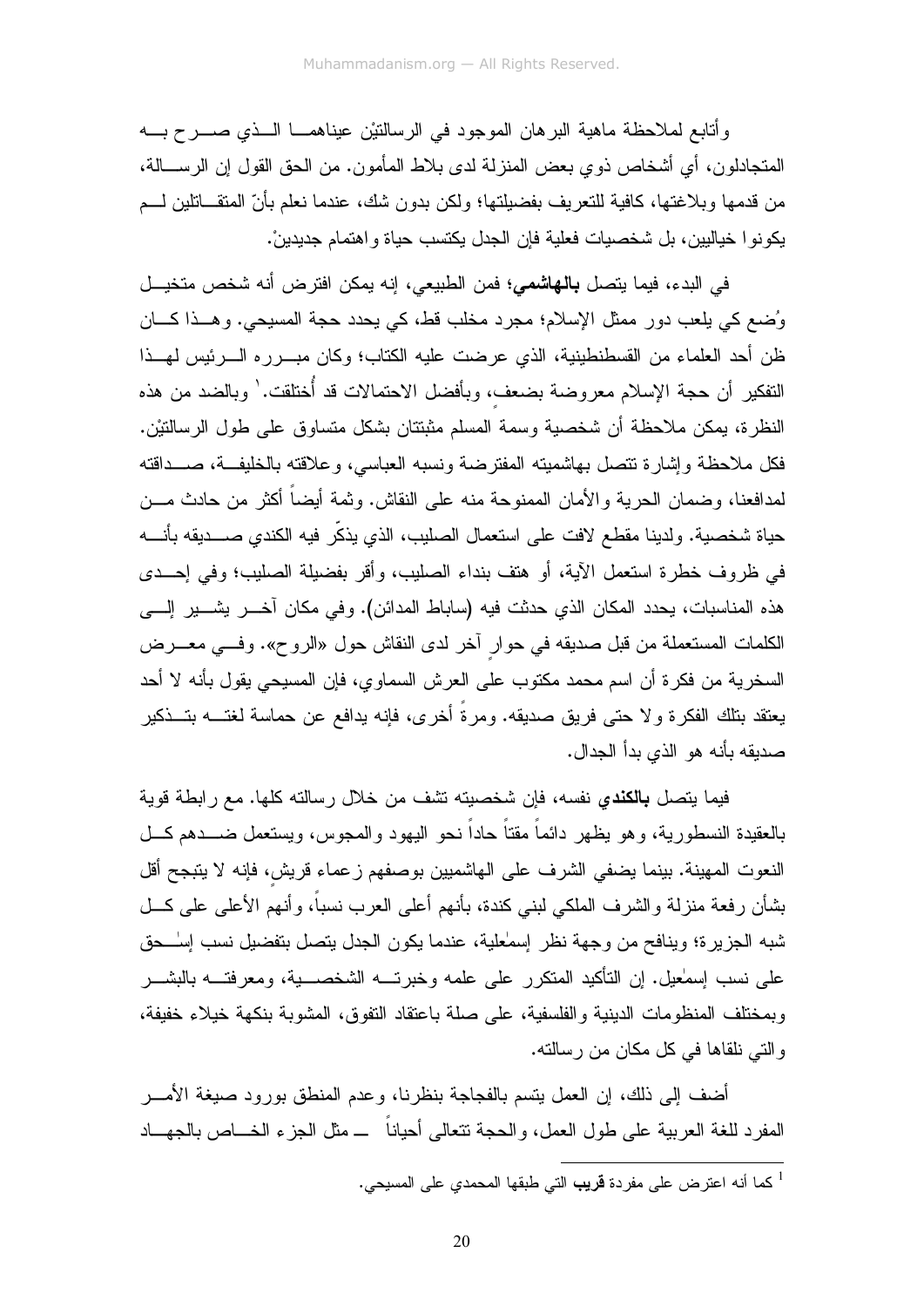و الشهادة إلى طبقة عالية من البلاغة المتقدة، ويجب أن يكون جليـــاً أن الكاتـــب ذو علـــم وبلاغة رائعة. ولا بوجد ما ببرر أي شك بشأن ما أعلنه في رسالته من أنه سليل قبيلـــة كنـــدة النبيلة، وأنه بنتمي إلى فرع تشبث بقوة بدين أبائه. وأعتقد بأنه لا يوجد أي أساس مقبول للقول بوجود خداع في ادعاء هذه الصفة، وليس ثمة فائدة تبرر تبني هذا الموقف.

إذاً، ولكي ألخص ما قيل: لقد رأيت أن العمل على أساس الشاهد الداخلي للنص يؤكـــد بدون لبس أنه تأليف لذلك العصر المعلن أنه فيه مكتوب. علاوة على ذلــك، فـــإن الاحتمـــال الأكبر ، الذي يبلغ تقريباً حد التأكيد، بأنه إنتاج أصيل لمسيحي عالم، رجل مـــن طبقـــة نـــبلاء المأمون بحمل اللقب القبلي: ا**لكندي**. والقول بأن الرسالة مكتوبة بشكل جواب على مناشدة هي فرضية محضة، ذلك أن الرسالة ترد بشكل أصيل على رسالة من جانب عبد اللَّــــه الهاشــــمى، ابن عم الخليفة.

ثمّة أسس جيدة لهذا الاعتقاد بمعزل كلياً عن شهادة البيروني. بيد أن هذا البر هان، كما ر أينا، حاسم بشأن حقيقة أن هذا العمل كان منداو لاً في القرن الرابع الـهجري، وإنـه كان بـعنوان يتطابق مع رواية التأليف التي وردت في المقدمة القصيرة للرسالة. إن شهادة البيروني بالنسبة لمي عظيمة الشأن لأنها تخدم إزالة الشك الذي يساور أغلب القراء غير المختصين؛ وهذا سواء تجرأ المرء، في حاضرة الإسلام، ليبسط عملاً مكتوباً بروح شجاعة وماضية ضـــد الإســــلام؛ وسواء \_ كما جرى \_ أكانت الرسالة البغيضة لم نطمس فوراً. إن الدين والقوة المدنية، فـــي المنظومة المحمدية، النحمت مع بعضها بعض، والدولة جاهزة دائماً لمعاملـــة الـهجـــوم علــــي الإسلام على أنه الخيانة العظمى وندمغه بختم عدم الغفران. بيد أن الشـــاهد مـــن الببيرونــــي، يظهر، بأن رسالتنا، إذ بقيت قيد النداول عملياً في دولة محمدية، وبعد قرن ونصـــف، فإنهـــا ظهرت للمرة الأولى \_ وهذا أعجوبة أكبر من أنها قد كتبتُ \_؛ ذلك أنه تحت حكم المتســـامح للمأمون، ذي الفكر الحر، كان ذلك ممكناً، والذي كان من المستحيل بعد ذلك بســـنوات قليلــــة. وعلى المرء أن يكون واثقاً بأنه حينما سادت النظرات المنغلقة مجدداً، فإن كل جهد قـــد بـــذل لمنع انتشار وإنلاف منافحة بغيضة، ليس فقط لهجومها على دين الدولة، ولكن للأراء السياسية النَّبي فيها مثل الحق اﻹلهي لعلي، واغتصاب أبي بكر للسلطة، واﻷسلوب الذي نظم به القرآن. لكن العمل في كل الاحتمالات، بسبب قيمته الخاصة، قد انتشر خلال حكم المسأمون وخلفائسه المباشرين (الذين شاطروه نظراته المعتزلية)، ذلك أن منع انتشاره كلياً غدا مستحيلاً. وبـــذلك بقيت نسخ \_ وإنْ بالخفاء \_ هنا وهناك في الأقطار المحمديـــة. ولكـــن لمــــاذا هـــذا الكتـــاب الاستثنائي لم يكن معروفاً جيداً ومثمناً في الأقطار المسيحية، لـهو أمر غريـــب، ـــ وبالنســـبة لرِ أَبِي، فإنه أمرٍ غيرٍ قابلٍ للتعليلِ بالفعلِ.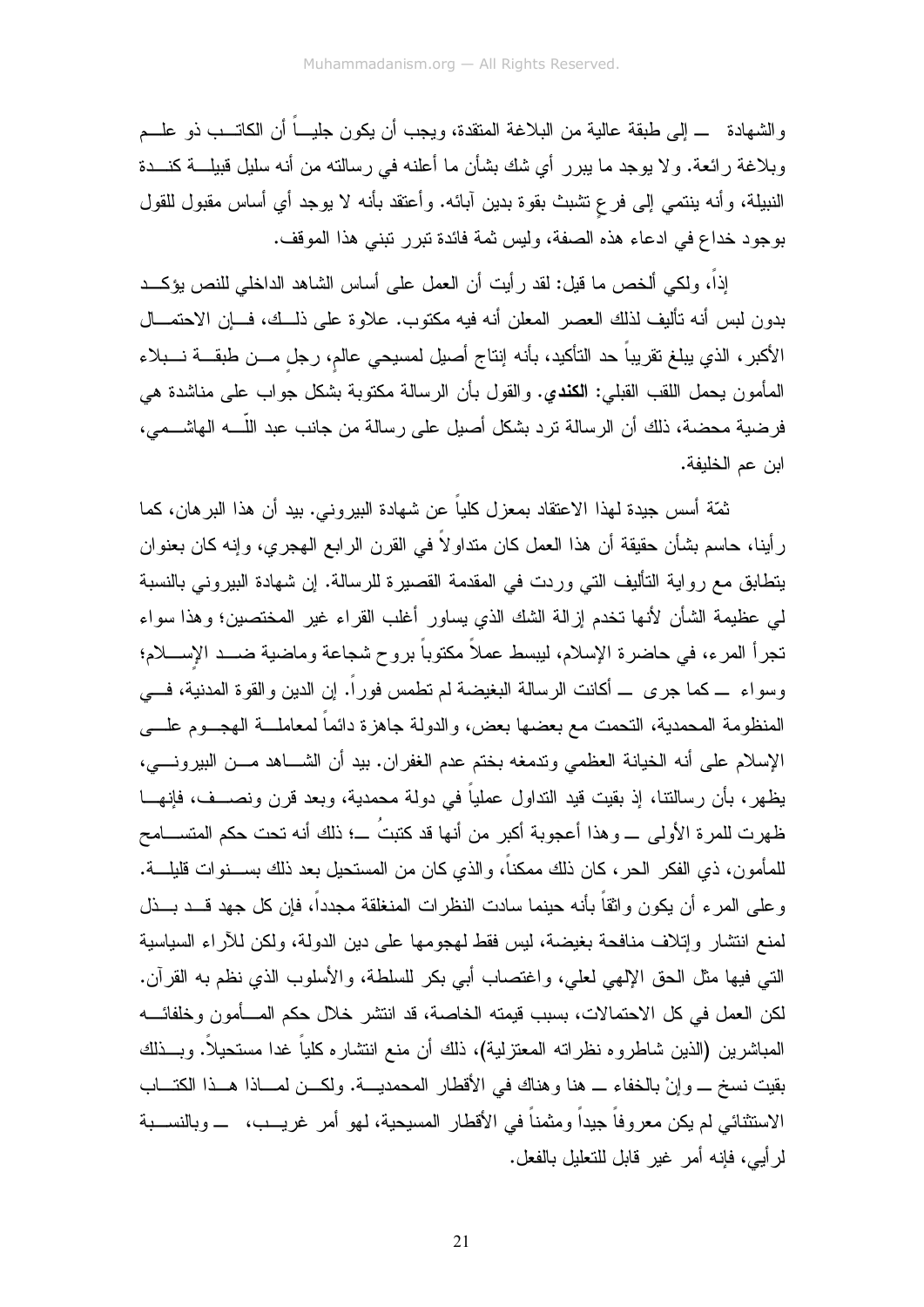بعد كل ما عُرِض، ببقى لدينا سؤال ذو نشويق شديد: من كان «الكندى، المســــيحي». في رسالة للدكتور شتاينشنايدر إلى البروفيسور لوث، ثمة اقتراح مطروح ربما يمكن أن يقــود إلى تحديد مؤلفنا. إن الأثر منسوب هنا إلى **بسطاتْ الكندي،** المذكور بـــين أســـماء مســـيحية ويهودية أخرى من قبل كاسيري في عمله ''Bibliotheca Arabica'' على أنه أحـــد مترجمـــي أرسطو، أو ناسخي العمل الإغريق. ألا يحتمل إن هذا مدافعنا؟'

إن بحثًا إضافياً في هذا الاتجاه أو اتجاه آخر ، على الأغلب سيلقي مزيداً من الضــــو ء المؤكد على نأليف رسالنتا. ومخطوطات أخرى، سوءاً أكان فـــى الشــــرق أم فـــى مكتباتنــــا الأوروبية، ربما مع إمكانية مقارنتها مع النسخة المطبوعة، سوف توضح صـــحة الـــنص، لا سيما في المقاطع التي يبدو أنها غير نامة أو غامضة في المخطوطات التسي منهـــا صـــــدرت النسخة المطبو عة.'

إنّ التحقيق يستحق عناية أغلب علمائنا المستشرقين البارزين. إن الرسالة نسيج وحدها تماماً: في قدمها، جر أتها، بيانها وجز التها، وليس لدينا مثيل لها في حوليات الجـــدل المحمـــدي التي بين يدينا. و أي بحث قد يلقى ضوءاً على أصـــل المناقشـــة، وحيـــاة وظـــروف مؤلفنـــا، وموثوقية الكتاب، وأصالة النص الذي وصل البينا، ليس له بكل نأكيد أهمية أدبية فحسب، بـــل في بعض الجوانب شهادة عملية وهامة على الصراع الدائر اليوم، مثل الذي خاضت فيه جهود عبد اللَّه الـهاشمـي وعبد المسيح الكندي، المسيحـي، أيـام المأمون.

على واجب التعبير عن عرفاني للبروفسور إكمناتيوس كميدي من روما، الدكتور فريتس هومل من ميونخ، والدكتور شتاينشنايدر من برلين، على مساعدتهم الطيبة في متابعة البحــث. و أشعر بشكر خاص تجاه الأول، على لطفه في نسخه لي كامل المناظرة التي يتجلَّى فيها أبـــو بوسف معارضاً لمذهب الثالوث.

<sup>&</sup>lt;sup>1</sup> إنّ رسالة الدكتور شتاينشنايدر موجودة في الصـــفحة ٣١٥ مـــن Zeitschrift der Morgenländischen' "Gesellschaft، الصجلد ٢٢٩. إن المقطع الوارد في كاسيري هو: «كتاب الإلهيات... وهذه الحـــروف نقلهـــا . Bibliotheca Arab. Hisp. Michaelis Casiri," Matrili, A.D. 1760, vol i. p. 310 «بسطاث الكندي» Bibliotheca Arab. <sup>2</sup> ثمة مخطوطة في باريس أشار اليها دي ساسي بأنها رقم ٢٥٧ في "Bibliothèque Orientale". و هنالــك

أيضاً تلك التـــي ذكر هـــا شتاينشـــنايدر ، ر قـــم ١١٢، Kindi, Jacob? Vertheidigung der Christlichen'' "Polemische und :سناسة Religion gegen den Islam, in Karschunischen MSS." . Apologetische Literatur in Arabischer Sprache," Leipzig, 1877, p. 131 . وفي هذه الأخيرة، فسان رسالة الهاشمي (كما جاء) واردة في صيغة مختصرة.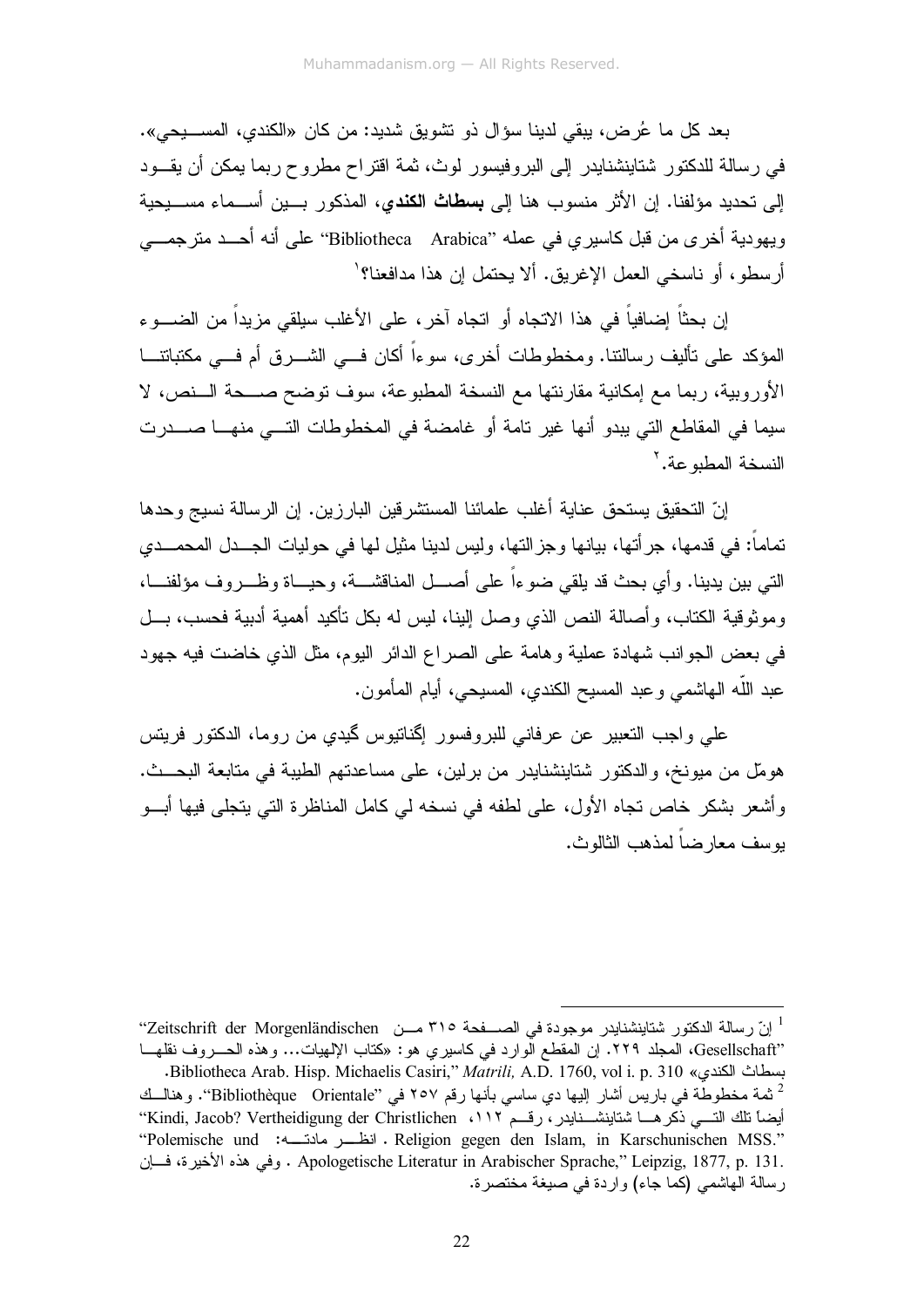تقديم

إننا قد بذلنا الجهد في تصحيح هذه النسخة بمقابلتها مع نسخ خطيّة ومطبوعة. ولم نردْ فيها إلاَّ بعض إيضاحات سطرناها بالهامش.

وأيضاً، إنَّ ما بين فوسيْن ( ) من أسماء السّور ليس هو من الأصل المخطوط بل مـــن النَّسخ المطبو عة. كما أنَّنا تسهيلاً لمر اجعة القار ئ قد حر رنا الاقتباسات الإنجبِّلبة من تر جمـــة سنة ١٨٨١ المطبوعة في بيروت.

يقول المتولى: إنَّه ما حصل بيدي لهذا العلم إلاَّ نسختان؛ إحداهما منقولة على ما قيــل من نسخة من بعض مكانب القسطنطينية، والثانية عن نسخة من إحدى مكانب مصر بلا اســـم الناسخ ولا المستتسخ، لا ناريخ النسخ. والاثنتان في غاية التصريف مع الاختلاف العظيم فــي عدة مو اضمع اجتهدت في التأليف بينهما على قدر الإمكان؛ ومنْ بذل وسعه فلا لوم عليـــه وإنْ قصرّ .

هذا ووجدت في آخر النسخ المصرية الزيادة الأتي نصّها بحروفها: «بلغنـــا أنــــه قـــد انتهى الأمر إلى المأمون في خبر الرسالنيْن فأمر بإحضارهما، وقُرأتا عليه، فلم يـــزل صــــامتاً حتى جاء إلى آخرهما، فقال: "ما كان دعاه إلى أنْ يتعرَّض لما ليس من عمله، وحتى أجـــاد ْ كتاف نفسه؛ فإما النِّصر انيِّ فلا حجة لنا عليه، لأنَّ الأمر لو لم يكن عنده هكذا لما أقام عليـــه دينه. والدين دينان أحدهما دين الدنيا، والآخر دين الآخرة؛ أما دين الدنيا، فالدين المجوســـى، وما جاء به من دراسته؛' وأمَّا دين الآخرة فهو دين النَّصاري، وما جاء به المسيح. وأما الدين الصحيح فهو التوحيد الذي هو دين صـاحبنا فإنّه الدين الجامع الدنيا و الآخرة"».

أمّا الرسالتان فقد ذكر هما العالم الشهير أبو ريحان محمد بن أحمد البيروني في كتابــــه المُسمَّى «الآثار ا**لباقية عن القرون الخالية**»، إذ استشهد بكلام عبد المسيح على ذبح الصــــابئة الآدميين قرباناً للقمر ، فقال: «وكذلك حكى عبد المسيح بن إسحاق الكندي النصر اني عنهم (أيْ الصـابئـة) فـي جوابـه عن كنـّاب عبد الله بن إسمٰعيل الـهاشمـي، أنّهم يُعرفون بذبـح النـاس، ولكـــن ذلك لا يمكنهم اليو م».

- <sup>1</sup> ولعلّ الصواب أحاز .
- كذا ولعلِّ الصواب ما جاء به زردشت.  $^2$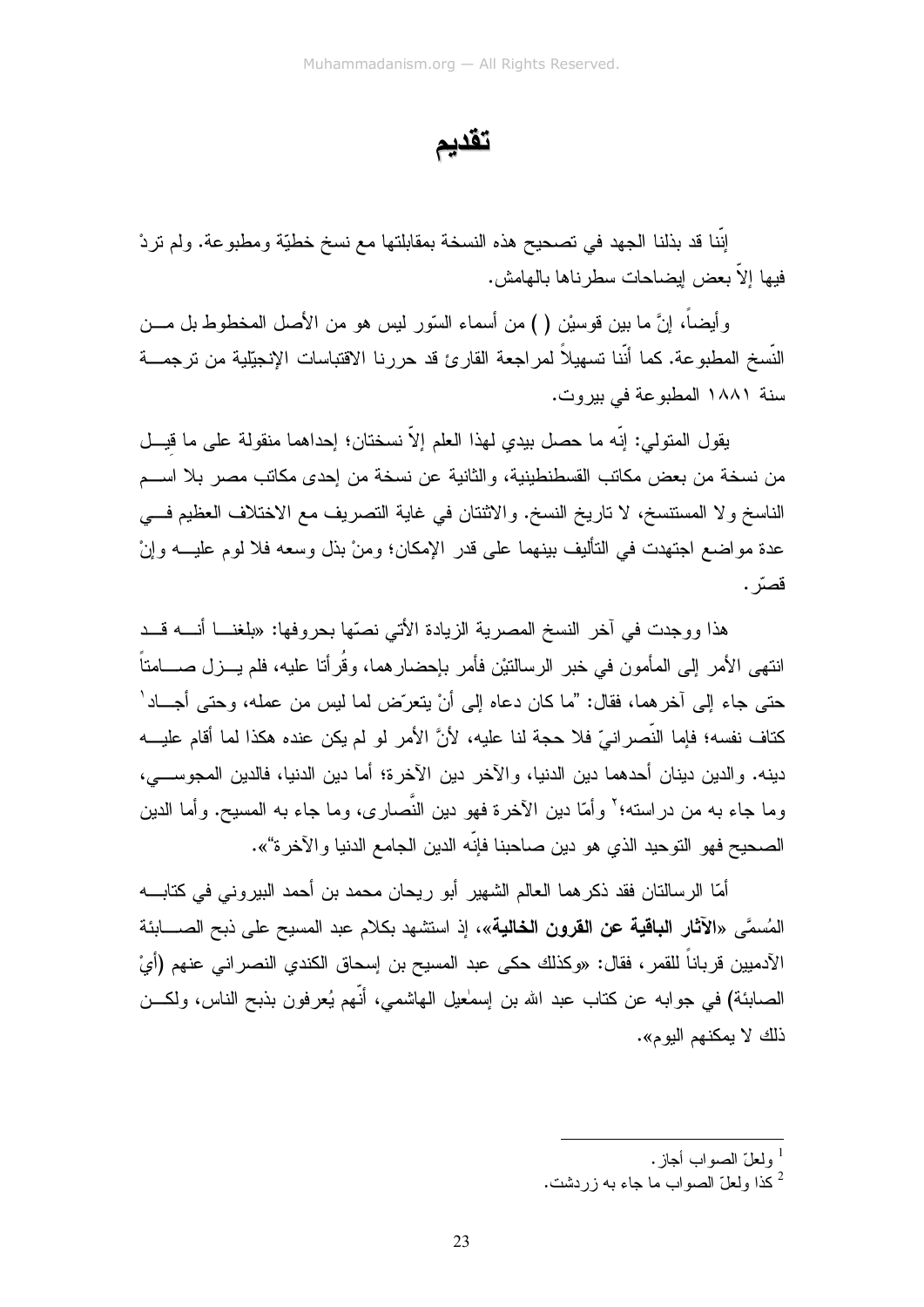## بسم الله الواحد الصّمد

ذُكر أنَّه كان في زمن عبد الله المأمون رجلٌ من نبلاء الـهاشميين وأظنــــه مــــن ولــــد العباس، قريب القرابة من الخليفة، معروفٌ بالنسك والورع والتمسك بـــدين الإســــلام وشــــدة الإغراق فيه والقيام بفرائضه وسننه، مشهور بذلك عند الخاصة والعامة. وكان له صديق مـــن الفضلاء ذو أدب وعلم، كنْدي الأصل مشهور بالنمسك بدين النصر انية؛ وكـــان فـــى خدمـــة الخليفة وقريباً منه مكاناً. فكانا يتوادّان ويتحابان ويثق كل منهما بصــــاحبه وبـــالإخلاص لــــه. وكان أمير المؤمنين المأمون وجماعة أصحابه والمتصلون به قد عرفوهما بذلك. وكرهنـــا أنْ نذكر اسميهما لعلة من العلل.'

ا<br>هما عبد الله بن إسماعيل الهاشمي وعبد المسيح بن إسحاق الكندي.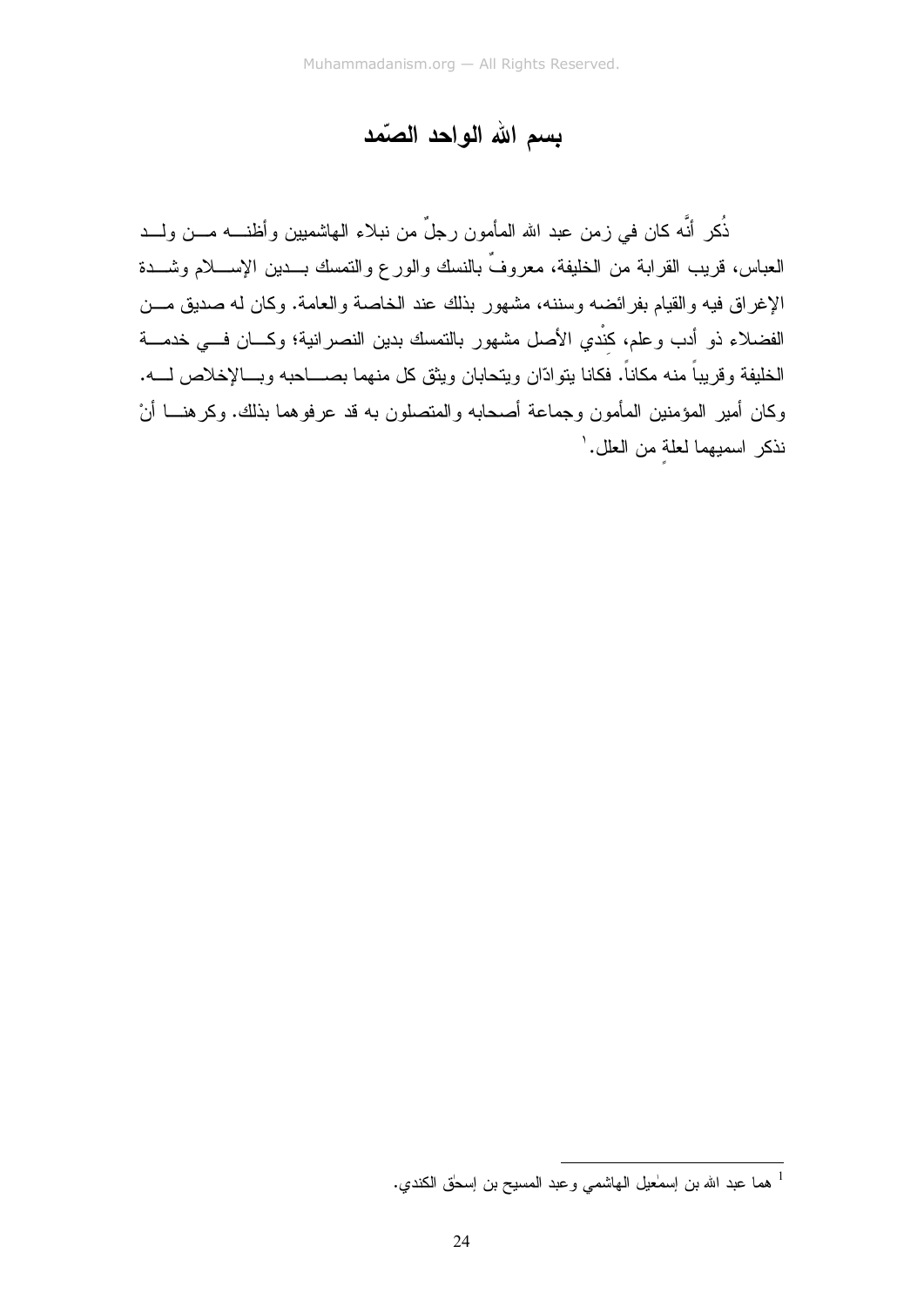رسالة الهاشمي

## بِسم الله الرَّحمٰن الرحيم

أمّا بعد فقد افتتحت كتابي إليك بالسّلام عليك والرحمة، تشبُّهاً بسيدي وســــيد الأنبيــــاء محمّد رسول الله، صلَّى الله عليه وسلَّم، فإنّ نقاتنا ذوى العدالة عندنا الصَّادقين الناطقين بالحقِّ الناقلين إلينا أخبار نبينا عليه السِّلام قد رووا لنا عنه أن هذه كانت عادته، وأنه كان صــــلـى الله عليه وسلَّم إذا فتح كلامه مع الناس ببادئهم بالسَّلام و الرحمة في مخاطبته اياهم، و لا يفرِّق بين الذمّي والأمبي، ولا بين المؤمن والمشرك.' وكان يقول إني بُعثت بحُسن الخلّــق إلـــي النّـــاس كافة، ولم أُبعث بالغلظة والفظاظة. ويستشهد الله علــــى ذلـــك إذ يقـــول ﴿بِـــالْمُؤْمِنينَ رَءُوفٌ رَحيمٌ لَهي ۖ وكذلك رأيتُ من حضرَتُه من أئمتنا الخلفاء المهتدين المهديين الراشدين رضــــى الله عنهم أجمعين أنهم كانوا لفضل أدبهم، وشرف حسبهم، ونبل همتهم، وكرم أخلاقهـــم بتتبعـــون أثر نبيِّهم صلى الله عليه وسلَّم ولا يفرِّقون في ذلك ولا يفضَّلون فيه أحداً فسلكتُ ذلك المــــنهج واحتذيت تلك السبل وأخذت ذلك الأدب المحمود فابتدأتك في كتابي هذا بالسلام والرحمة لـــئلا ينكرُ عليَّ منكرٌ يقع الِيه كتابي هذا؛ والذي حملني الِيك وحثَّني علي ذلك محبتي لــك، إذْ كـــان سيدي ونبيبي محمد صلبي الله و عليه وسلَّم يقول: «محبة القريب ديانـة و إيمان». علـي أنِّي كتبتُ طاعةً لر سول الله، صلَّى الله عليه وسلَّم، ولما أوجبه لك عندنا حقَّ خدمتك لنا ونُصحك إيانــــا، وما أنت عليه من محبتنا، وتظهر ه من مودنتا والميل إلينا، وما أرى من إكر ام ســـبدى وابـــن عمي أمير المؤمنين، أيده الله، لك ونقريبه إياك وثقته بك وحسن قوله فيك؛ فرأيت أن أرضَـــي لك ما قد رضيته لنفسي وأهلي ووالديَّ، مخلصاً لك النصيحة ومبذلها<sup>؛</sup> كاشفاً عما نحن عليـــه من ديانتنا هذه التي ارتضاها الله لنا ولجميع خلقه، ووعدنا عليها حسن الثـــواب فــــى المعــــاد والأمن من العقاب في الآيات، إذ يقول نبارك ونعالى ﴿مِلَّةَ إِبْرَاهِيمَ حَنيفاً ﴾. ويقول عزّ وجـــلّ وقوله الحق ﴿الَّذينَ آمَنُوا بِآيَاتِنَا وَكَانُوا مُسْلَمينَ ﴾. ويقول أيضاً مؤكداً ﴿ومَــا كَــانَ إبْـــرَاهيمُ يَهُوديّاً وَلاَ نَصْرَانيّاً وَلَكنْ كَانَ حَنيفاً مُسْلماً وَمَا كَانَ منَ الْمُشْرِكينَ ْ﴾. فرغبت لك ما رغبــت

مو پر .] <sup>2</sup> سُورَةُ التَّوبَة: ١/ ١٢٨. <sup>3</sup> أي محمّد. <sup>4</sup> صو ابها و بادلها.  $\cdot$ اسُورَةُ الْبَقَرَةَ: ١/ ١٣٥. سُورَةُ الزَّحْرُفِ: ٤٣/ ٦٩. سُورَةُ آلِ عِمْرَانِ: ٣/ ٦٧.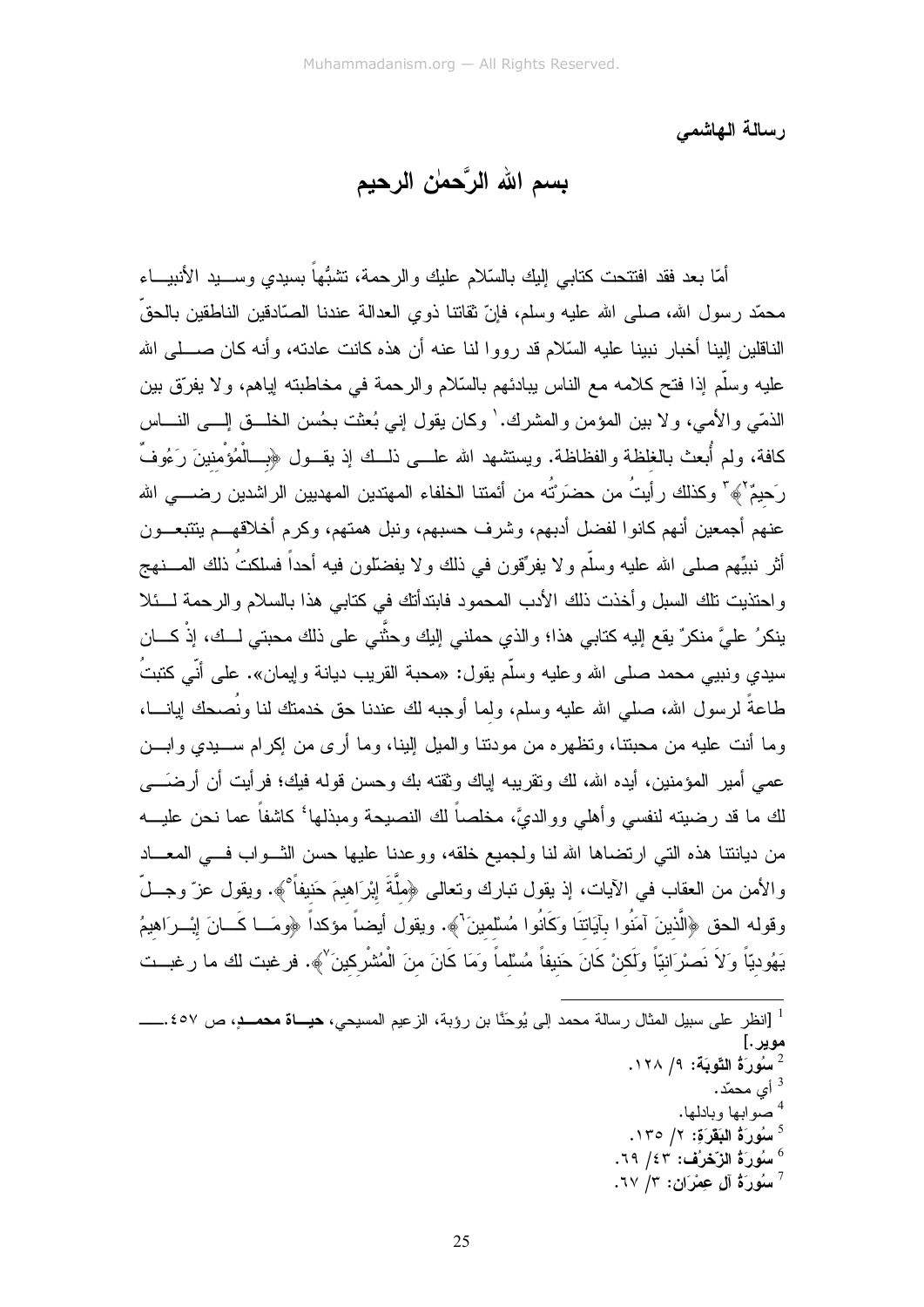فيه لنفسي، وأشفقت عليك لما ظهر لي من كثرة أدبك وبارع علمك، وحسن تهذيبك، وجميــل مذهبك، وشرف حسبك، ونقدَّمك على الكثير من أهل ملَّنك أنْ نكون مقيماً على ما أنت عليـــه من ديانتك هذه، فقلت: «اكشف له عمّا مَنَّ الله به علينا، وأعرّفه ما نحن عليــــه بلــــين القــــول وأحسنه متَّبعاً في ذلك ما أدبني الله به إذ يأمرني»؛ ويقول جلَّ ثناؤه: ﴿وَلاَ تَجَادلُوا أَهْلَ الْكتَاب إلاَّ بالَّتى هيَ أَحْسَنُ ٰ﴾. فلست أجادلك إلاَّ بالجميل من الكلام والحسن من القول واللـــبّن مـــن اللفظ، لعلك نتنبه ونرجع إلى الحق ونرغب فيما أنلوه عليك من كلام الله عزّ وجلّ الذي أنزلــــه على خاتم الأنبياء وسيد ولد آدم نبينا محمد عليه الصلاة والسّلام، ولم أيئس من ذلك بل رجوته لك من الله الذي يهدي من يشاء، وسألته أن يجعلني سبباً في ذلك؛ ووجدت الله تبارك وتعـــالي يقول في محكم كتابه ﴿إِنَّ الدِّينَ عنْدَ الله الإسْلامُ٬ ﴾. ويقول الله أيضاً مؤكداً لقوله الأولَّ ﴿وَمَنْ يَبْتَغِ غَيْرَ الإِسْلامِ ديناً فَلَنْ يُقْبِلَ منْهُ، وَهُوَ في الآخرَة منَ الْخَاسرينَ ۖ ﴾. ثمَّ أكّــد ذلــك تبـــارك وتعالى أمراً قاطعاً إذْ يقول ﴿يَا أَيُّهَا الَّذِينَ آمَنُوا اتَّقُوا اللهَ حَــقَّ تُقَاتـــه وَلا تَمُــوتُنَّ إلا وَأَنْــتُمْ مُسْلَمُونَ ٗ ﴾.

وأنت الرجل عافاك الله من جهل الكفر وفتح قلبك لنور الإيمان نعلم أنّي رجـــل أتـــت عليَّ سنون كثيرة وقد نبحَّرْتُ في عامة الأديان وامتحنتها، وقرأت كثيـــراً مـــن كتـــب أهلهـــا وخاصة كتبكم معشر النصارى؛ فإني عُنيت بقراءة الكتب العتيقة والحديثة التي أنزلها الله على موسى وعيسى وغيرهما من الأنبياء عليهم السلام.

فأما الكتب العتيقة التي هي التوراة، وكتاب يَشُو ع بن نون، وســـفر الْقُضـَـــاة، وســـفر صَمُوئيل النبي، وسفر الْمُلُوك، وزبور داود النبي، وحكمة سليمان بـــن داود، وكتـــاب أَيُّـــوب الصدّيق، وكتاب الشَعْيَاء النبي، وكتاب الاثنـي عشر نبياً، وكتاب إرْميَا النبـي، وكتـــاب حزقيـــال النبـي، وسفْر دَانبآل النبـي؛ فـهذه هـي الكتب الـعنيقة.

فأمَّا الكتب الحديثة فأولمها الإنجيل وهو أربعة أجزاء: الأول منها بشارة مَتَّى العشَّـــار؛ والثاني بشارة مَرْقُس، ابن أخت سمعان المعروف بالصفا؛ والثالث بشـــارة لُوقَـــا، المتطبّــب؛ والرابع بشارة يُوحَنَّا بن زبدي؛ فهذه أربعة أجزاء، منها: بشارة رجليْن من الحواريين الاثنــــى عشر، الذين كانوا ملازمين للمسيح صلوات الله عليه، وهما مَتَّى ويوحنا؛ وبشارة رجليْن مـــن الحواريين السبعين، الذين كانوا للمسيح صلوات الله عليه بعثهم إلى الأمم دُعاةً له وهما مَرْقُس ولوقا. ثم كتاب قصص الحواريين وأحاديثهم وأخبارهم من بعد ارتفاع المســـبح إلــــي الســـماء

- $\cdot$ سُورَةُ آل عِمْرَان: ٣/ ١٩.  $^2$
- سُورَةُ آلِ عِمْرَانِ: ٣/ ٨٥.
- $\cdot$  سُورَةُ آلِ عِمْرَانِ: ٣/ ١٠٢.

<sup>&</sup>lt;sup>1</sup> سُورَةُ العَنْكَبِوتِ: ٢٩/ ٤٦.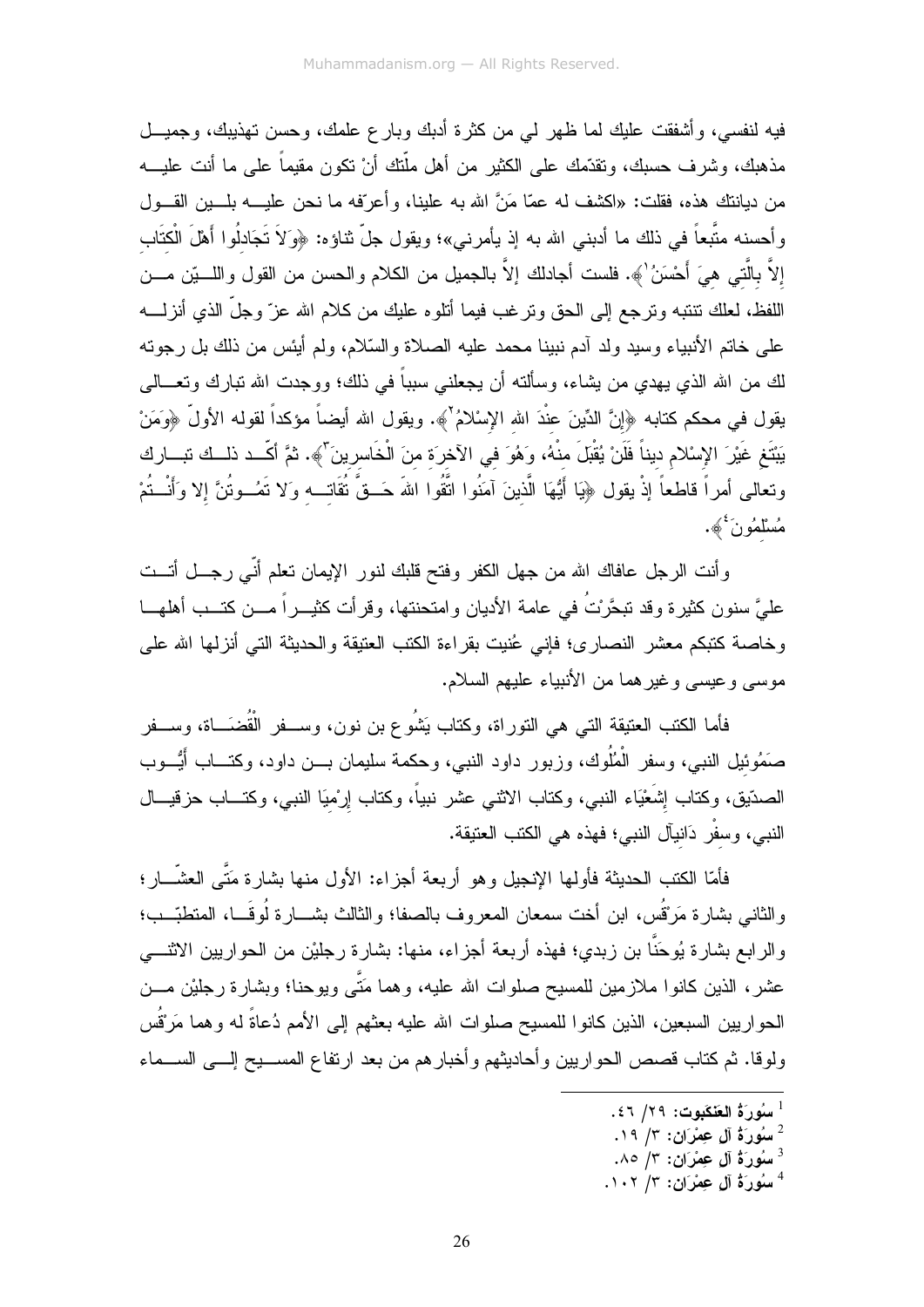الذي كتبه لُوقًا؛ ورسائل بولص الأربع عشرة. فهذه كلها قد قرأتها ودرستها ونـــاظرت فيهـــا تيموثاوس الجثليق. وقد علمت كيف نقدمه فيكم بفضل الرئاسة والعلم والعقل وناظرت فيها من أهل فرقكم هذه الثلاث التي هي ظاهرة أعني الملكية القابلين مركيانوس الملسك علسي عهسد الشقاق الواقع بين نسطوريوس وكيرللس، وهم من الروم. واليعقوبية وهم أكفر القوم وأخبــــثهم قو لاً وشرَّهم اعتقاداً وأبعدهم من الحقُّ القائلين بمقالة كيرللس الإسكندري ويعقوب البردعـــانـي وساويرس صاحب كرسي إنطاكية. والنسطورية أصـــحابك وهــم لعصــري أقـــرب بأقاويـــل المنصفين من أهل الكلام والنظر وأكثرهم ميلاً إلى قولنا معشر المسلمين، وهم الذين حمد نبينا صلبي الله عليه وسلم أمر هم ومدحهم وأعطاهم العهود والمواثيق، وجعل لمهم من الذمة في عنقه و أعناق أصحابه ما جعل وكتب لهم في ذلك الكتب وسجل لهم السجلات، و أكد أمر هم عنـــدما صاروا إليه حين أفضى الأمر إليه واستوثق له، فأتوه وتحرموا بحرمته وذكروه بمعونتهم إيساه على إعلان أمره وإظهار دعونه وما مكن الله صلعم. وذلـــك أن الرهبـــان كـــانوا يبشــــرونـه ويخبرونه قبل نزول الوحى عليه بما مكن الله له وصار إليه. فلذلك كان صلى الله عليه وســـلَّم يُكثر نوادّه لهم وإطالة محادثتهم، ويُرَى كثيراً عندهم مخاطباً لمهم في نردّده إلى الشام وغيرها. وكان الرهبان وأصحاب الأديرة يكرّمونه ويحبّونه طوعاً ويخبرون أصحابهم بما يريـــد الله أنْ برفعَ من أمره ويعلن من ذكره؛ وكانت النصاري تميل اليه وتخبره بمكيدة اليهـــود ومشــــركي قريش وما بيتغونه له من الشرِّ، ويريدونه من الغوائل مع مودتهم له وإجلالهم اياه وأصـــحابه. فعند ذلك نزل الوحي على نبينا محمد عليه السلام، وشهد الله لهم في القرآن قـــائلاً: ﴿لَتَجِــدَنَّ أَشَدَّ النَّاس عَدَاوَةً للَّذينَ آمَنُوا الْبَهُودَ والَّذينَ أَشْرِكُوا ٰ وَلَتَجدَنَّ أَقْرِبَهُمْ مَوَدَّةً للَّذينَ آمَنُـــوا الَّـــذينَ قَالُوا إنَّا نَصَارَى ذَلكَ بأَنَّ منْهُمْ قسِّيسينَ وَرُهْبَاناً وَأَنَّهُمْ لا يَسْتَكْبِرُونَ ْ﴾. وعرف النبــى عليـــه السلام بما أنزل عليه من الوحي صحة ضمائر هم ونيـــاتهم، وأنهـــم أصــــحاب المســـيح حقـــاً السائرون بسيرته الأخذون بسننه؛ إذْ كانوا لا يرون القتال ولا يستحلُّون المال ولا يغشُّون أحداً ولا بريدون بالناس سوءاً ولا مكروهاً، وأنهم طالبو السَّلامة ولا يضرون على حقد ولا عداوة بل يعتقدون الفضل على الناس أجمعين. فأعطاهم نبينا عليه السّلام لذلك ما أعطاهم من العهود و المو اثنِق، وجعل لمهم من الذمة في رفِّبته ورفاب أصحابه، ووصَّى بهم تلك الوصــــية عنـــدما أطلعه الله على ما أطلعه عليه من أمر هم وبر اءة ساحتهم. فنحن مقرُّون بذلك غير جاحدين ولا منكرين، وناظرون لهذا الفعل و آخذون بهذه السُنَّة وقابلون لهذه الوصية وموجبون هذا الحـــق على أنفسنا.

> يعنى مشركى قريش.  $^{\mathrm{l}}$  $\lambda$ 1 سُورٌ مُّ الْعَائِدَةَ: ٥/ ٨٢.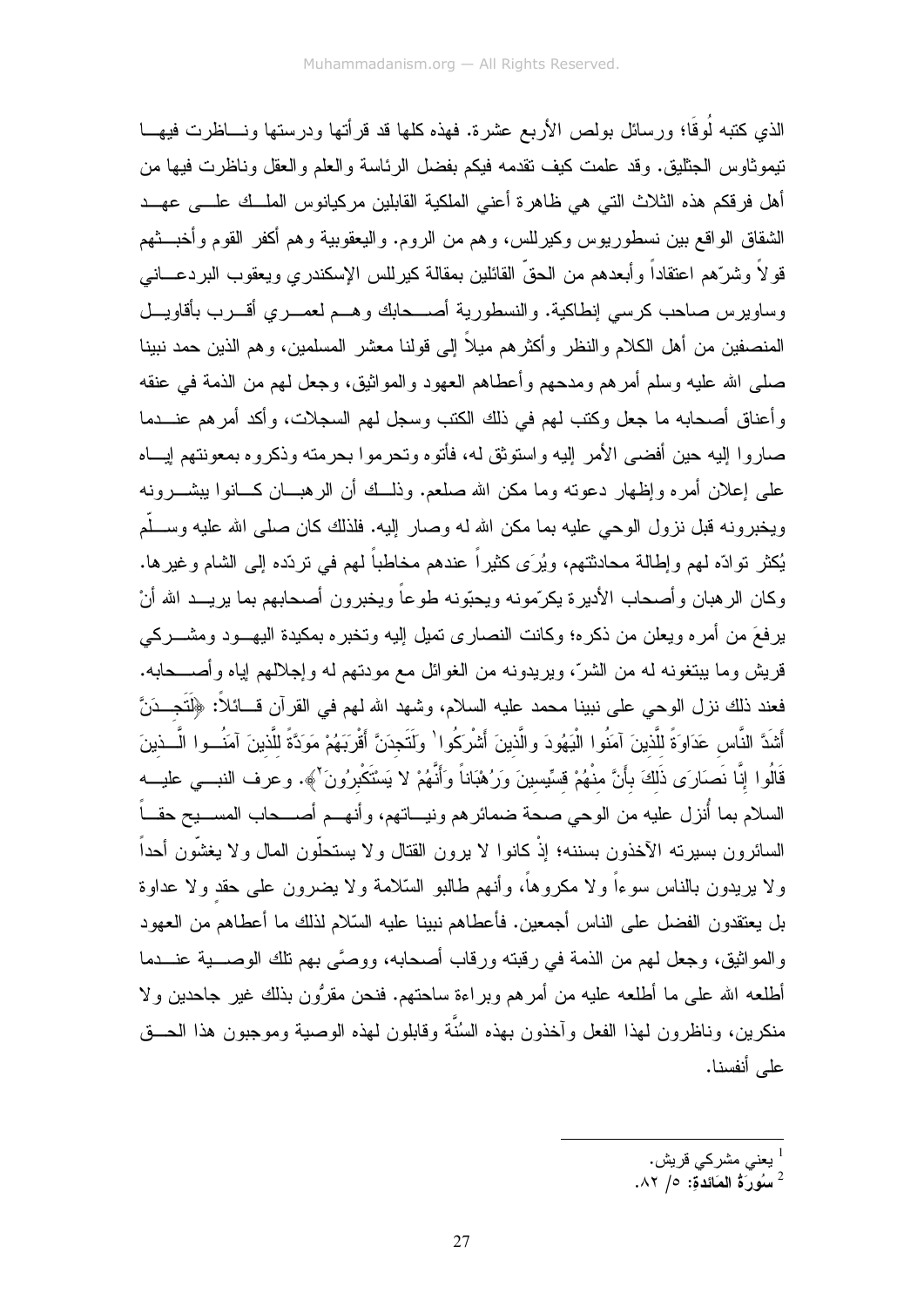ولقيتُ جماعةً من الرِّ هبان المعروفين بشدة الزِّ هد وكثـــرة العلـــم ودخلــتُ عمــــار أ ْ وديارات<sup>٢</sup> وبيعاً كثيرة وحضرت صلواتهم نلك الطوال السبع التي يسمّونها صلوات الأوقـــات؛ وهي صلاة الليل، وصلاة الغداة، وصلاة الثالثة التي هي صلاة السَحَرِ، وصلاة نصف النهــار أعني صلاة الظهر، وصلاة الناسعة التي هي قريبة من وقت العصر، وصلاة الغـــروب التــــي هي صلاة بين العصر والعشاء، وصلاة الشفع وهي صلاة العشاء المفروضة، وصـــلاة النـــوم التي يصلُّونها قبل أخذهم مضاجعهم. ورأيت ذلك الاجتهاد العجيب والركوع والسجود بالصاق الخدود بالأرض وضرب الجبهة والنكتُف إلى انقضاء صلواتهم، خاصّة في ليالي الآحاد وليالي الجُمَع وليالي الأعياد التي يسهرون فيها منتصبى الأرجل بالتسبيح والتقديس والتهليـــل الليـــل كله، ويصلُّون ذلك بالقيام نهارهم أجمع، ويكثِّرون في صلواتهم ذكـــر الآب والابــــن والــــروح القدس وأبام الاعتكاف التبي يسمونها أيام البواعيث كوقيامهم فيها حفاة على المســـوح والرمــــاد باكين بكاءً كثيراً متواتراً بانهمال دموع من الأعين والجفون منتحبين بسحق عجيب، ورأيــت عملهم القربان، كيف يحفظونه في خَبْز هم إياه ودعائهم عند عمله الدعاء الطويل مع التضــــر ع الشديد عند إصعاده على المذبح في البيت المعروف ببيت المقدس مع نلك الكووس المملوءة خمراً. ورأيت أيضاً ما يندبره الرهبان في فلاليهم ٔ أيام صيامهم السنة، أعنى الأربعــــة الكبــــار والاثنين الصغيرين، وغير ذلك. فهذا كله كنت له حاضراً ولأهله مشاهداً وبه عارفاً عالماً.

ورأيت أيضاً مطارنة وأساقفة مذكورين بحُسن المعرفة وكثرة العلم، مشهورين بشـــدة الإغراق في الديانة النصر انية، مظهرين غاية الزهد في الدنيا؛ فناظرتُهم مناظرةً نصفة طالباً للحق، مسقطاً بيني وبينهم اللجاج والمراءاة والمكابرة بالسلطة والصــــلف والبـــذخ بالحســـب، وأوْسعتُهم أمناً أنْ يقوموا بحجّتهم ويتكلموا بجميع ما يريدونه، غير مؤاخذ لهم بذلك ولا متعنّت عليهم في شيء كمناظرة الرعاع والجهال والسُّقاط والعوام والسفهاء من أهل ديانتنا، الذين لا أصل لهم ينتهون إليه ولا عقل فيهم يعولون عليه ولا دين ولا أخلاق تحجبهم عن سوء الأدب. وإنما كلامهم العنَّت والمكابرة والمغالبة بسلطان الدولة بغير علم ولا حجـــة. وكـــانوا إذا أنـــا ناظرتُهم وسألتُهم مسألةَ بحث فاحصاً عن قولهم، وكانوا لشدة ورعهــم ودعــتهم واعتقـــادهم وتحرَّجهم يصدقونني عن أمرهم ولا يكذبونني في شيء مما كنت أسائلهم عنه وأجادلهم فيـــه، وكنت قد عرفت من بواطنهم مثل الذي قد عرفته من ظاهرهم؛ فكتبت إليك، أصلحك الله، بهذا

<sup>4</sup> أي معابدهم.

<sup>5</sup> بضم السّين وتشديد القاف جمع ساقط لئيم الحسب والنفس.

<sup>&</sup>lt;sup>1</sup> ا**لعُم**ْر : بضم فسكون البيعة و الكنيسة.

الدير مقام الرّهبان وجمعه أديار وأديرة وديارات.  $^2$ 

<sup>&</sup>lt;sup>3</sup> جمع باعوث سرياني و هو الاستمطار .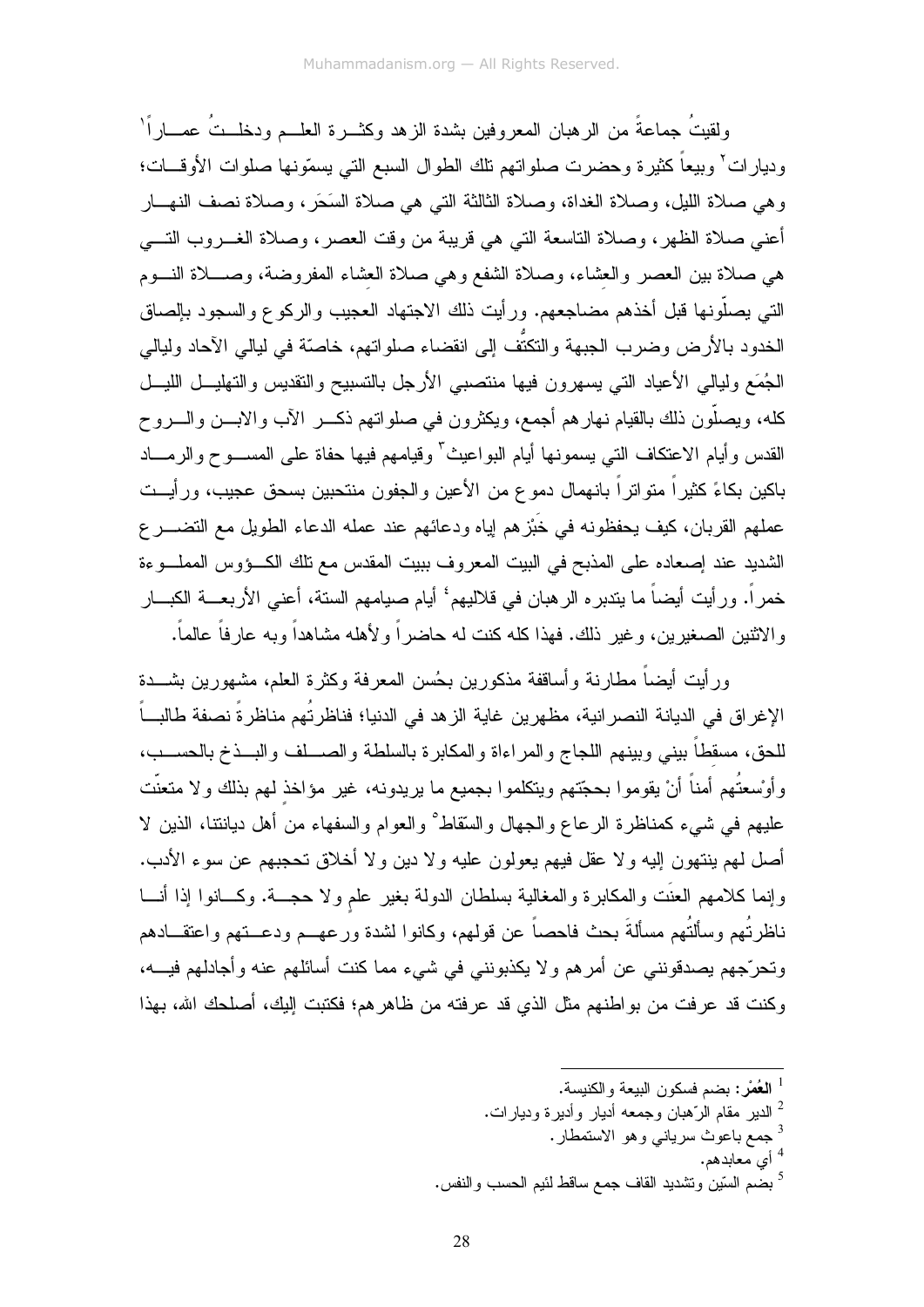الشرح وعددت ما عددته واقتصصت مما اقتصصته بعد الاستقصاء والبحث الشديد والامتحان له على طول الأيام لئلا يظن بي أني عميّ بالأمر بل ليعلم من وقع في يده كتابي هذا أني عالم بالقضية فيهم علماً بجميع أمر النصارى حقٍّ معرفته. فأنا الآن متع الله بــك، أدعــوك بهــذه المعرفة كلها منَّى بدينك الذي أنت عليه وما منحته إلى هذا الـــدين الـــذي ارتضــــاه الله لــــى وارتضيته لنفسى، ضامناً لك به الجنة ضماناً صحيحاً والأمن من النـــار، وهـــو أن تعبـــد الله الواحد الأحد الفرد الصمد الذي لم يلد ولم يولد ولم يتخذ صاحبةً ولا ولداً ولم يكن لـــــه كفـــؤاً أحد، وهي الصفة التي وصف نفسه جلٍّ وعزٍّ بها؛ إذْ ليس أحدٌ من خَلْقه أعلم به مـــن نفســـه، فدعونك إلى عبادة هذا الإله الواحد الذي هذه صفته، ولم أز د في كتابي هذا على ما وصف به نفسه جلَّ اسمه وتعالى علواً كبيراً عمَّا يشركون. فهذه ملَّة أبيك وأبينا ايـــراهيم صــــلوات الله عليه فانِه كان حنيفاً مسلماً. ثم أدعوك، حفظك الله إلى الشهادة والإقرار بنبوة سيدي وسيد ولد أدم وصفيٍّ ربِّ العالمين وخاتم الأنبياء محمد بن عبد الله الهاشمي القرشي العربي الأبطحـــي النهامي، صاحب القضيب والناقة والحوض والشفاعة، حبيب ربِّ العزة ومكلَّم جبرائيل الرَّوح الأمين الذي أرسله الله بشيراً ونذيراً إلى النّاس كافة ﴿بالْهُدَى وَدين الْحَقِّ ليُظْهِرَهُ عَلَى الْــدِّين كُلِّه وَلَوْ كَرِهَ الْمُشْرِكُونَ ْ﴾، فدعا الناس كلهم أجمعين، أهل الشرق والغرب وأهل البر والبحـــر والجبل والسهل بالرحمة والرأفة وطيب القول وحسن الخلق واللين، فاستجاب هذا الخلق كلهــم إلى طاعة دعوته والشهادة له أنه رسول الله رب العالمين إلى من يريد انتصاحاً، وأقرَّ الأنسام كلهم طائعين مذعنين لما عرفوا من الحق والصدق من قوله وصحة أمره وما جــاء بــــه مـــن البرهان الصريح والدليل الواضح، وهو هذا الكتاب المنزل عليه من عند الله، الــذي لا يقـــدر أحد من الإنس والجن أن يأتي بمثله، وكفي به دليلاً على دعونه وأنه دعا إلى عبادة إله واحــد فرد صمد؛ فدخلوا في دينه وصاروا تحت يده غير مُكــرَهين ولا مُجبَــرين، بـــل خاضــــعين معترفين مستنيرين بنور هدايته متطاولين باسمه على غيرهم ممن جحد نبوته وأنكر رســـالته، وردّ أمره مقاوماً ومتعالياً، فمكن الله لهم البلاد وأذلَّ لهم رقاب الأمم من العباد، إلاَّ مــــن قــــال بقولهم ودان بدينهم وشهد بشهادتهم؛ فحقن بذلك دمه وماله وحرمته أن يؤدي الجزية<sup>؟</sup> عن يــد وهو صاغرٍ. وهذه الشهادة، امتعْ الله بك، هي الشهادة التي شهد الله بها قبل أن يخلق الخلائق، إِذْ كان على العرش مكتوباً لا إله إلا الله محمد رسول الله. وأدعوك إلى الصلوات الخمس التي مَنْ صلاَّها لم يخبْ ولم يخسرْ بل يربح ويكون في الدنيا والآخرة من الفائزين، وهي الفـــرض فيها فرضان: فرضٌ من الله وفرضٌ من رسوله مثل الونر وهي ثلاث ركعـــات بعـــد العشـــاء الأخيرة، وركعتان في الفجر، وركعتان بعد الظهر، وركعتان بعد المغرب، فمن نرك شيئاً مـــن

سُورَةُ التَّوبَة: ٩/ ٣٣.

و هكذا بالأصل.  $^2$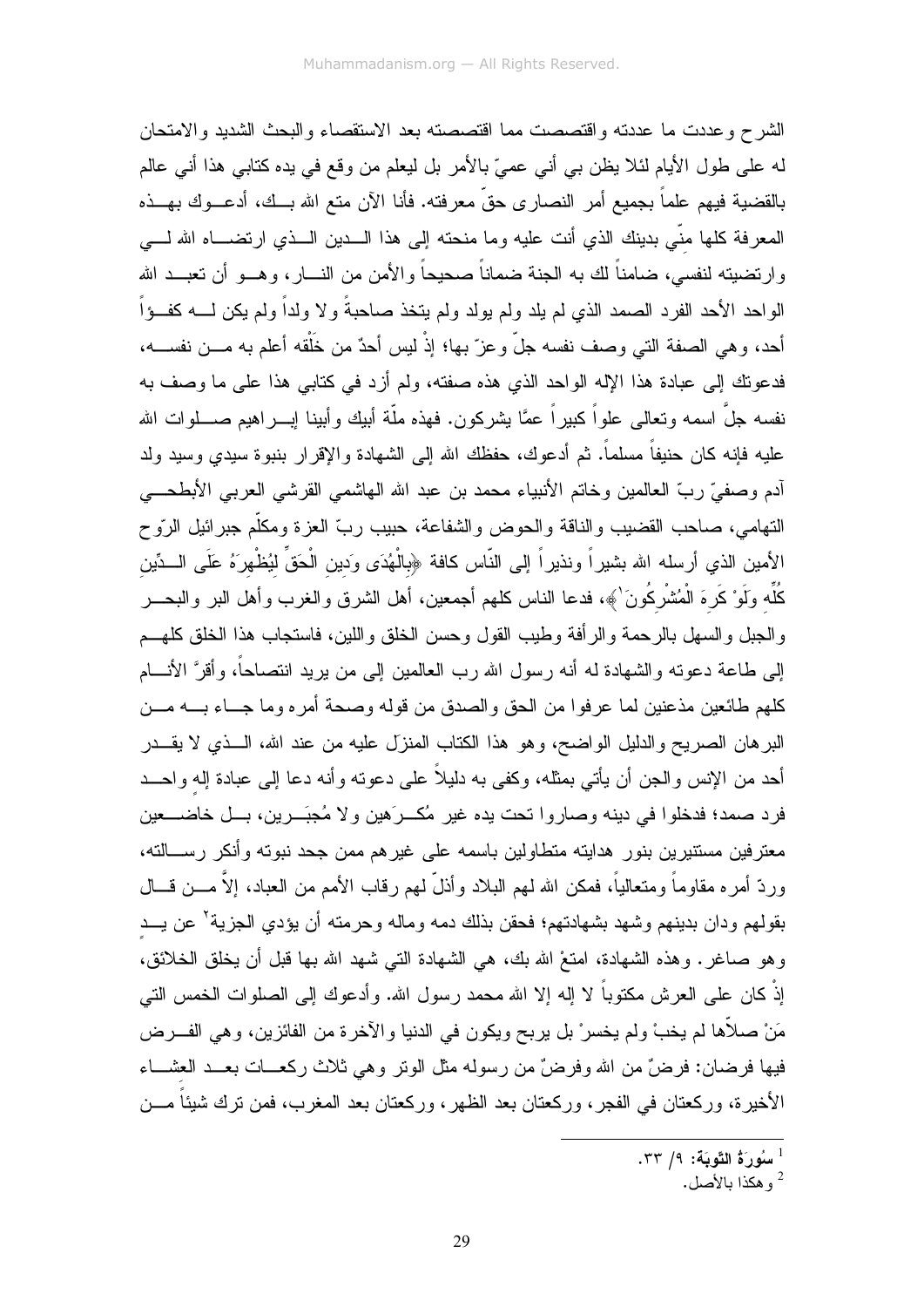هذه فليس بجائز له، ويجب على من نركها أياماً الأدب، ويُستتاب منه. فأمَّا الفرض فهو ســـبع عشرة ركعة في البيوم والليل، ركعتا الفجر، وأربع ركعات الظهر، وأربع ركعـــات العصـــــر، وثلاث ركعات المغرب وهي العشاء الأولى، وأربع ركعات العشاء الأخرة وهي العتمة، وقــد نهي رسول الله أن يُقال العتمة، وقال هي عتمة الليل، وإنما سُميت عتمةً لتأخَّرها في العشـــاء وإبطائها. وأدعوك إلى صوم شهر رمضان الذي فرضه الدّيان ونزل فيه الفرقان؛ شهر يشـــهد فيه الله أنَّ فيه ليلة القدر التي هي خير من ألف شهر، تصوم فيه نهـــارك كلــــه عـــن جميــــع المطاعم والمشارب والمناكح إلى أنْ يسقط قرص الشمس ويدخل حدّ الليل، ثم نأكل ونشــــرب و نتكح في لبلك كله حتى يتبيّن لك الخيط الأسود من الخيط الأبيض حلالاً مطلقاً هنيئاً طيباً من الله؛ فإنْ أنت لحقت ليلة القدر بإخلاص نيَّتك كنت قد فُزِيت في دنياك وآخرنك، قال الله تعـــالي ﴿يَا أَيُّهَا الَّذِينَ آمَنُوا كُتبَ عَلَيْكُمُ الصِّيَامُ كَمَا كُتبَ عَلَى الَّذِينَ منْ قَبْلَكُمْ لَعَلَّكُــمْ تَتَّقُــو نَ \* أَيَّامـــاً مَعْدُودَات فَمَنْ كَانَ منْكُمْ مَرِيضاً أَوْ عَلَى سَفَرٍ فَعدَّةٌ منْ أَيَّام أُخَرَ وَعَلَى الَّذينَ يُطيقُونَــهُ فدْيَــةٌ طَعَامُ مسْكين فَمَنْ تَطْوَعَ خَيْرٍاً فَهُوَ خَيْرٌ لَهُ وَأَنْ تَصنُومُوا خَيْرٌ لَكُمْ إِنْ كُنْتُمْ تَعْلَمُــونَ \* شَـــهْرُ رَمَضَانَ الَّذي أُنْزِلَ فيه الْقُرْآنُ هُدىً للنَّاسِ وَبَيِّنَات منَ الْهُدَى والْفُرْقَانِ فَمَنْ شَهدَ منْكُمُ الشَّـــهْرَ فَلْيَصِمُهُ وَمَنْ كَانَ مَرِيضاً أَوْ عَلَى سَفَرٍ فَعدَّةٌ منْ أَيَّامٍ أُخَرَ يُرِيدُ اللهُ بكُمُ الْيُسْرَ وَلا يُرِيــدُ بكُــمُ الْعُسْرَ وَلِتُكْمِلُوا الْعدَّةَ وَلِتُكَبِّرُوا اللهَ عَلَى مَا هَدَاكُمْ وَلَعَلَّكُمْ نَتْمْكُرُونَ \* وَإِذَا سَأَلَكَ عبَـــادي عَنِّـــى فَإِنِّي قَرِيبٌ أُجِيبُ دَعْوَةَ الدَّاعِ إِذَا دَعَانِ فَلْيَسْتَجِيبُوا لي وَلْيُؤْمِنُوا بي لَعَلَّهُمْ يَرْشُدُونَ \* أُحلَّ لَكُسْمْ لَيْلَةَ الصنِّيَامِ الرَّفَتُ إِلَى نسَائكُمْ هُنَّ لبَاسٌ لَكُمْ وَأَنْتُمْ لبَاسٌ لَهُنَّ عَلَمَ اللهُ أَنَّكُمْ كُنْتُمْ تَخْتَانُونَ أَنْفُسَكُمْ فَتَابَ عَلَيْكُمْ وَعَفَا عَنْكُمْ فَالآنَ بَاشرُوهُنَّ وابْتَغُوا مَا كَتَبَ اللهُ لَكُمْ وَكُلُوا واشرَبُوا حَتَّى يَتَبَيَّنَ لَكُسمُ الْخَيْطُ الأَبْيَضُ منَ الْخَيْطِ الأَسْوَد منَ الْفَجْرِ ثُمَّ أَتمُّوا الصِّيَامَ إِلَى اللَّيْلِ وَلا نُبَاشــرُوهُنَّ وَأَنْــتُمْ عَاكفُونَ في الْمَسَاجِد نلْكَ حُدُودُ الله فَلا نَقْرَبُوهَا ﴾. وكان النبي، صلى الله عليه وســـلم، يقـــدم الفطور ويؤخر السحور.

ثم أدعوك إلى الحج إلى بيت الله الحرام الذي بمكة؛ والنظر إلى حرم رسول الله وإلى أثاره ومواضعه ورمي الجمار والنلبية والإحرام ونقبيل الركن والمقام ومشاهدة نلك المواضـــع المباركة ونلك المشاعر العجيبة.

ثم أدعوك إلى الجهاد في سبيل الله بغزو المنافقين وقتال الكفرة والمشــــركين ضـــــرباً بالسيف وسبياً وسلباً حتى يدخلوا في دين الله ويشهدوا أنْ الله لا إله إلاّ هو، وأن محمداً عبـــده ورسوله أو يؤدوا الجزية عن يد وهم صاغرون.

سُورَةُ البَقَرَةِ: ٢/ ١٨٣ ــ ١٨٧.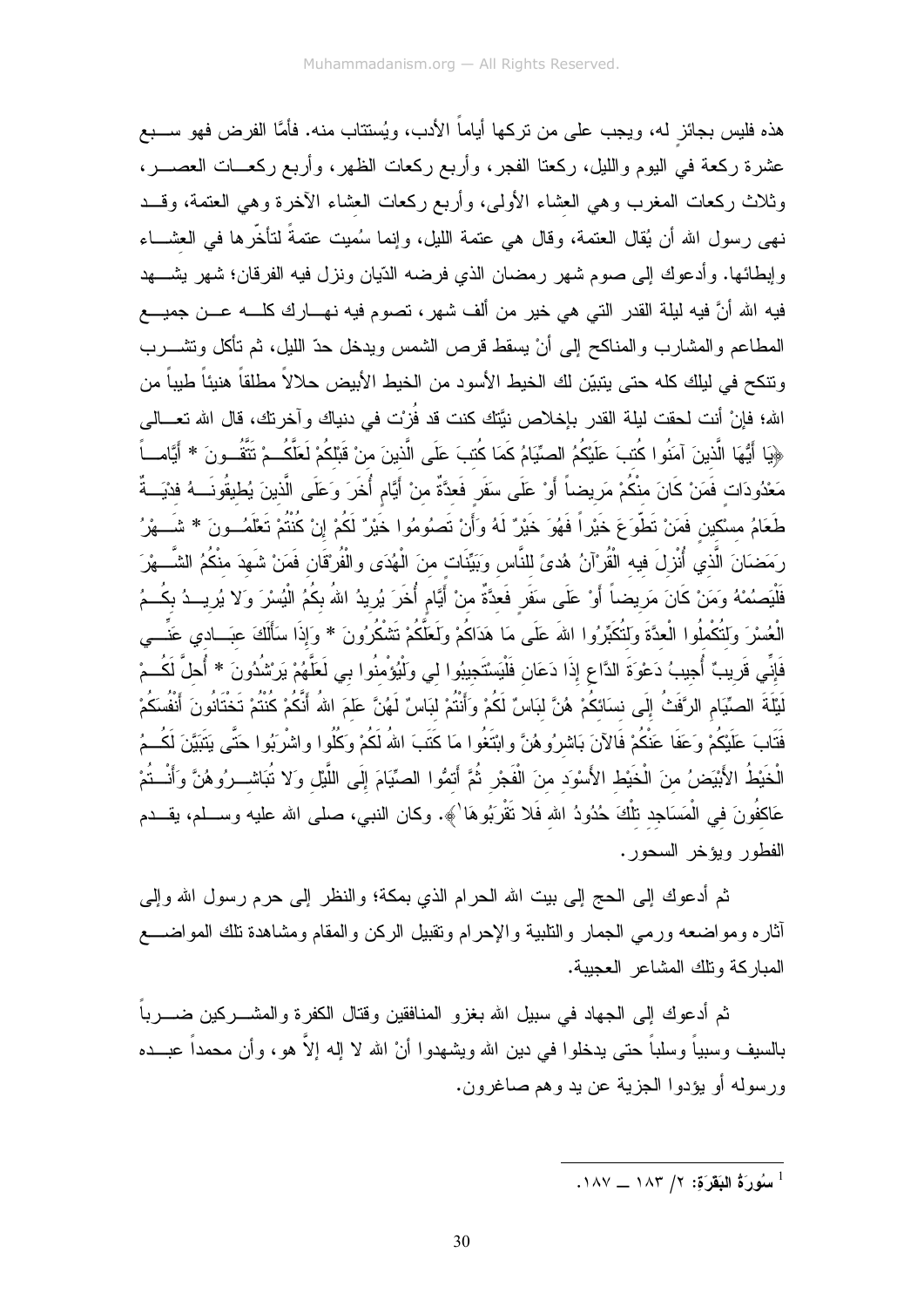و أدعو ك إلى الإقر ار بأن الله بيعث مَنْ في القدو ر ، و أنّه ديّانهم بالعدل فيكافي الحســـني بالحسنبي ويجزى المعسىء بإساعته، وأنه يُدخل أولياءه وأهل طاعته الـــذين أقــــرّوا بوحدانيتـــه وشهدوا أن محمداً عبده ورسوله وأمنوا بما نزل عليه من القرآن، الجنة التي أعدَّ لهـــم فيهـــا الطيبات ﴿يُحَلَّوْنَ فيهَا منْ أَسَاوِرَ منْ ذَهَبٍ وَلُوَلُوْاً وَلِبَاسُهُمْ فِيهَا حَرِيرٌ لَهُ. ﴿وَقَالُوا الْحَمْــدُ للَّـــه الَّذي أَذْهَبَ عَنَّا الْحَزَنَ إِنَّ رَبَّنَا لَغَفُورٌ شَكُورٌ \* الَّذي أَحَلَّنَا دَارَ الْمُقَامَة منْ فَضلله لاَ يَمَسُّنَا فيهَا نَصنبٌ وَلاَ يَمَسُّنَا فِيهَا لُغُوبٌ ۚ ﴾. ﴿أُولَئَكَ لَهُمْ رِزْقٌ مَعْلُومٌ \* فَوَاكهُ وَهُمْ مُكْرَمُونَ \* في جَنَّــات النَّعيم \* عَلَى سُرُرٍ مُتَقَابِلينَ \* يُطَافُ عَلَيْهمْ بِكَأْسٍ منْ مَعينٍ \* بَيْضَاءَ لَذَّة للشَّارِبينَ \* لاَ فيهَــا غَوْلٌ وَلاَ هُمْ عَنْهَا يُنْزِفُونَ \* وَعِنْدَهُمْ قَاصِرَاتُ الطَّرِيْف عينٌ \* كَأَنَّهُنَّ بَيْضٌ مَكْنُونٌ لَهج. ﴿لَكِــن الَّذينَ اتَّقَوْا رَبِهَّمُ لَهُمْ غُرَفٌ منْ فَوْقهَا غُرَفٌ مَبْنيَّةٌ تَجْرِي منْ تَحْتهَا الأَنْهَارُ وَعْدَ الله لاَ يُخْلِــفُ اللهُ الْمِيعَادَ ۚ ﴾. ﴿يَا عِبَادٍ لاَ خَوْفٌ عَلَيْكُمُ الْيَوْمَ وَلاَ أَنْتُمْ تَحْزَنُونَ \* الَّذينَ آمَنُوا بآيَاتنَــا وَكَــانُوا مُسْلمينَ \* ادْخُلُوا الْجَنَّةَ أَنْتُمْ وَأَرْوَاجُكُمْ تُحْبَرُونَ \* يُطَافُ عَلَيْهِمْ بصحَاف منْ ذَهَــب وأكْــواب وَفِيهَا مَا نَتْنْتَهِيه الأَنْفُسُ وَتَلَذُّ الأَعْيُنُ وَأَنْتُمْ فِيهَا خَالدُون ۚ﴾. ﴿إِنَّ الْمُتّقينَ في مَقَام أَمـــين \* فـــي جَنَّات وَعُيُون \* يَلْبَسُونَ منْ سُنْدُس وَإِسْتَبْرَقٍ مُتَقَابِلينَ \* كَذَلكَ وَزَوِّجْنَاهُمْ بحُور عين \* يَدْعُونَ فِيهَا بِكُلِّ فَاكهَة آمنينَ \* لاَ يَذُوقُونَ فيهَا الْمَوْتَ إِلاَّ الْمَوْتَةَ الأُولَى وَوَقَــاهُمْ عَــذَابَ الْجَحــيم \* فَضنْلاً منْ رَبِّكَ ذَلكَ هُوَ الْفَوْزِ الْعَظيمُ"﴾. وقال عز ّ وجل ﴿مَثَلُ الْجَنَّة الَّتى وُعدَ الْمُتَّفونَ فيهَــا أَنْهَارٌ مِّن مَّاء غَيْر آسن وَأَنْهَارٌ من لَّبَن لَّمْ يَتَغَيَّرْ طَعْمُهُ وَأَنْهَارٌ مِّنْ خَمْر لَّذَّة لِّلشَّاربينَ وَأَنْهَــارٌ مِّنْ عَسلَ مُصنَفَّى ولَهُمْ فيهَا من كُلِّ الثَّمَرَات ومَغْفرَةٌ مِّن ربَّهمْ كَمَنْ هُوَ خَالدٌ في النَّار وَسُــقُوا مَاء حَميماً فَقَطَّعَ أَمْعَاءهُمْ ﴾. وقال عز ّ وجلّ ﴿وَإِنَّ للْمُتَّقِينَ لَحُسْنَ مَآبٍ \* جَنَّات عَدْن مُفَتَّحَــةً لَهُمُ الأَبْوابُ \* مُتَّكئينَ فيهَا يَدْعُونَ فيَها بِفَاكهَة كَثيرَة وَشَرِابٍ \* وَعَنْــدَهُمْ قَاصـــرَاتُ الطَّــرْف أَتْرَابٌ \* هَذَا مَا تُوعَدُونَ لبَوْمِ الْحسَابِ \* إِنَّ هَذَا لَرِزْقُنَا مَا لَهُ منْ نَفَاد^﴾. وقال عزَّ وجلَّ فـــي وصف الجنة: ﴿وَلَمَنْ خَافَ مَقَامَ رِبِّه جَنَّتَانِ \* فَبِأَيِّ آلاَء رِبِّكُمَا نُكَذِّبَانِ \* ذَوَاتَا أَفْنَانِ \* فَبِــأَيِّ آلاَء ربِّكُمَا تُكَذِّبَان \* فيهمَا عَيْنَان تَجْرِيَان \* فَبأَيٍّ آلاَء ربِّكُمَا تُكَذِّبَان \* فيهمَا منْ كُــلِّ فَاكَهَــة زَوْجَان \* فَبِأَيٍّ آلاَء ربِّكُمَــا تُكَذِّبَان \* مُتَّكئينَ عَلَى فُرُش بَطَائنُهَا منْ إِسْتَبْرَق وَجَنَى الْجَنَّتَــيْن دَان \* فَبِأَيِّ آلاَء رَبِّكُمَا تُكَذِّبَان \* فيهنَّ قَاصرَاتُ الطَّرْف لَمْ يَطْمثْهُنَّ إِنْسٌ قَـ بآلَهُمْ وَلاَ جَــانٌّ \*

- سُورَةُ الْحَجِّ: ٢٢/ ٢٣. .۳٥ \_\_ ۳٤ /٣٥ . فَاطِرٌ: ٢٥ \_\_ ٣٥.  $.$  3 سُورَةُ الصَّافَات: ٣٧/ ٤١ \_ ٤٩. 4 سُورَةُ الزُّمَرِ: ٣٩/ ٢٠.  $\mathcal{N}=\mathcal{N}\setminus\mathcal{N}$ سُورَةُ الزَّحْرُفِ: ١٤٣ ــ ٧١.
	- سُورَةُ الدِّخانِ: ٤٤/ ٥١ \_ـ ٥٧.
		- $\cdot$ ا سُورَةُ مُحَمَّدِ: ٤٧/ ١٥.  $\cdot \circ \epsilon = \epsilon \circ (\mathbf{r} \wedge \mathbf{r}) \circ \epsilon = \epsilon \circ \mathbf{r}$
-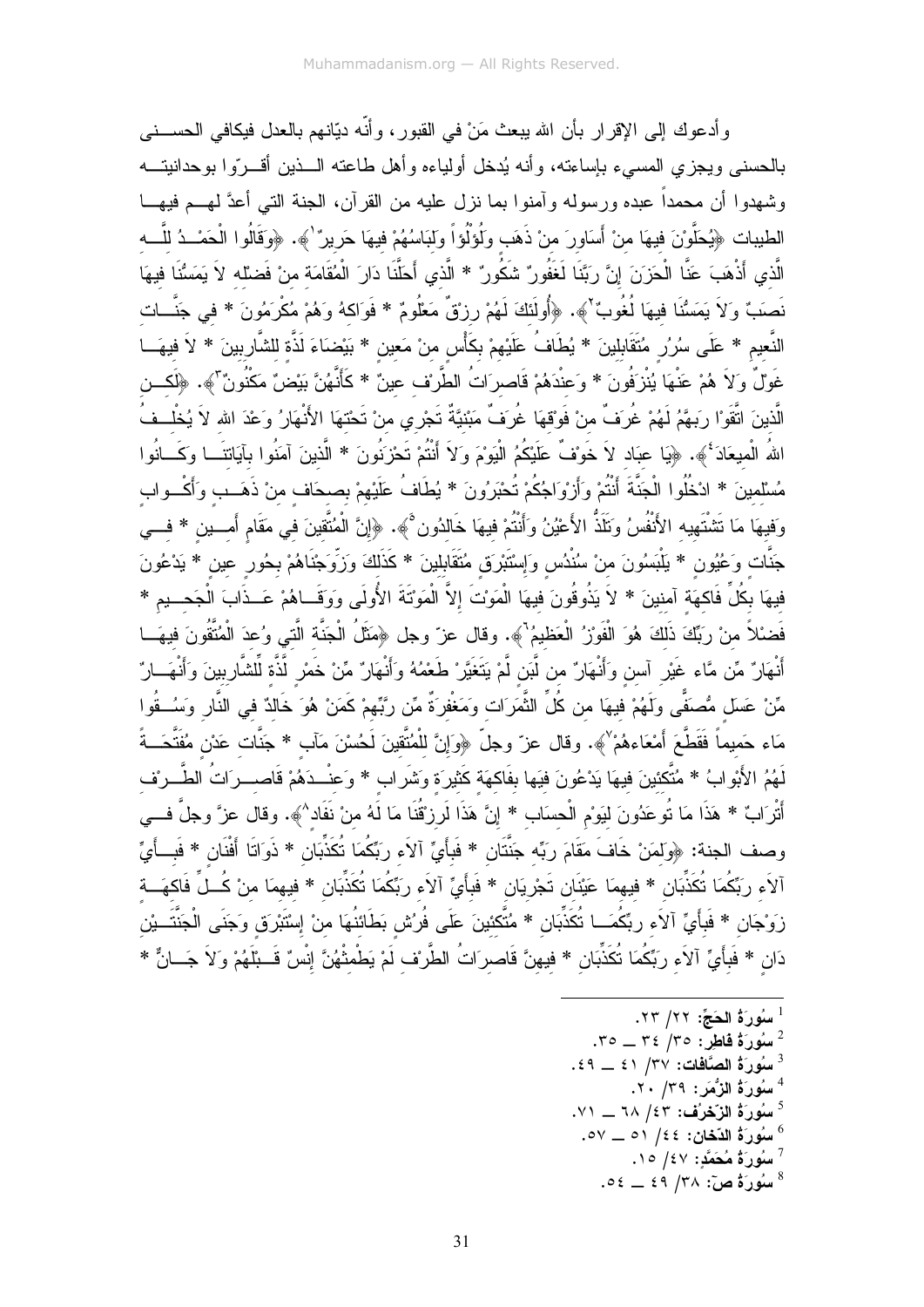فَبِأَىِّ آلاَء رِبِّكُمَا تُكَذِّبَانِ \* كَأَنَّهُنَّ الْبَاقُوتُ والْمَرْجَانُ \* فَبِأَيِّ آلاَء ربِّكُمَا تُكَذِّبَانِ \* هَــلْ جَــزَاءُ الإِحْسَانِ إِلاَّ الإِحْسَانُ \* فَبِأَيِّ آلاَء رِبِّكُمَا تُكَذِّبَانِ \* وَمنْ دُونهمَا جَنَّتَــانِ \* فَبِــأَيِّ آلاَء رِبِّكُمَــا تُكَذِّبَان \* مُدْهَامَّتَان \* فَبأَيٍّ آلاَء ربِّكُمَا تُكَذِّبَان \* فيهمَا عَيْنَان نَضنَّاخَتَان \* فَبــأَيِّ آلاَء ربِّكُمَــا تُكَذِّبَانِ \* فيهمَا فَاكهَةٌ ونَخْلٌ ورَمُّانٌ \* فَبأَيٍّ آلاَء ربِّكُمَا تُكَذِّبَانِ \* فيهنَّ خَيْرَاتٌ حسَانٌ \* فَبــأَيِّ آلاَء ربِّكُمَا تُكَذِّبَان \* حُورٌ مَقْصُورَاتٌ في الْخيَام \* فَبأَيٍّ آلاَء ربِّكُمَا تُكَذِّبَان \* لَمْ يَطْمثْهُنَّ إنْسٌ قَبْلَهُمْ وَلاَ جَانٌ \* فَبِأَيِّ آلاَء ربِّكُمَا تُكَذِّبَان \* مُتَّكئينَ عَلَى رَفْرَف خُضسْ وَعَبْقَريٍّ حسَان \* فَبِأَيِّ آلاَء ربِّكُمَا تُكَذِّبان \* تَبَارَكَ اسْمُ ربِّكَ ذي الْجَلاَل والإكْرَام'﴾. وقال عزَّ وجلَّ: ﴿وَسيقَ الَّــذينَ اتَّقَوْا رِبَّهُمْ إِلَى الْجَنَّة زِيُمَرٍاً حَتَّى إِذَا جَاءُوهَا وَفُتحَتْ أَبْوَابُهَا وَقَالَ لَهُمْ خَزَنتُهَا سَلاَمٌ عَلَيْكُمْ طبْتُمْ فَادْخُلُوهَا خَالدينَ ۚ ﴾. وقال عز ٌ وجلَّ ﴿وَلَقَّاهُمْ نَضرْرَةً وَسُرُوراً \* وَجَزَاهُمْ بِمَــا صَــبَرُوا جَنَّــةً وَحَرِيراً \* مُتَّكئينَ فيهَا عَلَى الأَرَائك لاَ يَرَوْنَ فيهَا شَمْساً ولاَ زَمْهَرِيراً \* وَدَانيَةً عَلَيْهمْ ظلآلُهَــا وَذُلِّلَتْ قُطُوفُهَا تَذْليلاً \* وَيُطَافُ عَلَيْهِمْ بِآنِيَة منْ فضَّة وَأَكْوَاب كَانَتْ قَوَارِيرَا \* قَــوَارِيرَا مـــنْ فضَّة قَدّرُوهَا تَقْديراً \* وَيُسْقَوْنَ فيهَا كَأْساً كَانَ مزَاجُهَا زِنْجَبِيلاً \* عَيْناً فيهَا تُسَمَّى سَلْسَــبيلاً \* ، وقالٌ عز وجل ﴿إِنَّ للْمُتَّقِينَ مَفَازٍاً \* حَدَائِقَ وَأَعْنَاباً \* وَكَواعبَ أَتْرَابِ ۖ \* وَكَأْسِـ أ دهَاق أ \* لاَ يَسْمَعُونَ فيهَا لَغْواً وَلاَ كذَّاباً \* جَزَاءً منْ رَبِّكَ عَطَاءً حسَاباً ۚ﴾. وقــال نبـــارك ونعـــالى: ﴿إِنَّ الْمُتَّقِينَ في جَنَّات وَنَعيم \* فَاكهينَ بمَا آتَاهُمْ رَبُّهُمْ وَوَقَاهُمْ رَبُّهُمْ عَذَابَ الْجَحيم \* كُلُوا واشْـــرَبُوا هَنيئاً بمَا كُنْتُمْ تَعْمَلُونَ \* مُتَّكئينَ عَلَى سُرُرٍ مَصْفُوفَة وَزِوِّجْنَاهُمْ بِحُورٍ عين \* والَّـــذينَ آمَنُـــوا واتَّبَعَتْهُمْ ذُرِّيَّتُهُمْ بإيمَان أَلْحَقْنَا بهمْ ذُرِّيَّتَهُمْ وَمَا أَلَتْتَاهُمْ منْ عَمَلهمْ منْ شَيْء كُلُّ امْرِئِ بِمَا كَسَــبَ رَهينٌ \* وَأَمْدَدْنَاهُمْ بِفَاكِهَة وَلَحْمِ مِمَّا بَشْتَهُونَ \* يَتَنَازَعُونَ فيهَا كَأْساً لاَ لَغُوٌ فيهَــا وَلاَ تَــأْثِيمٌ\* وَيَطُوفُ عَلَيْهِمْ غِلْمَانٌ لَهُمْ كَأَنَّهُمْ لَوَلُوٌّ مَكْنُونٌ \* وَأَقْبَلَ بَعْضُهُمْ عَلَى بَعْض يَتَسَاءَلُونَ \* قَالُوا إِنَّا كُنَّا قَبْلُ في أَهْلَنَا مُشْفقينَ \* فَمَنَّ اللهُ عَلَيْنَا وَوَقَانَا عَذَابَ السَّمُومِ \* إِنَا كُنَّا من قَبْلُ نَدْعُوهُ إنَّه هُوَ الْبَرُ الرَّحيمُ°﴾. وقال نبارك ونعالى: ﴿والسَّابقُونَ السَّابقُونَ \* أُولَٰئِكَ الْمُقَرَّبُـــونَ \* فـــي جَنَّـــات النَّعيم \* ثُلَّـةٌ منَ الأَولَينَ \* وَقَليلٌ منَ الآخرينَ \* عَلَى سُــرُر مَوْضُــونَة \* مُتَّكَئــينَ عَلَيْهَــا مُتَقَابِلينَ \* يَطُوفُ عَلَيْهِمَ ولْدَانٌ مُخَلَّدُونَ \* بِأَكْوَابٍ وَأَبَارِيقَ وَكَأْسٍ منْ مَعــين \* لاَ يُصَــدَّعُونَ عَنْهَا وَلاَ يُنْزِفُونَ \* وَفَاكمَة ممَّا يَتَخَيَّرُونَ \* وَلَحْم طَيْرٍ ممَّا يَشْتَهُونَ \* وَحُورٌ عينٌ \* كَأَمْثَــال اللُّوْلُو الْمَكْنُون \* جَزَاءً بمَا كَانُوا يَعْمَلُونَ \* لاَ يَسْمَعُونَ فيهَا لَغْواً وَلاَ تَأْثيماً \* إلاّ قيلاً سَـــلاَماً سَلاَماً \* وَأَصنْحَابُ الْيَمين مَا أَصنْحَابُ الْيَمين \* في سدْر مَخْضُود \* وَطَلْح مَنْضُــود \* وَظـــلٍّ

- <sup>1</sup> سُورَةُ الرَّحم*انِ: ١٥٥ ٤٦ \_ـ ٧*٨.
- سُورَةُ الزُّمَرَ : ٧٣/ ٧٣.  $\frac{2}{3}$
- $\Lambda = 11/N$ ، سُورِةَ الإنسانِ: ٧٦/ ١١ ــ ١٨.
	- $\cdot$  سُورَةُ الثَّبَاِ: ٧٨/ ٣١ \_ .
- سُورَةُ الطُّورِ : ١٧/٥٢ \_ ٢٨.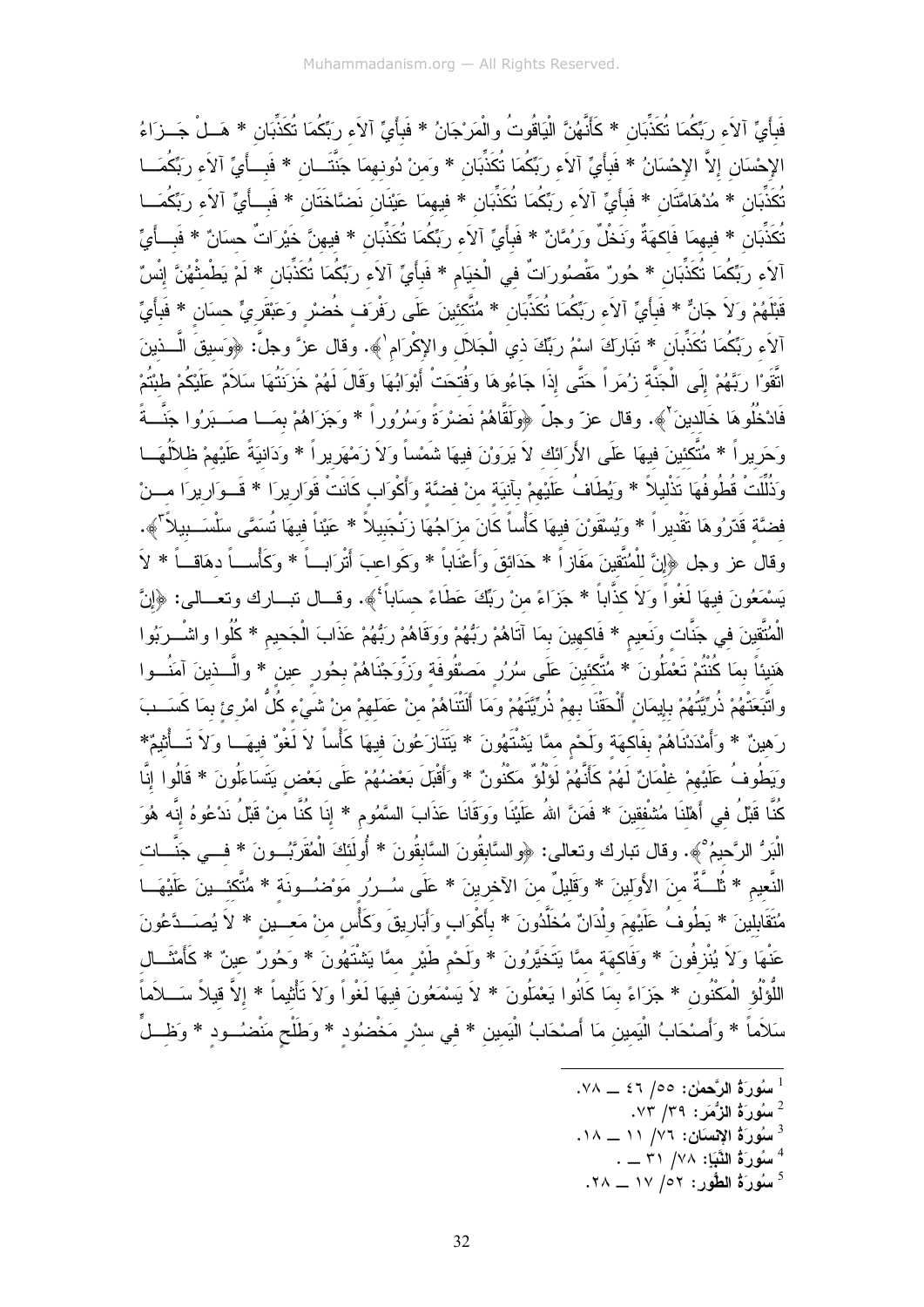مَمْدُود \* وَمَاء مَسْكُوب \* وَفَاكمَة كَثيرَة \* لاَ مَقْطُوعَة وَلاَ مَمْنُوعَة \* وَفُرُش مَرْفُوعَـــة \* إِنَّـــا أَنْشَأْنَاهُنَّ إِنْشَاءً \* فَجَعَلْنَاهُنَّ أَبْكَارٍ اً \* عُرُبَاً أَتْرَاباً \* لأَصْحَاب الْيَمين \* ثُلَّةٌ منَ الأَولينَ \* وَثُلَّــةٌ مِنَ الآخرينَ'﴾.

فهذه صفة الجنة التي أعدها الله للمؤمنين به وبرسوله، وأعد لهم فيها الطَيِّبـــات مــــن الطعام والشراب وأنواع الفواكه والرياحين ونكاح الحور العين اللاتسي هسن كأمثسال اللؤلسؤ المكنون بلا نهاية ولا انقطاع يأخذون كل ما تشتهي الأنفس ونلذ الأعين؛ ولمهم فيهـــا الكرامــــة والحياة والجلوس على الأسرَّة منكئين على الأرائك، عليهم ثيـــاب الحريــــر اللــــيِّن مســــورين بالأسرة المكللة باللؤلؤ، تُعرف في وجوههم نضرة النعيم يدور علـــيهم الولـــدان والوصــــائف والوصفاء الذين هم في جنسهم كاللؤلؤ المكنون، يسقون من كأسات فيها الرحيق المختوم الذي خنامه مسك ومزاجه من نسنيم عيناً بشرب منها المقرَّبون يُحبَّون بها بأحسن النحية وأطيبهـــا، وبقولون لهم، كلوا واشربوا ونتعَّموا هنبئاً لكم بما كنتم تعملون، لا بســمعون فبهــا لغــواً و لا يمسهم جوعٌ ولا لغوب فهم في هذا النعيم أمنون واثقون خالدون أبـــداً. وأمّـــا الكفـــار الــــذين أشركوا بالله واتخذوا معه الأنداد ولم بؤمنوا برسله وكذبوا بآياته وحرموا حدوده وحاربوه، فهم أهل الكفر يلقونها كفاحاً في جهنم لابثين في نار لا نتطفئ وزمهرير لا يُوصـــف وهـــم فيهـــا خالدون، كلَّمَّا احترفت جلودهم جُددت لهم جلود أخرى، مقامهم في الجحيم وشــــرابهم المهـــل، وطعامهم من شجرة الزقوم، رفقاء لإبليس وجنود له وبئس المصبر .

وقال عزّ وجل: ﴿الَّذِينَ يَكْفُرُونَ بِآيَاتِ اللهِ وَيَقْتُلُونَ النَّبِيِّينَ بِغَيْرِ حَقٍّ وَيَقْتُلُــونَ الَّــذينَ يَأْمُرُونَ بِالْقِسْطِ مِنَ النَّاسِ فَبَشِّرْهُم بعَذَاب أَليم \* أُولَئكَ الَّذينَ حَبطَتْ أَعْمَالُهُمْ في الدُّنْيَا والآخرَة وَمَا لَهُم منْ نَاصرينَ ْ﴾. وقال نبارك ونعالى ﴿الَّذينَ يَكْفُرُونَ بالله وَرُسُلُه وَيُرِيدُونَ أَن يُفَرِّقُــواْ بَيْنَ الله وَرُسُلُه وَيَقُولُونَ نُؤْمِنُ بِبَعْضٍ وَنَكْفُرُ بِبَعْضٍ وَيُرِيدُونَ أَن يَتَّخذُواْ بَــبْنَ ذَلــكَ سَــبيلاً \* أُوْلَٰئَكَ هُمُ الْكَافِرُونَ حَقًّا وَأَعْتَدْنَا لِلْكَافِرِينَ عَذَاباً مُّهيناً لَمُّه. وقال نبارك وتعالى ﴿والَّذينَ كَفَــرُوا لَهُمْ نَارُ جَهَنَّمَ لاَ يُقْضَى عَلَيْهِمْ فَيَمُوتُوا وَلاَ يُخَفَّفُ عَنْهُمْ منْ عَذَابِهَا كَذَلكَ نَجْزي كُلَّ كَفُــور ۚ ﴾. وقال أيضاً.. ﴿شَجَرَةُ الَّزَقُومِ \* إِنَّا جَعَلْنَاهَا فتْتَةً للظَّالمينَ \* إِنَّهَا شَجَرَةٌ تَخْرُجُ في أَصل الْجَحيم \* طَلْعُهَا كَأَنَّهُ رُوُوسُ الشَّيَاطين \* فَإِنَّهُمْ لآكلُونَ منْهَا فَمَالنُّونَ منْهَا الْبُطُونَ \* ثُمَّ إنَّ لَهُمْ عَلَيْهَــا لَشَوْباً من حَميم \* ثُمَّ إنَّ مَرْجعَهُمْ لآلَى الْجَحيم°﴾. ثم ﴿فويل للذين كفـــروا مـــن النــــار .. وَإنّ

- $1$  سُورَةُ الوَاقِعَةِ: ١٠/ ١٠ \_ ٤٠.
- $\cdot$  سُورَةُ آلِ عِمْرَانِ: ٣/ ٢١ \_ ٢٢.
- $101 = 10.$   $/2$  النِّسَاءِ: 16  $/$  10 .
	- <sup>4</sup> سُورَةُ فَاطِرٍ: ٣٥/ ٣٦.
- سُورَةُ الصَّافَات: ٣٧/ ٦٢ \_\_ ٦٨.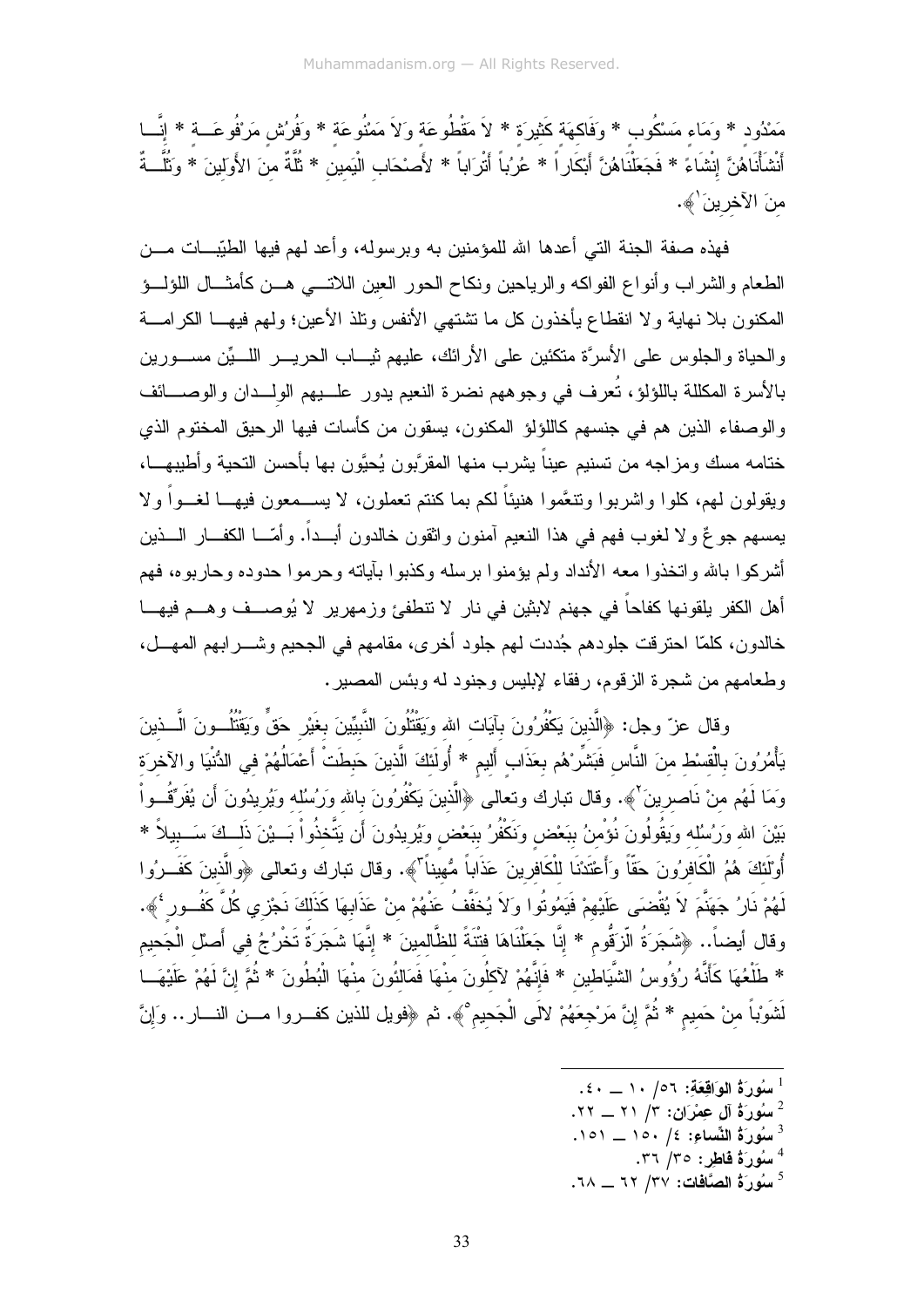للطَّاغينَ لَشَرَّ مَآبٍ \* جَهَنَّمَ بَصنَّوَتْهَا فَبِئْسَ الْمهَادُ هَذَا فَلْيَذُوقُوهُ حَميمٌ وَغَسَّاقٌ ٰ﴾. وقال: ﴿لَهُــمْ منْ فَوْقهمْ ظُلَلٌ منَ النَّارِ ۚ ﴾. وقال: ﴿وَيَوْمَ الْقِيَامَة تَرَى الَّذينَ كَذَبُوا عَلَى الله وُجُوهُهُمْ مُسْــوَدَّةً أَلَيْسَ في جَهَنَّمَ مَثْوىً للْمُتَكَبِّرينَ...والَّذينَ كَفَرُوا بِآيَات الله أُولَئكَ هُــمُ الْخَاســرُونَ ۖ﴾. وقـــال: ﴿وَسِيقَ الَّذِينَ كَفَرُوا إِلَى جَهَنَّمَ زِيُمَرٍ اً حَتَّى إِذَا جَاءُوهَا فُتحَتْ أَبْوَابُهَا وَقَالَ لَهُمْ خَزَنَتُهَا أَلَمْ يَسَأْتَكُمْ رُسُلٌ منْكُمْ يَتْلُونَ عَلَيْكُمْ آيَات رَبِّكُمْ وَيُنْذرُونَكُمْ لقَاءَ يَوْمكُمْ هَذَا قَالُوا بَلَى وَلَكــنْ حَقَّــتْ كَلمَــةُ الْعَذَابِ عَلَى الْكَافِرِينَ \* قِيلَ ادْخُلُوا أَبْوَابَ جَهَنَّمَ خَالدينَ فيهَا فَبِئْسَ مَثْوَى الْمُتَكَبِّرِينَ ۚ ﴾. ﴿وَقَالَ الَّذينَ في النَّار لخَزَنَة جَهَنَّمَ ادْعُوا رَبَّكُمْ يُخَفِّفْ عَنَّا يَوْماً منَ الْعَذَاب \* قَالُوا أولَــمْ تَــكُ تَــأْتيكُمْ رُسُلُكُمْ بِالْبَيِّنَات قَالُوا بَلَى قَالُوا فَادْعُوا وَمَا دُعَاءُ الْكَافِرِينَ إلاَّ في ضَلاَل°﴾. وقال ﴿أَلَمْ تَرَ إِلَـــي الَّذينَ يُجَادلوُن في آيَات الله أَنَّى يُصرْدَفُونَ \* الَّذينَ كَذَّبُوا بالْكتَاب وَبِمَا أَرْسَلْنَا به رُسُلَنَا فَسَــونفَ يَعْلَمُونَ \* إِذِ الأَغْلاَلُ في أَعْنَاقهمْ والسَّلاَسلُ يُسْحَبُونَ \* في الْحَميم ثُمَّ في النَّار يُسْــجَرُونَ ۚ ﴾. وقال ﴿الكافرون لمهم عذاب شديد.. وَتَرَى الظَّالمينَ لَمَّا رَأَوُا الْعَذَابَ يَقُولُونَ هَلْ إِلَى مَرَدٍّ مـــنْ سَبيل \* وَتَرَاهُمْ يُعْرَضُونَ عَلَيْهَا خَاشعينَ منَ الذُّلِّ يَنْظُرُونَ منْ طَرِيْف خَفيٍّ ٚ﴾. وقسال نبسارك وتعالى: ﴿إِنَّ الْمُجْرِمينَ في عَذَابٍ جَهَنَّمَ خَالدُونَ \* لاَ يُفَثَّرُ عَنْهُمْ وَهُمْ فيـــه مُبْلسُــونَ \* وَمَـــا ظَلَمْنَاهُمْ وَلَكنْ كَانُوا هُمُ الظَّالمينَ \* وَنَادَوْا يَا مَالكُ ليَقْض عَلَيْنَا رَبُّكَ قَالَ إنَّكُمْ مَاكثُونَ^﴾. وقال ﴿إِنَّ شَجَرَةَ الَّزَقُومِ \* طَعَامُ الأَثْيمِ \* كَالْمُهْل يَغْلى في الْبُطُونِ \* كَغَلْي الْحَميمِ \* خُذُوهُ فَــاعْتْلُوهُ إِلَى سَوَاء الْجَحيم \* ثُمَّ صبُبُوا فَوْقَ رَأْسه منْ عَذَاب الْحَميم \* ذُقْ إِنَّكَ أَنْتَ الْعَزيزُ الْكَريمُ \* إِنَّ هَذَا مَا كُنْتُمْ بِه تَمْتَرُونَ ْ﴾. وقال عز وجل: ﴿كَمَنْ هُوَ خَالدٌ في النَّارِ وَسُقُوا مَاءً حَميماً فَقَطَّــعَ أَمْعَاءَهُمْ... ذَلكَ بِأَنَّهُمْ قَالُوا للَّذينَ كَرِهُوا مَا نَّزلَ اللهُ سَنُطيعُكُمْ فــى بَعْــض الأَمْــر واللهُ يَعْلَــمُ إِسْرَارَهُمْ \* فَكَيْفَ إِذَا تَوَفَّتْهُمُ الْمَلاَئِكَةُ يَضْرِبُونَ وُجُوهَهُمْ وَأَدْبَارَهُمْ \* ذَلَكَ بِسأَنَّهُمُ اتَّبَعُسوا مَسا أَسْخَطَ اللهَ وَكَرِ هُوا رضوْانَهُ فَأَحْبَطَ أَعْمَالَهُمْ \* أَمْ حَسبَ الَّذينَ في قُلُوبهمْ مَرَضٌ أَنْ لَنْ يُخْــرِ جَ اللهُ أَضنْغَانَهُمْ ۚ ﴾. وقال: ﴿وَيِّلٌ يَوۡمَئذ لِلۡمُكَذِّبِينَ \* أَلَمْ نَجۡعَل الأَرۡضَ كفَاتاً \* أَحْيَــاءً وَأَمْوَاتَــاً \* وَجَعَلْنَا فيهَا رَوَاسيَ شَامخَات وَأَسْقَيْنَاكُمْ مَاءً فُرَاتاً \* وَيْلٌ يَوْمَئذ للْمُكَذِّبينَ \* انْطَلَقُوا إلَى مَا كُنْتُمْ

> . سُورَةُ صَ $\sim$  ، ٢٨ / ٢٧، ٥٥ \_ ٥٦.  $17/79:$ سُورَةُ الزُّمَرَ : 15/ ١٦. سُورَةُ الزُّمَرِ : ٣٩/ ٦٠، ٦٣.  $\cdot$ سُورَةُ الزُّمَرِ : ٣٩/ ٧١ \_ ٧٢.  $\sim$  - سُوَرَةُ غَافِرِ (المؤمن): ٤٩/ ٤٩ ــ ٥٠. سُورَةٌ غَافِرِ (المؤمن): ٤٠/ ٦٩ \_ ٧٢.  $\frac{7}{2}$ سُورَةُ الشُّورَى: ٤٢/ ٢٦، ٤٤ \_ ٤٥.  $\cdot$ سُورَةُ الزَّحْرُف: ٧٤ / ٧٤ \_\_ ٧٧.  $\sim$ سُورَةُ الدّخان: ٤٤/ ٤٢ \_ ٥٠. لسُورَةُ مُحَمَّدُ: ٤٧/ ١٥/ ٢٦ \_\_ ٢٩.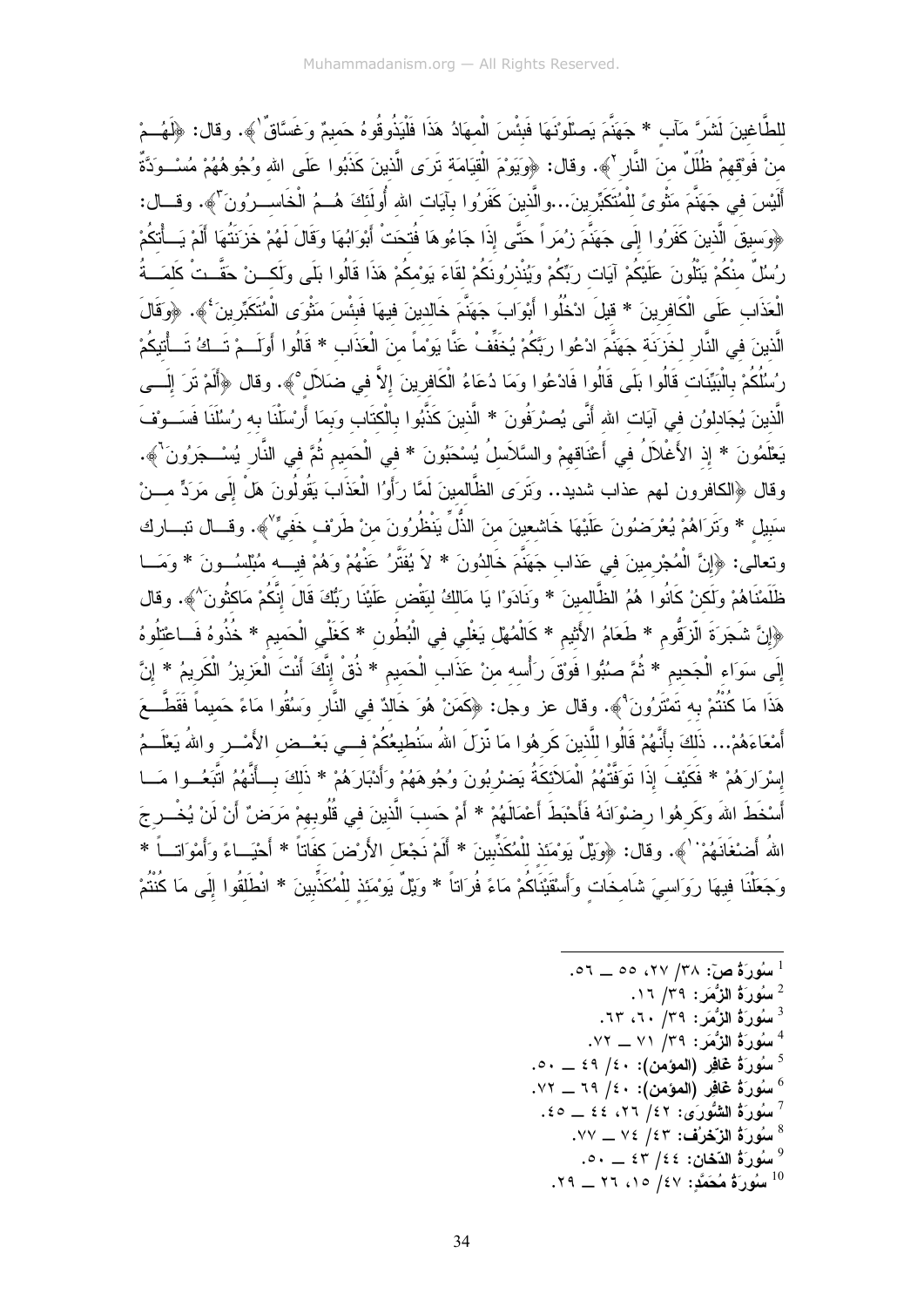به تُكَذِّبُونَ \* انْطَلَقُوا إِلَى ظلٍّ ذي ثَلاث شُعَب \* لاَ ظَليل وَلاَ يُغْني منَ اللَّهَب \* إِنَّهَــا تَرْمـــي بشَرَر كَالْقَصْرِ \* كَأَنَّهُ جِمَالَتٌ صُفْرٌ \* وَيْلٌ يَوْمَئذ للْمُكَذِّبينَ \* هَذَا يَوْمُ لاَ يَنْطْقُونَ \* وَلاَ يُــوْذَنُ لَهُمْ فَيَعْتَذِرُونَ \* وَيَلَّ يَوْمَئذ للْمُكَذِّبينَ \* هَذَا يَوْمُ الْفَصلْ جَمَعْنَاكُمْ والأَولينَ \ُ .

فهل سمعت، عافاك الله، يا هذا بوصف أحسن وأعجب من هذا من نرغيب ونرهيــب ونرشيف ونهويل ونحريض ووعد ووعيد لكل جبار عنيد ولكل مصدق ومكذب ولكل مسؤمن وكافر ولكل مقر وجاحد فلو لم ترغب إلاَّ في ذلك الوصف لكان ذلك فيه الغنم والفوز العظيم، ولو لم ترهب إلاَّ من ذكر النار وأهوال جهنم لكان في تركك ذلك الخطب الجليل، وعليك فيــــه الخسران المبين. قال الله تبارك وتعالى ﴿وَذَكِّرْ فَإِنَّ الذِّكْرَى تَتفَعُ الْمُؤْمِنينَ ۚ}. فأما نحــن فقــد ذكَّرناك، فإنْ أنت آمنت وقبلت ما يُتلى عليك من كتاب الله المنزل، انتفعت بما ذكَّرناك وكتبنـــا به إليك وإنْ أبيت إلاَّ المقام على كفرك وضلالك وعنادك للحق، كنا نحن قد أُجرنــــا إذ عملنــــا بما أُمرنا به، وكان الحق هو المنتصف منك إن شاء الله.

فهذه، أنار الله قلبك، هيئة ديننا القيّم وهذه شرائعه وأعلامه وسننه. فإذا أنت دخلت فيه وأقررت به وشهدت على شهادته وأحببت الدخول في ما دعوناك إليه مـــن شــــرائعنا النيِّـــرة وأعلامنا الواضحة وسُنننا الحسنة، كنت مثلنا وكنا مثلك؛ فحسْبك بنا شرفاً في الدنيا والآخـــرة، و إن نبينا، عليه السلام، يقول يوم القيامة: «كل أحد مشغول بنفسه من مَلَك مقرب ونبي مر سل سو اه و هو بقو ل: "أهل ببتي أمتي أمتي"، فبُجاب أو لاً في أهل ببته ثم في أمته. وبقول الـــر َّحمٰن للملائكة: "إني أستحيى أن أردّ شفاعة صفيي وحبيبي محمد"». ثم تكون ممن يجـــب لـــك مـــا يجب، وتصلَّى إلى قبلتنا التي ارتضاها الله لنا، وتقيم الصلوات الخمس بعد إسباغ الوضوء، إذا كنت صحيحاً وقائماً على رجليك، وإذا كنت مريضاً أو ضعيفاً فجالس؛ فإنْ كنت علـــى ســـفر فنصف ما نصليه وأنت بالحضر . قال الله عزّ وجلّ ﴿وَأَقِيمُواْ الصَّلاَةَ وَآتُــواْ الزَّكَــاةَ﴾. وأمـــا الزكاة فهي رُبع العُشر إذا أتى على المال وهو في ملك صاحبه حولٌ كامل. فتصــــرف ذلـــك على المساكين من ملَّتك والفقراء من أهلك. ونتكح من النساء ما أحببت لا جُناح عليك في ذلك ولا لوم ولا إثم ولا عيب، إذا أنت نزوَّجتها بولمي وشاهديْن وأنيتها من المهر مــا طابــت بـــه نفسك ونفسها مما نيسَّر . ولك أن نجمع بين أربع نساء، ونطلَّق مَنْ شئت إذا كرهتها أو مللتهـــا أو شبعت منها، ولك أنْ نراجع بعد الاستحلال من أحببت منهن أيتهن نبعتها نفســك. قـــال الله عز وجل: ﴿فَإِنْ طَلَّقَهَا فَلا تَحلُّ لَهُ منْ بَعْدُ حَتَّى تَتْكحَ زِوَيْجاً غَيْرَهُ فَإِنْ طَلَّقَهَا فَلا جُنَاحَ عَلَيْهمَــا أَنْ يَتَرَاجَعَا َّ﴾، ونتمتع من الإماء بما ملكت يداك. وتختتن لتقيم سُــنَّة إبـــراهيم أبينــــا خليـــل

- $\sim$  سُورَةُ الذَّارِ يَات: ٥١/ ٥٥.
	- سُورَةُ البَقَرَةِ: ٢/ ٢٣٠.

<sup>ً</sup> سُورَةُ المُرسَلات: ٧٧/ ٢٤ \_\_ ٣٨.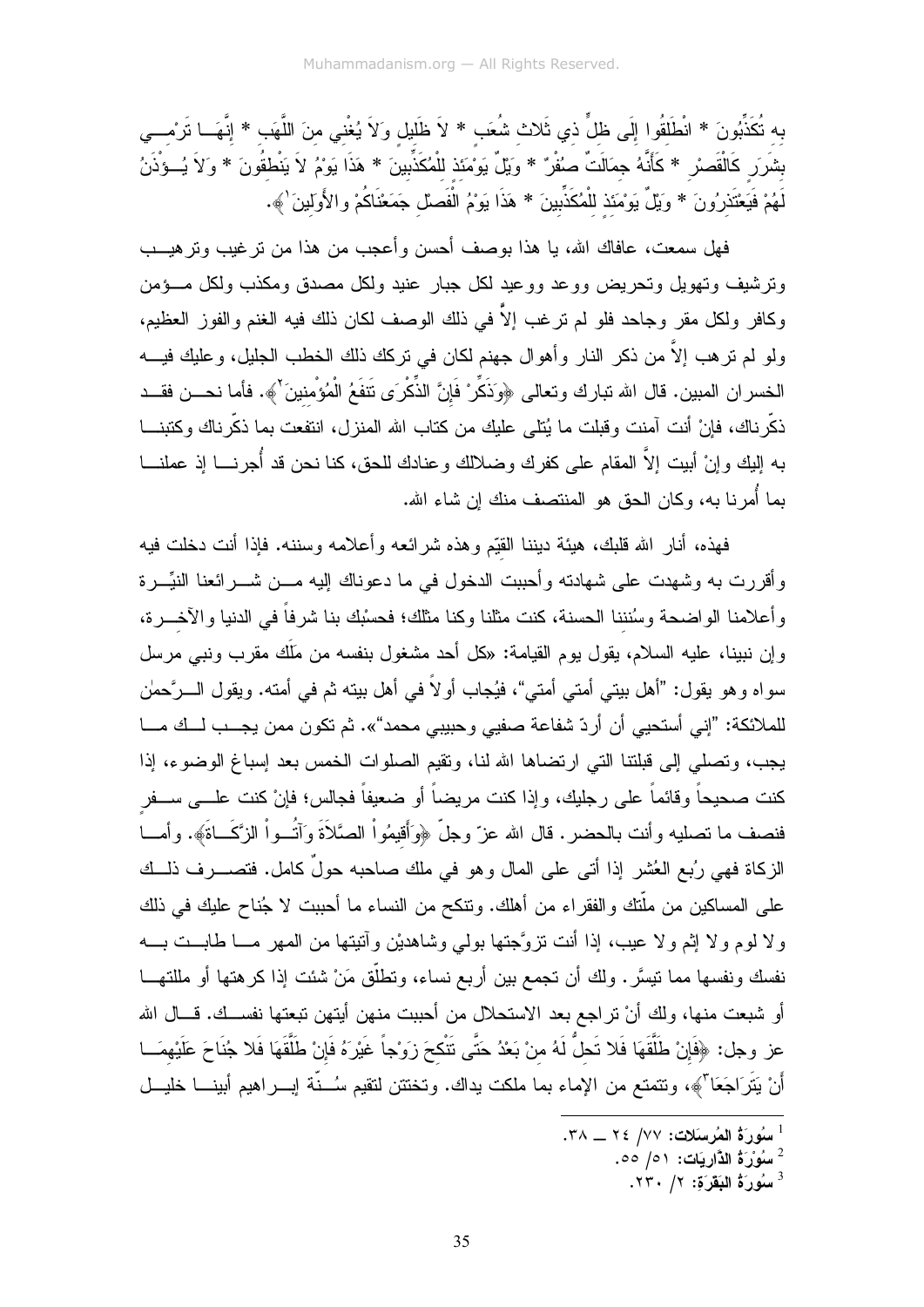الرَّحمٰن، وسُنَّة إسمٰعيل أبينا وأبيك، صلوات الله عليهما. وتغتسل من الجنابة. تــم إنْ قـــدرت تصوم شهر رمضان، وإلاَّ إنْ فطرت من علة أو مرض أو سفر، بعد أن نتوي قضاء ذلك فإن الله يريد لعباده اليُسْر ولا يريد لمهم العسر . ٰ وإنْ حنثْتَ في قسمك عملت بما أمر الله بـــــه فــــي ذلك، إذ يقول تبارك وتعالى ﴿لا يُوَاخذُكُمُ اللهُ باللَّغْو في أَيْمَانكُمْ ولَكنْ يُوَاخــذُكُمْ بمَـــا كَسَــبَتْ قُلُوبُكُمْ واللهُ غَفُورٌ حَليمٌ ْ﴾. وكفارة الحنَث عندنا معاشر المسلمين قوله تعالى ﴿إِطْعَــامُ عَشَــرَة مَسَاكينَ منْ أَوْسَط مَا تُطْعمُونَ أَهْليكُمْ أَوْ كسْوَتُهُمْ أَوْ تَحْرِيرُ رَقَبَةٍ فَمَنْ لَمْ يَجِدْ فَصبِيَامُ ثَلاثَةٍ أَيَّام ذَلكَ كَفَّارَةُ أَيْمَانكُمْ إِذَا حَلَفْتُمْ واحْفَظُوا أَيْمَانكُمْ كَذَلكَ يُبَيِّنُ اللهُ لَكُمْ آيَاته لَعَلَّكُمْ تَشْكُرُونَ ۚ ﴾.

والحج واجب عليك لأنه جلَّ جلاله يقول ﴿وَللَّه عَلَى النَّاس حجُّ الْبَيْت مَن اسْتَطَاعَ إِلَيْه سَبيلاً ﴾ وذلك إذا لم يكن عليك دَيْن وكانت لك راحلة وكان عندك ثمن الزاد.

والغزو في سبيل الله فمعه الغنيمة في الدنيا عاجلاً والأجر العظيم في الأخـــرة أجـــلاً، فقد سهل الله وله الحمد، على المؤمنين. وإن الله نبارك وتعــالى ليحــب أن يؤخـــذ بعزائمـــه ونشديدانه. ولو لم يكن في دين الإسلام شيء، إلاَّ الطمأنينة والأمن ونسليم القلب لله والراحـــة والنُّقة بما ضمن الله لنا عن نفسه أنه هو يثيبنا على ذلك في الأخرة الأجــــر العظـــيم ويــــدخلنا جنات النعيم فنكون فيها خالدين، وينصرنا فيها على القوم الظالمين، لكان فسى دون هــذا لنـــا الفوز العظيم.

فقد نلوتُ عليكِ من قول الله نباركِ ونعالمي، وهو قول الحـــق، لا خلـــف لوعـــده، ولا تكذيب لقوله فيما سلف من كتابي هذا ما في أقله كفاية. فدعْ ما أنت عليه من الكفر والضــــــــــــــــــــــــــــ والشقاوة والبلاء؛ وقولك بذلك التخليط الذي نعرفه ولا نتكره، وهــو قــولكم بـــالآب والابـــن والروح القدس، وعبادة الصليب التبي نضر ولا نتفع؛ فإنبي أرنابك عنــــه وأجـــلٌ فيــــه علمـــك وشرف حسبك عن خساسته، فإني وجدت الله نبارك ونعالى بقول ﴿إِنَّ اللهَ لا يَغْفِرُ أَن يُشْـــرَكَ به وَيَغْفِرُ مَا دُونَ ذَلكَ لمَنْ يَشَاءُ ۚ﴾. وقال ﴿لَقَدْ كَفَرَ الَّذينَ قَالُوا إِنَّ اللهَ هُوَ الْمَسيحُ ابْــنُ مَـــريْمَ وَقَالَ الْمَسيحُ يَا بَني إِسْرَائيلَ اعْبُدُوا اللهَ رَبِّي وَرَبَّكُمْ إِنَّهُ مَنْ يُشْرِكْ بالله فَقَدْ حَرَّمَ اللهُ عَلَيْه الْجَنَّةَ وَمَأْوَاهُ النَّارُ وَمَا للظَّالمينَ منْ أَنْصِارٍ \* لَقَدْ كَفَرَ الَّذينَ قَالُوا إِنَّ اللهَ ثَالثُ ثَلاثَة وَمَا منْ إِلَـــه إِلا إِلَهٌ وَاحِدٌ وَإِنْ لَمْ يَنْتَهُوا عَمَّا يَقُولُونَ لَيَمَسَّنَّ الَّذينَ كَفَرُوا مِنْهُمْ عَذَابٌ أَليمٌ \* أَفَلا يَتُوبُونَ إِلَى الله

- سُورَةُ الْبَقَرَة: ٢/ ٢٢٥.
	- $\cdot$ سُورَةُ المَائِدة: ٥/ ٨٩.
- سُورَةُ آلِ عِمْرَانِ: ٣/ ٩٧.
- سُورَةُ النِّسَاءِ: ٤/ ١١٦.  $^5$

<sup>&</sup>lt;sup>1</sup> [الإشار ة هنا إلى سُورةُ البَقَرَةِ: ٢/ ١٨٥.]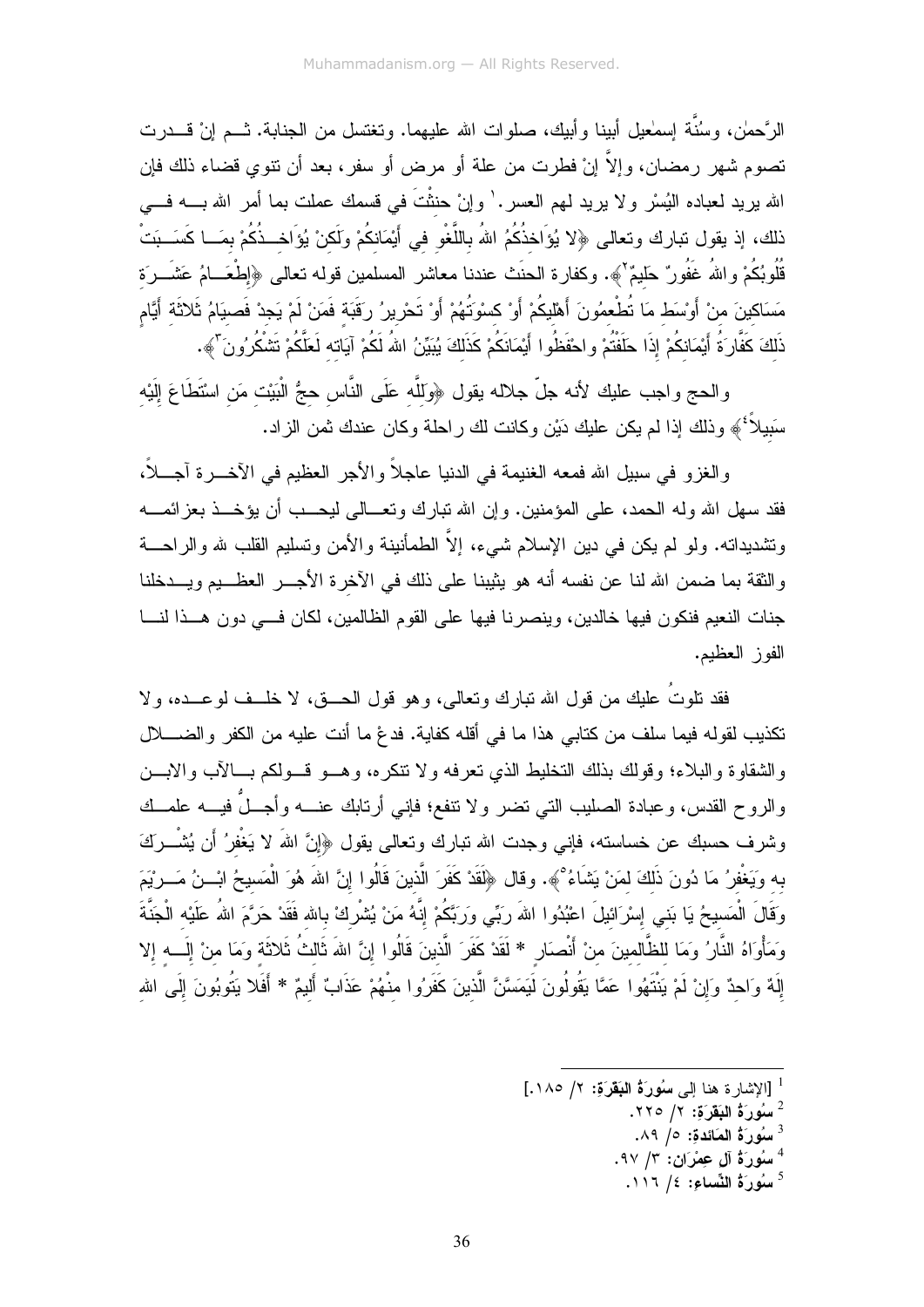وَيَسْتَغْفِرُونَهُ واللهُ غَفُورٌ رَحيمٌ \* مَا الْمَسيحُ ابْنُ مَرْيْمَ إلاَّ رَسُولٌ قَدْ خَلَتْ منْ قَبْله الرُّسُلُ وَأُمُّـــهُ صدِّيقَةٌ كَانَا يَأْكُلانِ الطِّعَامَ انْظُرْ كَيْفَ نُبَيِّنُ لَهُمُ الآيَاتِ ثُمَّ انْظُرِرْ أَنِّي يُؤفَكُونَ ٰ﴾.

فدعٌ ما أنت منه من نلك الضلالة، ونلك الحمية الشديدة الطويلة المنعبة، وجهـــد ذلـــك الصوم الأرم الصعب والشقاء الدائم والبلاء الطويل الذي أنت منغمس فيه، الـــذي لا ينفـــع ولا يجدي عليك نفعاً إلاّ إتعابك بدنك وتعذيبك نفسك؛ وأقْبلْ داخلاً في هـــذا الــــدين القــــبّم السّــــهل المنهج، الصحيح الاعتقاد، الحسن الشرائع، الواسع السبيل، الذي ارتضـــاه الله لأوليائــــه مـــن عباده، ودعا جميع خلقه إليه من بين الأديان كلها تفضّلاً منه عليهم به، وإحساناً إليهم بهدايتـــه لِباهم، لَيُتمّ بذلك نعماه عندهم. فقد نصحت لك يا هذا وأدَّيت إليك حق المودَّة وخالص المحبـــة، إِذْ أَحِبِبتُ أَن أَخلطك بنفسي، وأنْ أكون أنا وأنت على رأي واحد وديانة واحدة. فإنّي وجـــدت ربّي يقول في محكم كتابه ﴿إِنَّ الَّذِينَ كَفَرُوا منْ أَهْلِ الْكتَابِ والْمُشْرِكِينَ في نَارٍ جَهَنَّمَ خَالــدينَ فيهَا أُولَئكَ هُمْ شَرُّ الْبَرِيَّة \* إِنَّ الَّذينَ آمَنُوا وَعَملُوا الصَّالحَات أُولَئكَ هُمْ خَيْرُ الْبَرِيَّة \* جَزَاؤُهُمْ عنْدَ رَبِّهِمْ جَنَّاتُ عَدْنِ تَجْرِي منْ تَحْتهَا الأَنْهَارُ خَالدينَ فيهَا أَبَداً رِصَـيَ اللهُ عَنْهُمْ وَرَضُوا عَنْـــهُ ذَلِكَ لِمَنْ خَشِيَ رَبَّهُ لَمْ . وقالَ الله في محكم كتابه في موضع آخر ﴿كُنْتُمْ خَذِـرَ أُمَّـــة أُخْرِجَــتْ للنَّاس تَأْمُرُونَ بالْمَعْرُوف ّ'﴾. وأشفقت عليك، أبقاك الله، أنْ نكون من أهل النار الذين هم شــــر البرية، ورجوت أن نكون بنوفيق الله إياك من المؤمنين الذين رضي الله عنهم ورضـــوا عنــــه و هم خير البرية، ورجوت أنْ نكون من هذه الأمة التي هي خير أمة أُخرجت للناس فإنْ أبيــت إلاَّ الِظاظاً ولجاجاً جهلاً وتمادياً في كفرك وطغيانك الذي أنت فيه، وردَنت علينا قولنــــا ولــــم نقبلْ ما بذلناه لك من نصيحتنا، حيث لم نُردْ منك على ذلك جزاءً و لا شكراً، فاكتبْ بما عنـــدك من أمر دينك، والذي صحَّ في يدك منه وما قامت به الحجة عندك، آمناً مطمئناً غير مقصِّـــر في حجتك ولا مُكاتم لما أنت معتقده، ولا فَرَقٍ ولا وجلَّ، فليس عندي إلاَّ الاســــتماع للـحُجّـــة منك، والصبر والإذعان والإقرار بما يلزمني منه طائعاً غير منكر ولا جاحد ولا هائب، حتـــي نقيس ما تأتينا به وتتلوه علينا ونجمعه إلى ما في أيدينا، ثم نخبرك بعد ذلك على أن تشرح لنـــا عليه، وندع الاعتلال علينا بقولك إن الفزع حجبك وقطعك عن بلـــوغ الحجّـــة؛ واحتجـــت أن نقبض لسانك ولا نبسطه لنا ببيان الحجة، فقد أطلقناك وحجنك لئلا نتسبنا إلى الكبرياء، وندَّعي علينا الجور والحيف، فإنَّ ذلك غير شبيه بنا. فاحتجَّ عافاك الله بما شئت، وقل كيــف شـــئت، وتكلم بما أحببت، وانبسط في كل ما تظن أنه بؤديك إلى وثيق حجتك؛ فإنك في أوسع الأمــــان، ولنا عليك، أصلحك الله، إذْ قد أطلقناك هذا الإطلاق وبسطنا لسانك هذا البَسْط، أنْ تجعل بيننــــا

 $\sim$ اسُورَةُ المَائِدة: ٥/ ٧٢ \_\_ ٧٥.

سُورَةُ البَيِّنَةَ: ٩٨/ ٦ \_\_ ٨.

 $\cdot$  سُورَةُ آلِ عِمْرَانِ: ٣/ ١١٠.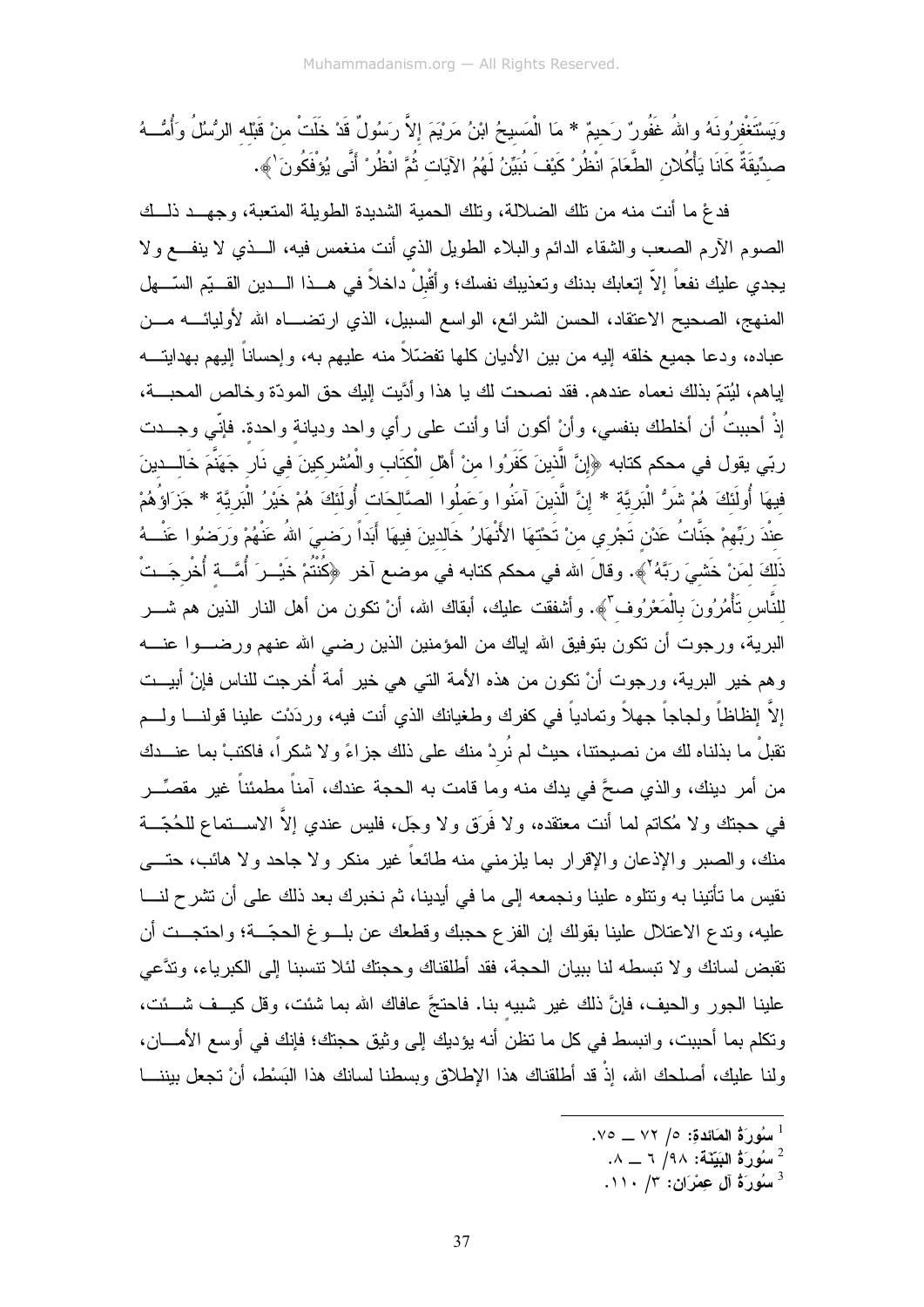وبينك حكماً عادلاً لا يجور ولا يحيف في حكمه وقضائه، ولا يميل إلى غيـــر الحـــق إذا مــــا نجنَّب دولة الـهواء؛ وهو العقل الذي يأخذ بـه الله عزَّ وجل ويعطـيَّ، فإننا قـــد أنصــــفناك فـــي القول، وأوسعناك في الأمان، ونحن راضون بما حكم به العقل لنا وعلينا. إذْ كان لا إكراه فـــي الدين. وما دعوناك إلاَّ طوعاً ونرغيباً في ما عندنا؛ وعرَّفناك شناعة ما أنت عليـــه. والسّــــلام عليك ورحمة الله وبركاته.

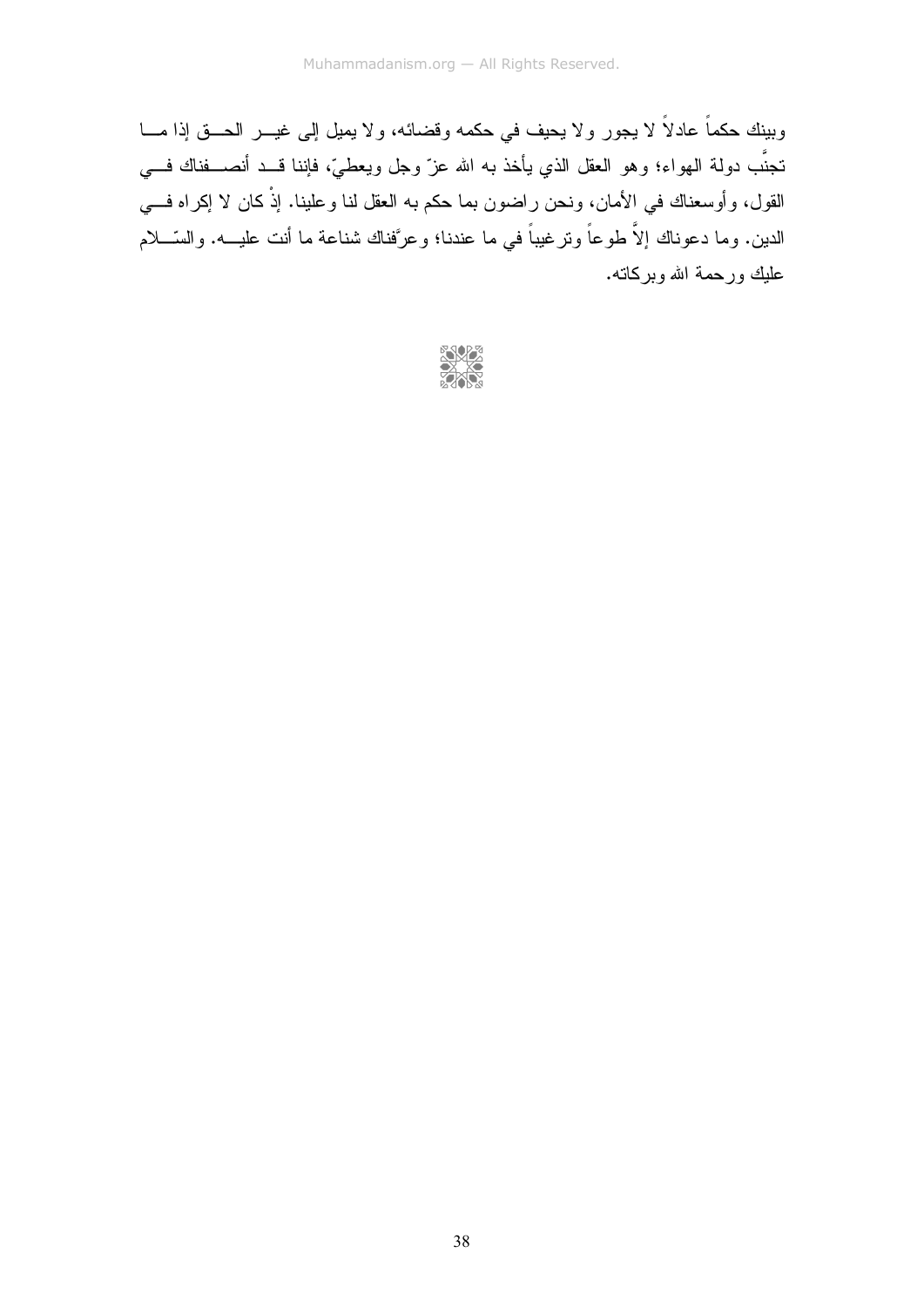فأجابه النّصراني

# بِسم الله الرَّحمٰن الرحيم

ربَّ بِسرٍّ ولا تعسَّر! ربٍّ تمم بالخير!

إلى فلان بن فلان، من فلان بن فلان، أصغر عبيد المسيح، سلامة ورحمـــة ورأفـــة ونـحيات نـحلٌ عليك خـاصـةٌ؛ وعلـى جميع أهل الـعالم عامـةٌ بـجوده وكرمـه آمين.

أما بعد، قد قرأت رسالنك وحمدت الله على ما وهـــب لــــي مــــن رأى ســــيدى أميــــر المؤمنين، ودعوت الله الذي لا يخيب داعيه إذا دعاه بنيَّة صادقة، أنْ يطيل بقاء ســــيدنا أميــــر المؤمنين في أسبغ النعم وأدوم الكرامة وأشمل العافية بمنه ورحمته، وشكرتُ، أكرمك الله، مـــا ظهر لمي من فضلك بالعناية، وما كشفتَه من لطيف محبتك، وخصصنتـي به من المـــودة. فقـــد كان العهد قبلاً عندي على هذا قديماً، وقد زاده تأكيداً ما نبيَّن لمي من شفقتك مستأنفاً، وشـــكري يقصر عمّا فعلّنه ولم نتنعدَّ ما يشبه كرم طباعك وشرف سلفك. وأنا أرغب إلى الله جلَّ اســـمه الذي بيده الخير كله أنْ يتولَّى مكافأتك عني بما هو واسع له، فإنه لا يعجز عن شيء ويحســـن جز اؤك عن نيتك فقد لعمر ي أفر غت مجهودك والنصيحة عند نفسك ولم تبق غايسةً ووجسب شكر ك عليّ إذْ لم تأت بما أتيت به إلاّ علي الإخلاص من المودّة؛ وكان الذي حملك علي ذلــك فرط المحبة والألفة. وفهمتُ، أفهمك الله كل خير وهداك إلى سبيل الرِّشاد، ما اقتصَصَتَه فـــي كتابك وتعمَّقت فيه من الدعوة، وشرحتَه من أمر ديانتك هذه التي أنت عليها، وما دعونتي إلى الدخول إليه ورغَّبتني فيه منها. وقد علمتُ، أصلحك الله، علماً حقيقياً أنّ الذي دعاك إلى ذلــك ما بوجبه لنا نفضلك من حق حرمتنا بك لما يظهر من رأي سيدنا وسيدك وابن عمــك أميـــر المؤمنين فينا؛ فهذا ما لا قوة لنا على شكرك عليه، ولا عون لنا علـــي ذلــك إلاَّ الله تبـــارك ونعالى، فإننا نستعينه ونسأله مبتهلين طالبين إليه أن يشكرك عنًّا، فإنه أهلٌ لذلك والقادر عليه،

فأمّا ما دعونتي إليه من أمر دينك، الذي نتتحله ومقالتك التي نعتقدها وهـــي الحنيفيـــة وأنك على ملة أبينا إبراهيم، وما قلت فيه إنه كان حنيفاً مسلماً، فنحن نســأل المســـيح ســــيدنا مخلِّص العالمين، الذي و عدنا الو عد الصادق و ضمن لنا الضمان الصحيح في إنجيله المقـــدس، حيث يقول: «وَمَتَى قَدَّمُوكُمْ إِلَى الْمَجَامع والرُّؤَسَاء والسَّلاطين فَلا تَهْتَمُّوا كَيْفَ أَوْ بمَا تَحْتَجُونَ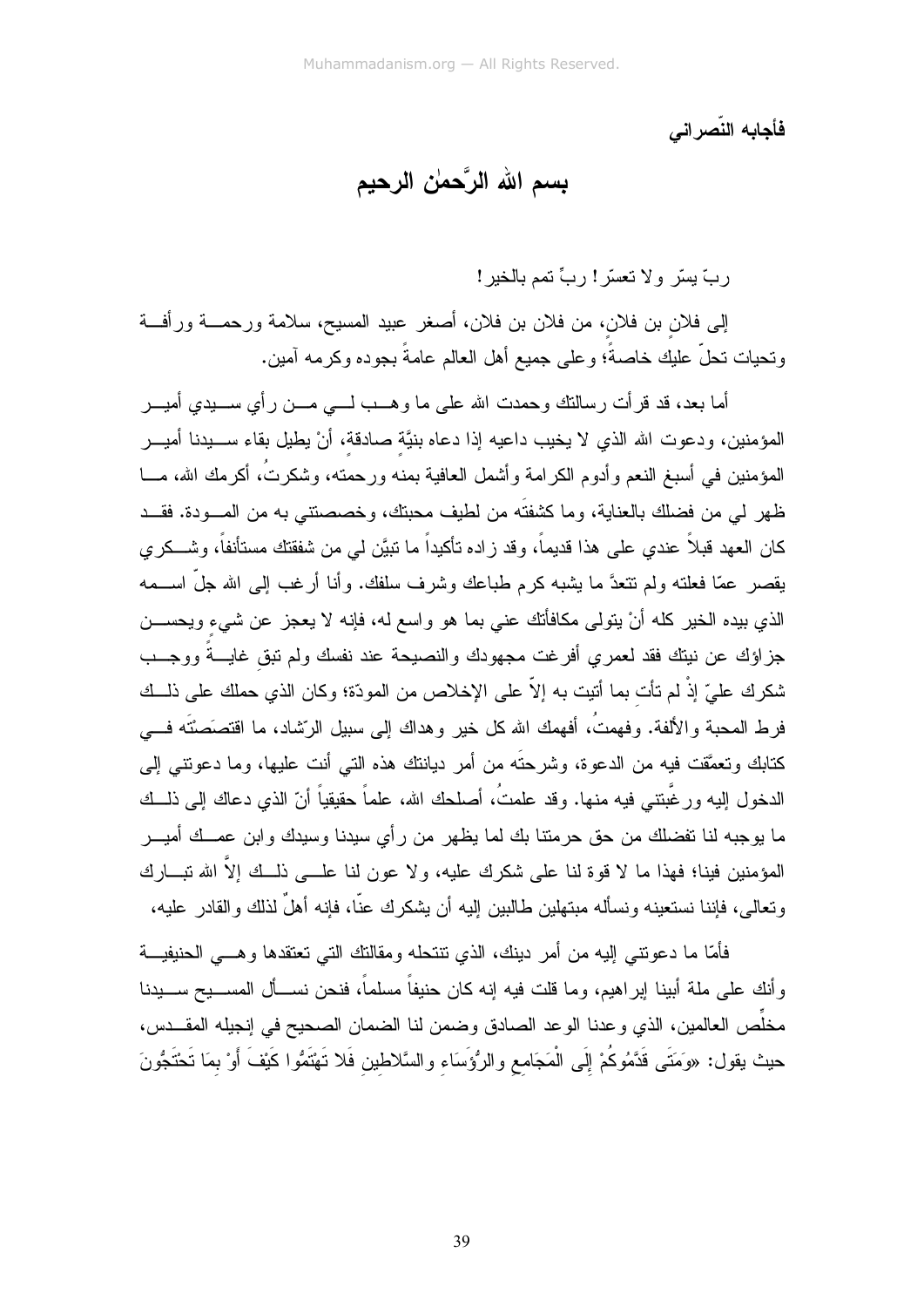أَوْ بِمَا نَقُولُونَ، لأَنَّ الرُّوحَ الْقُدُسَ يُعَلِّمُكُمْ في تلْكَ السَّاعَة مَا يَجبُ أَنْ نَقُولُوهُ <sup>\</sup>». وأنا واثق بما وعدني به سيدي المسيح في إنجيله المقدس من إنجازه وعده لي.

#### [الثالو ث]

وأدخل معك إلى المعركة مستعيناً بالله منكلاً عليه إذْ كنت أنا العاجز عن كل شـــيء لا أتأخر عن دعوته المنبرة وعن دينه الأفضل وافتتح كلامي بما يلقنني به مـــن صــــلاح القـــول ويعلمني من وثيق الحجة كعادته عند أوليائه وأرجو منه الظفر . وأقول مجيباً لك: قـــد علمـــتُ أبقاك الله إذاْ زعمت أنك قرأتَ كتب الله المنزلة ونظرت في ديوان أسراره المقدسة التي هـــي الكتب العتيقة و الحديثة، أن التور اة التي أنز لمها الله تعالى على موسى النبي و ناجاه بجميــــع مـــا فيها وخبَّر م أسر ار ه مكتوب في السفر الأول من أسفار ها الخمســـة، و هـــو المعـــر و ف بســـفر الخليقة، ` أنَّ لِبراهيم كان ناز لاً مع آبائه بحران، وأنَّها كانت مسكناً لمهم، وأن الله نبارك ونعالى نجلَّى عليه بعد نسعين سنة، وآمن به وحُسب له ذلك براً. فقد علمنا، برحمك الله، أنَّ إبــــراهيم إِنَّما كان نازٍ لاَّ بحران مع آبائه تسعين سنةً، لم يعبد إلاَّ الصنم المسمَّى العزَّى، وهو المعـــروف بحران، المتَّخذ علـى اسم القمر؛ لأن أهل حران إنما كانوا يعبدون هذا الصنم ونلك البقية قائمة فيهم إلى هذه الغاية لا يكاتمون بها ولا يسترون منها شيئاً غير القرابين التــــى يتخـــذونـها مــــن الناس فإن ذبح الناس لا يتهيأ لهم اليوم جهر اً بل يحتالون فيه فيفعلونه سر اً فكان إبر اهيم يعبـــد الصنع حنيفاً مع آبائه وأجداده وأهل بلده، كما أقررت أنت أيها الحنيف وشهدت بــذلك عليـــه، إلى أن تجلَّى الله عليه «فَآمَنَ بالرَّبِّ فَحَسبَهُ لَهُ برّأ<sup>7</sup>». زال عن الحنيفيـــة التـــى هـــى عبـــادة الأصنام وصار موحداً مؤمناً لأننا نجد الحنيفية في كتب الله المنزلة اسماً لعبادة الأصنام فورث .<br>ذلك النوحيد إسحٰق، الذي هو ابن الموعد، وهو الذي قرَّبه لله ففداه الله بالكبش من الفدية، لأنه هكذا أمره الله وقال: «خُذ ابْنَكَ وَحيدَكَ الَّذي تُحبُّهُ إِسْحَقَ واذْهَبْ إِلَى أَرْضِ الْمُرِيَّا، وَأَصـْــعدْهُ هُنَاكَ مُحْرِقَةً عَلَى أَحَد الْجِبَال الَّذي أَقُولُ لَكَ». ۚ ومن نسل إسحٰق مـــن ســـارة الحـــرة خـــر ج المسيح مخلِّص العالم. فلهذه الأسباب وغيرها ورَّثه إبراهيم أبوه التوحيد. ثـــم ورَّثــــه إســـحق يعقوب ابنه، الذي سماه الله إسر ائيل ثم ورَّثه يعقوب الاثنبي عشر سبطاً، فلم يز ل ذلك النسـر اث في بني إسرائيل حتى دخلوا أرض مصرَ أيام الفراعنة بسبب يوسف. ثم لم يزل ذلك التـــراث

- $15$ لُوقا: ۱۲/۱۱ و ۱۳.
	- التكوين  $^{\,2}$
	- التَّكْوِينِ: ١٥/ ٦.
	- <sup>4</sup> التَّكْوين ٢٢/ ٢.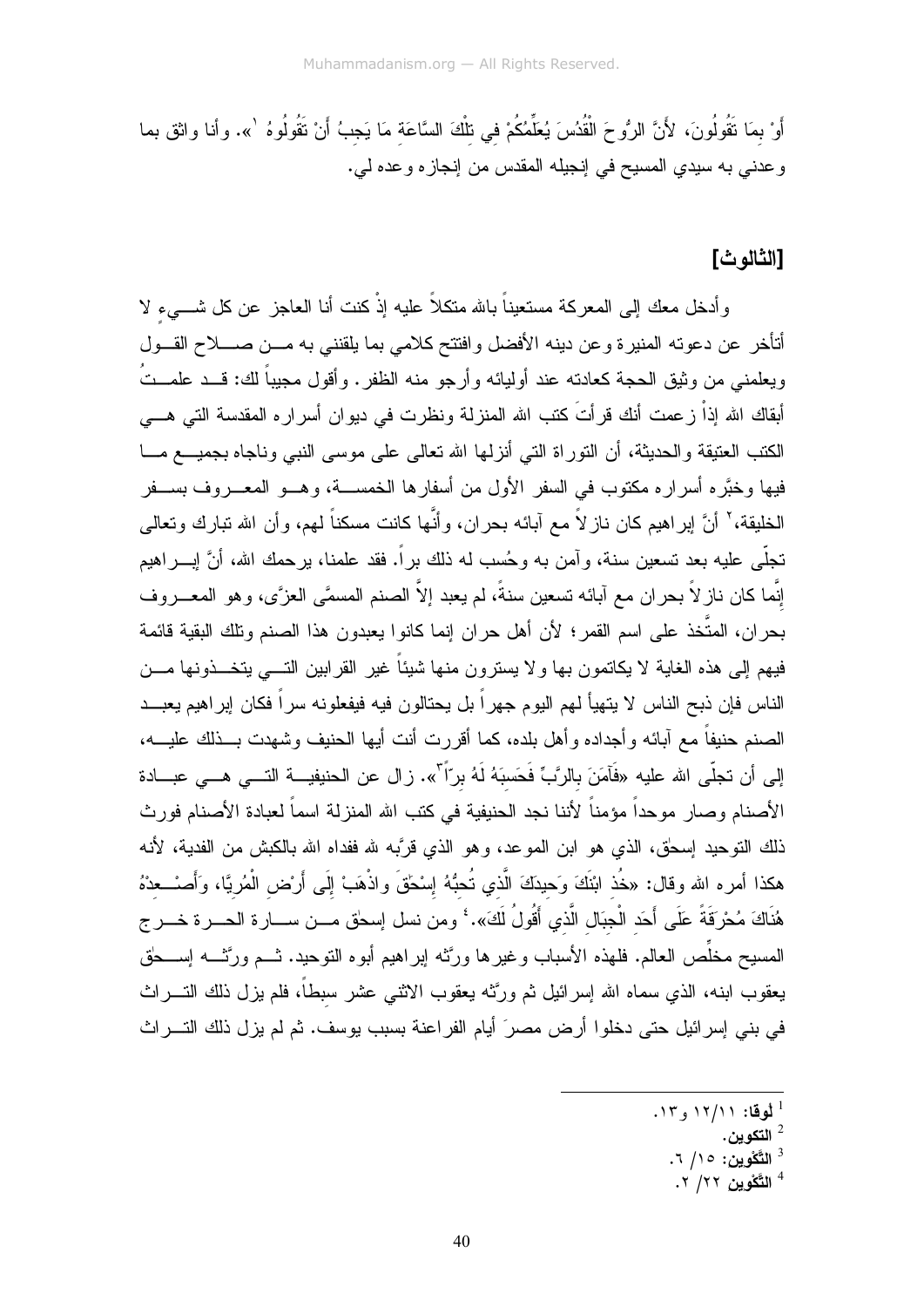ينقص ويضعف قرناً بعد قرن حتى اضمحل كاضمحلاله الذي كان في عصر نـــوح؛ إذْ كـــان النوحيد أول من عرفه أبونا آدم، ثم ورثه شيث، ثم ورتَّه أنوشَ ابنه؛ فكـــان أنـــوش أول مـــن أعلن ذكر النوحيد ودعا إليه. ثم ورثه ولده، وولد ولده، ثم اضمحلٌ إلى زمن إبراهيم؛ فتجـــدد ذلك النراث لإبراهيم، ولم يزل يتجدد إلى أنْ وُلد يعقوب الذي هو إسرائيل. ثم اضمحل حتـــي تجدد عندما بعث الله موسى، فإن الله تجلَّى عليه بالنار في العوسجة، وقال ٰ في مناجاتـــه لِيـــاه ومخاطبته له ما معناه: «إنك نرسلنبي إلى قوم غُلْف القلوب إنْ هم سألونبي وقالوا ما اسم الـــذي وجَّهك علينا، وبماذا وجَّهك حتى نصدقك فماذا أقول لهم فقال الله: هكذا نقول لبنـــي إســــرائيل الذين أنا مُرسلك إليهم، وبهذا القول تخاطب فرعون إذا دخلت إليه: «أهيه أشــــراهيه أرســـلنــي الِبِكم». وتفسير ِه ذلك الأزلمي الذي لم يزل الِه آبائكم، الِه اير اهيم والِه اســـحق والِــــه بعقـــوب، أرسلني إليكم»<sup>٬</sup> فجدَّد في هذا الموضع في الظاهر ذكر التوحيد واللغز عن سرّ الثالوث، حيـــث قال إله إبراهيم وإله إسحٰق وإله بعقوب؛ فيكون بذلك القول ذكر الثلاثـــة الأقــــانيم بعـــد ذكـــر التوحيد كما كان قديماً. فهو واحد ذو ثلاثة أقانيم لا محالة، لأنه أجمل في قوله: «إله آبـــائكم»، ثم قال مكرراً اسم الجلالة ثلاث مرات، فتقول إنها ثلاثة آلهة أم إله واحد مكرراً ثلاث مرات؟ فإنْ قلنا إنها ثلاثة ألهة أشركنا، وجئنا بأشنع القول وأمحله؛ وإنْ قلنا إله واحد مكـــرراً ثــــلاث مرات فنكون قد نخعنا الكتاب حقه؛ لأنه قد يمكنه أنْ يقــول: إلــــه آبــــائكم إبــــراهيم وإســــحلَّ ويعقوب. وإنما كرر ذلك للإشارة بأن في هذا الموضع سراً؛ وهو أن الله واحد ذو ثلاثة أقانيم، فثلاثة أقانيم إله واحد، وإله واحد ثلاثة أقانيم. فأيِّ دليل أوضح وأي نور أضوى من هـــذا؟ إلاَّ لمن عاند الحقّ وأرد أنْ يغشَّ نفسه، ويعمي عين نمييزه، ويصمّ سمع عقله عن اســـنماع ســـرَّ الله، الذي أودعه في كتبه التي أنزلها على أنبيائه. وهي، أكرمك الله، في أيدي أصـحاب التوراة إلى هذه الغاية لم يكونوا يفهمونه، حتى جاء صاحب السرِّ الذي هو المسيح سيدنا وكشفه لنــا وأفهمناه فقد علمنا الآن أن إبراهيم كان منذ وُلد إلى أن أنت عليه تسعون ســـنة حنيفــاً عابـــد صنم. ثم آمن بالله إلى أنْ قُبِضَ، فأنت، أصلحك الله، ندعوني إلى دين إبراهيم وملَّتـــه؛ فليــت شعري إلى أي مذهبيْه ودينيْه ندعوني، وفي أيِّ حالتيْه تُرغَّبني؟ أَحَيث كان حنيفاً يعبد الصــــنم المعروف بالعُزَّى مع أبائه وأهل بيته وهو بحران؟ أم حيث خرج عـــن الحنيفيـــة ووحَّـــد الله وعبده وآمن به وانتهى إلى أمره عندما أمره أن ينتقل عن بلده فانتقل طائعاً عـــن حــــران دار الكفر ومدينة الضلالة؟ فلا أظنك تستجيز في عقاك، وحسن تمييزك، وجـــودة معرفتــك التــــي زعمت بالكتب المنزلة ودراستك إياها أنْ ندعوني إلى مثل حال إبراهيم في كفره وضلاله مـــن عبادة الأصنام التي هي الحنيفية. وإنْ كنت ندعوني إلى حاله وقت لِيمانه وما حُسب لــــه مــــن

ا <sub>موسى</sub>.<br><sup>2</sup> قابل ا**لْـثُرُوج: ٣/ ١٥.**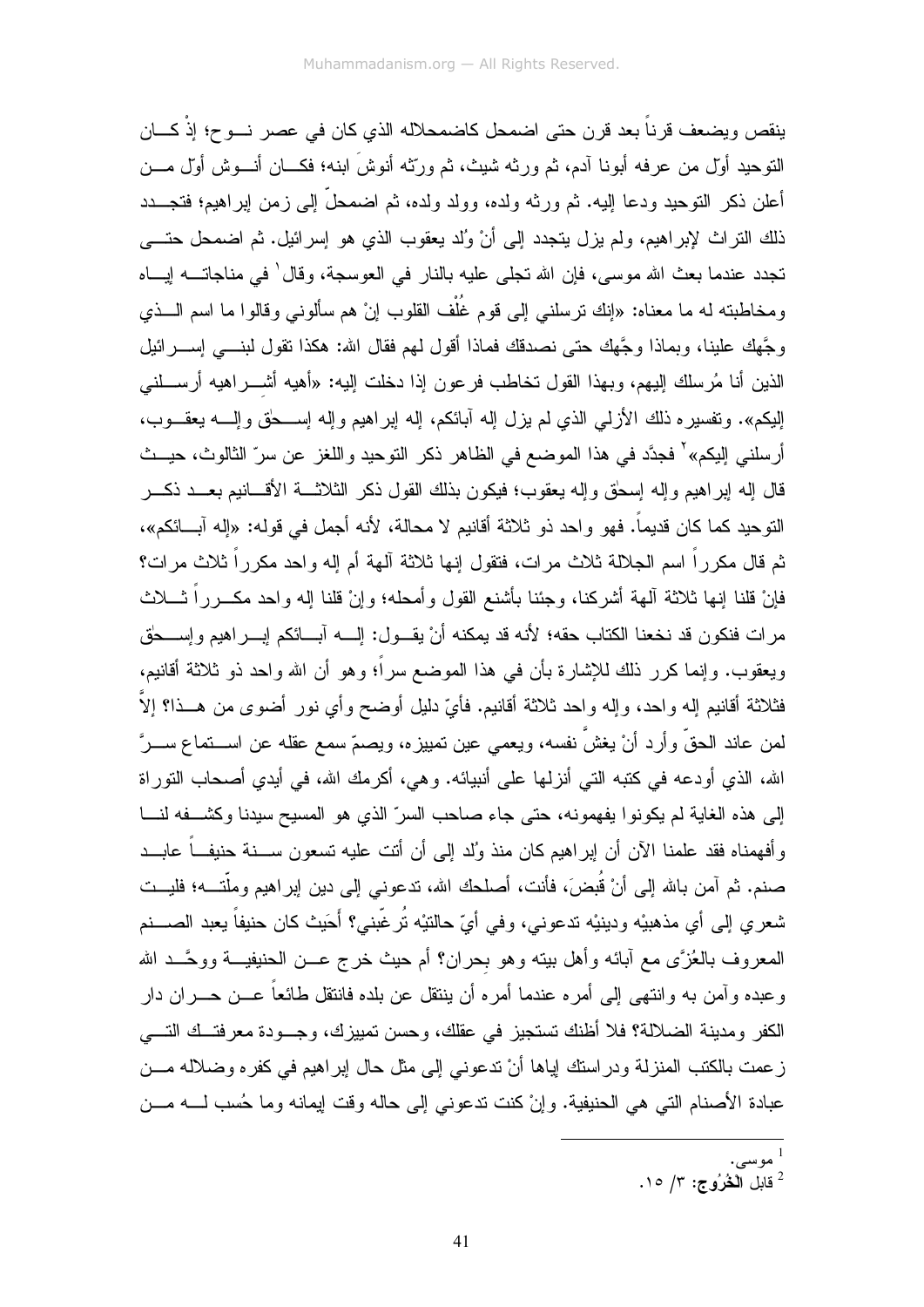البر ّ وقت نو حيده؛ فاليهو دي ابن ابر اهيم أَوْ لي بهذه الدعو ة منك، لأنه صاحب تـــر اث اِســـحٰق الذي ورث هذا النوحيد عن ايراهيم أبيه، وهو أولى منك وأحقَّ بهذا الأمر فمـــا لـــك والظلـــم والحيف والجنف، وطلب ما لم يجعله الله لك حقاً؟ فأنت دائماً نتسب ذاتك إلى العدل، وتصـــفها بهذه الصفة؛ وصاحبك ٰ يقرّ في كتابه، ويقول طائعاً أنه قيل له ﴿قُلْ إِنِّي أُمرِينُ أَنْ أَكُــونَ أَولَ مَنْ أَسْلَمَ وَلا نَكُونَنَّ منَ الْمُشْرِكينَ'﴾. أفلا نرى أنه أول من أظهر الإسلام، وأنَّ قبله إبـــراهيم وغيره لم يكونوا مسلمين؛ لأن صاحبك قد أقرَّ بأنه هو أول من أسلم وفي هذا الجـــواب لمهـــذا الباب كفاية وأمر مقنعٌ لذوي الألباب.

فإن أبيْت، أصلحك الله، إلاَّ الوكالة بالخصومة والاحتجاج عن اليهود؛ فأنت تعلـــم مــــا يجب لنا عليك في الحكم إذا نحن طالبناك بإقرار اليهودي بتوكيله إياك، فإنْ ثبتت وكالنك لــــه فبتملهنا عليك ومسامحتنا لكَ في هذا الموضع أنْ نأخذ منك إقرارك أنك أقمت نفسك ونصَّــبتها منصب الخصم عن البهود، وأنا لا أرى لشر فك وحسَبِك أن أحلَّك هذا المحـــل وأقبِصــك هـــذا المقام. و إنْ كنت أنت أحللته نفسك و إنّي أسألك عن هذا الواحد الـــذي دعو تنـــا إلـــي الإقـــر ار بوحدانيته، كيف تفهمنا أنه واحد، وعلى كم نحو يُقال للواحد واحداً؟ فإذا أنبأتنا بذلك علمنا أنك صادق فيما ادَّعيت من عبادة هذا الواحد، وإنْ ألفيت غير عالم به فأين تبصرك؟ ألا تعلـــم أنّ الواحد لا يُقال له واحداً إلا على ثلاثة أوجه؛ إمّا في الجنس، وإمّا في النوع، وإمّا في العَـــدَد، ولستُ أرى أحداً بدَّعى غيرٍ هذا، أو بقدرٍ أنْ بجد غيرٍ هذه الأوجه الثلاثــــة إنْ كــــان ذا لــــبٍّ وإدراك لما يقول. وإنَّما أناجيك بهذه المناجاة وأخاطبك بما يخُاطــب بــــه ذو العقـــل والــــرأي الرّاسخ في العالم الداخل في الأمور بدارية فهم لأنك، أيدك الله، لست عندي من الجّهال الـــذين إذا أوردت عليهم مسألةً غامضة تلطف عن غلظ طباعهم وجفاء أذهانهم عجزوا عـــن فهمهـــا وانقطعوا عن الإجابة عنها لقلة علمهم، فلم يكن لهم ولا عندهم من الجواب فيها غير ســـبحان الله. نعم سبحان الله أبداً حتى نتصرم الدنيا ما دامت الآخرة من كلِّ لسان ناطق وشفة متحركة فعلـي أي وجه نصف الله عزَّ وجلَّ واحداً من هذه الوجوه، النِّي ذكرتها لكَّ، أفـي الجنس أم فـــي النوع أم في العَدَد؟ فإن قلت إنه واحد في الجنس صار واحداً عاماً لأنواع شــتي، لأن حكــم

- <sup>1</sup> [لا يذكر مؤلفنا النبي بالاسم قط، بل غالباً بلفظ «**صاحبك»… موير .**]
	- $\cdot$ ا سُورَةُ الأَنْعَامِ: ٦/ ١٤.

<sup>&</sup>lt;sup>3</sup> [إن الحجة بخصوص الأقانيم الثلاثة التي تستند إلى القول بـ«إلـه اير اهيم وإلـه إسحٰق وإلــــه يـعقـــوب» لافتـــة للنظر . من بين المقاطع ذات صيغة الجمع نلك المأخوذة من **سِفْرٍ دَانِيَالْ،** «وقَعَ صَوْتٌ مِــنَ السَّــمَاءِ: "لَـــكَ **يَقْوِلُونَ** [وليس أ**قول] يَا نَبُوخَذَّنَصَرُ** الْمَلِكُ"». ـــ وهو تعبير لم أتقصاه. إن العديد من حجج الكندي غير مقنعة، لا سيما الميتافيزيقية، رغم أنها صيغت على الأرجح في فالب جدلي جدّاب في ذلك العصر . بيــد أن الحجـــة الوحيدة في هذا المقطع التي لدي شكوك حولها هي تلك التي يؤكد أن الديانة ا**لحنيفية** لإبر اهيم، ليست الإيمان القويم في واحدانية الله (كما عُبر عنها بوضوح في القرآن)، بل الوثنية الصابيئة. والمؤلف يلـــوي نصــــوص القرآن من أجل دعم هذه النظرة، مثل ما يُؤمر به محمد ﴿أَنْ أَكُونَ أَوْلَىَ مَنْ أَسْــلَمَ﴾. إن القــراء المحمـــديين سيعترضون بمبرر على ذلك التشويه لكتابهم المقدس.\_ موير.]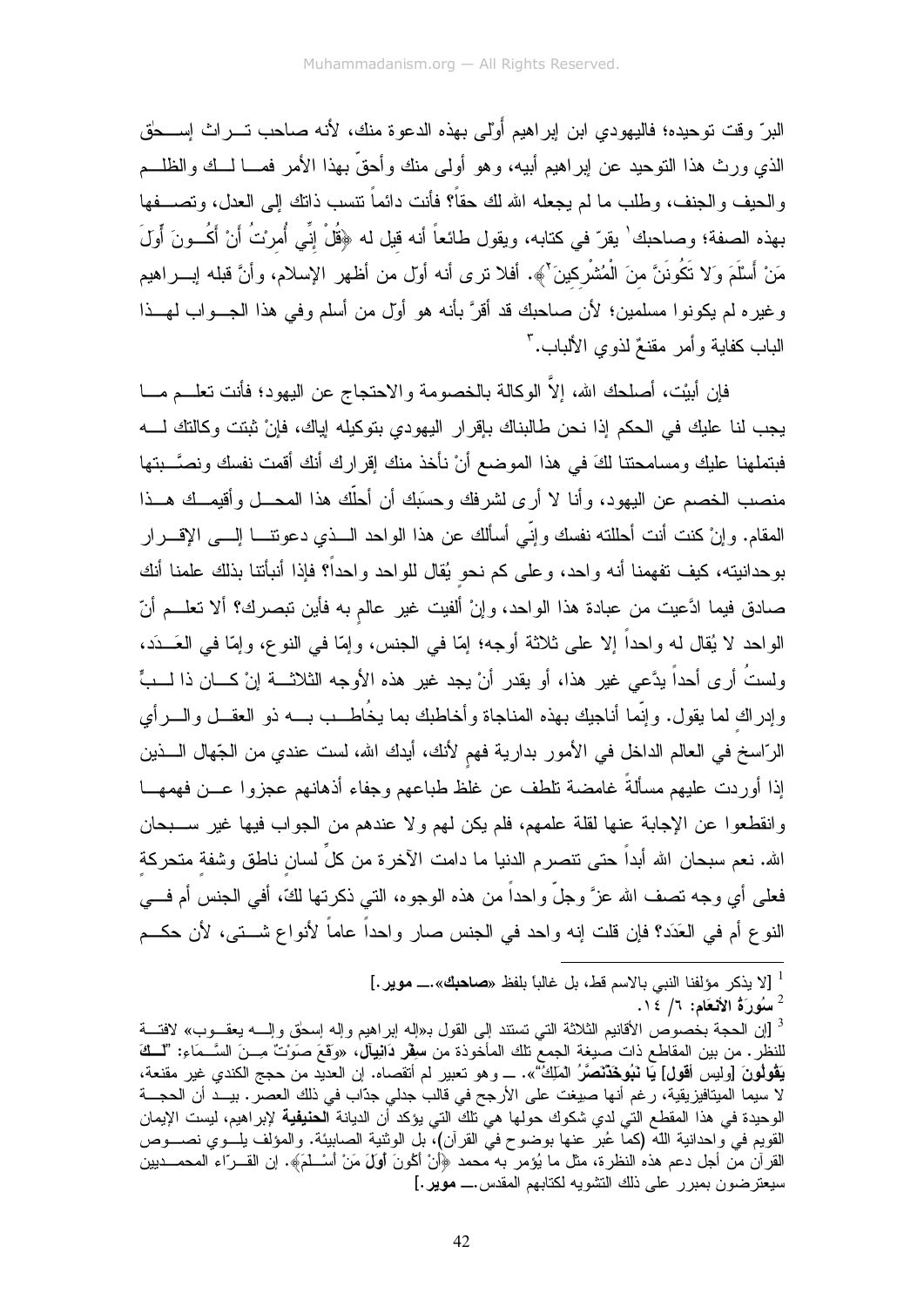الواحد في الجنس هو الذي يضمّ أنواعاً كثيرة مختلفة وذلك مما لا يجوز في الله تعـــالـي. وإنْ قلت إنه واحد في النو ع، صـار ذلك نوعاً عاماً لأقانيم شتى، لأن حكم النو ع يضم أقانيم كثيـــرة في العَدَد. وإنْ قلت إنه واحد في العَدَد، كان ذلك نقضاً لكلامك أنه واحد فرد صمد؛ لأنــــى لا أشكَّ في أنَّه لو سألك سائل عن نفسك «كم أنت؟» لا نقدر أن نـجيبه بأنك واحد فــــرد، فكيـــف يقبل عقلك هذه الصفة النبي لا نُفضِّل الِهك عن سائر خلقه. ولينك مع وصفك اِباه بالعدد كنـــت وصفته أيضاً بالنبعيض والنقصان. أنراك لا نعلم، أنت الرَّجل الذي فتشـــت الكتـــبَ وقرأتهـــا وناظرت أهل الملل المختلفة وفهمت اعتقاداتهم، أنّ الواحد الفرد بعض العَدَد؟ لأن كمال العَـــدَد ما عمَّ جميع أنواع العَدَد؛ فالواحد بعض العَدَد، وهذا نقضٌ لكلامك. فإنْ أنتَ قلت إنه واحد في النوع فالنوع ذوات شتى لا واحد فرد. وإنْ قلت واحد في الجوهر وجب أنْ نسألك: هل تخالف صفة الواحد في النوع عندك صفة الواحد في العَدَد؟ أو إنَّما نعني واحداً في النوع واحداً فـــي العَدَد لأنه عام. فإنْ قلت: «قد تخالف هذه تلك»، قلنا لك: حدّ الواحد فـــي النـــو ع عنـــد أهـــل الحكمة العارفين بحدود الكلام والعالمين بقوانين المنطق اسمٌ يعمّ أفراداً شتى، وواحد الواحد ما لا يعمّ غير نفسه المقرّ أنت أنّ الله واحد في الجوهر يعمّ أشخاصاً شتى إنّما تصــــفه شخصــــاً واحداً. وإنْ كان معنى قولك إنّه واحد في النوع واحد في العَدَد، فإنّك لم تعرّف الواحـــد فـــي النوع ما هو وكيف هو، ورجعت إلى كلامك الأول أنه واحد في العَدَد، وهذه صفة المخلَّــوقين كما قدمنا أنفاً وإنْ قلتَ هل نقدر أنت أن نصف الله واحداً في العَدَد إذا كان كزعمك الواحد في العَدَد بعضاً وليس بكامل، قلنا لك: «إننا نصفه واحداً كاملاً في الجوهر مثلَّثاً في العَـــدَد»، أي في الأقانيم الثلاثة، فقد كملت صفته من الوجهيْن جميعاً. أمّا وصفنا إياه واحداً فـــي الجـــوهر فلاعتلائه، جلَّ وعزَّ، عن جميع خَلْقه وبريته محسوسةً كانت، أو غير محسوســـة، لا يشـــبهه شبیء منها ولا یختلط فی غیرہ، بسیط غیر کثیف، وروحانی غیر جسمانی، أب علی کل شبیء بقوة جوهره من غير امتزاج ولا اختلاط ولا تركيب. وأمّا في العَدَد فلأنه عام لجميـــع أنـــواع العَدَد لأن العَدَد لا يُعد وإنْ نكن أنواعه نوعيْن زوجاً وفرداً، فقد دخل هذان النوعان في هـــذه الثلاثة، فبأي الأنحاء وصفناه لم نعدل عن صفة الكمال شيئاً كما يليق به ذلك لنعلم أنّ وَصـْــفنا الله واحداً ليس على ما وصفته أنت، أكرمك الله، وأرجو أن يكون هذا الجـــواب مقنعــــاً لـــك وللناظر في كتابنا هذا، إذا نظر بعين الإنصاف إنْ شاء الله. واعلمْ، أصلحك، الله أنَّه بمكننا أن نعقُّد الكلام في هذا الفصل من كتابنا وكان ذلك مما يحتمله الموضوع لكننا أحببنــــا أنْ يكـــون كلامنا سهلاً يفهمه كلّ مَنْ قرأه واستملى منه وكي لا تستثقله الأسماع وينفر منه الذهن وينبغي لكَ أصلحك الله أنْ تعلَّم أنّ مناضلتنا في هذا الأمر كمناضلة الأخوة المشتركين فــي بضــــاعة واحدة ورثوها عن أبيهم فكلَّ فيها مشترك ليس بعض فيها دون بعض؛ فأنت ونحن في الكــــلام سواء. فما جاء من الجواب، وكان فيه بعض مرارة توجب الحقِّ فينبغي لكَ أنْ تعترفَ به ولا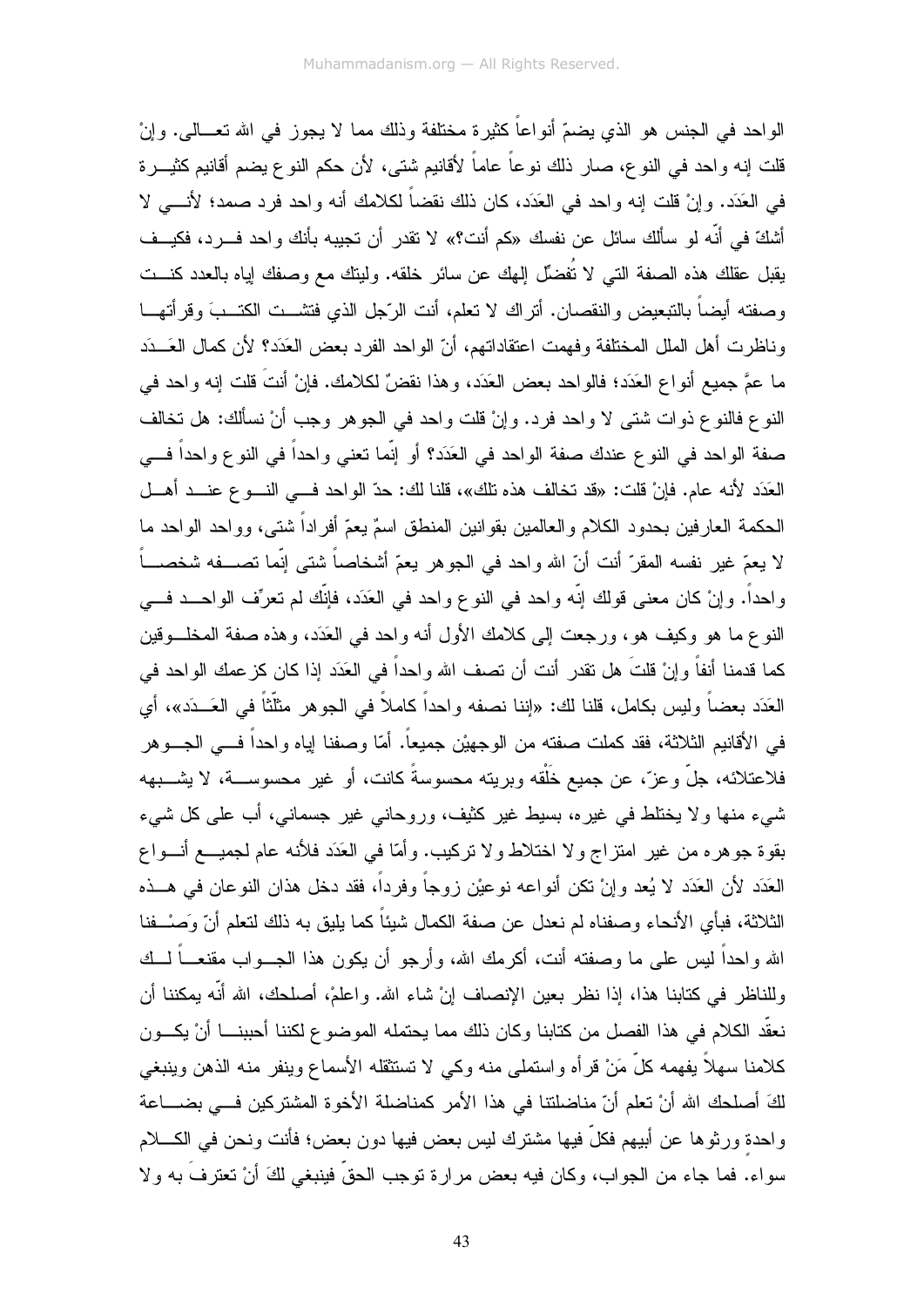نتكره، فإنَّا لا ندعُ الاستقصاء وبلوغ الغاية القصوى في اللبس عن حقنا ودحض حجة من أراد إبطال حجتنا وأمرنا وحاول ظلمنا. وأما قولك: إنه لم يتخذ صاحبةً ولا ولداً، ولم يكن له كفــؤاً أحد. فإنْ أنت، أبقاك الله، أنصفتنا، والإنصاف أشبه بك وأولى، كما ضمنت عن نفسك وعدلت في القول وألزمننا قانون الحق أقررتَ لي بهذا، أنَّ الذي ألزمه أن له خليلاً، وله حبيب ً، ولـــه صغياً، هو الذي شنع عليه وألزمه أن له صاحبةً، وأنَّه اتَّخذ ولداً وكان له أكفاء. وأمـــا نـحـــن، أصلحك الله، فلا نقول إنَّ الله نبارك وتعالى كانت له صاحبة، ولا إنه انخذ ولداً، ولا إنه كـــان لـه كفؤاً أحد؛ و لا نصف الله عزّ وجلّ بمثل هذه الرذائل والخسائس من صفات التثنيبيه. وإنمــــا هذه الشُبهات لكم من قبل اليهود حيث أرادوا كيدكم بذلك، فلفَّقوا هذه القصص، التي يقصِّـــونها علـى ظـهر الطريق وفـى الشوّار ع فيتكلمون بالعظائم وبكلِّ شنيع من الكلام وإلاّ فأنت تعلـــم إذْ كنتَ ذا علم بالكتب أنْ ليس في كتبنا المنزلة لهذا ذكرٌ فتقبله عقولنا أو نتكلم بـــه، وإنمــــا هـــو كتابك الذي أكثر التشنيع علينا وادَّعى على المسيح سيدنا ومحيى البشر الدعاوي التي لم يقلهـــا قطَّ، مما أكره نطويل كتابي به وتعريف القصة في نتاقضه والإخبار بأسبابه وكيف كان ذلــك من حيلة وهَب بن منبه وعبد الله بن سلاَّم وكعب المعروف بالأحبار، أولاد اليهـــود، وكيــــدهم ونعتهم وكيف احتالوا في إدخال ذلك وغيره من التشنيعات علينا، بل وعليكم. وإنْ فحصت عن ذلك في كتابك عرفت حقيقته. فأمّا نحن فلم نقلْ قطّ ولا نقول أبداً إنّ الله تبارك وتعـــالـى اتَّخـــذ صـاحبةً، وولد ولداً، وليس قولنا إنَّ لله ابناً، وهو الكلمة الخالقة، قول من قال إنه اتَّخــذ ولـــداً. وأنت، حرسك الله، نعلم ما في هذا الكلام من الشَّناعة والنتاقض والفرية على الله وعلى كلمتـــه وعلى روحه. ونحن نقول إن الله الأزلـى بكلمته لم بزل حليماً رؤوفاً؛ وإنما وصــــفناه تبـــارك ونعالى بالرحمة والرأفة والملك والعزّ والسلطان والجبروت والندبير، وما أشبه هذه الصـــفات، لما بِظهر لنا من أفعاله. وقد أخبَرتْ عنها عقول الناس واشتقُّوها له اشتقاقاً لأجل فعله إياهـــا، فاستوجبها عزَّ وجلَّ بالكمال والحقيقة، كما استوجب جميع ما سُمَّى به من أجل فعله له.

فأمَّا صفات ذاته، نبارك وتعالى، فجوهر ذو كلمة وروح أزلمي لم بزل متعالياً مرتفعــاً عن جميع النعوت والأوصاف. ولننظرْ الآن في هذه الصفات من حيٍّ وعـــالم، أهــــي أســـماءٌ مفردة مرسلة؟ أم أسماء مضافةً ندلٌ على إضافة شيء إلى شيء؟ ويجب علينــــا أنْ نعلـــم مــــا الأسماء المضافة وما الأسماء المفرَدة المرسلة؛ فأمّا الأسماء المرسلة، فهي كقول القائل أرض أو سماء أو نار أو ماء أو كل ما كان قيل شبيهاً مما لا يُضاف إلى غيرهـــا؛ وأمـــا الأســـماء المضافة إلى غيرها، كالعالم والعلم، والحكمة والحكيم، وما أشبه ذلك. فالعالم عالمٌ بعلمه والعلم علمُ عَالم. والحكمة حكمة حكيم. وهذا القول نظير لما وصفنا ونقتصر عليه لئلا يخـــرج بنـــا اتساع الكلام إلى الكثرة. فإذا قد بيِّنا ما الأسماء المفردة وما الأسماء المضافة المنســـوبة إلــــي

44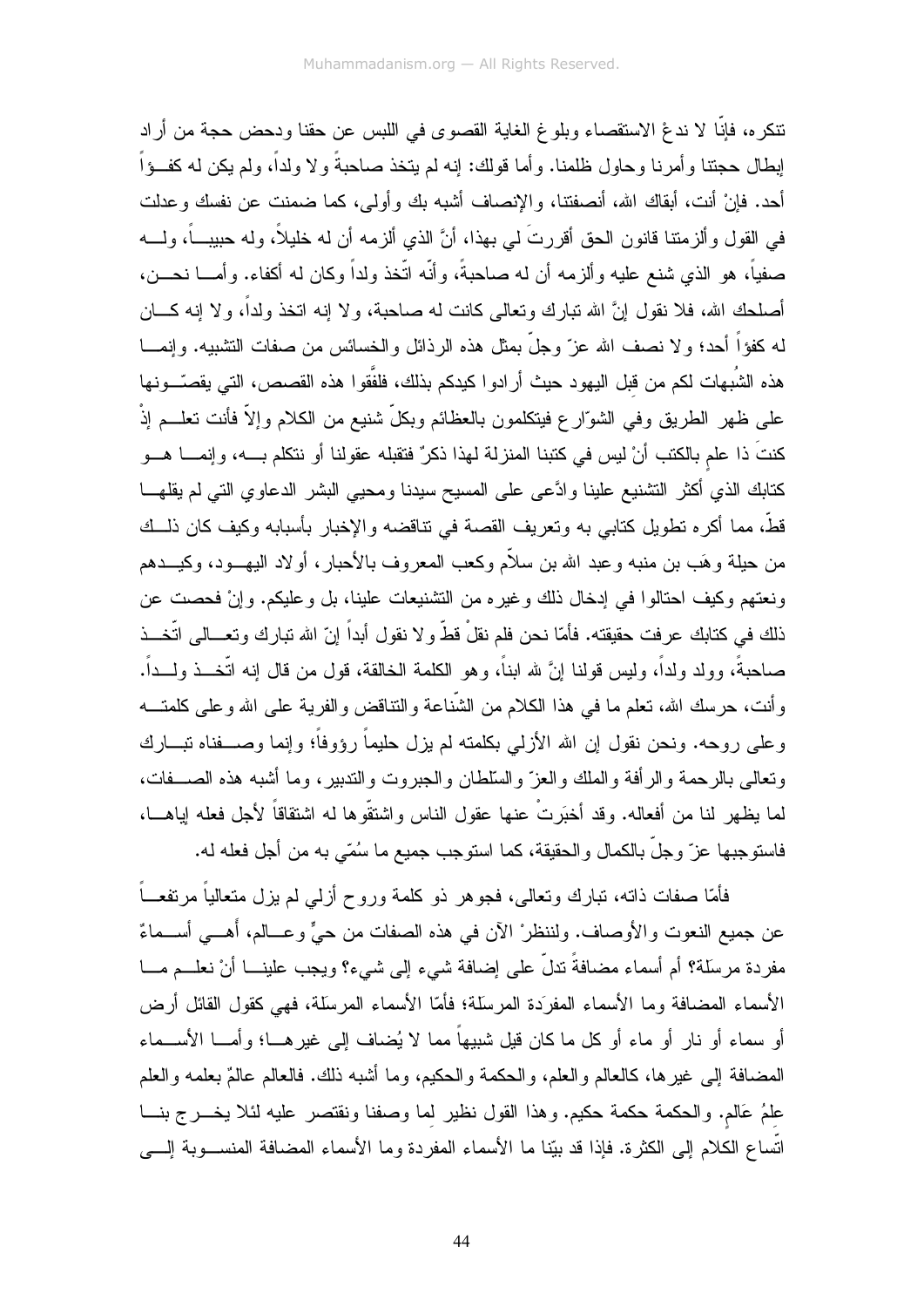غير ها وجب أنْ نسألك عن الموصوف بهذه الصفة: ألازمَةٌ هي لجو هر ه في أزليته أم اكتســـبها له اكتساباً و استو جب الو صف بها من بَعْدُ كما استو جب أنْ يو صف أنَّ له خليقةً حيــث خُلــق؟ وسائر ذلك مع ما لم أذكر من أسماء يُسمَّى بها، وصفات نـجلَّى بـها لفعْلـه إياها. فإذا قيـــل كمــــا يُوصف نعالى إنَّه كان ولا خَلْق حتَّى أتـى علـى ذلك بالفعل، كذلك يجوز أنْ يُقال إنه كــــان ولا حياة له ولا علم ولا حكمة حتى صارت الحياة والعلم والحكمة لديه موجودة، وهذا محال مـــن الكلام أنْ يكون الله عزّ وجل طرفة عين خلواً من حياة وعلم. وإنْ قلتَ إنَّ الأمــــرَ غيــــر مــــا ظننت ووصفت لما بلزمك من الشنعة لأنه قد بُوصف أنّ لله خلبقة قبل أنْ بقار ن شـــبئاً منهـــا بِالفعلِ قلنا إنَّما هما وجهان إمّا أنْ يكون الله وحده أز لياً وما سواه محدَثاً أو أنْ تز عم أنَّ البرية والخلائق أزلية أيضاً غير محدَثة فلا أحسبك إلاّ ناقضاً على مَنْ يصف الخلق بشيء من ذلــك فإذَنْ لا محالة يُقال إنَّ الله وله الحمد قد كان من غير أن يكون شيء من الخلائـــق موجـــوداً. فكيف جاز ِ أنْ يوصف بأن له خليقةً إذْ لم يخلق بعد حتّى أتى الوقت الذي فيه شاء أنْ يخلق ما خلق فخلق؟ فإنْ قلتَ من أجل أنه قادرٌ على أنْ يخلق إذا أراد وجب أن يُوصف بأن له خلقــاً منذ الأزل قلنا يلزم على هذا أنه قد أقام القيامة وأحيى الموتى وبعث مَنْ في القبور. وقد أدخل الجنة جميع الأبرار وملأ جهنَّم بمَن كان مستوجباً لذلك منذ الأزل لأنه قادر على ذلك مع أنَّـــى لا أظنّ أنَّ أحداً من العقلاء يقول بهذه الصنّفة فينبغي أنْ نرجعَ، أصلحك الله، إلى مـــا يوجبـــه العقل في المناظر ة ونعلم أن الصَّفات في الله نبارك اسمه وتعالى صــــفتان مختلفتـــان: صــــفة طبيعية ذاتية لم يزل متَّصفًا بها؛ وصفة اكتسبها له اكتسابًا، وهي صفة فعله. فأمَّـــا الصَّــفات النبي اكتسبها اكتساباً من أجل فعله فمثل رحيم وغفور ورؤوف وأمّا الصفات المنزلة التبي هـــي الصَّفات الطبيعية الذاتيّة التي لم يزل، جلّ وعزّ، متَّصفاً بها فهي الحياة والعلم؛ فإن الله لم يزل حياً عالماً، فالحياة والعلم إذن أزليان لا محالة. فقد صحَّت نتيجة هذه المقدمات أنّ الله واحد ذو حكمة وروح في ثلاثة أقانيم قائمة بذاتها يعمّها جوهر اللأهوت الواحد؛ فهذه هي صفة الواحــد المثلث الأقانيم الذي نعبده، وهذه الصَّفة التي ارتضاها لنفسه ودلَّنا على سرِّها في كتب ديوانــــه المنزلة على ألسن أنبيائه ورسله. فأوَّل ذلك ما ناجي به موسى كليمه، حيث أعلمه كيف خلَّــق أدم فقال في السفر الأول من كتاب التوراة: «في البدء الآلهة' بَرَاً السَّموات والأرض َّ»، فبهذا يشير الكتاب المقدس إلى نتثليث الأقانيم، ووحدة الطبيعة، لأنه بقوله الآلهة بصيغة الجمع يشــــير إلى الأقانيم الثلاثة وبقوله «بَرَاً» بضمير المفرد يشير إلى وحدة الطبيعة والجوهر الـــذي هـــو الأقانيم الإلهية الثلاثة. وقال أيضاً في هذا السفر إن الله قال عند خلقه آدم «نَعْمَلَ الإِنْسَانَ عَلَى

<sup>&</sup>lt;sup>1</sup> لأنَّ الأصل العبراني (ألوهيم) وهي نفيد الجمع وحيث أنَّ الجمع العبراني لا ينطبق على الجمع العربي قـــد تُرجِم في نرجِمة سنة ١٨٨٦ بصيغة المفرد هكذا «في البدء خلق الله السِّموات والأرض». التَّكْوينِ: ١/ ١.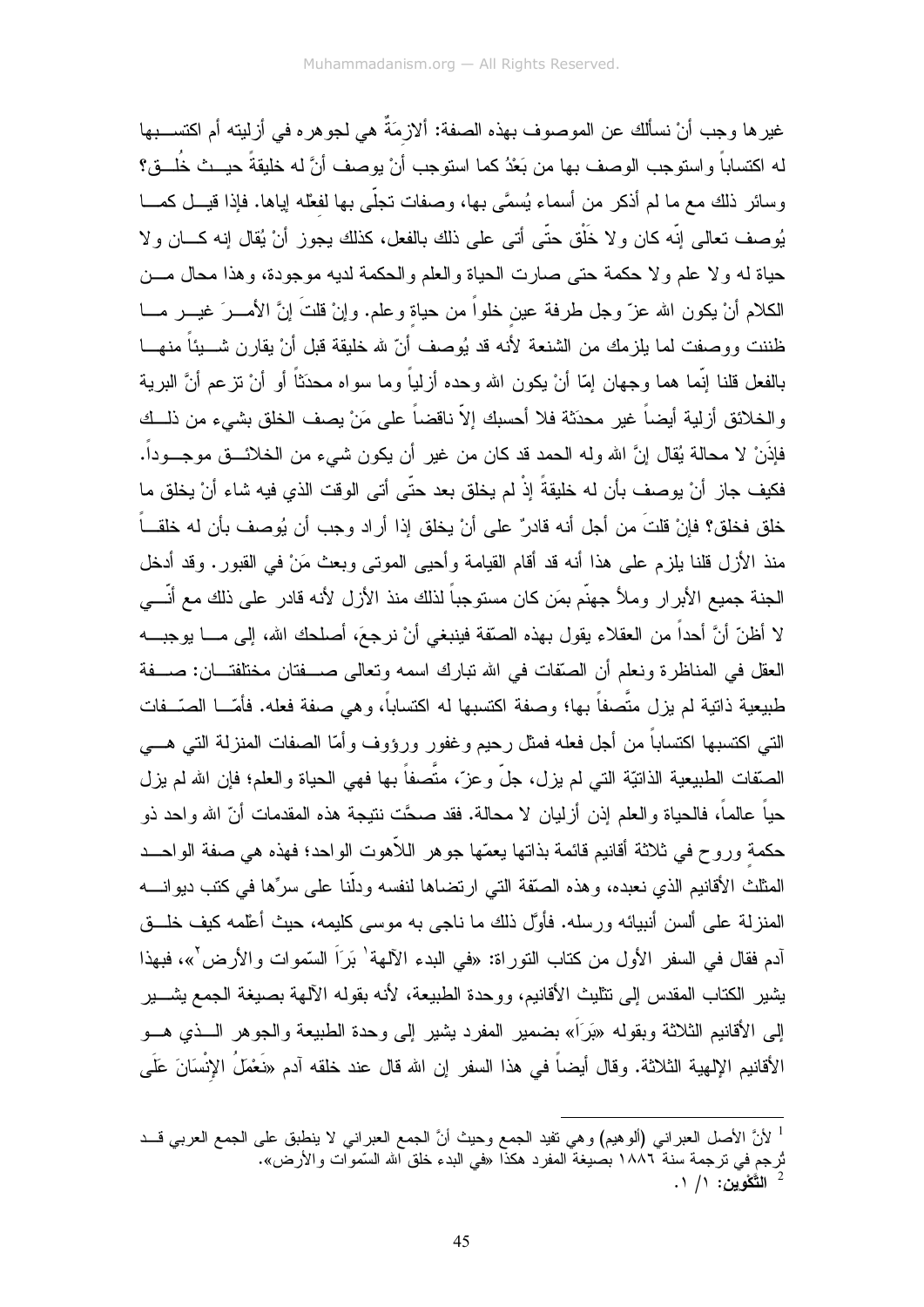صُورَتَنَا كَشَبَهِنَا»، ٰ ولم يقل، عزَّ وجلَّ، أعمل علي صورتي وشبهي. وقال نبارك ونعالي فـــي الإصحاح الثاني من هذا السفر عندما أراد أنْ يخلق حواء: «لا يحـب أن يكـون آدم وحــده فلنجعل<sup>٢</sup> له معيناً مثله»، ولم يقلْ «اجعل». وقال جلّ وعزّ أن آدم «قَدْ صَــارَ كَوَاحــد منّـــا» ً نوبيخاً له من أجل خطيته ومعصيته الوصية في أكله من ثمر الشجرة التي أمره الله ألاّ يأكـــل منها، فعصاه وأكل؛ فورث بذلك موت الخطية، ولم يقلْ نبارك ونعالى «مثلـــي». وقـــال عـــزَّ وجلَّ في موضع آخر أيضاً من هذه السّقر: «هَلُمَّ نَنْزِلْ وَنُبَلْبِلْ هُنَاكَ لسَــانَهُمْ»، ۚ وذلــك أنّهـــم اجتمعوا ليَبْنوا صرحاً يكون رأسه في السماء؛ ففرَّق الله ضعف رأيهم وقلة عقــولهم فـــي مـــا فكروا فيه من بناء صرح شامخ يصير لهم ملجأً ومهرباً من الطوفان إذا جاءهم مـــرّة أخـــرى والله نبارك وتعالى عالمٌ أنَّه قد كان عاهد نوحاً أنَّه لا يأتـى الطوفان مرةً أخـــرى علـــى وجـــه الأرض وكان بناء هؤلاء والفكر فيه سخفاً وسفهاً فغير ألسنتهم ليتعطلوا عن إنفاذ فكرهم الذي لا معنى له ولم يقلْ أنزل فأبلبل. فهذا ما ناجي الله به موسى، فخبَّرنا بهذا السرِّ فـــي الأقــــانيم الثلاثة عن الله، تبارك وتعالى، أفترى لنا أصلحك الله أنْ ندع كلام الله، عزّ وجلَّ، والسرَّ الذي أودعه موسى نجيّه وتصحيح موسى ذلك بالعلامات العجيبة والآيات الباهرة التي لا يمكّن أحداً من الأدميين أنْ يأتي بمثلها وتصريحه لنا هذا التصريح عن تعليم الله له ونقبل قول صــــاحبك بلا حجة ولا أية ولا أعجوبة ولا دليل واضح ولا برهان ساطع حيث يقول إن الله فردٌ صــــمد، ثم برجع فيناقض قوله، ويقول إنَّ له روحاً وكلمة؟ فهو قد وحَّد وثلَّث من حيث لم يعلم. ومـــا أظنك نرى ذلك صواباً إذا أنت أنصفتنا. ودانيال النبي يخبرنا في كتابه أنّ الله قال لبختنصـــــر لك يقولون يا لوخذ نصر ولم يقل لكَ أقول. وفي كذابك أيضاً شبيه بما ذكرنا من قول موســـي ودانيال عن الله نعالى فعلنا وخلقنا وأمرنا وأوحينا وأهلكنا ودمرنا مع نظــائر لمهــذه كثيـــرة. أَفيشكَ أحدٌ في أن هذا القول قول شتى لا قول فرد؛ فإنْ ادَّعيت أن العرب قــد أجـــازت هـــذا القول واستعملته في كلامها ومخاطبتها تريد به التفخُّم، قلنا لك: أيها الملفق للكلام أنه لو كانت العرب وحدها هي التي ابتدعته كان لك في كلامك تعلَّق، فأما إذْ قد سبق العـــرب العبر انيـــون والسريانيون واليونانيون وغيرهم من ذوي الألسنة المختلفة على غير نواطؤ، فليس ما وصفت من إجازة العرب ذلك حجّة مع أنه من أين أجازت العرب هذا. فإن قلت: بلـــي قـــد أجازتــــه، حيث بقول الرجل الواحد منهم أمرنا وأرسلنا وقلنا ولقينا وما أشبه ذلك؛ نقول لـــك: إن ذلـــك صحيح جائز في المؤلَّف من أشياء مختلفة والمركَّب من أعضاء غير متشـــابـهة لأن الإنســـان

<sup>2</sup> هكذا بالعبر اني معناه وفي الترجمة الحالية فاصنع بصيغة المفرد على ما علمت.

<sup>3</sup> سِفْرُ التَّكْوِينِ.

التَّكْوين: ٧/ ١١.  $^4$ 

التَّكْوين: ٢٦/ ١.  $^1$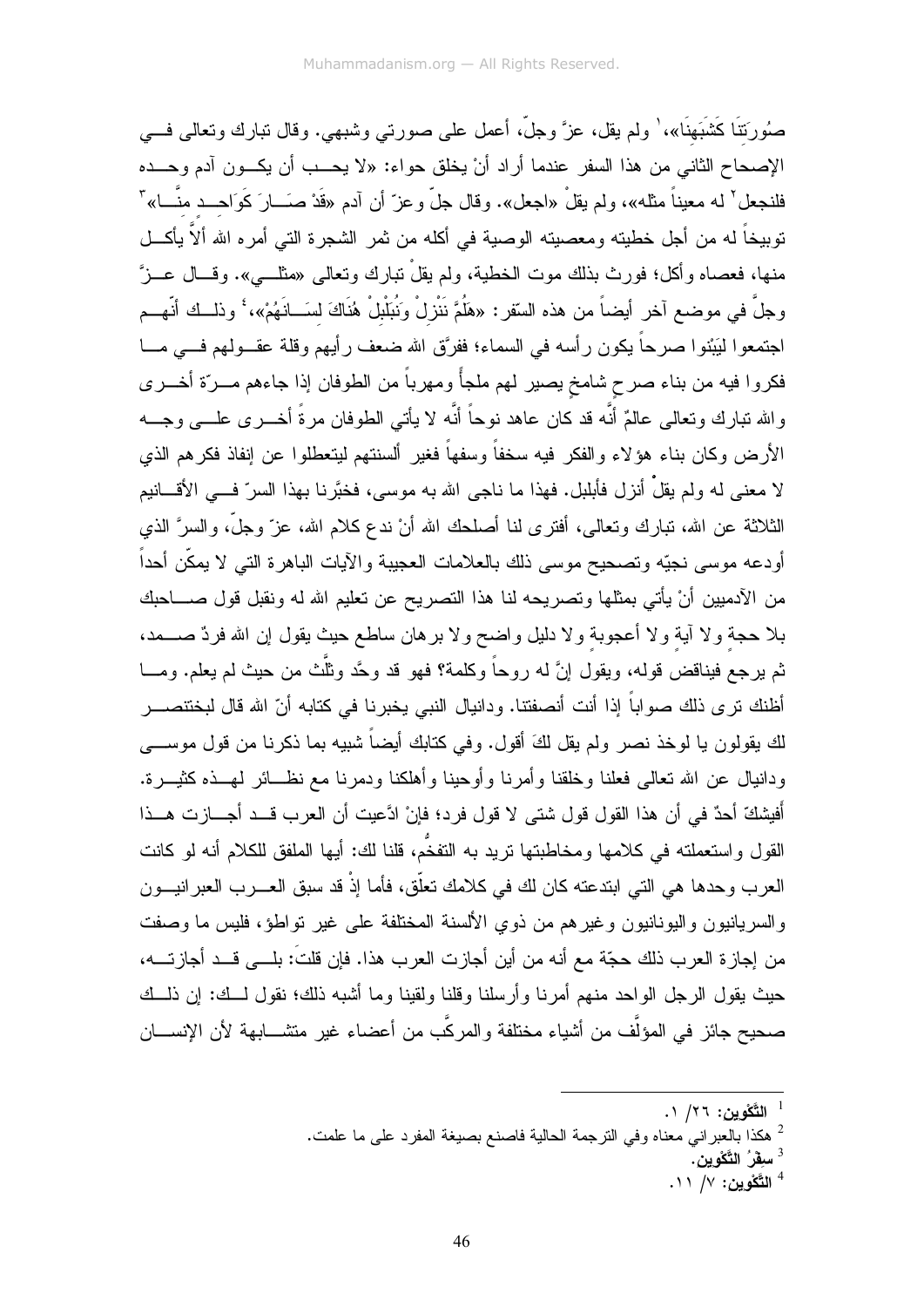واحد كثيرة أجزاؤه، فأول أجزاء من الإنسان النفس والجسد، والجسد مبنى من أجزاء كثيـــرة وأعضاء شتي، فلذلك جاز له أنْ ينطق بما وصفتَ من قلنا وأمرنا وأوحينا إذْ هو عدد واحــد كما ذكرت. فإن قلت إن ذلك تعظيمٌ لله جل وعزّ وإجلال له وتفخيم أنْ يقول أرســـلنا وأمرنـــا وأوحينا. قلنا لك، لعمري، لو لم يقلْ ذلك من ليس بمستحقٍّ للتعظيم لـجـــاز قولـــك؛ ولكـــن الله سبحانه وتعالى ليعلَّمنا أنه واحد ذو ثلاثة أقانيم، قد نطق بكلتا الصيغتيْن مـــن أمــــرتُ وأمرنــــا وخلقتُ وخلقنا وأوحيتُ وأوحينا؛ فإنَّ الأولى دليلٍ على الوحدانية، والثانية على تعدد الأقسانيم، وبيان ذلك قول موسى النبي عن الله تعالى في النوراة التي أنزلها مـــا معنـــاه، أن الله تـــراءي لإبراهيم وهو في موضع بلوطات ممراً جالساً على باب خبائه في وقت استحرار النهار، فرفع إبراهيم عينيْه فرأى ثلاثة رجال وقوفاً بإزائه فبادر إليهم واستقبلهم قائلاً: «يَا سَيِّدُ إنْ كُنْتُ قَـــدْ وَجَدْتُ نعْمَةً في عَيْنَيْكَ فَلا نَتَجَاوَزْ عَبْدَكَ `». ألا نرى أن المنظور إليه من إبراهيم ثلاثة، وأن المخاطبة مخاطبة شخص واحد، فسمّاهم رباً واحداً، ونضر ع إليه سائلاً طالباً أن ينزل عنـــده؟ فعدّه الثلاثة سرّ الأقانيم الثلاثة، وتسميته لِباهم ربّاً واحداً لا أرباباً سرّ لجوهر واحد؛ فهي ثلاثة بحق وواحد بحق كما وصفنا.

ثم إنَّ موسى أخبر أن الله قاله له: «اسمع يا إسرائيل، الرب إلـهنا رب واحد». معنــــي ذلك أن الله الموصوف بثلاثة أقانيم هو رب واحد. وداود النبي يقول فـــي المزمـــور الثالـــث والثلاثين عن الله تعالى «بكَلَمَة الرَّبِّ صُنْعَت السَّمَوَاتُ وبَنَسَمَة فَمه كُلُّ جُنُودهَا»، فأفصح داود وصرح بالثلاثة الأقانيم حيث قال الله وكلمته وبنسَمة. فهل زدنا في وصفنا على ما قـــال داود؟ ثم إنَّه قال في موضـع آخر في كتـــابـه تحقيقاً بأن كلمـة الله إلـه حقَّ «لكلمـة الله أسبّح»؛ فإنْ كان داود عندك يسبّح لغير الله ما أظنك نقول هذا. ثم إنّه يقول في موضع آخر من كتابه «مبـــارك الربِّ بوماً فيوماً يحملنا إله خلاصنا». أفداود كان يطلب أنْ يبارك عليه إله واحدٌ أم آلمهة ثلاثة ولكنه رمز في كتابه إلى ذكر الثلاثة أقانيع أنها إله واحد.

وفال إِشَعْيَاء، النبي المحمود من الله تعالى، في الإصحاح الثامن والأربعين: «لَمْ أَتَكَلُّــمْ منَ الْبَدْء في الْخَفَاء مُنْذُ وُجُوده أَنَا هُنَاكَ، والآنَ السَّيِّدُ الرَّبُّ أَرْسَلَني وَرُوحُهُ». وهذا هو قولنـــا ثلاثة أقانيم إله واحد ورب واحد، لم نخرج عن حدود كتب الله المنزلة، ولم نـــزدْ فيهـــا ولـــم نُنقص منها شيئاً ولا بدّلناها ولا حرّفناها كادعائك علينـــا بــــالنحريف والنبـــديل ولســـنا نــــدغ مناظرتك في النبديل والتحريف بما يعلم به العاقل إذا نظر في كتابنا هذا إنك ظلمتنا فيــــه بـــل ظلمت الحقَّ وادَّعيت علينا فعلاً ولم نكن نفعله ولا ندع نقرير ذلك عندك فيما بعد إنْ شـــاء الله تعالمي.

التَّكْوينِ: ١٨/ ٣.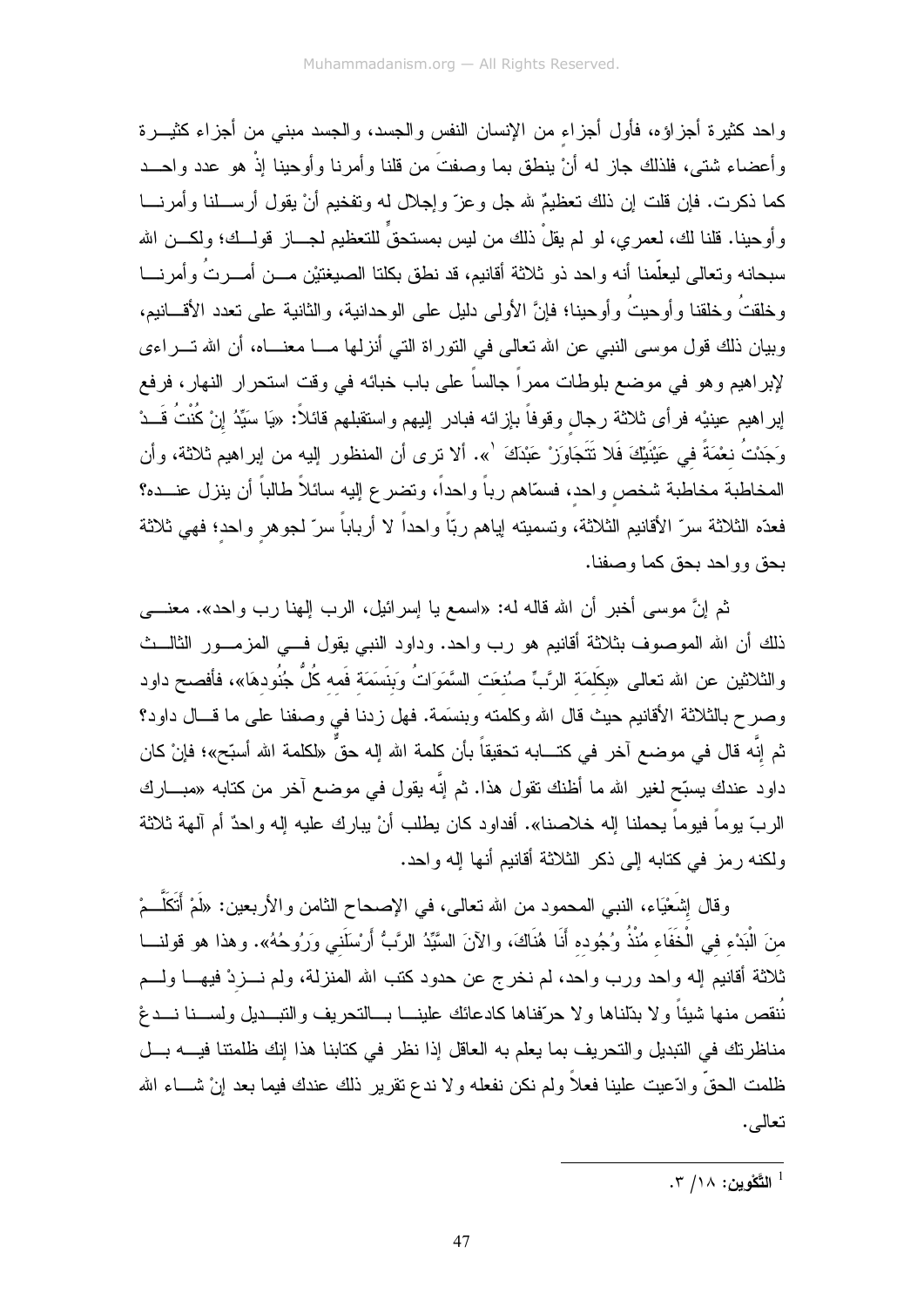ولنرجع الآن إلى كلامنا ولا نخرج منه حتى نستوفيه ونوفيك الشَّهادات من كتــب الله المنزلة ومن ديوان أسراره المقدّسة على صحة قولنا وحقنا السذى بأيسدينا وصسدق منهاجنسا ونستعبن بالله على ذلك.

ثم وصف إِشَعْيَاء النبـي أن الله عزّ وجلّ نراءى له والملائكة حافّون به مقدِّســـون لــــه قائلين «قُدُّوسٌ قُدُّوسٌ قُدُّوسٌ رَبُّ الْجُنُود. مَجْدُهُ ملْءُ كُلِّ الأَرْض<sup>(</sup>» فتقديس الملائكـــة ثــــلاث مرات واقتصارهم على ذلك بلا زيادة ولا نقصان سرٌّ لنقديسهم الأقانيم الثلاثة إلهاً واحداً وربّاً واحداً وهذا شأنهم منذ خُلقوا إلى أبد الآبدين بلا انقطاع لذلك ولا غاية ولا منتهى، ولو شـــئتُ أنْ أسطَّرَ عليك الشَّهادات من الكتب المقدسة المنزلة بالتصريح والاجتهاد في القول في أنَّ الله، جلَّ وتعالى، واحدٌ ذو ثلاثة أقانيم، لفعلتُ ذلك، لكننـى أكره النطويل، فاقتصـرت علـى ما كتبتُ، ولما ذكرتَه من أنك درستَ كتبَ الله المنزلة حقَّ دراستها؛ فإنْ كنت قد درستها كمــــا ذكـــرتَ، فقد استدللْتَ بيسير ما كتبتُ به إليك على كثير ما في كتب الله المُنْزَلة مـــن أســـرار أقانيمـــه وتوحيده. فأنا، أبقاك الله، أدعوك بعد هذا الشرح والبيان الذي أوضحنه لكَ وكشفته بين يـــديك وصح عندك وفي ذكرك ورضي به عقلك إلى عبادة هذا الواحد الذي قد شرحت لكَ كيف هـــو واحد ثلاثة وثلاثة واحد وليس كدعائك إياي إلىي أمر مدغم مـــبهم مجهـــول غيــــر معقـــول. فاستعمل، أنار الله عقلك وقلبك، ما ضمنته عن نفسك فإنَّ الوفاء من الله بمكان أو ينبغـــي لـــك أصلحك الله أنْ نميّز الكلام وتعالم كيف مخارجه ولا نعسف معانيه. وليس دعائي إياك إلاّ إلى الله الواحد الذي هو ثلاثة أقانيم، كامل بكلمته وروحه، واحد ثلاثة وثلاثة واحـــد. ومـــن هـــذه الجهة ليس هو ثالث ثلاثة كما شنَّع في القول علينا صاحبك، إذْ قال: ﴿لَقَدْ كَفَرَ الَّذينَ قَــالُوا إِنَّ اللهَ ثَالثُ ثَلاثَة وَمَا منْ إِلَه إلا إِلَهٌ وَاحدٌ وَإِنْ لَمْ يَنْتَهُوا عَمَّا يَقُولُونَ لَيَمَسَّنَّ الَّذينَ كَفَــرُوا مـــنْهُمْ عَذَابٌ أَلبمٌ \* أَفَلا بَتُوبُونَ إِلَى الله وَبَسْتَغْفرُونَهُ واللهُ غَفُورٌ رَحِيمٌ ﴾، فهذا قول صــــاحبك. ولقـــد كنتُ أحب، أكرمك الله، أنْ أعرفَ مَنْ هؤلاء الذين يقولون إنَّ الله ثالث ثلاثــــة؟ أَمــــنْ فــــرق النصر انيَّة هم أم لا؟ وأنت قد ادِّعيت معرفة الفرق الثلاث، وهي لعمري الفرق الظاهرة، فهـــل تعلم أن أحداً منهم يقول إن الله ثالث ثلاثة؟ فما أظنك تعرفه ولا نحن نعرفه أيضاً. اللَّهم إلاَّ أنْ يكون أراد صفاً يُسمَّون المركيونية فإنهم يقولون بثلاثة أكوان يسمّونها آلهة متفرقـــة: فواحـــد عادل، وأخر رحيم، وأخر شرير؛ وليس أولئك نصارى ولا يُسمّون بهذا الاســـم. فأمّــــا أهـــل النصر انية فكل منْ ينتحل هذا الاسم فهو بريء من هذه المقالة، جاحد لها، كافر بهـــا. وإنَّمـــا قولهم إنّ الله واحد ذو كلمة وروح من غير افتراق وقد أقرَّ صاحبك بهذا إذ حثَّكم على الإيمان

- . الشَعْيَاء: ٦/ ٣.
- $\sim$  لَا سُورٍ قُ الْمَائِدُة: ٥/ ٧٣ \_ ٧٤.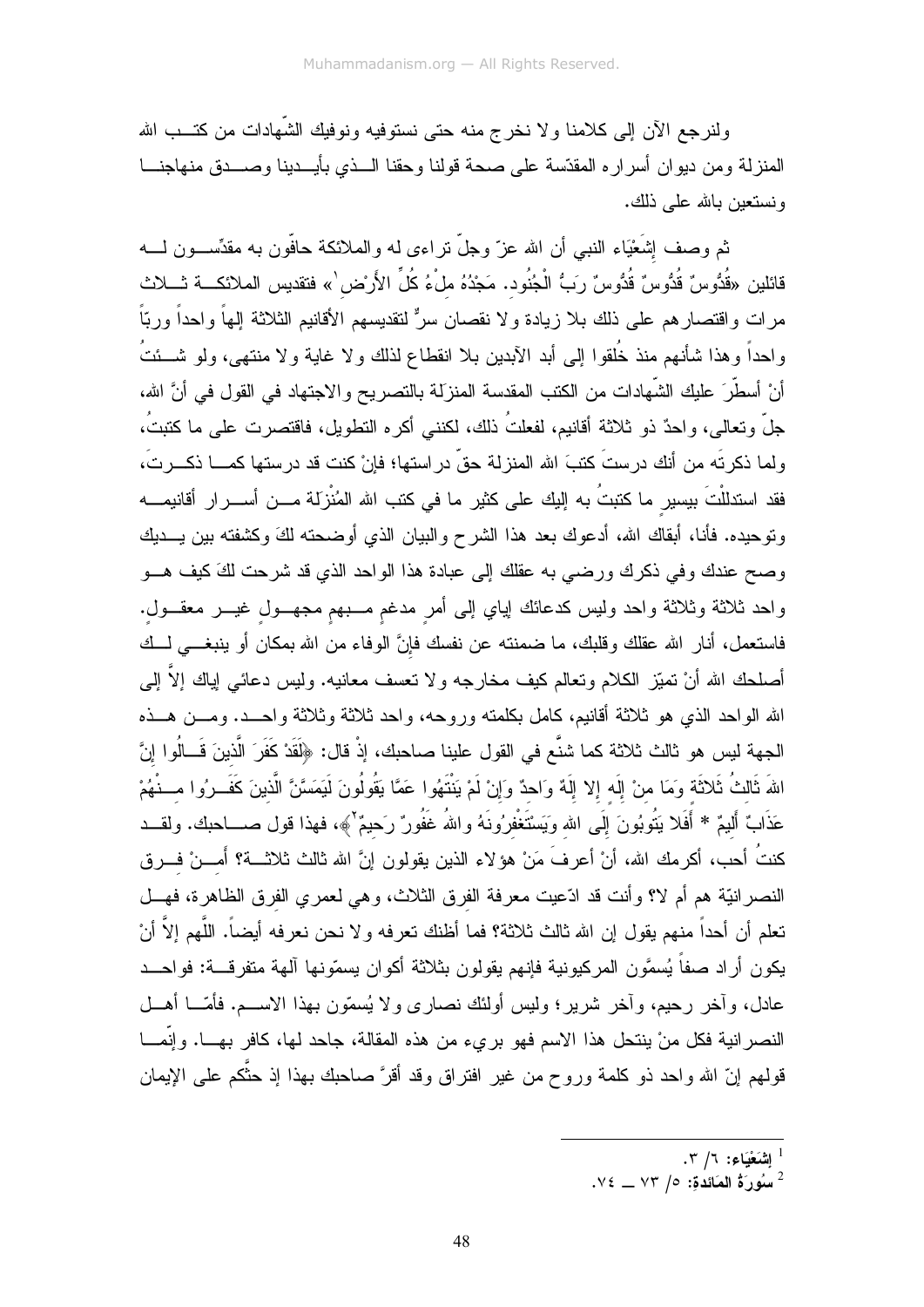بالمسيح سيد العالم ومخلّص البشر وأمركم بذلك ودعاكم إليه بقوله ﴿يَا أَهْلَ الْكَتَــاب لا تَغْلُـــوا في دينكُمْ وَلا نَقُولُوا عَلَى الله إِلاَّ الْحَقَّ إِنَّمَا الْمَسيحُ عيسَى ابْنُ مَرْيَمَ رَسُولُ الله وكَلمَتُكه أَلْقَاهَــا إِلَى مَرْيَمَ وَرُوحٌ منْهُ فَآمنُوا بالله وَرُسُله وَلا نَقُولُوا ثَلاثَةٌ انْتَهُوا خَيْراً لَكُمْ إِنَّمَا اللهُ إِلَهٌ وَاحدٌ \».

فافهمْ كيف أوجب أنَّ الله نباركَ ونعالى ذو كلمة وروح، وصرّح بأن المسيح كلمة الله تجسدت وصـارت إنساناً. فهل يكون من البيان والشرح أو من الإيضـاح والنصـريح أكثـــر مـــن هذا. ثم ختم بقوله: وَلا نَقُولُوا ثَلاثَةٌ ٱلمهة، أو يتوهم ذلك عن الله، جلَّ وعزَّ، بل انتهوا عنه فإنّه لعمري خير لكم ألاَّ نقولوا بمقالة مركيون، الكلب الجاهل، إنهم ثلاثة آلهة. فقد شــــرحتُ لـــك، أكرمك الله، كيف مذهبنا ومعنى قولنا إن الله واحد ذو كلمة وروح، واحد ذو ثلاثة أقانيم وقـــد أوضحته لِبضاحاً يكون فيه ذلك ولكل من نظر في جوابنا كفايةً ونفع إذا لطف النظـــر ودقـــق الفكر ونصح لنفسه إنْ شاءَ الله نعالمي.

### [حياة محمد]

فلنرجع الآن إلى الباب الآخر من كتابك ونجيبك عنه فأقول قد فهمتُ ما دعونَتي إليـــه من الشهادة لصاحبك والإقرار بنبوَّته ورسالته، وما عظَّمتَ من أمـــره، فأمّـــا تعظيمــك إبـــاه ونفخيمك أمره فلسنا نجادلك فيه ولا نرده عليك وليس عندنا فيه إلاّ تسليمه لك، والسكوت عنك إذْ كنت أَوْلى الناس بقرابنك، وقرابنك أَوْلى الناس بك. وإنَّما نحن مناظروك فيما دَعوْتنا إليــــه من الإقرار بنبوَّته بأنّ ذلك حقٍّ واجبٌ. فإنْ كان ذلك حقاً واجباً فليس بنبغي لنا ولا لأحـــد ذي عقل أن يمتنع أو يمتعض من قبوله، فإنّه لا يمتنع من الإقرار بالحقّ إلاّ ظالم معتد، أو جاهـــل بمعرفة قدْر الحق، وإنْ كان ذلك غير الحقِّ فلا ينبغي لك أنْ تقيم على غيـــر الحـــق؛ فكيــف تدعونا إليه، فإنك إذا فعلت هذا كنت ظالماً لنفسك أو لاً، ثم متعدّياً على من تدعوه إلــــى غيـــر الحِّقِ. فلنطرح الآن من بيننا العصبيَّة، ولنفحص عن أول قصة صاحبك هذا الذي تدعونا إلـــي الإقرار له بالنبوة، ونشرحها من أولها إلى آخرها، ونختبرها اختباراً شافياً، أو نتتـــاظر فيهـــا مناظرة إنصاف، كي لا نميل إلى الهوى الذي يرى بعين الغرض والجور. فإنَّ هذا أمرٌ جليـــل الخطب، عظيم القدر، شريف المنزلة، وعلى حسب ذلك يجب أن يكون النظر فيه والبحث عنه بِتَأَنٍّ وَ تَرَ وَ ٍّ.

ألستَ نعلم، أكرمك الله، ونحن معك أنَّ هذا الرجل كان يتيماً في حجْرٍ عمّه عبد مناف المعروف بأبي طالب الذي كفله عند موت أبيه وكان يعوله ويمنع عنه. وكـــان يعبـــد أصــــنام

 $1$ سُورَةُ النِّسَاءِ: ١٧١ / ١٧١.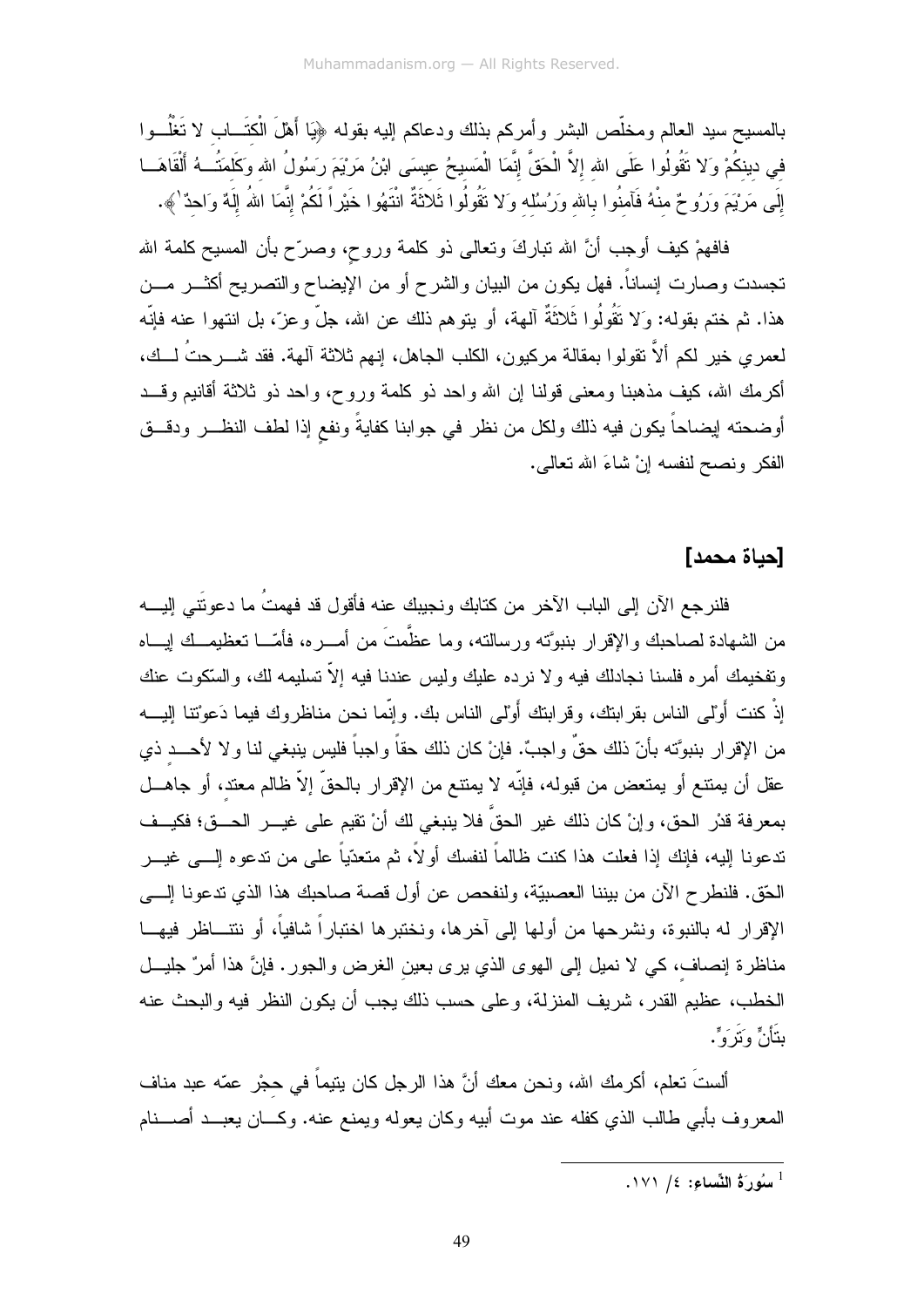اللأت والعُزَّى مع عمومته وأهل بيته بمكة على ما حكي هو في كتابه وأقرَّ بــــه علــــي نفســـه حيث قال ﴿أَلَمْ يَجِدْكَ يَتِيماً فَآوَى وَوَجَدَكَ ضَالاً فَهَدَى وَوَجَدَكَ عَائلاً فَأَغْنَى ٰ﴾ أفلا تـــرى أنَّـــه أوجب بهذا القول الإقرار بأنَّه كان بتيماً فآواه وضالاً فهداه وعائلاً فأغناه. ثم نشـــأ فـــي ذلـــك الأمر حتى صار في خدمة عير لخديجة بنت خويلد، يعمل فيها بأجرة ويتردّد بها إلـــي الشّـــام وغيرها، إلى أنْ كان ما كان من أمره وأمر خديجة ونزوُّجه إياها للسبب الذي نعرفـــه. فلمّـــا قوَّته بمالها نازعته نفسه إلى أنْ يدَّعى المُلك والنروُّس على عشيرته وأهل بلده فرأى ذلك غير منتظم له ولم يتبعه عليه إلاَّ قليلٌ من الناس بعد المواربة المجحفة وأنت، أكرمــك الله، عـــالم بمرارة أنفس قريش وشدّة إبائها لمثل هذا وشبهه من الضبيم، فعندما أيس مما سوَّلت له نفســـه ادَّعي النبوَّة وأنه رسولٌ مبعوثٌ من رب العالمين؛ فدخل عليهم من باب لطيــف لا يعرفـــون عاقبته، ولا يفهمون كيف امتحان مثله ولا ما يعود عليهم من ضرر منه. وإنمّا هم قوم عـــرب أصحاب بدو لم يفهموا شروط الرسالة ولم يعرفوا علامات النبوة، لأنه لم يُبعَث فيهم نبي قــطَّ؛ وكان ذلك من تعليم الرجل الملقِّن له، الذي سنذكر اسمه وقصته في غير هذا الموضـــــع مــــن كتابنا وكيف كان سببه. ثم إنّه استصحب قوماً فراغاً أصحاب غارات ممن يصــــيب الطريـــق علـى سُنَّة البلد وعادة أهله الـجارية عندهم إلـى هذه الـغايـة، فانضمَّ إليه هذا الضـرب، وأقبل ببثث الطلائع ويدسس العيون ويبعث إلى المواضع التي نزد القوافل إليها مـــن الشــــام بالتجـــارات فيصيبونها قبل وصولها؛ فيُغيرون عليها ويأخذون العير والتجارات ويقتلون الرجال. والسدليل على ذلك أنَّه خرج في بعض أيامه فر أي جمالاً مقبلةً من المدينة إلى مكة، وكانت الجمال لأبي جهل بن هشام. ويُسمِّي ذلك غزواً على سبيل ما نُسمّيه أعراب البادية إذا أخرجت للغارة على السابلة وإصابة الطريق؛ وكان أوّل خروجه من مكة إلى المدينة بهذا السبب، وهو حينئذ ابـــن ثلاث وخمسين، بعد أن ادّعى ما ادّعاه من النبوّة بمكة ثلاث عشرة سنة، ومعه مـــن أصــــحابه الذين قد ألفوا معه ولصقوا به أربعون رجلاً، وقد لقي كل جهد كل أذى من أهل مكـــة لأنَّهـــم كانوا به عارفين؛ فأظهروا له طرده لادّعائه النبوة وعقد باطنهم لما صح عندهم من إصــــابته الطريق. فصـار مـع أصـحابـه إلـى المدينـة و هـى يومئذ خراب يبـاب ليس فيهـــا إلاّ قــــوم ضـــــعفاء أكثرهم بهودٌ لا حراك بهم، فكان أول ما افتتح به أمره فيها من العدل وإظهار صـــفة النبـــوة وعلامتها أنه أخذ المربد الذي للغلاميْن اليتيميْن من بني النجار وجعله مسجداً.' ثم أنــــه بعـــث أول بعثة حمزة بن عبد المطلب في ثلاثين راكباً إلى العيص من بلد جهينــــة يعتــــرض عيــــر

 $\lambda = 7/97$ : سُورَةُ الضُّحَىٰ: 1,00

<sup>&</sup>lt;sup>2</sup> [ليس هذا الاستعراض السريع مرتبكا فحسب، بل غير دقيق في بعض النقاط، مثل الافتراء المتصل بقصــــة

أرض الغلاميْن اليتيميْن. انظر حياة محمد، ص ١٨١.ـــ موير.] ً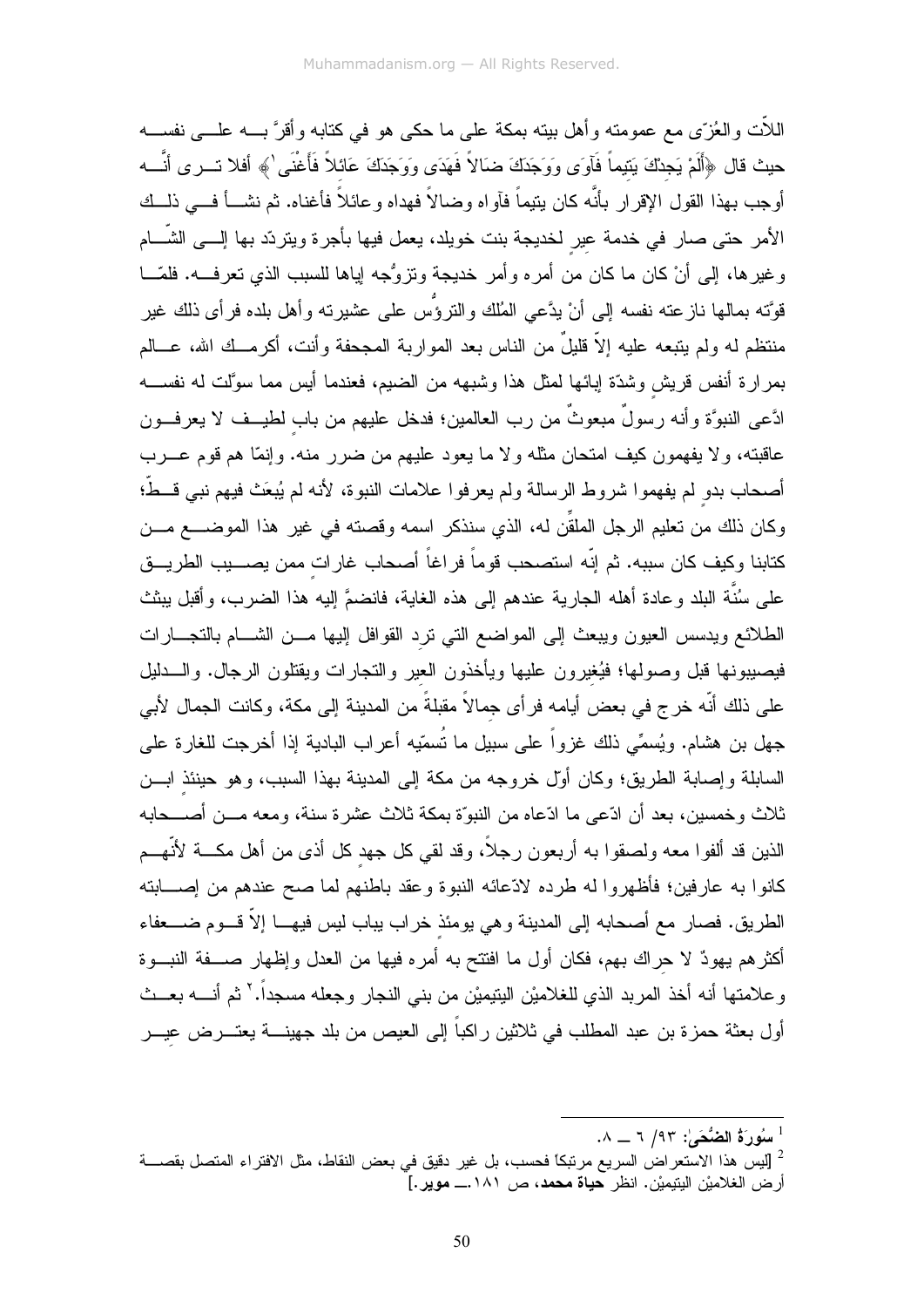قريش وقد جاءت من الشام؛ فلقي أبا جهل بن هشام في ثلاثمئة رجل من أهل مكة، فـــافترقوا لأن حمزة كان في ثلاثين، فخاف لقاء أبي جهل وفز ع منه، فلم يكن بينهم قتال.

فَأَيْنِ شروط النبوَّة، أصلحك الله، في هذا الموضع من قول الله، نبارك ونعـــالـي، فــــي النّوراة المنزلة من عنده لموسى، حيث وعده أنْ يدخل بني إسرائيل الذين أخرجهم من مصــــر إلى أرض الجبابرة المُسمّاة أرض الميعاد، وهي أرض فلسطين والشَّام، أنَّ الواحد بـهزم ألفـــاً، والاثنين يهزمان جيشاً لما ألقيت في قلوبهم من الفزع والرعب وكذلك فعل جلَّ وعزَّ بهم علمي يدي يَشُو ع بن نون المتولَّمي إدخال بنبي إسرائيل أرض الميعاد ومحاربة أهل فلســـطين. فهـــذا، أكرمك الله، حدُّ ما يُطالَب به في هذا الموضع من علامات النبوّة والرسالة لصـاحبك.

فلنرجعْ الآن إذْ ليس عندك في هذا جواب وكنت من ذلك صفراً مفلجاً أنت وجميع من يعتقد مثلك مقالتك؛ فنقول إمَّا أنْ يكون حمزة هذا رسول نبي مبعوث، وهو عمَّه وعـــن أمــــره خرج ومعه ثلاثون راكباً، وهو على حق عند نفسه، فانحاز فرَقاً من أبي جهـــل وهـــو كــــافر مشرك، وإنَّما معه ثلاثمئة رجل كفار مشركين عبَّاد أوثان، ولم يحاربه بل ســـالمه؛ أو يكـــون هذا خلاف ما ندّعيه أنت أنه نبيّ مرسل وأنّ الملائكة نؤيده ونقاتل دونه كما كانت نقاتـــل مـــع يَشُو ع بن نون، فإنه ر أي ملكاً ' في زيّ فارس، فلم يعرفه يَشُو ع فقال له: «أَمنْ أصحابنا أنــت أم من أعدائنا»، فقال له الملك: «أنا عظيم جيوش الرّب والساعة أقبلت»، فخرَّ يَشُو ع بوجهـــه علي الأرض ساجداً، وقـــال: «بِماذا بِأَمرِ السبِدُ عبدَه»، فقال رئيس جبوش الرب «انْزِ ع خفيك منْ قدميك، لأَنَّ الْمَكَانَ الَّذي أَنْتَ فيه مَكانٌ مُقَدَّسٌ» فَفَعَلَ يَشُو ع ذلكَ. وفي هذا القول من الملك ليثموع سرٌّ ليس هذا موضعه، وكان يَشُوع وقتها محاصراً أريحا، فلمّا أتـى علـى ذلك سبعة أيام فتح يَشُوع أريحا على غير عقد ولا عهد؛ فقتل كل من كان فيها من ذكر وأنثى كما أمره ملك الربّ فما أظنك، أيدك الله، أنك نجد في ذلك جواباً لأنك خلو من ذلك. ولنذكر أيضــــاً غـــزوة صاحبك الثانية لعله يكون لك فيها أدنى جواب. ثم بعث في الثانية كمـــا علمــت عُبيــدة بـــن الحارث بن المطلب في ستين راكباً ليكون ضعف العدة الأولى، فيقوّي قلوبهم إلى بطن رابـــغ بين الأبواء والجحفة، فلقى أبا سفيان بن حرب، وأبو سفيان في مايتي راكب، فكان بينهم مـــن الدماء ما قد علمت؛ ثم رجعوا فما رأيت أحداً من الملائكة أعانهم على أمرهم بشـــيء، وقـــد شهدت أنت أنَّ جبرائيل كان في صورة رجل راكب رمكة شهباء عليه ثياب خضر، وقد ركب فرعون بجنوده على أربعمائة ألف حصان في طلب بني إسرائيل فلمّا توســط بنـــو إســـرائيل البحر قحم جبرائيل في أثر هم قائلاً: قدم خير ، فتبعته الخيل التي كان عليها فر عون وأصحابه،

. فايل بَشْهُوع: ١٣/ ٥ \_ ١٥.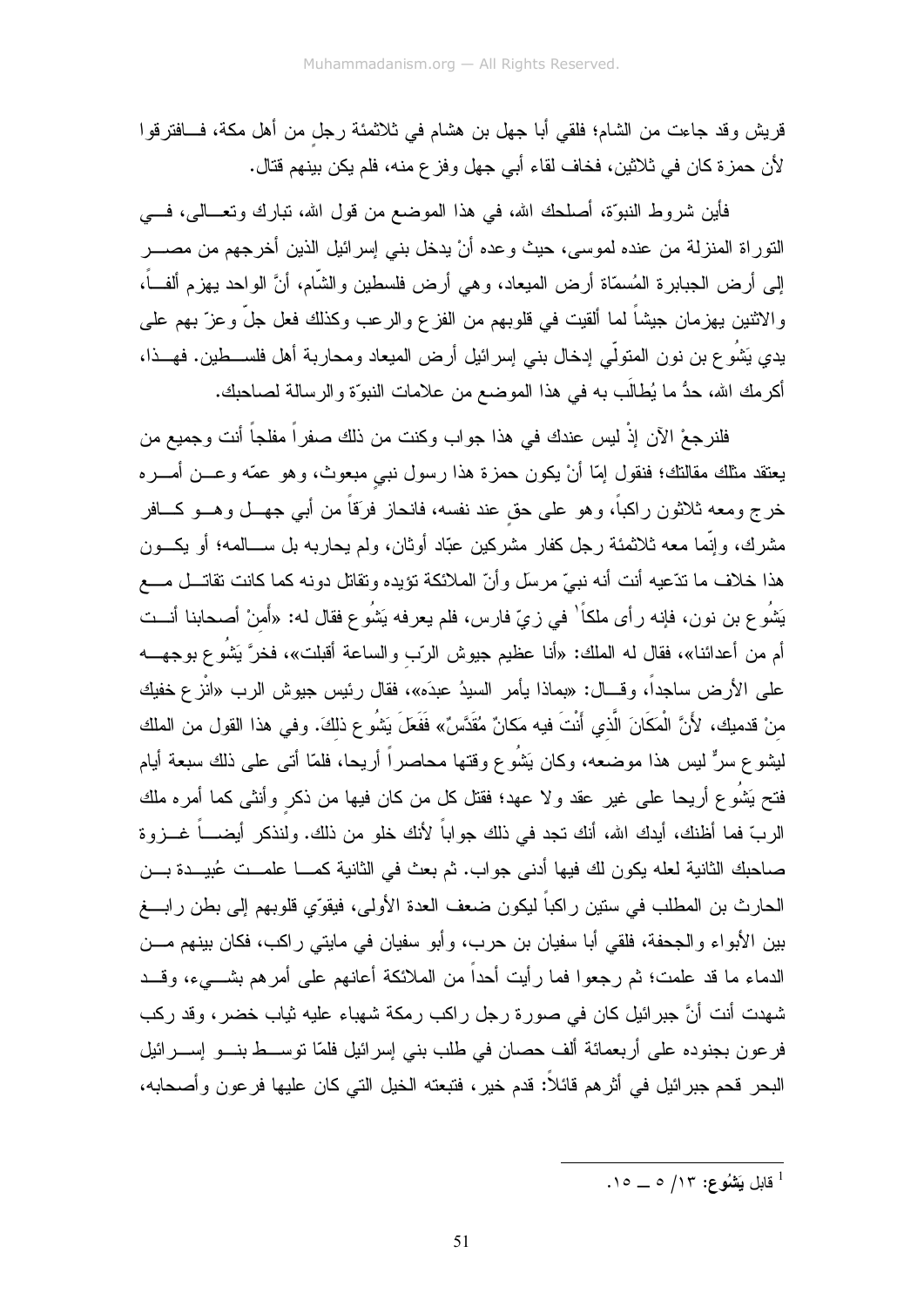فنجا بنو ۖ إسر ائيل و غر ق فر عون و أصـحـابـه. هذه شـهادنك و إفر ار ك ببعض علامــــات موســـــى النبي التي أتي بنبي إسرائيل، وأنت صاحبك خلو من هذا كله.

و لا بدّ لنا أنْ نأتيك بالثالثة، فاصبر لمها طائعاً أو مكرهاً. ثمَّ بعث سعد بن أبي وقـــاص إلى الخرار ، خارج الجحفة في عشرين رجلًا؛ فورد الموضع وقد سبقته العير قبل ذلك بيـــوم، ففاته أمله ورجع خائباً من رجائه. فهذه أكرمك الله خلاف آيات النبوة وعكس ما فعله نبــــى الله صَمُوئيل بِشاول، ولست شاكاً في معرفتك بالقصة على ما حكيت أنك عارفٌ بالكتب المنزلــــة دارسٌ لمها حقَّ دراستها، وذلك أن قيساً أبا شاول غارت له أنن، فوجَّه ابنه شاول فـــي طلبهـــا وصار شاول إلى صَمُوئيل النبي فقال له في بعض قوله ما معناه وهو يخاطبه قبل أنْ يعلمه ما جاء لأجله، أمَّا الأُنُن فرجعت إلى بيت أبيك، وأمَّا أبوك فقد شغله الاهتمام بغيبتك عن الأتــــن. فهكذا نكون شروط النبوة، أصلحك الله، التي هي علم الغيب الماضبي وعلم الغيـــب المســـنقبل، فتخبر الأنبياء عنه ونذكر كونه قبل وقوعه وتعلم حدوثه قبل مجبئه بما بُظهــر لهــم الــروح القدس معطى علم الغيب الذي هو نهاية الدِّلالات على النبوات. وقد قال المســـيح الــــربّ فــــى إنجيله النّبير الطّاهر المقّدس ما معناه إنّ الشهادة العادلة الصّادقة هي الكائنة من قبَـــل رجلَـــيْن عَدْلين صادقيْن أو ثلاثة عدُول؛ فتلك واجب قبولها. وقد أنبأناك في فصل كتابنا هـــذا بـــثلاث شهادات عدل، لك فيهن مُقنع.

## [الاغتبالات]

فلننظر الآن بعد الغزوات الثلاث الني خرج فيها هؤلاء النفر ومن خرج معهـــم بــــأمر صاحبك فانصرفوا فزعا. وخرج بنفسه مع أصحابه بريد عيرا لقـــريش، فـــانتهى إلــــى ودان، فوافاه مَجْشَّمٍ ٌ بن عمر و الضمر ي فلم يطقه ورجع صفرٍ أ. ثم خرج ثانياً إلى بواط و هي طريق الشام في طلب عير لقريش فيها أمية بن خلف الجمحي، ورجع ولم يصنع شيئاً. ثم خرج ثالثـــاً إلى أنْ وصل إلى يَنْبُع في طلب عير لقريش أيضاً يريد الشام، وهي العير التي كـــان القتـــال ببدْر بسببها في رجعتها، فرجع صفراً ولم يصنع شيئاً. فأنْصــف، أصــلحك الله، فــي هــذه المواضع وأنت أهل لذلك، إنْ كان صاحبك نبياً كما تــدّعي، فمـــا للأنبيـــاء وشـــنّ الغـــارات والخروج لإصابة الطرق والنعرُض لأخذ أمتعة الناس. وما الذي نرك صاحبك هذا للَّصـــوص و قطاع الطريق. وما الفرق بينه وبين بابك الخرِّمي ٰ هذا الذي تناهي إلى سيدنا أمير المسؤمنين

<sup>&</sup>lt;sup>1</sup> [بابك ا**لخرمي (**البهيج أو المرح) رفع راية الثورة في فارس حوالي سنة ٢٠٢ه. وفــي ســـنة ٢١٢ تقـــدم بفتوحاته صوب بلاد الرافدين، وفي سنة ٢١٤ (تقريباً لدى وقت كتابة الرسالة أو قبيلها بقليــل) أبـــاد كامـــل الْجِيش الإمبر اطوري. واستمر بالثورة، وبسفك الدماء والأعمال الوحشية، على مدى عشرين سنة؛ ولم يُهـــزم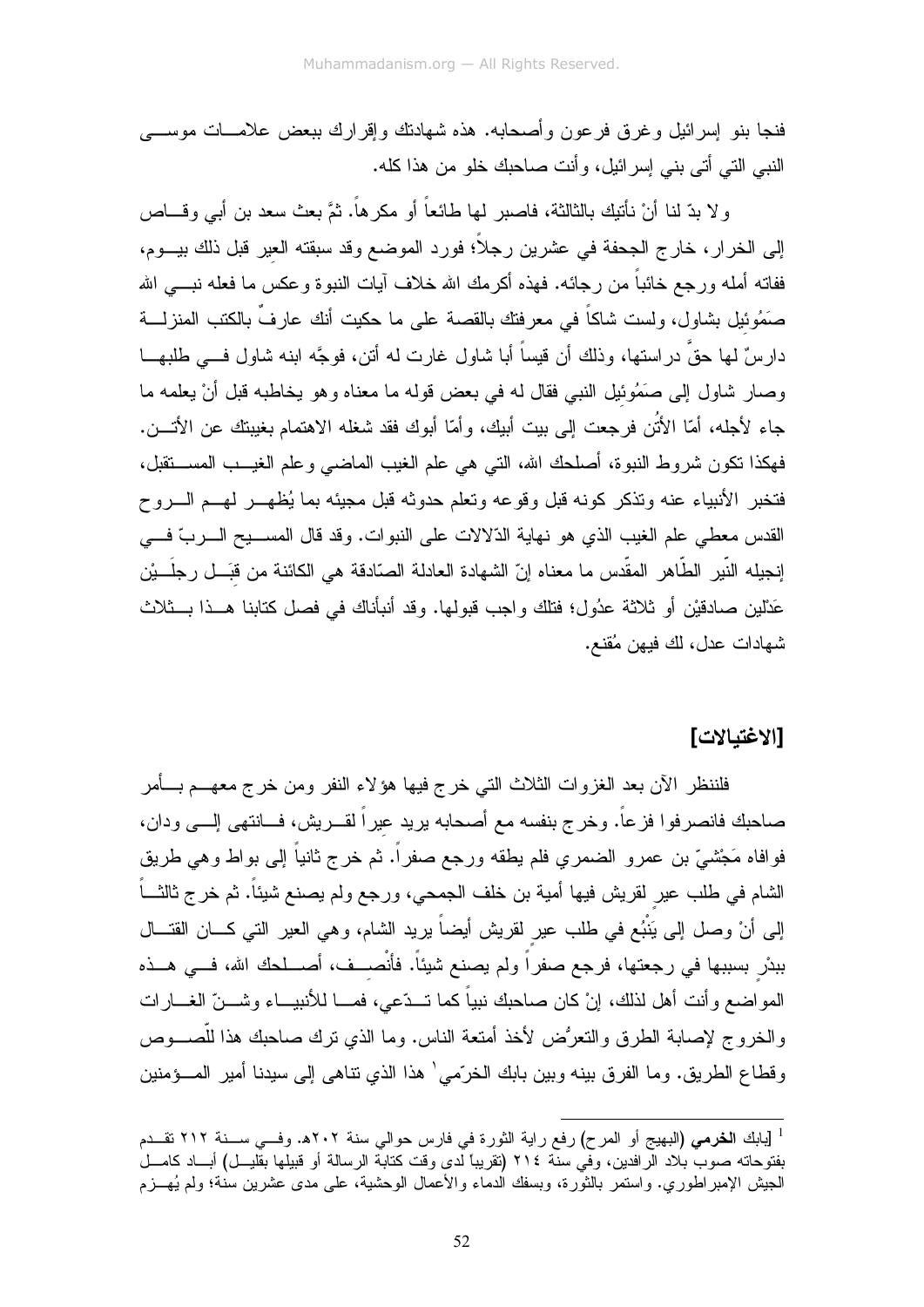وإلينا خبره بما عمل وارتكب من ظلم الناس. فأحببنا أنْ يكون عندك في هذا جواب واضــــح. وإِنِّي لأعلم أنَّه لا جواب عندك ولا عند غيرك ممن اعتقد مثل اعتقادك كما لم يكن عندك فـــي غيره مما سلف. ثم لم يزل كذلك إلى أنْ وجد القوم الذين خرج في طلبهم في ضعف، فاسْــتاق عيرهم، وأخذ تجارتهم، وقتل من أمكنه قتله من رجالهم، وإنْ وافاهم وهم في منعة وقوة انحاز عنهم وولى هارباً إلى أن مات. فكانت مغازيه بنفسه ستاً وعشرين غزوة سوى السّـــرايا التــــى كانت نخرج في الليل، والسواري الخارجة نهاراً، والبعوث قاتل منهـــا فـــي تســـع غـــزوات، والباقية كان يبعث فيها أصحابه. ثم أعجب من هذا في قُبْح الأحدوثة والشَّــناعة فـــي الفعـــل، والفظاظة توجيهه إلىي واحد واحداً بقتله بالغيلة كتوجيهه عبد الله بن رُواحة لقتل أسير بن دارم اليهودي بخيبر فقتله غيلةً وكبعثه سالم بن عمير العمري وحده إلى أبى عفك اليهـــودي، وهـــو شيخ كبير ما به حراك، فقتله بالغيلة ليلاً وهو نائم على فراشه آمناً مطمئناً؛ واحتجَّ بأنه كـــان يعيبه. فأعلمنا، أكرمك الله، في أيِّ كناب قرأت هذا، وأي وحي نزل عليه به، ومـــن أي حُكـــم حَكم على مَن أعاب أنْ يُقتل؟ فقد كان في تأديب هذا الشيخ على ذنبه شيء دون القتل وخاصة ليلاً وهو نائم مطمئن آمن على فراشه؛ فإنْ كان أعابه بما كان فيه، فقد صَدَق ولا يجب علــــى من صدق قُتْل؛ وإنْ كان كذب عليه في قوله، فليس يجب على من كذب القتل، بل يُؤدَّب لـــئلا يعود. وأنت نعلم، أصلحك الله، أنه ما ساغ لأحد أنْ يؤذي الطير في وكرها ليلاً وهـــي آمنــــة مطمئنة فكيف إنسان ببعث إليه مَنْ بقتله وهو على فر اشه لأنّه كان بعبيه ألم بكـــن دون القتـــل شيء آخر . أمّا في أحكام الله فلا نجد هذا مطلقاً لأحد ولا في أحكام العقل والطبيعة بـــل هـــذا لعمري فعل من الشيطان قديماً بآدم وذريته منذ نزل به ما نزل فأين قولك، أصلحك الله، إنــــه يُعث بالر حمة و الر أفة للناس كافةً.'

#### [الغزوات]

و أما بَعْثَه لعبد الله بن جحش الأسدى إلى نخلة، و هو بستان ابن عامر في اثني عشـــر رجلاً من أصحابه ليأتيه بأخبار قريش، فلقوا بها عمرو بن الحضرمي، في عير قريش وتجارة قد أقبل بـها من اليمن، فقتلوا عمراً واستاقوا الـعير إلـى المدينة؛ ولما وردوا أخرج عبد الله بـــن جحش مما أغار عليه هو وأصحابه الخُمس فدفعه إليه فهذا لا أقول إنّه حلال أو حرام، حتّـــي

إلاّ سنة ٢٢٢هـ حيث قُتل. ورُوي أنه في سياق تمرده قُتل ٢٥٠,٠٠٠ رجل وستة قادة. انظـــر كتـــاب ڤايـــل "Geschichte der Chalifen"، المجلد الثالث، ص ٣٠١؛ وعمل سل "Koran"، المقالة التمهيديــــة، المجلـــد الأول، ص ٢١٣. إن الرعب الذي رافق اسمه في زمن الرسالة يجعل من التصوير ملائماً بشكل كبيـــر .ـــــــــ موير .] <sup>1</sup> [حول هذه الاغتيالات، انظر **حياة محمد**، ص ٢٤٩ وص ٣٦٢... موير.]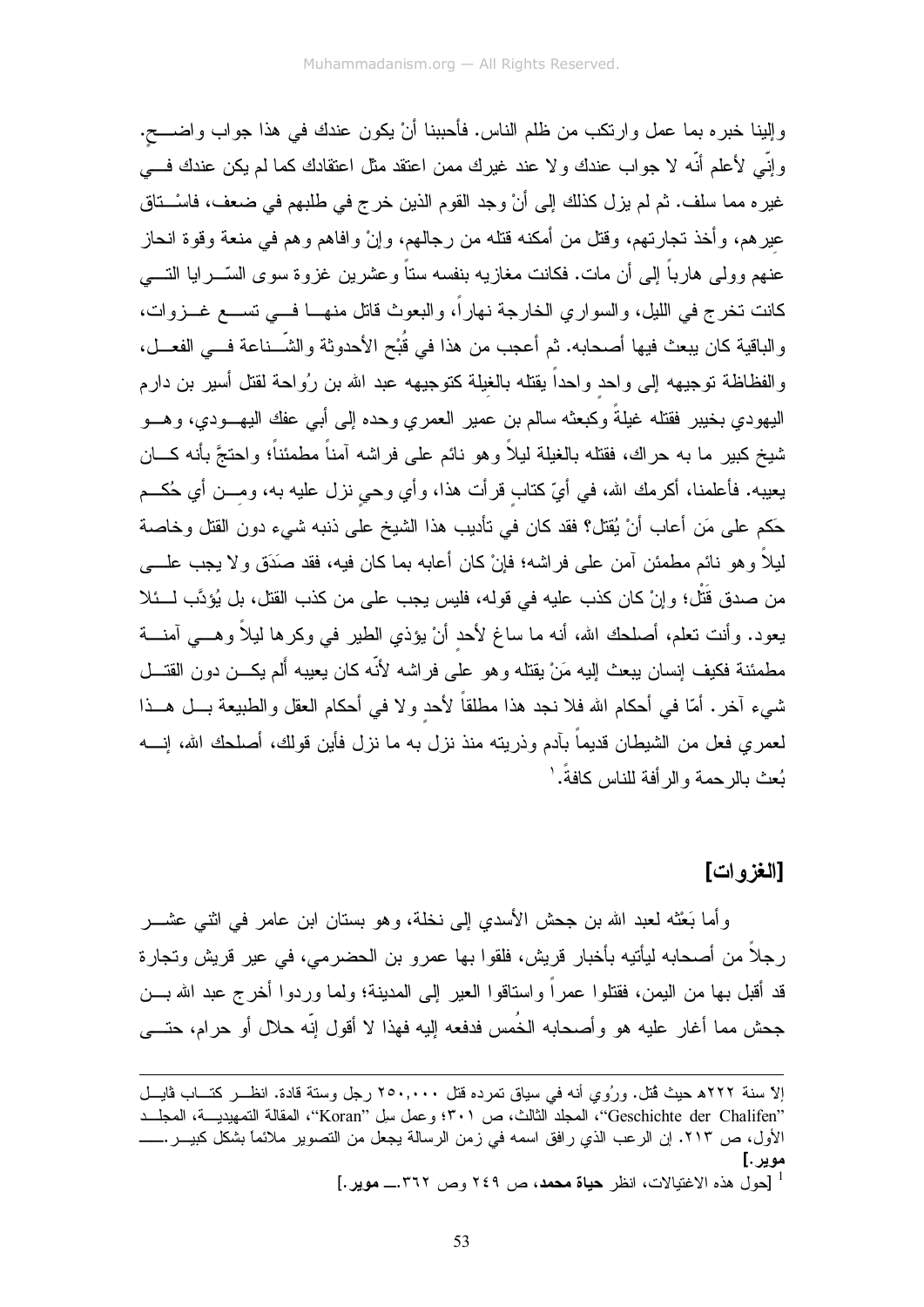إذا ما نظر فيه العادل يقول ما يوجبه العدل والإنصاف. ٰ وكذلك فعل في قينقاع، حيث صــــار إليهم بغير ذنب ولا علَّة إلاَّ الرغبة في أموالهم؛ فحاصرهم حتى نزلوا على حكمه واســـتوهبهم منه عبد الله بن أبيّ بن سلول فوهبهم له، وأخرجهم إلى أذرعات بعد أنْ أخذَ أموالهم فقســـمها بين أصحابه، وأخذ هو الخُمس قائلاً: «هذا ما أفاء الله على نبيّه»،'` فليت شعري كيف طاب له هذا، وبماذا استحلَّ أنْ يأخذَ أموال قوم لم يؤذوه ولم يكن بينه وبينهم غل. وإنَّمـــا استضــــعفهم وكانوا كثيري الأموال، فما هكذا نفعل الأنبياء ولا مَنْ يُؤمن بالله واليوم الآخر. وغير هــؤلاء مَّمن لا أحب تطويل كتابي بذكرهم فيملُّ القارئ ويسأمه. وفي ما وصفنا كفاية ليستدل به علي غبر من مناقبه.

فأما غزوة أخُد وما أصبب فيها من كسر رباعينه السُّفلى اليمنى وشـــقٌ شـــفته ونلـــم وجنته وجبهته، الذي ناله من عتبة بن أبي وقَّاص، وما علاه به ابن قميئة اللَّيْثيّ بالسيف علـــي شقه الأبمن حتَّى وقاه طلحة بن عبيد الله التَّبمي بيده فقطعت إصبعه؛ " فهذا خلاف الفعل السذي فعله الربِّ مخلِّص العالم وقد سلَّ رجلٍ بحضر ته على رجلٍ سبفاً فضر به على أذنـــه فاقتلعهـــا فلمّا نظر المسيح مخلصنا إلى ذلك من فضله عمد إلى الأذن فَر<sup>ِ</sup>دَّها إلــــى موضــــعها فعـــادت صحيحة كالأخرى، وإلاَّ حيث أصاب يد طلحة ما أصابها، وقد وقاه بنفسه فلو دعا ربَّـــه فـــردّ يده على ما كانت من صحتها لكانت هذه من إحدى علامات النّبوّة. و أين كانت الملائكـــة عـــن معونته ووقايته من كسر ثنيته وشق شفته ودمى وجهه؛ وهو نبي من الأنبيــاء وصـــفيٌّ مـــن الأصفياء ورسول الله كما كانت الأنبياء نُوفي من قبله، كتوفية لِيليا النبي من أصـــحاب أخــــأب الملك، ودانيال من أسد داريوس وحنانيا وإخوته الفتية البررة من نار بختنصر، وغيرهم مـــن الأنبياء وأولياء الله؛ سيِّما ولم يخلقْ اللهُ جلَّ اسمه آدم إلاَّ لأجله، ومكنَّوب اسمه على ســـر ادق العرش كما تدّعون.

ولكننا ندع ذكر هذا الآن ونأخذ في قول ثان؛ فنقول إنَّ صاحبك هذا وأفعالــــه خــــلاف قولك إنه بُعث بالرَّحمة والرَّافة إلى الناس كافةً، لأنه كان الرجل الذي لم يكنْ له فكر واهتمـــام إلاَّ في امرأة حسنة بنزوجها، وقوم يُغير عليهم فيسفك دماءَهم ويأخذ أموالهم وينكح نســـاءَهم، وبِشهد على نفسه أنه حُبِّب إليه الطيب، والنساء؛ وأنَّه من علامات نبونه أنه جعل فـــي ظهـــره من القوة على النكاح مقدار قوة أربعين رجلاً فلعمر ي أنَّ هذا بعض آيسات الأنبيساء التسبي لا تكون إلاّ في مثله.

- $\left[ . \right.$ [حیاة محمد، ص $1 \times 1$ .... مویر  $^{-1}$ 
	-
- $[.$  [حیاة محمد، ص $\cdot$  ۲۷۰ $\ldots$  مویر  $^3$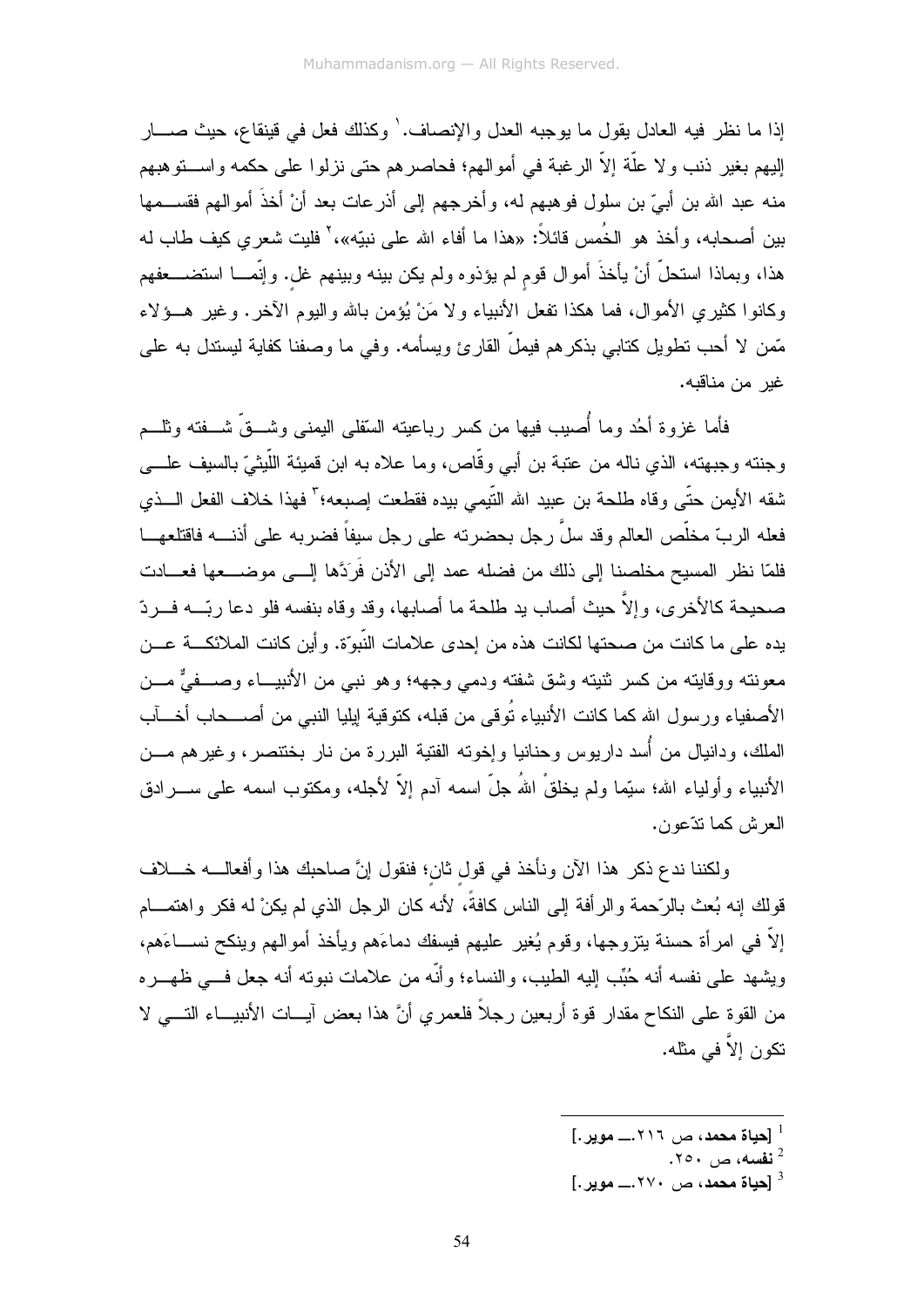### [ز و حات محمد]

فأمّا نلك الهنّات الني كانت بينه وبين زينب بنت جحش امر أة زيد فـــاني أكـــر ه ذكـــر شيء منها إجلالاً لقدر كتابي هذا عن ذكرها، غير أني آتي بشيء مما حكاه في كتابــــه الــــذي يزعم أنَّه نزل عليه من السَّماء إذ يقول: ﴿وَإِذْ نَقُولُ للَّذي أَنْعَمَ اللهُ عَلَيْه وَأَنْعَمْتَ عَلَيْـــه أمْســكْ عَلَيْكَ زَوْجَكَ واتَّق اللهَ وَتُخْفى فى نَفْسكَ مَا اللهُ مُبْديه وَتَخْشَى النَّاسَ واللهُ أَحَقُّ أَنْ تَخْشَاهُ فَلَمَّـــا قَضَى زَيْدٌ منْهَا وَطَراً زَوِّجْنَاكَهَا لكَيْ لاَ يَكُونَ عَلَى الْمُؤْمِنينَ حَرَجٌ فــي أَرْوَاج أَدْعيَــائهمْ إذَا قَضمَوْا منْهُنَّ وَطَرٍاً وَكَانَ أَمْرُ اللهُ مَفْعُو لاً \* مَا كَانَ عَلَى النَّبِيِّ منْ حَرَج فيمَا فَرَضَ اللهُ لَهُ سُنَّةَ الله في الَّذينَ خَلَوْا منْ قَبْلُ وكَانَ أَمْرُ الله قَدَراً مَقْدُوراً ٰ﴾. ` ويكتفي كلٌ ذي عقل مـــن القصــــة بنموذجها إذْ لا يخيل<sup>"</sup> ذلك على المميزين. وكذلك هنَّاته مع عائشة وما كان من أمرهـــا مــــع صفوان بن المعطل السلمي، في رجوعهم من غزوة المصطلق، بتخلَّفها عـــن العســـكر معــــه وقدومه بها من الغد نحو الظهير ة راكبة على راحلته بقودها؛ وما قذفها به عبد الله بين أبيّ بن سلول، و حسان بن ثابت، و مسْطَح بن أثاثة ابن خالة أبي بكر ، وزيد بن ر فاعة، و حمنــــة بنـــت جحش أخت زينب، وتبليغ على بن أبي طالب إليه كلام المتكلمين وعيب العـــائبين، وأنَّ فيــــه مساغاً للقول والظنة وختم كلامه بعد النقريض والنعريض وهو كناية عن التصــــريح بالشـــــيء قائلاً: «يا رسول الله لم يضيق الله عليك، والنساء سواها كثيرة»، فلم يلتفت إلى ذلك كله لشـــدة إعجابه بها لأنه لم يكن في من نكح من نسائه بكْرٌ غير ها و لا أحدث سناً منها، فكان لهـــا مـــن قلبه مكان وكانت خلابة،' فرضي بما كان من ذلك الأمر كله. وهذا كان ســـبب انعقـــاد تلـــك العداوة بين عائشة وبين علي إلى أخر حياتهما. ثم ادّعى نزول براءتها في السورة المعروفة بسُورَة النُّورِ من قوله ﴿إِنَّ الَّذِينَ جَاؤُوا بِالإِفْكِ عُصِبْبَةٌ مِّنكُمْ ۚ﴾ [ الخ، فهــذه القصـــة نعرفهــا كمعرفتك والخبر بها مستافضَ وعندنا مشروح مفسَّر لا يجب كشفه وكانت نساؤه فيما يظهـــر كما قد علمت خمس عشر ة حرّة، و أُمَتِيْنِ. أولهن خديجة بنت خوبلد؛ ثم عائشة بنت أبي بكــر وهو عبد الله المعروف بعتيق بن أبي قحافة؛ وسودة بنت زمعة؛ وحفصة بنت عصــر، وهـــي النتي كان بينها وبين عائشة نلك الهنّات العجيبة؛ وأم سلَّمة، واسمها هند بنت أبي أميــــة، وهــــي

- سُورَةُ الأحرَابِ: ٣٣/ ٣٣ \_ ٣٨.
- [حياة محمد، ص ٣٠٢... موير.]
	- ْشْتَه.
	- <sup>4</sup> خداعة بلسانها.
	- $11 / 72$ : سُورَةُ الثُّورِ $25$
- $[0.1, 0.0]$ حياة محمد، ص $(0.7)$ . موير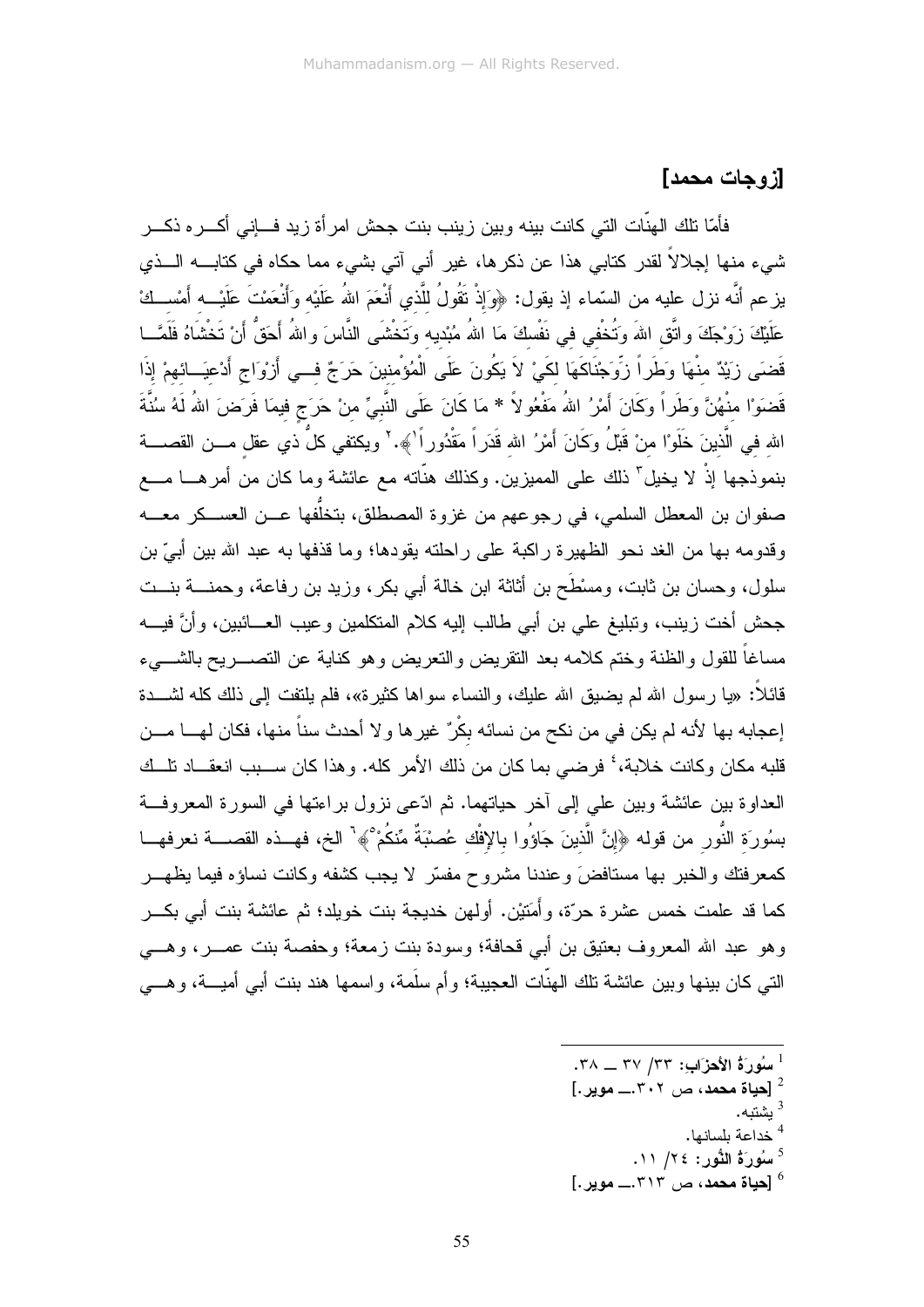المخدو عة أم الأطفال، التي ز عم أنه يُذهب عنها الغير ة عندما امنتعت عليـــه و احتجَّــت بأنَّهـــا امرأة غيْرَى، وأنه يعول صبيتها لما اعتذرت أنها ذات صبية، وأنها نخاف ألا يرضـــاه أهلهـــا فضمن لها أن يكفيها ذلك، حتى أجابت إليه ثم لم يف لها من ذلك الضـــمان بحــــرف واحــــد، ٰ و هي التي نحلها جرَّتيْن ورحى ووسادة من أدم حَشْوها ليسف، فحصسات منسه علـــي السدنيا والآخرة؛ وزينب بنت جحش، امرأة زيد التي بعث إليها نصيبها من اللحم ثلاث مرات، فردَّتـــه في وجهه فهجر ها و هجر نساءَه بسببها وحلف أنَّه لا يدخل عليهنّ شهر أ، فلـــم يصــــبر فـــدخل لتسعة وعشرين؛' وزينب بنت خُزيمة الـهلالية؛ وأم حبيبة واسمها رملة بنت أبـي سفيان أخــت معاوية؛ وميمونة بنت الحارث الهلالية؛ وجويرية بنت الحارث المصطلقية؛ وصفية اليهوديـــة بنت حيي بن أخطب التي علَّمها أن تفخر علي نسائه عند تعيير هن اياها وتقـــول: «أنــــا التــــي هارون أبي وموسى عصى ومحمد زوجي»؛ والكلابيَّة، وهي فاطمة بنت الضحَّاك، وقيل إنَّهـــا بنت يزيد عمرة الكلابية؛ وحنة بنت ذي اللحية؛ وبنت النعمان الكنْدية التي أنفت منه حين قـــال لها: «هبي لي نفسك»، فقالت: «و هل تهب المليكة نفسها للسوقة»؛<sup>7</sup> ومليكة بنت كعب الليثيــة ذات الأقاصيص؛ ومارية أم ايراهيم ابنه؛ وريحانة بنت شمعون، القريظية اليهوديـــة. فهـــؤلاء نساؤه اللواتبي كنَّ له، و أَمَتَان.

قال بولس ر سول الحقِّ، ر سول المسيح مخلِّص العالم ما معناه أنَّ الذي له ز وجةً إنَّمـــا غابته أنْ بِصرف عنابته إلى رضا زوجته، والذي لا امرأة له فعنابته مصــــروفة إلــــي رضــــا ربِّه.' وقد صدق وقوله الحق لأنه لا يحتاج أنْ يتشاغل بما يرضي امرأته وكما قــال الـــربّ المسيح ما نرجمته لا يقدر العبد أنْ يخدم ربيْن في وقت واحد ولا بدّ له من أنْ يلازم الواحــد ويحتقر الآخر ° فإذا كان لا يمكن للر جل أنْ يخدمَ امر أةً و احدةً و ير ضبيها و لا يُسخط خالقه؛ فكم حريٍّ من يريد أنْ يصرف عنايته كلها إلى رضا خمس عشرة امرأة وأمَتين، مــــع مــــا أنـــت عارف من شغله بغيرهنّ الذي كان منغمساً فيه من ندبير الحروب والنقدير على قتل الرِّجـــال وسببي الحريم وسلب الأموال ونوجيه الطّلائع ونعبئة الكـــراديس لإصــــابة الطرفـــات وشــــنّ الغارات. فمتى كان يقع له مع الشغل الدائم المتصل بهذه الأمور الفــراغ للصـــوم والصّـــلاة

<sup>&</sup>lt;sup>1</sup> [إنَّ الكندي بسميها «المخدوعة». إن اعتذار اها وووعد النبي لمها مذكورين بشكل قاطع في الأحاديث؛ وليس هنا وارد نبيَّان أنه ليس هو من ربّي الأولاد، أو تبناهم كأبنائهٌ، محمد «خدع» المرأة. انظرٌ: **حياة محمد**، ص ۳۰۰...... مویر .]

<sup>[</sup>ينسب سبب قَسَم مُحمدٍ عادةَ إلى فضيحة أخطر . ـــ حياة محمد ، ص ٤٤٢.ــــ موير .] [ <sup>3</sup> [مو قف مؤلفنا المؤمن بتفو ق سلالة كندة الملكية على قريش، التي كانت قبيلة تشتغل بالتجار ة. وسنر ي بأنــــه يشير مجدداً إلى هذه المسألة.\_ موير .] .۳۳/۷ کورنٹوس: ۳۳/۷. <sup>5</sup> مَتَّى: ١/ ٢٤.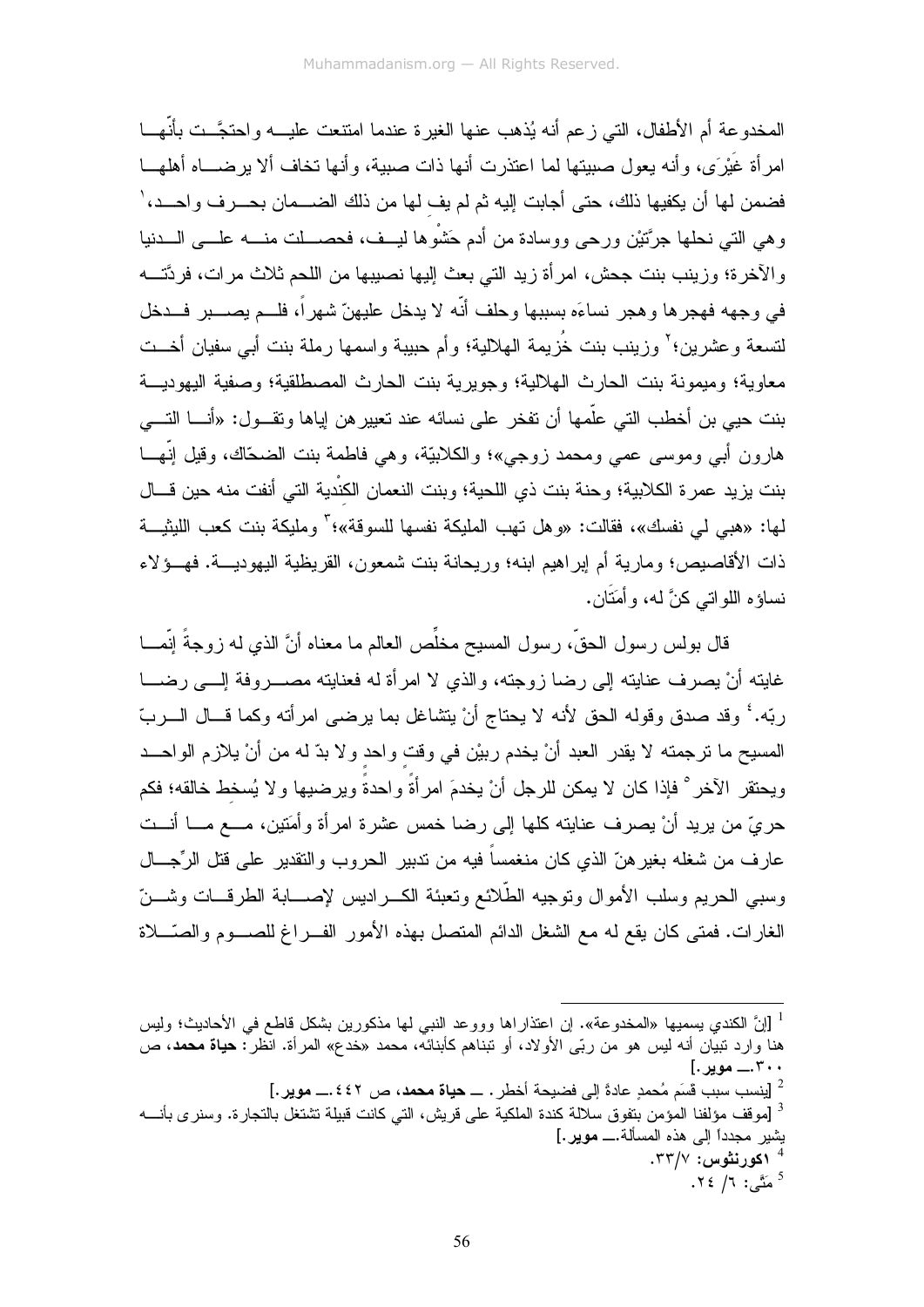والعبادة وجمع الفكر وصرفه إلى أمور الآخرة، وما شاكل ذلك من أعمال الأنبيـــاء؟ ولســـت أشك في أنه لا نبي قبله ابندع مثل هذا.

#### [أعلام النبو ة]

ولكن فلندعْ الآن ذكر هذا ونأخذ في ذكر أعلام النبوة التي يجب معها الإقرار لمن أتـي بـها بأن يُسمَّى نبياً ورسولاً؛ وننظر فـى ما أتـى بـه صـاحبك، وهل يوافق أو يشـــبه شـــيئاً ممـــا جاءت به الأنبياء ويشاكله؟ وهل يجب علينا قبول ذلك منه أو ردّه عليه.

فنقول إنّ النبي معناه المنبئ أي المخبر بالأمر الذي لم يكن أتى به مخبرٌ قبله، فيخبـــر به قبل وقوعه، أو بالأمر الذي كان ولم يُعرف كيف حدوثه؛ وإنما يوثق بأخباره عن صحة ما يخبر به بالأيات التي تصدِّق حكايته وتشهد على صحة أخباره، وذلك مثل موسى نبي الله الذي أخبرنا في السّقر الأول من النّوراة المدعو سفر الخليقة كيف كان خلّق السموات والأرض وما فيهما، وكيف كان خلق أدم وحواء وما كان من قصتهما، وقصة قابيل وهابيـــل، وقـــوم نـــوح والطُّوفان، وقصة اير اهيم وولده. ولم يزل بنسق تلك الأخبار خبر أ بعد خبر حتى انتهـــي الِــــي خبره وكيف نجلَّى الله له في العوسجة، ثم خبره مع بني إسرائيل وفرعون ومصـــــر، إلـــــي أن نوفاه الله، ويخلط إنبائه ما وعد الله من إدخال بنـى إسرائيل أرض المبعـــاد، وأنــــه مزمــــع أن بورتْنهم أرض الجبابرة النبي هي بلاد الشام، وكان ذلك على ما ما أنبأ به، وحقق ما أخبرنا بــــه من الخبر الماضبي بالآيات والأعاجيب التي فعلها؛ فعلمنا أنه كان صادقاً بكل حكاياته وما جاء به عن الله عزَّ وجلَّ. فهذه شريطة المنبئ بما كان وما يكون من الأمور، وعرفنا صـــدق مـــا قاله من الخبر المستقبل بصحة رأينا من وقوع الأمر وتمامه عند دخول بنسي إســـرائيل أرض الجبابر ة بالأيدى القوية فحصلت له بذلك شريطة المنبئ المخبر الذي لم يكن قبل حدوثــــه فقـــد وجب من هاتيْن الشريطنيْن أنَّ موسى نبي بالحقيقة. فأمّا المنبئ بالخبر الذي لـــم يكـــن قبـــل وقوعه فيكون ذلك على وجهيْن. إمَّا مع قرب الزمان وحضور الوقت وإمَّا على بعــد الزمـــان وطول الأيام والدليل على ذلك تصحيحه الآيات والمعجزات والعجائب والجسرائح التسى هسى أعلام النبوة إلى أنْ يصَّحَ القول والإنباء مثل الذي نتبأ به إشْعْيَاء النبـي لـحزقيا الملك حيث ورد عليه سنحاريب ملكُ الموصل بجيشه فحاصره، وكانبه بما كانبه به من البغي عليـــه والوعيـــد والاستطالة، فشكا حزقيا ما دهمه به إلى الرب فأوحى الله إلى إشَعْيَاء النبي: «أنـي قد ســـمعتُ دعاء حزقيا، فامض إليه وقلْ له: "يقول لك الربّ إله إسرائيل الليلة تكفي مؤونة سنحاريب"»، فلمَّا كان نلك اللَّلِيلة بعث الله ملكه فقتل من عسكر سنحاريب مئة ألف وخمسة وثمـــانين ألـــف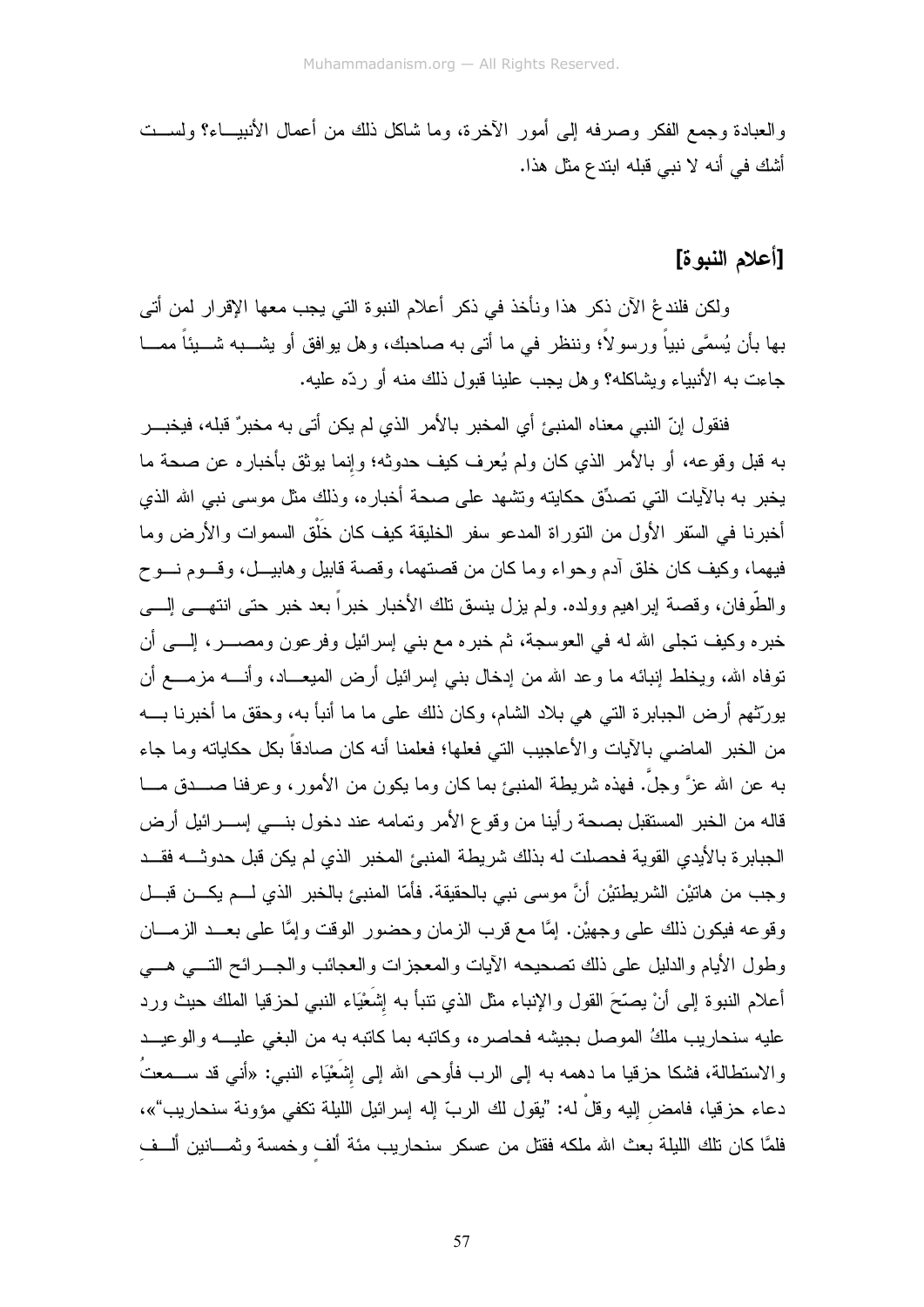رجل مدجج. فلمّا أصبح سنحاريب ورأى ما نزل بأصحابه ولَّى هارباً. ومثـــل قـــول إشَـــعْيَاء أيضـاً لـحز قيا حين كان مر يضـاً و قد أشفـى، إنَّ الله قد أقالك من هذه المر ضـة و قد ز اد فـى أجلـــك خمس عشرة سنةً، ودليلك على ذلك أن الشمسَ راجعةٌ في مسيرها عشر درجات، وكان ذلــك كما قال النبي ورجعت الشمس وبرأ حزقيا من مرضه ذلك وما تُوفى إلاّ لنتمة خمس عشـــرة سنة، فهذا إنباء مع أية ودليل في وقت واحد. ٰ ومثله ما أنبأ به عن أمر الرّب المسيح الســـيد، جلَّ وعزَّ، أنَّه يُولد من العذر اء، ويُدعى اسمه عمانوئيل، تفسير ذلك إلهنا معنا. ` وأنبـــأ أيضــــأ بأشياء كثيرة وأخبر بها على بُعد العهد وطول الأيام من خراب بيــت المقــدس وســبي بنـــي إسر ائيل إلى بابل، وكان ذلك على بُعد العهد وتأخَّر ه، وصحِّ كله وتم كما قال. ومثل ذلــك مـــا أخبر به إرْميَا النبي عن خراب بيت المقدس أيضاً ودخول بخنتصر إليه وهدمه إيـــاه، وســـبيه بني إسر ائيل ونقله إياهم إلى بابل، و أنهم ماكثون ببابل في ذلك السبي سبعين سنة ثم يرجعـــون فيبنون بيت المقدس ويقيمون في مساكنهم؛ فكان بعض ذلك وهو حاضر ثم تمت نبوته وظهـــر صدق قوله وصحة ما حكاه عن الله عزَّ وجلَّ في ذلك الوقت عند تمام الســـبعين ســــنة التــــي حددها لمقامهم ببابل." ومثلما نتبأ دَانيآل النبي عن رجوع بني إسرائيل إلىي بيت المقدس، وكان ذلك على ما حكاه ونتبأ لبيلشاصر الملك عن الرؤيا التي رأها بيلشاصر، فخبَّره بالوحي عصَّــا كان مزمعاً أنْ يحل به، فحل به ودانيال حاضر، ٔ ومثلما نتبأ أيضاً على قتل المســـيح وأنــــه لا نقوم لليهود بعد قتله قائمة، وأنَّهم بمزقون في البلاد كلَّ ممـــزق ويبطـــل ملكهـــم وتضــــمحل رئاستهم وكان ذلك كما قال.° وكذلك فعل جميع الأنبياء ومن استحق اســـم النبـــوة بالحقيقـــة. وكذلك كانت الْمُلُوك والأمم يفعلون بمن ادّعى عندهم شيئاً من النبوّة لا يُقبل منه ذلك إلاّ بعـــد المحنة الشديدة والمناظرة الطويلة والمطالبة بالدليل والبراهين؛ فمن جاء بدليل صحيح وبرهان واضح وحجة مقنعة قبلوا ذلك منه، ومن لم يأت بشيء من هذا كذَّبوه ونكلوا به، وإلاَّ كان كلَّ من أتى بهذيان أو بكلام منثور أو كهانة أو زجر أو قال كان داخلاً في جملة من نتبأ. وكانــت الْمُلُوك تفعل ذلك بتوفيق الله.

فأمّا المسيح الرب مخلَّص العالم، فإنَّ قدْره يجلُّ على النبوة، لأن مرتبته أعلى وأشرف وأرفع من مرتبة الأنبياء فإنَّ الأنبياء عبيد الله، تبارك وتعالى، والمسيح هو الابن الحبيب كلمة الله الخالقة، وهو الباعث الأنبياء والموحى إليهم والموجه الرَّسل والمؤيد لمهم بالكلمة المنجســدة

- <sup>1</sup> قابل اٍشَعْيَاء، الأصنْحَاح ٧، وأَخْبَار الأيَّامِ الثَّانِ*ي.* 
	- <sup>2</sup> قابل ا**شَعْيَاء،** الأصنْحَاح ٧.
	- <sup>3</sup> قابل إرْمِيَا، الأصْحَاح ٣٥.
	- <sup>4</sup> قابل الأصنْحَاحات الخمسة من سفِّر دَانِيآل.
		- قابل **دَانيآل: ٩/ ٢٦ \_\_ ٢٧.**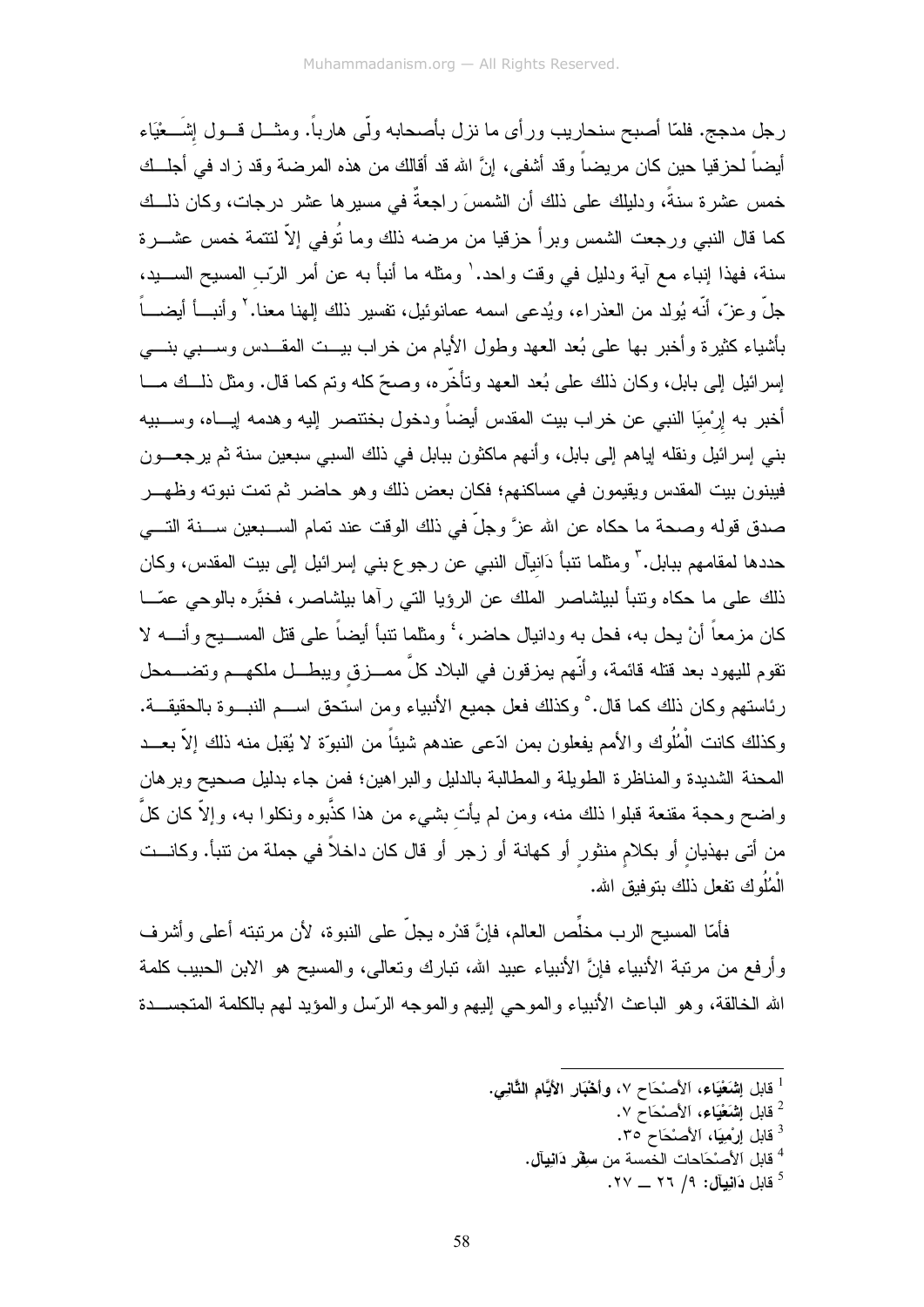فيه؛ وقد نتبأ لليهو د وللحو اربين بما يدلّ دلاً قاطعاً على أنّه يعلم الغيب ويكنته الضمائر ، وأنّـــه لا تخفي عليه خافيةً وأنَّه خبير بالسرائر وبما هو مزمع أنْ يكونَ قبل كونه في الوقــت الـــذي كان مقيماً معهم منزدداً بينهم مثل قوله لهم وقد اجتمعوا حوله برون بناء هيكل بيـــت المقـــدس ويعجبون من جودة بنائه وصحته وحسنه وتمامه: «اَلْحَقَّ اَلْحَقَّ أَقُولُ لَكُمْ إِنَّهُ لا يبقى من هــذا البناء حَجَرٌ عَلَى حَجَرٍ إلاَّ يُنْقَضُ ْ\». ومثل إخبارهم بما هو مصيبهم من البوار ونازل بهم مـــن القتل والسببي فكان ذلك كقوله بعد صعوده ممجداً إلى السماء بأربعين سنة. ومثلما كان يخبرهم أيضاً بما في ضمائر هم وما يكتمونه في أنفسهم من ندبير هم في قتله. ومثل قوله لتلاميذه و هـــم مقيمون في بيت المقدس إنَّ لعَازِر صديقنا قد رقد. وكان لَعازِرُ هذا ناز لاً في موضع يُعـــرف ببيت عنيا على فراسخ من بين المقدس، فامضوا بنا نوقظه فقال له تلاميذه وقد كان اتصل بهم عظم مرض لعَازَرٍ أَيِّها السيد إنْ كان قد رقد فقد بَرأ على عادة المرضى أنهم إذا نـــاموا بعـــد السَّهر المقلق من شدة المرض فذلك دليل على عافيتهم؛ فلمَّا لم يفهموا كلامه صرَّح لهم القول معلناً أنَّ لعَازَر صديقنا قد نوفي فأنا ماض لأبعثه حيّاً من بيت الأموات فمضىى وهم معه فبعثه حياً، ودفعه إلى أخننيه مريم ومرثا، وذلك بعد أربعة أيام من مونه.' وكقوله لسمعان الصفا وقد قال لتلاميذه ليلة آخر عهدهم به أنَّ جميعكم في هذه الليلة يخذلني، فقال له سمعان: «سيدي إنْ خذلك النّاس كلّهم فلا أخذلك أنا أبداً». فقال له السّيد المسيح: «الحق أقول لك ستجحد معرفتي الليلة ثلاث مرات قبل أن يصيح ديك»، فجز ع سمعان لذلك جز عاً شديداً ونفر نفــوراً عظيمـــاً لقوله ذلك فلم يصحْ الديك في تلك الليلة حتى جحد سمعان معرفته ثلاث مـــرات فـــي ثلاثـــة مواضع مختلفة حافظ بغليظ الإيمان على جحوده وإنكاره، ونظر المسيح الســـيد إليــــه ففكـــر سمعان كلامه فبكي وندم على ما كان منه في جحوده وإنكاره. "

فهذه أصلحك الله شروط النبوةً ودلائلها وعلاماتها. فعرّفنا هذا الذي أقررت لــــه بمـــا نتبأ وما نبوته التبي ظهرت وبماذا استحقَّ عندك أو عند غيرك اسم النبوَّة ومـــا الــــدليل علــــي دعواه. فإنْ قلت إنّه أخبرنا بأقاصيص الأنبياء الذين كانوا قبله فــي الزّمـــان السّــالف كنـــوح وإبراهيم وإسحٰق ويعقوب وموسى والمسيح وسائر الأولين الذين ذكرهم في كتابـــه، فجوابنـــا، أكرمك الله، الذي لا نقدر أنت ولا غيرك أنْ ينكره أو يدفعه هو أنَّه إنَّما أخبرنــــا بمــــا ســـبقت معرفتنا به ودرسته صبياننا وأطفالنا في المكاتب، فإنْ ذكــرت قصــــة عـــاد وثمـــود والناقـــة وأصحاب الفيلُ ونظائرٍ هذه القصص، قلنا لك: هذه أخبارٍ باردة وخرافــات عجـــائز الحــــي،

- قابل مَتَّى: ٢١/ ٢.
- <sup>2</sup> راجع **يُوحَثَّا،** الأصنْحَاح ١١.
- <sup>3</sup>راجع مَتَّى، الأصْحَاح ٢٦.
- <sup>4</sup> [أساطير وقصص الجزيرة العربية.\_ موير.]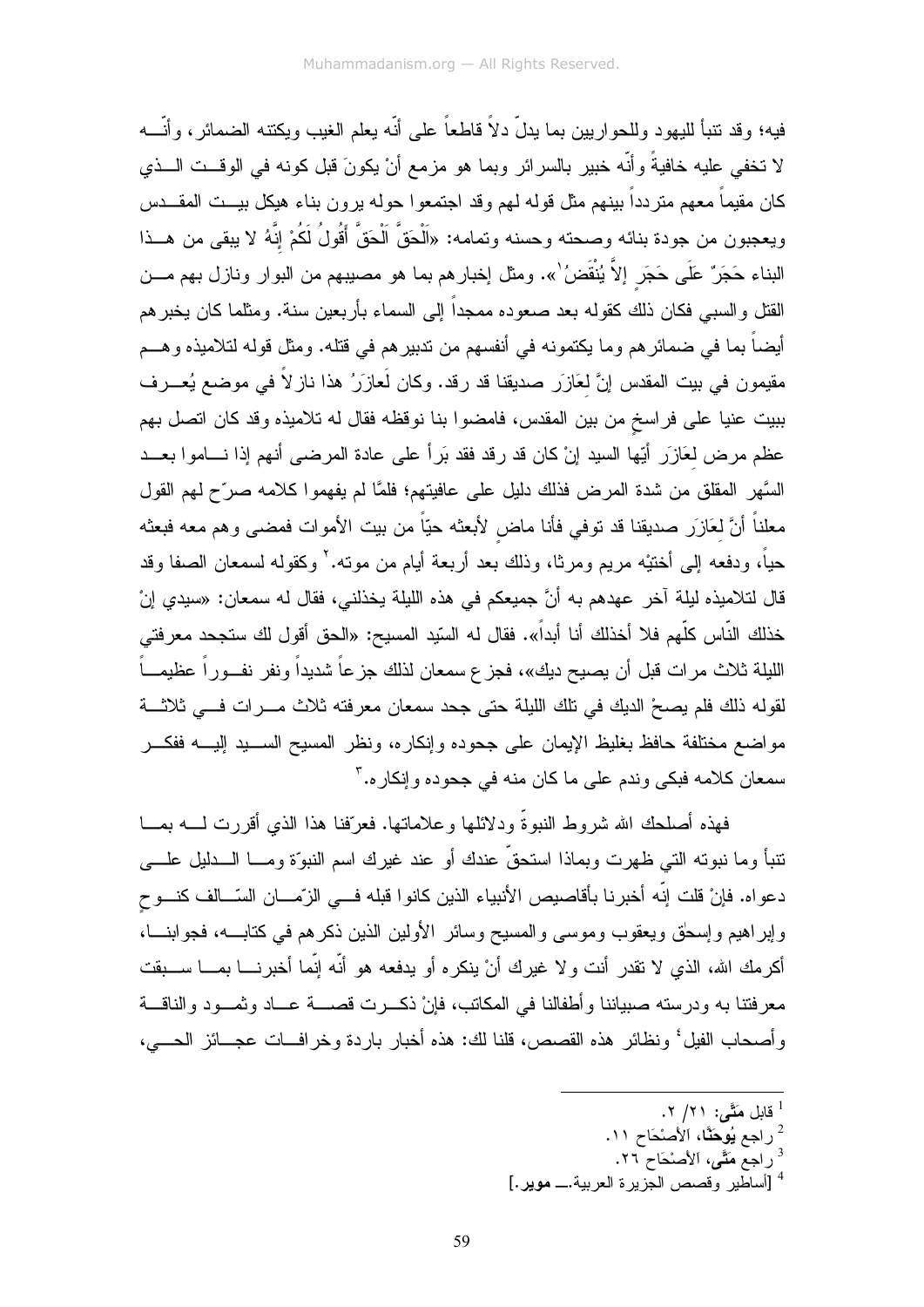اللَّو اتبي كنّ يدر سنها ليلهنّ و نهار هنّ و ليس ذكر ها دليلاً علي نبو ته، فقد سقطت عنه شر يطة من الشر يطنيْن اللنيْن نو جبان النبو ة.

فإنْ قلت إنه أخبر بما يكون قبل كونه، ألزمناك توضيح ذلك، لأن هذه نيف ومائنا سنة قد مضت منذ ذلك الوقت، وكان يجب أن يصحَّ ويتحقق عندك شيء مما أخبرك أنه ســـبكون. وأنت نعلم ونعلم بالحقيقة أنَّه لم يأت في هذا الباب بشيء ولا نطق فيه بكلمة ولا نفوَّه بحــــرف واحد، فسقطت عنه الشريطة الثانيّة من شريطتي النبوة، وإذ قد خلا مـــن الشــــريطتيْن اللتـــيْن توجبان اسم النَّبوَّة وأصفرَ ٰ منهما وهما متضمنتان للأيات والعجائب الممنتعـــة فلننظـــر فـــي الآيات هل أتى من ذلك بشيء فنقول إنّه زعم في كتابه أنَّه قيل له ﴿وَمَــا مَنَعَنَــا أَنْ نُرْســلَ بالآيَات إلاَّ أَنْ كَذَّبَ بهَا الأَولَٰونَ٬﴾. أيْ لولا أنْ يكذبوا بآياتك كما كذبوا بالآيات التي جـــاءهم بها الأولون من قبلك لأعطيناك الآيات. فلعمري أنَّ هذا من الأجوبة الممتنعـــة عنـــد منتقـــدي الكلام الناظر بن في قو انبن حدود المنطق، و أنت تعلم، أصلحك الله و كلِّ من بسمع هذا الجو اب، أنّ صاحبك أبر أ نفسه به من آبات النبو ة لأنّه لم بقدرٍ عليها ولبس لمن مثلك في الإنصـــاف أنْ بعدلَ عن الحقِّ.

# [فتح فارس]

فإنْ ادِّعيت أنَّ من الدلائل على نبوته ظفرٍ ، وظفر أصحابه على ما كانوا عليـــه مـــن القلَّة والضعف بملك فارس على عظمته وجلالة قدره وجودة ندبير أصحابه وحســن سياســـة ملوكه، مع كثرة الحَدَد والسَّلاح والرجال أجبناك بكلام الله وقوله لبنـي إسرائيل َّ لـــــبس لأنَّ الله أحبِّكم أكثر من محبته لسائر الشعوب سلطكم على الأموريين والفرزانيين تقتلونهم وتخريسون دبار هم و تر ثون بلادهم بل لآثام هؤ لاء الشعوب وكثر ة خطاباهم سلَّطكم عليهم و أظفر كم بهـــم. ' وكفعله ببيت المقدس أيضاً وقد أختاره من بين سائر الأرض كلها وأحـــلّ فيــــه اســـمّه وأيـــده بالأيات والعجائب والجرائح المعجزة وأسكنه أنبياءَه المصطفين وكان برنل فيه اسمّه بالتهايـــل و التَّسببح لبلاً و نهار اً و تستجاب فبه الدِّعو ات لأنه محلِّ البر كات، فعندما طغي أهله و جعلـــو ا شر أنداداً وغمطوا نعمه وجحدوا آباته وظنوا عند نفوسهم أنَّ الذي عمَّ فيه إنَّما نالوه وصاروا إليه بأياديهم وقوتهم فقلَّ شكرهم لله جلَّ اسمَّه سلَّط عليهم شرَّ خلقه وأرذلهم بختنصر عابد الصــــنم

- <sup>1</sup> الصفر بالكسر الخالي.
- سُورَةُ الإِسْرَاءِ: ١٧/ ٥٩.
- $\mathcal{N} = \mathcal{N}$ انظر ْ التَّتَثْنِيَة: ١٩ ٤ \_ ٧.
- <sup>4</sup> [إعادة صباغة لنص **سف**ر دَانيآل: ٤/٩ \_\_ ٥.\_\_ موير .]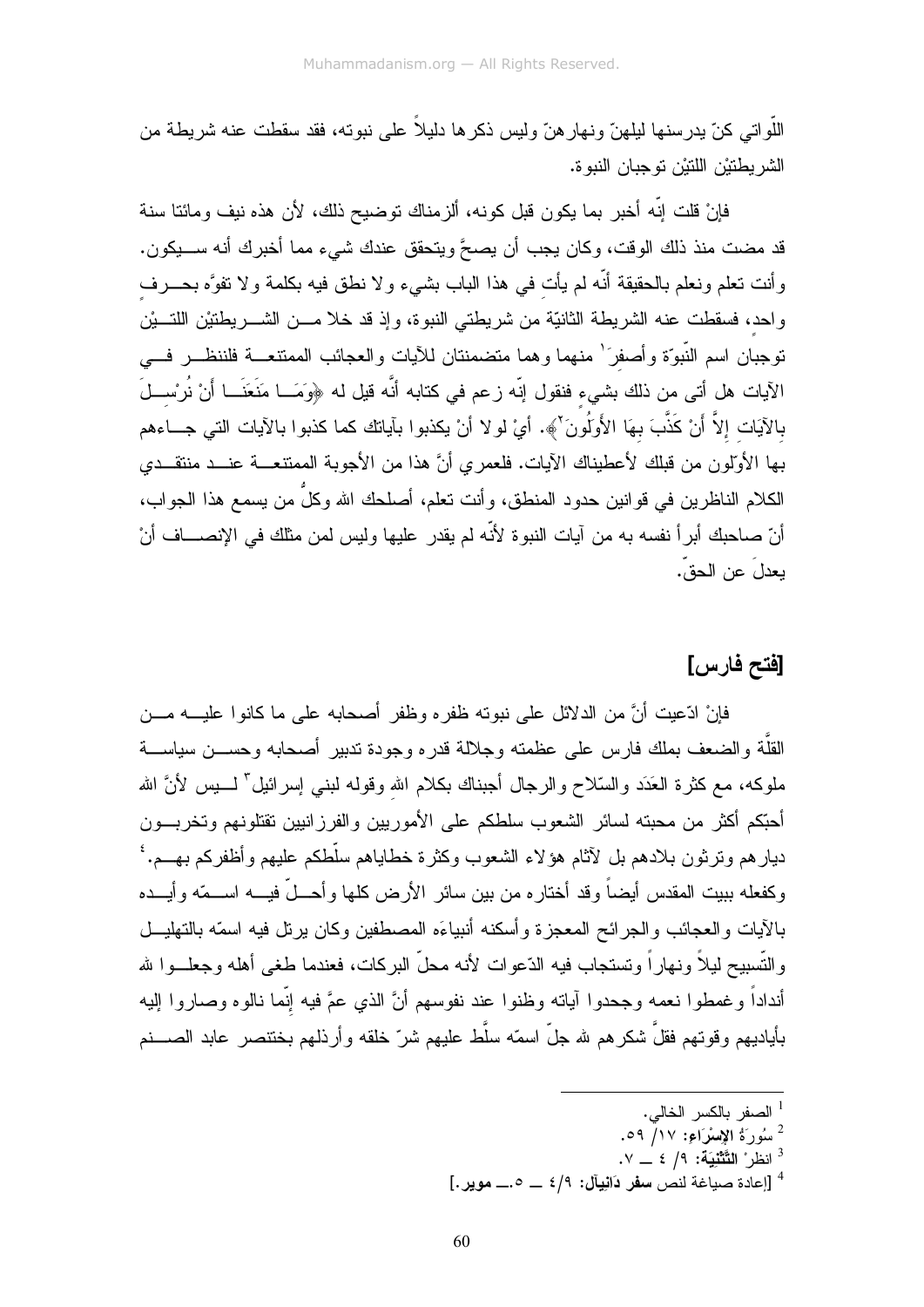المشرك بالله عزَّ وجلَّ فقتل الرجال الذين كانو ا أو لاده وصفوته وخيرته من خلقه المعـــر وفين بشعبه، وسبى ذر ار يهم، و أخر ب البيت الذي كان معر و فاً باسمه، و نقل الآنية التي كانـــت فيـــه إلى بابل النجسة بعبادة الأصنام. فهل نقول إنَّ بخنتصر إنَّما ظفر ببيت المقدس وبلغ منه ومـــن أهله ما بلغ لأنه كان نبياً، أم للسبب الذي ذكرناه آنفاً. فكذلك أيضـــاً كانــت قصـــة صــــاحبك وأصحابه مع ملك فارس، لأن أهل فارس كانوا مجوساً أنجاساً أرجاســـاً مـــن أســـاقط الأمـــم وجهالهم يعبدون الشمس والنار وينكحون البنات والأخوات والأمهات وكانوا قد عتوا وعانـــدوا الحقِّ وتكبَّروا فوق القدر بجهلهم وقلَّة معرفتهم بأقدارهم وادَّعوا الربوبية التي لـــم يجعلهــــا الله لمهم، وابتذلوا نعمه كفر اً و عدواً وسعوا في الأرض فساداً وظلماً و ارتكبوا العظائم، وتو هموا أنّ الذي هم فيه إنَّما هو من صحة ندبير هم وكثرة قوتهم وشدة نجدتهم وبطشهم، فسلبهم الله نعمته وسلّط عليهم من أخرب بلادهم وقتل رجالهم وأخلى مساكنهم منهم وســبي ذراريهــم ونهــب أمو الـهم فلمْ بيقَ لـهم امرٍ أة إلاّ نُكحت ولا ولد إلاّ اُستعبد وبادوا بسخط الله ورجزه؛ كذلك يفعـــل الله بالقوم الظالمين.

# [المعجز ات]

فلنرجع الآن إلى ذكر الآيات الموجبة لكل من أظهرها صحة ما يُدعى مـــن نبـــوّة أو رسالة عن الله تبارك وتعالى وننظر في ذلك نظراً شافياً، فنقول أمّا كتاب صاحبك الذي ادّعـــي أنّه منزل عليه من عند الله فليس فيه شيء من ذكر الآيات، بل كما قلنا آنفاً زعم أنَّه لو لا أنَّهــم كذبوا بآيات الأنبياء الأولين لأتاه الله الآيات ولكنَّه كره أنْ يؤتيه بشيء منهـــا فيكـــذَّبون بــــه. ولعمري أهذه حجة مقنعة وجواب صحيح يجوز عند ذوي العقل ويرضىي به العلماء والفلاسفة و المنتقدون للكلام و الباحثون عن الأصول والأخبار فهذا ما شهد به كتابه. نعم إنَّ الأولين مـــن اليهود كذبوا بآيات الأنبياء وردُّوها؛ وأما الأعراب فبآيات من كذَّبوا، ولم يُبعث فيهم نبي قـــطَّ، ولا وُجِّه إليهم رسولٌ لا بآية ولا بغير آية. ولعلَّه لو كان جاءهم بشيء مـــن الأيــــات لكــــانوا صدقوه ولم يكذبوه .ألم نرَ أنَّ كثيرين منهم أجابوا دعونه ولم يروا منه آيةً ولا ســمعوا عنـــه أعجوبةً، ولكن أنت تعلم حفظك الله أنَّ هذه حجة مبهرجة تتلاشى عند المحن. فأمّا غير الكتاب فقد و جدنا لكم أخبار اً و قصصاً هي كخر افات العجائز ، منها ز عمهم أنّه كان من آياته العجيبـــة أنَّه و قف بين يديه ذئب فعو ي و بكي، فالتفت إلى أصبحابه قائلاً لـهم: «هذا و افد الســـباع، فـــانْ أحببتم أنْ تفرضوا له شيئاً لا يعدوه إلى غيره، وإنْ أحببتم تركتموه وتحرَّرتم منه»، قالوا: «ما نطيب له بشيء»، فأومأ إليه بأصابعه الثلاث أن خالسهم، فولَّى وهو غائل. فهذه لعمـــري آيـــة عجيبة لم يسمع السّامعون بمثلها قطَّ ولم يرَ الراؤون أعجب منها نضلَّ عندها عقول الفلاســفة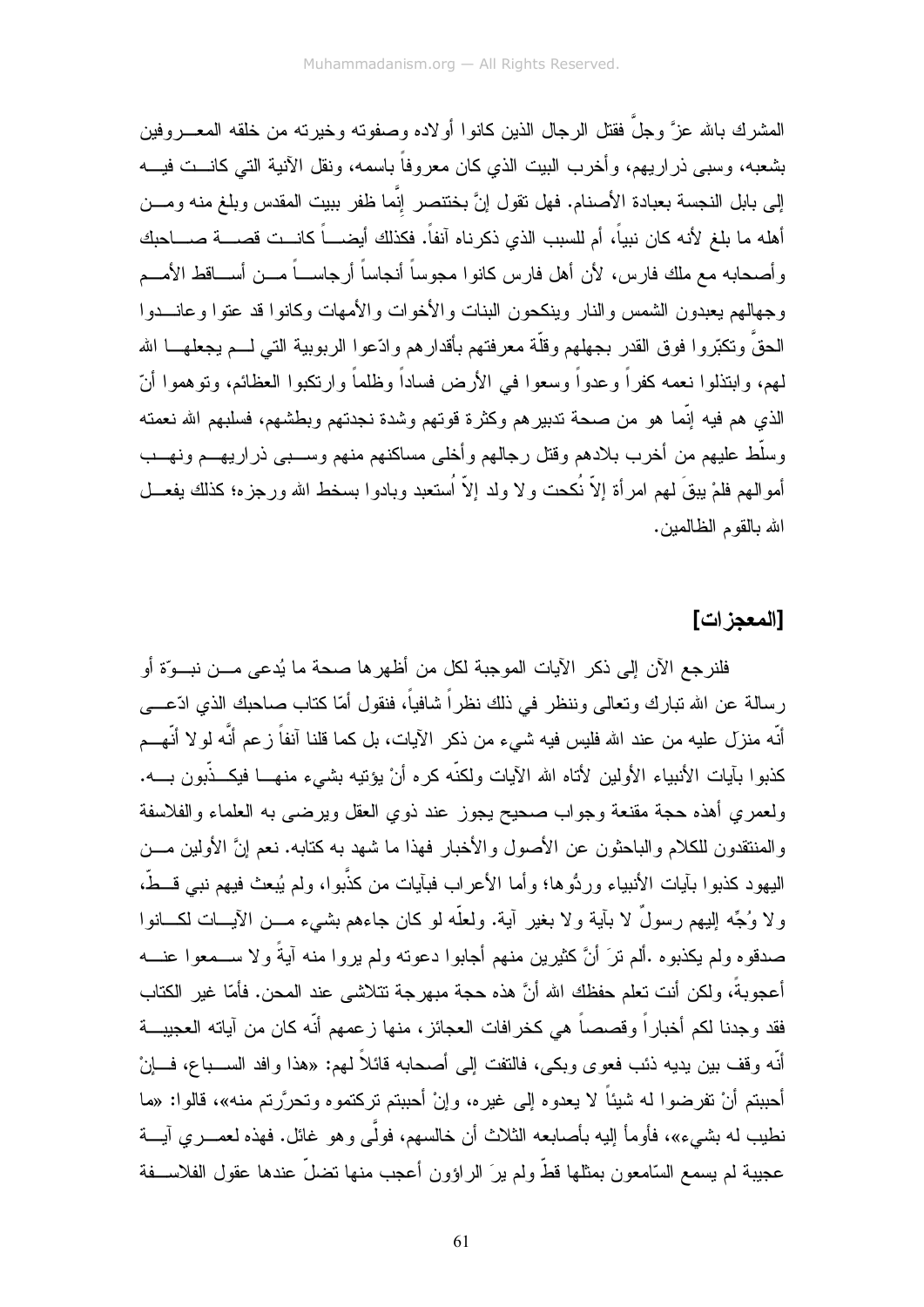والحكماء وتتحير ًمنها العلماء وذوو الحيل والفطن الدقيقة أنّه عرف عواء الذئب وأنّـــه وافـــد السباع فليت شعري لو كان قال لهم إنّ هذا الذئب رسول رب العالمين إليه، مَنْ كان يردُّ عليه قوله؟ فو اضح أنَّ هذا الخبر يا أخي وضعه لقوم لا محنة لهم و لا منتقد باحــث فـــيهم. ومنهـــا ز عمهم أنَّ الذئب كلم أهبان بن أوس الأسلمي فأسلم، ولو ادّعي أنَّ أهبان ذكر أنّ الأسد كلَّمــــه لكان عندي أعجب، على أنَّه ساوى بينه وبين نفسه فيهما، بل فضَّله على نفسه إذْ الذئب معـــه عوى، فادَّعى معرفة ما قال في عوائه إنَّه وافد السباع، فأمَّا أهبان فــزعم أنّ الـــذئب ناطقـــه بلسان عربي والأعجب في ذلك أنَّ هاتيْن الآيتيْن لم تجريا إلاَّ بواسطة الـــذئب الـــذي يُعـــرف بالخاطف من السّباع؛ وهذا لقبه في كتب الله المنزلة. فمثلك، أيدك الله، لا يحيل ٰ عليه مثل هذا الكلام وليست لنا حاجة إلى الإطالة فيه. وكذلك قصة ثور دريخ وإدّعاءهم مخاطبتـــه دريخـــاً عندما ضربه اياه. وكتابه بشهد أنّ الأعراب أشدّ كفر اً ونفاقاً.' و أمّا شاة أم معبد ومَسْـــحه بـــده على ضرعها وما يلي ذلك من الخرافات الأخرى كدعائه الشّجرة فأسرعت إليه مقبلةً مجيبةً تجهد في الأرض، فهذا أمر نؤخِّره إذْ فيه نظرٍ ، مع أنَّ أكثر المسلمين الراسخين في العلـــم لا يقبلونه بل يردّونه لا يصححونه. وكذلك السمّ الذي سمَّته به زينب بنـــت الحــــارث اليهوديــــة، زوجة سلاَّم بن مشكم اليهودي، في شاة مصلية أيْ مشوية فكلُّمته الذراع، وأكل معه بشرْ بـــن البراء بن معرور فمات، وإنّ السمّ الذي لم يزل يدب في بدنه كان سبب موته. فليــت شــعرى هل هو سمع الكلام من الذراع وحده؟ أم سمعته الجماعة الذين كانوا بحضرته؟ فإنْ كان سمعه هو وحده، فلمَ لم يمنع ابن البراء من أكل طعام مسموم حتى لا يموت؟ وابن البراء رجل مـــن أصحابه اختصَّه بالأكل معه، وكيف استحلَّ ذلك واستجاز كتمان قول الذراع له إنَّها مسمومة؟ وإنْ كان سمع ذلك من الذراع جميع من حضر فكيف لم يمننع ابن البراء من الأكل وهو يسمع الذراع نقول: «لا نأكل منى فإني مسمومة»، وكيف امتنع هو من الأكل وتـــرك ذلـــك الشـــقيّ يأكل من طعام مسموم فقتله. فليس يخلو هذا من أحد وجهيْن: إمَّا أنْ يكون سمعه هـــو وحـــده وكتم ذلك غدراً؛ وإمَّا أنْ نكون الجماعة سمعوه فلم يمنتع ابن البراء من ذلك الأكل حيث سمع ولا يموت وحيث مات ابن البراء من أكله السمَّ، ولعلَّه إنَّما أكله نقةً منه بأنَّه يأكــل مـــع نبـــيّ مُستجاب الدعوة ورسول رب العالمين، مشفَّع عند ربه في جميع ما سأله. لمَ لَـــمْ يَـــدْعُ ّ ربّــــه فيجيبه كعهدنا بالأنبياء المشفعين في إحياء الموتى؟ فإنّ إيليا النبي قد أحيا ابن الأرملة بصرفة'

<sup>3</sup> أي محمد .

<sup>4</sup> الْمُلُوكِ الأوَّلِ، الأَصْحَاحِ ١٧.

من الاحتبال.  $^1$ 

<sup>&</sup>lt;sup>2</sup> [﴿الأعْرَابُ أَشَدُّ كُفْراً وَنِفَاقاً وَأَجْدَرُ أَلاَّ يَعْلَمُوا حُدُودَ مَا أنزلَ اللّهُ عَليم وَسُولِهِ وَاللّهُ عَليمٌ حَكِيمٌ﴾ \_ (مُسورة التَّوبَّة: ٩٧/٩).]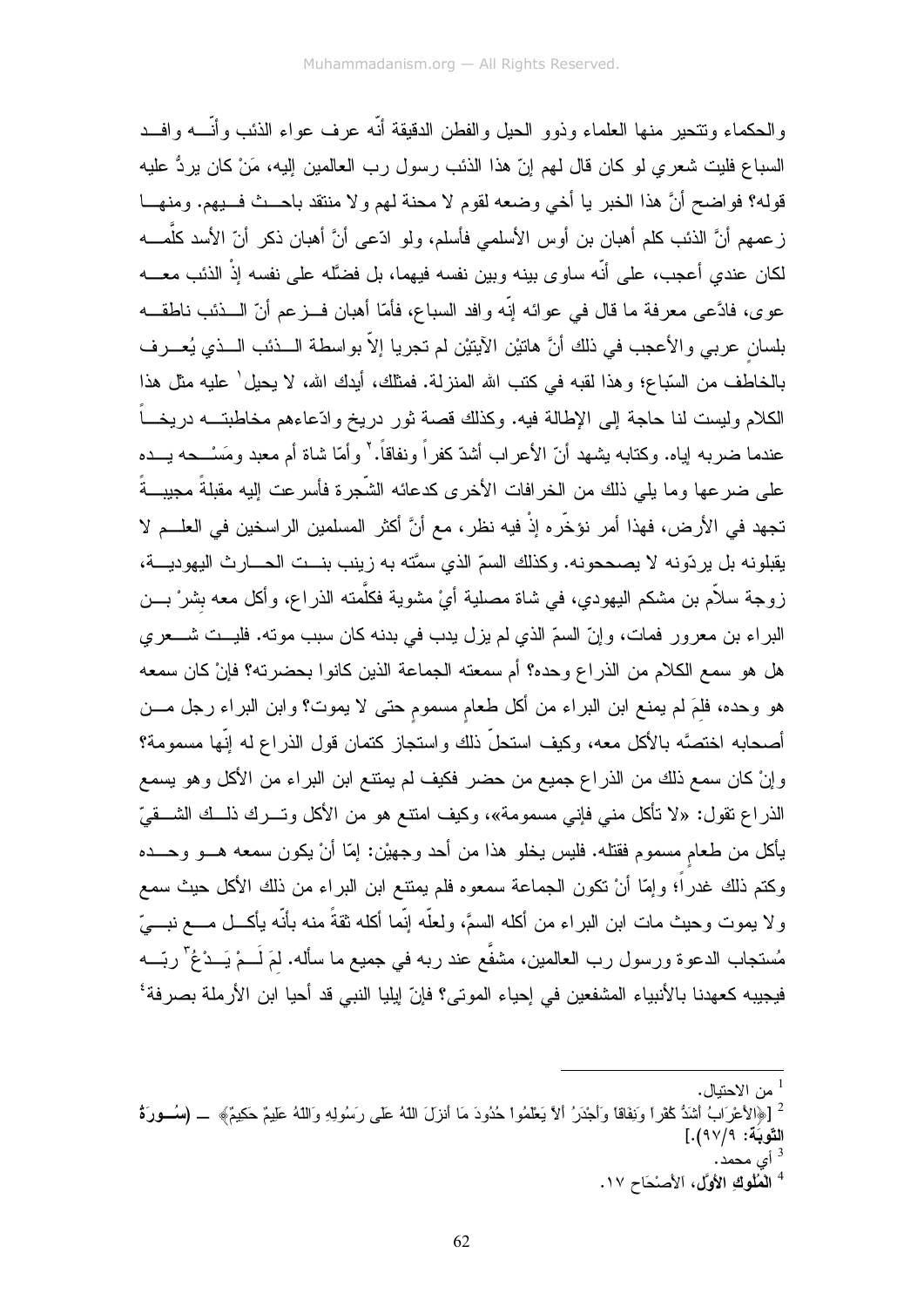و هكذا أليشع تلميذ إيليا قد أقام ابن الشونمية من الموت حياً. ' وقد فعلت الأنبياء مثل هذا مر ار اً كثير ة و هم أحياء. و فعلت أيضاً القو ة الحالَّة في عظامهم كفعل عظام أليشع النبي حيث وُضــــع الميت عليها فعاش.' وأنت تعلم أنَّ هذا خبر صحيح في كتب الله المنزلة قرأته في سفر كتــب الْمُلُوكِ مفسرٍ اّ ليس فيه اختلاف بين النصار ِي أصلاً و لا بين اليهود؛ و همـــا ملتـــان مختلفتـــان اجتمعنا نحن وهم على صحة ذلك. وكيف لم يأكل هو ً منها أيضاً ولم يصبه شـــيء، فيكـــون ذلك آيةً له وشاهداً على صحة ما يدّعى من النبوة إنْ كان نبياً كما نقول؛ لأنَّ الأنبياء بأســــرهم موقون معصومون بالوقاية الحالَّة عليهم من الله جلِّ نْناؤه من الآفات التي تحتال الكفـــرة بهـــا عليهم وعلى أولياء الله؛ كقول الرَّب المسيح لتلاميذه في إنجيله المقدَّس ووعده لمهم بما وفي لمهم به إذْ يقول ما معناه إنْ أنتم شربتم السمَّ القاتل لم يضرِّكم ٔ يعني إذا أربنتم إظهار دعو اكم ومـــا يعرفه الناس منكم من بشارتي كان ذلك جائزاً مطلقاً فقد كانوا يُمتحنون بمثـــل هـــذا وشــــبهه فتظهر بصحّة دعو اهم على المحنة والنجرية، فانقادت لهم الْمُلُوك الجبابر ة والعلمـــاء الفلاســـفة والحكماء أصحاب الحيل والقضاة، بلا سوط، ولا عصا، ولا سيف، ولا رمـــح، ولا عشـــيرة، ولا ناصرة، ولا حكمة دنيوية، ولا فصاحة بدعة ألفاظ، ولا حذق بحجـــة، ولا ترغيـــب فـــي شيء، ولا تسهيل في شريعة؛ بل لما كانوا برون من إظهارهم الأفعال المعجبة التـــي بمنتــــع لِمكانها في عقول الأدميين، فكانوا يرفضون ملكهم وعتوهم ويدعون فلسفتهم ويزهــدون فـــي علمهم وحكمتهم ويخرجون عن نعمهم وليثارهم ويتعبون أناساً فقراء الظاهر صــــيادي ســـمك وعشَّارين، لا حسب لمهم ولا نسب، غير انتهائهم إلى طاعة المسيح الذي أعطـــاهم السَّـــلطان والقدر ة على أفعال تلك العجائب. ْ فهذه، أصلحك الله، دلائل النَّبوَّة و علامات الرَّسالة وصــــحة الدعوة إلى الله تعالى لا ما يدعيه صاحبك مما لا حقيقة له. وأمّا الميضاًة وخبر ها، وأنّه أدخــل يده فيها ففاض منها الماء حتى شربوا وشربت دوابهم، فالخبر بذلك جاء عن محمد بن إســحٰق [و] الزَّهري، ۚ وأمرها ضعيف عند أصحاب الأخبار، ولم يجتمع أصحابك على صحته؛ فكيفما أردت فأخبار صاحبك، أصلحك الله، ليس بنساغ منها شيء ولا يستوى ولا نصحِّ دعوة واحدة مما سواها على أنَّه قد سبق فقطع الدعاوي وحذف ذكر الآيات بتةً، فسقطت دعوى من ادَّعـــي

- <sup>1</sup> الْمُلُوكِ الثَّانِي، الأَصْحَاحِ ٤.
- <sup>2</sup> الْعُلُوكِ الثَّانِيِّ، الأَصنْحَاحِ ١٣.
	- أي محمد.  $^3$
	- $\cdot$ 4 مَرْقْس: ١٨/١٦.
- <sup>5</sup> [في كل ذلك مقابلات مباشرة لنشر الإسلام، بوسائل السيف، و«أنصار» المدينة، الخ.ـــ **موير .**] ° [ورد في النص ا**لزهريّ** لقباً لابن اسحٰق وهو على الأرجح خطأ طباعيّ، لأن الزهريّ عـــاش قبـــل ذلـــك موير .]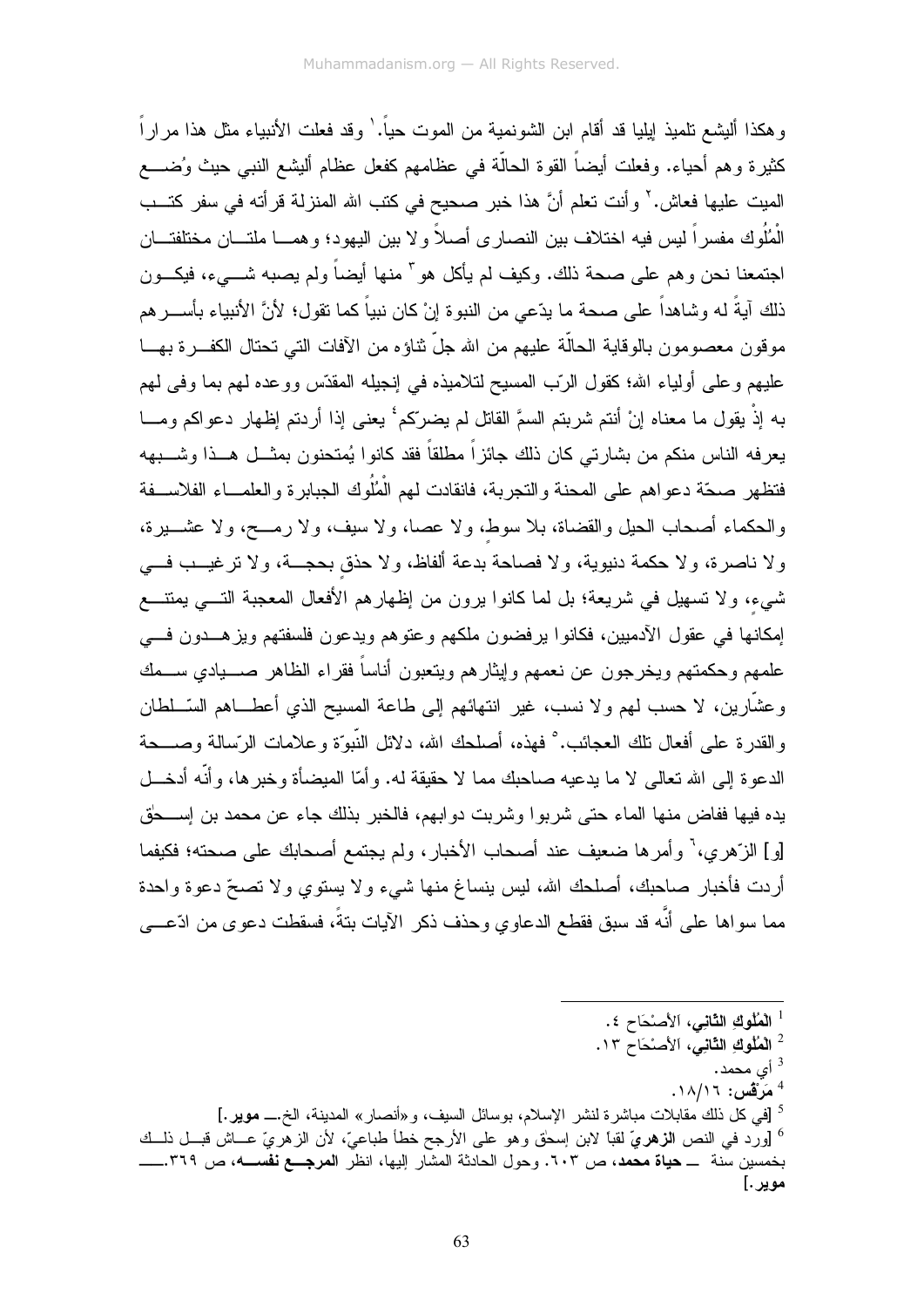له آية وإنما بعث بالسيف زعم` تصليباً وأنَّ كلّ مَنْ لم يقرّ أنَّه نبـــيٌّ مرســـلٌ قتلـــه أو يـــؤدي الجزية ثمناً لكفره فيدعه، فهل تريد، أصلحك الله، دليلاً أوضح أو حجة أقنع أو برهاناً أصــــحّ على بطلان ما جاء به صاحبك أكثر من هذا؟ إنْ كنت أنصـــفت نفســك وصــــدقتها علــــي أن صـاحبك قد أقرَّ وقطـع بإقرار ه كلِّ سبب بما نقلت عنه الثقاة الحاملون أخبار ه فإنَّــــه قـــال قـــو لاً مصـرحاً غير مكاتم ولا مساتر أنَّه «ليس من نبـي إلاّ وقد كذبت أمته عليـــه، ولســـت آمَـــن أن تكذب عليَّ أمتي، فما جاءكم عني اعرضوه على الكتاب الذي خلفتُه بين أظهُركم، فإنْ كان لــــه مشاكلاً وكان له فيه ذكر فهو عني، وإني قلتُه وفعلته، وإنْ لم يكن له ذكر فـــي الكتـــاب فأنـــا بريء منه وهو كذب ممن رواه عنبي، وما قلته ولا فعلته». فانظر ْ، أصطحك الله، فسي هــذه الأخبار ِ التي ذكر ناها مما يقول أصحابك هل تجد لها أصلاً في الكتاب الذي في يدك؛ فإنْ كان لها فيه أصل أو ذكر فهي لعمري صحيحة قد فعلها وأتي بها، وإلاَّ فهو بـــريء منهــــا، وهـــي أباطيل وأكاذيب نقولوا بـها عليه. ثمّ أعظم من هذا وأشنع أنَّه كان يقول لمهم فـي حياته ويوصـي إليهم إذا مات ألاّ يدفنوه؛ فإنه سيُرفع إلى السماء كما ارتفع المسيح، سيد العالم، وإنّه أكرم على الله من أنْ يتركه على الأرض أكثر من ثلاثة أيام، ولم يزل ذلك عندهم متمكناً في قلوبهم، فلمَّا مات يوم الاثنين لاثنتي عشرة ليلة مضت من ربيع الأول من سنة ثلاث وستين لمولـــده، وقـــد مرض أربعة عشرة بوماً، نركوه ميناً، يظنون أنه سيُرفع إلى السّماء كقوله؛ فلمَّا أنـــت عليـــه ثلاثة أبام وانقطع رجاؤهم من ذلك وأبسوا من نلك المواعبد الباطلة دفنــوه بــوم الأربعـــاء. ` و حكي بعضهم أنه مر ض سبعة أيام بذات الجنُب، و أنَّه غر ب عقله و خلط في كلامــــه تخليطــــاً شنيعاً، فغضب لذلك عليُّ بن أبي طالب و أنكر ه؛ فلما أفاق أخبر ه بما كان، فقال: «لا ببقينَّ فــــِ ِ البيت أحدٌ إلاّ العباس بن عبد المطلب»، فلما كان اليوم السَّابع من مرضـه مات فربـــا ّ بطنــــه وانعكست إصبعه الشمال وهي الخنصر. وذكر ضمران أنه كان تحته في مرضه شملة حمراء وعليها مات وفيها أُدرج بعد مونـُه ووُوري في النراب بغير غسل ولا أكفان، وروى عمــــران بن خضير الخزاعي أنه غُسل وأُدرج في ثلاثة أقواب سجولية أيْ أثواب بـــيض يمانيّـــة، وأنّ الذي تولَّى ذلك منه على بن أبي طالب والفضل بن العباس بن عبد المطلب ابن عمَّه.

#### [ردة العرب]

- مكذا بالأصل.  $^{\rm l}$
- 2 [يتبع ذلك بعض المشاهد التي لا تتصل بالموضوع، مثل دور على والعباس في الجنـــازة. إن أجـــزاءً مـــن العمل هنا نتسم بالاضطراب.\_ موير.]
	- ارتفع وز ال  $^3$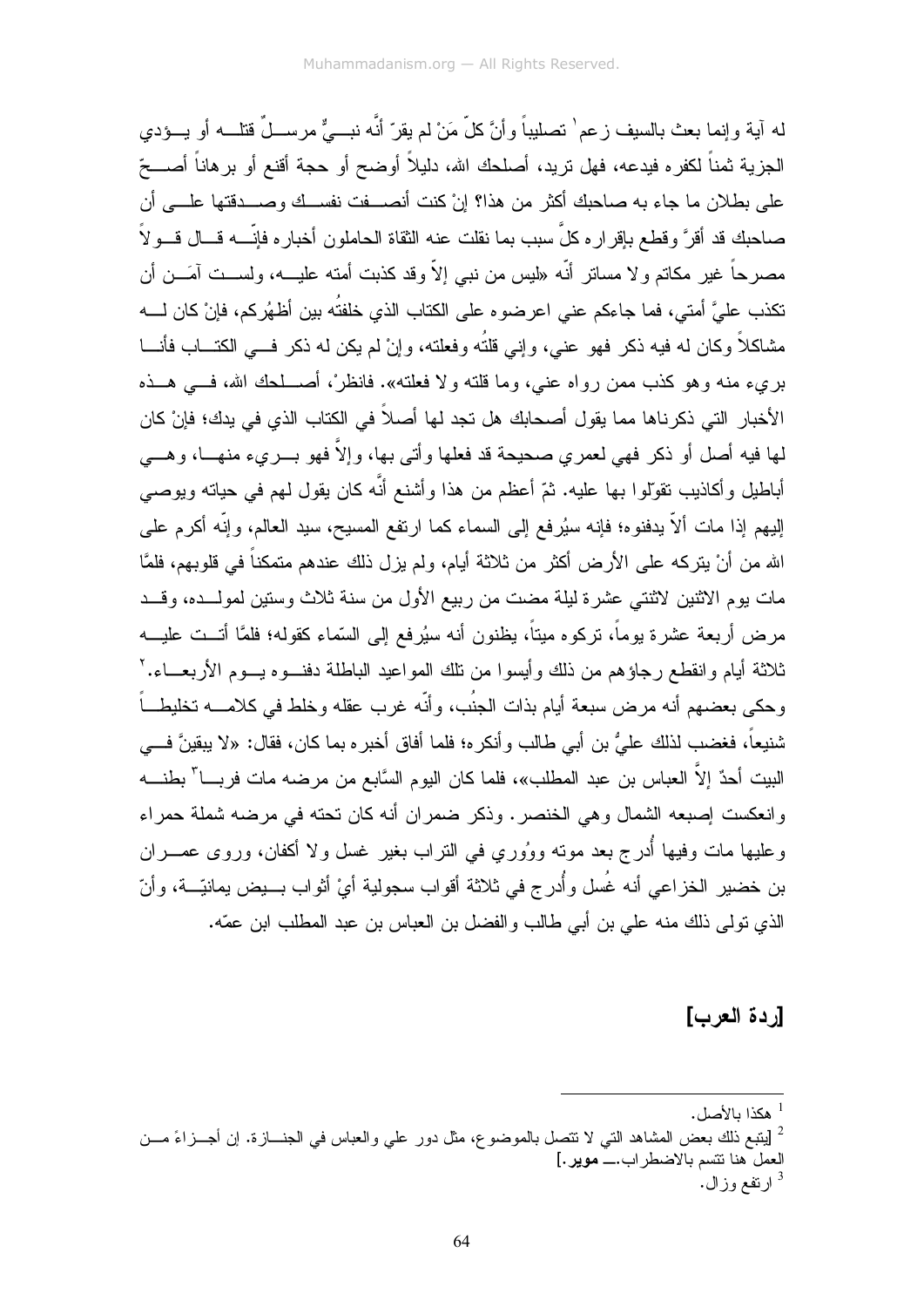فلم يبقَ أحدٌ ممن كان نبعه إلاّ ارتدَّ ورجع عما كان عليه، غير نفر يســـير وشــــرذمة قليلة من أخصّ أهله وأقربهم نسباً إليه طمعاً بما كان فيه من تلك الرئاسة، فكان لأبـــي بكـــر، عتيق بن أبي قحافة في ذلك أعجب تدبير وألطف فعل وأكثر رفق، فتولى الأمر بعــده بـــذلك السبب، فاغتاظ علي بن أبي طالب غاية الغيظ، ودخل عليه ما يدخل على مَنْ يشكِّك أنَّ الأمر صائر إليه فانتز ع من يده كلّ ذلك حرصاً الدنيا ورغبة في الرئاسة،' فلم يزل أبو بكر برفقـــه وحسن مداراته يلطف بالمرنتتين إلىي أن رجعوا بضــــروب مـــن الحيـــل والرفـــق والعـــدات والنشويقات والأمانبي والخداع، وكان بعض ذلك بـــالخوف والفـــرق مـــن الســـبف، وبعـــض بالنز غيب في سلطان الدنيا وأموالها وإباحة شهواتها ولذاتها فرجع من رجع في ظاهره لا فسي باطنه، وما أشكَّ، أكرمك الله، إلاَّ أنك ذاكر ما جرى في مجلس أمير المؤمنين، وقد قيل له في رجل من أجلَّ أصحابه إنه إنما يُظهر الإسلام وباطنه المجوسية القذرة؛ فأجاب بما علمته مـــن الحو اب حيث قال:

«و الله إنِّي لأعلم أنَّ فلاناً و فلاناً، حتى عدَّد جملة من خـــو اص أصــــحابه لْمُظْهِرُونِ الإِسْلَامِ وهُمْ أَبْرِياءِ مِنه، ويراءونني وأعلــم أنّ بـــاطنهم يخـــالف مـــا يظهرونه وذلك أنَّهم قومٌ دخلوا في الإسلام لا رغبة في ديانتنا هــذه؛ بــل أرادوا القرب منا والتعزيز بسلطان دولتنا لا بصيرة لهم ولا رغبة في صحة ما دخلـوا فيه. وإنِّي أعلم أنّ قصنتهم كقصة ما يُضرب من مثل العامــــة أن اليهـــودي إنمــــا تصحَّ بهوديته ويحفظ شرائع نوراته إذا أظهر الإسلام، وما قصــــة هـــؤلاء فــــي مجوسيتهم وإسلامهم إلاّ كقصنة اليهودي، وإنّي لأعلم أنَّ فلاناً وفلاناً، حتى عــدَّد جماعة من أصحابه كانوا نصار ي فأسلموا كر هاً، فما هم بمسلمين و لا نصــــار ي، ولكنهم مخاتلون، فما حيلتي وكيف أصنع؟ فعليهم جميعاً لعنة الله. أما كان يجـــب عليهم إذْ خرجوا من المجوسية النجسة القذرة التي هي أشـــرّ الأديــــان وأخبـــث الاعتقادات أو عن النصر انية التي هي أذعن الأقاويل إلى نور الإســــلام وضـــــبائه وصحة عقده أنْ يكونوا أشد نمسّكاً بما دخلوا فيه منه بما نركوه ظاهراً وخرجــوا عنه رياءً، ولكن لم قدوة برسول الله صلعم وأسوة به، لقد كـــان أكثـــر أصــــحابه و أخصَّهم به و أفريهم إليه نسباً يُظهرون أنهم أتباعه وأنصاره. وكان صلعم يعلــم أنَّهم منافقون، وعلى خلاف ما كانوا يظهرون له وصحِّ ذلك عنده؛ وأنَّهم لم يزالوا بيتغون له الغوائل بريدون به السوء، ويتطلبون له العثرات، ويعينون المشـــركين

موير .]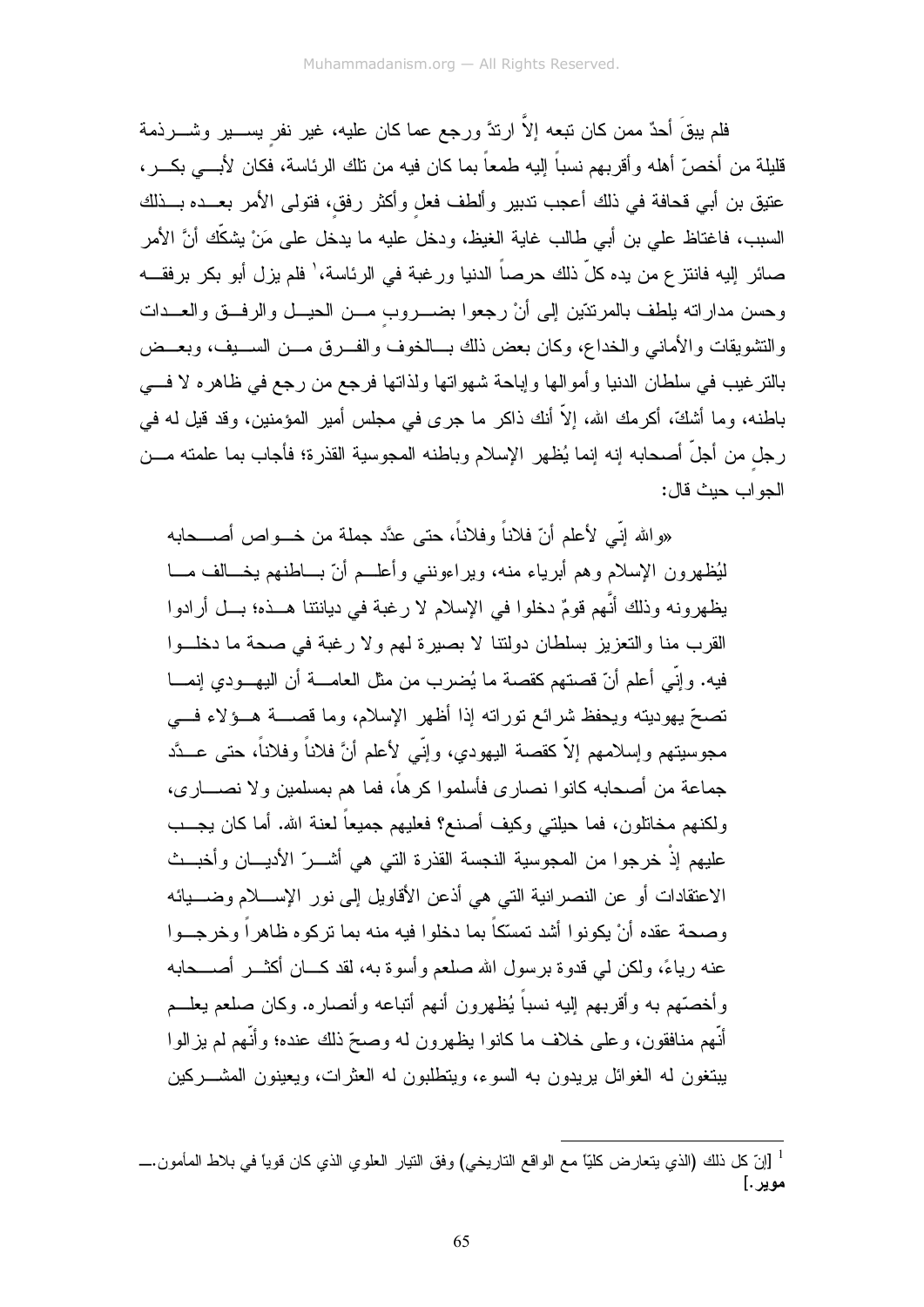عليه نظر العين، حتى أنَّ جماعة منهم كمنوا له تحت العقبة واحتالوا فسي تتفيــر بغلته لترمي به فتقتله، فوقاه الله كيدهم وشرٌ ما كانوا بيغونه له ثمّ كـــان يـــداريهم دائماً إلى أنْ قبضَ روحه على غاية ما يدار ي به الأعداء المكاشفين حذر اً مـــنهم. أفما بنبغي لي أنا أن أشابهه صلعم، هذا وكان حياً ملء نثيابه، ثم ارنتوا جميعاً بعد مونـه، فلم يبقَ منـهم أحدٌ كان يظن بـه رشداً إلاّ رجع وارندّ وحرص علـى نشــــتيت هذا الأمر وإبطاله ظاهراً وباطناً وعلانيّةً وسراً، إلى أنْ أيّده الله وجمـــع نفـــرُقهم وألقى في قلوب بعضهم شهوة الخلافة ومحبة الدنيا فربط النظام وجمـــع الشّــمل وألَّف التشتيت بالحيلة ولطف المدار اة، وأتمَّ الله ما أتمَّه، وما المدَّة في ذلك له و لا هو محمود عليه؛ بل المنَّة لله والحمد والشكر له على ذلك بأسره، فلستُ أذكر مـــا أراه ويبلغني عن أصحابي هؤلاء، لا أبعد الله غيرهم وما لهم عندي إلاَّ المـــداراة و الصبر عليهم، إلى أنْ يحكمَ الله بيني وبينهم، وهو خير الحاكمين».

ولو لا أنَّ سبدي أمبر المؤمنين نكلم جهار اً علي رؤوس الملأ في مجلســه، أجلَّــه الله، فذاع الخبر بذلك ونقله الشاهد إلى الغائب، لما حكيتُه، و أنت تشهد لي أني لم أنزيد فسي شـــيء من ذلك وإنَّما ذكرتك بما جرى من الكلام في ذلك المجلس وليس له مدة طويلة وأردت إعادته لأذكرك أمر الردّ وأنَّ القوم لم يكن ردهم إلى هذا الأمر إلاّ رغبة في الدنيا ولإتمام هذا الملــك الذي هم فيه وفي ذلك لذوي الألباب ممن ينظر في كتابنا هذا مقنع إنْ شاء الله.

فلنر جعْ الآن إلى كلامنا الأول، ونقول إنه كان عمر ه ثلاثاً وستين سنة، منها أر بعــون سنة قبل ادّعائه النّبوّة، وثلاث عشرة بمكة وعشر في المدينة وهذا، أصلحك الله، مـــا لا نقـــدر أنتَ ولا غيرك ممن يدعى مثل ادّعائك أنْ ينكره أو يجحده، والذي نقل إليك دينك ووثقت بــــه في جميع ما نقله عنه هو الذي نقل هذه الأخبار فهذه قصَّته من أولها إلى آخرها.

فإنْ ادعيت أنَّ موسى النبي ويشوع بن نون ولمي الله وخليفة موسى قـــد حاربــــا أهـــل فلسطين وضربا بالسبف وقتلا الرجال وسبيا وأحرقا القرى والمساكن بالنار ونهبا الأموال مما أنكرتُ على صاحبنا أمره وفعله قلنا لكَ إنَّهما فعلا ما فعلاه عن أمر الله عزَّ وجلَّ لقـــوام مــــا أراده وقدَّره وإنجاز مواعيده وفعله؛ فإنْ ذلك كان في قوم طغوا وبغوا ونجاوزا الحدَّ، فأحــب الله نبارك وتعالى نأديبهم كتأديب الأب المشفق على ابنه. فإنْ قلت: وما الدليل على ذلك منهما كان عن أمر الله، سبحانه ونعالى، وأنَّ الذي فعله صاحبك لم يكن عن أمر الله؟ قلنا: إنَّ نبـــي الله موسى حيث جاء بالآيات العجيبة المعجزة التي فعلها بمصر بحضرة فرعون وجميع أهــل مصر ، بعد ما فعل أهل مصر ببني إسرائيل ما فعلوه، وبعد ذلك أخر ج بنبي إسرائيل بنلك اليـــد الرفيعة والقوة المنيعة، وفلق لهم البحر وأجازهم، وغرق فرعون وأصـــحابه عنـــدما تـــبعهم،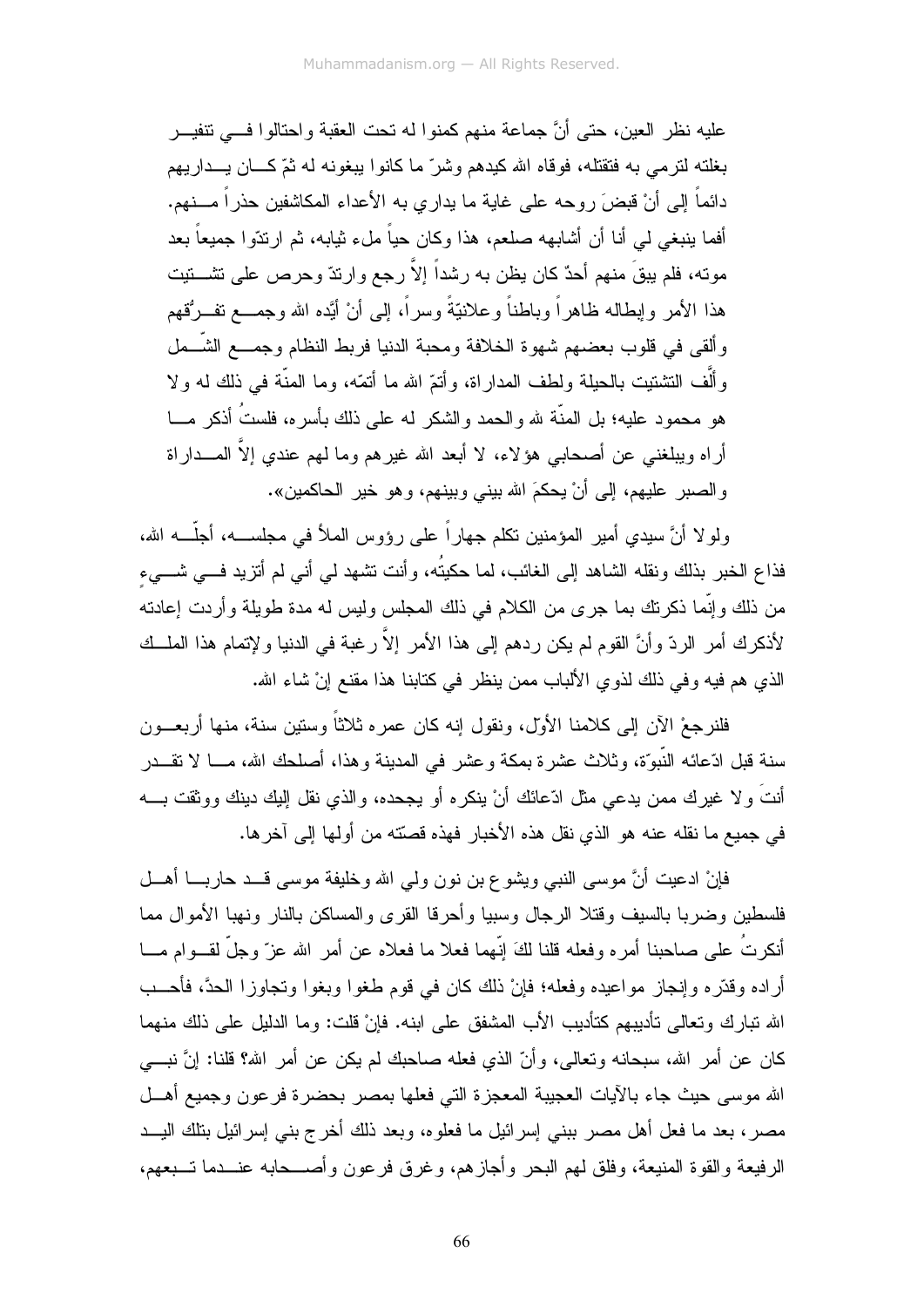وضرب موسى الحجر الأصمّ فتفجَّر منه اثني عشر نهراً سقاهم منهــا، وأنـــزل لهـــم المـــنّ والسلوى، وما أشبه ذلك مما أتى به مما هو ممنتع في قدرة المخلوقين، لا يقدر أحد أنْ يفعــل ذلك غير الخالق جلَّ وعز ٍّ ومن أعطاه الرب القدرة على فعل مثله، صـارت هذه دلائل واضـحة وشواهد له صادقة بأنَّ جميع ما حكاه وفعله هو عن أمرٍ الله نبارك ونعالمي وصحِّ عندنا أيضـــــاً من وجه آخر أنَّه لم يجئ من بعده نبيٌّ ولا رسولٌ من عند الله إلاّ ثبتٌ له مقالته وصحح قولــــه وما جاء به. وعلَّمنا أنَّ قتالَ الكَّفار الذين قاتلهم وسبي ذراريهم وأحرق مساكنهم ونهب أموالهم حقَّ من الله، وكذلك ما فعل يَشُوع بن نون من استيقافه الشَّمس وسط الفلك عن مسير ها، إلــــي أنْ انتقم الشعب من أعدائه؛ وكذلك نوقيفه القمر بأمر الرب فوقف، وشهد له الكتاب بأنَّــــه لــــم يكن مثل ذلك اليوم فيما مضيي ولن يكون في المستأنف، لأنَّها آيةٌ خصَّ بها يَشْو ع بـــن نــــون، فتكون شهادة له وجلالاً عنده إلى آخر الأبد، وكذلك أفاعيل عجيبة غير هذه يطـــول شـــرحها. وإذْ قلت إنَّك قرأت كتاب يَشُوع ودرسته حقَّ دراسته فلا وجـــه لإعادتهـــا ونحـــن، واليهـــود المخالفون لنا، منفقون على نصديقه عن غير نواطؤ؛ وإنه حق في ديوان الله، لا نشكَّ فيـــه ولا نر تاب.

فأعطنا أنتَ أصلحك الله أدني حجة أو آبةً أو لمعة أعجوبةً نومئ بها الى صاحبك أنَّــه فعلها أو بقرّ له كتابه بصحّتها حتى نصدّق نبوّته ونقرّ برسالته ونقبل دعوته، ونعلم أنَّ ما فعله من قتل النَّاس وسبيهم وأخذ أموالهم وإخراجهم من ديارهم كان عن أمر الله عزّ وجـــلّ كفعـــل أولياء الله، ولكنَّا نعلم حقيقة أنَّه لا جواب عندك في هذا وأنَّك لا نقدر أنْ نأتـى بشـيء مما سُئلت عنه فلا بنبغي لكَ، أصلحك الله، أنْ نظلم ونذمم من ردّ عليك قولك وأنكر دعواك قائلاً: إنَّ الله لم بيعث صاحبك ر سو لاً و لا نبيّاً و لا أمر ه بمحار بـة أحد و لا مو ادعته، و إنمـا هو ر جل متغلّــب ادّعي لنفسه ما ادّعاه؛ فأعانه علي ذلك قوم من عشيرته وأهل بيته وبلده فليس مَنْ جحد هـــذا وردَّه لوم ولا عيب ولا ذنب بل إنْ أنصفتَ عذرته وأحمدت رأيه وارتضيت بصحة عزيمتـــه وقلت بجودة فكره لإحادته عن القول المنتاقض الشَّاهد على نفسه ببطلانه وأنت تعلم، علَّمــك الله كلِّ خيرٍ، أنَّ العقل والنُّصفة بوجبان ذلك، اللُّهم إلاَّ أنْ نستعمل المباهنة التـــي ليســـت مــــن مذهبك ولا من أخلاقك بل هي سلاح العمه،' اليهود والكفار والجّهال، فـــإنَّ الكـــذب والبهـــت والمكابرة أصلُ قولهم ومتن كلامهم وعقد أمرهم لأنَّهم بشبهون الشَّبطان أباهم الكاذب المختر ع الكذب والبهتان كما شهد الرّب يسوع المسيح عليه في إنجيله المقدّس الطّاهر، فإلام أرجـــع، أصلحك الله، من أمرك؟ وكيف أقول وبما أحتجّ لكَ عند عقلي؟ وهل نرى أنْ أقبل قولكَ مـــن غير حجة ولا برهان ولا دليل مقنع؟ أُنرى ذلك صواباً وما أظنَّك، برحمك الله، نرى لـي ذلـــك

 $^{-1}$ المتحرين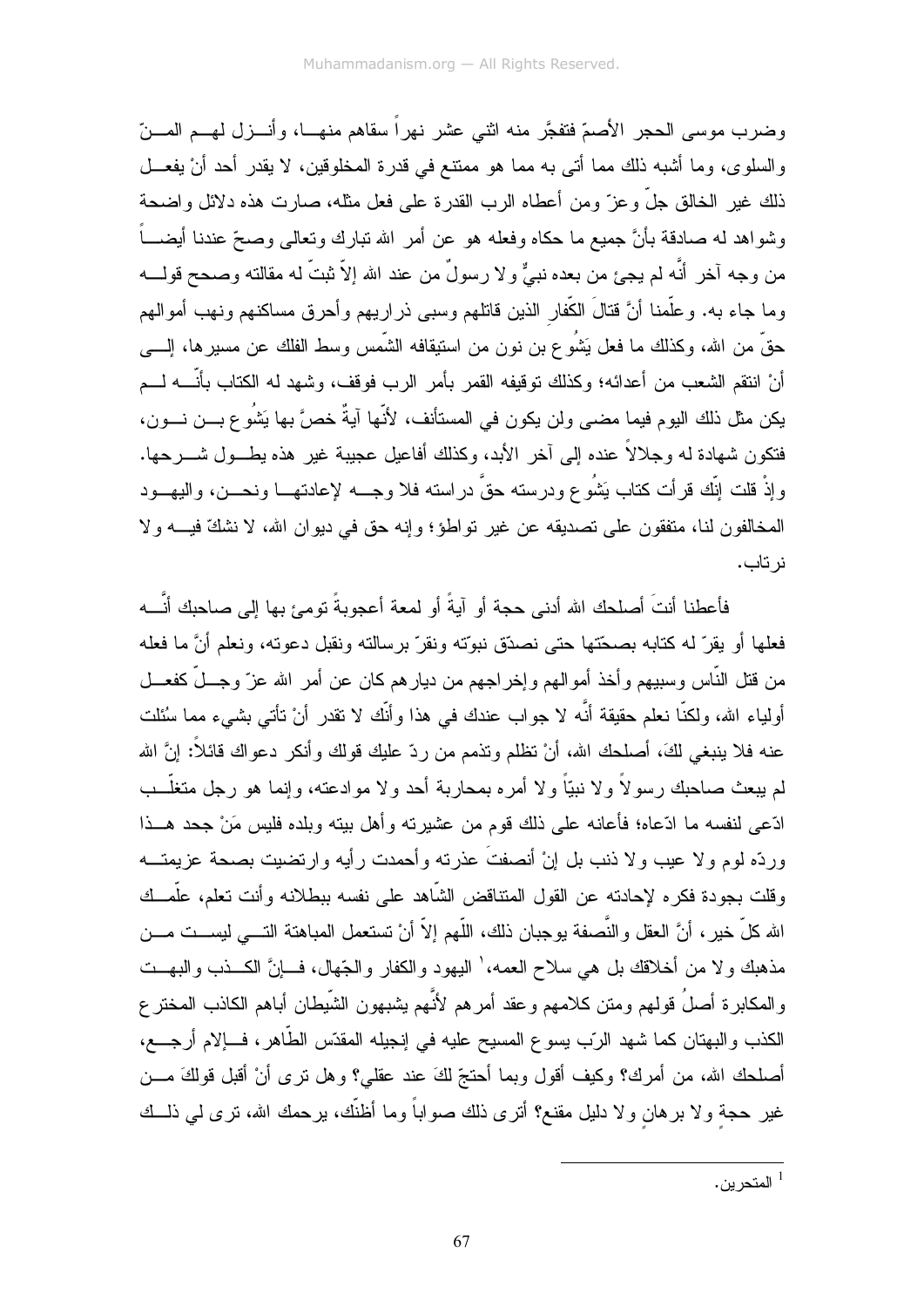كيف وسيدي المسيح قد قال في محكم إنجيله المقدّس ما معناه أنّ جميع الأنبياء إنّما نتبأت إلى وقت مجيئي وعند ظهوري زالت النبوات بأجمعها فلا نبي بعدي فمن جاء بعدي مدعيّاً نبـــوة فهو لصٌّ خاطفٌ لا نقبلوه؛' فأشرْ عليّ يا خليل هل نرى لي أنْ أعــدلْ عــن وصــــيّة ربـــي المسيح، مخلَّص العالم، وأقبل غرورك وخدعك وأمانيك وتشويقاتك بالدنيويات الزَّائلـــة، بغيـــر دليل ولا حجة. فما أظن مثلك من أخلَّ النمييز العقل أشار بمثل هذا الخطأ العظـــيم ولا مثلــــي قبله وأصغى إليه. فارجعْ إلى عقلك، برحمك الله، وأنصفه واستعمل القانون الحقَّ ودعْ النَّحامل للقرابة والعصبية للنِّسب المضمحل فإنِّي لكَ ناصحٌ وعليك مشفق. واذكر ْ ما قرأته في الإنجيل الطَّاهر حيث يقول السّيد المسيح لحوارية «إنَّ أنبياءً كثيرين وملوكاً أرادوا أنْ ينظروا ما أنـــتم نتظرون ولم ينظروا، وأنْ يسمعوا ما أنتم تسمعون ولم يسمعوا» ْ فهل ينبغي لكَ، وأنت قـــرأت مثل هذه، أنْ تميل عنه إلى غيره من أمور الدنيا مع معرفة سرعة زوالها وفنائها. وبعد هــذا كلُّه، كان ينبغي لكَ أنْ تعلَّمَ أنَّنا إنَّما صدقنا الأنبياء وقبلنا أقوالهم عندما جاءونا بشروط النَّبــوّة ودلائل الرّسالة وإعلام الوحي، لا بالغلبة والقهر ولا بالحمية والعصــــبية ولا بالشــــرف فــــي الحسب والنَّسب ولا بكثرة العشيرة وصولة المنعة ووفور المال لا بتسهيل السنَّن والشرائع ولا بإعطاء الجسد شهواته ولا لأجل الفرق في السلطان والخوف من السَّبِف والسَّوط بل بالآيـــات العجيبة التي لا يقدر الأدميون ولا يتهيأ في حيلهم أنْ يأتوا بمثلها فهي دلائل واضحة إلهية مثل أيات الإنباء وعجائب ربنا المسيح وأفعال تلاميذه الحور ابين التبي كانت تضلَّ عنـــدها عقـــول الفلاسفة وحكمة الحكماء؛ فقبلنا أقاويل هؤلاء وجميع ما جاءونا به وصدقناهم وأقررنا لمهم بــــه وأنَّه حقَّ منزل من عند الله عزَّ وجلَّ لكون مثل هذه الشهادات الصَّادقة معهم وبراءتهـــا فــــى أيدينا وعندنا أثارهم قائمةً وأعلامهم نيّرة لا يجحد ذلك أحدٌ ولا يمكن غيـــرهم أنْ يدعيــــه ولا ينكره إلاَّ من عاند الحقَّ واستعملَّ المباهنة وسوء التمييز .

# [الشرائع والأحكام ثلاثة أوجه]

وقد اقتضانا، أصلحك الله، هذا الفصل من كتابنا هذا أنْ نناظرك فيه بعض المنـــاظرة في ما أناك به صاحبك الذي ندّعي له النّبوّة من الشرائع والأحكام، فنقول إنَّ الشرائع والأحكام لن تخرج عن ثلاثة أوجه، ولا يقدر ذو نطق أنْ يأتي بزيادة فيها ولا نتقيص منها، وذلك: إمّـــا أنْ يكون الحكم حكماً إلـهيّاً وهو حكم التفضُّل الذي هو فوق العقل والطبيعة ويليق بـــالله جـــلّ اسمه لا بغيره، ولا يشبهه سواه؛ وإمَّا أن يكون حكماً طبيعيّاً قائماً في العقل مولوداً في الفكـــر

<sup>&</sup>lt;sup>1</sup> [ربما يشير إلى **يُوحَنَّ**ا، الأصنّحاح ١٠ أو ا**لأعْمَال: ٢٩/٢٠.\_ موير .**]  $.75/1$  نُوقا: ١/ ٢٤.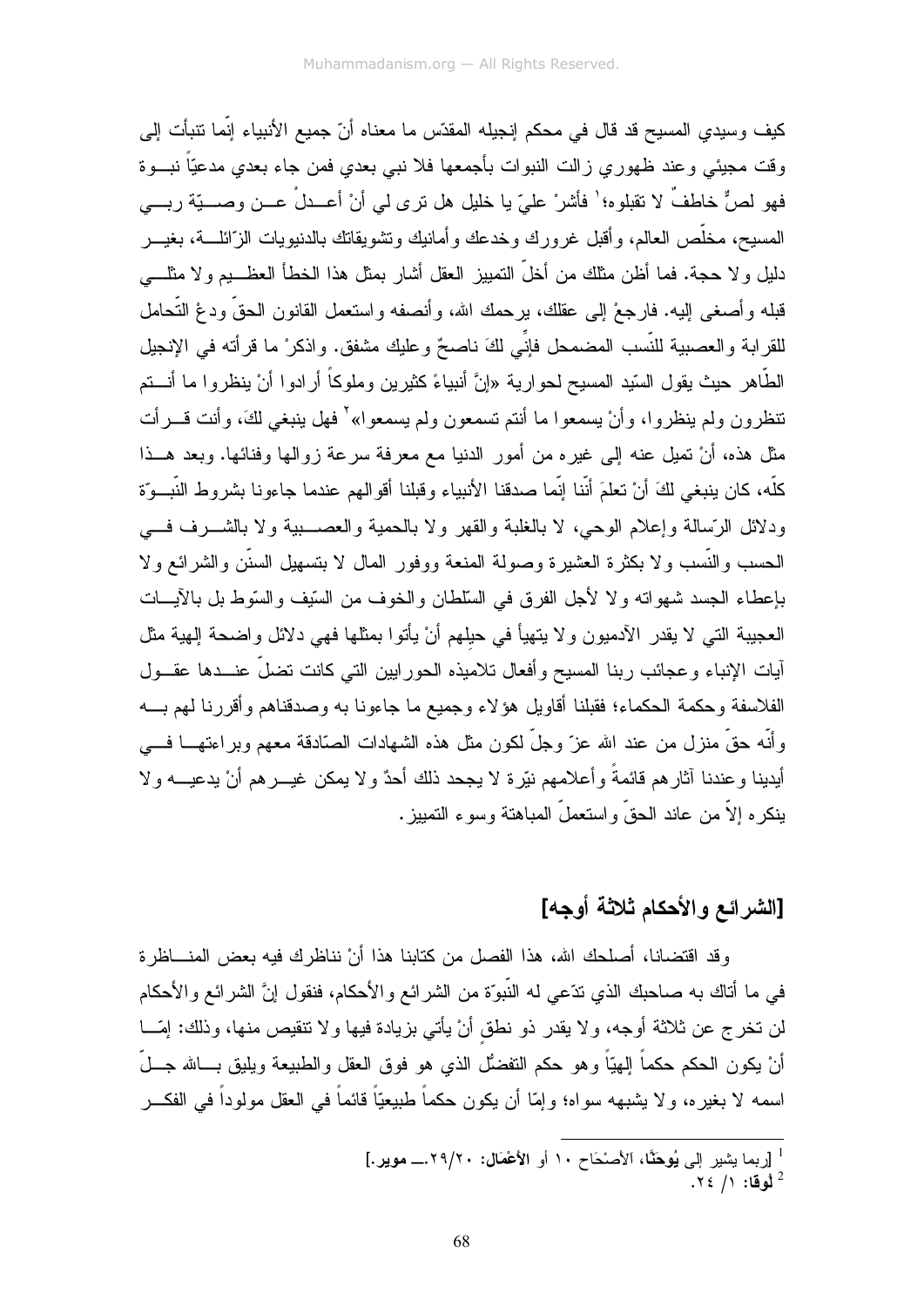يقبله التمييز ولا ينكره وهو حكم العدل؛ وإمّا أنْ يكون حكماً شيطانيّاً أعنـى حكم الـجور وهـــو ضد الحكم الإلهي وخلاف الحكم الطبيعي.

فأمَّا الحكم اﻹلهي، الذي هو فوق الطبيعة وأشرف منها، فهو التفضُّل الذي جـــاء بــــه المسيح مخلَّص العالم سيد البشر الذي أقرَّ صاحبك وشهد له إذْ يقول: ﴿وَقَفَيْنَا عَلَـــي آثَـــار همْ بعيسَى ابْنِ مَرْيَمَ مُصَدِّقاً لمَا بَيْنَ يَدَيْه منَ النُّورَاة وَآتَيْنَاهُ الإِنْجِيلَ فيه هُدًى وَنُورٌ وَمُصدِّقاً لمَسا بَيْنَ يَدَيْه منَ النُّوْرَاة وَهُدًى وَمَوْعظَةً للْمُتَّقينَ`﴾، وذلك أنّ المسيح قال فـــي إنجيلـــه الطــــاهر «غالبوا الشرّ بالخير وأحسنوا إلى مَنْ أساء إليكم وتفضَّلوا على النَّاس جميعاً، وبـــاركوا علــــى مَنْ لعنكم، وإدعوا لمن أذنب البكم، وآتوا الجميل والمعروف من شتمكم لتشبهوا في ذلك فعـــل أبيكم الذي في السَّماء فإنَّه يجود بوابله على الأبرار والفجَّار، ويشرق شمســـه علــــى الأخيــــار والأشرار»؛<sup>٢</sup> فهذا هو الحكم الإلهي، وشرائعه فوق الطبيعة وأعلـي من العقل الإنسانـي، وهـــو حكم النفضلُّ والرَّحمة والعفو والنُّشْبُّه بفعل الله نبارك ونعالمي الرؤوف الرحيم.

والنحو الثاني هو الحكم الطبيعي والشريعة القائمة في العقل الجـــاري مـــع الغريــــزة الملايع الإنسانية؛ وهو ما جاء به موسى النبي بقوله في حكمه ما معناه «العين بالعين والســـنّ بالسنِّ والنفس بالنفس والضربة بالضربة والجراح قصاص»، فهذا حكم الطبيعة الــداخل فـــي قانون العقل، وهو حكم العدل والنصفة، أنْ نأتـى النـاس بمثل مـا أنوا بـه إليك ونفعل بـهـــم كمــــا فعلوا بك إنْ خبرٍ أ فخبرٍ وإنْ شر أ فشرٍ ولبس ذلك مضاهباً للحكم الإلهي و لا مما بسِّنه الـــربِّبِ الرحيم المتفضل الرؤوف بخلقه.

والنحو الثالث هو الحكم الشيطانبي المحال، الذي هو الجور والشر بعينــــه. فــــلا نلــــمْ، أصلحك الله، على إيجابنا الحجّة عليك في ذلك، فإنّك تعلّم أننا معك في وسط المعركة لم نخر ج عنها و لا ندع المجاهدة بما عندنا من السِّلاح الرَّوحاني ذباً عن دين الله القيم الذي نرجـــو بــــه النصر والظفر على عدونا، فإنَّك، إنْ لمت في ذلك، ظلمت على أننا لا نلتفت إلـــي لومـــك ولا لوم غيرك في ذلك. وأنا أرجع البك بالمسألة سائلاً الله جلَّ وعزّ إلهامك الإنصــــاف ونلقينـــك القول بالعدل في إعلامي أيْ هذه الأحكام الثلاثة التي ذكرناها وأي شريعة جاء بها صــــاحبك، فإنْ قلت: إنه جاء بالأحكام الإلهية، قلنا لك: قد سبقه المسيح سيدنا إليها بســـتمائة ســــنة وبهـــا يعمل أصحابه ونابعون منذ ارنفاعه ممجداً إلى السَّماء إلى هذه الغاية وإلى أنْ نتقضـــى الــــدنيا ولم نرَ أحدًا من أصحابك علم شيئًا منها ولا كانت تستعمل في عهد صاحبك. وإنْ قلت: ومـــا أظنك فائلاً إنَّه جاء بالأحكام الطبيعية وشرائع العقل وسنن العدل، قلنا قد سبقه إلى ذلك موسى

قابل مَتَّحَى: ٤٣ / ٤٣ \_ ٤٨.

 $\cdot$ سُورِرَةُ الْمَائِدةِ: ٥/ ٤٦.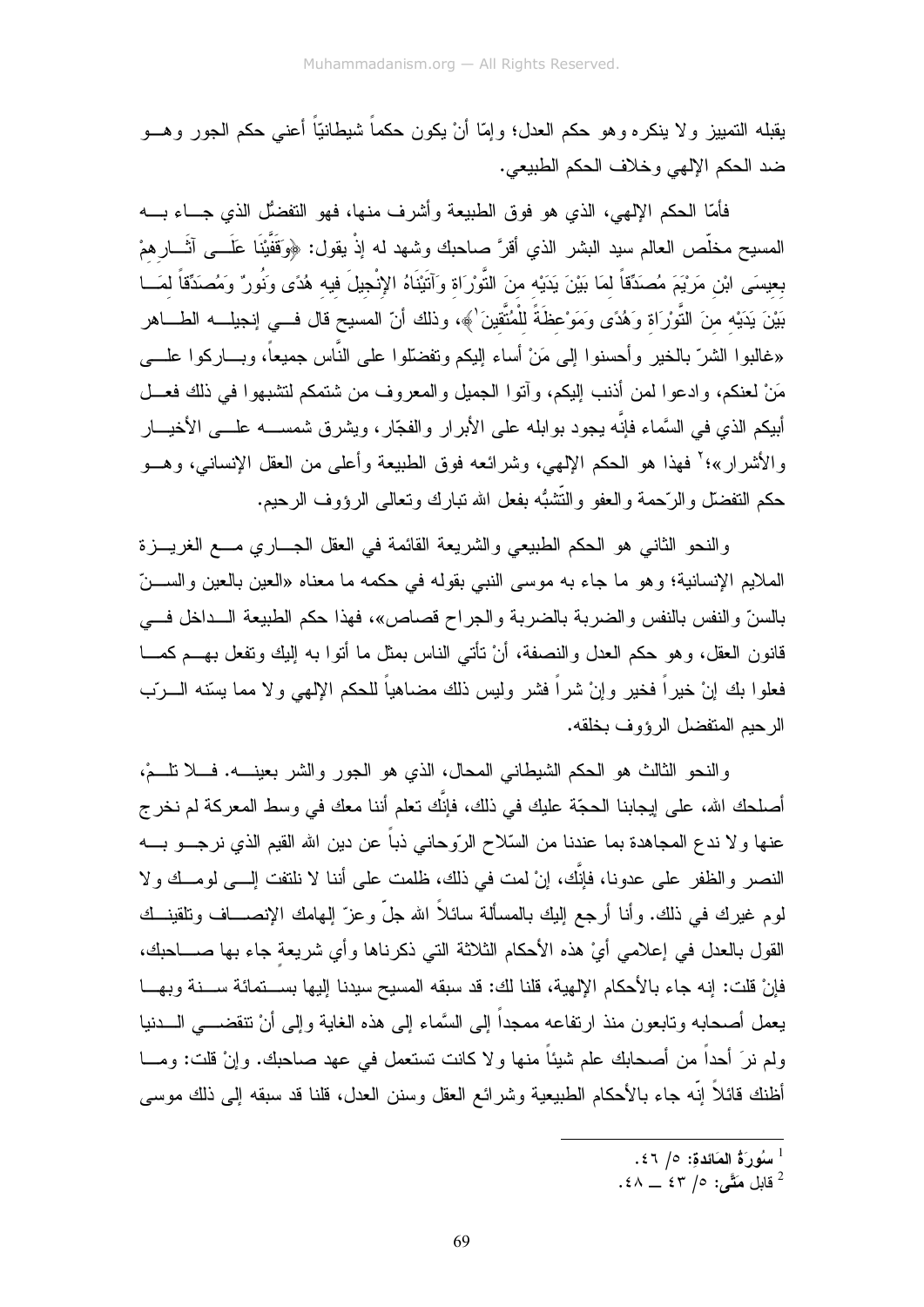النبي، و أو قفنا عليه و شر حه لنا شر حاً بيناً عن الله و النور اة وليس لأحد أنْ يدعيه لأنــــه نـــاطقٌ قائمٌ له وحده مشاهد في كتابه، اللَّهم إلاَّ أنْ يكونَ المدّعى لذلك مكابراً للعيان ظالماً متعدياً بهاناً يأتـي إلـي مـا هو كضـوء الشمس حقٌّ قائمٌ فـي أيدي أهله وهو لـهم وعنــــدهم وفـــيهم فيــــروم أنْ يطمسه ويحاول بمباهنته إدعاءَه لنفسه. فهذان حكمان قد عرفنا أصحابهما وأقررنا لهم بهمـــا. فقد بقى الحكم الثالث الذي هو حكم الشيطان وشريعة الـجور . فانظر ْ أصلحك الله نظــــراً شــــافياً ۖ بروية صحيحة وفكر لا يشوبه الميل والزيغ من القائم بهذا الحكم الناصر له المتمسك بشرائعه العامل به، وإلاَّ فأعلمنا أيْ حكم جاء به صاحبك وأي شريعة أتى بها غير الحكم الثالث الـــذي شرحناه لك لنقبله منك إنْ أوجب قبو لاً ونتقاد لكَ فيه فإننا لا نعاند الحقِّ و لا نرده مـــن حيـــث أتـي. فـهل نقول، برحمك الله، إنه جاء بالحكميْن معاً؛ يعنـــي حكـــم المســـيح وحكـــم موســــي وشرحهما في كتابه قائلاً: «النفس بالنفس والعين بالعين والسن بالسن الخ» كما قال موسى شــم أَتْبِعه بقول المسيح وإنْ غفرتم فإنّه ﴿أَقْرَبُ للنَّقْوَى ٰ﴾؛ فأنت تعلم أنَّ هذا كلام متناقض، كقــول القائل: «فائع قاعد، وأعمى بصير، وصحيح سقيع في حال واحدة». فما أظنك نستجيز إطــــلاق هذا الكلام على هذا من الإطلاق لأنَّه محال ثم لا ينكتم أيضاً ولا يختفي على متدبره ومتعقبـــه أنَّه كلام سرق من موضعيْن مختلفين أعني النوراة والإنجيل ثم إنْ أنت أقررت كلَّ واحد مـــن هذين الحكميْن وادَّعيته، فلا يقرُّك أصحابهما، ولا يدعونك وذلك لأنَّه حقٌّ لمهم وهم أشدَّ تمسكاً به وصبانةً له من أنْ يسامحوك عليه لأنَّهم ورثوه فصارٍ في أيديهم إرثاً مقبوضاً وحقاً مســـلماً لمهم، ويقولون لك إنك متعدٍّ ظالم نروم أخذ إرثنا من أيدينا، مع إقرارك أنت أنه لنا غير جاحـــد له، فإنْ حاولت أخْذه فأنت غاصبٌ لا حقَّ لك. بل آنتا أنت بما في يدك وعندك مما ليس فـــي أيدينا ولا عندنا، لنعلم أنك صادق في ادّعائك. أليسَ إنّما نلجأ إلى القول الثّالث الــذي يقيمـــون عليك فيه البينة العادلة أنَّك أنت جئت به وعملت به ونصرته وكيف نقدر على جحود ما أنـــت مقيم عليه مقرَّ به وهو في يدك نتاضل عنه وتخاصم فيه وهو شريعة لك أنت مســـتعملها ثـــم ترجع فتتكر وتجحد ما أنت فيه من حكمك ونتبرأ منه وبعد هذا وقبلسه فسلا أظنسك ترضسي لصاحبك أنْ يكون تابعاً للمسيح وموسى، وأنت نزعم فيه ما نزعم وندَّعي له ما تـــدعى مـــن الحظوة والقدر والمنزلة عند رب العالمين، وتجترئ على الله وتقول: لولا صاحبك ما خُلق أدم ولا كانت الدنيا ولقد جئت يا هذا، أصلحك الله، بأمر ذي بهت وكذب بيّن أدّعيت له من الآيات ما أدَّعيت بقولك لو لا أنْ يكذبوا بها كما كذب الأولون، ولم ندع له ذلك في الشَّرائع وأنــــه مــــا كان عليه أنْ يأتي بها فيبين بها بعض أمره أوليس لأنَّه لم نكن شريعة رابعة بقيت، فلمّا لم يبقَ إلاَّ الشريعة الثالثة وكان موسى والمسيح قد سبقاه إلى الشريعتيْن جاء هو بالشريعة الثالثة فـــلا

سُورَةُ المَائدة: ٥/ ٨.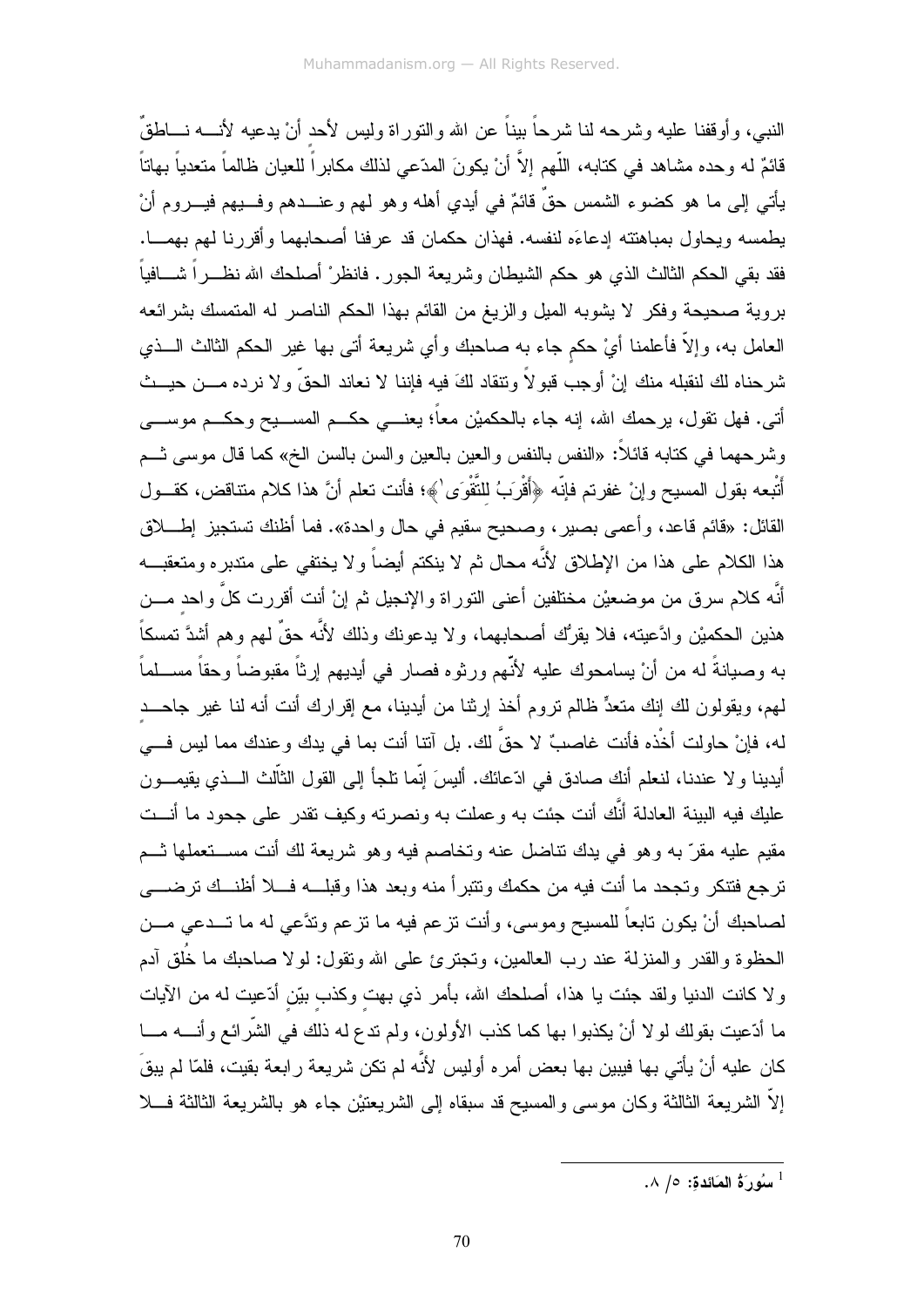أدر ي بأي قوليك آخذ، و لا عن أيهما أجيب. فأصدق نفسك، ير حمك الله، و لا نغشَّها لأن ذلــك حرام عليك وليس الدين من الأمور التي يجوز أنْ يتواني ذو اللبِّ والعقل عن الفحص والبحث عنها ويتغافل عن النفنيش عنه والوقوف على أصوله وأسبابه، وفقك الله إلــــى الـحـــقٌ وجنبـــك الباطل بحوله وقوته.

## [القر آن: مو اده وكيفية حمعه]

وكأني بك وقد ألجئت إلى أنْ نقول إنَّ الحجة البالغة عندك هذا الكتاب الذي في يــدك، و إنّ الدليل على صحّة كونه مُنز لاً من عند الله ما فيه من الأخبار القديمة عن موسى والأنبياء وعن سيدنا المسيح، وصـاحبك رجلٌ أمّيٌّ لم يكن له معرفة و لا علم بتلك الأخبار ؛ فلـــو لا أنــــه أُوحى إليه وأُنبئ به فمن أين عرف ذلك حتى نسقه وجاء به. ثم تقول لا يقدر إنسيَّ ولا جنــــيّ أن يأتي بمثله، ثم تقول ﴿وَإِنْ كُنْتُمْ في رِيْبٍ ممَّا نَّزِلْنَا عَلَى عَبْدنَا فَأْتُوا بِسُورَة منْ مثْله وادْعُوا شُهَدَاءَكُمْ منْ دُون الله إنْ كُنْتُمْ صَادقينَ ٰ﴾. و ﴿لَوْ أَنْزِلْنَا هَذَا الْقُرْآنَ عَلَى جَبَل لَرَأَيْتَــهُ خَاشـــعاً مُتَصَدِّعاً منْ خَشْيَة الله'﴾؛ ونظائر هذه الأغلوطات فهذا أعظم الدليل وأصحّ البرهان وأوضـــح الحجة بزعمك على نبوّته؛ فكأنك جعلت هذا آيةً له وحجة، مثل فلق البحر لموســـي؛ ووقـــوف الشمس ليشوع بن نون؛ وإحياء الموتى للمسيح؛ وأعاجيب الأنبياء السَّالفين. ولعمري أنَّ هــذا الكلام قد أضلٌ قوماً كثيرين، وقد أويت من هذا الكلام إلى ركن ضــــعيف القواعـــد متـــداعى الدعائم و هي القوائم، وجوابك في هذا قريب غير بعيد وحاضر غير غائـــب ولا متخلــف ولا بديل لنا عن كشف هذه القصَّة، وإنْ كان في كشفها بعض المرارة عليك فـــي بـــطَّ<sup>ّ</sup> القـــروح النغلة، ۚ لا بدِّ أنْ ينالَ صاحبها منه أذى وألم فأصبر لألم الحديد قليلاً نجــد الرّاحـــة وحـــلاوة العافية عندما يتضح لكَ الحقَّ وتظهره لكَ فائدة هذا القول وتدليسه عليك، تقول إنَّه ينبغي لـــك أنْ تعلم أو لاً كيف كان السبب في هذا الكتاب؛ ثمَّ تدعى حينئذ مثل هذه الدعاوي المتدلسة<sup>°</sup> التي لا بقاء لمها على المحنة ولا ثبات على الفحص، وذلك أنَّه إنَّما كان رجل من رهبان النصــــار ي يُعرف بسرجيوس أحدث حَدَثاً أنكره عليه أصحابه، فحرموه وأخرجوه وقطعوه عــن الـــدخول إلى الكنيسة وامتنعوا من كلامه ومخاطبته، على ما جرت به العسادة معهــم فـــى مثـــل هـــذا الضرب؛ فندم على ما كان منه، فأراد أنْ يفعلُ فعلاً يكون له به تمحيص عن ذنبه وحجة عند

- <sup>1</sup> سُورَةُ الْبَقَرَةِ: ٢/ ٢٣.
- سُورَةُ الْحَشْرِ : ٥٩/ ٢١.
	- <sup>3</sup> شق.
	- الفاسدة الجلد.

<sup>&</sup>lt;sup>5</sup> المستتر ة عبويها.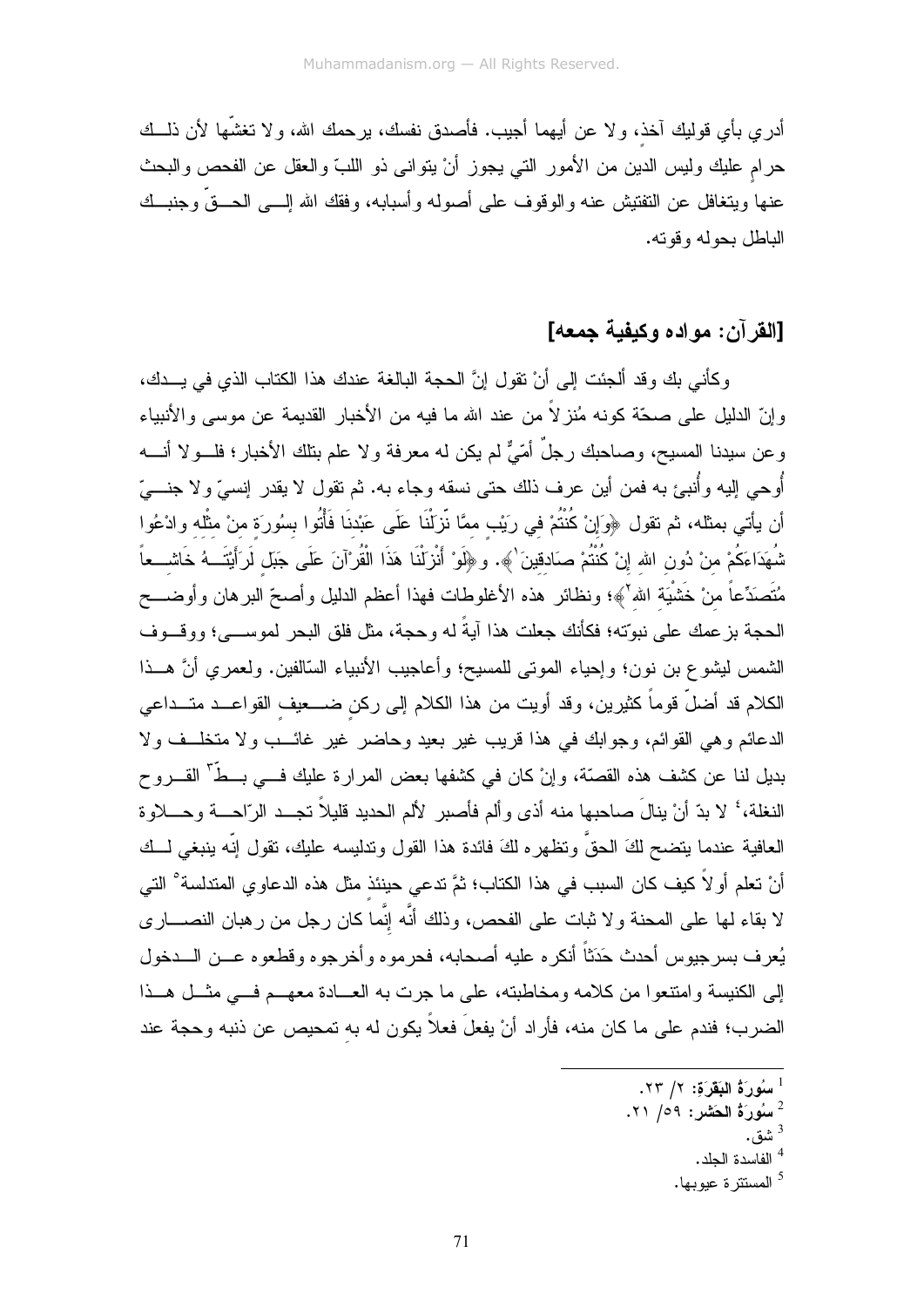أصـحابه النصـار ي، فذهب إلى بلد تُهامة فجالها حتى أفضـى إلى تر بة مكة؛ فنظر البلــد غالبــاً فيها صنفان من الديانة: فكان الأكثر دين اليهو د؛ ٰ و الآخر عبادة الأصنام، فلم يــز ل يتلطــف ويحتال بصاحبك حتى استماله وتسمَّى عنده نسطوريوس. وذلك أنه أراد بتغيير اســـمه إثبـــات رأي نسطوريوس الذي كان يعتقده ويتديَّن به، فلم يزل يخلو به ويكثــــر مجالســــته ومحادثتــــه ويلقي الِيه الشيء بعد الشيء إلى أن أزاله عن عبادة الأصنام، ثم صبَّره داعياً ونلميذاً له يدعو إلى دين نسطوريوس. فلما أحسّت اليهود<sup>٬</sup> بذلك، ناصبته العداوة، فطالبته بالسبب القديم الـــذي بينهم وبين النصاري. فلم يزل يتزايد به الأمر إلى أنْ بلغَ به ما بلغ، فهذا سبب ما فـــى كتابـــه من ذكر المسيح و النصر انية و الذبِّ عنها و تز كية أهلها بالشهادة لهم أنَّهــم أقـــر ب مـــودَّة، و أنّ منهم قسيسين ور هباناً وأنَّهم لا يستكبرون. " فلمّا قوى الأمر في النَّصر انيّة وكـــاد يـــنمّ تُـــوفي نسطور بوس هذا فوثب عبد الله بن سلاَّم وكعب، ٔ المعر وف بالأحبـــار ، البهودبـــان بخبثهمـــا ومكر هما؛ فأظهر ا له أنَّهما قد تابعا على رأيه وقالا بقوله فلم يز الا على ذلك المكـــر والـــدّهاء والندبير عليه بكتمان ما في أنفسهما إلى أنْ وجدا الفرصة بعد مونه. فلمَّا نُوفي وارنـــدّ القـــوم وأفضى الأمر إلى أبي بكر، وجلس على بن أبي طالب عن نسليم الأمر لأبي بكر علما أنهمـــا قد ظفرا بما كانا يطلبان ويريدان في نفسيهما، فاندسًّا إلى على بن أبي طالب فقـــالا لــــه: «ألا ندَّعي أنت النبوِّة ونحن نوافقك على مثل ما كان يؤدب به صاحبك نســـطوريوس النصـــراني، فلست بأخسَّ منه». وكان عليّ بن أبي طالب قد أحسّ بما كان نسطور بوس الرّ اهب علبـــه إلاّ ا أنَّه كان صغير أ وقتما صحبه إلاَّ أنه أو عز ا إليه ألاَّ يعلم أحداً بموضعه و لا بيلغ أحداً من أهـــل عليه فقبل على منهما ذلك لصغر سنه و قلَّة تجر بنه و مال إلى قولهما بسلامة قلبه و حداثة ســـنَّه وقلَّة تجربته فلمْ يتمَّم الله لهما ولم يبلغهما إياه لأنه اتصل بأبي بكر بعض خبر هما فبعث إلــــي علي، فلما صار إليه ذكره الحرمة ونظر إلى أبي بكر وإلى قوته فرجع عما كان عليه ووقع بقلبه. ° وكانا قد عمدا إلى ما في يد على بن أبي طالب من الكتاب الذي دفعه إليه صاحبه على معنى الإنجيل، فأدخلا فيه أخبار النوراة، وشيئاً من جلَّ أحكامها، وأخبار من عنـــدهما بـــدلها وشنُّعا فيه وزادا ونقصا ودسَّا نلك الشناعات كقولهما ﴿وَقَالَت الْبَهُودُ لَيْسَت النُّصَـــارَى عَلَـــى شَىءْ وَقَالَت النَّصَارَى لَيْسَت الْيَهُودُ عَلَى شَىءْ وَهُمْ يَتْلُونَ الْكتَابَ كَذَلِكَ قَالَ الَّذينَ لا يَعْلَمُــونَ مثْلَ قَوْلهمْ فَاللهُ يَحْكُمُ بَيْنَهُمْ يَوْمَ الْقِيَامَة فيمَا كَانُوا فيه يَخْتَلف وُنَ ْ﴾. ومثـــل الأعاجيـــب وذلـــك

- <sup>1</sup> كذلك في الأصل.
- لعلّ ذلك بعد هجر ته للمدبنة.  $^2$
- $\left[ \begin{array}{cc} .\wedge \Upsilon & / \circ & . \end{array} \right]$ الاشار ة الى سُورةُ المَائدة: ٥/ ٨٢. ]
- <sup>4</sup> [لعلّ ذكر ه خطأ لأنَّه من التابعين ولم ير َ محمّداً وقد أسلم في خلافة عمر ــــ **موير .**]
- <sup>5</sup> [لا يمكن عده صغيراً وغير ذي تجربة وكان له من العمر ست وعشرون سنة.ـــ **موير .**]

 $\cdot$ ا سُورَةُ البَقَرَة: ١/ ١١٣.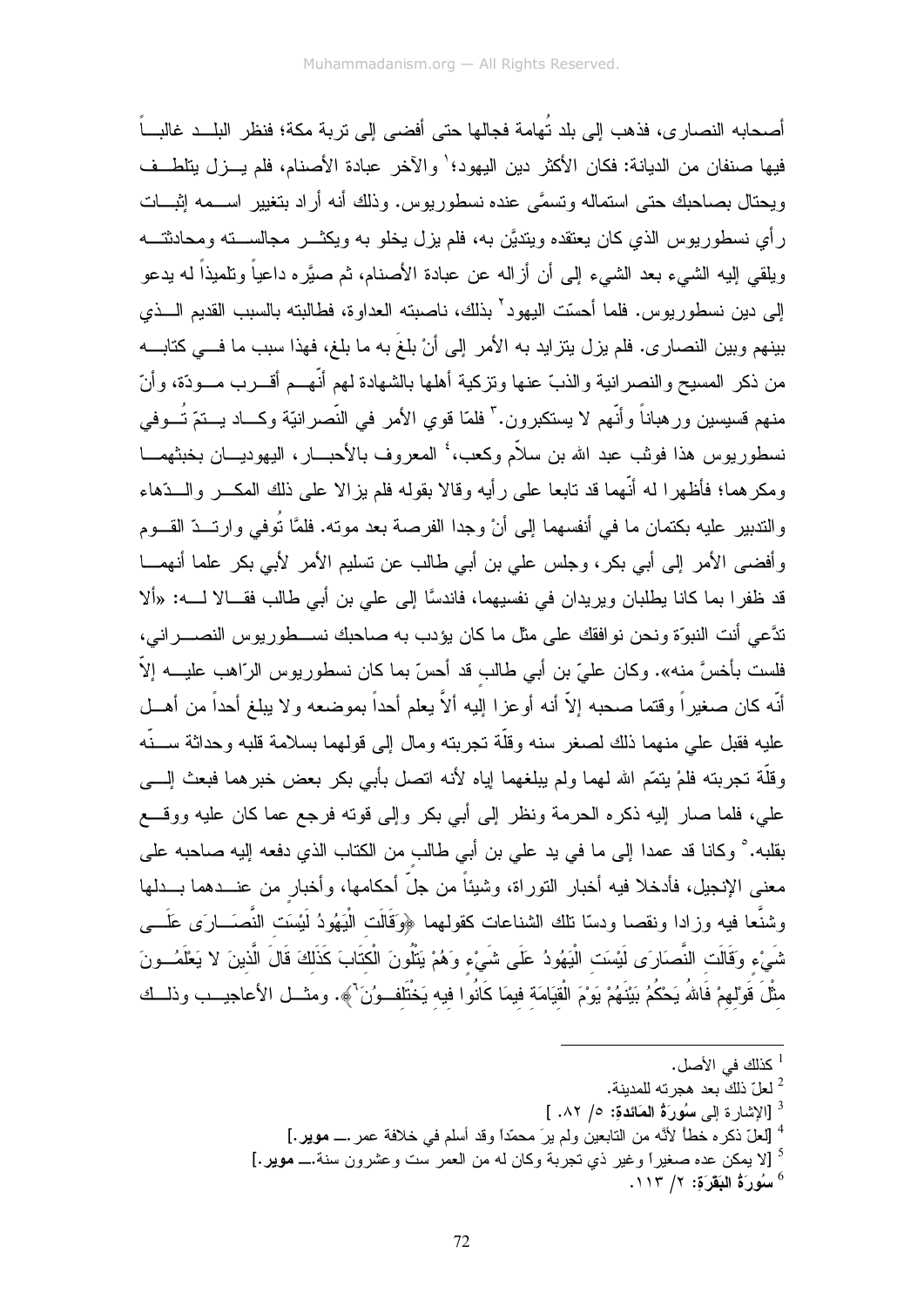النتاقض الذي لا يحيل على الناظر فيه أنَّ المتكلمين به قوماً شتى مختلفون، كلِّ منهم يـــنقض قوله صاحبه، ومثل سور ة النحل و النمل و العنكبوت ومثل هذا وشبهه؛ إلاَّ أن علياً حـــين أيــس من الأمر أنْ يصير إليه صار إلى أبي بكر بعد أربعين يوماً، وقال قومٌ بعد سنة أشهر فبايعـــه ووضع بدَه في بده وقال له [أبو بكر] ما حبسك عّنا وعن مبايعتنا يا أبا الحسن، فقال: «كنــت مشغو لاً بجمع كتاب الله لأن النبي كان أوصاني بذلك». فانظرْ أيها العـــادل أنّ الحجـــاج بـــن يوسف أيضاً جمع المصاحف وأسقط منها أشياء كثيرة فكناب الله أيها المغــــرور لا يُجمــــع ولا يُسقط منه شيء، وأنت وأهل مقالتك عارفون بذلك غير منكرين لأنَّ الثَّقات من رواتكم نقلـــوا هذه الأخبار وصححوها فليس بينهم فيها خلف وأنت تعلم أيضاً، أنهم رووا أنّ النسخة الأولـــي هي التي كانت بين القرشيين، فأمر علي بن أبي طالب بأخذها لما اشتد عليه الأمر لـــئلا يقــــع فيها الزيادة والنقصان، وهي النسخة التي كانت محضة على معنى الإنجيل الذي دفعــــه إليــــه نسطوريوس، وكان يسميه عند أصحابه جبرائيل مرة والرّوح الأمين مرة، فلما قال على بـــن أبي طالب لأبي بكر في البيعة الأولى: «إني شُغلت في جمع الكتاب»، قـــالوا: «فمعنـــا قـــول ومعك قول وهل يُجمع كتاب الله ؟» فاجتمع أمرهم وجمعوا ما كان حفظه الرجال من أجزائــــه كسورة براءة التي كتبوها عن الأعرابي الذي جاءهم من البادية وغيره من الشاذ والوافد، ومـــا كان مكتوباً على اللُّخاف' والعُسُب، وهو جريد النخل وعلى عظم الكتف ونحو ذلك، ولم يُجمع في مصحف، وكانت لهم صحف وأدراج على منهاج أدراج اليهود وذلك من حيلة اليهــودييْن، وكان الناس بقرؤون مختلفين؛ فقوم بقرؤون ما مع على بن أبي طالب وهم أنباعه إلـــي اليـــوم وقوم بقرؤون بهذا المجموع الذي ذكرنا أمره؛ وقوم بقرؤون بقراءة الأعرابي الذي جاء مـــن البرية وقال إن معي حرفاً وآية وأقلَّ وأكثر فكتب ولا يدري أحدٌ ما قصنته ولا في مـــا أُنــــزل؛ وطائفة نقرأ بقراءة ابن مسعود لقول صاحبك: «من أراد أن يقرأ القرآن غضاً طرياً كما أُنـــزل فليقرأ بقراءة ابن أم عبد». وكان يُعرِض عليه في كل سنة مرة، وفي السنة التي مـــات فيهـــا عُرض عليه مرتيْن. وقوم يقرؤون قراءة أُبيّ بن كعب، لقوله: «أقرأكم أبيّ»؛ وقـــراءة أُبـــي وقراءة ابن مسعود منقاربتان، فلما صار الأمر إلى عثمان بن عفان واختلف الناس في القراءة أقبل على بن أبي طالب بنطلَب العلل على عثمان وينتبع العثرات ويعيبه ويخالف عليــــه ذلـــك ندبراً على قتله.'' فكان الرجل بقرأ الآية ويقرأها الآخر قراءة مختلفة، ويقـــول الرجـــل مـــنهم لصاحبه: «فراءتـي خيرٌ من فراءتك»، ويحتجّ كلّ منهما لصاحبه بالذي يقرأ بقراءته، ويقع في ذلك الزيادة والنقصان والتحريف والتبديل، فقيل ذلك لعثمان إنّهم يختلفون في القراءة ويزيدون في الكتاب ويُنقصون ويتضاغنون في ذلك ويقع بينهم الشر والأخذ بالعصـــــبية، ولا نــــأمن أنْ

ً [العبارة ملفتة، وتعزو بشكل واضح إلى على مخطَّط القضاء على حياة عثَّمان ـــ موير .]

<sup>&</sup>lt;sup>1</sup> بالكسر حجارة بيض رقاق واحدتها لخفة وهي في حيث زيد بن ثابت جامع القرآن.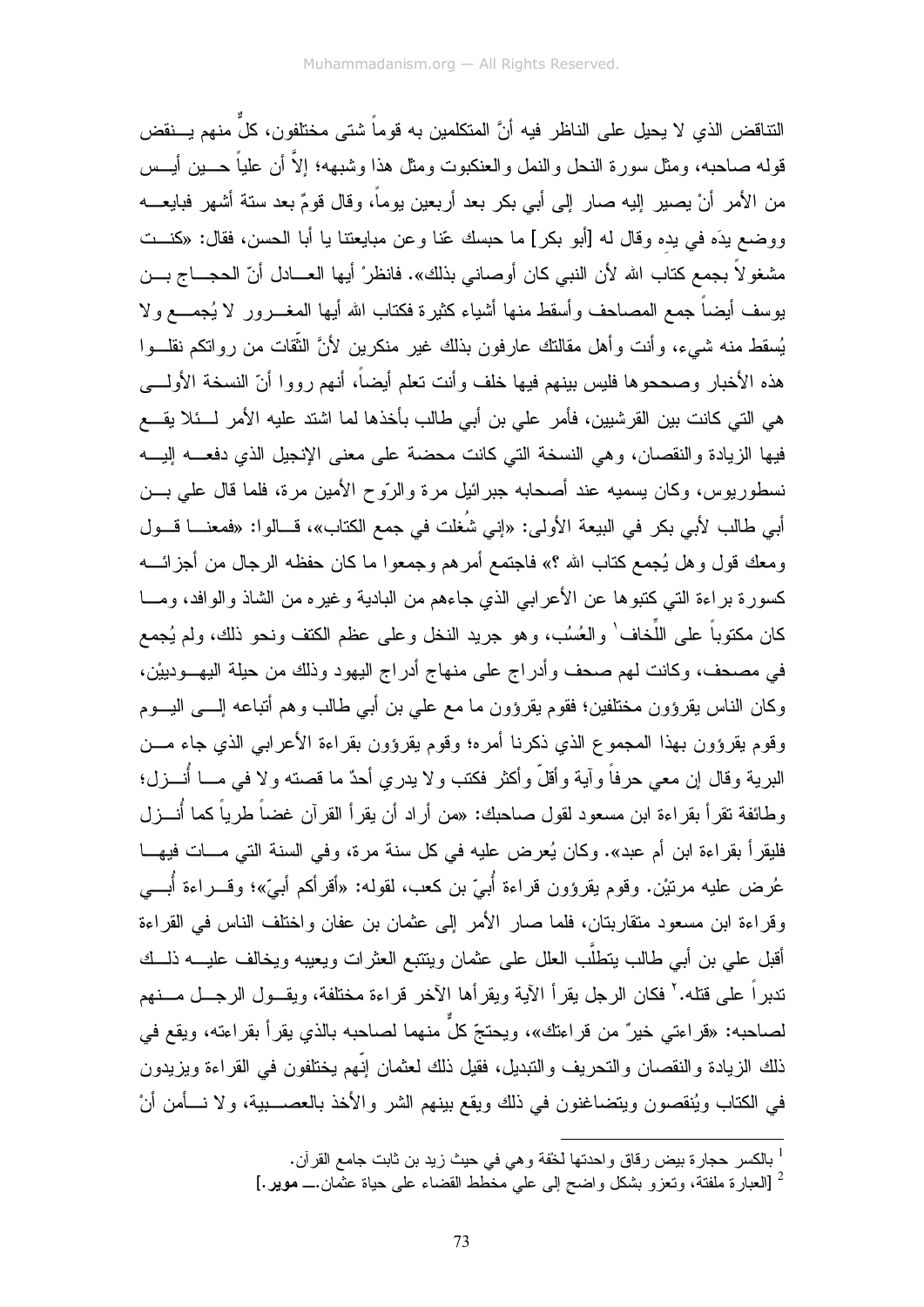يتطاول الأمر ويتفاقم فيقع بينهم القتل ويفسد الكتاب وترجع الرّدة؛ فبعث عثمان فجمع كل مسا أمكنه من نلك الأدراج والرِّقاع، وما كتب أولاً، ولم يتعرضوا لما في يد علي بن أبـــي طالــب من مصـحفه و لا لمن كان يقر أ بقر اءته و لا دخل معهم في هذا التأليف. فأمّا أُبيّ بن كعب فمات قبل هذا التأليف؛ وأما ابن مسعود فطلبوا منه أنْ يدفع إليهم مصـــحفه، فـــأبـي فصـــــرفوه عـــن الكوفة، واستعملوا أبا موسى الأشعري'، وأمروا زيد بن ثابت الأنصاري وعبد الله بن عباس؛ وفيل محمد بن أبي بكر بتأليفه وإصلاحه وحذف الفاسد منه كانا حديثي السّن.' وقسالوا لهمسا: «إذا اختلفتما في شيء أو لفظة أو اسم فاكتباه بلسان قريش»؛ فاختلفا في أشباء كثيـــرة، منهــــا التابوت، قال زيد هو التابو ه، وقال ابن عباس بل هو التابوت، فكتباه بلسان قـــر بش. ونظـــائر هذه كثير ة. فلما جمعو ا هذا التأليف على ما في هذه المصاحف كُتبت أربعة مصــــاحف بخـــط جلبل، ووُجِّه أحدها إلى مكة، وخلف آخر ً في المدبنة، ووجّه آخر إلى الشَّام، وهو البوم بملطبة باق؛ ولم يزل ذلك المصحف الذي كان بمكة إلى أيام أبي السرايا، فلمّا كان في تلك الأيام وهو آخر سلب سلبت الكعبة (سنة ٢٠٠ هجريّة) ليس أبي السرايا سلبها، بل في تلك الفتنـــة، فقـــد قيل، احترق في ما احترق وأمّا مصحف المدينة ففُقد في أيام الحيرة؛ وهـــي أيــــام يزيــــد بــــن معاوية. ووُجِّه المصحف الرّابع إلى العراق، وكان بالكوفة وهي يومئذ قبة الإســــلام، ومجمـــع المهاجرين والصحابة. ويُقال إن ذلك المصحف باق إلى اليوم بالكوفة وليس بصحيح بـــل فُقـــد في أيام المختار ،" ثم أمر [عثمان] بجمع ما جُمع من تلك المصاحف والأدراج التي جُمعت من البلاد، وكتب إلى العمال أنْ بجمعو ا ما أمكنهم منها وينقضو ه حتى لا يعلم أن أحداً عنده منهـــا شيء وتوَّعد المخالف منهم فكلَّ ما صار إليهم غلوا له الخل وسرحوه فيه وتركوه حتى تقطـــع واهترى ولم يبقَ شيىء يعلم إلاّ منفرقاً، مثلما قيل عن سُورَة النَّور إنَّها كانت أطول من سُـــورَة البَقَرَة ۚ وكما قيل إنَّ سُورَة الأَحزَاب مبتورة ليست بتمامها. وكذلك قالوا في براءة إنها لم يوجد بينها وبين الأنفال فصل يُعرف، فلم يفصلوهما بسطرٍ «بسم الله الرَّحمٰن الرحيم». ومثل قـــول ابن مسعود في المعوَّذنيْن ْ لما أَثبتوهما في المصحف: «لا نزيدوا فيه ما ليس فيه»، ومثل قول عمر على المنبر : «لا يقولُنّ أحد إنَّ آية الرجم ليست في كتاب الله فإنَّا كنـــا نقـــراً "والشـــبخ و الشيخة إذا زينيا فارجمو هما البتة" فلو لا أنْ يُقال إنَّ عمرَ قد زاد القرآن ما ليس فيه لزيتُها فيه

- <sup>3</sup> [لقد قتل المختار في الثورة المُشار إليها هنا، ٦٧هـــــ **موير .**]
	- <sup>4</sup> [سُهُورَةُ ال**بَقَر**َةُ هي أَطول سور القرآن.ـــ موير .]
- <sup>5</sup> [المعوّذتان: السورتان الأخيرتان في القرآن.ـــ (موير) أي: سُورةُ الفَلْق وسُوْرَةُ النَّاس.]

<sup>&</sup>lt;sup>1</sup> [إنَّ واقعة العز ل صحيحة، لكنها ليست السبب المزعوم هنا.ـــ موير .]

لِنَّ مؤلفنا ليس دقيقاً. فلدى الهجرة كان لزيد من العمر أحدى عشر سنة، وعبد الله بن العباس ست سنوات؛ " وبالنالي ففي ناريخ نحرير عثمان فإن لهما من العمرعلى النعاقب ثلاثون وخمس وثلاثون.\_ موير .]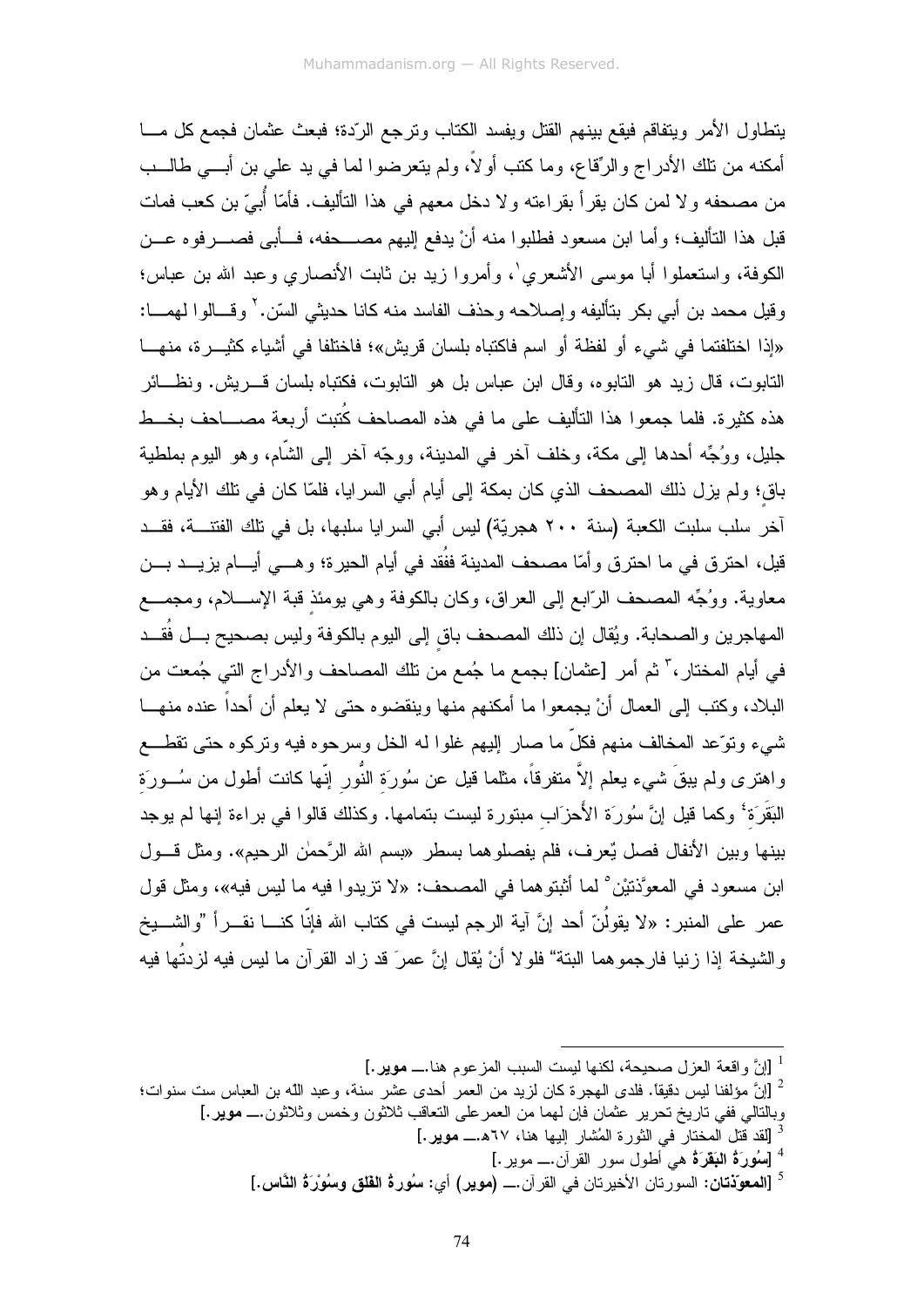بيدي»، ٰ ومثل قوله في آخر خطبة خطبها: «إني لا أعلم أنّ أحداً قال إنَّ المتعة ليســت فـــي كتاب الله، بل قد كنا نقر أ آية المتعة، ولكنها سقطت فلا جز ي الله من أســـقطها خيــــر أ؛ فإنــــه أَوْتُمِن فما أدَّى الأمانة، و لا نصح الله و لا رسوله»؛ فقد أسقط المموَّه عليه مـــن القـــر آن شــــيئاً كثيراً. وقوله أيضاً، وما كان عليه أن يرخَّص الله للناس، وإنما بعث محمداً بالــــدين الواســــع. وقال أبيّ بن كعب: «سورتان كانوا يقرؤونهما فيه»، وإنما قال هذا في التــأليف الأول، ولــم يدرك هذا التأليف، وهما سورتا القنوت والونر، وهمـــا: «اللهـــم إنّـــا نســـتعينك ونســـتغفرك ونستهديك ونؤمن بك ونتوكل عليك» إلى أخر الونر .<sup>٢</sup> وكذلك أية المتعة فإن علياً كان أسقطها بِتةً. وقيلَ إنَّه سمع رجلاً بقر أها على عهده فدعاه وضربه بالسوط وأمر الناس ألاَّ بقر أها أحد؛ فكان هذا بعض ما شنَّعت به عليه عائشة يوم الجمل؛ وقد دخلت منزل عبــد الله بـــن خلــف الْخِزِ اعنِ، فقالت في بعض قولها: إنه بجلد على القرآن وبضرب عليه وبنهي عنه وقب بِسِدَّل وحرَّف. وبقى مصحف عبد الله بن مسعود عنده فهو يُتوارث إلى الساعة؛ وكـــذلك مصــــحف على بن أبي طالب عند أهله. ثم كانَ من أمر الحجاج بن يوسف ما كان إنّه لم يدع مصحفاً إلاّ جمعه وأسقط منه أشياء كثيرة ذكروا أنّها كانت نزلت في بني أمية بأسماء قـــوم، وفـــي بنــــي العباس بأسماء قوم، وزاد أشياء، وكتبت نسخ بنأليف ما أراد الـحجاج في سنة مصـاحف، فوُجّه واحد إلى مصر وأخر إلى الشام وأخر إلى المدينة وأخر إلى مكة وأخر إلى الكوفة وأخر إلى البصر ة، و عمد إلى المصاحف المتقدمة فغلي لها الزبت وسرَّجها فيه فتقطعت، واحتــذى فـــي ذلك بما فعله عثمان." والدليل على ما كتبنا أنك الرجل الذي قر أت كتب الله المنز لــــة؛ و أنـــت تعلم كيف انتسقت الأخبار وكثر التخليط في كتابك الذي هو دليل علـــي أنَّ الأيـــدي الكثيـــرة نداولته واختلفت فيه الأراء وزيد فيه ونقص منه، وكلَّ قال ووضع ما أراد وهوى وأسقط مـــا كر ه وسخط. أفهذه عندك، أكر مك الله، شر وط كتب الله المنزلة ؟ ســـبّما وصــــاحبك أعر ابــــى

<sup>1</sup> [انظر حياة محمد (الطبعة الأولى)، المجلد الأول، ص xxv.ــــ موير.]

ً [تروي المصادر أن **سورة القنوت** مؤلفة من سورتَيْن: هما **سورة الخلع، وسورة الحفد**، وفيما يل<sub>ّى</sub> نصهما:

سُورة الخلع بسم اللَّهِ الرَّحمّن الرَّحيمِ اللَّهُمَّ إِنَّا نَسْتَعِيثُكَ وَنَسْتَغْفِرُكَ \* وَثْنَيْبِي عَلَيْكَ وَلاَ نَكْفُرُكَ \* وَنَخْلَعُ وَنَثْرُكَ مَنْ يَقْجُرُكَ. سُورة الحفد بسمِ اللَّهِ الرَّحمَّنِ الرَّحيمِ اللَّهُمَّ إِيَّاكَ نَعْبُدُ \* وَلَكَ نُصلِّــّي وَنَسْجُدُ \* وَالِبَيْكَ نـــَسْعي وَنَحْفِدُ \* نَرْجُو رَحْمَتَــكَ \* وَنَخْشمي عَذَابَكَ إِنَّ عَذَابَكَ بِالْكُفَّارِ مُلْحَقٌ. انظر كتاب نلدكه: Geschichte des Qorāns, II <sup>3</sup> [إنَّ هذا الاستطراد عن القرآن مشوب بالموروث العباسي والعلوي. وأغلبه مجرد نلفيق، لا يستند إلى واقسع تاريخي مهما كان. لكن لا شكّ أن هذه النمط من الحديث كان شائعاً في بلاط المأمون (وحيت سيُرحب بـــأي محاججة تفند أز لية القر آن)؛ و هذا ما بشير اليه مؤلفنا ضمناً هنا و هناك كَثير أ.ـــ موير .]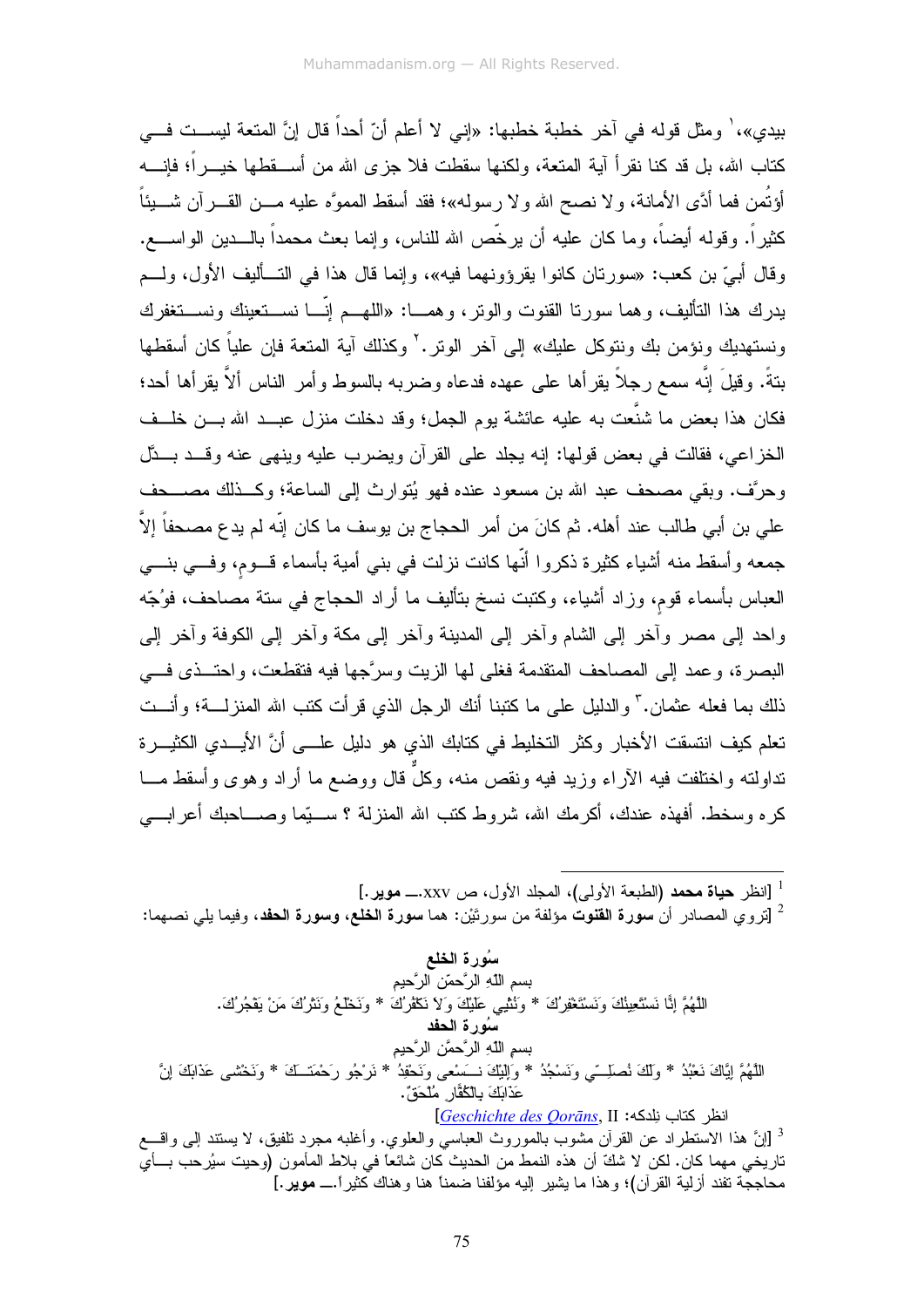جلف، ٰ يأوي البادية فخطر خاطر في قلبه فسجَعه بلسانه، وصار به إلى قوم بَدْوِ فتقـــرَّب بــــه إليهم وهم يشهدون في كتابهم أن الأعراب أشد كفراً ونفاقاً، ومن هو أشد كفراً، كيــف يُؤخــذ عنه سرّ الله ووحيه ونتزيله على نبيّه وأنت تعلّم ما كان بين علي وأبي بكر وعمر وعثمان من الإحنة والعداوة، فقد زاد هؤلاء ونقصوا، وزاد هذا ونقص. وإنَّما كان كل واحد مـــنهم يريـــد الخلاف على صاحبه ومناقضته قوله ومباراته. فمن أين نعلم أي الأقوال هو الصحيح؟ وكيف يمكن لك أنْ تميّزه من السقيم وقد زاد فيه الحجاج ونقص منه؟ وأنت عارفٌ بمذهب الحجـــاج في جميع أموره. فكيف تستوثقه في كتاب الله وتعدله وتأمنه على ذلك؟ وقد كان الرجل الـــذي يتقرب إلى بني أمية بكلٍّ ما يجد إليه سبيلاً. هذا وقد كان اليهود البهت مخالطين لمهـــم، وكــــان بعضهم قد أظهر لهم الدخول معهم في المقالة، وإنَّما كان ذلك مكراً منه وخديعةً وحيلة للفســـاد وندبراً منه عليهم ليبطل الأمر ويضمحل. فهذا، أصلحك الله، أصحِّ دليلٍ وأوضـــح برهـــان لا يحيل إلاَّ على من قد أعمى الجّهل بصره وطمس على قلبه وإلاَّ فأية حجة أو أي شـــيء مـــن الشَّرح أكثر مما شرحنا، ولولا أنَّك الرجل الذي قرأت كتب سرائر الله ودرستها حق دراســـتها وأنَّ الإنصاف أصل شيمنك لما شرحنا لكَ هذا الشرح والحقَّ، رحمك الله فيه بعض المــــرارة عاجلةً وحلاوةً كثيرةً آجلةً، فلهذا السبب قد اكتفينا بما ذكرناه، فاصبر ْ للمــــرارة اليســـيرة مـــن الدواء تعقبك حلاوةً كثيرة في العاقبة، على أنَّك تعلم وكل من ينظر في كتابنا هذا إننا لم نكتب إليك بشيء زيادة على ما في كتابك من ذات أنفسنا، بل ولم نثبت إلاّ الصحيح مما نقلته رواتكم العدول الثقات، عندكم المأخوذ بقولهم المعول في الدين على ما نقلوه من هذه الأخبار وغير هـــا في صحتها، وأنَّهم لم يتزيدوا فيها ولا مالوا إلى أحد الفريقيْن وقد ثبتنا صدقهم وعرفنا حقيقـــة ما نقلوه بما شاهدنا من الكتاب، إنَّه إنَّما هو كلام منثور لا نظام له ولا نأليف ولا معنى بتســـق بل هو منتاقض كلّه؛ ينقض بعضه بعضاً، فقد صحّ عندنا، وعند كلِّ ذي لب أن الـــذي نقلـــوه إلينا من خبره هو على ما حكوه ولولا كراهيتنا للنطويل لشرحنا من نتاقضه ونفـــاوت معانيــــه وأخبار أصل جمعه أكثر مما شرحنا؛ ولكن في ما أثبتنا كفاية لذوي الألباب والعقول ومن أراد نصح نفسه. فأي جهل أعظم من جهل من أدّعي أنَّ هذا الكتاب حجةٌ ودليل لمن جاء به وشاهد لنبوة نبي مبعوث مثل فلق البحر لموسى وإحباء الموتى وإبراء الكمه، وتطهير البرص لســـبدنا المسيح مخلَّص العالم. إن هذا حقاً لجاهل مائق، لأنه لم يعقل كيف يشبه ويقرن بين الإشـــكال، على أني لا أظن أحداً به أدنى مسكة من عقل، أو له أدنى تمييز يجترئ أنْ يفكـــرَ فـــي هـــذا فضلاً عن أنْ يتفوّه به؛ ولم يخطر مثل هذا قطّ إلاَّ على بال غبي غارب العقل، مختلس اللـــبّ ضعيف القلب. أفتراك أعزّك الله نحمل نفسك في صحة عقلك ودقة نظرك وكثرة فحصك على

<sup>&</sup>lt;sup>1</sup> في الأصلبة خلق.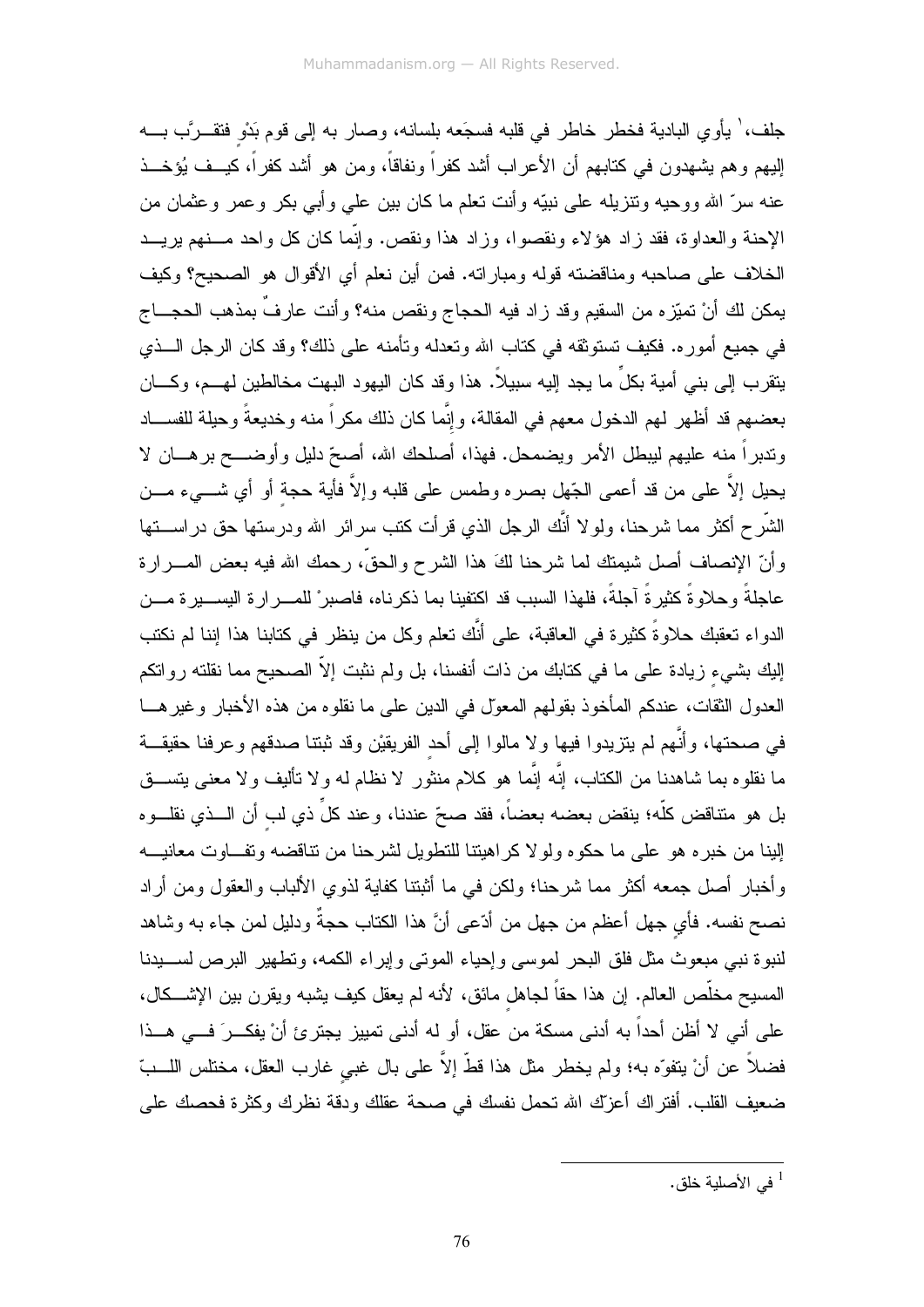أنْ تحتجَ بمثل هذا الكتاب مع ما قد عرفت من أخباره وأسباب أصوله، فهذه حجة منكسرة عند مثلي من ذوي التفتيش وباحث على أصول الأخبار . وأنت تعلم أني الرجل الذي قرأت الكتب، وعنيت بمعرفة الأصول وكيف كانت من أولها إلى أخرها، وأن المبهرج من الأخبار والمدلس من الأحاديث غير جائز على مثلي ولا نافع عندي.

# [اللحن في القرآن، المادة و الأسلوب]

فأخبرني أصلحك الله عن قول صاحبك ﴿قُلْ لَئن اجْتَمَعَت الإِنْسُ والْجنُّ عَلَى أَنْ يَــأْتُوا بمثَّل هَذَا الْقُرْآنِ لاَ يَأْتُونَ بمثَّله ولَوْ كَانَ بَعْضُهُمْ لبَعْض ظَهيراً لَهٖ. أفتقول أفصح ألفاظاً منــــه؟ فجوابنا لك في هذا، نعم أفصح منه كلام البونانية عند السروم والزوبسة عنسد أهسل فسارس والسريانيَّة عند أهل الرَّها والسريانيين، وعبرانيَّة بيت المقدس عند العبرانيين؛ فإنْ كل لســـان له كلام فصيح عند أهله من سائر الألسن، ولهم ألفاظ فصيحة يتخاطبون بها، وهي عندك كلها أعجمية، كما أن لسانك العربي الفصيح عندكَ أعجميٌّ عندهم. هذا إذا أطلقنا قولك إن كتابــك أفصح ألفاظاً بالعربية؛ وذلك أن صاحب فصاحة الألفاظ بأي لسان كان هو الذي لا يحتاج إلى استعارة ألفاظ غيره، ولا يستعين بها في خُطبه وكلامه؛ بل يكون مستغنياً بمعرفته وفصــــاحته عن لسان غيره ونحن نرى صاحبك قد افتقر في كتابه إلى استعمال كلمات غيره، وهو القائل: ﴿إِنَّا أَنزَلْنَاهُ قُرْآناً عَرَبَيّاً لِّعَلَّكُمْ نَعْقُلُونَ ۚ وقد خاطب به أعر اباً، عاربة فصحاء بلغاء أصـــحاب خطاب كقوله: الإستبرق، وسندس، وأباريق، ونمارق، وأشباه هذه، التــــى إنَّمــــا هــــى ألفـــاظ فارسيَّة. ومثل المشكاة فإنها حبشيَّة، وهي الكوة؛ ومثل هذا كثير قد استعمله في كتابه." فنقـــول إنَّ العربية ضاقت عليه؟ فلم يكن فيها من الانساع ما لا يلجأ معه إلى لسان غيـــره فـــي هـــذه الأشباء، سيما وأنت نرى أنها مُنزلة من عند رب العالمين على يد جبرائيل الملك الأمين؟ فإمّا أنك توقع النقص بالمرسل أو بالرسول؛ فإنْ كان من عند صاحبك، فوقع النقص به لأنه لم يكن يعرف هذه الأسماء بالعربية ولم يدرك علمها، فلذلك أعجزته، فهذه ألفاظ امرؤ القيس وغيـــره من الشعراء والفصحاء والمنقدمين والمتأخرين الذين لا يُحصـــي عـــددهم، وكــــلام الخطبـــاء والبلغاء الذين كانوا قبل مجيء صاحبك أفصح ألفاظاً منه وأرق وأدق معان بساقراره لأهلهسا

<sup>-</sup> سُورَةُ الإِسْرَاءِ: ١٧/ ٨٨.

<sup>&</sup>lt;sup>2</sup> [سُورَةُ يُوسف: ٢/١٢؛ سُورة الزُّحْرُف: ٣/٤٣. [قارن أيضاً: سُــورَة الرَّعــدِ: ٣٧/١٣؛ سُــورَةُ طـــه: ٢ /١١٣/٢؛ سُورَةُ الزُّمَرِ: ٢٨/٣٩؛ سُورَةُ فَصلَّتَ: ٣/٤١؛ سُــورَةُ الشَّــورَى: ٧/٤٢؛ وسُــورَةُ الأحقــافِ: ١٢/٤٦.\_\_ موير .]

<sup>&</sup>lt;sup>3</sup> [إن مفرادات: **نَمَارقُ، مِشْكَاة، سُنْدُس، إسْتَبْرَق، أبَاريق** التي أوردت على أنها كلمات أجنبية في القـــرآن. وربما نبدو هذه الحجة غريبة بالنسبة للقارئ الغربي، لكن بالنسبة للعرب، الذين يعتزون بكمال ونقاء لغــتهم، فإن للحجة قو ة خاصة بحد ذاتها؛ وبدون شك تلقاها البلاط بتر حبب.ـــ موير .]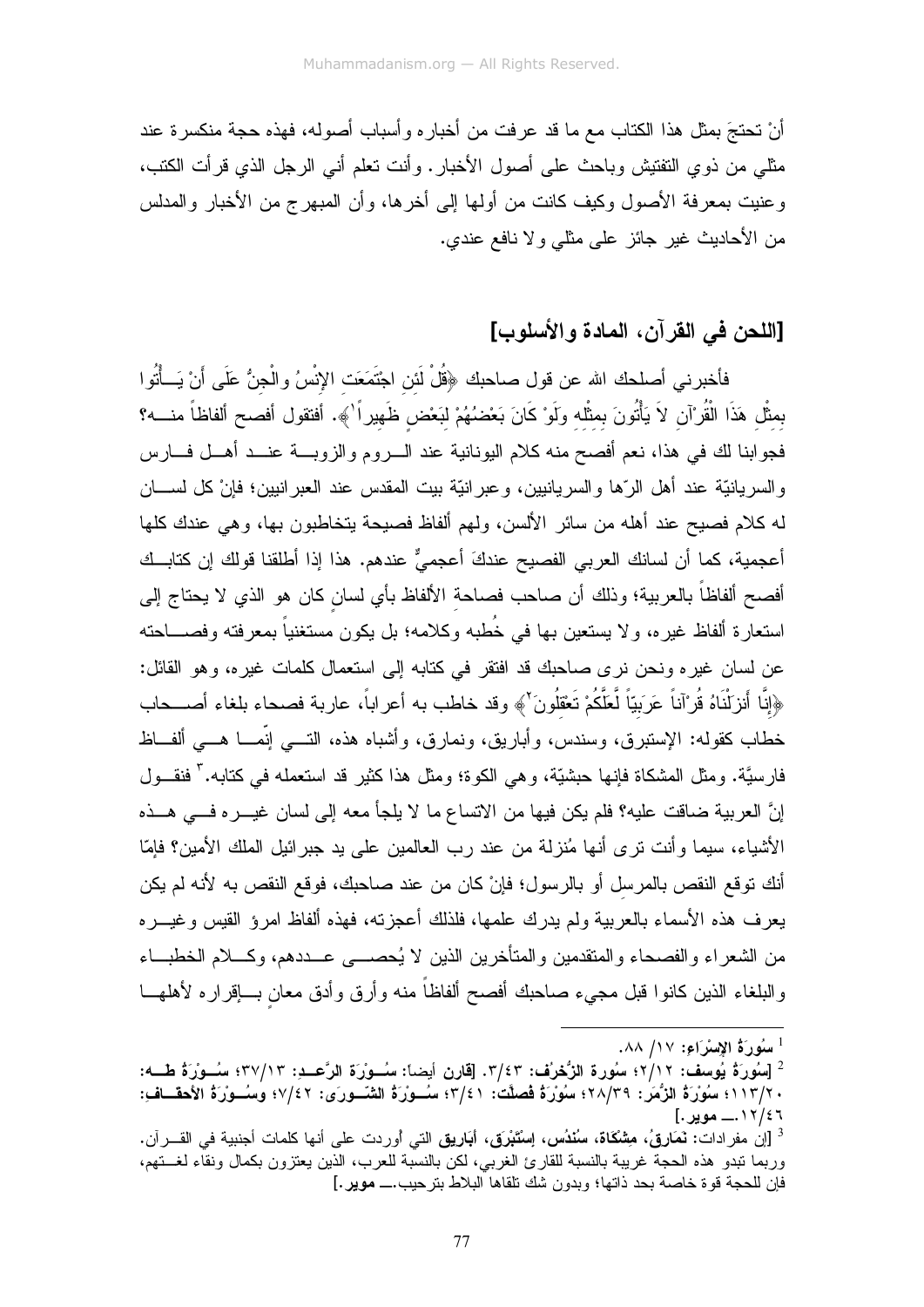حيث حاجّوه فقطعوه فقال: ﴿بِلْ هُمْ قَوْمٌ خَصمُونَ ٰ﴾، لأنهم خصموه؛ فكانوا خصـــماً بأصــــحّ حجة، وأبلغ في الخطابة منه، ْ وهو القائل: «إن من البيان لسحر أ». فلا يخلو إذن أمـــر هـــذا الكتاب وما وُضع فيه من الألفاظ الأعجمية من أن يكون قد ضـــاق علـــي صــــاحبك اللســـان العربي، مع علمنا، نحن وأنت، أنَّ لساننا العربي أوسع الألسن كلها؛ أو أنْ يكون قد أُدخلت فيه الزيادة من قوم أخرين، كما ذكرنا لك في أصل خبره، وأنَّ الأيـــادي الكثيـــرة قـــد تداولتــــه. فأخبرني، أصلحك الله، أي القوليْن أحببت؛ فإنّه لا محيص لك من أن تقول بأحـــدهما، وأنـــت عارف بنتيجة ذلك إذا قلتَه؛ فإنْ قلتَ إنّهم لا يقدرون أنْ يأتوا بمثل نتضيده وترصيعه، قلنا لـــك إن نتضيد الشعراء لشعرهم ووزنهم له الوزن الصحيح الذي هو أصعب وأدق معنى لا يغـــادر بعضه فيه بعضاً واختيار الألفاظ النقية الصّافية العربيّة الخالصة مع انتساق المعنـــي الحســـن، أكمل في الأحكام وأصح في الصنعة، لأنّ كتابك كله إنّما هو سجعٌ منكسرٍ وكـــلام مختلّــف، ونكبير معان لا معنى لها. فإنْ قلتَ بل هو أصح معاني، سألناك: أي معنى غريب ظفرت بــــه فيه أدللنا عليه وأعلمنا به حتّى نتعلمه منك؟ وأي معنى صحيح وجدته فيه وغريــت بمعرفتـــه أخبرنا به وأوقفنا عليه؟ وأي خبر لم نسمعه على غاية النمام والكمال من الشرح والصَّحة فـــي شيء من الكتب المتقدمة استفدته منه؟ أليس هو الذي قرأناه درسناه وعرفنا تفسيره ووقفنا على معانيه وبحثنا عن أصوله وأسبابه وفتشنا عن خبره فصرنا في العلم به أرسخ كثير من أهلـــه، و أيْ شيء هذا من الآيات العجيبة التي يعجز فعلها إمكان الآدميين حتّى تصبر حجةً على بعثه نبياً بوجب الإقرار له بالرسالة والنبوّة والإيمان على الوحي والتبشير من عند الله حتى بقـــاس به أو برى فيه آية مثل فلق البحر وإحياء الموتى وسائر آيات الأنبياء العجيبة. وإنَّما صار هذا كذلك وجاز عليك بالندليس والبهرجة ووصفه بالفصاحة وحسن النتضيد وجودة الإعـــراب وأنَّ الإنس والجن لا يقدرون على أنْ يأتوا بمثله لأنَّه وقع في قوم أميين أنباط سقاط عجم علـــوج، فعظم في أعينهم وكبر في صدورهم؛ وإلاَّ فأنت إذا أصدقت نفسك نتِّقنت كيــف كـــان أصــــل القصة في هذا وأنَّ مسيلمة الحنيفية والأسود العنسي وطليحة بن خويلد الأسدي وغيــــرهم قــــد عملوا عمل صاحبك. وأشهد أنّي قرأت مصحفاً لمسيلمة لو ظهر الأصحابك لــــردَّ أكثــــرهم؛ إلاَّ أنَّه لم يتهيأ لمهوَلاء أنصارٌ مثلما تهيّاً لصاحبك." وكأنبي بكَ قد لجأت فذكرت اللغة واعتددت بها وجعلتها خبئة لكَ تستتر تحت فيئها، فأنت تعلم أنَّ حجتنا في اللغة وحجّتك واحدة والأمر بيننـــا فيها مشاع غير مقسوم وأننا فيها شركاء فليس لكَ علينا فيها فضلٌ ولا في يدك منها ما لــــبس

 $1$ سُوْرَة الزُّحْرُف: ٥٨/٤٣.

<sup>&</sup>lt;sup>2</sup> [كان المكبون بوجهون غالباً الاتهام ضد مُحَمَّدِ (سُوُرَة سَبَإ: ٤٣/٣٤ ؛ سُوُرَة الزُّحْــرف: ٢٩/٤٣؛ سُــوْرَة الأحقاف: ٧/٤٦).\_ موير .]

<sup>&</sup>lt;sup>3</sup> [لست أدري ما هي خطب مسلِمة التي ربما كان يشير إليها مؤلّفنا، ذلك أن الأقوال المنســـوبة إليــــه فــــي المأثورات سقط متاعٌ، ولا يمكن أن تكونٌ تعبيراً بليغاً ـــ مويرٍ.]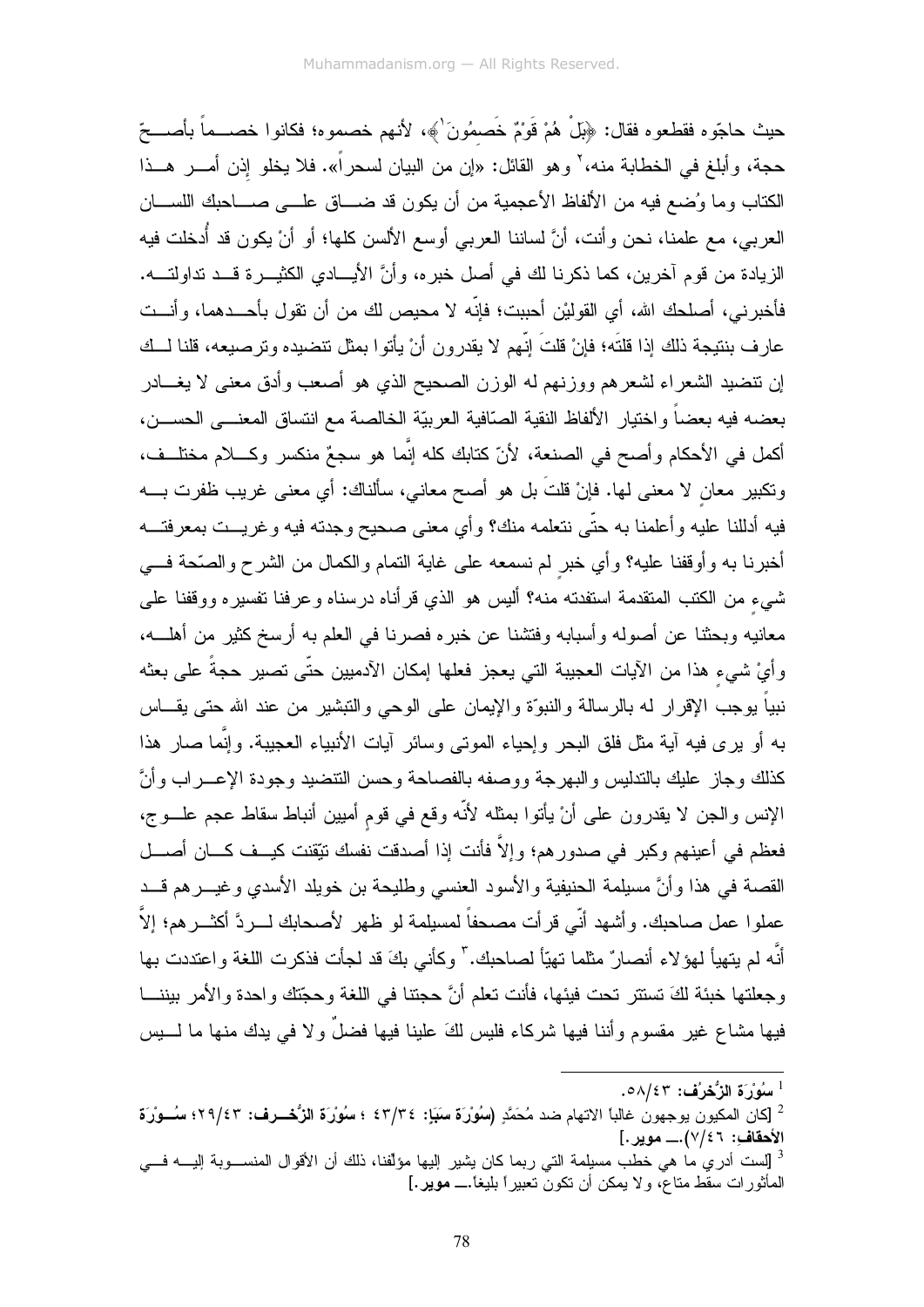في أيدينا ولا علمك بأنفذ فيها من علمنا. وأنك لنقرّ طائعاً أننا معشر العرب نرجع جميعاً فـــي اللغة إلى يعرب بن يشجب بن ثابت بن إسمٰعيل أبينا، وإنَّما هذه الحجة المبهرجة هي دعـــوى مدلَّسة نـجوز علـى الأنباط والأسقاط والـعجم والمغفلين والأغبياء الذين لا مـعرفة لـهـــم باللســــان العربـي، وإنَّمـا هم فيه دخلاء، فلمَّا ورد عليهم منه ما لم يفهموه صدَّقوه ونتــــاولوه علــــي قــــدر عجمتهم فإمَّا العرب العاربة كلها الذين هم البدويون فلسانهم واحدٌ ولغتهم واحدة، وكـــلٌ مــــنهم يفهم كلام صـاحبه؛ وأمَّا أهل الـحضر ومن نشأ بين الأبيات من الأسقاط والأنباط وخالط العجـــم والأعلاج، فلعمري لقد أفسدَ بعضهم كلامه لطول المعاشرة وغلبة العادة، فليست بك حاجة إلى ذكر اللغة ولا لكَ في ذلك بلغةً ولا ملجأ. فإنْ قلتُ: «إنَّ قريشاً أفصح العـــرب، وأنَّهـــم قـــوم خصمون بالحجة، وهم فرسان البلاغة والخطابة»، عارضناك بما لا نقدر أنْ نتكره ولا تجحــد صدقه، و هو أن ملبكة بنت النعمان الكنديّة حبن اقتتصـها صـاحبك وصـار ت عنده قالت: «أملبكة تحت سوقة»، فأنت، ونحن، لا نشكّ أنَّ قريشاً كانت تجار العـــرب، وســـوقتها وكنـــدة كـــانوا الْمُلُوك والمسلَّطين على سائر العرب. ولست أقول هذا افتخاراً عليــك بشــــرف جنســــى مــــن الكنديّة، ولا لموضع نسبي في العربية، بل لكن نعلم أنَّ كندة كانوا أقوياء فصحاء بلغاء خطباء شعراء رجالاً للملك وقادة للجيش ذوو أنعام وأفضال حتّى لقد كانت العجم من الروم والفـــرس برغبون في مصاهرتهم ويفتخرون بحمل بناتهم إليهم، هذا ما لا يدفعه إلاَّ جاهل ولقريش مـــن الفضل والسؤدد والكرم وخاصّة لمهاشم ما لا ينكره إلاّ مَنْ قد أعمى الحسد بصرَه وطمس نور عقله، وكذلك قولي في جميع العرب، وسائر قبائلهم؛ لأنَّ لهم الفخر والسبق بالفضــــل والكــــرم تخصيصاً من الله على سائر العجم. فإنْ أدّعيت أنَّ كلامَ العرب مدونٌ في الشَّعر وأنَّ أخبارها قد قيدت به فلا نماريك فيه ونسلّه لكَ ولا نلتفت إليه وذلك قلّة اكتراث لهذا القول وقلّة مبـــالاة به، لأنه قولٌ لا يخفى فساده على ذوي الألباب وندحض الحجة فيه ولا نتثبت عند أهل النظـــر، لأننا قد نجد كلِّ مشغوف مصروف ودعي أعجمي قد قال الشُّعر ؛ فإذا نحن قرأنا شعره بشــــعر غيره من العرب العاربة، أهلَّ اللسان البدوي لم نجده مختلفاً عنهم ولا مجانباً لهم؛ بل وجـــدناه سالكاً سبلهم محتذياً منهجهم. وإذا كان هذا كذلك فليس ندوين العرب إذن أخبارهـــا ونقييـــدها كلامها بالشَّعر ِ حجةً في كتب سر ائر ِ الله للقائل بها حجة ناطقة، لأنَّه لا يؤمن أنْ يكون قد قيـــل من الشعر ما قد أشبه به شعر القدماء من العرب، بما قد وقع فيه من الفساد والنغيير والزيــــادة والنقصان، فليس إذن الشعر حجةً عند أهل الفحص والنظر ولا دعوى صحيحة؛ بل هو عنـــد الحكماء والفلاسفة هذيان الموسوسين؛ غير أننا معشر العرب نقدم الشـــعر ونـــؤثره، ونقـــول بمحاسنه ومفاخره، ونذكر فضائله، ونعلم أنّ ديوان العرب فيه آداب كثيـــرة، وعلـــوم ظريفـــة وأحاديث عجيبة. ولا نشك عند نحملنا الأمور، إنْ صدقنا أنفسنا، أنَّه قد أفسد وأدخل فيــــه مــــا ليس منه بالنشبيه والمقايسة، لأنَّه كلامٌ لا يخطر عليه، وإنَّما هو منصور من خواطر النفـــوس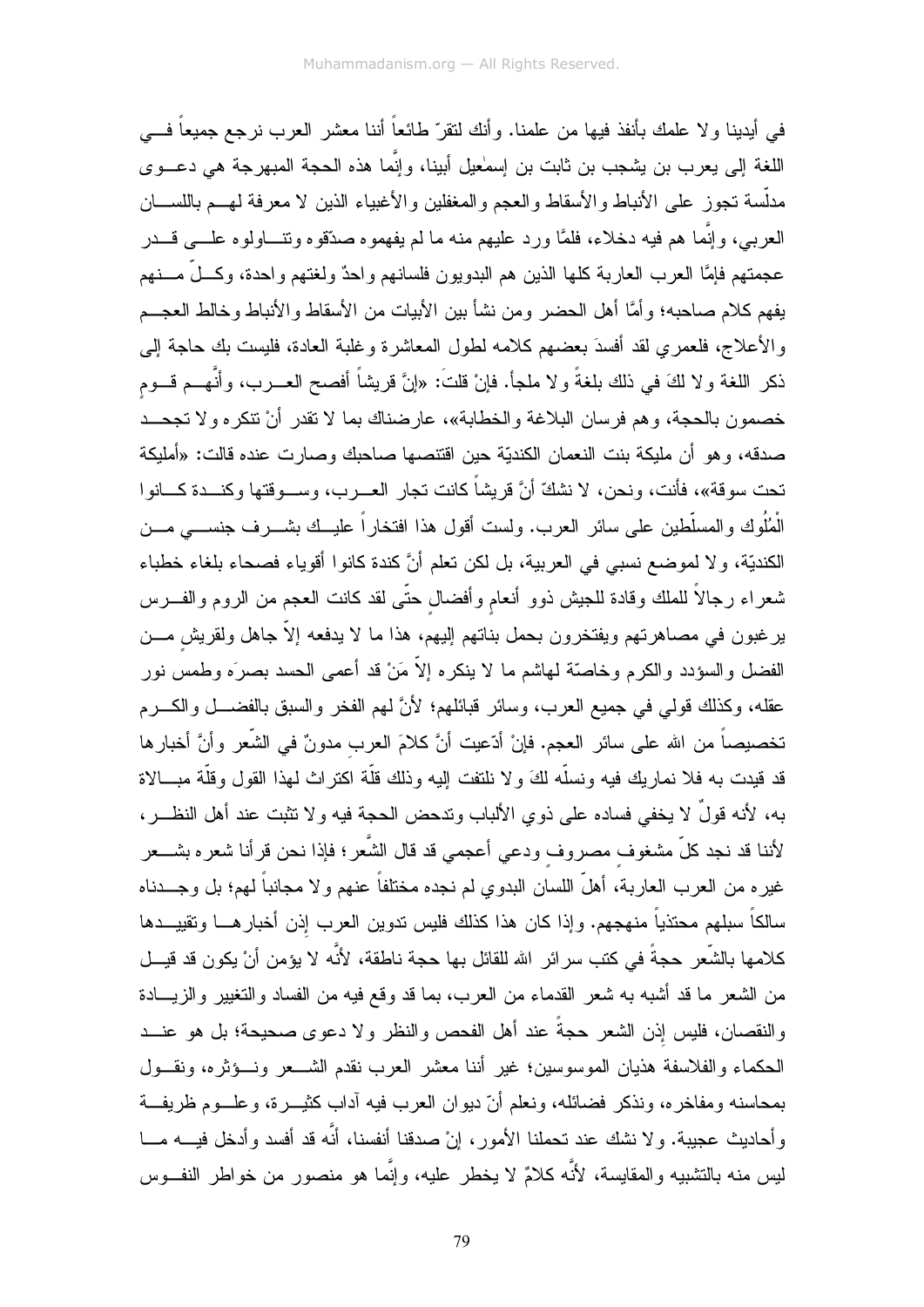الفارغة وشاع بين الناس جميعاً ينتاوله من أحب ويناله من طلبـــه نقرببـــاً بــــه اِلــــي الْمُلُـــو ك للاكتساب والمو اصلة إليهم بأسبابه؛ فلهذا احتمل أنْ يدخل الفساد والتغيير والزيادة والنقصـــان، فليس إذن الشعر \_حجة البتة في شيء من كتب سر ائر \_الله إلاّ لغة فاسدة ناقصـــــة العقـــل فاقـــدة التر كىب. '

#### [الحو افز/الدينوية]

فلا نظلم، أصلحك الله، عقلك وتبخس تمييزك حقه بغلبـــة ســــلطان الهـــوى الجــــائر ، والعصيبة فانَّه إنَّما بجوزٍ مثل هذا على الأغمار والجِّهال والآفنين، وأهل النقص في السر أي، الذين لا عقل لهم ولا معرفة عندهم ولم يتخرجوا بمطالعة الكتب ومعرفــة أصـــول الأخبـــار المتقدمة؛ فهم همجٌ كأجلاف الأعر اب المعتادين لأكل الضب والحرباء، قد ربّوا علـــى الفقـــر والمسكنة وشقاء العيش في البوادي والبراري نسفعهم سمائم الصَّيف وزمهرير الشتاء وهم في غاية الجوع والعطش والعري؛ فحيث لوح لهم بذكر أنهار خمر ولبن وأنواع الفاكهـــة واللحـــم الكثير والأطعمة، والجلوس على الأسرة والإتكاء على فرش السندس والحريــــر والإســـتبرق، ونكاح النُّساء اللواتـي هنّ كاللؤلؤ المكنون، واستخدام الوصـائف والوصـــفاء والمــــاء المعـــين المسكوب، والظلِّ الممدود التي هي صفات منازل الأكاسرة، وقع هذا فـــي خلـــدهم.' وكــــان بعضهم فقد ر أي ذلك في اجتياز هم ومسير هم إلى أرض فارس استطاروا فرحاً وظنوا أنهم قــد نالوه فعلاً عند سماعهم اياه قو لاً وظفر هم به فحملو ا نفوسهم على محاربة أهل فارس لأخذ ذلك منهم وظفر هم به. وقد علمت أنَّ بعضهم قال لبعض في حربهم تلك وقد ظفروا بســـلال فيهـــا حلوي من خزائن الفرس، فلمّا أكلوا وتطعموا حلاوة ما فيها قالوا: «والله لو لم يكن لنا ديانــــة نجار ب فيها لوجب أنْ نجار ب على هذا»،" فجار بو ا أمة نجسة قذر ة قد كانت طغت علـــى الله وتجبّرت، فسلّط جلّ وعز ّ عليهم من لم يفكروا فيه قطّ، فقتلوهم وأخربوا بيـــوتهم بمــــا كــــانوا يظلمون ويسفكون الدماء الزكية، وكذلك حكم الله وفعله بالقوم الظالمين ينسنقم ببعضسهم مسن بعض ومثل الأنباط والأسقاط الذين لا خلاق لمهم، قوم إنَّما غذوا بالشقاء وربوا مع البقـــر فــــي

<sup>&</sup>lt;sup>1</sup> [بشأن فساد اللغة هذه ومحاكة الشـــعر القـــديم، انظـــر: Bemerkungen über die Aechtheit der alter' 'Arab. Gedichte' للبرفسور ألوارد، كمرايفسڤالد، ١٨٧٢؛ كــذلك: Beitrage zur Kenntniss der Poesie'' ''der alten Araber تأليف نيودر نِلدِكه، هـــانوڤر ، ١٨٦٤؛ وأيضــــا مقـــالـي Ancient Arabic Poetry, its'' "Genuineness and Authenticity، مجلة الجمعية الملكية الأسبوية، ١٨٧٩.\_ موير.] 2 [جاء ذكر كل هذه النعم والرفاهية في القرآن بشأن الجنة.ـــ موير .]

<sup>&</sup>lt;sup>3</sup> [هذا القول لخالد [بن الوليد] لدى إلقاء خطابٍ بعـــد إحـــدى انتصــــارته فـــى العــــراق. Annals of Early''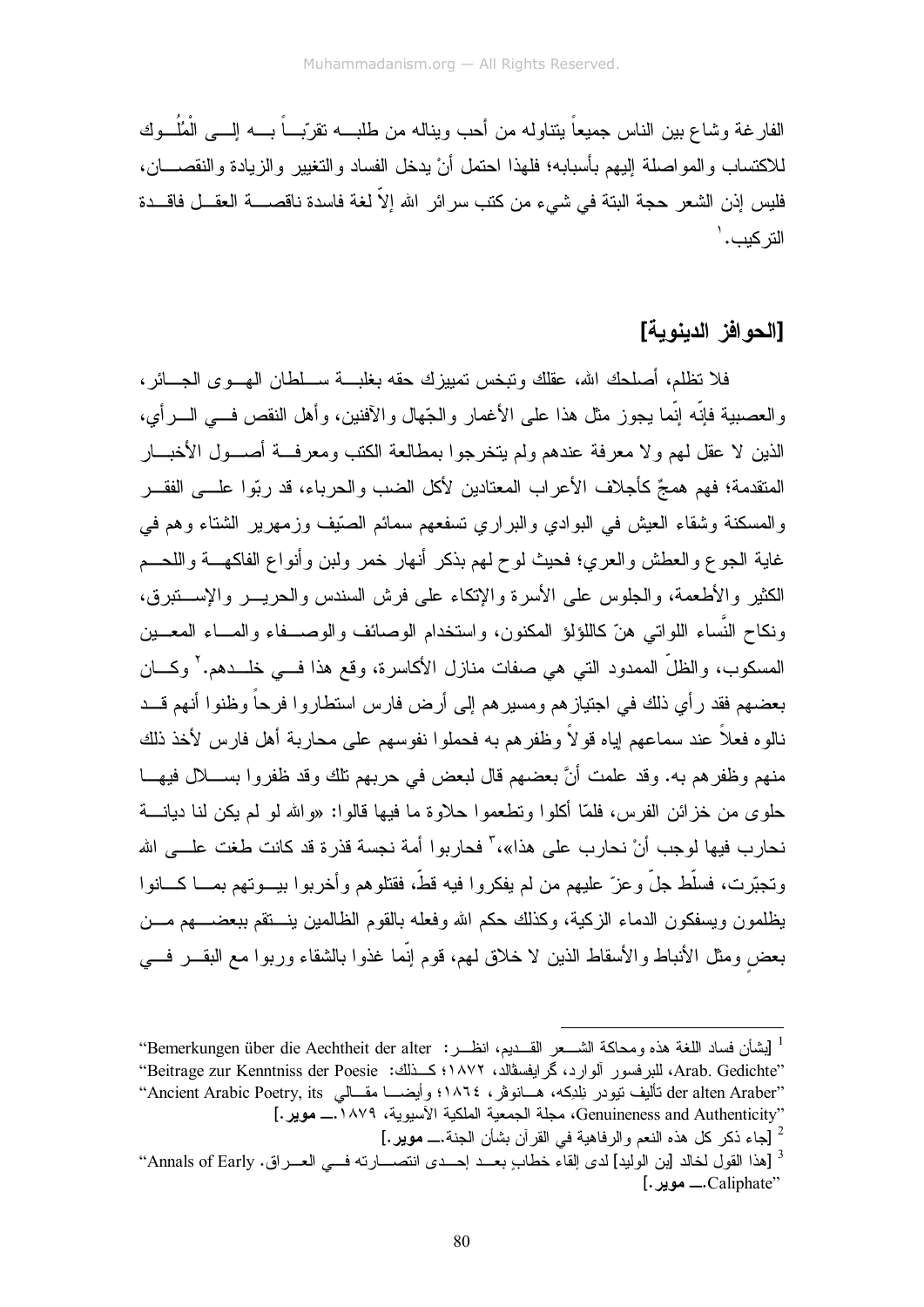السواد جورة' الحمير، الذين لا أدب لهم ولا حسني ولا علم ولا معرفة، فحيث نكلِّموا بالعربية نتطقوا ببسط ألسنتهم واستعربوا عند أنفسهم، واستطالوا على الناس، فأحدهم يـــدعى الإســــلام قولاً بلسانه وفي قلبه بعض من مرض يهودينه ومجوسينه، فهو لا يعرف من خلقه، ولو قيـــل لـه مـا الحدّ الذي نفرق بـه مـا بين نفسك وخالقك والبـهيمـة لم يدر ، ولم يـحسن أنْ يميّز ولا يـعلـــم ما هو ولا كيف هو الجواب فيه، وإنَّما هم كالأنعام، بل أضل سبيلاً وكالبهـــائم الـهائمــــة علــــى وجوهها بمبلون مع كلٍّ ريحٍ ولا يعلمون حقيقة ما دخلوا فيه مما كانوا عليه أولاً؛ مثـــل عبـــدة الأصنام والمجوسية وأوساخ اليهود وسفلتهم، الذين إنما طلبوا النعزز بالدولة والنطاول علسى الناس بالسلطان، وبسط ألسنتهم على ذوى الأقدار وأو لاد الأحر ار وأهل الحســني والمعرفــة، وأهل الديانة والعلم والمروءة والصيانة والشرف والنسب، ومثل أهل الريب والخيانات أيضــــاً والجرائم الذين لم يكن يتهيأ لمهم ارتكاب المحارم ونكاح الفروج التي حرمهــــا الله علـــــبيهم مـــــع بقائهم في الديانة النصر انية، إلاّ بانصباب ذلك لهم بالدخول في هذه المقالة ومثـــل مـــن أبــــاح لنفسه غاية الشره على الشهوات الجسدانية، فمال إلى الدنيا ولذاتها وزخرفتها طلباً للعزّ القليـــل الزائل الفانـي، وشيكاً الذاهب سريعاً منـها وطرحاً للكثير الدائم البـاقـي الذي لا انقطــــاع لـــــه ولا زوال، وهو في الآخرة؛ فانحاز إلى هذا القول وجعله سبباً له وسلماً أوصله إلـــى مــــا أرد، إذْ كان أقوى أسباب الدنيا يعبر منها ويعول عليها، التي جعل سلطانها باب المدخل إليها، والسبيل إلى ارتكاب الكبائر والمعاصبي فيها ومال أيضاً إلى هذه المقالة من جعلهـــا متجـــراً ومكتســـباً لرزقه الذي قد كفاه، ولقوته الذي قد فرغ له من الاهتمام به، وألاَّ فهل رأيت، أكرمــك الله، أو بلغك أنَّ من له بصيرة في الديانة أو علم أو معرفة أو تحصيل للأمور أو قراءة الكتب وتفتيش لمها واعتقاد صحيح أو نظر في حكمة أو مدعي فلسفة، صحيح العقل والفكر انقاد إلــــى غيــــر الديانة النصرانية، وخرج منها جاحداً مقالته ناكراً معرفته من غيـــر ســـبب دنيـــوي، دعــــاه الاضطرار إليه ليجرى بدينك وسلطانك على ما يريد من ركوبه، وما نتازعه إليه نفســه مـــن الأمور الخسيسة التي كانت الديانة النصر انية تحظرها عليه وتمنعه من الدخول فيها، وتقبح له فعلها بل من لم يكن يتهيأ له ذلك و لا يمكن فعله دخل في دين هو مطمئن فيه لما يريـــد مـــن ذلك، آمناً غير خائف تحت سلطان هذه الدولة مظهراً متابعة أهلها على قولهم. فهذه، أكرمــك الله، أقوى أسباب هؤلاء الذين نراهم قد وافقوك على مقالتك واجتمعوا معــك علـــي اعتقـــادك وأكثرهم يعتقدون ويضمرون ويسّرون خلاف ما يظهرونه؛ فمنهم من يزري على صاحبك في حسبه ونسبه، ومنهم منْ يسبّه ويدّعي في ذلك الكذب والبهتان، ومنهم من يزعم أنْ غيره كـــان

جمع جائر وهو الحائد عن طريق السواء.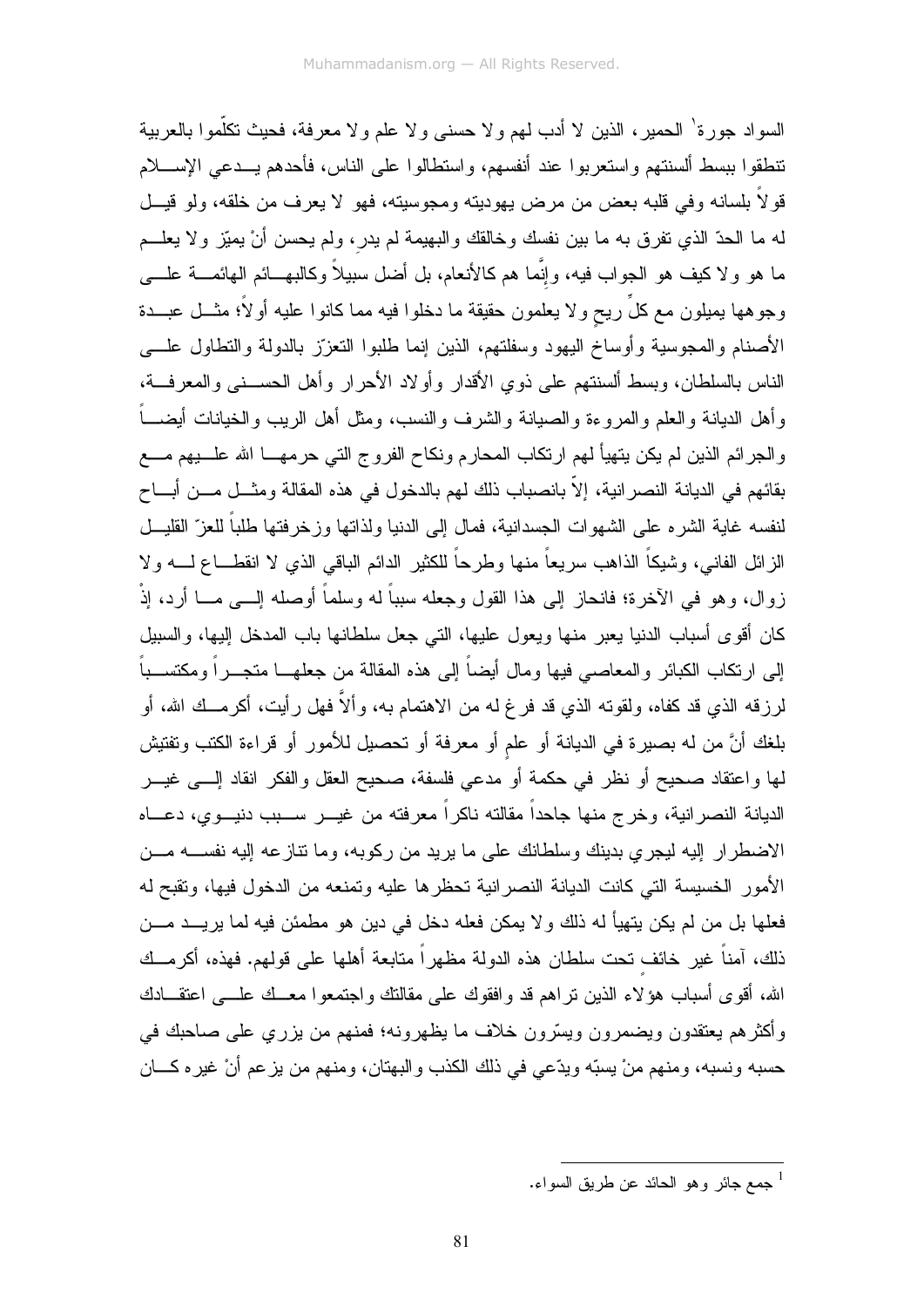أحق بالأمر منه؛ ولكنه وقع الِيه ذلك بالغلط، وبعض يقول إنَّ الروح القدس انقسم ثلاثة أقسام: فقسم كان في عيسى؛ وقسم في موسى؛ وقسم في رجل أخر أكره ذكره. '

و إنَّ صاحبك خلو من ذلك، فهؤ لاء عندي أجهل البرية وأشرٌ من الزنادقة وأردأ مذهباً منهم وهم يظهرون الإسلام، ويفتخرون به في ظاهرهم وكل ذلك ليتعززوا بسلطان الدولة على النَّصارى السليمة قلوبهم، المشبهين الحملان بين الذئاب الخاطفة، كمـــا ســـبق قـــول ســـيدهم ومسيحهم ومخلَّصهم الذي أعلمهم بما هو مزمع أنْ يكونَ من أمرهم. ولو أسهبت لأصف لـــكَ مقالات أصحابك، ومعاذ الله أنْ يكونَ لك أصحاباً بل هم أصحاب الشياطين وحزبــــه وشــــبعته و أولياؤه وما يروونه من الأحاديث الكاذبة الشنيعة، التي تكاد تخزى الجبال منها للفريسة التسي فيها علمي الله، جلَّ ذكر ه، أو لأ، ثم علمي صاحبك وما يقذفونه به من الأباطيل ويشنعون عليه به من الكذب الذي لم يخلق الله له أصلاً، وصاحبك برئ منه كلُّه، لطال كتابي بذكره. فما قولــك في من بر و ي عنهم أنّهم بقولون لر بما هوبنا أمر اً فوضعناً فيه حدبثاً و ما أظنك ممن بر و ي أنَّ الله، جلَّ وعزَّ، عمَّا يفترون بعث إلى أبي بكر يقول: «يا أبا بكر، أما أنا فراض عنكَ فهل أنت راض عني؟» ْ فحسبك بهذا دليلاً على فريتهم على الله جلَّ وعزَّ وكذبهم وشنيعتهم، وكم مثَّــل هذه الأحاديث قد زوروها، وألُّفوا عليها، فلعمري لقد صدق صاحبك حيث قال: «إنَّه مــــا مــــن نبـي إلاّ وقد كذبت عليه أمنـه وأنَّ أمتـى ستكذب علـى أيضـاً»؛ ولكنـى لا أعرف أمةً كذبت علــــى نبيها كذب اليهود ما أدري ما أقول في هؤلاء وفي كذبهم.

و أمّا الخلاف في الأذان والنكبير ً في الجنائز ، والنّشَّــــهّد وصــــلاة الأعيـــاد، وتكبيـــر النُّشر بق، ووجوه القر اءات، ووجوه النسبيء، والفتيا، وما أشبه ذلك؛ فإنَّه أمرٌ يطول خبر ه جداً، ولولا أننبي أعلم أنَّك الرجل الذي قد فتشت أحاديثهم وانتقدتها وعرفت جميع عوارها وانكشفت لكَ مجار بها، لكتب إليك في هذا الفنِّ أشياء يطول الخطب فيها، لكنِّي أعر فك عالمـــاً بجميعهـــا غير شاك في ذلك وقد سبرت الدولة وظاهر قول الديانة، واسم الإسلام والتَّحلي به والأعاجيب من اعتقادهم وكذبهم على الله وأنبيائه ورسله وأوليائه وعباده الصّالحين وما يكتمون من النّفاق ويظهرون أنَّهم النقية قلوبهم السليمة صدور هم وهم الدغلون الغاشُّون شه، جلَّ ذكر ه، و لأنبيائــــه ورسله إذْ كانوا بروون عن الله مثل هذه الأحاديث. فكيف لا تأخذهم الرَّجفة، وكيف لا نطبـــق عليهم السَّماء بالسخط والعذاب، وهم ينطقون بمثل هذه العظائم؟ ولكنه جلَّ وعـــزٌ لــــم يـــزلْ

<sup>&</sup>lt;sup>1</sup> [لست أعلم من هو الشخص المشار إليه هنا ضمناً، وكذلك في الصفحة التالية.ـــ **موير** .]

<sup>&</sup>lt;sup>2</sup> [حسب المعتاد، فإن التصوير يهدف إلى الانتقاص من أبي بكرٍ، وهو الأمر السائد لدى العلويين فـــي بــــلاط المأمون. بعد بضعة حكام، لم يعد أحد يجروْ على إعادة الْأحاديث الَّني نتال من شخصية الخليفــة الأول.ــــــــــــ موير .]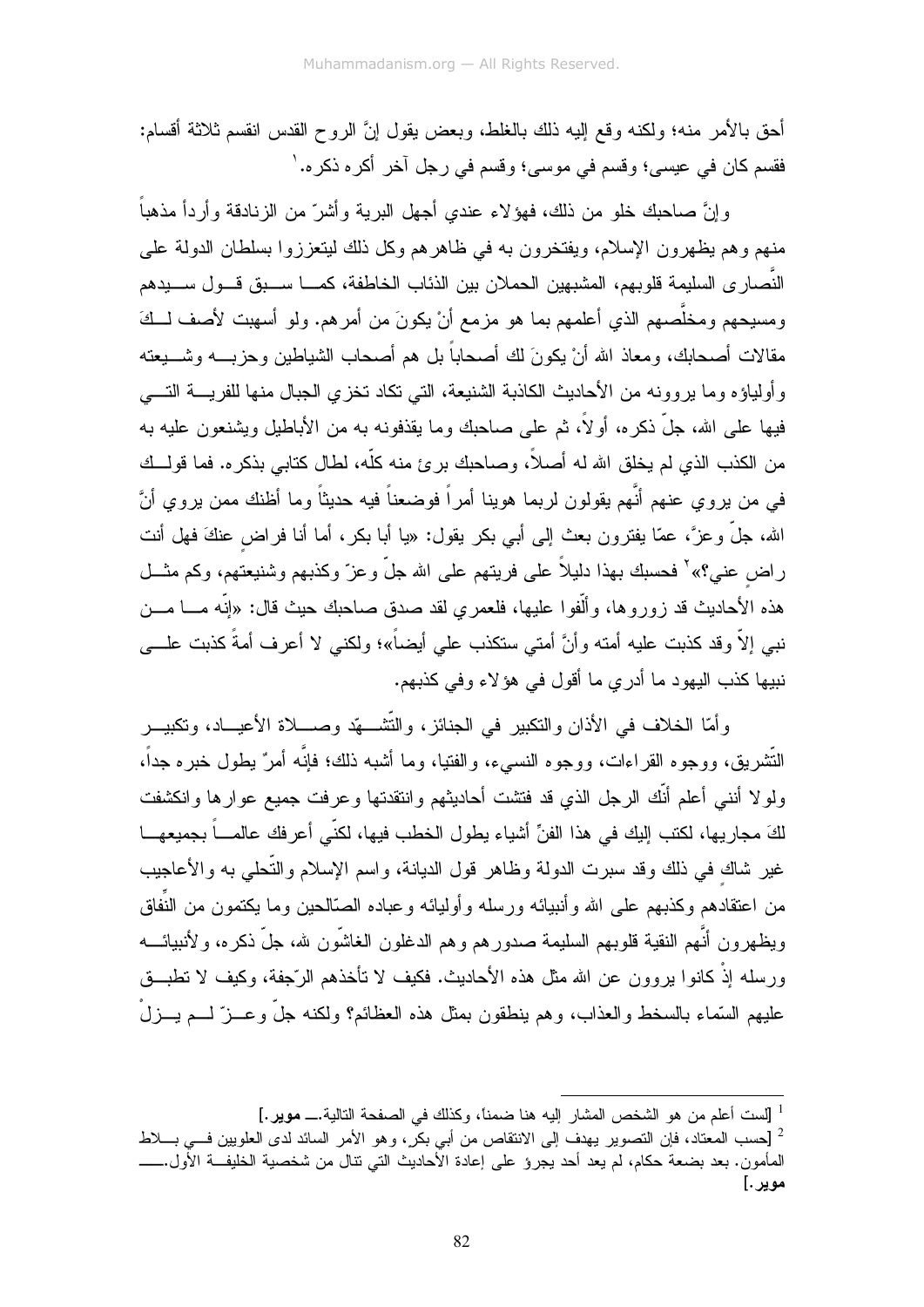مستعملاً طول الإناءة والإمهال لأنه، جلَّ اسمه، لا يخاف الفوت، وهم الِيــــه برجعــــون فهــــو يمهلهم إلى يوم نتكشف فيه السنور، ونعوذ بالله أنْ نكون من القوم الظالمين.

### [اسم محمد مكتوب على العرش]

وأما قولك، أصلحك الله، إنَّه مكتوب على العرش: «لا إله إلا الله، محمد رسول الله»، فلقد كثَّر تعجُّبي منك، كيف جازٍ هذا عليك في فطنتك ودقة عقلك وصحة فكرك، وكيف أمكـــن أنْ نتصور مثَّل هذا في عقلك أنه صحيح حتى نرويه ونكتب به إلى مثَّلي من أهل اليقين ومـــن تعرفه بصحة الانتقاد وشدة الاعتبار، وجوابك في هذا عندي مما يتمثل به العامة أنسك تخسدع نفسك وتضمع من عقلك وذهنك، لأنَّك في حكمتك لم نترك شيئاً للمشبهة اليهود الذين يحدّون الله ربَّهم أنه جالس على عرش محدود، فلم نرضَ أنْ أجلسته على عرش محدود حتى نكتب على العرش اسمه واسم آخر من خَلْقه ليت شعري أهو كتب ذلك الكتاب أم كُتب له، ولك كتب ذلك لنفسه لئلا ينسى اسمه، أم لتعرفه الملائكة، فقد كانت عرفته الملائكة حين أراد خلــق النـــور فقال: «ليكن النور فكان النور»؛ وعند ذلك مدحته وسبحته فائلةً: «ســـبحان خـــالق النـــور»، وعلمت أنها مخلوقة، وأنَّ لها خالقا؛ً فتلك المعرفة في الملائكة قائمة غير زائلة، بأنــــه خالقهـــا وليس لها حاجة إلى أنْ يكونَ لها كتاب نصب أعينها يذكرها لئلا نتسى اســم خالقهـــا، وهـــي تسبّح اسمه ونقدسه من غير فتور ولا انقطاع ونتفّذ أمره، جلَّ، وعزّ في كل لحظة. وإنْ كـــان إنَّما كتب ذلك للناس، فهم غير منتفعين به، لأنهم لم يروا ذلك العرش ولا قرأوا ما عليه مـــن الكتابة، فإنْ قلت: إنَّ ذلك كُتب ليُقر أ يو م القيامة؛ فأقمْ لنا دليلاً و بر هاناً على ذلك صحيحاً مقنعاً على أنَّك تعلَّم أنّ الناس كلُّهم يوم القيامة يُعطَون المعرفة الكاملة بخالقهم وتبطل في ذلك الوقت الشكُّوك وتضمحل الظنون، ويحصلون على اليقين الصحيح في يوم لا ريب فيه تُجـــزَى كـــلٌ نفس بما كسبت، فلها شغل بما هي فيه، فقد هدر قولك وتهافت دعواك أنَّ على العرش مكتوباً: «لا إله إلاَّ الله، محمدٌ رسول الله»، بعد فلم أرَ أحداً من أصـحابك بوافقك على ذلك ولا بطابقك على رأيك، بل كلهم وأكثرهم الرّاسخون في العلم ببطلونه ويردونه أشدّ ردّ، ويكذبون به أعظم تكذيب، و أنَّه محال لم يأت ذكر ه في الأثر ، و لا له في كتابك الذي ز عمت أنه منز ل مــــن عنـــد الله، عزَّ وجلَّ، ذكر البتةً فليت شعري من أين جئتنا أنت به بل أخاف، يرحمك الله، أنْ نكـــون أخذته من سماجات اليهود فإنَّ لهم مثل هذا وشبهه من النَّشنيعات التي قد وضــــعوها وتســـوها الِيكم بلطيف حيلهم ورقة كيدهم في الإدغال طلباً للمعاتب والمكايدة وإلقاء الشرور بين الناس؛ فإنْ صدَقْت نفسك، أصلحك الله، علمت حقًّا أنَّ هذا محال، لا معنى له، ولا منفعة، وإنَّ الله في حكمته لا يفعل المحال، وما ليس له معنى.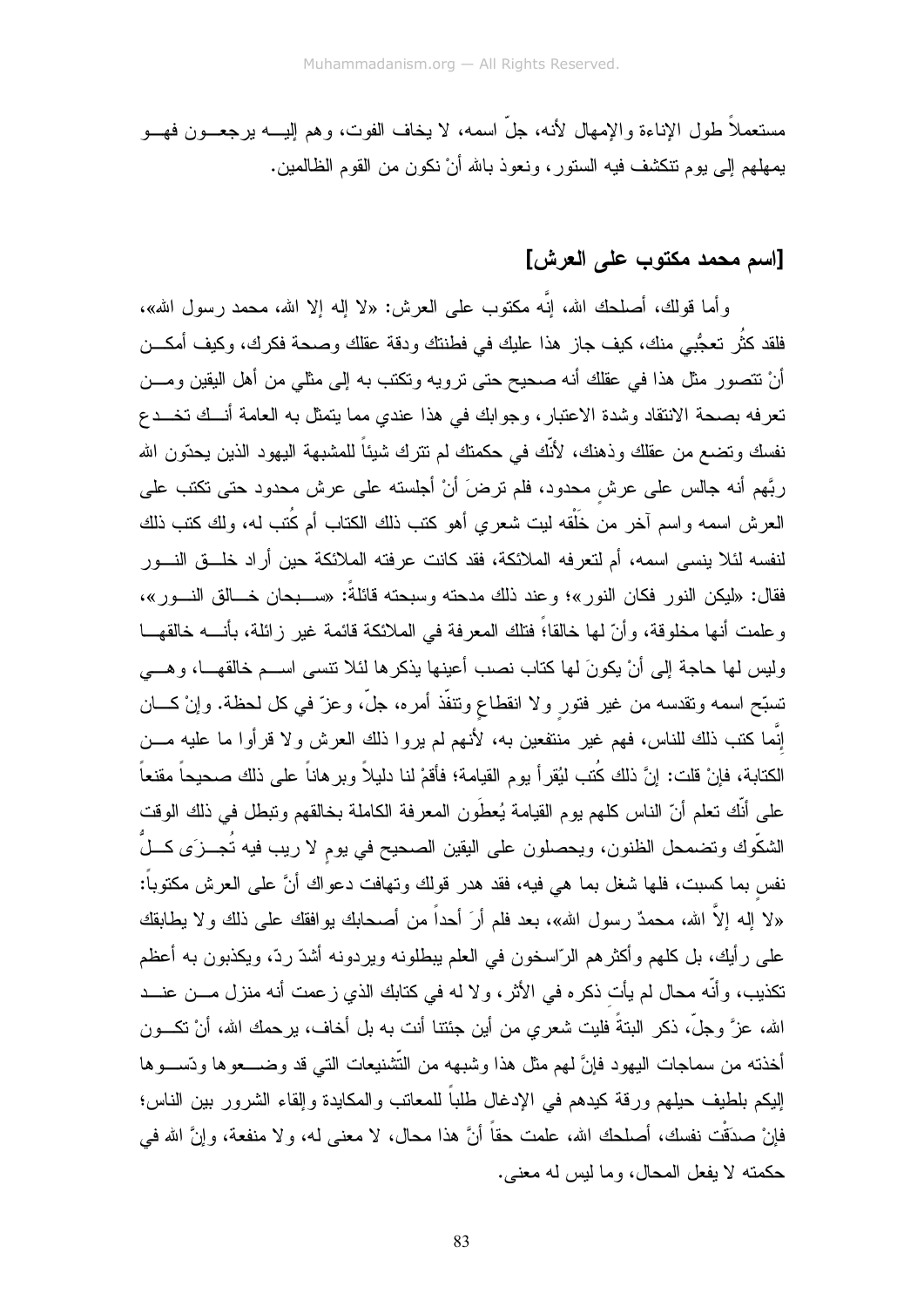## [تفضيل آل إبراهيم على العالمين]

وقد وجدنا إجماعكم على أنَّ الرجل إذا قام خطيباً فيكم ببالغ في دعائه ويظن في نفسه أنه قد بلغ الغاية القصوى في خطبته، فيفتتح كلامه قائلاً «اللُّهم بارك على محمــد و علـــي آل محمد، كما باركت على إبراهيم وأل إبراهيم» فأراك، أبقاك الله، ظننت أنك قد بالغت لـــــه فــــي الدعاء والصلاة عليه إذْ تمنيَّت له وطلبتَ منتثىفعاً أنْ يصبر مثل إبراهيم وكأحـــد أل إبــــراهيم فهذا، أصلحك الله، نهاية الشناعة أنَّ رجلاً اسمه مع اسم الله جلَّ ذكره وتقدَّست أسماؤه مكتوب على العرش من نور، وإنَّ آدم بل الدنيا كلها إنما خُلقت بسببه كزعمكم، نتمنـــي لــــه اللـحـــاق برجل من أل إبراهيم ممن قد علمت وأكره ذكر اسمه في هذا الموضع.' وكتابك الذي تـــزعم أنَّه منزل من السماء يشهد ويكرر الشهادة في عدة مواضع قائلاً ﴿يَا بَنـــي إِسْــرَائيلَ اذْكُــرُوا نعْمَتيَ الَّتي أَنْعَمْتُ عَلَيْكُمْ وَأَنِّي فَضَّلْتُكُمْ عَلَى الْعَالَمينَ ۚ ﴾، فقد وجب عليك في هذا القول إن بني إسر ائيل أفضل منك وممن ذكرته بالفضائل؛ و إنَّما كان عهدي بمثل هذه الشناعات من عمهــــة البِهود، ولم أظنَّ عقلاء المسلمين يعتقدون بمثل هذا وشبِهه. وجوابٍ أكَّفَ، أرشــدك الله فــبي الماضـي والمستأنف من كتابنا هذا علـى قدر ما يحتمل من الكلام، علـى إنَّا قد وضـعنا النصـــفة ببننا وببنك أساساً لكلامنا وطرحنا النطاول بالسلطة والبذخ والتّفاخر والأنساب لأنّا إذا حصـــلنا على علم بأنفسنا وصدقناها عرفنا إنّه ليس لأحد على صاحبه فضلٌ في النّسب؛ وأنّنــــا نرجــــع إلى أب واحد وأم واحدة وجميعنا خلقنا من طينة واحدة؛ ليس لحم أطيب من لحم ولا دم أطيب من دم، وإنَّما النُّفاضل والنُّقدم بالعقول والعلوم ولقد أحسن عندي القائل قيمة كـــلَّ امـــــرئ مــــا يُحسن من علمه وعمله. وإنّي كثيراً ما استصوب هذا الكلام من قائله وإنَّما أدخلت هذا القـــول في هذا الموضع وإنْ كان ليس من جنس ما نحن بصدده حتى إذا نظر في كتابي ناظر متعنتٌ ينظر بعين العماهية والجهالة، التي ثمرتها الحسد، لا يسبق إلى قلبه لضعفه وركاكته أنَّـــي لـــم أكن عارفاً من حقكم أهل البيت ما أعرفه وأوجب ما أوجبه، فكيف وأنا معتقد ذلك بجميع ذرية آدم ولكنَّني استعملت ما قاله بعض الحكماء، إنَّ ترك الجواب في موضعه عيٍّ وظلــم للعقـــل فكرهت أنْ أكونَ ظالماً لعقلي، ولم ألنفت إلى هذا الحاسد وهذيانه وجهله وطرحت كلامه وراء ظهري، بل لم أتّوهمه إلاّ عدواً فضلاً عن النفاني إليه.

<sup>&</sup>lt;sup>1</sup> [مجددًا، لا أعلم مَنْ الرجل من آل ابراهيم المقصود هنا، من البغيض أن الكندي لم يذكر حتى اسمه.ــــ موير .] -<br>- سُورَةُ البَقَرَة: ٢/ ٤٧، وكذلك ١٢٢.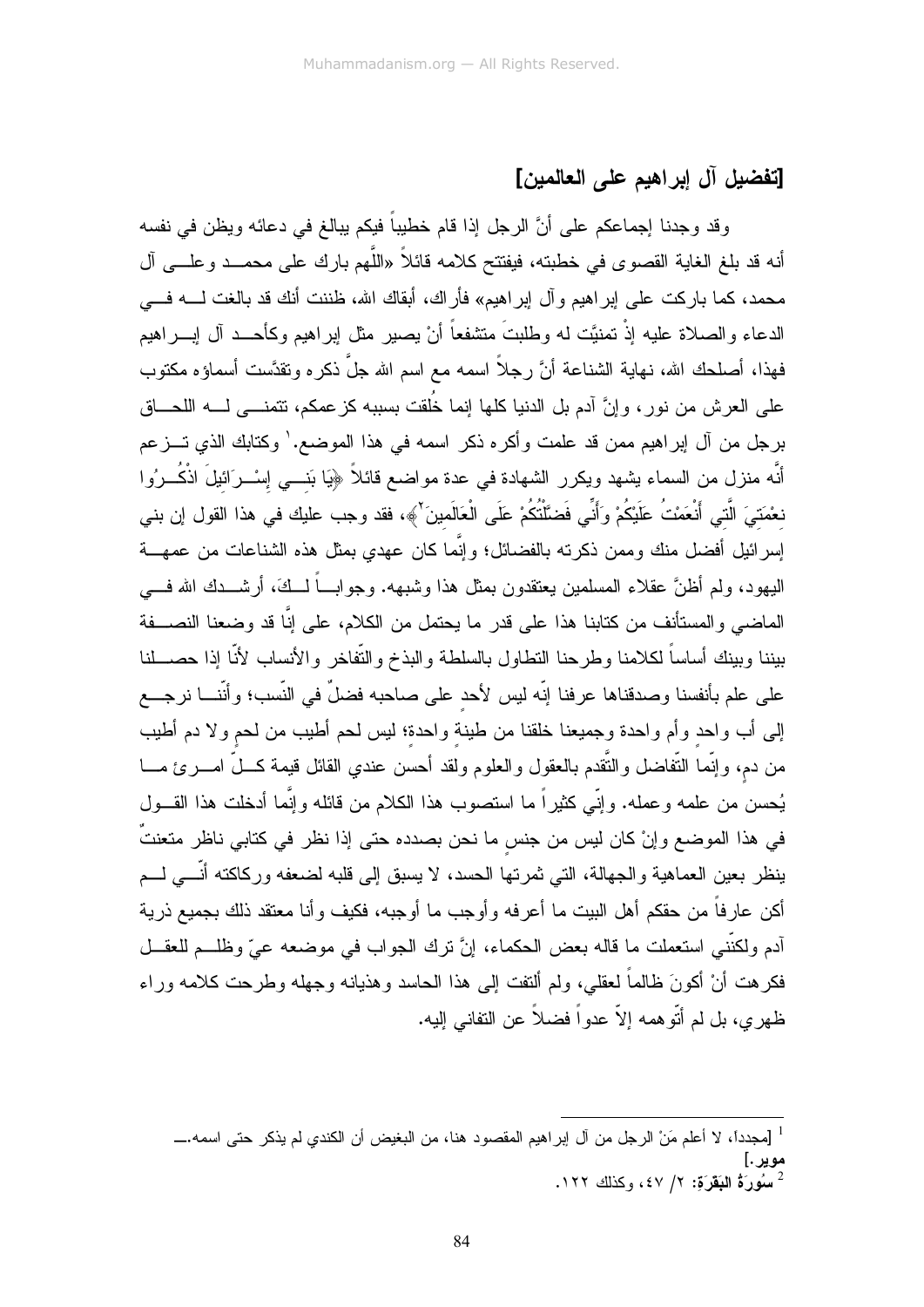# [طقوس الإسلام]

وأما ما دعونتي إليه من الصلّوات الخمس، وصبام شهر رمضان؛ فالجواب في ذلــك إقرار ك بلسانك في كتابك وما خططته بإصبعك من أمر حبلواتنا وصب منا ومواظبتنــا، فقــد رأيت ذلك معاينةً، وسمعتَهُ وشاهدتَ نلك الأمور الإلهية المخالفة ما دعونتـى إليه من الأمـــور المبهرجة المدلَّسة فاكْتف، أكرمك الله، بما رأيت، وليكن لك دليلاً وجواباً؛ فلست أجيبك في هذا بأكثر مما عندك من المعرفة، وكفاك بذلك حجة عند نفسك.

وأمَّا قولك أنْ نستعملَ الوضوء ونغتسل من الجنابة ونختتن لنقيم سُنَّة أبينـــا إبــــراهيم، فجوابك قول المسيح الرَّب لليهود، وقد قالا له: «لمَ لا يغتســل تلاميـــذك»، فأجــــابهم الــــرّوح المحيي مخلص العالم: «وماالذي يغني عن البيت المظلم أنْ يكون في ظاهره مصــــباحٌ يتَّقـــد، وباطنه مظلمٌ. وإنَّما يجب أن نغسل النيَّات والقلوب من دنس الفكــــر وغـــلَّ الخطايــــا الدنســـة الرَّجِسة فأمّا ظاهر الأبدان فما معنى العناية في نتظيفها فيا أيها المراؤون الآخــذون بـــالوجوه الذين يشبهون القبور المزخرفة من خارج وفي داخلها الجيف المنتنة؛ كذلك أنتم تغسلون ظاهر أبدانكم و قلو بكم دنسة نجسة بالآثام». ' وما معنى غسل البديْن و الر جليْن، و القيام على الصـــــلاة، وعقد القلوب، والنيّات والضمائر على قتل النَّاس وسلْب أموالهم وســـبي ذراريهـــم. فـــانظرْ، أصلحك الله، كيف أجابهم السيد المسيح: إنَّما ينبغي للإنسان أو لاَّ أنْ يغسل داخل قلبه ويطهــــره من الأفكار الرديئة المؤدية إلى الشَّرور وإلى إدخال المكروه على النــــاس. وإذا نظفَـــتْ نيّتــــه وطهر ضميره من ذلك الاعتقاد الرديء؛ حينئذ يغسل ظاهر بدنه بالماء. فميِّـــزْ هـــذا القـــول أصلحك الله وانظرْ فيه بعقلك. أليس هو قول مقنع وجواب شاف؟

وأمَّا الختان فينبغي لكَ أولاً أنْ تعلَّمَ قصته، ثم تحثُّ النَّاس على ذلك وأنْ يمتثلوا سُــنَّة إبراهيم أبيهم. فأقول إنَّ الله، جلَّ اسمه، لما كان مُزمعاً أنْ يُدخل بني إسرائيل، الذين هم ولـــد إبراهيم أرض مصر، ولم يزل عالماً أنَّ الشرَّ سوف يحملهم على ارتكاب الفواحش النــــى قـــد حرَّمها عليهم، ونجس أهلها جعل هذا سبباً لمن أرد ارتكاب الفاحشة من امرأة مصرية نظرت إلى هذه العلامة التي في جسده وهي الختان؛ فامنتعت ولم نواتيه، فوسمهم الله بهذه السَّمة لهذه العلة فكيف تحثُّ النَّاس على الختان وأنت تعلم أنَّ صاحبك لم يختتن كزعم أهل مقالتك علـــي ما نقلت الرّواة عنه أنه لم يكن مختوناً بتةً، لأنهم شبّهوه كما ادّعوا له ذلك أنّه كآدم أبي البشـــر وشيث ونوح وحنظلة بن أبي صفوان، وهذا خبر ليس أحدٌ من أصـــحابك ممـــن يعتقـــد مثـــل اعتقادك بشكِّ في صحته. فإنْ قلت إنَّ المسيح قد اختتن؛ قلنا لك قد اختتن لإقامة سُنَّة التـــور اة،

<sup>&</sup>lt;sup>1</sup> قابل مع مَرْقْس، الأصْحَاحُ ٧.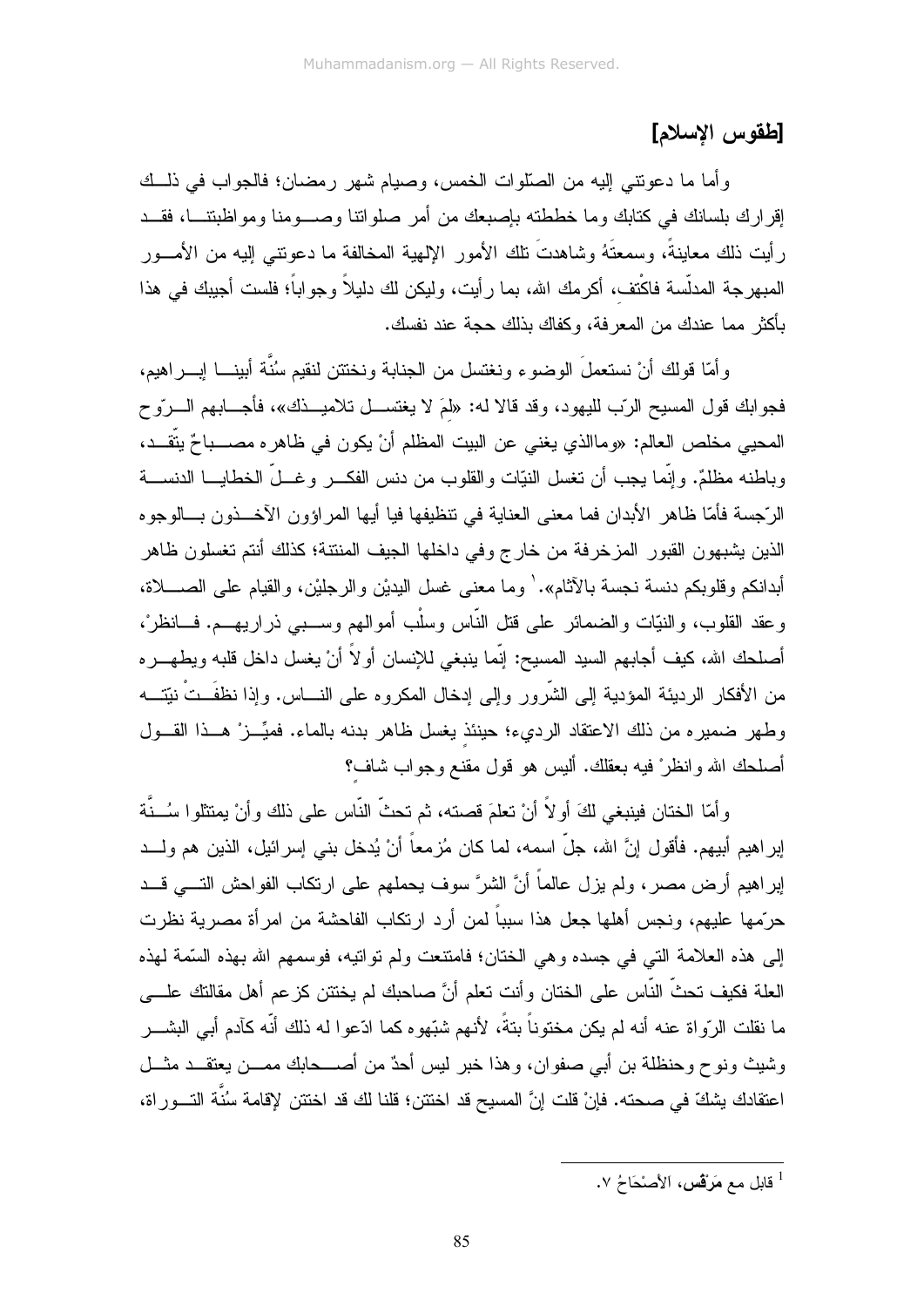لئلا يُرِ ي أنَّه استخفَّ أو نقص شيئاً من سُنتها، ثم أكَّد ذلك بقوله «لم آت لأَنقُــضَ بَــلْ لأتمـــم وأُكَمِّلَ». ' وكذلك قال الرسول الحقّ بولس: ' «إنْ كنتم إنَّما تختتنون لأن المسيح اختتن؛ فـــإنَّ ذلك لا ينفعكم شيئاً، ولا الغُرْلة أيضاً نضر ّشيئاً مع الإيمان الصحيح والقلب السّــليم النقـــي»؛ وٳلاً فيجب لكَ أيضاً أنْ نقرب القرابين، ونحفظ السّبت، ونعمل الفصح، ونقيم شــــرائـع النّــــوراة كلها كما أقامها المسيح سيدنا، فإنّه فعل ذلك ورفعه عنا وأكمله وأتّمه بفعله إياه، وكفانا مؤونــــة العمل بشيء منه وأغنانا بسننه الحسنة الإلهية وشرائعه الرّوحانية التي دفعها إلينا عن الســـنن التي شهد، جلَّ وعزَّ، على لسان نبيه قائلاً: «إنِّي أعطيتكم يعني بني إســــرائيل ســـنناً ليســـت بحسنة وشرائع لن تقدروا أنْ تحيوا بـها». فإنْ أنصفتنا علمت أنَّ الختان ليس هو عليك فريضة واجبة، لأنَّ كتابك الذي ندعي أنَّ فيه شرائع ديانتك يذكر أنَّ ليس الختان شريعة واجبة، وإنَّمـــا هو سنَّة؛ من شاءَ استثنىنعها وعمل بها، ومنْ شاء استثنفها ولم يعمل بها. ومـــن اختـــنن مـــن أصحابنا وأسبغ الوضوء واغتسل من الجنابة؛ فليس يفعل ذلك لأنه سنَّة واجبة وفريضة لازمة عليه لا يحلُّ له إلاَّ القيام بها، بل يفعله على سبيل العادة الجارية عند أهل الزمان والنُّشبه بأهل دهره الذي هو مقيم بين أظهرهم للنظافة الظاهرة لا غير، لعلْمنا أنَّ من تغوَّط كـــان أحـــق أن يُفيض عليه الماء السّابغ بقدر ما يخرج منه نتن الرائحة قبيح المنظر ، بخــــلاف مــــن تصـــــيبه الجنابة التي لا لون لها منكر ولا رائحة منتنة؛ بل يتولَّد منها إنسان كامـــل المعرفـــة بالعقـــل و العلم، يكون منه النبي المرسِّل، و الملك المسلِّط و الحكيم الناقد، و العبد الصَّالح المسبِّح لله لــــبلاً و نهار ۱.

### [تحريم لحم الخنزير]

وكذلك يفعل من اجتنب منَّا أكل لحم الخنزير كاجتنابه أكل لحوم الحمير والجمال، لأن ذلك غير محرَّم عليه؛ لأنَّ الله لم يخلق شيئاً قبيحاً كقوله، جلَّ اسمه في التـــوراة علـــي لســـان موسى نبيّه في سفر الخليفة «فنظر " الله إلى جميع ما خلق فر آه حسناً جداً» فالله نبارك وتعالى استحسن كلِّ ما خلق. أفأجترئ أنا وأقول عن شيء خلقه إنه قبيح أو حرام؟ إذن أكون معانـــداً لله مقاوماً ما خلقه واستحسنه؛ ومعاذ الله أن أكون لربي معانداً، بل كلِّ ما خلقه الله مما تقبلـــه نفسي ويجوز لمي في طبيعتي آكله، فهو مطلق لمي ولجميع ولد أدم، غير أكل الدم والميتة ومـــا ذُبح للأصنام؛ فإنه نزل في تحريمه أمرٍ من الله [أعمال] نصٍّ والسبب فـــي تحـــريم الخنزيـــر

- فابل مَتَّـى: ٥/ ١٧.
- <sup>2</sup> قابل رُوْمِيَة، الأَصْحَاحُ ٢ و ٣.
	- $\overline{r}$ قابل التَّكْوِين: ١/ ٣١.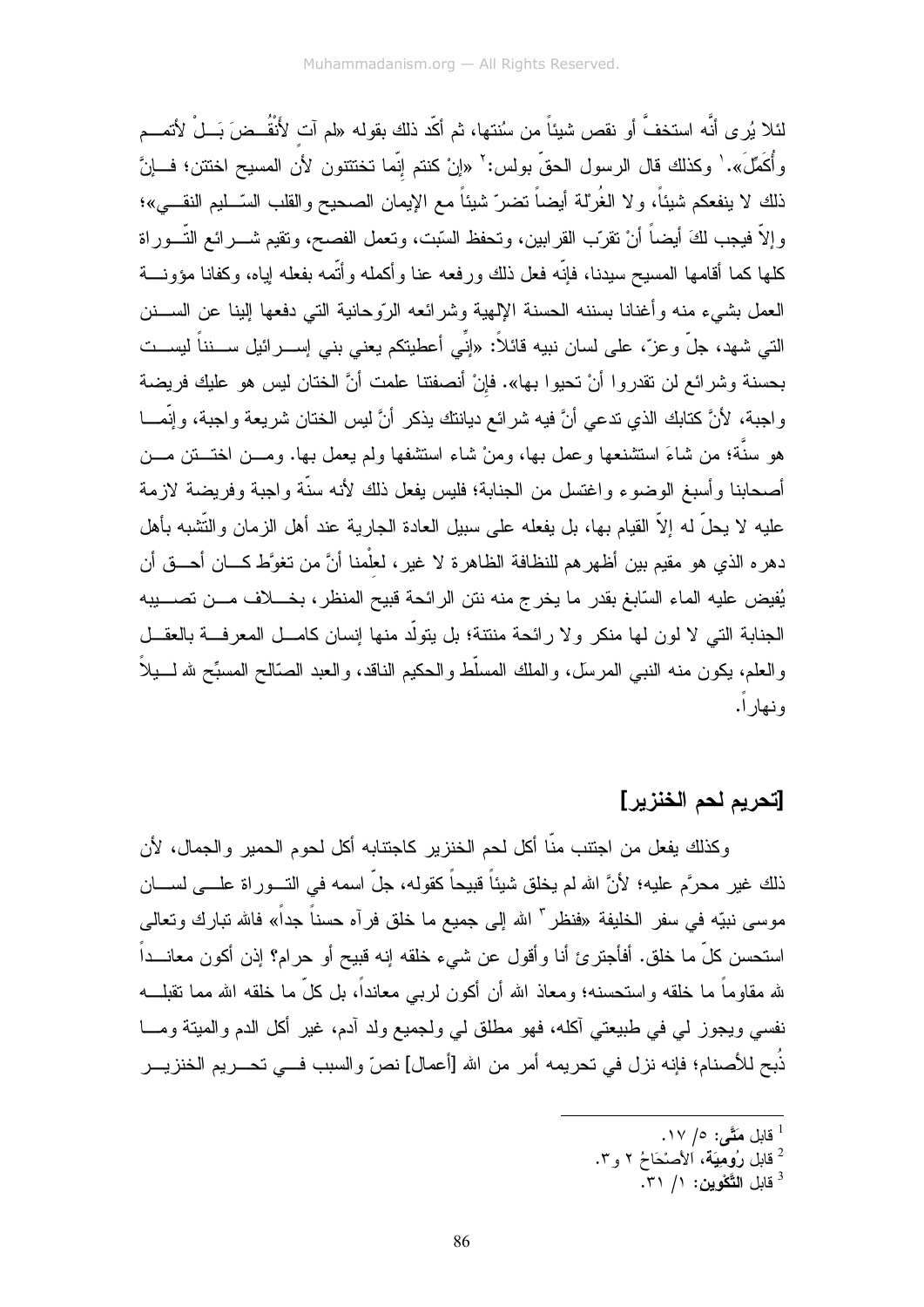والجمل وغيرها مما حرّم على بني إسرائيل أكله؛ فذلك إنّمـــا حـــرّم علــــبيهم لعلــــة معروفـــة مشهور ة، لأنهم حيث كانوا مقيمين بمصر نظروا إلى أهل مصر يعبدون الأصنام التي كانــت علمي خلق الثير إن والبقر والكباش وسائر الغنم، ألا نرى كيف أجاب موسى لفر عون قائلاً لــــه: لن يجوز أن نقرب لله قرابين تُجاه المصريين، لأننا إنَّما نريد أنْ نقرِّبَ القرابين التي يعبـــدونها وهي ألهتهم فإذا فعلنا ذلك بين أيديهم لم نؤمن أنَّهم يرجموننا إذا قرَّبنا ألهتهم وذبحناهــا فــدلّ بهذا القول أنَّ أهل مصر كانوا يعبدون الثيران والبقر الكباش وسائر الغـــنم. ودليـــل أخــــر إنَّ موسى حيث أقام فى طور سيناء وثب بنو ٳسرائيل على هارون أخيه قائلين له: اتَّخذ لنا الِهـــاً نعبده فإنَّ موسى قد أبطأ علينا و لا نعلم حاله، وإنما اتَّخذ لمهم صنماً على صور ة العجل علـــي منهاج ما كانوا برون من عبادة أهل مصر مثله؛ فكان المصريون يعبدون هذه الخليقـــة مـــن البهائم ويقرَّبون لمها القرابين مما كان خلافها كالخنزير والحمار والجمل والفرس، ومـــا أشــــبه ذلك من الأشباء التي هي عندهم أخسّ في الخلقة من خلقه آلهتهم، ٰ فحيــث أمـــرَ الله موســـي بالقرابين، أمره أنْ يقرَّب له من النيران والبقر وسائر الغنم لا غير ذلــك. وأمــــر أنْ يــــنـجسَ الخنزير والجمل والحمار والفرس، ليعلموا أنّ هذه نجسة في أكلهم إياها، فضلاً عن نقريبها لي إذا كان المصريون يقربونها لألهتهم، بل كل لحوم الثيران والبقر والكباش وسائر الغسنم التسي كانت ألهة عند أولئك، وقرَّبوا لميّ منها وتجنَّبوا أكل الخنزير والجمل والحمار والفـــرس، ومــــا أشبه ذلك. و لا تقرَّبو ا لي شبئاً منها أصلاً لأنَّها نجسة غير ز كبة؛ لذلك الســـبب فز هـــدهم فـــي عبادة الثير ان و الغنم الكباش و البقر بإطلاقه لهم أكل لحومها وتقريب القر ابين منها وز هدهم في عبادة الخنز ير و الجمل و الحمار و الفر س، و ما أشبه ذلك، و نفر هم منها بأنْ صبّر ها نجسةً غيـــر زكية ولم يطلق القربان منها؛ فحذرهم من عبادة الجميع بـــالقوانين جميعـــاً. فلـــيس الـحـــرام والنَّجاسة أنْ يُؤكِلَ لحم الثيران والبقر وسائر الغنم والكبـــاش والخنزيــــر والـجمـــل والحمـــار والفرس، بل الحرام والنجاسة أنْ نعبدَ هذه ونتخذها آلـهةً من دونه، جلَّ وعزَّ؛ فأمــــا مَـــنْ لــــم يعبدها ولم يكن اعتقاده أنها آلهة من دونه، جلَّ وعزَّ، أو قرب منها شيئاً للأصنام فليس ذلـــك بحرام عليه ولا بالنجس عنده، ومأكلة لحوم الثيران والبقر والكباش وسائر الغـــنم والخنزيــــر و الجمل و الحمار و الفرس حلال ورزق من الله طيب، يأكله الإنسان مطلقاً ما لم تُعفْه نفســـه أو ينفر منه طبعه، فإنْ ترك أكل الجميع أو بعضه فذلك إليه لا لوم عليه فيه، فأمَّا تحـــريم لحـــم الخنزير فقط من بين البهائم كلها وإطلاق أكل الجمل ونقريب القربــــان منـــــه ولحــــم الـحمــــار والفرس الذي أتـى بـه صـاحبك، فالسبب فيه من ذينك اليـهودييْن: عبد الله بن سلأم ووهـــب بـــن منبه اللذيْن أفسدا الدنيا وأهلكا الأمة؛ وصاحبك برىء من هذا كله.

 $\mathsf{I}^\mathsf{r}$ اقار ن سفر الْحُرُوج: ١٢٦/٨]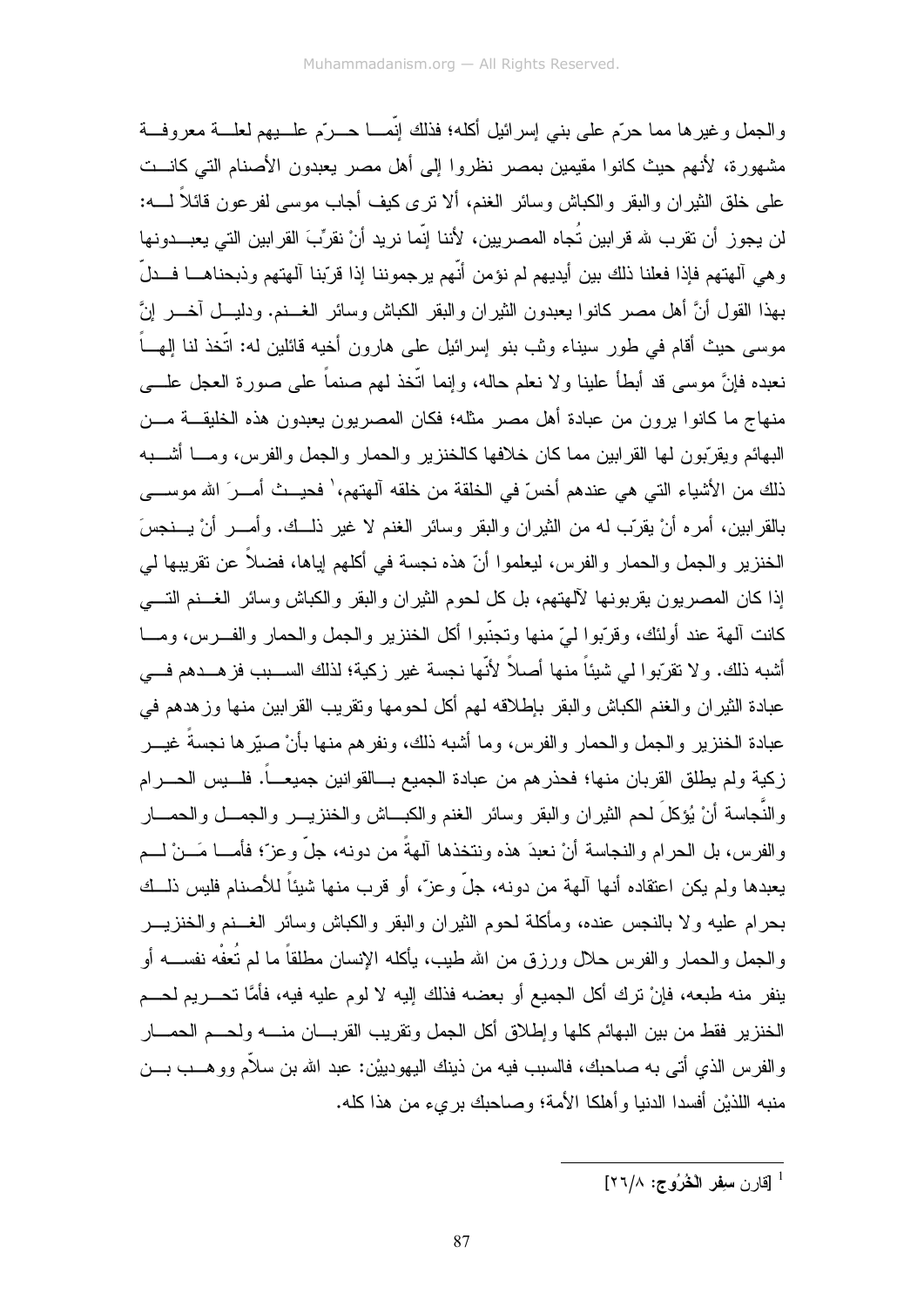[الحج]

وأماً دعونك لمي إلى حجّ ببيت الله الذي بمكة ورمي الجمار والنلبيـــة وتقبيـــل الــــركن والمقام، فسبحان الله ما أعظم هذا الكلام؟ لقد جئت بأمرٍ فرى، كأنك نكلم صــــبياً أو تخاطـــب غبيا،ً أو نجادل عيياً. فليت شعري أليس هو الموضع الذي عرفناه جميعاً حقَّ معرفته، ووقفنـــا على أصول أسبابه، وكيف كانت القصة في ثباته، وكيف جرى أمره إلى هذه الغاية، أَوَلا نعلم أنَّ هذا فعل الشمسيَّة والبراهمة الذي يسمَّونه النَّسك لأصنامهم بالهند، فإنَّهم يفعلون في بلـــدهم هذا الفعل بعينه الذي يفعله المسلمون البوم، من الحَلْق والتُّعــــري، الــــذي يســــمونـه الإحـــــرام والطُّواف ببيوت أصنامهم إلى هذا الوقت على هذه الحالة. فلم تزدْ عليه أنت شيئاً ولا نقصـــت منه ذر ةً؛ فإنَّك أخذته بذلك الفعل الذي سمَّيته النِّسك متمسكاً بتلك العادة محتذياً تلك السُّــبل، إلاّ أنك تفعله في السنة مرةً واحدةً في وقت مختلف، وأولئك يفعلونه في السّنة مرتيْن في دفعتــيْن معر و فتيْن عند دخول الشمس أول دقيقة من الحمل، و هو الربيع، و في دخولها أول دقيقة مـــن الميز ان، و هو الخريف؛ ففي الأول لدخول الصيف، و في الثاني لدخول الشتاء. ` فهم يضــــحّون كما نضحَّى أنت، وبنسكون كنسكك لأصنامهم وإنذارهم؛ فهذا سبب حجَّك ونسكك ومقامك نلك المقامات و أفعالك نلك الأعجو بات.

وأنت وأصحابك عالمون أنَّ العرب كانت نتسك هذه المناسك، ونفعل هذه الأفعال منـــذ قديم الزمّن منذ بَنَتْ هذا البيت. فلمّا جاء صاحبك بالإسلام لم نره زاد في هــذه الأفعـــال ولا نقص منها شيئاً، غير أنَّه لبُعد المشقة وطول المسافة وتخفيف المؤونة جعله حجةً واحدةً فـــي السنة، وأسقط من النلبية ما كان فيه شناعة،' والقصة هي نلك القصـــة بعينهـــا النـــي نفعلهـــا الشَّمسيَّة والبراهمة ببلاد الـهند إلى هذه الـغابـة ونتسك فيها لأصنامـها. وإنَّـــى أستصــــوب قـــولاً لعمر بن الخطاب، وقد وقف على الركن والمقام فقال: «والله لأعلم أنكما حجران لا نتفعان ولا نضرّ ان، ولكنّي ر أبت ر سولَ الله بقبّلكما؛ فأنا أقبّلكما كذلك»، فإنْ كان الرّ واة الصادقون الـــذبن رووا هذه الرّواية عنه كذبوا عليه أو لم يكذبوا، فقد صدقوا في ما حكوه عن هذيْن الحجـــريْن؛ و إنْ كانو ا صدقو ا عنه أنّه قال ذلك، فلقد قال قو لاً حقاً. فكيفما أر دت القو ل أيهـــا الحبيـــب لـــم يخر ج عن قانون الحق. فأمّا ما يريد العاتب أنْ يعيبَ به من يحلق شعر ر أسه ويتعرّ ي ويعـــدو ويرمى بالجمرات فهذا فعل من قد غرب عقله وأنكر فهمه ومن يتَّخبطه الشَّيطان، فقـــد نجـــد

<sup>&</sup>lt;sup>1</sup> [ا**لربيع والخريف** مصطلحان هندبان مألوفان ـــ موير .]

<sup>&</sup>lt;sup>2</sup> [إن مؤلفنا ليس صائباً هنا؛ ذلك أن التغيير الذي أدخله محمد على موسم الحج كان نسخ الشــــهر الكبـــيس، وبذلك صار الحجّ وفق النقويم القمري، بدلاً من الموسم الثابت وفق السنة القمرية ــ الشمسية. **حياة محمـــدٍ،** ص ٤٨٦.\_\_ موير .]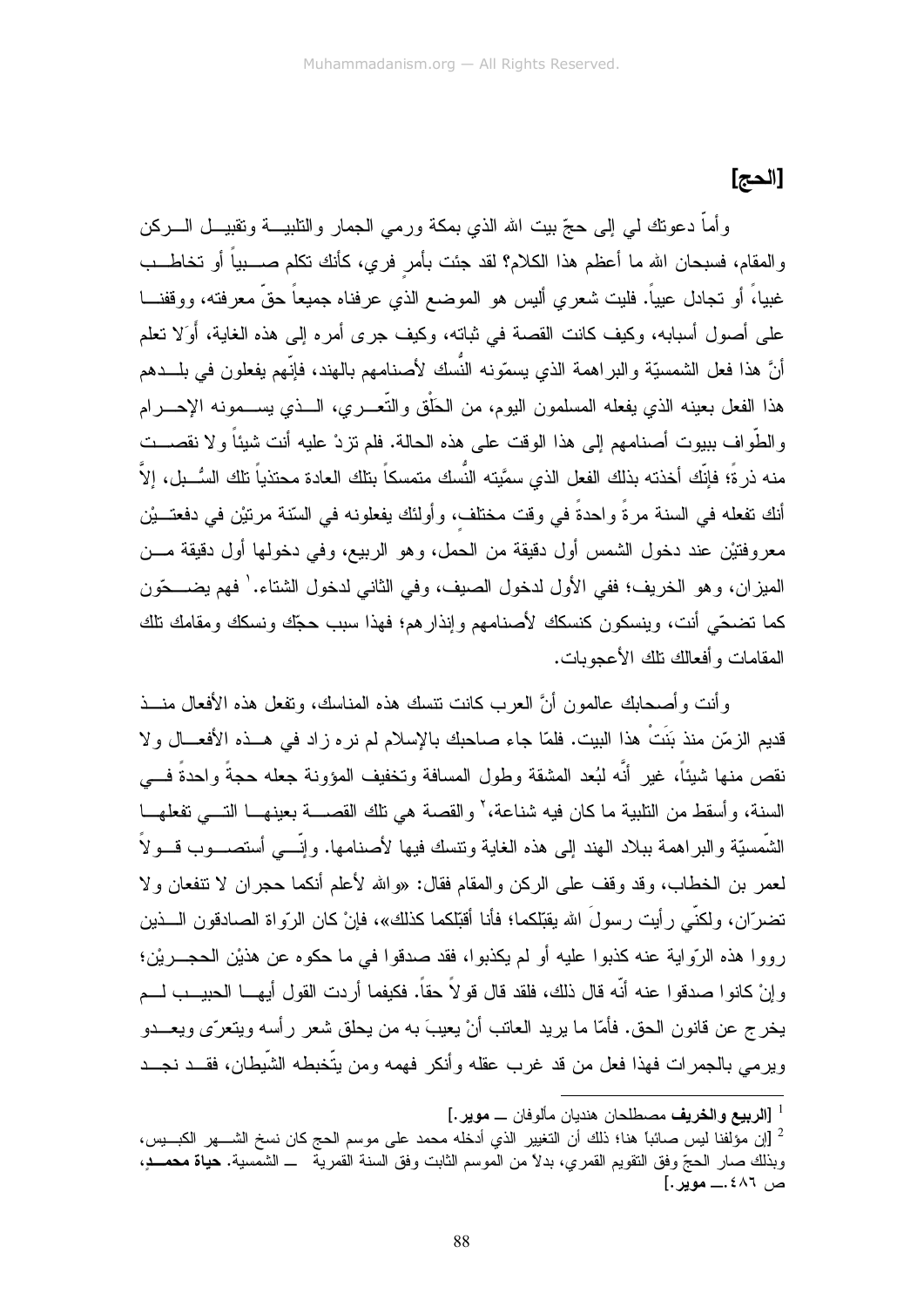مساغاً للعيب وموضعاً للثلب، ولقد احتججنا لكم عند من ثلبكم بهذا، وقلنا إنَّما يفعلونه من جهة النَّعبد وليس من النَّعبد عيب، فأجابنا إنَّ الله، عزَّ وجلَّ، حكيم ولم يتعبد خلقه بالسنن الفاحشــــة الشَّنعة التي نتفر الطُّباع منها ويستمسجها العقل، بل بالسنن التي يستحسنها العقـــل ويفضــــلها؛ أعنى السنن الواضحة التي ارتضاها الله وفرضها على عباده أنْ يدينوا له بها ويتقربوا بإقامتها إليه؛ وإلاَّ فما إنكاركم على المجوس الأنجاس حيث نكحــت الأمهـــات والبنــــات والأخــــوات وتطهرنّ بالبول المعتق، وأوقفت النساء. أما الموابذة حتّى ينضحوا البول المعتق على... بعــد الو لادة؛ فإنْ كان هذا قبيحاً في النّعبد، فما أنت فاعلوه من الحق والنّعــــري والرمــــي بالـحجــــاة والهرولة أقبح. وأقبح من هذا كلَّه ما جاء في ذكر الطلاق ونكاح المرأة رجـــلاً آخـــر يُســمَّى الاستحلال، وأنْ يذوقَ من عسيلتها ونذوق من عسيلته، ثم مراجعة الرجل الأول بعد ذلك، وقد يكون لمها أولاد رجال نبل، وبنات كبار ذوات بيوت، والزوج الذي له الشرّف النفيس والحسب الخطير، ونكون هي المرأة النبيلة في قومها المُشار إليها في عشيرتها البهية فـــي أهلهـــا، ذات المحد والببيت الرّفيع. فهذا أقبح وأشنع من فعل المحوس الأقذار الأنجاس، وإنْ كان ذلك فـــي غاية القبح والقذارة والنجاسة. فهل نرى، أصلحك الله ورضـي عنك، أنْ ندعونـي إلـي هذا الذي تستثننعه البهائم وتستقبح فعله؟ فأنّي أظن، بغير شك، أنَّها لو سُئلت فـــأُذن لهـــا فـــي النطـــق، لأخبرنتا بقبح هذه الأفعال واستثنناعها لياها، وأعلمتنا لو أجبنا إلى دعونك أنَّا قد ظلمنا نمييزنا وطباعنا،' وأعوذ أنْ أكونَ من القوم الظالمين.

وأمَّا قولك إنَّك نتظر إلى حرم رسول الله ونتثَّاهد نلك المواضع المباركة العجيبة، فقــد صدقتَ، أكرمك الله، في قولك إنّها مواضع عجيبة، وأيّ عجب أعجب من نلك المواضع عنـــد ذوى العقول والتمييز التي يرتكب فيها ما يرتكب من ظلم العقل والتمييز، الذي فضَّـــل اللهُ بــــه الإنسان عن سائر البهائم وأنعم به عليه. وأمّا قولك إنّها مواضع مباركة، فخبّرني مـــا الـــذي صحَّ عندك من بركتها، أيّ مريض مضبي إليها فبرئ من مرضه، أو أيّ زَمن، قصدها فنهض من زمانته، أو أيِّ أبرص زار ذلك المكان فذهب عنه برصه، أو أيِّ أعمى صبِّرته إلى نلَّــك البقعة فانفتحت عيناه، أو أيّ مخبط من الشيطان حُمل إلى ذلك البلد فرجع صحيحاً سليماً؛ فمــــا أظنك، أبقاك الله، بل كيف أظنك وحدك ولا أجد أحداً ممن ينقلَّد مقالنك أو يرى رأيك يجتــــرئ أنْ يفكر في مثل هذا ويقول إنَّ مثل ذلك الموضع فعل مثل ذلك فضلاً عن أنْ يدلنا على أحـــد يومي إليه أنَّه كان عُوفي وانصرف عن مثل الحال التي طالبناك بها. وكيف أقول، وأنت وأهل ملَّتك ونبيك الذي تفخر به وبحجك إليه، وليس أحد على وجه الأرض ممَّن يضمه هـــذا الفلـــك المحيط يقدر أنْ يدَّعي شيئاً ممّا طالبناك به أو يصحّ في يديه إلاّ مَنْ انتحل الملَّـــة النَّصـــــر انيّة

<sup>&</sup>lt;sup>1</sup> [إنَّ كلام الكندي حماسيٍّ، ولكنه ليس منظر فا كثير أ. انظر : **حياة محمد**، ص ٣٥٠.... **موير** .]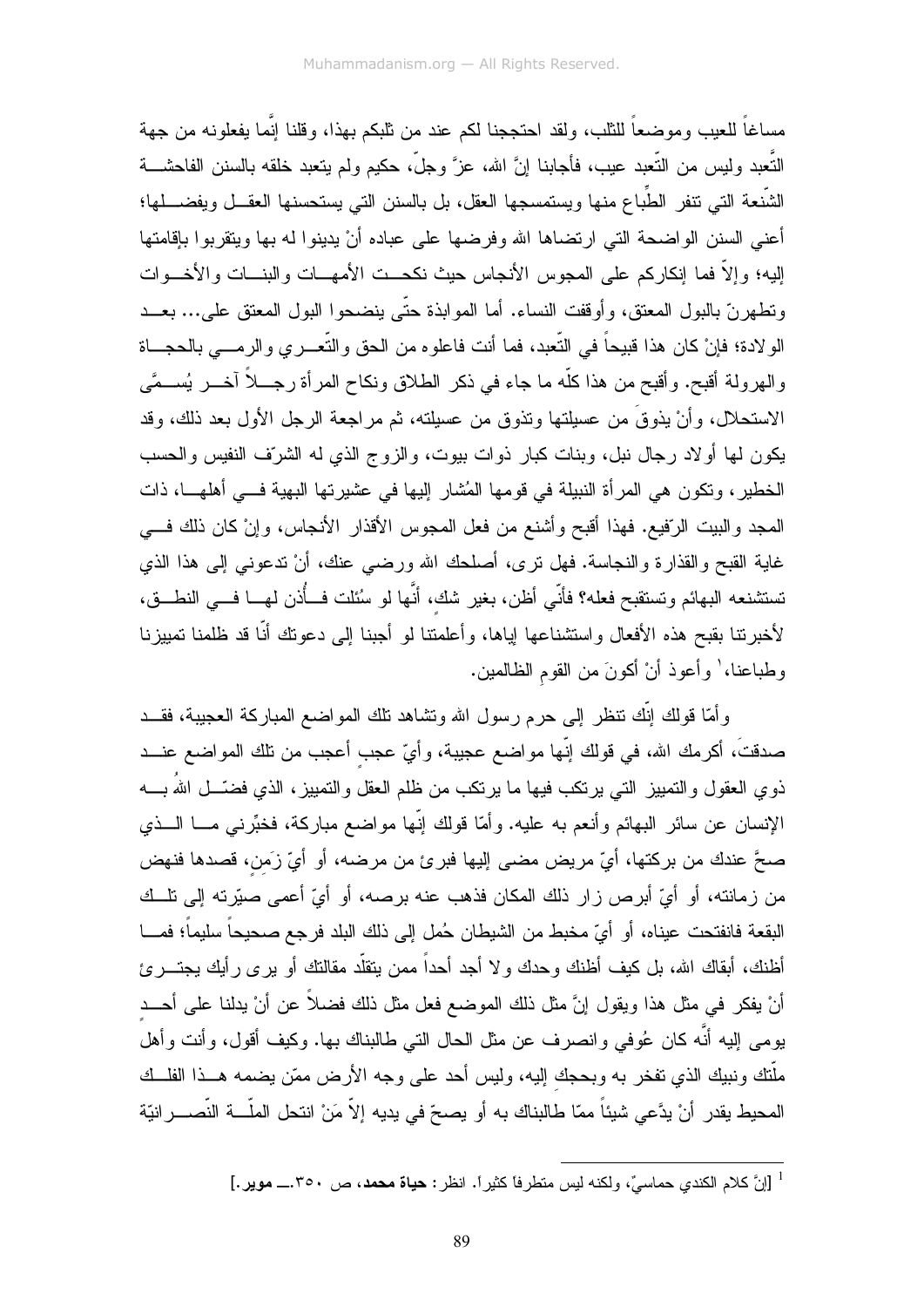فهذا أمر قاطع فيك وفي غيرك من جميع أهل الأديان والممل؛ فما معنى إضافتك ذكر البركـــة والتَّشْريف، وإلحاقك ذلك في هذه المواضع. وإنَّما عرفنا البركات تحلَّ في المواضع التي يُعبــد الله فيها حقَّ عبادته، ويأويها الأبرار الصَّالحون الأتقياء الذين قد وهبوا أنفسهم لله، فهـــم فـــي طاعته دائبون ليلهم ونهارهم لا يفترون، لا يشغلهم عن ذلك شاغل؛ قد رفضوا الدنيا وخلوَّهـــا ونزعوا عن قلوبهم الفكر منها والاهتمام بشيء من أمرها، فهم أحقَّ بأنْ نتزل البركـــات مـــن عند الله عليهم وعلى مساكنهم، ونتزل الأشفيَّة والعوافي على أيديهم، وإذا سألوه أعطاهم، وإذا طلبوا أنجح طلبنهم، وإذا نتثنفَّعوا إليه شفعهم، وإذا دعوه أجابهم، لأن موعده لا يُخلَّف فيـــه ولا يضيع عنده أجر المحسنين. وكذلك قال الله، نبارك وتعالى، على لســـان داود النبـــي «يطلـــب الأبرار فيجدون». وقال في موضع آخر «الرَّبُّ قُريبٌ ممن يدعوه بالْحَقَ ويأتـي مسرة أنقيائـــــه ويسمع دعاءَهم فيخلصهم، والرب يحفظ جميع من يخشاه». ٰ وأكَّد هــذا القول الرُّب المســـيح في إنجيله المقدس بقوله «اسْأَلُوا تُعْطَوَ"، اُطْلُبُوا تَجدُوا». ثم قال في موضع آخر «أيّما رجـــلان منكما يتفقان على مسألة أمر ما من الأمور باسمي فإنِّهمـــا يعطياهـــا مـــن أبــــي الَّـــذي فـــي السَّمَوَات»، ` فقد أنجز موعده، وحقق قوله وصدق ما جاء به من النور والـهدى فـــي إنجيلــــه، فليس من مكروب ولا ملهوف ولا محزون ولا مريض ولا مستغيث، بسأله بإيمـــان صــــحيح ونية، صادقة وقلب سليم، من أولياء المسيح باسم المسيح المقدّس الطَّاهر، إلاَّ فرج عنه همَّـــه وغمّه وكربه وكُفى مؤونة حزنه، ونزلت له العافية والشُّفاء من الله بوساطة أوليائــــه وبركـــة دعاء الصَّالحين من عباده لأنَّه طلب الأمر من جهته، وسأل حاجته من الناحيـــة التــــى تُســـال الحوائج منها، فهذه الديارات العامرة بالبيَع، وجميع المواضع التي يُذكر فيهـــا اســـم المســـيح مخلص العالم، ويأوي فيها الرهبان ممتلئة من هذه البركات نفيض إلى جميع من صــــار إليهـــا وقصدها بإخلاص نيته وسلامة قلبه، واسترسال إلى مَنْ يسكنها، وتصديق لما في أيــدي مَــنْ يطلب منه ذلك فيضاً، لا يطلب من أحد ثمناً ولا مكافأة، ولا ينال على ذلك جزاءً ولا شـــكراً؛ لأنّ المسيح مخلّص العالم قال في إنجيله الطاهر «مَجَّاناً أَخَذْتُمْ مَجَّاناً أَعْطُوا! و لا تَقْتَنُوا ذَهَبــاً وَلا فضَّةً!». ۚ فهم حافظون لوصيته، تابعون أمره، مقتفون أثره، وهو جــلٌ، ذكـــره، بســـمع دعاءهم ويؤتـي البركات وينزل الرحمـة والأشفيـة علـى أيديهم للنـاس كـافـة لا مــــن عـانــــد الـحـــقّ وارند خائباً وصدّ معرضاً عن النُّقوى فإنّه يخيب ويخسر على أنّه إنْ رجع قُبلَ كما يقبل الآب الابنَ الحبيب، الذي نظير الضّالة يشرد عن بيت أبيه ثم يعاتب نفسه فيرجع نادماً تائباً عارفــاً بما يجب عليه من الحقِّ اللاّزم له، مقراً بخطيئته متتصلاً من ذنبه، منخذلاً ذليلاً لما جني مـــن

- $1$  اَلْمَزَ امير ٣٤ و ١٤٥.
- قابل مَتَّحى: ١٨/ ١٩.
- <sup>3</sup> مَقَّى، الأصْحَاحُ ١٠.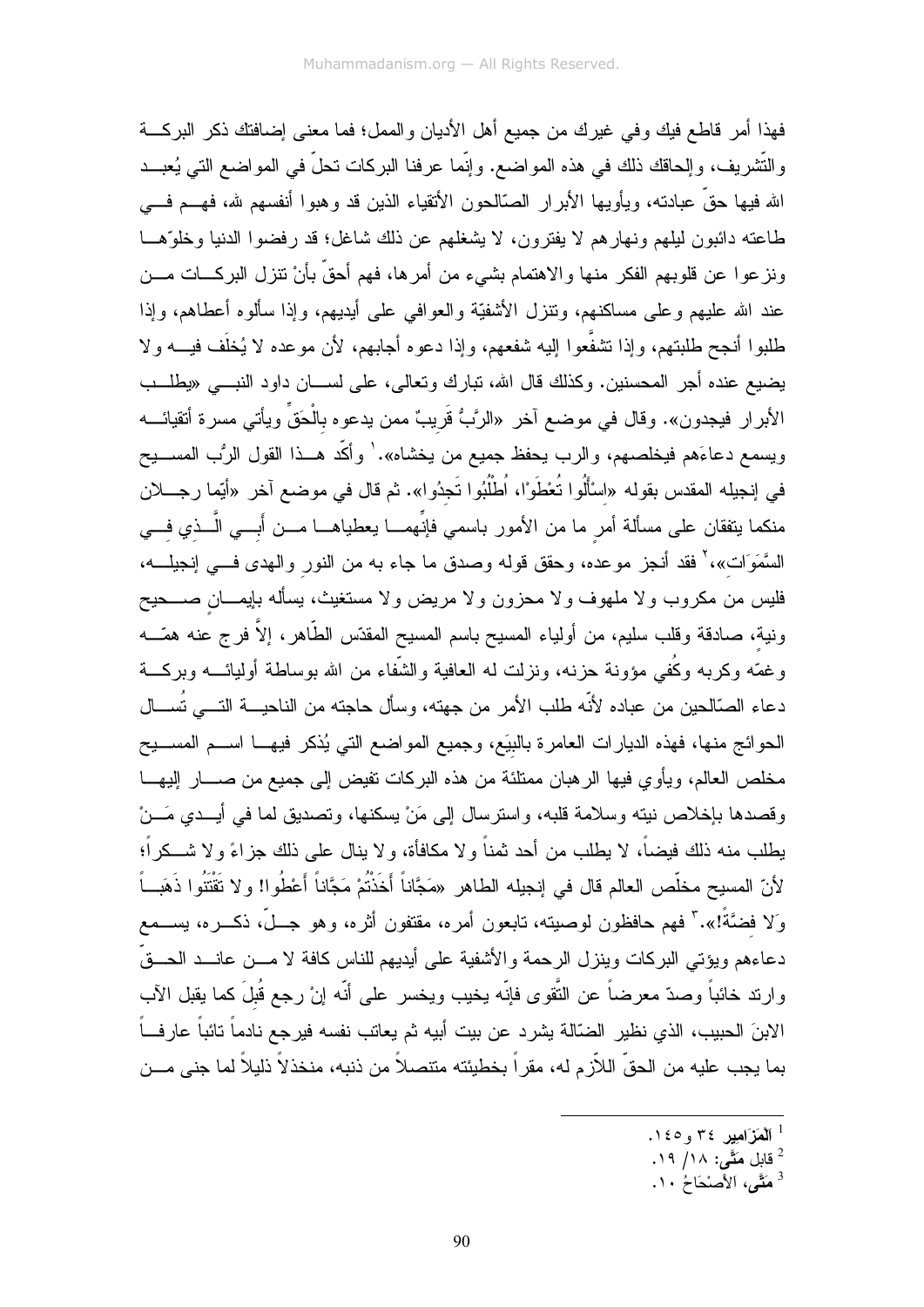نكوصه وشرَّه فتتلقاه رحمة أبيه، فيقبله حقَّ القبول ويسرَّ بتوبته واعتذاره، ويفـــرح بموافاتــــه وأوبته ولا يؤاخذه بما جناه على نفسه بقلَّة معرفته وجهل صبائه، ثم يقول له إنَّك أنــت كنــتَ مبتاً فعشت، ضالاً فاهتدبت، ومستغوباً فرشدت.

فمبّز، أصلحك الله، الأمريْن! ولا نتداخلنك الحمية لأنّهـــا نمــــرة كيـــد الشــــبطان؛ إنَّ الشيطان كان للإنسان عدواً. فهل نرى لي، يرحمك الله، أنْ أدع ما في يدي من هـــذه النعمــــة العظيم قدرها، الجليل خطرها، التي تغبطني الملائكة عليها فضلاً عن بني البشر مـــن ذريــــة أدم، وما كانت الأنبياء والملوك والأبرار تترجاه ونتوق أنفسها إليه ويأخذ بما كتبت به إلى مـــا يأنف منه طبعي ويأباه نمييزي ويلومني عليه عقلي وينفر منه ما أظنني أكون إذا فعلـــت ذلـــك لنفسي من النّاصحين.

### [حملات المسلمبن]

ثم قلتُ أدعوك إلى سبيل الله، الذي هو غزو المخالفين، والكفـــرة المنــــافقين، وقتـــال المشركين ضرباً بالسيف وسلباً وسبياً، حتى يدخلوا في دين الله، ويشهدوا : «أنْ لا إله إلاَّ الله، وأنَّ محمداً عبده ورسوله»، أو يؤدوا الجزية عن عَن يَد وَهُمْ صَاغِرُونَ.' فهل أردت، أبقـــاك الله، أنْ ندعوني إلى فعل الشيطان المنزوعة منه الرحمة، الذي إنَّما أفرغ حسده لآدم وذريتـــه في شرذمة منهم استغواهم فأفرغ فيهم غيظه وملأهم حنقه وحدته، وجعلهم سلاحاً له وأوليـــاءً ينقادون لإرادته، ويبلغون مشيئته، ويأتون مسرِّته وينتهون إلى طاعتــه ومحبتــه فـــى القتــل والسلب والسببي.

# [آيات متناقضة]

فعرّفني كيف أجمع بين قولَيْك وبين تباعدهما، وأنت القائل نقضاً لهذا في كتابك الـــذي تدعي أنه منزلٌ من عند الله ﴿وَلَتَكُنْ منْكُمْ أُمَّةٌ يَدْعُونَ إِلَى الْخَيْرِ وَيَأْمُرُونَ بِالْمَعْرُوف وَيَنْهَــوْنَ عَنِ الْمُنْكَرِ وَأُولَئَكَ هُمُ الْمُفْلَحُونَ ۚ﴾. ثم تكتب ﴿لَيْسَ عَلَيْكَ هُدَاهُمْ وَلَكنَّ اللهَ يَهْدي مَنْ يَشَــاءُ ۖ﴾. ثم تزيد في هذا شيئاً ﴿ولَو ْ شَاءَ رَبُّكَ لآمَنَ مَنْ في الأَرسُن كُلُّهُمْ جَميعاً أَفَأَنتَ تُكْرِهُ النَّاسَ حَتَّى

 $. YYY / 7$  سُورَةُ الْبَقَرَةَ: 1/ ٢٧٢.

أَ [الاشار ة الى سُورٍ َةُ التَّوِية: ٩/ ٢٩.]

 $\cdot$ سُورَةُ آلِ عِمْرَانِ: ٣/ ١٠٤.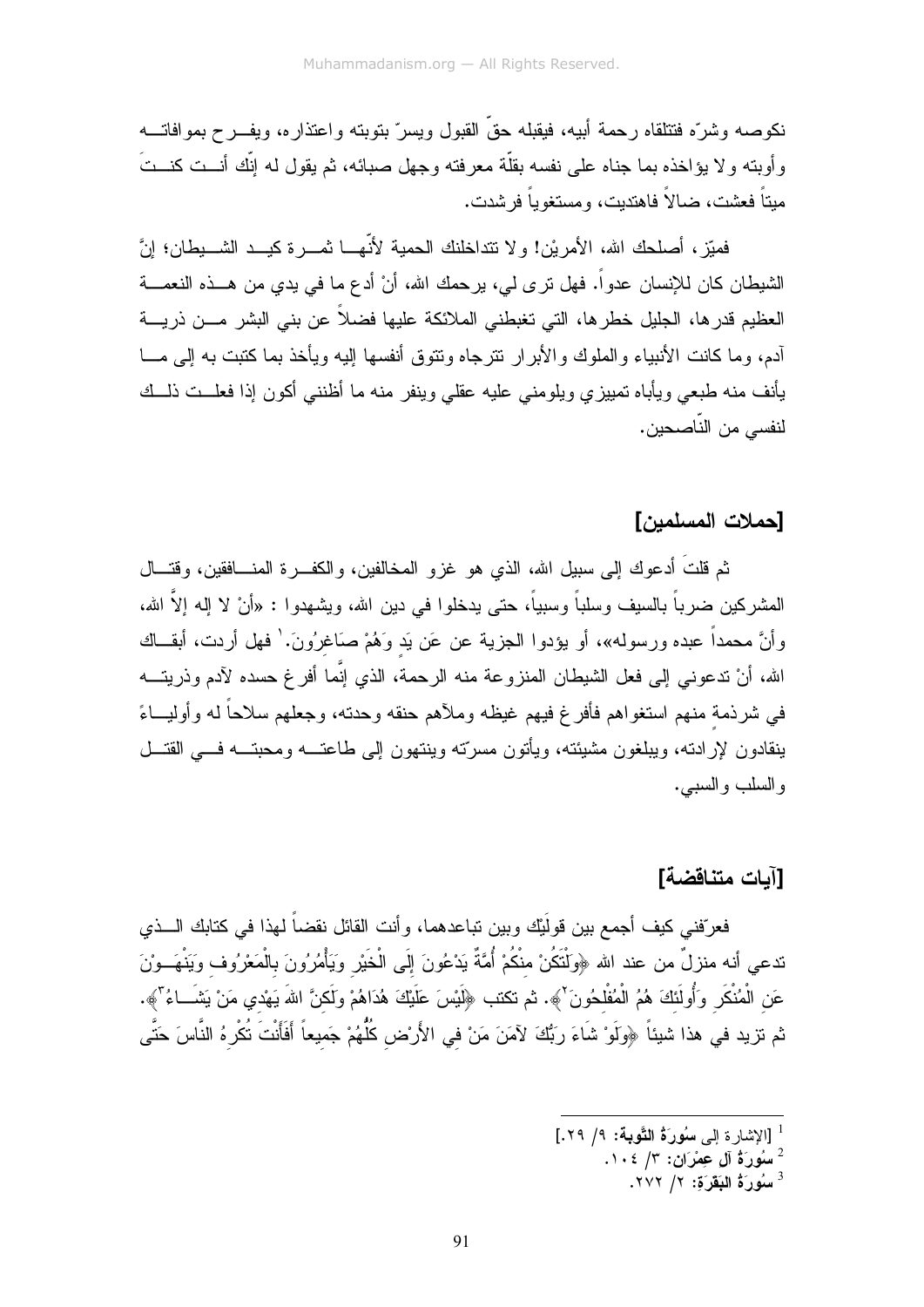يَكُونُوا مُؤْمِنينَ \* وَمَا كَانَ لَنَفْسٍ أَنْ نُؤْمِنَ إِلاَّ بِإِذْنِ اللهِ'﴾. أفلا نرى كيف يناقضك هذا القــول. ثم تكتب ﴿قُلْ يَا أَيُّهَا النَّاسُ قَدْ جَاءَكُمُ الْحَقُّ منْ رَبِّكُمْ فَمَن اهْتَدَى فَإِنَّمَا يَهْتَدي لنَفْسه وَمَنْ ضَـــلَّ فَإِنَّمَا يَضلُّ عَلَيْهَا وَمَا أَنَا عَلَيْكُمْ بوكيل \* واتَّبعْ مَا يُوحَى إلَيْكَ واصْبْرْ حَتَّى يَحْكُمَ اللهُ وَهُوَ خَيْرُ الْحَاكمينَ ۚ﴾. ثم تكتب أيضاً في موضع آخر ﴿وَلَوْ شَاءَ رَبُّكَ لَجَعَلَ النَّــاسَ أُمَّــةً وَاحــدَةً وَلاَ يَزَالُونَ مُخْتَلَفينَ \* إلاَّ مَنْ رَحمَ رَبُّكَ وَلذَلكَ خَلَقَهُمْ ۚ﴾. ثم تكتب تأكيداً لهذا القول عن صــــاحبك أنّه «بُعث بالرّحمة للنّاس كافة»،' فأيّ رحمة مع القتل والسببي والسلب؟ وإننـي لكثيراً ما أتذكّر بعض اليهود إذْ يُسمى كتابك ناقض نفسه؛ فأنا لا أسمّي كتابك بهذا الاسم الشنيع، بـــل أســـمّي كلامك حقاً مناقض نفسه. إلاّ فأنت مدع ما أنت دائب ندعي ثم ترجع لنفسك ونتقض كلامــك، لكننـي أسألك أنْ تخبرنـي عن سبل الشيطـان: هل هـــي إلاَّ القتـــل والســــفك والســـلب والسّـــبـي و السّرِقة؟ أتقدر أنت أو غيرِك أنْ تقول في هذا إنّه ليس كما كتبت إليك؟ فإنْ احتججت علينـــا بموسى، نجى الله نبارك وتعالى، أنَّه قاتل الكفار وعبدة الأصنام؛ قلنا لك أذكر ْ، أصــــلحك الله، ما قرأته في النوراة كم من أعجوبة، وكم من آية فعلها موسى حتى صدقناه؛ وإنَّ الذي أتاه من الحرب وقتال عبدة الأصنام كان من أمر الله. وكذلك بَشُوع بن نون حيث اســـتوقف الشّـــمس والقمر فوقفا له، وكان ذلك منه آية معجزة لا يقدر على مثلها إلاّ من كان من أولياء، لله جـــلّ وعزٌ، فأية آية تقدر أنت على ذكرها أو أية أعجوبة تخبرنا أنّ صاحبك جاء بها مقدمةً تكـــون شاهدةً له يجب علينا بها تحقيق قوله، وتصديق ما جاءنا به؟ وخاصة قتل النـــاس بـــأمره؛ وأنْ يسلبهم أمو الهم ويسبى ذر اريهم، ويقصد بذلك قوماً هم أولياء الله المعتصمون بعبادته القـــائمون بفر ائضـه وسننـه، و قد بذلو ا مـهجـهم فـي دينـه و آمنو ا بمسيـحـه و اتّقو م حقّ تقاتـه؛ فـهداهم إلـي الـحـــقّ المستقيم، فوجو ههم مضبيَّة في الدنيا و الآخر ة. ثم لم يقنعك حتى سمِّيته ســـبيل الله فحاشـــا لله، جلَّ وعزَّ، أنْ يكونَ هذا سبيله أو يكون اقترف شيئاً من هذه المآثم أحد من أوليائه، أو من أهل طاعته، لأنَّ الله، جلَّ وعزَّ، لا يحب عمل المفسدين. وكيف أقول فـــي نتـــاقض هـــذا الأمــــر ونضاده إذْ نكتب ﴿لا إِكْرَاهَ في الدِّين ْ﴾. ونزعم أنَّ الله نبارك ونعالى قـــد قـــال ﴿وَقُلْ للَّــذينَ أُوتُوا الْكتَابَ والأُمّبيينَ أَأَسْلَمْتُمْ فَإِنْ أَسْلَمُوا فَقَد اهْتَدَوْا وَإِنْ تَوَلَّوْا فَإنّمَا عَلَيْكَ الْبَلاغُ واللهُ بَصــــيرٌ بالْعبَاد ْ﴾، وأنت الذي نقول: ﴿وَلَوْ شَاءَ اللهُ مَا اقْتَتَلَ الَّذِينَ مِنْ بَعْدِهِمْ مِنْ بَعْدِ مَا جَاءَتْهُمُ الْبَيِّنَاتُ

- $\cdots$  سُورَةُ يُونِسَ $\cdots$  ( ۹۹  $\cdots$  . ۱۰۰  $\cdots$
- $\cdots$ سُورَةُ يُونِسَ: ١٠٨ /١٠٨ ــ ١٠٩.
- $119 11 \wedge / 11$ : هُولُد: ١١/ ١١٨)
- <sup>4</sup> [الاستشهاد ليس حر فياً؛ ولكن التعبير جاء في أكثر من آية مثل: **سُورَةُ الأنبياءِ: ١٠٧/٢١.\_ موير .]** 
	- دَّ سُورَةُ البَقَرَةِ: ٢/ ٢٥٦.
	- $\cdot$  سُورَةُ آلِ عِمْرَانِ: ٢٠ / ٢٠.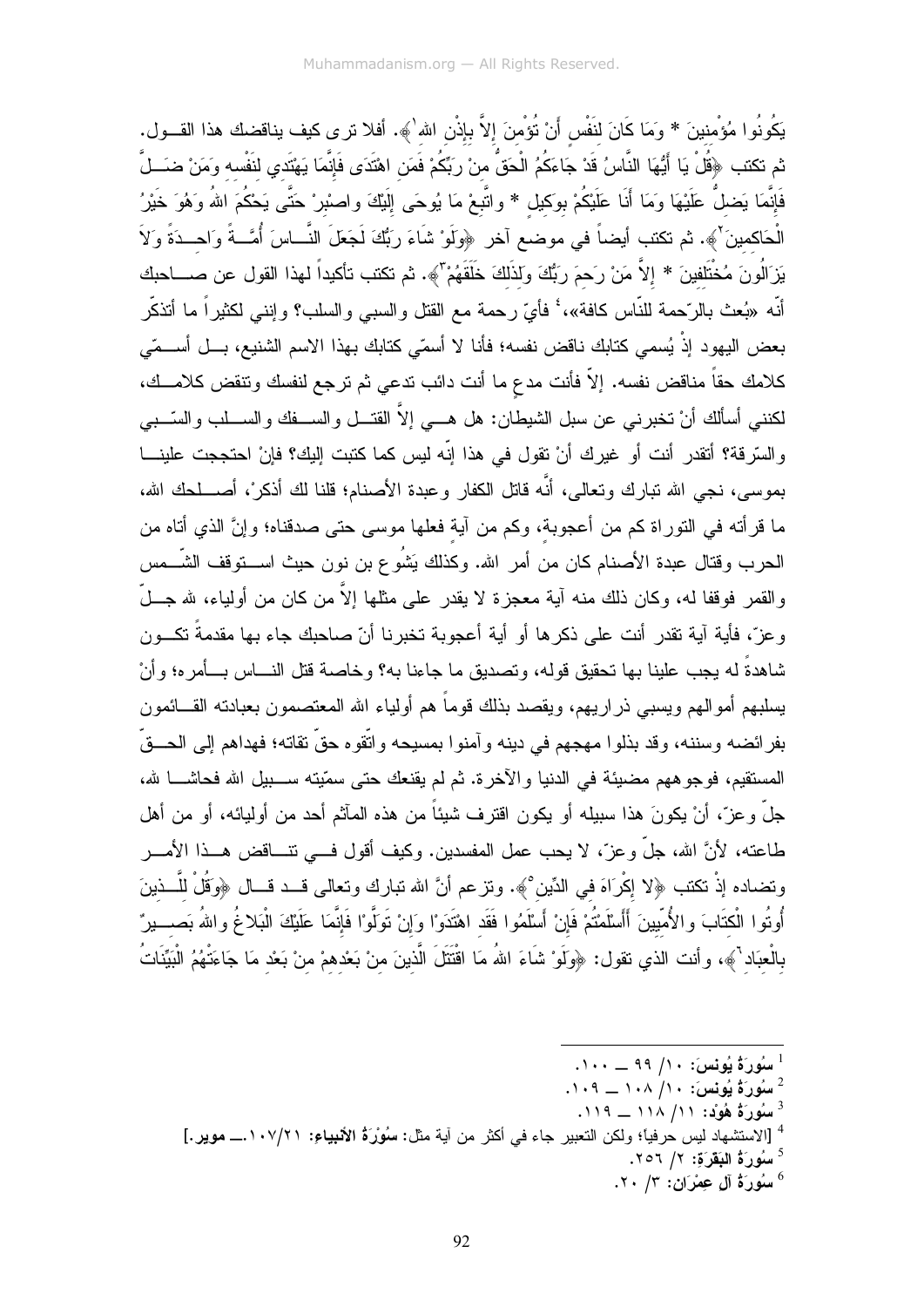وَلَكن اخْتَلَفُوا فَمنْهُمْ مَنْ آمَنَ وَمنْهُمْ مَنْ كَفَرَ وِلَوْ شَاءَ اللهُ مَا اقْتَتَلُوا وَلَكنَّ اللهَ يَفْعَلُ مَا يُرِيــدُ ٰ ﴾، وأنت الذي نقول ﴿قُلْ يَا أَيُّهَا الْكَافِرُونَ﴾، ثم تختتم ذلك فتقول ﴿لَكُمْ دينُكُمْ وَلَمِيَ دين ْ﴾، وتقـــول ﴿وَلاَ تَجَادِلُوا أَهْلَ الْكتَابِ إِلاَّ بِالَّتِي هِيَ أَحْسَنُ"﴾. ثمَّ أنت تحثّ على قتل الناس ضرباً بالســبف وسلباً وسبياً حتى يدخلوا في دين الله كَرْهاً وقهراً. وكيف أصنع بك وبأي قوليك آخذ، بــالأول أم بالثاني؟ فندخل على قولك إنَّه ناسخ ومنسوخ فإنَّك الذي ندعيه هذا. وإنْ ادَّعيته لـــم نلحـــق معرفته لأنَّك لا نندري أيهما الناسخ ولا أيهما المنسوخ؛ فلعلَّ النَّاسخ هو الذي عندك المنســـوخ. وكذلك ينعكس عليك القول فيه إنّ الذي هو عندك المنسوخ هو النَّاسخ؛ فإذا قد أقررت بالجهل بـهذا و أنَّك لم تـحط مـعر فـة بـه، ولم تثبت لـه عندك حـجـة، و لا تقدر ۖ أنْ تقيم فيه بر هانــــاً صــــحيحاً عند مَنْ بِطالبِكِ بِالبرِ هانِ الصحيحِ، فليس بِكِ وِلا بنا حاجة إلى ذكرهِ. فقد خلصــنا منــكِ الآنِ على أنَّك خالفت وادِّعيت أنَّ صاحبك بُعث بالرحمة والرأفة إلى الناس كافة، وأنَّ لا إكراه فـــي الدين، وفي قولك أنْ نضرب الناس بسبفك ونسلبهم ونسبيهم حتى يدخلوا فـــي دينـــك كرهــــاً، وبقولوا بقولك قسراً، وبشهدوا بشهادتك قهراً.

فإذا كنَّا إلى هذه الغاية لم نقف بعد هذا كلَّه على صدق أحد قوليــك، و أيهمـــا المنـــز ل والمأخوذ به، وجب عليك من هذه المقدمات أنْ تكونَ النتيجة فـــي ذلــك أنَّ القـــوليْن كليهمـــا باطلان غير محقيْن؛ لأنَّ الذي هو عندك حقٍّ بِحب أنْ يُعمل به، لعله هو الباطل المتروك الذي لا يجب أنْ يؤخذ به، ولا يُعمل عليه، وأنّ الله جلّ ثناؤه لم يأمر ولا بشيء منهما. فهل بلغــك، يرحمك الله، أو قرأت في شيء من الكتب المنزلة أو غيرها أنَّ أحداً من الدعاة استجلب الناس إلى مقالته، ودعاهم إلى الإقرار بما جاء به قهراً وكرهاً أو ضرباً بالســـبف وتهديـــداً بالســـلب والسببي غير اصلحيك، فقد عرفت قصة موسى، وما أتى به مـــن الآيـــات المعجبـــة، وقـــر أت قصص الأنبياء بعده وما فعلوا، وكان ذلك محققاً وشاهداً لما جاءوا به إنّه من عنــد الله. وقــد هذرت المجوس الأنجاس في ما أدّعت، وزعمت عن زردشت أنّه حيث صار إلى جبل سيلان نزل عليه الوحي هناك، فحينئذ دعا كشتاسف الملك ودعاهم فأجابوه، وأذعنوا له حيث أراهـــم بسحره ومخاريقه وتمويهاته ما هو عندهم آية تمتتع في الطباع، مثل الفَرس الذي أحيـــاه بعـــد مونه، ومثل ذلك الكتاب أنبي به من الزمزمة، الذي زُعم أنَّه بشتمل على كل كلِّ لسان وجُمـــع فيه كلام أكمل لغة نطق بها الأدميون، وكتبه في الثني عشر ألف مجلد من جلـــود الـجـــواميس، وسمَّاه زندوستا، أيْ كتاب الدين؛ فهم إذا سئلوا عن نفسيره أنكروا معرفته، وأقـــرّوا بجهلـــه. وكذلك فعل البد بالهند حيث أراهم، على ما زعمو ا، عنقاء مغرب وفي بطنهـــا جاريــــة وهــــى

لَّ سُوَرَةُ الْبَقَرَةِ: ٢/ ٢٥٣.

 $\cdot$ بَسُورَةُ الْكَافِرُونِ: ١٠٩/ ١ \_ ٦.

 $\frac{3}{2}$ سُورَةُ العَنْكَبِوتِ: ٢٩/ ٤٦.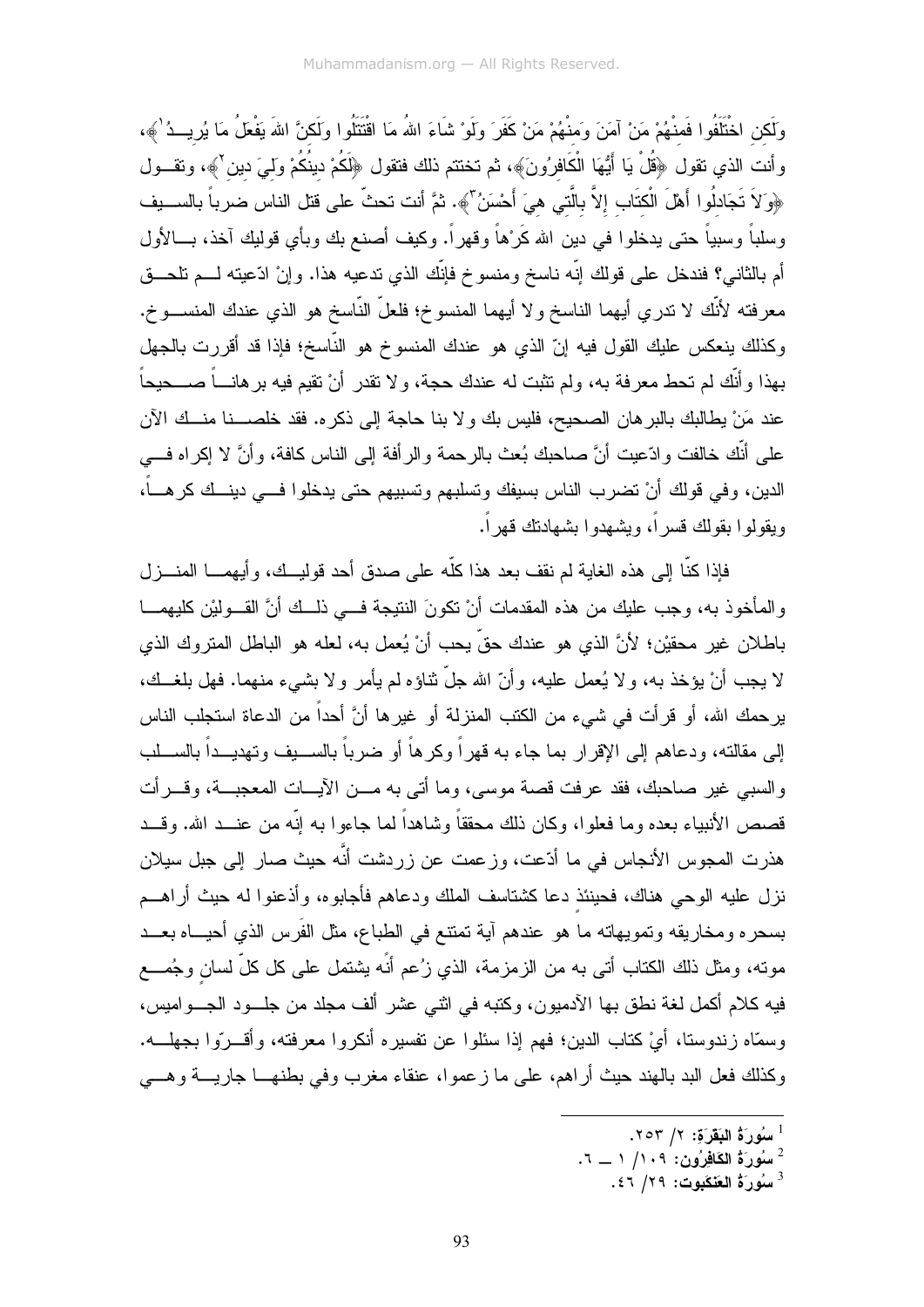تهتف بهم و تخبر هم إنّ البد صنمٌ محقٌ في كلّ ما دعاهم إليه، و خبر هم به. فهذه بعض أخبـــار المستحسنين وخدعهم؛ فهل تجد، أكرمك الله، أحداً من الدعاة الذين دعوا إلى حق أو باطـــل إلاّ وقد جاء بحجة أو دليل صحيح بأنَّ ذلك أمر بين؟ وهو مموه في الظاهر ممتزج إلى أنْ يـــدخل في ميزان المحنة؛ فحينئذ يتبيّن صحَّته من خُبثه. وكذلك فعل كل ذي دعوة بأهل دعوته، غيـــر صـاحبك، فإنَّا لم نره دعا الناس إلاَّ بالسَّيف والسَّلب والسَّبـى والإخراج من الديار . ولــــم نســـمع برجل غيره جاء فقال: «من لم يقرّ بنبوَّتي وأني رسول رب العالمين ضربته بالسيف وســـلبت بيته وسبيت ذريته من غير حجة ولا برهان». فأمّا المسيح، سيد البشر ومحيى العالم، فيتعالى ذكره ويجلُّ قدره أنْ تُذكر دعوته في مثل هذا الموضع؛ وأنت عالمٌ بالقصة كيف كانت، وكفي بعلمك. أفرأيت، أصلحك الله، من استخار لنفسه في مثل عقلك وأدبك أنْ تدعوا مثلي مع شـــدة امتحانبي وتحصيلبي لمها إلىي مثل ما دعونتبي إليه وخاصة وأنا أنلو كلام سيدي يســـوع المســـيح ليلي ونهاري، وهو شعاري ودثاري، وأسمعه بقول: «تفضلوا على النــــاس جميعـــاً! وكونــــوا رحماء كي تشبهوا أباكم الذي في السماء! فإنّه بِشرق شمسه على الأبــــرار والفجّـــار ويحــــدر مطره على الأخيار والأشرار»؛ ٰ فكيف يظن بمثلي، والمسيح يخاطبني بمثل هــذه المخاطبــة، وقد ربيت في هذه النعمة، ونجحت بهذه البركة وجرت في أعضائي وفي جسمي مع الدم دماً، وفي عظامي مع المخ مخاً، ونشأت في هذا النجاح والرحمة، ونبت لحمي وشـــعري عليهـــا. فحاشا أنْ بقسو قلبي، وأتمر د منشبطناً حتى أصبر ً في صور ة إبلبس العدو القاتـــل، فأضـــر ب و أقتل أبناء جنسي، و ذرية آدم المجبول بيد الله و علي صور ته تعالى، و الله جلَّــت قدر تـــه هـــو القائل: «لست أحب موت الخاطئ، لأنَّه اليوم في خطاياه وغداً يتوب، فأقبله كالأب الرحـــوم»، سيَّما وقد شرَّف الله سبحانه وتعالى النوع الإنساني بأن كلمته الخالقة تجسَّدت منه واتَّحدت بــــه و أعطته ما لها من الربوبية والألوهية والسلطان والقدر ة، فصارت الملائكة تسجد له، وتقــدِّس اسمه، وتسبَّح ذكره كما يسبَّح اسم الله وذكره، ولا نفرِّق في ذلك بينهما، ثمَّ زيـــد نعمـــةً إلـــي النعمة المتقدمة بأن أُعطى الجلوس عن يمين ذي العزة تشريفاً لذلك الجسد المأخوذ منا، الـــذي هو من ذرية أبينا آدم، فهو مثلنا وأخونا في الطبيعة، وخالقنا وإلهنا باتحاد الكلمة الخالقـــة بــــه بالحقيقة؛ ثم دفع إليه، تفضلاً منه عليه، وإكراماً له، وإنعاماً، جميع الســلطان فـــي السَّـــموات و الأرض؛ وخوَّله تدبير الخلائق وصيَّر البعث والنشور والدِّين اليه، و أنْ يحكــم حكمـــاً نافـــذاً جائز اً على الملائكة و الانس و الشباطين.

<sup>1</sup> قابل مَتَّمٍ، الأَصنْحَاح ٥.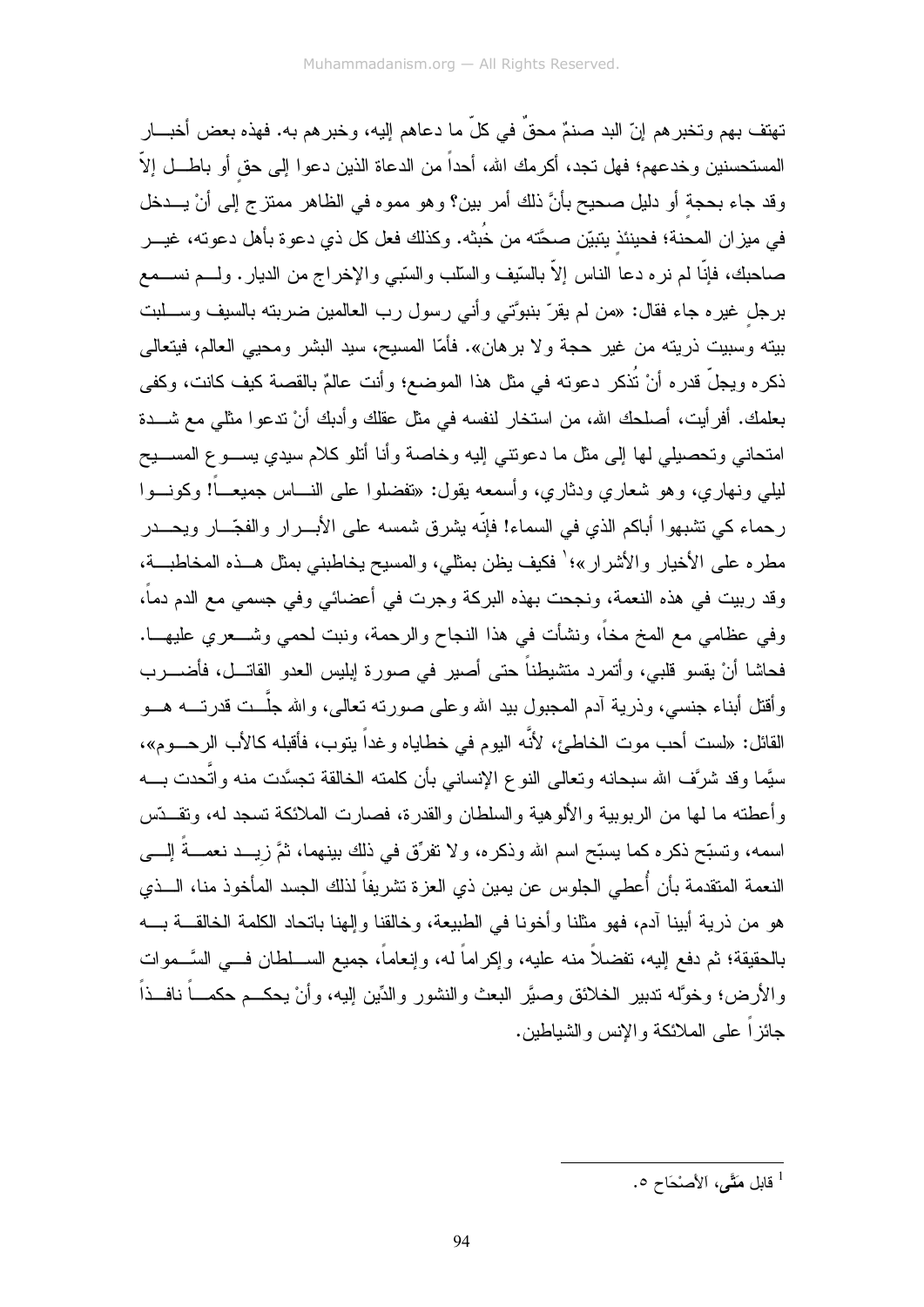أفتريد يا حبيب أنْ أضادَ أمرٍ الله نبارك اسمَّه، وأضربهم بالسيف وأسلبهم وأسبيهم؟ إنّ هذا لجورٌ على الله، عز وجلَّ، وعناد لأمره، وظلم لنعمنه، وجحد لمعرفته، وكفران لإحســـانه، وقلة شكر لتفضَّله، وأعوذ بالله من خذلان الله وغضبه.

## [الحرب كعلاج إلهي]

فإنْ قلت: إنَّ جلَّ ذكره قد نراه بميتهم ويبليهم بالأسقام والأوجاع، فمــــا بمنعـــك مـــن النُّشبُّه به، فأجيبك، أصلحك الله، أحضر جواب وأصحَّه، ليس كجوابك في الروح حيث سُــئلت عن أمر الرَّوح؛ فكان جوَّابِك: إنه من أمر الله؛ وهو جوَّاب لم يسمع السَّامعون بمثله. أما نحن فنجيبِك في هذا، ونقول إنَّ الله، تبارك وتعالى، إنَّما ببِتلي ويُميِت عباده، لا لأنَّه بريد الإضر ار بـهم، أو عن بـغض منه لـهم، ولو كان ذلك كذلك لما خلقهم؛ فكيف وإنَّمـــا خلقهـــم جـــوداً منــــه وتفضيلاً وإنعاماً عليهم إذْ نقلهم من العدم إلى الوجود وأصارهم من لا كون إلى كـــون لــــنقلهم من هذه الدنيا التبي هي زائلة غير باقية، وفانية غير دائمة، وناقصة غير نامة إلى دار الخلـــود الباقية الدائمة الكاملة فلا يُقال لمن نقل من مدينة خسيسة إلى مدينــــة شــــريفة أو مـــن مدينــــة وضيعة إلى مدينة رفيعة إنَّه أراد بصاحبه سوءاً وتعدى عليه ظلماً، بل هو مُحســـنٌ متفضَّـــل أو لاً وآخراً؛ وأمّا قولك إنّه أبلاهم بالأسقام المؤلمة والأوجاع المؤذية، فجوابنا في هذا أنه إنّمـــا أراد بذلك أنْ نكونَ مستحقين الأجر والثواب وأنْ يكون نبارك ونعالى مع نفضله عليهم بنالون من حسن الثواب باستحقاق منهم، فهو عزّ وجلّ متفضّلٌ عليهم في الحالتيْن جميعاً، كالطبيــب الماهر المشفق الذي يشفى المريض بالأدوية المرءَّ الطعم، البشعة الرائحة، وربما كوي بعضهم بالنار وقطع بعض الأعضاء من أجسادهم بالحديد، ويمنعهم شهواتهم من المطاعم والمشــــارب نظراً منه وإشفاقاً عليهم. أفتقول إنّه يفعل ذلك بهم على سبيل العداوة والبغضة، بل إنّما يريـــد بذلك صلاحهم وصحة أبدانهم وانقاءهم من الأسقام والأدواء المؤذبة لهم، ونقلهم من تلك الحال الكريهة التي هم فيها إلى حال العافية وطيب العيش؛ فإنْ قلت: قد كان يمكنه أن يتفضَّل عليهم ويأجُرهم من غيرٍ أنْ يعذِّبهم بالأسقام والأوجاع، قلنا لك: وقد كان أيضاً يمكنه ألاَّ يخلق الدنيا، وكان يخلق الأخرة والجنة، ويُدخل الناس النعيم من غير محنة ولا بلوى ولا استحقاق؛ فهــذا كان ممكناً في قدرته، لكنه خطأ في التدبير ؛ لأنَّ المتعقب كان يتعقب، فيقول لم يكن يمكنــــه أنْ يخلق إلاَّ خلقاً واحداً، فخلق عزّ وجلّ هذه الدنيا وجعلها فانية، دار محنــــة ومتجــــر الأوليائــــه، وجعل الناس فيها مسافرين ينزلونها على ظعن كما ينزل بنو السبيل الخانات نسزول ميست لا نزول إقامة، فينقلون منها إلى دار الإقامة التي هي الغاية القصوى؛ ليكــون لـهــم فيهـــا تقـــرّة الخلود. هذا هو الصَّواب في النَّدبير، فخلقهم، تبارك وتعالى، جُوداً منــــه، وأبلاهـــم بالأســـقام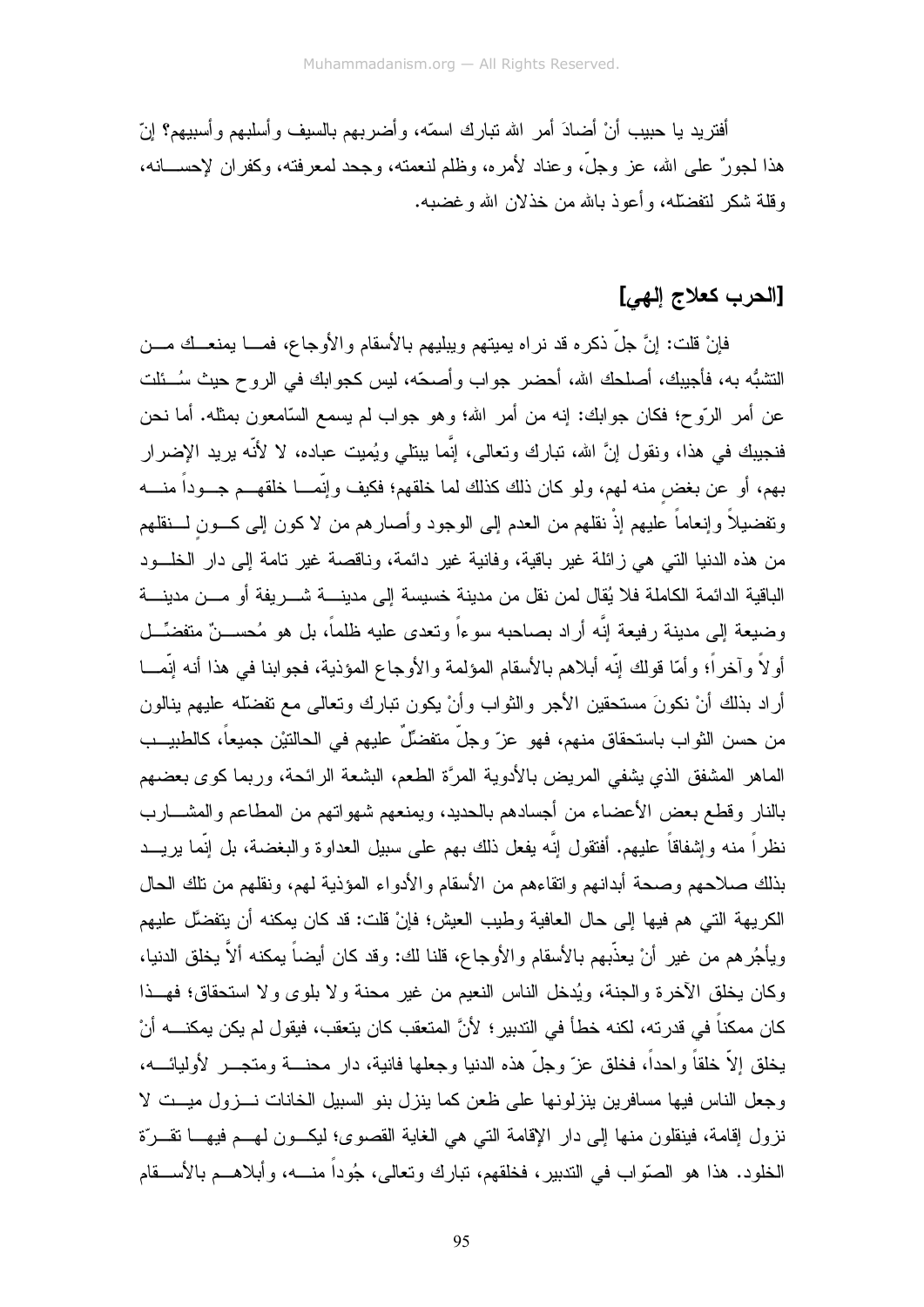والأوجاع خيرةً لهم، في زمان متقطع زائل، وحياة مفارقة؛ ليجزيهم ويــأجرهم تفضـــلاً منــــه عليهم واستحقاقاً من ثوابهم وإتماماً للنعمة عندهم في تلك الدار، التي لا زاول فيها لحياتهم ولا فناء لنعيمهم ولا انقطاع لفرحهم وسرورهم، فإنْ كان صاحبك هذا، برحمك الله، الذي ادّعيـــت له ما ادّعيت، ودعوننا إلى إنباعه بما دعوننا إليه إنّما يقتلهم بسيفه ويضربهم بسوطه ويســـبي ذراريهم ويجليهم عن ديارهم، يريد بذلك لهم الخير لينقلهم مما هم عليه إلى ما هو خير منــــه، فقد لمعمري نصح ونفضَّل وأحسن ونتثبَّه بفعل الله نبارك ونعالمي اسمه، ولكنه ما فعـــل الـــذي فعله لهذا، ولا خطر بباله ولا فكَّر فيه، وما أراد إلاَّ نفع نفسه وأصحابه، وإقامــــة دولتــــه فــــى العاجل والدليل على ذلك قوله ﴿حَتَّى يُعْطُوا الْجِزْيَةَ عَنْ يَد وَهُمْ صَاغِرُونَ ٰ﴾. أفلا نرى أيهــا الْمُميزِ أنه لم يرد بما فعل أنْ ينقلهم مما هو عنده أنه شرك وكفر إلى ما زعم أنَّه الدين القـــويم نظراً منه لهم، ومحبة لمنفعتهم وصلاحهم ولكنه أراد بلوغ أربه وإنفاذ مرامه، وتوطيد ســلطته كما يفعل المتغلَّب هذا، وهو يقول في كتابه الذي يدعى أنَّه منزل ﴿قُلْ للَّــذينَ أُوتُــوا الْكتَــابَ والأُمِّيينَ أَأَسْلَمْتُمْ فَإِنْ أَسْلَمُوا فَقَد اهْتَدَوْا وَإِنْ تَوَلَّوْا فَإِنَّمَا عَلَيْكَ الْبَلاغُ واللهُ بَصيرٌ بالْعبَاد'﴾، ألا نرى، أصلحك الله، أنه أُمر أنْ يقول ويبلغ بلسانه، ونُهي عن القتل والسبي. فأمعن يرحمك الله في هذا الأمر، وميّز هذا النتاقض وافهمه.

## [الشهداء، المسلمون والمسيحيون]

ثمّ أعجب من هذا تسميتك من قُتل من أصحابك شهداء؛ فهلمّ ننظر في أخبـــار الـــذين قُتلوا من أصـحاب المسيح علـى عـهد ملوك الفرس وغيرهم، هل كانوا مستحقين لاسم الشــــهادة أم أصحابك الذين يُقتلون في طلب الدنيا والمحاربة على سلطانها فقد بلغنا كيف صبر أولئــك، وكيف كانت مسارعتهم إلىي بذل دمائهم ومهجهم، ودماء أو لادهــم، والخـــروج عـــن دنيــــاهم ونعيمهم، وكيف كانت نياتهم وصحَّة ضمائرهم، وشدة يقينهم بما كانوا عليـــه مـــن ديـــانتهم. وكانوا بسارعون إلى أنْ بقرِّبوا أجسادهم إلى الذبح والقتل وأنواع العذاب، قرباناً لله. وقد كـــان يُقتل الواحد فيتتصَّر من ساعته في ذلك المكان المائة والأكثر والأقل؛ فقتل في زمان من تلَّــك الأزمنة أحد ملوك الروم المردة، وقد لجّ قتلهم مقتلة عظيمة؛ فقال له بعض أصـــحابه: «أبهـــا الملك إنك إنّما تزيد فيهم من حيث تظن أنك تُتقص منهم»، فقال: «كيف ذلك ؟» فقيل له: «إنّك قتلت أمس كذا وكذا فتتصرَّ أضعاف هذا العَدَد»، فقال: «وما السبب في هذا ؟» فقبل لــــه: «إنَّ القوم يقولون إنَّ رجلاً بطلع عليهم من السماء، فيشجعهم»؛ فعند ذلك أمــــر أن يُرفـــع عـــنهم

 $\cdot$ سُوْرَةُ التَّوبة: ٩/ ٢٩.

 $\cdot$  سُورَةُ آل عِمْرَانِ: ٢٠ .٢٠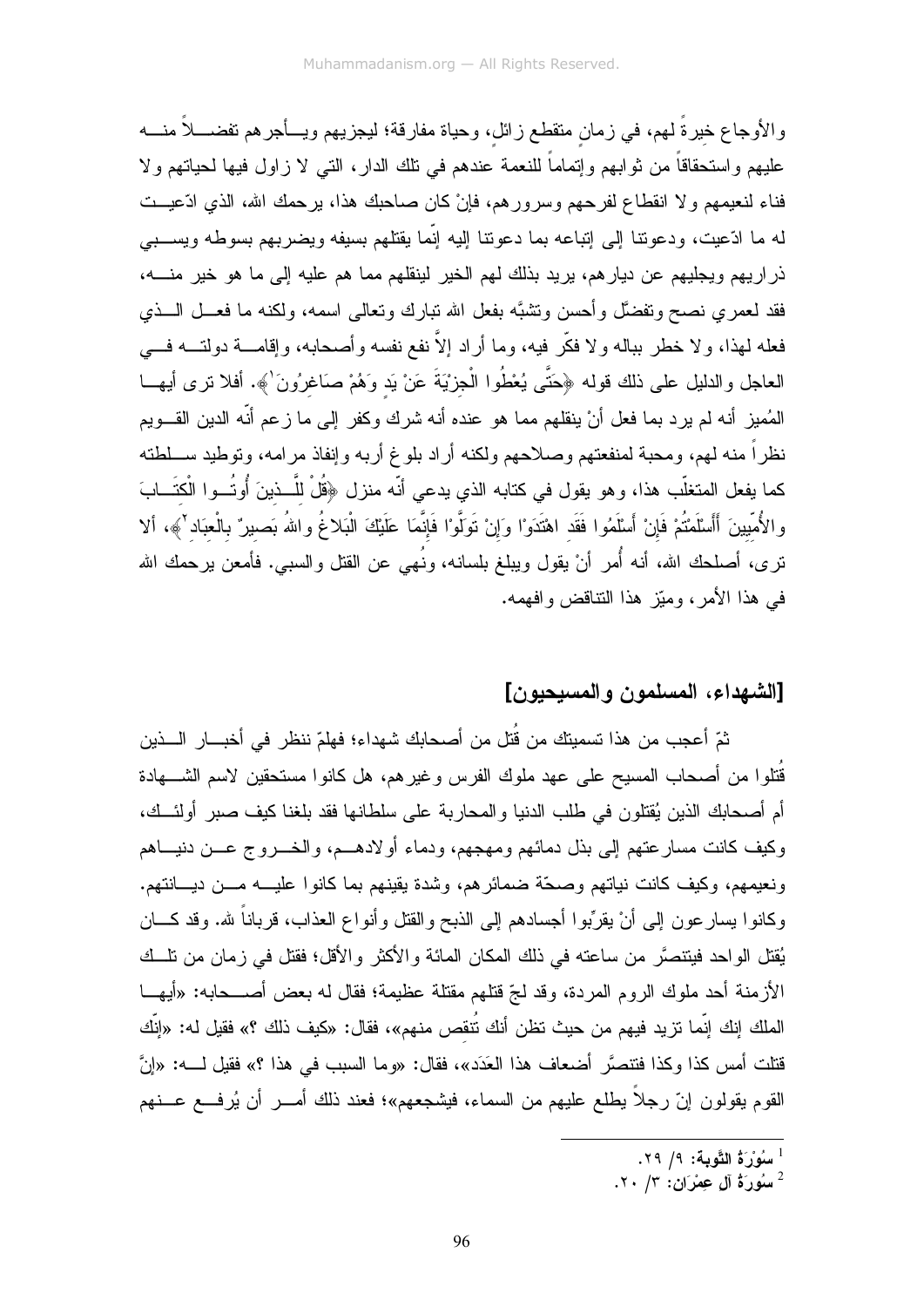السيف. وكان هذا القول داعياً إلى نتصُّر الملك ورجوعه عمًّا كان عليه من الكفر وقتل أولياء الله، فانظر إلى هؤلاء الذين كانت لهم البصائر بالديانة وشـــدة اليقـــين والإخــــلاص وجـــودة الإيمان، كيف لم يفتُرْ لِيمانهم والسيوف تأخذهم. وكانوا يُعذَّبون بأنواع العذاب، وهم على ذلـــك محبُّون لما ينالهم، غير ممتنعين، فرحون مسرورون جذلون منيقِّنون أنَّهم إذا أتوا ذلــك فهـــم مقصِّرون عمَّا في أنفسهم من أداء حق النعمة التي أُوتوها من الدخول في الديانــــة النصــــــرانية فيبذلون أجسادهم اختياراً كما بذلوها، فمنهم من سلخ وهو حيٍّ، ومنهم من قطعـــت أعضــــاؤه وهو ينظر إلى ذلك، ومنهم من أحرق بالنَّار، ومنهم من ألقى للسباع، وبعــض نشـــر جســـده بالمنشار ، وهذا دائم ثابت في من ينتحل دين النصر انية، ليس يخلو في وقت من الأوقات مـــن أنْ يبذل نفسه للموت طوعاً واختياراً ويرغب بها عن الحياة وعن جميع مـــا يحويــــه العــــالم. ونحن نعلم، وأنت وجميع من يقول بالحقِّ، أنَّه ليس في دين من الأديان أحدٌ يأتي بمثـــل هـــذا الأمر ويحمل نفسه عليه غير أهل هذه الشريعة إذْ كان هؤلاء في العــذاب الــذي لا توصـــف شدته، وهم في جميع ذلك على غاية التَّمسك بديانتهم؛ وفي غاية الفرح بما ابتلوا، حتـــي سُـــئل واحد منهم وهو يعذَّب عذاباً شديداً، وهو في حاله نلك ينلفَّت يمنةً ويسرةً ويضحك، فقيل لــــه: ما سبب ما كنا نراه من نلفتك وضحكك وأنت في ذلك العذاب، أما كنت نجد ألماً؟ فأجاب: مـــا كنت أحسّ فيما كنت أعذب به وقد كنت أرى رجلاً شاباً بالقرب منى وهو يضاحكنى ويمســـح الدماء التي كانت تسيل من جراحاتي بخرق بيض كانت معه، وكنت أرى ذلك العــذاب كأنّـــه إنَّما يقع بواحد من الذين يعذبونني؛ فعلمنا أنَّه كان صادقاً في قوله، وإلاَّ فما صبره على نلــك الشدة من العذاب. ونعلم إنَّ الله، سبحانه ونعالى، بصرف عنايته بأهل طاعته وبصبَّرهم علــــي الشدائد؛ فإنْ قلت لو أمر الله ذلك الذي وكَّله بنتثىجيعه ومسح الدماء من جروحه أنْ يصدّ عنــــه من كان متولياً تعذيبه فيكون سبباً لتوبتهم ورجوعهم، قلت أنت، أصلحك الله، تعلم أنَّ الله، جلَّ ثناؤه ونقدَّست أسماؤه، لو شاءَ أنْ يجمعَ الناس كلَّهم على الإيمان به، ويجبرهم عليـــه، لكــــان قادراً على ذلك، غير أنَّه طبع سبحانه وتعالى جوهرهم بعدله على استطاعة الحرية، ليثيبهم أو يعاقبهم على ما اكتسبوا لأنفسهم، لا على الذي يجبرهم عليه، ولولا ذلك لم نوجب الحجة على الممتنع من قبوله فلذلك أظهر على يد هؤلاء في ذلك الزمان آياته وبراهينه، ليستكملوا قبــول الدين وأمسك عن الباقين ليظهر أنَّهم مستطيعون؛ ولو نابوا بذلك السبب لم يكن لهم فـــي ذلـــك أجر، لأنَّهم إنما نابوا قهراً وقسراً، ولكنَّه نركهم حتى بلغوا إرادتهم، ولم يغفــل عــن معونـــة أوليائه ليظهر استطاعة الحريّة وثمرة العقل وجعل فكره في كيفية قبول الأولين، لأنّه برهـــانٌ واضح وحجةٌ لازمة. ويجب على كلّ ذي لب اليقين بأنّه لم ينتقـــل هـــؤلاء المختلفــون فـــي أجناسهم وأهوائهم وأديانهم إلىى هذه الدين، إذْ خلا من الخصال كلها، إلاَّ بالآيات المعجبة، ومع ذلك، فإنَّ قوة أصل نلك الآيات قائمة باقية في أصل هذا الدين إلى هذه الغاية، نعـــاين آثـــار هم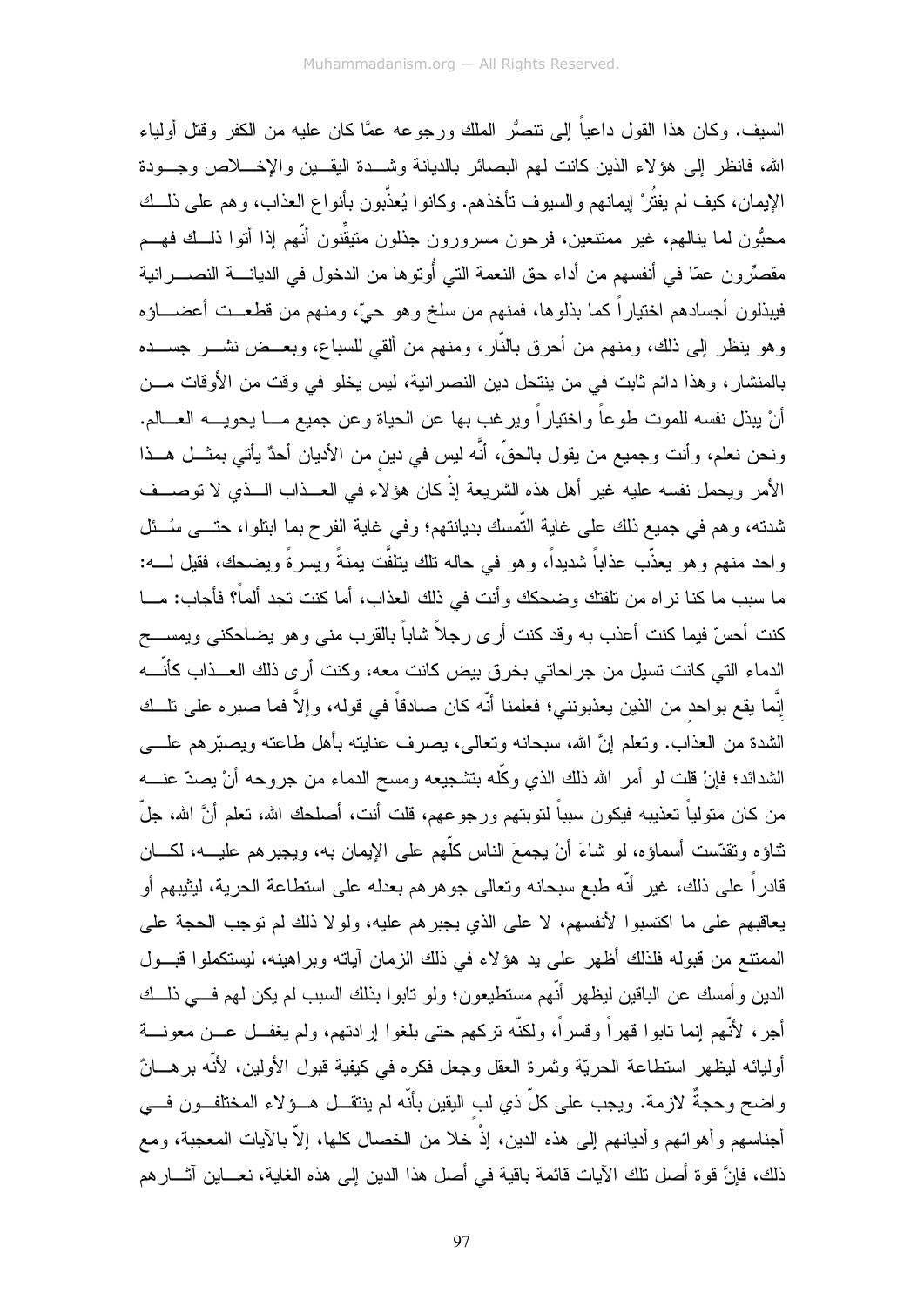بأبصارنا ونسمعها بآذاننا ونعى منها بعقولنا من الجرائح، التي تجرى على أيـــدى أصــــحابهم ور هبانهم وأحبار هم من دفع الجنون، والتَّخيل، وإبراء أنواع الأمراض في الكنائس والديارات، والبيع المبنية على اسم هؤلاء الشهداء الذين وصفنا أحوال صبرهم على العــذاب الـــذين هـــم بالحقيقة مستحقون لاسم الشهادة، فمنها ما فيها قبورهم ومنها ما فيها الجـــزء مـــن عظـــامهم فتكون منها هذه النعمة في كلِّ موضع، من المشرق والمغرب، وبلاد الـــــروم، وأرض الشَّــــام، وبلاد فارس، وأرض الحبشة، وجزائر البحر، وأمصار العراق، وبلاد خراسان؛ لا يخلو ذلــك ممن بلوذ بهم ويلتجئ إليهم في هذا النحو وشبهه، غير منكر لهم ذلك سوى بـــلاد صــــاحبك، فإنها من ذلك خلو صفر لأنَّه لم يقع إليه من هؤلاء القوم، ولا صار في ناحيته أحد ممن يعبــد هذا الدين غير الرجليْن اللذين تعرفهما، سرجيوس المُسمّى نسطوريوس ويوحنـــا المعـــروف ببحيرا. ` ثم ليست هذه الفضيلة في شيء من الأديان ولا يدعيها أحدٌ من أهل المقــالات خـــلا دين النصر انية، فإنَّ ذلك لهم ورثة قائمة فيهم إلى هذه الغاية وإلى انقضاء الدنيا؛ فــأيِّ دليـــل أوضح وأي حجة أضوا وأنور وأسطع من هذه لطالب الحقّ. فهلمّ، أكرمك الله، ننظر في هــذا الأمر نظر نصفة ويقين واستقصاء، ونجعل بيننا نظر ناظر بعين عقله، ينصح لنفســه ويعـــدل عن الـهوى، فمن هو، أصلحك الله، أحقَّ بأن يُسمَّى شهيداً؟ ويشهد له أنَّه قُتل في سبيل الله؟ مَنْ قرَّب نفسه قرباناً عن ديانته، وقد قيل له اسجدْ للقمر والشمس، وغير ذلك من الذهب والفضــــة والخشب مما صنعته الأبدي، واتخذها أرباباً لكَ مـــز، دون الله، واتـــركُ عبـــادة الله وكلمتـــه وروحه؛ فأبوا ذلك وبذلوا مهجهم ودماءَهم وأموالهم وحياتهم وأهاليهم وأولادهم، أم من خـــرج طالباً للسلب والسرقة والغنيمة وسبى الذراري ونكاح الفروج التي هي محرّمة، وشن الغارات، ثم يسمّي ذلك جهاداً في سبيل الله، ويقول من قُتل أم قَتل فهو في الجنة. فانصف أيها الحبيــب، فإنّنا رجلان تقدمنا إليك فحكمناك في الأمر ؛ فأيّ حكم كنـــت تحكـــم إذا أنـــت آشــرت الحـــقّ وترضيت العدل والنصفة، فنقول إنَّ لصاً نقب منزل رجل ليسرقه، فسقط عليه حائط أو وقسع في بئر ، أو بادر ، صاحب البيت فضربه ضربةً تلفت نفسه منها أتوجب لهذا اللص ديَّــةً؟ مــــا أظنك أيها القاضي تفعل ذلك! فكيف توجب الجنة لمن مضىي إلى قوم آمنــــين مطمئنـــين فـــي مساكنهم لا يعرفهم ولا يعرفونه؛ فسرقهم ونهبهم وسباهم وقتلهم وفجر فيهم، ثم لا يقنعك ذلك، إذْ فعلنـّه ونـعود إلـى ربك نـادماً علـى ذنبك مستغفراً نـائباً عمّا كـان منك، بل نقول: «إنَّه إنْ قُتـــل أو قُتل فهو في الجنة، وتسمّيه شهيداً في سبيل الله». فإنْ أنت حكمت بهذا، فما حكم الشـــبطان الذي هو عدو أدم وذريته قديماً إلاَّ دون حكمك؛ على أنَّى أعلم أنَّ عقلك وعدلك يمنعانك مـــن ذلك ولا يطلقانه لكَ وقد علمنا أحاطك الله ما اشترطته لنا في الصَّبر على الحجة إذا وردت بك

<sup>&</sup>lt;sup>1</sup> [كان يجب على مؤلفنا عدم نسيان مسيحي نجران، وأسقفهم قس، وشهداء أصحاب الأخدود. أنظـــر : **حيــــاة** محمد، ص v وصّ ٨٤، وسُوْرَة البُرُوج (٨٥).\_ موير .]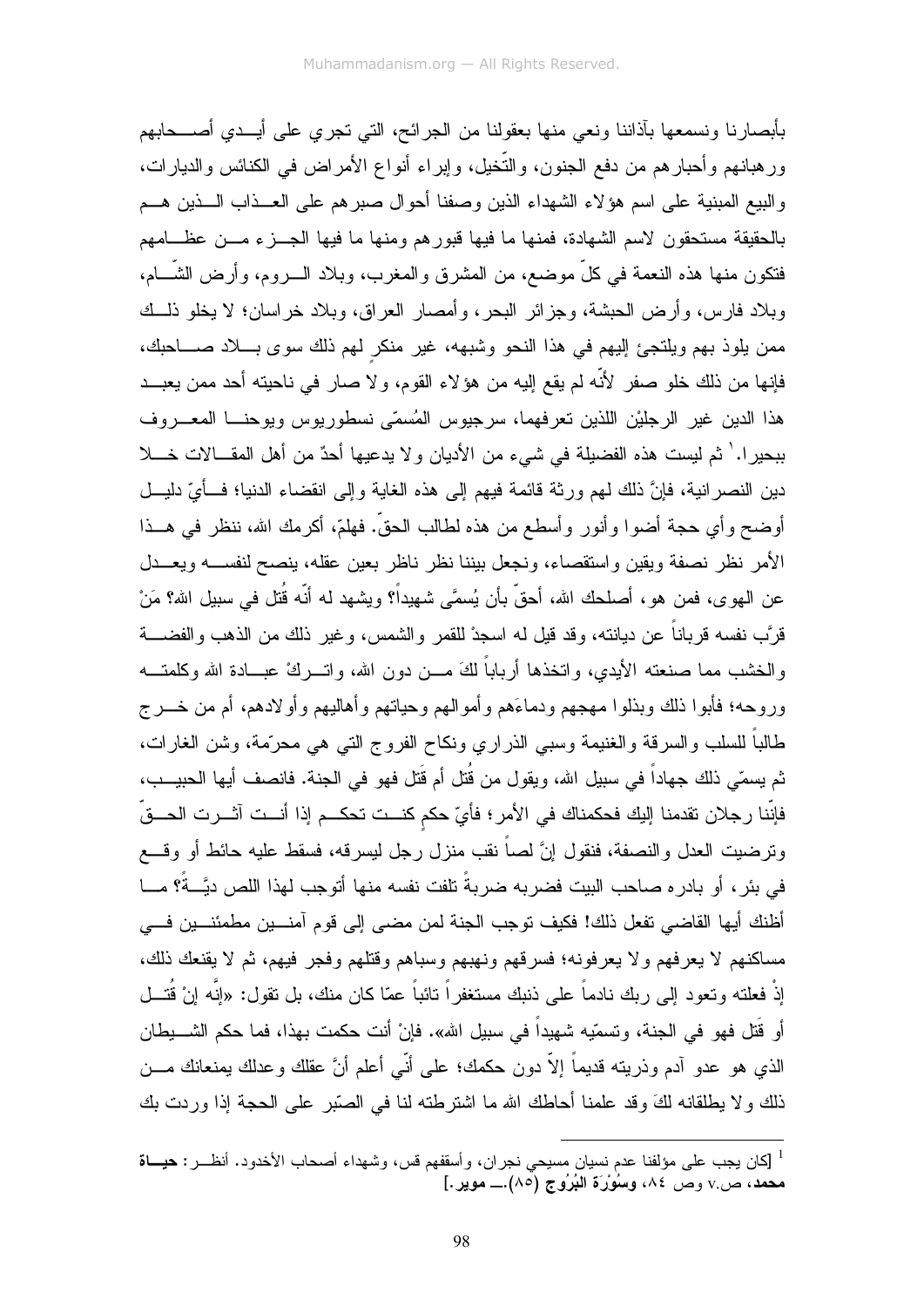إذا لم تكنْ منا المسألة، وإنَّما كان الابتداء في المبالغة في الحجة منك، فقبلنا ذلك فــي قولــك. و على كلِّ حال، فلم نكتب بما كتبنا به إلاَّ وقد قصرنا، لأنا لو كشفنا في هذا الفنّ مـــن كلامنــــا لفعلنا كما فعل غيرنا، وكلامنا هذا إنما هو جواب اقتضاه ابتداؤك وإذا عدلت في القول علمــت أنَّ الأمر كالنار التي تسكن في الحجر والحديد، فكلما استقدحتها بزنادك استعرّت اضــــطراماً. وقولي، أكرمك الله، لكَ في هذا ولغيرك ممن ينظر في كتابي هذا قول واحدٌ.

#### [الحو افز\_ الز\_ائلة\_الفانية]

فأمَّا ما دعونتـي الِيه وعددته من الأمور الزائلة الفانية التـي هـي كأحلام النائم، والبــــرق الخلب الذي يضبيء قليلاً ويذهب وشيكاً وبيقى ر اجيه في الظلام مقيماً، ولو كانت أشياء دائمة، غير زائلة، ولابثة غير ذاهبة، ثم باقية غير فانية، ومقيمة غير منقطعة لما كان يجب على ذي رأي ولا علىي ذي لب أنْ يرغبَ فيها، ولا يميل إليها، فكيف وهي مشاركة الخنازير والكــــلاب والتَّشْبه بالحمير وسائر البهائم، التبي همّها الأكل والشرب والنوم؛ وإنَّما هذه الدنيا كلها لا قـــدر لمها ولا قيمة عند ذي عقل، إذْ يعلم أنَّ الأمر فيها أسرع وأعجل من أنْ يبقـــي علــــي شــــيء، وأوشك أنْ يفني ويضمحل في أسرع وقت؛ وإنَّما يميل إلى مثل هذه الأوضاع من قـــد غلـــب عليه الشَّرَه في أخلاقه وطباعه، ولا أظنك، أكرمك الله، عرفتني بالراغب في هــذا وشــــبهه. فليت شعري فكيف أردت أن تصيدني بمثل هذه المصائد الدنية الخسيسة، التي إنّما يميل إليهـــا ويغترَ بخدعتها من كان طبعه بشاكل طبع البهائم. فأما المميَّزون الذين قد نظروا في الأمـــور، فإنَّهم أبرياء من مثل ما ذكرتَه وعدَّدْتَه، بل هم مجتهدون غاية الاجتهاد في أنْ يـــدفعوا أفـــات أبدانهم التي لا قوام لهم إلاّ بها، ولو تهيّاً لهم دَفْعها في الطبائع، أو كـــان ممكنـــاً لهـــم ذلــك لدفعوها، فكيف نريد أنْ يطلبوا الملك، ويحتالوا الحيل بخلاف ذلك؛ وما لمهذا خلق الله الخَلْـــق، ولا لمثله ببعثهم من الموت بوم القيامة وأنت نزعم في كتابك ﴿وَمَا خَلَقْتُ الْجِــنَّ والإِنْــسَ إِلاَّ لْيَعْبُدُون ﴾، فلا أراك إلاّ مناقضاً لقولك لأنّك قلت إنّما خُلقت للعبادة، ثم تقول فتــنقض وتهـــدم بناءَك المنداعي، وتقول ﴿فَانْكحُوا مَا طَابَ لَكُمْ منَ النِّسَاء مَثْنَى وَثُلاثَ وَرُبَاعَ (ومن الإماء) مَا مَلَكَتْ أَيْمَانُكُمْ ْ﴾. وأنْ نأكل ونشرب مثل البهائم، النبي لا خطر عليها مـــن نــــاموس عقـــل ولا الز ام سنة الكتاب.

- لَّ سُورَةُ الذَّارِيَاتِ: ٥١/ ٥٦.
	- $\mathcal{L}$ سُورَةُ النِّسَاءِ: 1/ ٣.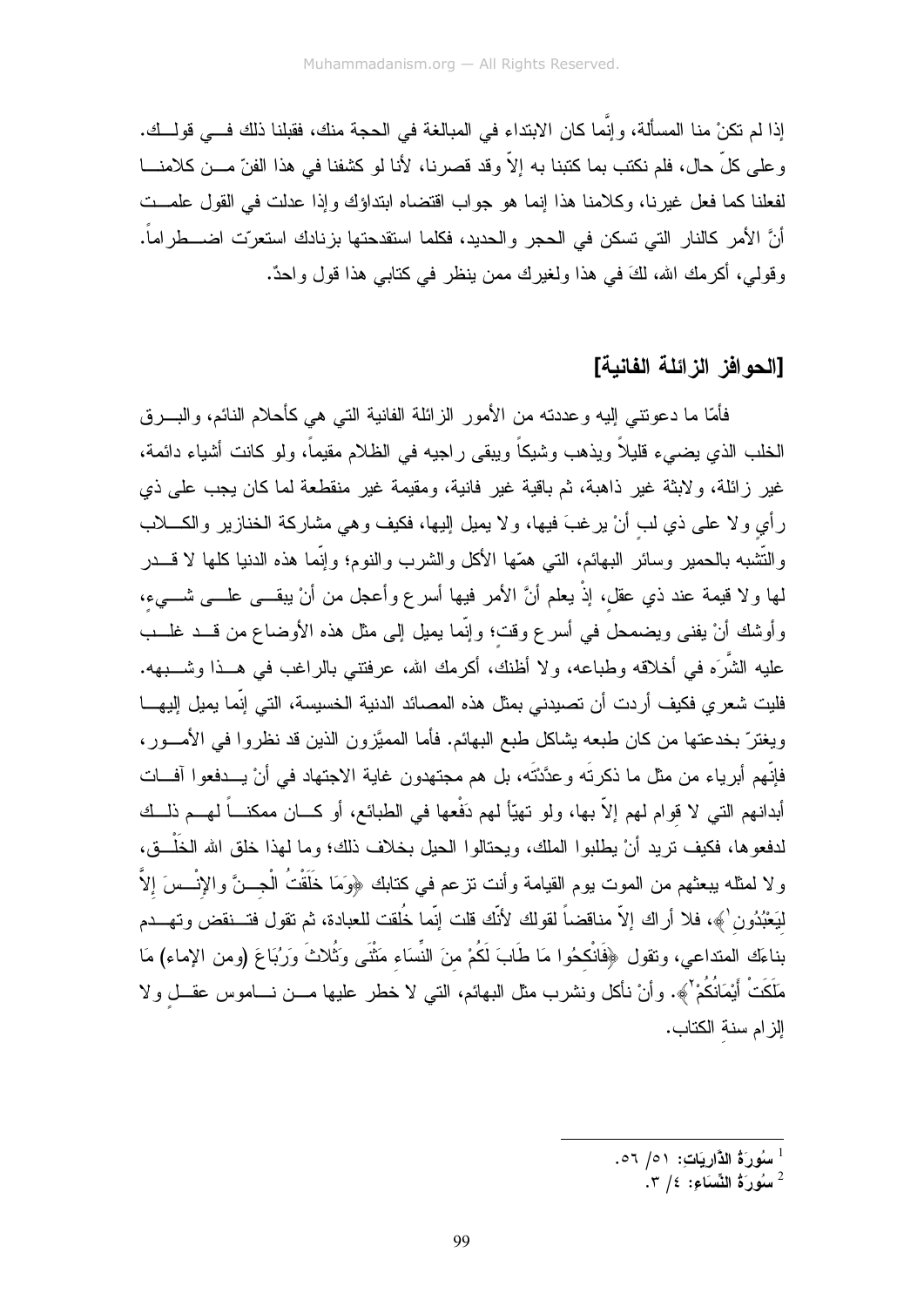فأمَّا باب الطَّلاق والاستحلال والمر اجعة الذي حلَّه صاحبك، فلو لا كر اهية التطويـــل، لتلوْتُ عليك مما قرَّع الله به أهله على لسان إرْميَا النبي؛ لكنَّك نعلم ما في هــذا الأمــــر مـــن العيب والشناعة عند جميع الأمم وسائر أهل الملل، وكيف استقباحهم له، وإنكارهم إياه، وإنسي لأُنْهي نفسي عن سُفْه المخاطبة فيه، ونرديد الذكر له وأرفع قدر كتابـي عن إدخال شــــيء مـــن ذكره أنفاً منه ونتزيهاً لكتابي، فهذا الجواب فيه. وأمَّا قولك: «فاكتب آمناً مطمئناً لا فـــرق ولا خائف، إنَّك لا تظلم لا يتعدى عليك»، فإنْ سيدنا المسيح مخلَّص العالم، بحيث شــــجَّعنى فـــي إنجيله المقدّس وأعلمني ما هو عتيد أنْ يكونَ قال «لا تخف ممن سلطانه على الجسد، ولــــبس له سلطانٌ على النفس، بل ينبغي لكَ أنَ تخافَ ممن هو قادرٌ أنْ يعذبَ الجسد والنفس معاً فـــي جهنم`»، فقد آمنت بقوله أنْ ليس لأحد على نفسي سلطان إلاَّ الذي خلق نفسي وخلق جســـدي، وقد زادني في ذلك أماناً ما بسط الله من عَدْل سيدي أمير المؤمنين وإنصافه ورأفته للضــــعيف الذي مثلـي ممن يقرب من جوده ويعيش في ظل حمايته، فإنَّه قد شملنا عدله وعمَّنـــا إنصــــافه ووسعتنا رحمته، أثابه الله نعالى على ذلك وأعطاه مأموله في نفسه وولده مـــن أمـــر دنيـــاه، وأجاب صالح دُعاي له بمنه.

# [شفاعة محمد]

وأما قولك، أصلحك الله، إنّ هذا دينك القيّم، وهذه شريعتك وسُنّتك ومَن ينتحلُ نحلتك، وإِنِّي إذا دخلتُ فيه وشهدت مثل شهادتك، كنتَ مثلي وحسبي بك شرفاً في الدنيا والآخرة فقـــد فهمتُ ذلك؛ فأمّا دينك وشر ائعه وسننه، فقد سبق من قولنا ما فيه كفاية لمن أر اد أنْ يمتحن مـــا ذكرتَه؛ وأمَّا الشرف في الدنيا والآخرة، فلعمري، لقد أناك الله في هذه الـــدنيا الخلافـــة التــــي جعلها في أهل دينك؛ فنسأله نعالي أنْ يديمَ لك النعم ويُبقى عليك ذلك ولا ينزعه عنكم يا أهـــل البيت؛ وأمَّا شرف الأخرة، فلا يُعرَف إلاَّ بالعمل الصالح، وقد حُكي عن صاحبك أنَّه قال: يـــا بني عبد مناف، إني لستُ أُغني عنكم شيئاً عند الله، فلا تأتوني بالأنســـاب، ويـــأتيني غيـــركم بالأعمال، فإنَّ خيركم عند الله أتقاكم. فإنْ كان قال هذا فقد هدر شــــرف الآخــــرة إلاَّ بالعمـــل الصَّالح، ولم نجد أولياء الله إلاَّ القوم الذين لا حسَب لمهم ولا شرف في الدنيا، وإنما شرفهم في الأخرة العمل الصالح. فأنت وغيرك إنْ عملتم الصَّالح كان لكم الشرف والنسب، ولسنا نحـــب أنْ نفخرَ بما لنا من السبق والنسق في العربية وشرف الآباء فيها، إذْ كان ذلك معروفاً لآبائنـــا وأجدادنا، فقد علم كلَّ ذي علم ولب كيف كانت ملوك كنْده الذين ولدونا وما كـــان لمهـــم مــــن

<sup>1</sup> قابل مَتَّے : ۱۰/ ۲۸.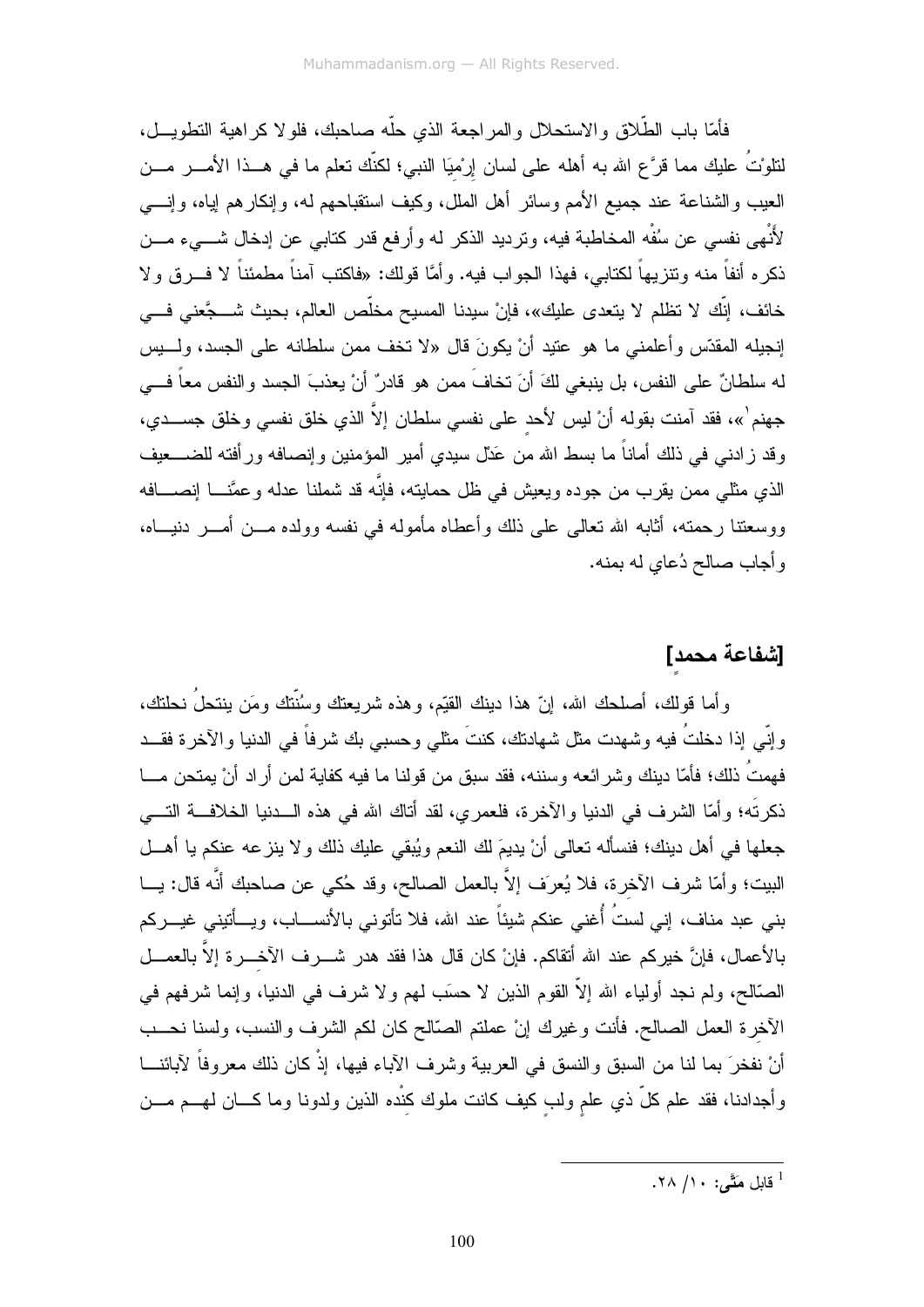الشَّرِ ف علي سائر العرب، لكنَّنا نقول ما قاله ر سول الحقِّ بولس: ٰ ألا من يفتخر ۖ فليفتخر ۖ بِسالله والعمل الصـالح فإنَّه غاية الفخر والشرف فليس لنـا اليوم فخر يُفتخر بـه إلاَّ دين النصـرانية الذي هو المعرفة بالله وبه نهتدي إلىي العمل الصالح، ونعرف الله حق معرفته ونتقرب اإيب، وهـــو الباب المؤدّي إلى الحياة والنجاة من نار جهنم.

أمّا قولك بأنَّ نبيّك يقول يوم القيامة، إذْ يكون كلَّ مشغولٌ بنفسه، أهل بيتي أهل بيتـــي، أمتـي أمتـي وما يـجاب الِيه من الشُّفاعة فنامت عينك يا خليلـي وخيراً رأيت يا حبيب ما هـــذه إلاَّ أضغاث أحلام وخرافات العجائز، ومواعيد النسيئة وآمال الندليس؛ لأنَّنــــا لا نشـــك أنَّ ســــبدنـا ومخلصنا بسوع المسبح الذي شهد له كتابك أنَّه وجيه، في الدنيا والآخرة ولا وجيه سواه ديَّان الخلائق بوم القيامة، لا بدّ من أنْ يكافئ كل أحد على عمله إنْ خيراً فخيراً وإنْ شــــراً فشــــراً، ولا محاباة عنده ولا هوادة لأحد بل يحكم بالقسط ويقضي بالحقِّ بين الخلائق في ذلــك اليـــوم فأنا لكَ من النّاصحين؛ فاقبلْ منّى و لا تملْ إلى هذا الطمع الكاذب الغرار المبهرج، وتــدع مـــا يجب عليك من العمل الصّالح ما دمت في هذه الدنيا مقيماً فتزود منها ما نتتفع به، فلـــن ينفـــع في ذلك اليوم إلاَّ النقوى. فدعْ عنك الميل إلى أحاديث الكسالي وعليك بالجد الجد، فإنّ الرحيل سريعٌ والموت قريبٌ والوقوف بين يدي المسيح الديّان صحيح، ولا بدَّ من مناقشــــة الحســــاب حيث لا عذر ولا حجة ولا طلب ولا نوبة، يوم لا ينطقون ولا يؤذن لمهم فيعتذرون. فساتق الله في نفسك يا هذا! واعلم أنَّ نقوى الله خير نجارة نأتيك الأرباح فيها بغير بضاعة، فقــد رأيــت اجتهاد أولئك الرّهبان كيف هو وكيف تصبوا أجسادهم لله وقد وجبت عليك الحجة بما طبع الله عزّ جلّ في نظرك من التمييز والمعرفة فلا عذر لكَ ولا علَّة؛ إنْ قبلت منى فــانِّي لــكَ مـــن الناصحين.

فأمَّا ما ذكرت من التَّسهيلات في شرائعك وسننك وكيف يكون هــذا الـــذي حكيــت، هيهات هيهات! بئسما ســـوّلت لكَ نفسك، والمسيح سيدنا يقول في إنجيله المقدّس حيـــث بـــالـغ في الوصــــايا، وأكّد وحتّم «إذا فَعَلْتُمْ كُلَّ مَا أُمرتُمْ بـه وأكملتم كلَّ البر ، قولوا: إنَّنَا عَبيدٌ بَطَّالُونَ إِنَّمَا عَملْنَا مَا أمرنا به فأي فضل كان لنا<sup>٢</sup>»، وهو السيد الذي قال: «ما أضيقٌ الطريق الـــذي يؤدي إلىي النَّجاة والخلاص وما أقلَّ السالكين فيها والواردين إليها، وما أوسع الباب الذي يُدخل إلى التَّهلكة وما أكثر السّائرين إليه والداخلين منه»؛ فهذا، أكرمك الله، خلاف ما ندعو أنت إليه وأشبه بأمور الأخرة من تسهيلاتك العجيبة وأبوابك الواسعة، وقولك حُبِّب إلىَّ الطَّيب والنساء، وانكحوا ما طاب لكم من النساء، ونظائر هذه الوصايا. والله المستعان على ما قد انشــــرح لـــــه

- . قابل لُوقا: ١٧/ ١٠.
- فابل مَقَّى: ١٢ / ١٣ و ١٤.

قابل كُورنشوس: ١/ ٣١.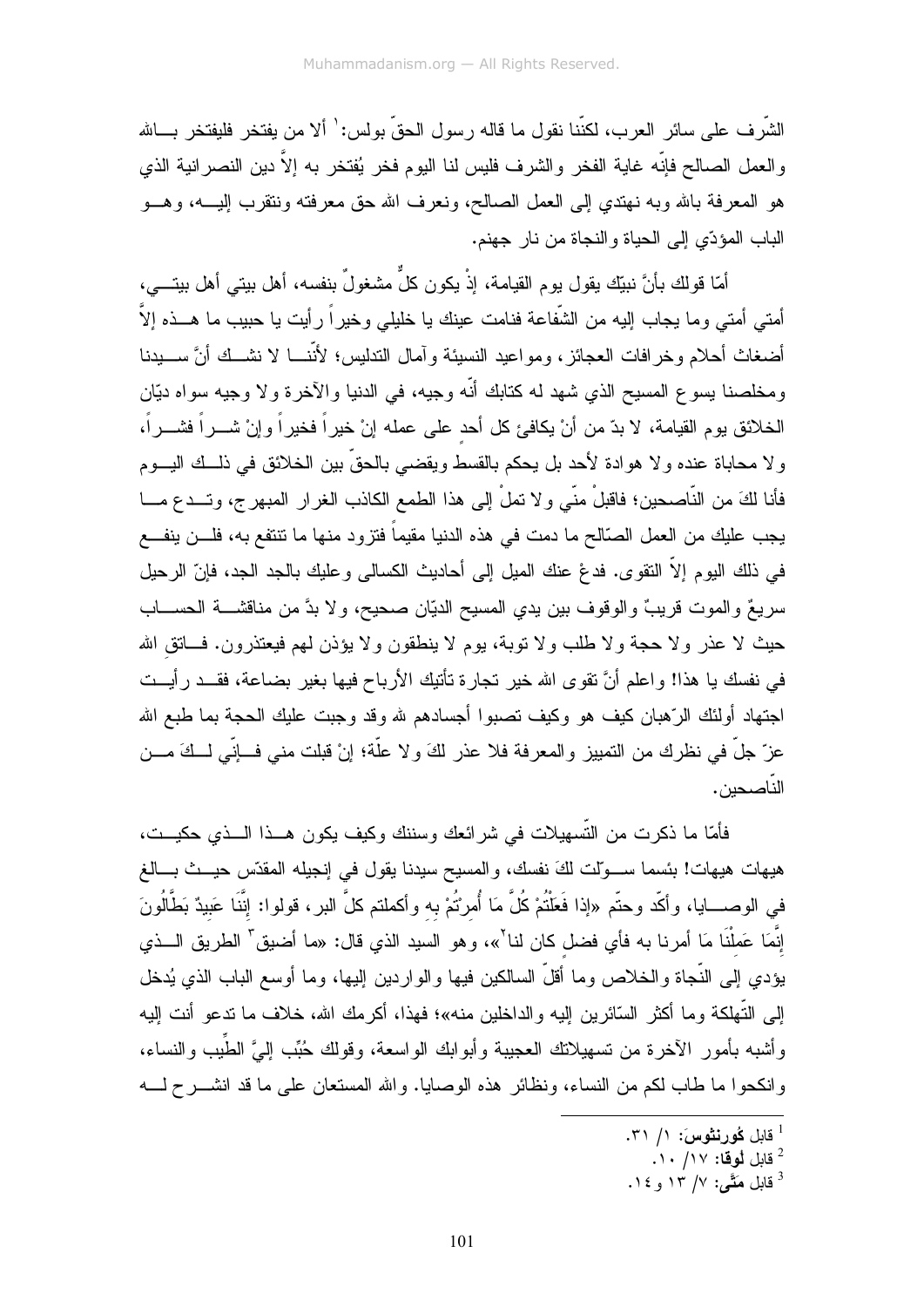قلبك، وتصور ً في فهمك من هذا الأمر الذي قد تو همت، أنك منه على صحة واستقامة، ويعـــز ّ على كيف قد خفى عنك ندليسه وبهرجته، فأسأل الله، الذي يهدي من الضلال إلى الرِّشـــاد أنْ يشرقَ عليك من نور المعرفة ما نهتدي به وتستضىء بضوئه حتى تخرج مـــن ظلمــــة هـــذه الضلالة التي أنت منغمس فيها؛ فإنْ ذلك واجب على أنْ أدعو لكَ خاصَّة وللناس جميعاً عامـــة إِذْ كان عندنا معشر النصار ي أنَّ صلاتنا لا نتم إلاَّ بالدعاء للناس بالهدى للتائهين عـــن ســـبيل الحقُّ أنْ يفتحَ الله على بصائر هم ويكثِّف عن قلوبهم حتى يروا خطأ ما هم فيه ويرجعوا عنــــه إلى طاعته وللمهتدين أنْ يثبتهم في ما أنعم عليهم به، فعل الله ذلك بك وبجميع إخواننا بحولـــه و قو ته.

## [دفاعاً عن الثالوث]

أما فولك، أصلحك الله، دعْ ما أنت عليه من الكفر والضَّلالة وفولــك بـــالآب والابـــن والروح القدس وعبادة الصليب التبي تضرّ ولا نتفع؛ فأمَّا الكفر والضلالة، فقد كشفنا لــك عـــن أمرهما كشفاً يغني عن الإعادة، وأتينا بالحجة على من نقع هاتان اللفظتان، ومن هـــو المقـــيم على الكفر، ولا حاجة لنا إلى أكثر من ذلك.

و أما التَّخليط فكأنك، أصلحك الله، كلّ ما لا نفهمه كان عندك تخليط؛ كقول القائـــل: إنَّ الإنسان عدوٌّ لما جهل. وأعوذ بالله من ذلك، فليس الأمر على ما نوهمت، فلا تحكم لنفسك ولا تشهد لها ما دام خصمك غائباً، لأنّه ليس من فعل أهل النخر ج والأدب، فـــانَّ الـــذي وســـمته بالتُّخليط واجترأت عليه بمثل هذا القول هو سر الله، الذي كانت الملائكة المقرَّبـــون والأنبيـــاء المرسِّلون بركضون في طلبه، ويرغبون في معرفته منذ خلق الله نبارك وتعالى الخلَّــق، فلـــم نكن نُعطى منه إلاَّ الشيء اليسير باللمح الخفي، ولم نطَّلع منه إلاَّ على النذر بالرمز المســــنور، حتى جاء الابن الحبيب السّيد، ناز لاً من حضن أبيه، فكشفه لأوليائه وأهـــل طاعتــــه فـــألهمهم معرفته ودفعه إليهم كاملاً مشروحاً مفسَّراً مبيَّناً، فقال لهم مصرحاً «امضوا، فادعوا النَّاس إلى المعرفة الصحيحة الكاملة التي هي باسْم الآب والابْن والرُّوح الْقُدُس ٰ»، فقبل ذلك الحواريـــون من فيه الطَّاهر، فأدوه الِينا معشر المؤمنين بالمسيح، فقبلناه مـــنهم بالآيـــات العجيبـــة ونحـــن مقيمون عليه بفضله ونعمته إلى انقضاء العالم.

<sup>1</sup> قابل مَتَّـم: ۲۸/ ۱۹ و ۲۰.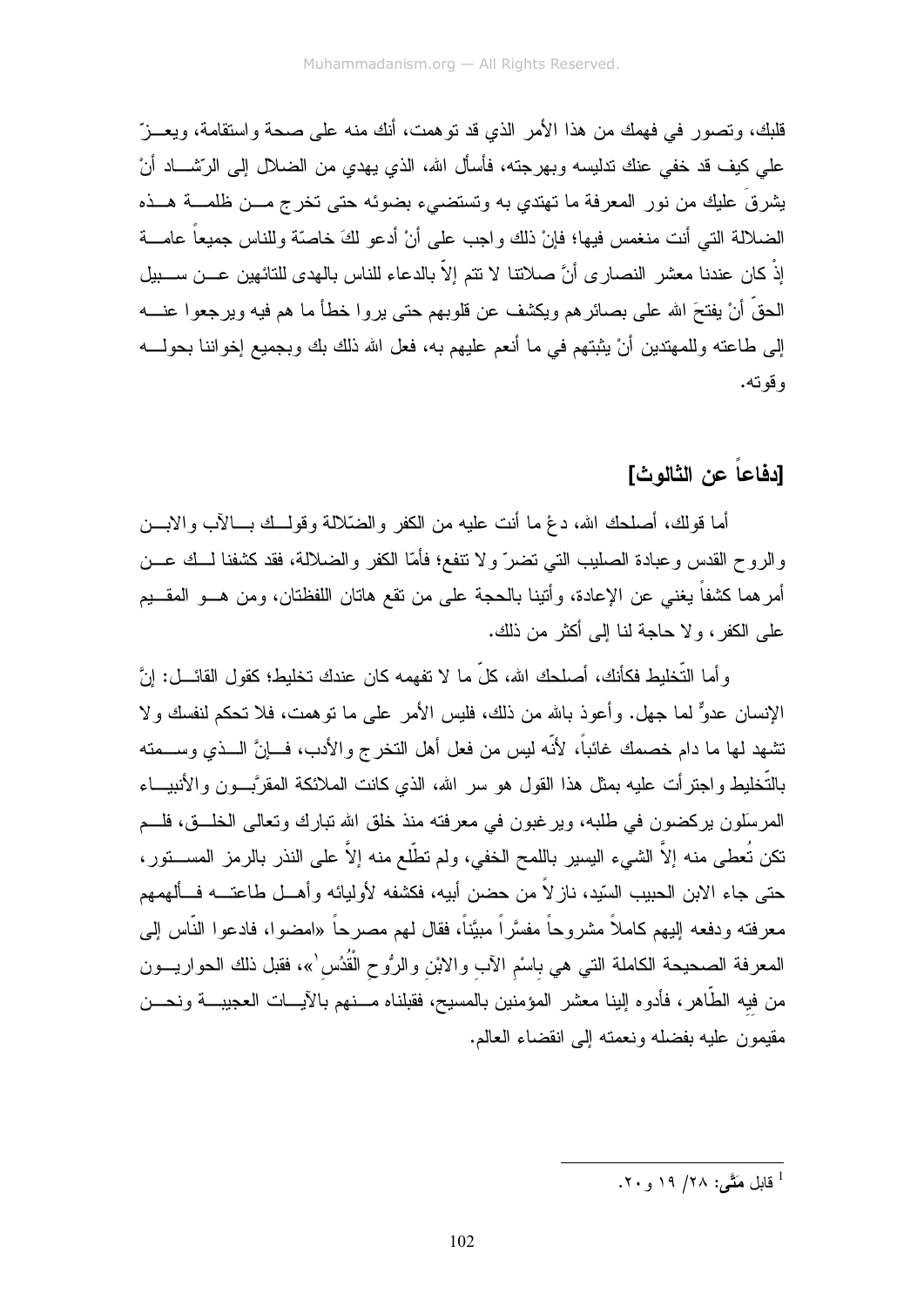## [عيادة الصليب]

و أما قولك عبادة الصليب التي تضرَّ ولا تتفع، ما رأيت من تعظيمنا إياه، وتقبيلنـــا لــــه وتبرِّكنا به؛ فنجيبك عن قائلين: إنَّا نفعل ذلك للذي مثل لنا فيه من أمر المسيح، وما جرى بــــه تدبير ه في خلاصنا واستنقاذنا من الهلكة باحتماله الصلب عليه، والموت لأجلنا، فسانَّ النعمسة عندنا في ذلك مما لا يبلغه منا وصف، ولا يفي به شكر؛ والصليب ممثل هذه النعمـــة نصـــب أعيننا، يحثُّنا على شكر موليها والمنعم بها، وإليه نقصد بالنعظيم والتبجيـــل لا إلــــى الخشــــب وغيره مما تُصنع منه الصلبان. ولو كنا نعظَّم الخشب، كما نوهَّمْتَ، لما انخذنا الصــــليب مـــن غيره، ولكننا نتخذه من الخشب والذهب والفضة والحجارة والجواهر وغيرها، ونخطه خطـــاً، ونرسمه بإيماننا؛ وذلك دليل على أنّنا لا نقصد بالتعظيم الجواهر التي نُتَّخذ منها الصلبان، بـــل من هو ممثَّلٌ بالصليب. وكما أنَّه من السنَّة تعظيم كلّ شيء من أمر الملك ومـــا نُســـب الليـــه، وخاصة الممثَّل فيها شخصيته؛ فإنَّ السنَّة جارية فيها على وجه الدهر بأنْ نتحفهـــا بالســــجود تعظيماً للملك، وما مثل فيها من أمر ه؛ فكذلك نوجب نحن تعظيم الصـــــليب وتكر متــــه إذْ كــــان ممثلاً لنا أمر المسيح سيدنا وملكنا وجسيم نعمته عندنا لما صلب دوننا. ثمَّ إنَّ الناس فـــي هـــذا الدهر أيضـاً علـى بقية من هذه السُّنَّة فإنـهم يقبلون أيدي ملوكـهم وأقدامـهم وكتبـهم إعظـاماً لـهـــم، فيحظون بذلك عندهم ويرونه لمهم من أنفسهم براً ورشداً، فكيف الأن نتكر علينا تعظيم الصليب واستلامه، ومحله عندنا المحلَّ الذي وصفنا وأننا نجد في الكتب المنزلة من عند الله أنَّ الأنبياء كانوا يعظمون النابوت الذي عمله موسى بأمر الله، نبارك اسمه، ويسجدون بين يديسه. وكـــان موسى كلما حمل التابوت يقول: «فمْ يا ربّ ولينهزمنّ شانئوك»، وإذا وُضع يقول: «عُــدْ يـــا ربِّ إلى الألوف وعشرات الألوف من بني إسرائيل». ٰ ومما حدّث يَشُو ع بن نون عـــن بنــــي إسرائيل أنهم خرّوا سجداً بين يدي التابوت معظمين له، عائذين به مما نالهم، وداود النبي حين نقل النابوت إلى أورشليم عظَّمه غاية التَّعظيم، واتحفه بالذبائح والقـــرابين، وشــــيَّعه بالتســـبيح والتَّهليل، وافتتح ذلك مقالة موسى النبي، فقال: «ليقم الله وليتبدد جميع أعدائه ويهرب شـــانئوه من بين يديه». وكان فعلهم هذا بالتابوت تعظيماً لله لا للخشب وغيره؛ فنحن على هذه الســـنَّة أيضاً في تعظيم الصليب، ونجري فيها على ما جرى عليه الأنبياء الأبرار، فلمَ، أصـــلحك الله، غلب عليك النسيان في هذا الموضع؟ كأنك جاءتــك حميـــة الإســــلام، و حر ّضــــتك العصــــبيّة الهاشميّة، فأز اغتك عن سبيل الحق؛ وحادت بك إلى خلاف ذلك السبب الذي أنت أقرر ت بــــه بفيك، ولَفَظَ به لسانُك، مما جربت من القوة الحالَّة في الصليب حين استعذت به عند ســـقوطك عن الدّابة، وحين هربت ممن هربت منه، وحين لقيت الذي لقيت في طريقك، وأنت ماض إلى

 $[.7 \circ / \cdot : : \mathcal{L}$  [سفر العَدَد ]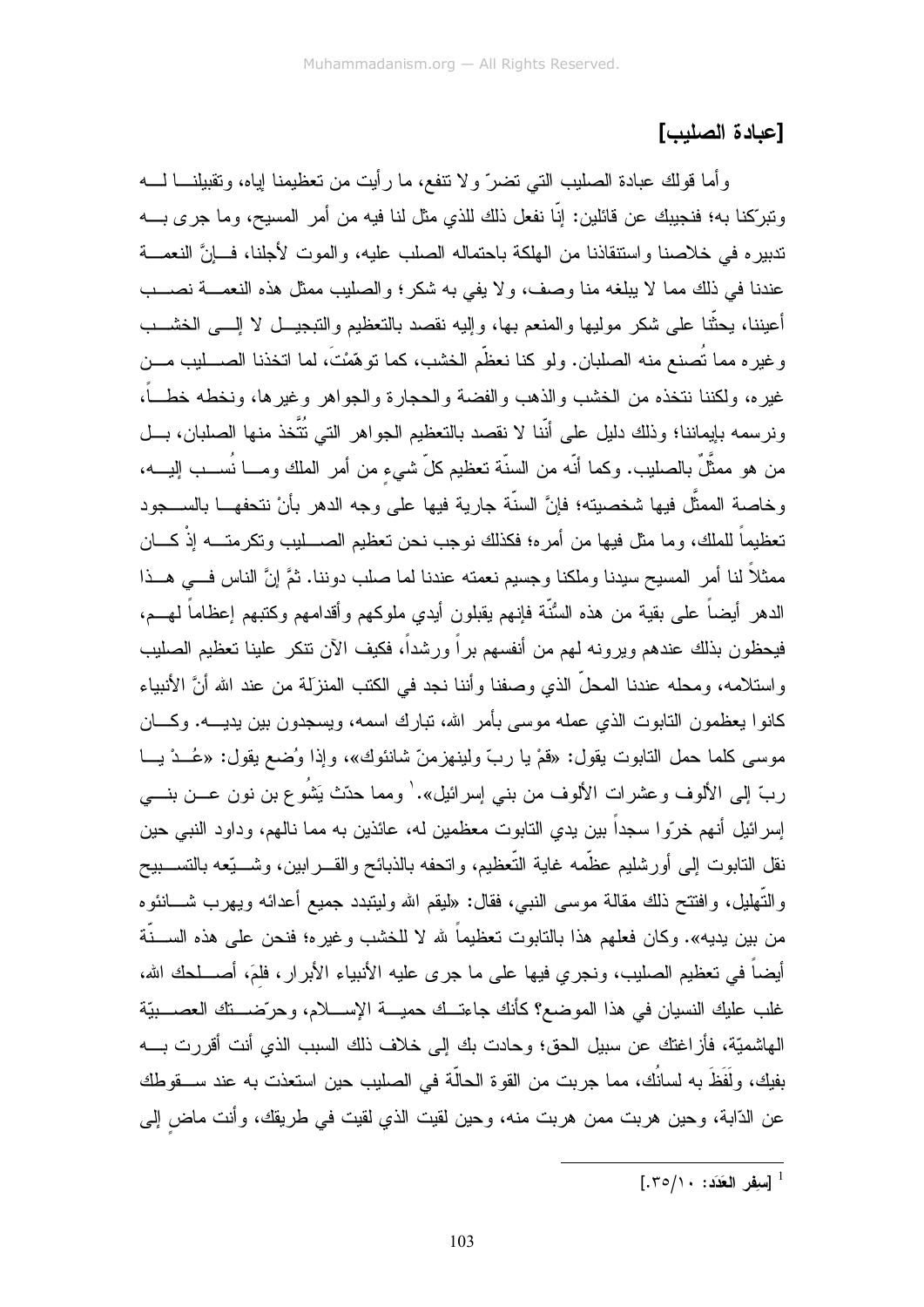عمر الكر خ، وحين تلقاك الأسد، وقاربت ساباط المدائن. ` أفتر اك، أصلحك الله، نســـبتَ هـــذه المواقف؟ فإنْ كنتَ أنت نسيتها، فنحن ذاكرون لـها، فلمَ، أصلحك الله، نكفر بالنعمـــة ونكـــافـي بالشر ونقلَّ من الشكر، ونتكر المعروف، وليس هذا مذهب من هو مثلك مـــن أهـــل التَّخـــرج والتَّمسك بالصدق؟ ولمَ قلتَ إنَّ عبادة الصليب تضرَّ لا نتفع؟ فليت شعري أي ضرر نالك عند نعوُّذك بالصليب؟ وأنت نعلم أنَّا معشر النصارى لا نعبد الصليب؛ وإنَّما نعبد القوة الحالَّة فـــي الصليب، والتأييد الذي أيَّدنا به، والخلاص الذي أُونيناه بسببه. ألم يجر بيننا من الكلام والحاجة بحضرة من جرى ما قد أقنعك وتعلم كيف كان الحكم عليك في ذلك المجلس؟ فلم رجعت عمّا كان صحَّ عندك وأقررت بصوابه، حتى ذكرت أنك امتحنت ذلك فوجدته صحيحاً أو كان ذلــك من الحكم الذي جرى عليك ممن قد علمته؛ أم إنَّما أردت مدافعة ذلك الوقت على أنِّي أرجو أنْ لا يكون هذا القول منك في الصليب اعتقاداً و لا إبطالاً للفضيلة التي رأيتها حالَّة فيه.

### [الفاتحة]

وأمَّا قولك: إنَّك أشفقت عليَّ من النار، ورضيت لي ما رضيته لنفسك؛ فهــذا القـــول يجب شكرك على ظاهره، وإذا عكست قولي لكَ فيه وجب شكري عليك فـــي باطنـــه، فميّـــز، أعزَّك الله، هذا الموضع وافهمه، فإنَّه أصلح في البدء والعاقبة. وما شرط الكلام الذي لا نفــع فيه و لا خير؟ وكيف أقول وأنت تسأل ونتضرع إلى الله كلَّ يوم في صلواتك الخمـــس قـــائلاً: ﴿اهدنَا الصِّرَاطَ المُستَقيمَ صرِاطَ الَّذينَ أَنعَمتَ عَلَيهمْ غَيرِ المَغضُوبِ عَلَــبِهمْ وَلاَ الضَّــالِّينَ ۚ﴾؛ فإنْ كنتَ، يرحمك اللهُ مهتدياً فقد استغنيت عن المسألة والتّضر ع في كلِّ وقت، وعند فاتحة كلَّ صـلاة أنْ يهديك، إذْ لا مـعنـى لطلبك الـهدايـة وأنت مستغن عنـها؛ وإنْ كنت لم تـهتد بـعد، وكنـــت طالب الهداية، فأعلمني، أكرمك الله، من هم هؤلاء المنعَم عليهم الذين تســأل ربــك، تبـــارك اسمه، ليلاً ونهاراً أنْ يهديك إلى صراطهم ويلحقك بهم، وأنت تدعى أنَّكم «خير أمة أُخرجت للناس». وإنَّ الدين عند الله الدين الذي رضيته أنت لنفسك، وأنه لم يقبل غيـــره مـــن الأديــــان والنحل: أهم المجوس، عبدة الشمس، والنَّار ذوو الشَّرائع النَّجسة التي نبسـيح نكـــاح الأمهـــات و الأخو ات و البنات، و ما شاكل ذلك من السنن الدَّنسة التي تأنفها و تستشنعها العقول، وتتفر ٍ منها الطبائع؟ فأنت نعلم، وكلَّ ذي خبرة أيضاً، أنَّ هؤلاء لم يُنعَم عليهم بالمعرفة التامة، إذ هـــم لا يوجَّدون، بل يشركون مع الله سبحانه وتعالى معبودهم إبليس. فليســت المجـــوس إذن المـــنعَم عليهم. فأخبرني هل هم اليهود الذين نبرّاً صـاحبك منهم، وقال كتابك فيهم إنّهم هم المغضــــوب

 $\cdot$  سُورَةُ الْفَاتِحَةَ: ١/ ٦ \_ ٧.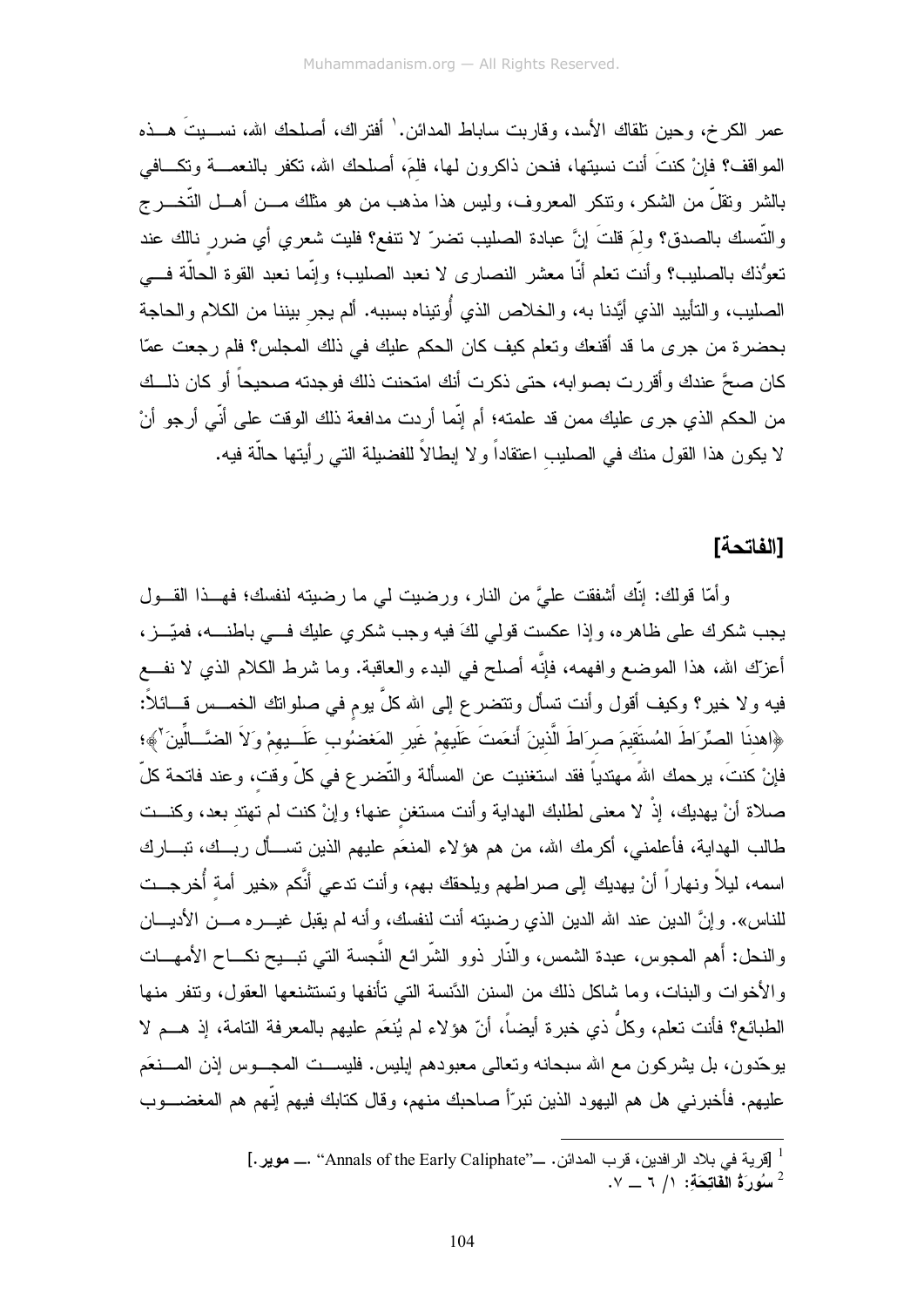عليهم المر ذولون، المشتتون بين الأمم، الملقى عليهم الذلِّ والمسكنة منهم القـــر دة والخنــــاز ير الملعونون على لسان كلِّ نبي ورسول؟ فليست اليهود إذن المنعَم عليهم الذين تسأل أن تُهِــدَى إلى صراطهم وما صراطهم بمستقيم. وإنْ قلتَ: عبدة اللَّت، والعـــزِّي، ويغـــوث، ويعـــوق، وكسرى، وشمس، وجهار، وهبل، ونسر، وسواع، وودٌ، وأساف، ونائلة، وذي الكفين، ومنساة، وسعد، وذي الخلصة، وسائر الأصنام، التي كانت العرب نعبدها بمكة وتهامــة؛ فهــذا كتابــك ينقض عليك قولك ويدحض حجتك من قرب قائلاً: ﴿وَوَجَدَكَ ضَالاً فَهَدَى ٰ﴾؛ فالضّـــالون إذن هم عبدة الأوثان، إذْ قال ﴿وَوَجَدَكَ ضَالاً فَهَدَى﴾، لأنّ صاحبك لم يكن يهودياً و لا نصر انياً و لا مجوسياً؛ وإنَّما كان حنيفاً يعبد أساف ونائلة، الصنميْن اللذيْن كانت قريش تعبدهما والأحابيش، فلمّا منَّ الله عليه بمعر فة النّوحيد، بالسبب الذي ذكر ناه سالفاً، سأل ر به أن يُعيذه مـــن صــــر اط الضَّالين الذين هم عبدة الأصنام. فإنْ ادِّعيت وقلت إنَّ صر اط الدِّهر بـة و الـجر هانبَّة و الســـماتية و البر اهمة و غير هم ممن أشبههم في المقالة و اعتقاد الزنادقة هو الصر اط المستقيم، و هم المسنعم عليهم؛ قلنا لكَ: هذه المقالات أنت نعلم، وكلَّ ذي عقل وعلم، أنَّ صاحبك لم يسمع بها قـــطَّ ولا عرفها ولا حضر المجالس التي يجاوب فيها عنها بل نعوّذ منها، ومـــن صــــراطهم، وإذْ قـــد تعوَّذت من صراط المجوس، وصراط اليهود المغضوب عليهم، وصراط عبدة الأصنام، الذين هم الضَّالون؛ ولم يخطر ببالك صراط الدَّهرية والجرهانيَّة والسمانيَّة والبراهمة. فمـــا بقـــي إلاَّ صر اط المنعَم عليهم الذين هم النصار ي، وهو الصر اط المستقيم، و هداية ر ب العالمين، المسنعَم عليهم بالمعرفة الكاملة بالله وكلمته وروحه، عزّ وجلَّ، وبالسنن الحسنة والشر ائع الروحانيـــة. وما قلتُ، أصلحك الله، شبئاً لا تفهمه؛ و إنَّما ذكر تك بما تعلمه، و إلاَّ فهل تقدر ۖ أن تجحدنا حقنـــا هذا، الذي في أيدينا ولنا من النعمة التي أوتيناها وهو نور الإنجيل وهدايته، ما أقبر ّ لنبا بسه صاحبك في كتابه، ولم ينكره وجميع الأديان، والأمم مقرَّون مذعنون لنا به، لا يتهيأ لهم دفعه، ولا يمكنهم إبطاله. فأمعْنْ، برحمك الله، النظر في؛ هذا الفصل من كتابنا، وردّد فكـــرك فيــــه كفعل من بريد نصح نفسه لا كفعل من بريد غشّها فإنَّ النّصيحة واجبة على النـــاس جميعـــاً، و هي على المر ء لنفسه خاصة حقٌ، والحق أحقٌ أن يُتَّبع، فلا ينبغي أنْ تـــبخسَ الحـــقٌ حقـــه. أرشدك الله إلى الخير و هداك إلى الصر اط المستقيم بحوله و فوته.

[ما عندي من أمر ديني]

1 سُورَةُ الضُّحَىٰ: ٧/٩٣.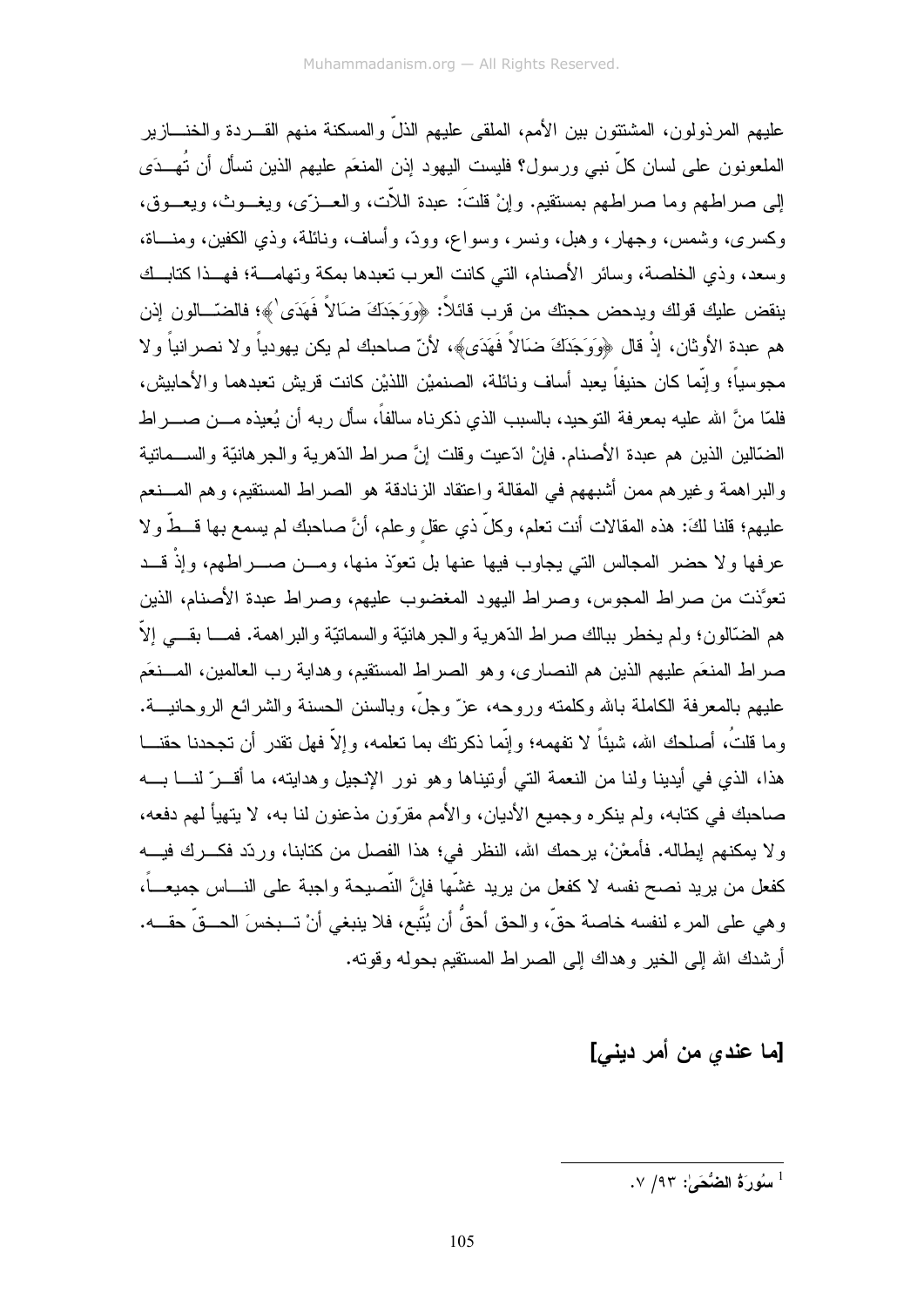وأمَّا قولك، برحمك الله، أنْ أكتب بما عندي من أمرٍ ديني، والذي صحِّ في يدي منــــه آمناً مطمئناً لتبصر فيه وتجمعه إلى ما في يدك، فما أو لاك بذلك، أصلحك الله، ومـــا أجـــدر ك بفعله، لأنَّ الحجة عليك أوجب منها على غيرك، لما قد فضَّلك الله به من العقل والتمييز، ولما عرفته ودرسته من الكتب واختبرته من المقالات، والحقِّ أهم أنْ تفضَّــله ذوو العقـــول علــــي الأمور كلها لجلالة مرتبته، لأنَّه ميزان الله سبحان ودستوره، ونحن نســأله تعــالـي أنْ يقبــل بقلبك، وينير عقلك، ويفتح عين نفسك، لنتظر في ما يمليه علينا الروح القدس، نظراً ينفعك الله به في العاجل والآجل، كما نسأله عزَّ وجلَّ أنْ يفعل ذلك أيضاً بكلٍّ من ينظر في كتابنــــا هـــذا بمنه و کر مه.

#### [نبوات العهد القديم]

فلنبدأ الآن بتطهير قلوبنا و أسماعنا وتقديس ألسنتنا بالإخبـــار عـــن أســـباب البشـــار ة الطَّاهرة المقدسة، ونصدر بعض شهادات الأنبياء، الذين استودعهم الله سرَّه وكلمهـــم بوحيــــه، وأمرهم بأنْ يخبروا الناس بما هو مزمع عليه من سابق علمه، وإكمال نعمه عنـــدهم، وإنمــــام تفضَّله عليهم، ببعث ابنه الحبيب الذي هو كلمته الخالقة؛ فاتخذ منه جسداً' بشرياً وصار إنساناً يجب له بذلك المجد والسجود والطاعة، من الملائكة والإنس والشياطين؛ والإذعان بالربوبيَّــة المتحدة والألوهية الحالَّة فيه، وليعلم الناس مخاطبته إياهم شفاهياً مصرحاً أنَّه الله والحدّ المثلث الأقانيم آب وابن وروح قدس إنَّه واحد نام فيستكملوا النعمة بالمعرفة، فيكون، جلَّ وعزَّ، قـــد أتتم جوده عليهم وإحسانه إليهم، بتعريفهم سرَّه المخزون وتكون حجته بالغة عليهم وتتقطع حجة المتعنت، ويضمحل قول القائل إنّه لم يؤتَ المعرفة. وإنّ الأمر كان مستوراً عنه محجوباً دونه مرموزاً لا يفهمه، فحينئذ لا عـــذر لمن جحد الحقّ، ولا علَّة لمن عـــانده كمـــا قـــال بـــولس رسول المسيح «لينسد كلٌّ فم ويصير كلُّ العالم نحت قصـاص مـــن الله<sup>7</sup>» وقـــال الله، نبـــارك ونعالى، على لسان موسى في التوراة، في سفر الأول الذي هــو ســفر الخليقــة: إن يعقــوب المعروف بإسرائيل الله لمّا قرُبت وفاته دعا أولاده كلهم فباركهم، وأخبرهم واحداً فواحداً حتى انتهى إلى يهوذا، الذي من نسله وُلدت المغبوطة مريم، أم المسيح مخلص العالم، فقال: «يَهُوذَا لَكَ تخضع إخْوَتُكَ، يَدُكَ عَلَى أكتاف أَعْدَائكَ، يَسْجُدُ لَكَ بَنُو أَبِيكَ شبل ليث يَهُوذَا، مــنْ فَريسَــة صَعدْتَ يَا ابْني، جَثَّا وَرَبَضَ كَأَسَد وَكَلَبْوَة من ينهضـه، لا يَزِوُلُ القَضيبُ منْ يَهُوذَا، والمــــدبّر

- انظر يُوهَّنَّا: ١/ ٤.
- انظر و و مبكة: ٣/ ١٩.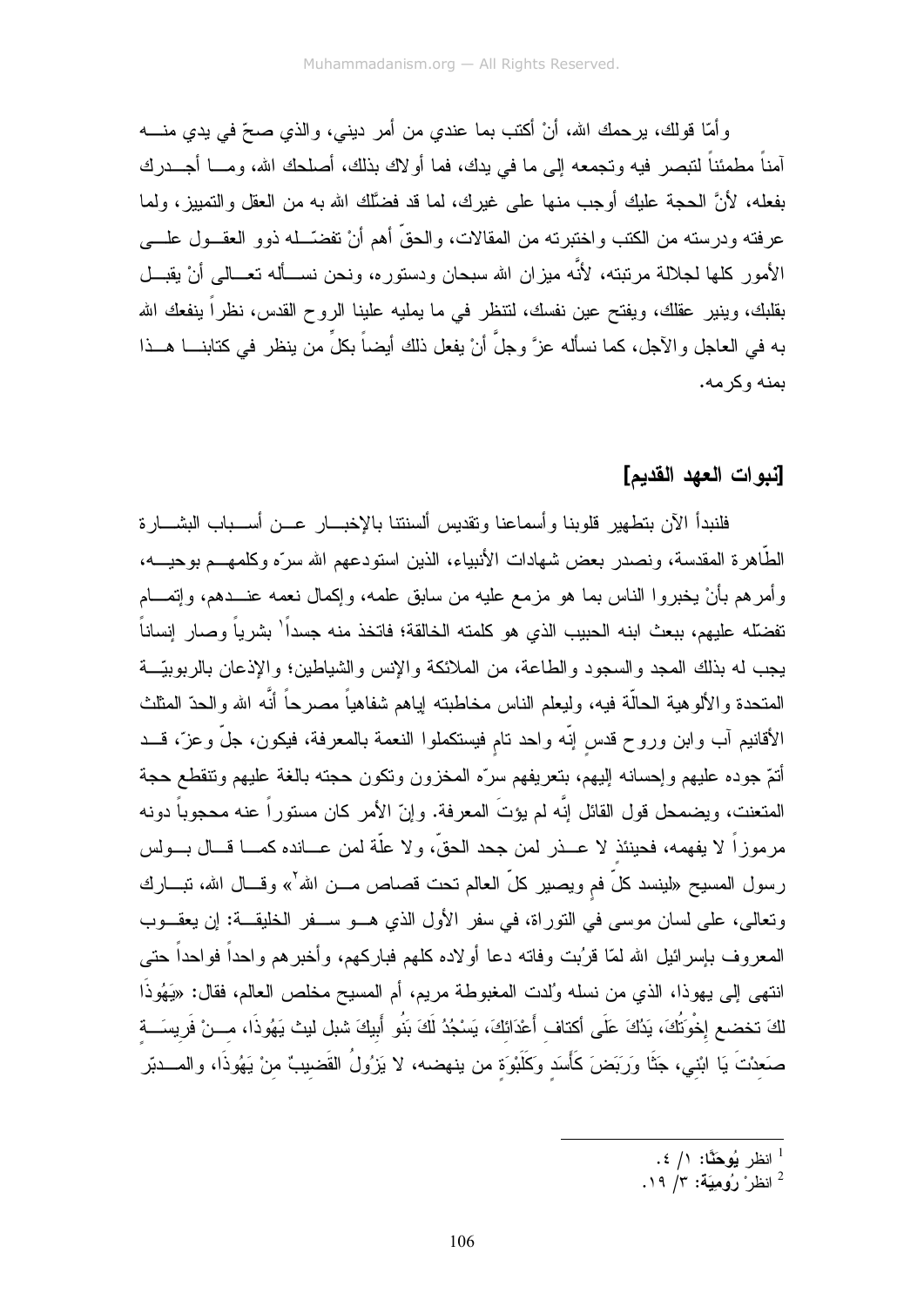من فخذه حتى يجيء الملك، و إياه تنتظر الشَّعوب ٰ». فانظر ْ، أعزَّك الله، في هذا الكلام نظــر اً روحانيّاً، مستقصيّا بعين العدل والإنصاف ونفهمه، فإنّ منْ لم يتفهمّه لم ينتفع به، هل تليق هذه النبوَّة من ذلك الشيخ المبارك إسرائيل الله وصفيه إلاَّ على المسيح مخلص العـــالم، لأنَّــــه هـــو الخارج من يهوذا بإنسانيته وله خضع بنو إسرائيل لما دخلوا في دعوته، وصارت يــد الــــروم التبي هي يده علي أكتاف من عاداه من بنبي إسرائيل، وجحدوا ربوبيته، وكفروا بــــه، فقتلـــتهم الروم ومزقتهم كلَّ ممزق، فلا نقوم لمهم قائمة، أبداً، ولا بزالون أذلاء إلـــى الانقضــــاء وزوال الدنيا، وهو الذي بُعث من بين الأموات حياً بعد ثلاثة أيام من صلبه، وهو الذي سجد لـــــه بنــــو إسر ائيل حيث ر أو ا الأعاجيب و الآيات التي أظهر ها بين أيديهم، و هو شبل الليث، لأنّه ابـــن الله القوى العزيز الجبار . لم نزل النبوة نتر ادف في بني إسر ائيل حتى جاء المسيح رجاء البشـــر ، الذي أنبأت عنه النبوات كلها، التي كانت نهتف بالدلالة على مجيئه، ونشهد لظهوره، ونبشَّـــر بطلوعه؛ فلمَّا جاء المسيح سيدنا، انقطعت النبوات عن يهوذا وبني إسرائيل، فلم يقمْ نبي بعــد مجيئه، وإياه كانت نتنظر الشعوب، وله كانت نترجى الأمم، وكما أنَّه لا معنى لمجيء الرَّســـل بعد طلوع الملك عليهم، كذلك لا معنى للأنبياء بعد ظهور الإله المسيح، الذي هو بالحقيقة ملك كما سبقت الأنبياء وسمَّته ملكاً، ونتبأ زكريا النبي هاتفاً بصونه عن الرِّوح القدس علـــي كلمـــة الله نبارك وتعالى فقال «افرَحيْ<sup>7</sup> يَا بْنَتَ صهْيَوْنَ! واهْتفي يَا بنْتَ أُورُشَليمَ! هُوَذَا مَلكُك يَأْتيــك باراً ومخلصاً ومتواضعاً ورَاَكباً عَلَى حمَارٍ وَعَلَى جَحْش أَنَانٍ، فتهلل لمحبيئه المراكــب مـــنْ أَفْرَام والخيول منْ أُورُشَلَيمَ ويكسر قسيّ القتال ويخاطب الشعوب بالسّلام والأمــــان»، فهـــل، أصلحك الله، نصدق هذه النبوة إلاَّ على المسيح، إنَّه جاء بالبر والخلاص والنواضع، ثـــم أبــــاد بمجيئه من بيت المقدس وأورشليم التي هي صهيون، جميع ما كان فيها من المراكب والخيــل المعدَّة للحرب وانكسرت القسيِّ النبي هي من ألات القتال ودالَّة عليه وركب جحشاً ابـــن اتــــان نواضُعاً، وكلَّم الأمم الذين هم الشعوب بالسلم والأمان، وأدخلهم في ميراث دعوتـــه، وجعلهـــم أبناء ملكوت السَّماء الذي هو موعد الله نبارك اسمه.

وهذا داود النبي، وهو لسان الله يقول مصرحاً: «الربُّ" قَالَ لمي، أَنْتَ ابْني، أَنَا الْيَــوْمَ ولَدْتُكَ. اسْأَلْني فَأُعْطيَكَ الأمَمَ ميرَاثاً لَكَ وَأَقَاصـيَ الأَرْض مُلْكاً لَــكَ»، أيْ إنّهــم مزمعـــون أنْ يدخلوا في دعونه وطاعته، وإنَّ سلطانه بمند إلى أقاصـي الأرض، وقال أيضـــــاً: «يَـــا أَيُّهَـــا ُّ الْمُلُوك افهموا، ويا حُكَّام الأرض اعلموا، اعْبُدُوا الرَّبَّ بخشية وسبّحوه برَعْدَة، وأقَبلُوا الابْـــنَ

انظر العَدَد: ١٠ \_ ١٢.

<sup>.</sup> انظر التَّكْوين: ١٤٩ . ١ \_ ١٨.

<sup>،</sup> قابل **زکریا:** ۹/ ۹ و ۱۰.

انظر العَزَامِير: ٢/ ٧ و ٨.  $^3$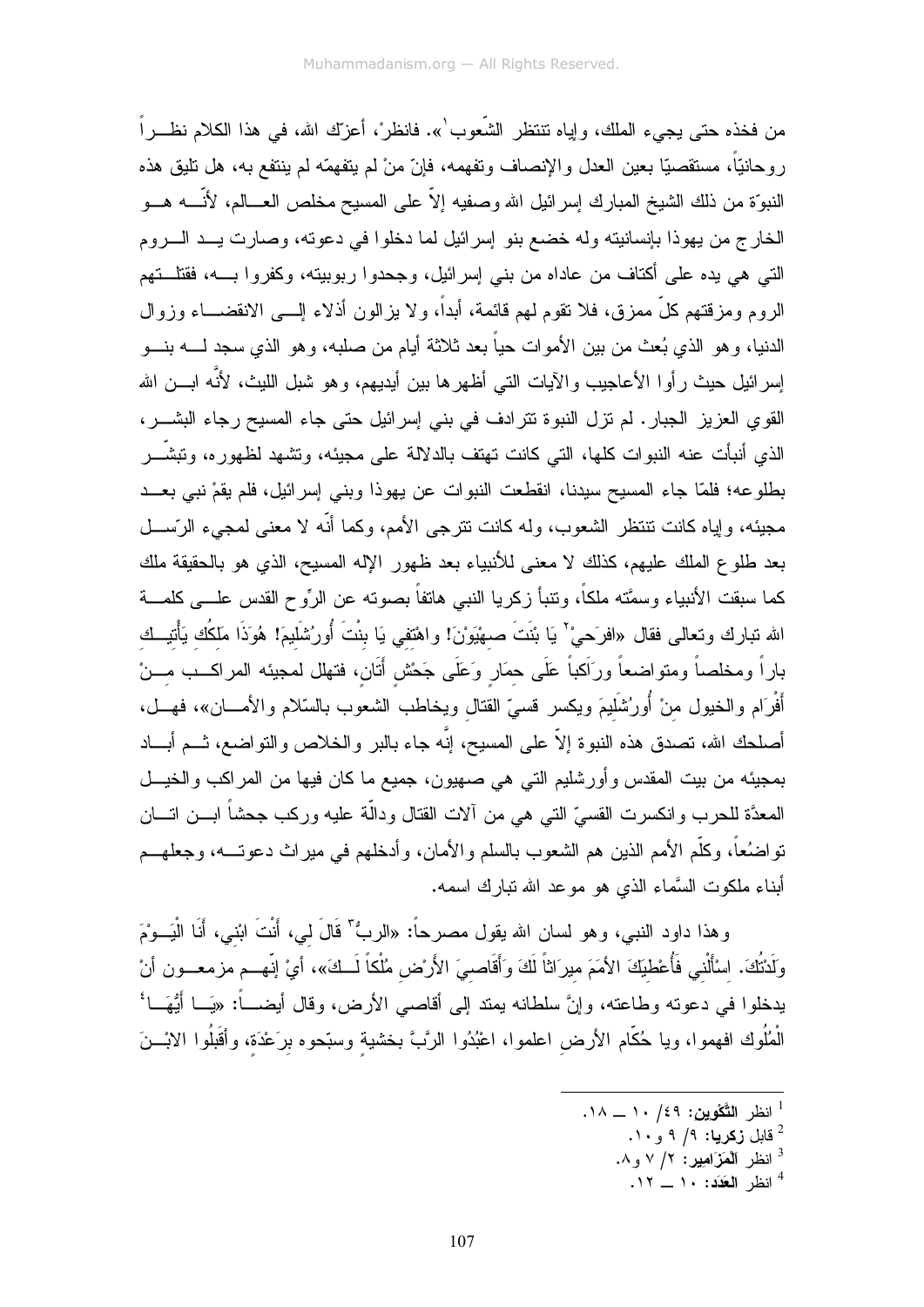لنَّلا يَغْضَبَ فتهلكوا بسخطه لأَنَّهُ عَمّا قَليل يستشيط غَضبَاً طُوبَى للْمُتَّوكلينَ عَلَيْه»، معنى ذلك، اقبلوا ما بأنبكم به الابن وهو المسيح ويقوله لكم بشفتيه ولسانه، فإنَّكم إنْ لم نقبلوا ذلك غضــــب فيهلككم بغضبه، لأنَّه بعد قليل يشتد غضبه على اليهود الجَّاحدين لربوبيته، الذين لم يقبلوا منــــه ما قال، فهلكوا وبدَّد شملهم، وطوبي للمتوكلين عليه؛ أيْ المؤمنين به والمصدقين لقوله. وقال ٰ أيضاً: «قَالَ<sup>7</sup> الرَّبُّ لربِّي: اجْلسْ عَنْ يَميني حَتَّى أجعلَ أَعْدَاءَكَ مَوْطْنَاً لقَدَمَيْكَ لأنَّ الرَّبَّ يبعث عصـا الـعزَّ منْ صـهْيَوْنَ ويسلَّطك علـى أعْدَائكَ»، فافهم، أفهمك الله خير قول النبـي داود هـــذا، فإنَّ فيه سراً بحتاج إلى معرفته كلِّ ناظرٍ في كتابنا هذا ليصح عنده الأمر .. فــأقول إنَّ عـــادة العبر انبين منذ عهد موسى، نجى الله، أنَّ الأحرف التي يكتبون بها اســـم الله نبــــارك ونعــــالي أحرف منفردة لا يكتبون بها شيئاً غير ذلك، وهكذا كانت هذه الأحرف في اللــــوحتيْن اللــــذيْن دفعهما الله، نبارك وتعالى اسمه، إلى موسى النبي؛ ففي قول داود عن الله، عـــزٌ وجــلٌ، قـــال الرب لربي، هما اسمان مكتوبان بالأحرف التي تسمَّى المنفردة، التي لا يُكتب بها إلا اســـم الله تبارك وتعالى، فهذا عند اليهود والنصارى، وهما أمتان متعاديتان، لا اختلاف بينهما فيـــه ولا شكَّ وذلك عن غير نواطوً فافهم السر الذي أوعزه الله نبارك ونعالـي إلـي نبيّه، فإنَّك إذا وقفــت الفكر فيه وجدته تصريحاً لقوله، قال الرب لربي، وقال في موضع آخر «الرَّبُّ" أَشْــرَفَ مـــنْ عُلْو قُدْسه، منَ السَّمَاء ظهرَ عَلى الأَرْض ليَسْمَعَ أنينَ الأَسرى، ويُطْلقَ المربوطَ من الْمَــوْت»، ومعناه موت الخطيئة الذي هو عبادة الأصنام وانقطاع الرّجاء من موعد الحياة الدّائمـــة التــــي بشر بها المسيح مخلصنا أنّه يعطينا إياها يوم القيامة، قال: «ليدارسوا في صـهْيَورْنَ اسْمِ الـــرَّبِّ وَبِتَسْبِيحِه في أُورُشَلَيمَ عِنْدَما تجتمع الأممُ والملوكُ معاً لعبَادَة الرَّبِّ». فقد كملــت نبــوّة داود، وهذه أورشليم تجتمع فيها الأمم ويدارسون اسم الربّ، أيْ اسم الأب والابن والــــروح القــــدس الذي هو اسم الرَّب المخزون ويمجدونه بأنواع التماجيد وأصناف التسابيح بالألسن المختلفــة، واللغات الغريبة أناء الليل والنهار، لا يملُّون ولا يفترون ولا ينقصون ما يجب عليهم من حـــقَّ عبادته بقصدهم إياها من البلدان الشاسعة وجميع أقطار الأرض البعيدة. فمن عانـــد هـــذا يــــا خليلي فما هو عند أهل الحقِّ إلاَّ جاحدٌ كافرٍ، قد أعماه الجهل وطمس على قلبه بالحسد. وهـــذا إِشْعْيَاء المغبوط قد نتبأ بأعلى صوته، قائلاً: «قال الله نبارك وتعالى، نقــوتي<sup>،</sup> أيتهـــا الأَيَـــاديَ الضعيفة، ويا أيتها الرُكَبَ الْمُرْتَعِشَةَ نتثبّتى. وقل لضعفاء الْقُلُوب نقوّوا ولا نَخَافُوا، فإنَّ إلَهُكُـمُ يجيء إلهاَ مخلَّصاً فيخلصكم، هناك نَتَفَتَّحُ أعين الْعُمْيان، وآذَانُ الصُمِّ تسمع، ويقفز المقعد فـــي

- $.$  داو د $^{-1}$
- <sup>2</sup> انظر المَزَامِير: ١١٠.
- قابل اَلْمَزَامِيرِ: ١٠٢/ ١٩ \_ ٢٢.
	- انظر اشعبا ٣٥/ ٣ \_ ٦.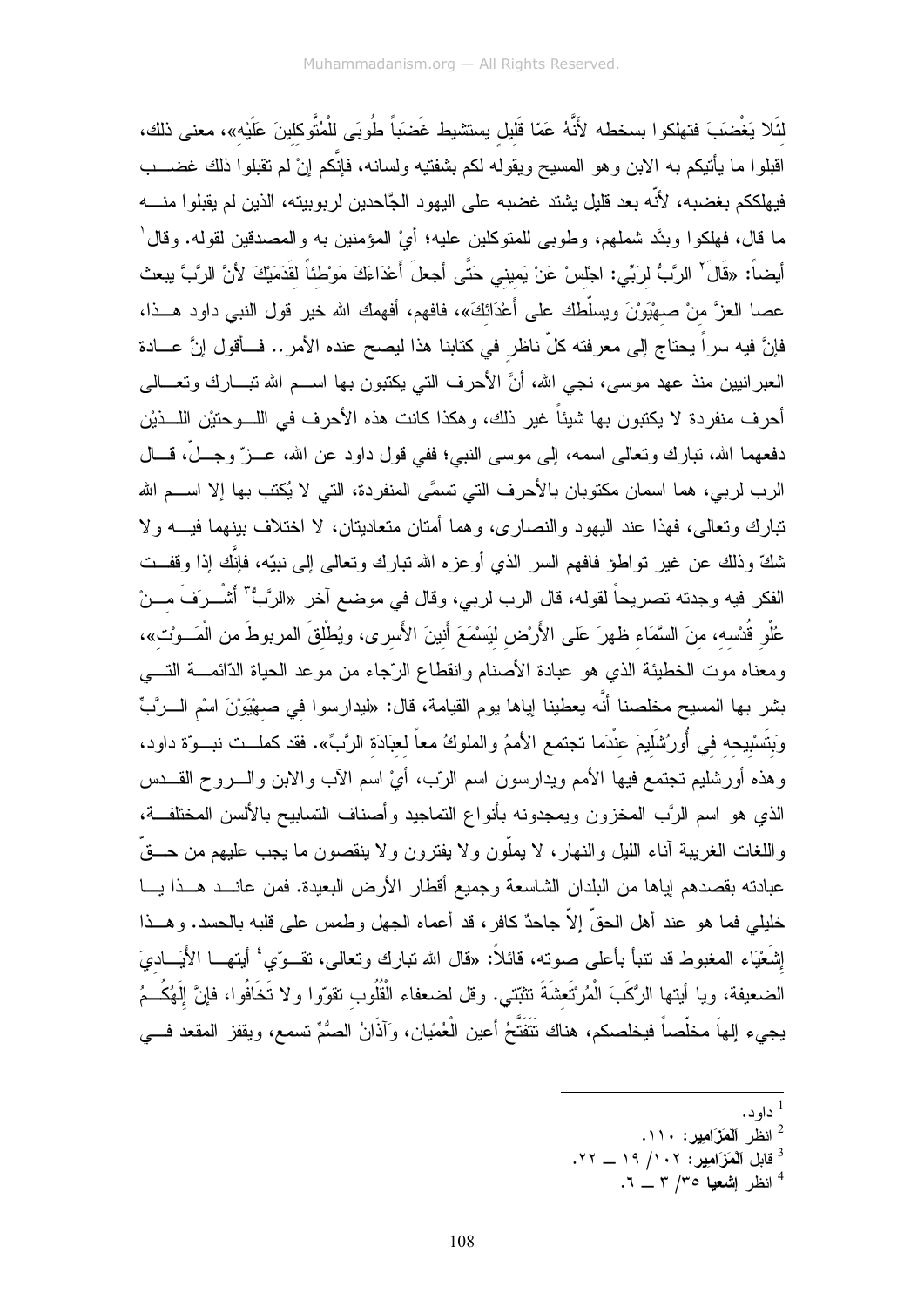ذلك اليوم كَالائِل وَلسَانُ البكيم يتكلَّم»، وأنت، أرشدك الله، الحـــق نعلـــم أنَّ كتابــك يشــــهد أنَّ المسبح الإله قد فعل هذا كله، وأنه أبرأ المقعد الذي كانت قد أنت عليه ثمان وثلاثون سنة فقال له «قُم!' احْملْ سَرِيرَكَ واذهب إلى بيتك». فقام عاجلاً ومضـى، وهو الـــذي ابــــرأ الأبــــرص والأخرس الأبكم المعتوه، المشروح خبره في الإنجيل الصَّادق وما جرى مـــن قـــول اليهـــود الكفرة البهت عندما عاينوا برءه وخروجه سليماً من جميع العاهات التي كانت به وتقريع سيدنا إياهم ودحضه حجّتهم.

وقال إشَعْيَاء النبي أيضاً في موضع آخر مشيراً إلى مولد المسيح «اسمعوا<sup>٢</sup> يـــا بيـــت داود الرَّب يعطي علامة لشعبه هوذا الْعَذْرَاءُ تَحْبَلُ وَتَلَدُ ابْناً وَتَدْعُو اسْمَهُ عمَّانُوئيلَ» تفســيره إلهنا معنا، فأيِّ شيء يكون أكثر توضيحاً من هذا؟ فهذه بعض النبوات التي تتبأ بهـــا الأنبيـــاء عن مجيء السيد المسيح محيي العالم، وكنا نريد أن نزيد من الشهادات، ولكنَّا كرهنا أنْ نطول كتابنا فبملّه القار ئ و في ما أتبناه كفايةً لمن لا بعاند الحقّ وبظلم نفسه

# [الكتب البهودبة المقدسة غبر محرفة]

وكأنَّى بك، أصلحك الله، قد ذكرت التَّحريف في هذا الموضع، واحتججت علينا بأننــــا حرَّفنا الكلم عن مواضعه وبدلنا الكتاب، وكأن هذا القول جعلته كهفاً لك تســـنتر بــــه، وإنّــــى لأخبرك خبراً حقاً فاسمعه مني واقبله؛ فإنَّ قولي ليس قول باغ ولا حاسد ولا متعنـــت معانـــد، بل إنَّما هو نذر منى لكَ، ونصح، إذْ كان ديني يوجب عليَّ نصيحة كلِّ أحد؛ فأنا بذلك مشـــفق عليك من كثرة الجهل وصرعته وخيمة وما أعلم أين سمعت قطّ بحجة أشد انقطاعاً وأوحــش انفساخاً من حجتكم في باب التحريف والتبديل. وإنّي لأعجب منك ومن نظائرك ممـــن فـــتش كتب مقالات الحقَّ وكان له ذهن صحيح يميّز به كيف يجوز مثل هذا عليه، وأنت تعلـــم أنَّنـــا نحن واليهود، الأعداء الكفرة الجاحدين لما جاء به نور العالم وضياء الــدنيا المســـيح ســـيدنا ومخلصنا، قد اجتمعنا عن غير نواطؤ على صحة هذا الكتاب، وأنه منـــزل مـــن عنـــد الله لا تحريف فيه ولا تبديل، ولم تلحقه زيادة ولا نقصان. وإلاَّ فنحن ندعوك إلى واحدة هي نصـــفة لنا ولك آنتا أصلحك الله أنت أبها المدّعى علينا التحريف والنبديل، إنْ كنت صادقاً بكتاب غيــــر محرَّف ولا مبدَّل، بشهد لك على صحة الأيات العجيبـــة كمــــا شــــهدت الأعاجيـــب للأنبيـــاء والحواريين حيث جاؤونا بصحة هذا الكتاب، فقبلنا ذلك منهم، وهو في أيدينا وأيدي اليهود بلا

- قابل مَتَّى: ٩/ ٦.
- $\cdot$ انظر اشعبا: ١٤/٧.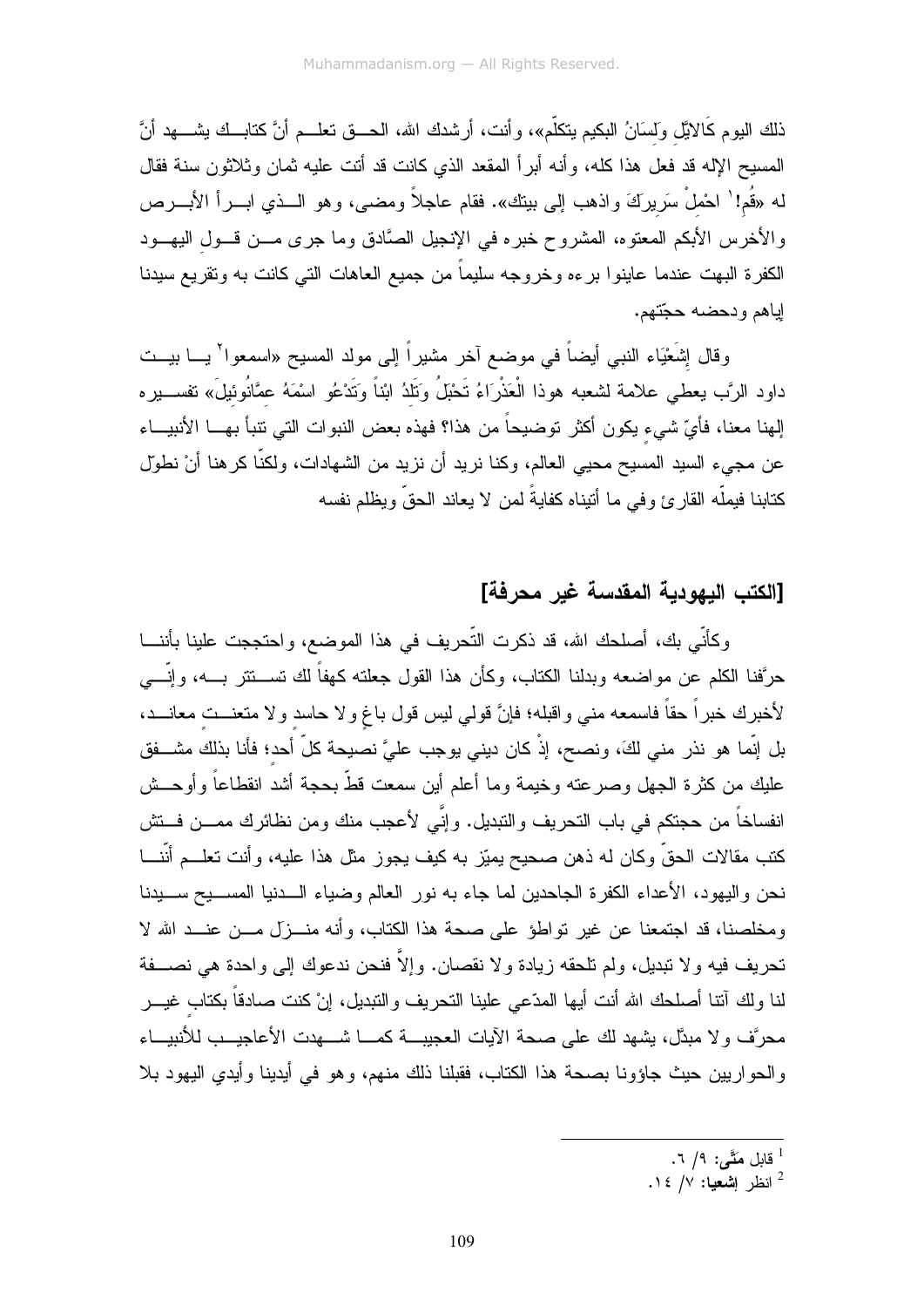زيادة و لا نقصان. وإنِّي أعلم أنَّك لا نقدر على ذلك أبداً حتَّى نأخذه منكَ أيضاً، كيف وكتابــك يشهد بصحة ما في أيدينا شهادة قاطعة: ﴿فَإِن كُنتَ في شَكٍّ مِّمَّا أَنزَلْنَــا إِلَيْــكَ فَاسْــأَل الَّــذينَ يَقْرَءُونَ الْكتَابَ من قَبْلكَ لَقَدْ جَاءكَ الْحَقُّ من رَبَّكَ فَلاَ تكُونَنَّ منَ الْمُمْتَرِينَ'﴾، ثم فسَّـــر هـــذا القول وأكَّده، معترفاً لنا بالفضيلة التي أُوتيناها قائلاً ﴿الَّذِينَ آتَيْنَاهُمُ الْكِتَابَ يَتْلُونَهُ حَــقّ تلاوَتـــه أُولَئكَ يُؤمنُونَ به وَمَنْ يَكْفُرْ به فَأُولَئكَ هُمُ الْخَاسرُونَ ۚ ﴾، فافهمْ، برحمك الله، كيف قال وشــــهد لنا كتابك بحق التلاوة في موضع نكون فيه تلاونتا، وقد أمر أن نُسأل ويُقبّل منا كل ما نقولــــه. فكيف تدّعي وتقول إنّه قد وقع منّا التبديل والتّحريف للكلم عن مواضعه؟ فهل هذا إلاّ حكمـــان متناقضان يتبيْن لكلِّ أحد السبب فيهما إذْ كنت تشهد لنا بحقّ التلاوة ثم تعود فتزيـــف شــــهادتك ونكذَّب نفسك، ونقول بالتَّحريف والنُّبديل، فبهذا غاية المحال والشنَّاعة، فإذا كنت لا نقدر أنـــت ولا غيرك أنْ نأتـىَ بمثل الشريطة التـى شرطناها، وهو ممتنع من إمكانك، فمالــك والمباهنـــة؟ التي ليست من عادنك ولا أخلاقك. ونتنىَّع علينا ونقول إنَّا حرَّفنا الكتـــاب وبـــدَّلنا نتزيـــل الله وغيَّرنا كلامه، ونحن نتلوه حقَّ تلاوته كما شهد لنا صاحبك. فانصفْ واطلب رضا ربك، كمـــا يجب على ذوي العقول، وانظرْ مَنْ هو المحرِّف والمبدِّل، أنحن الذين أخذنا الكتاب عن قـــوم جاؤوا به على صحته بالأيات والعجائب الإلهية الخارجة عن إمكان طبائع الأدميين، وانفقــت عليه الأمم المختلفة الألسن والأهواء والديانات والبلدان البعيدة الذين لا يمكن أنْ يقعَ بينهم فسي مثله نواطؤ بحيلة من الحيل؟ أم الذي قبل كتاباً بلا حجة و لا دليل و لا شهادة عن نبي و لا ذكر أعجوبـة نتشهد لـه، وإنَّمـا نتـاولـه عن نـاقل نقلـه بلسـانـه ولسـان أهل بلده فقط، فـجعل ذلك برهانـاً لـه، وزعم أنَّ الكتاب الذي هذه حاله وقصته يجري مجرى فَلْق البحر وإحياء الموتى وإبراء الكمه والبرص وإقامة المقعَدين؛ وأخذه لذلك الكتاب عن قوم كانت بينهم الأحن والضــــغائن، وكــــلٌّ منهم زاد فيه ونقص وبدّل وغيَّر، واجترأ حتى نسبه إلى الله نعالى، وزعم أنَّه دليلٌ على نبــوّة نبيِّه، وأنَّه شاهد عدل له بأنَّه رسول رب العزة؛ ثمّ لم يرضَ بهذا بل نعدَّاه، وقال: من لا يقبـــل كتابـي هذا، ويقول إنَّه منزل من عند الله، وإنِّي نبـي مرسل، قتلته وسلبته ماله وسبيت ذراريــــه واستبحْتُ حريمه. فقبل ذلك منه كرهاً وخوفاً وفرقاً لما نوعَّده به من البلاء والشقاء، بلا حجة و لا بر هان. فاجعلْ، أصلحك الله، عقلك هو الناظر والحاكم في هذا والمميز له، وانظرْ إلى مـــا بؤديك فألزمه واعتقده! فإنِّـي واثقٌ بعقلك أنَّه يخلص لكَ و لا يغشك؛ لأنَّ نبارك وتعـــالـي اســـمه إنَّما جعل العقل ميز ان العدل، فاستعمل ما فضلك الله به! فإنَّك إنْ بحثت تدر ك الحقائق بحـــول الله نـعالمي.

- سُورَةُ يُونِسَ: ١٠/ ٩٤.
- $1$ سُورَةُ الْبَقَرَة: ١/ ١٢١.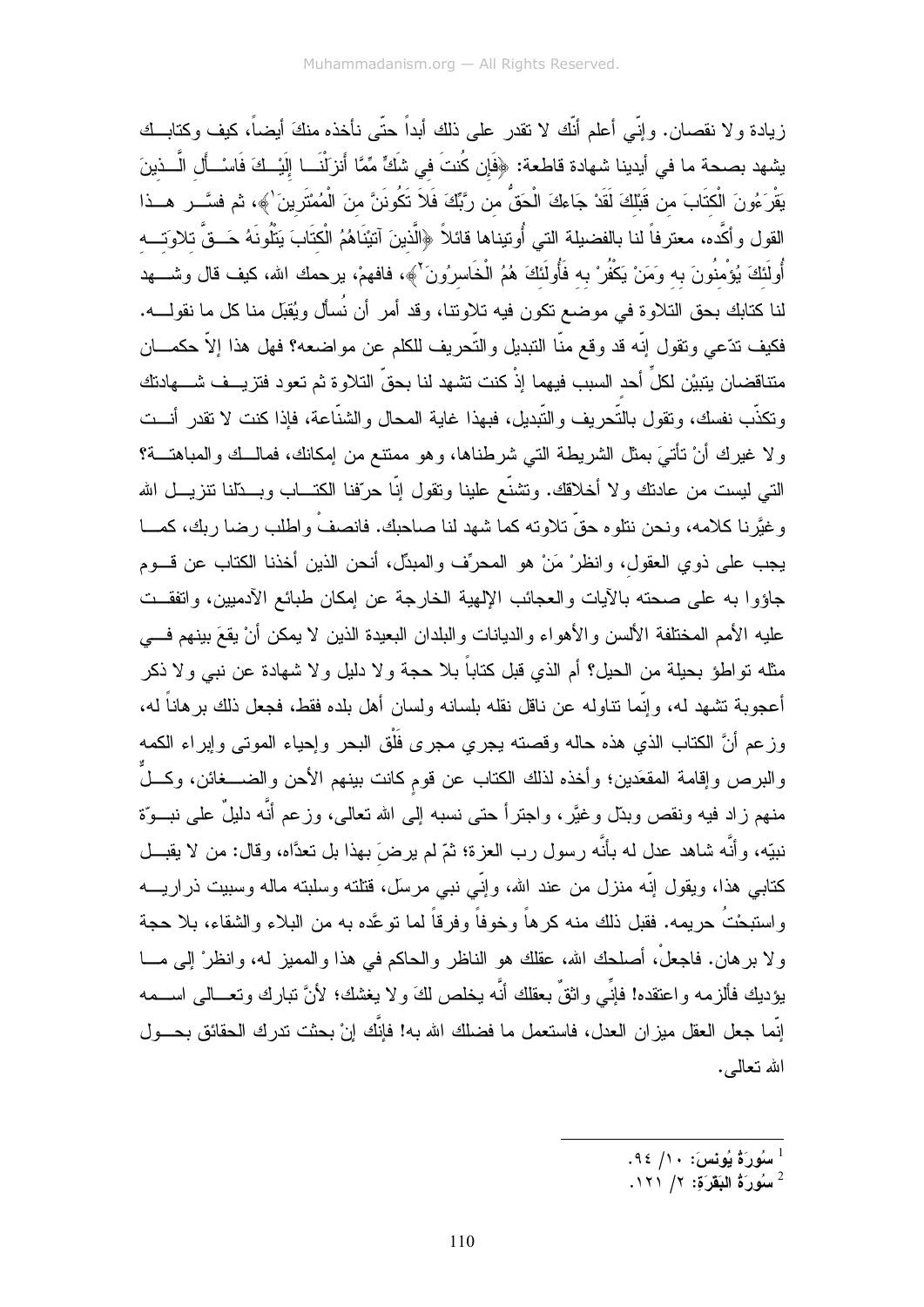## [حياة المسيح]

فلنرجع الآن إلى ما كنا فيه من ذكر البشارة الطّاهرة؛ فنقول إنّه قد صـــح عنـــد ذوي العقول الأصلية، أهل البحث والندقيق، ونقرَّر عندهم بالقياسات والاجتماع عن غير نواطؤ، أنَّ النبوات التي أودعتها الأنبياء كتبهم عن الله، جلَّ وعزَّ، قد تمت وكملت عند مجـــيء المســـيح المرتجي. فلننظرْ الآن في الآيات التي جاء بها المسيح سيدنا، الدّالة علـــي ســـلطان ألو هيتــــه، وقدرة ربوبيته؛ فنقول: إنَّ أولَ ذلك ومبتداه أنَّ الله الرحيم، المتفضَّل على خلقـــه اختـــار مـــن جنس آدم الذي خلقه بيده وشرفه بصورته وفضله بشبهه على الخلائق كلها، جاريـــةٌ عـــذراءً زكيّةً طاهرةً مقدّسةً نقيّةً لا عيبَ فيها، لا في نفسها ولا في بدنها، ليحلّ فيها كلمتـــه وروحـــه، ويأخذ منها جسدًا بشريّاً ناماً، فيتّحد به ويخاطبنا. وجعل المبشَّر لمها جبرائيل رئيس الملائكـــة، ائتمنه على هذه البشار ة وفضلًاه على سائر أجناد السّماء وأحلّه أشـــرف المنــــاز ل ببعثـــه إيــــاه ر سو لاً إلى خير ته من ذر ية آدم سيدة نساء العالمين مر يم المغبوطة بنت يو اكيم، و الدة ر بنـــــــا يسو ع المسيح الإله المخلص؛ فجاءها مبشِّر أ من عند الله مكر ِّمـــاً و مهنِّئاً و قال: «السّلام ٰ عليك أيتها الممتلئة نعمة سيدنا معك» ولم يقلّ: «سيدي» بل جمع أجناد الملائكة كلها بقوله «سيدنا»، فمن سيد الناس والملائكة جميعاً إلاّ كلمة الله الأزلية،' التي خلقت السَّموات والأرض، كما قال داود. فافهمْ، برحمك الله، هذا السرِّ المخزون في كتب الله ودعْ عنك عماء الجهــل والعصــــبية أنار الله عقلك وخلَّصك من ظلمات الضَّلال. ثم قال جبر ائيل في إثر ذلك القول: «إنَّك تحبلـــين ونلدين ابناً وندعين اسمّه يسوع»، الذي نفسيره المخلّص «هذا يكون عظيماً وابن العليّ يُدعى، ويعطيه الرَّب اﻹله كرسي داود أبيه، ويكون ملكه على آل يعقوب إلى اﻷبــد، وﻻ يكـــون لــــه انقضاء»، فلمَّا خاطبها جبر ائيل بهذا تعجبت من قوله، فريت عليه قائلةً: «من أين يكـــون لـــــى هذا ولم يباشرنبي رجلٌ»، فأجابها جبرائيل قائلاً: «الرّوح القدس يحـــلّ عليـــك، وقـــوة العلــــي تظللك، ولذلك يكون الذي يولد منك قدوساً وابن العلي يُدعى»، ثم أعقب قوله ذلـــك بإعطائهـــا الدليل لنزداد بقيناً ولا نرناب ولا يكون للشكّ عندها موضع بقوله ثانيةً: «وهـــوذا أليصـــــابات قريبتك قد حبلت بابن على كبر سنَّها، وهذا هو الشَّهر السَّادس من حبـــل نلـــك التــــي كانـــت عاقراً»؛ فهذه أعجوبة البشارة التبي لا نكون ولا يليق مثلها إلاّ بهذا السيد المخلَّص. فأصغ الآن لشهادة المخالف التي تؤكد الحجّة عليه، إذْ يقول صاحبك طائعاً مقراً ﴿وَإِذْ قَالَت الْمَلائكَــةُ يَـــا

<sup>.</sup> قابل له قا: ١/ ٢٨ \_ ٣٦.

<sup>ً [</sup>إن هذا المقطـع: «السَّلام عليكِ أيتها الممتلئة نـعمة **سبيدنـا** مـعك» ولم يقلْ: «سبدي» بل جمـع أجناد الملائكـــة كلها بقوله «**سيدنّا**»، فمن سيد الناس والملائكة جميعاً»… لم أجد هذه القراءة في أي مكان.ـــ **موير .**]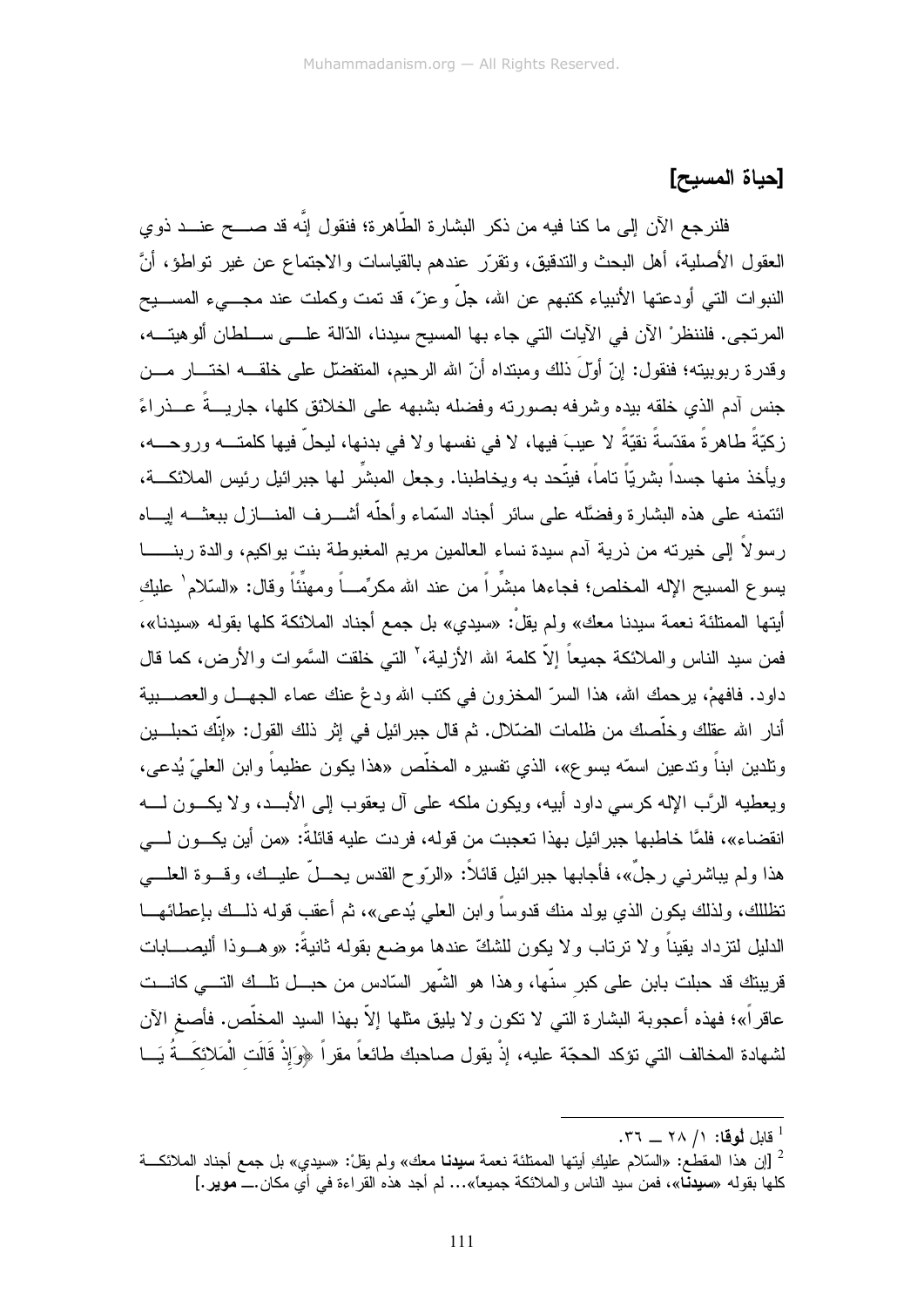مَرْيَمُ إِنَّ اللهَ اصْطَفَاك وَطَهَّرَك واصْطَفَاك عَلَى نسَاء الْعَالَمينَ يَا مَرْيَمُ اقْنُننى لربِّب ك واسْــجُدي وارْكَعي مَعَ الرَّاكعينَ... يَا مَرْيَمُ إِنَّ اللهَ يُبَشِّرُك بكَلَمَة منْهُ اسْمُهُ الْمَسيحُ عيسَـــي ابْـــنُ مَـــريْمَ وَجبهاً في الدُّنْيَا والآخرَة وَمنَ الْمُقَرَّبينَ \* وَيُكَلِّمُ النَّاسَ في الْمَهْد وكَهْلاً وَمنَ الصَّالحينَ \* فَالَتْ رَبِّ أَنَّى يَكُونُ لي وَلَدٌ ولَمْ يَمْسَسْني بَشَرٌ قَالَ كَذَلك اللهُ يَخْلُقُ مَا يَشَاءُ إِذَا قَضَى أَمْراً فَإِنَّمَا يَقُولُ لَهُ كُنْ فَيَكُونُ \* وَيُعَلِّمُهُ الْكَتَابَ والْحكْمَةَ والتَّوْرَاةَ والإِنْجيلَ \* وَرَسُولاً إِلَى بَنِي إِسْرَائِيلَ أَنِّي قَدْ جنْتُكُمْ بآيَة منْ رَبِّكُمْ أَنِّي أَخْلُقُ لَكُمْ منَ الطِّين كَهَيْئَة الطَّيْر فَأَنْفُخُ فيه فَيَكُــونُ طَيْــرَاً بـــإذْن الله وَأَبْرِئُ الأَكْمَهَ والأَبْرَصَ وَأُحْيِي الْمَوْتَى بِإِذْنِ الله وَأَنَبِّئُكُمْ بِمَا تَأْكُلُونَ وَمَا تَذَخرُونَ في بُيُـــوتكُمْ إِنَّ فِي ذَلِكَ لِآيَةً لَكُمْ إِنْ كُنْتُمْ مُؤْمنينَ \* وَمُصنَدِّقاً لمَا بَيْنَ يَدَيَّ منَ التَّوْرَاة وَلأُحلَّ لَكُــمْ بَعْــضَ الَّذي حُرِّمَ عَلَيْكُمْ وَجئْنُكُمْ بآيَة منْ رَبِّكُمْ فَاتَّقُوا اللهَ وَأَطيعُون ٰ﴾. فهذا قول صــــاحبك، وشــــهادنه وإقراره بالحقِّ مذعناً ومصدقاً، فهل نعلم، أصلحك الله، أو ننكر في مـــا قرأتــــه مـــن كتـــب المخالفين أحداً كان له في ابتداء أمره من البشارة مثل ما قصصنا عليك عن الله عزّ وجلّ فـــي الإنجيل الطَّاهر المقدس، وعن كتابك الذي تدعي أنت بصحته، وتقرَّ بعدالته وشهادته، ثـــم إنَّ مريم ْ الطَّاهرة المباركة صارت إلى أم يحيى بن زكريا، وقد كانت هي وزوجها باريْن نقيـــيْن عندما حبلت بيوحنا، فلمَّا قرعت باب منزلها بالتسليم عليهـــا علــــى الســـنَّة الجاريــــة عنـــدهم اضطرب الجنين في أحشائها فرحاً، وهتفت أمه بصوت عال قائلةً: «منْ أَيْنَ لي هذَا أَنْ تَــأْتِيَ أُمُّ رَبِّي إِلَيَّ. مذ وقعَ صوَنتُ سَلامك في أُذُنَيَّ، اضطرب الْجَنينُ في بَطْني ساجداً فرحاً». ومـــن قول صاحبك في زكريا ﴿هُنَالِكَ دَعَا زِكَرِيَّا رَبَّهُ قَالَ رَبِّ هَبْ لي منْ لَاُنْكَ ذُرِّيَّةً طَيِّبَـةً إنّــكَ سَميعُ الدُّعَاء فَنَادَتْهُ المَلائكَةُ وَهُوَ قَائمٌ يُصلِّي في الْمحْرَاب أَنَّ اللهَ يُبَشِّرُكَ بيَحْيَى مُصدَقّاً بكَلَمَـــة منَ الله وَسَيِّداً وَحَصُوراً وَنَبيّاً منَ الصَّالحينَ<sup>؟</sup>﴾، فعنى بذلك المسيح، كلمة الله وسيد ذريــــة آدم عليه السلام، فإن ﴿مُصَدِّقَاۚ﴾ صفة ليوحنا، ولكن «كَلَمَة الله وَسَيِّداً» ليست بصفة ليوحنا، لأنَّه لم يؤمن بيوحنا أنّه كلمة الله ولا كان سيداً؛ فأمَّا حصوراً ونبياً ومن الصَّالحين؛ فأنــت، أصـــلحك الله، إنْ لم نعسف الكلام ونحيله عن حقه، علمت علماً حقاً إنَّ هذا معناه.

ثم إنَّه ظهر للمجوس في بلاد فارس الكوكبُ الدّالُ على ميلاد الملك العظيم، الـــذي لا زوال لملكه، وأنَّ له الملك بالحقيقة وكان علماؤهم قد سبقوا فــأخبروهم بخبـــره فـــي الكتـــب وعرّفوهم وقت ظهوره وأعطوهم الدليل على ذلك، والعلامة، ظهـــور كوكـــب يتقـــدمهم فـــي المسير إليه، وقضاء بعض حقٍّ عبادته بالسّجود له، والخضوع لطاعته؛ فلـــم يـــزلْ المجـــوس

 $\cdot \circ \cdot = \circ \circ \circ \circ \cdot \circ \circ \circ$ سُورَةُ آل عِمْرَان : ٣/ ٤٢، ٥٠.

<sup>.</sup> قابل لُوقا: ١/ ٣٩ \_ ٤٤.

<sup>&</sup>lt;sup>3</sup> سُ**ورَةُ آلِ عِمْرَان: ٣٨/٣ \_ ٣٩.** [يجعل المؤلف المقطع ﴿مُصدِّقًا بِكَلِمَةٍ مِّنَ اللَّهِ وَسَــبِّدا﴾ منطبقــا علـــي يسوع، بينما سياق الجملة يشير بوضوح إلى يُوحَنَّا.ـــ مويرٍ.]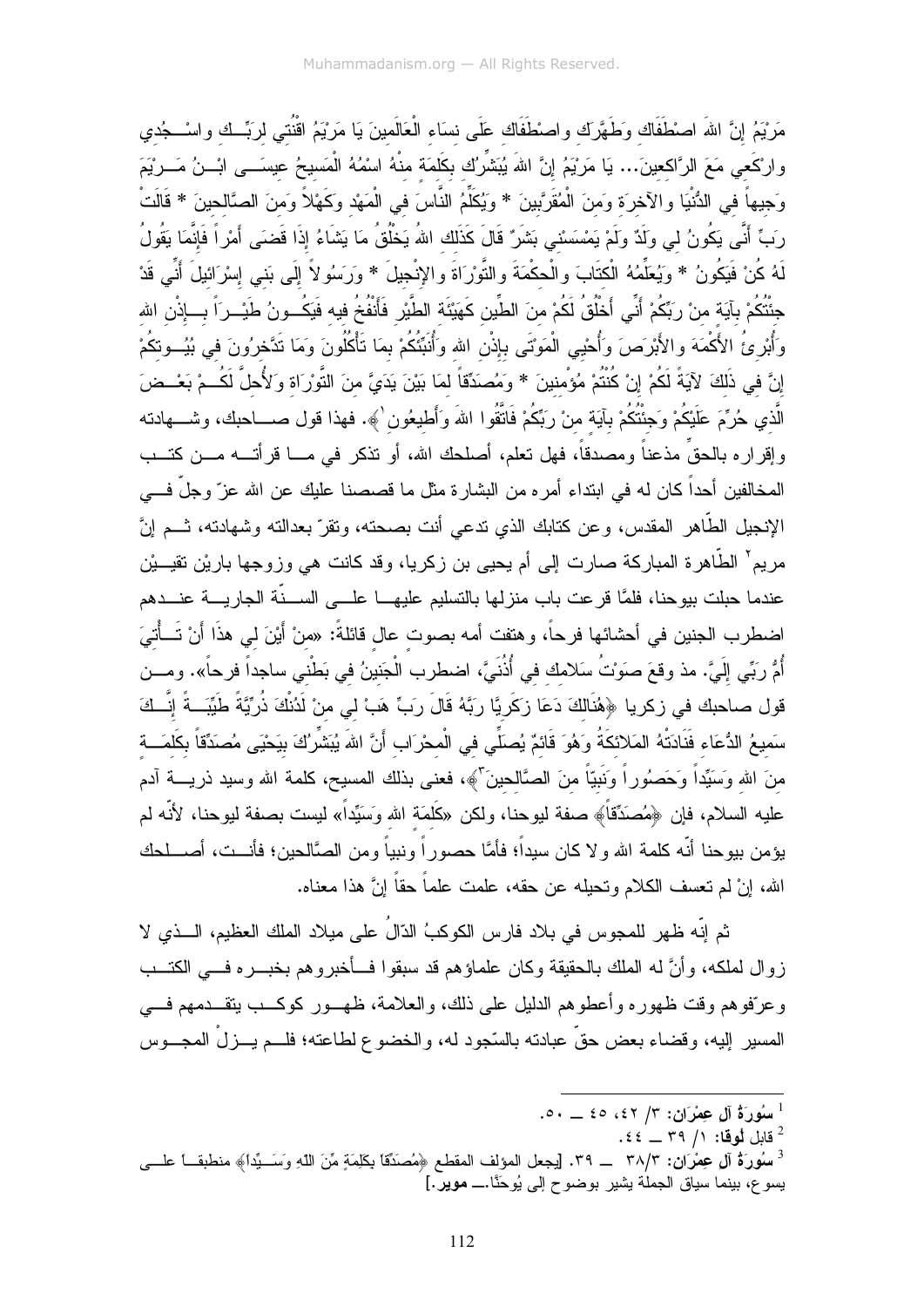ينتظرون ذلك، ويتوقعونه راجين ومؤمَّلين حتى جاء الوقت وظهر الكوكب، ٰ الذي هو الــــدليل على ميلاد السيد العظيم؛ فجاءوا من بلاد فارس إلى بيت المقدس، الذي هـــو أرض اليهوديـــة بهداية الكوكب، حتى وقف ببيت لحم، فقضوا الغرض وأدّوا حق الطاعــة، ورأوا مـــا كـــانوا بؤملونه وانصرفوا مؤمنين، غير شاكين ولا مرتابين؛ بل فرحين مسرورين لما أهلوا له. شـم ظهر ملك<sup>7</sup> من الملائكة عند ولادته لقوم من الرعاة برعون أغنامهم؛ فقال لهم عنـــدما أشـــرق عليهم نور البشارة بميلاد السيد: «هَا أَنَا أُبَشَّرُكُمْ بِفَرَحٍ عَظيمٍ يَكُونُ لكم وللناس كافةً، أَنَّهُ وُلِــدَ لَكُمُ مُخَلِّصٌ يعني لأولاد آدم جميعاً، وهُوَ السيد الْمَسيحُ الرَّبُّ والدليل لكم إنَّكم إذا صرتم إلــــي الموضع، تَجدُونَ طفْلاً ملفوفاً في أطمار موضوعاً في مذْوَد؛ فلم يفر غ من كلامه حتى ظهرت لمهم أجناد الملائكة مع ذلك الملك، وهي نطير ما بين السماء والأرض بنهليل ونرتيل، وتهتــف جميعاً بصوت عال وتسبح وتقول: «المحد لله في العلا وعلى الأرض السّـــلام، وفـــي النــــاس المسترة والأمن والرجاء الصَّالح للناس كافة»، ثم أقبل الرِّعاة إلى ذلــك الموضـــع مســـرعين فوجدوا المولود ملفوفاً في أطمار على ما أخبرهم به الملك، فصدقوا وآمنوا وأخبروا بخبــرهم وما عاينوه من أجناد الملائكة، وما سمعوه من التسبيح العجيب. وقصّوا قصة مجيئهم فتعجـــب من ذلك كل مَن سمع. فهذه، أصلحك الله، قصة البشارة والميلاد على غايــــة الاقتصــــار مـــن القول. فلنخبر ْ الآن كيف كان ابتداء الدعوة؛ فنقول: لما أنت على سيدنا المسيح ثلاثـــون ســـنة وظهر يحيى بن زكريا بنلك المعمودية بمساء نهر الأردن التي للتسوبة صسار إليسه المسسيح ليصطبغ منه. فلمّا رآه يحيى قال: «هذا حَمَلُ الله الحامل خطايا الْعَالَم»،" ثم قال: «يا سيدي أنا محتاج أن أطُّهر منك، وأنت صرت إلى لتتطهر مني»، فأجابه بسوع قـــائلاً: «دعْ الآن لأنَّـــه هكذا يجب علينا أنْ نكملَ كلّ البر » ثم لم يزل مجتهداً حتى عمده فلمَّا صعد المسيح من المـــاء انفتحت أبواب السماء ظاهراً مكشوفاً نجاه العالمين، الذين كانوا هناك، فرأوا الروح القدس قـــد حلَّ عليه في صورة حمامة، وإذا بهاتف يهتف من السماء بصوت عال: «هذا هو ابني الحبيب الذي به سُررت»، فتعجب لذلك يحيى بن زكريا وجميع من حضر .

ثم ابندأ المسيح في إظهار دعوة الناس بعد ذلك، إلى اليوم الذي طلع فيه إلى الســـماء، وحثُّهم على النوبة، ورفض الدنيا والزهد فيها، ونرك الأهل والولد والأمـــوال واللحـــوق بــــه والنزغيب في أعمال البر، والكفَّ عن المآثم والنحبيب لاصطناع المعروف فـــي كـــلَ أحـــد، ونزك الضغائن والحسد، والطلب بالطوائل والأخذ بالثأر، ونزك المكافأة عن الإساءة والصـــفح عنها، والنفضل على كل أحد بما هو حسن، وأعلمهم أنَّ هذا يقرَّبهم إلـــي الله نبـــارك اســـمه،

- $\mathcal{N} \cdot \mathcal{N} \wedge \mathcal{N}$ قابل لُوقا:  $\mathcal{N} \wedge \mathcal{N}$ .
- انظر ْ مَتَّى: ٣/ ١ \_ ١٧؛ ولوقا: ٥٣/ ٢١ \_ ٢٢.

 $\cdot$ انظر ْهَتَّى: ١/ ١ ــ ١٢.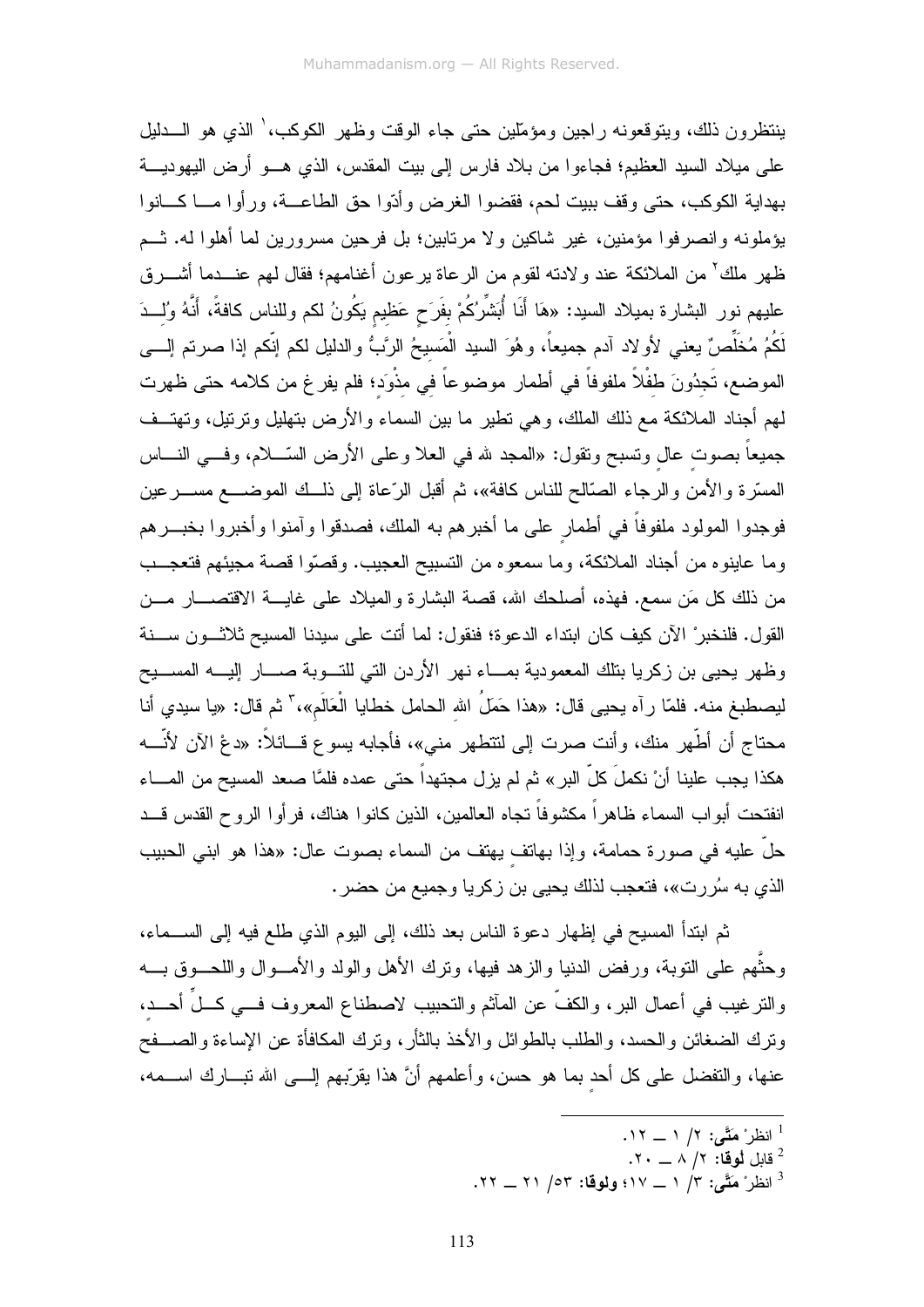وحثُّهم على فعل ذلك ليستحقوا به جزيل الثواب وعظيم الأجر في دار المسأب التسبي لا زوال لحياتها ولا انقطاع لنعيمها، وأنذرهم بالبعث والنشور، والقيام بعد الموت للحســـاب، والثـــواب والعقاب، فمن عمل صالحاً فله ثواب ذلك في ملكوت السماء، ومن عمل شراً فعليه العقاب في نار جهنع خالداً فيها أبداً وحقق قوله بعمله الأعاجيب، وصدق وعده ووعيده بالآيات الظـــاهرة، والعلامات الباهرة، والدلائل الواضحة التي لا يمكن للمخلوقين أنْ يأتوا بمثلها، وذلــك بغايـــة الرفق والخشوع ومجانبة الفخر والبذخ اللذين هما من فعل الشبطان وأشباهه، وإظهار الرّحمة والمحبة والشفقة على الناس كافة، وبذله كل ما سئل أو طلب منه، لا يطلب على ذلك من أحد أجر اً و لا شكر اً إلاّ تمجيد الله، وتحميده، والتصديق بأنَّ الله جلَّ و عز ّ قد أنجز و عده، الذي و عد على ألسن أنبيائه، وأكمل جوده وتفضله على آدم وذريته؛ إذْ بعث إليهم كلمته متجسداً، مــــنهم وأنقذهم من ضلالة الشيطان، وسلطان الموت، وعرَّفهم نفسه: أنَّه إله واحد ذو ثلاثة أقانيم، آب وابن وروح قدس، فكان أوَّل ما دعاهم به قوله «توبوا` أيها النَّاس فقد دنا مَلَكُــوتُ السّــماء»، فأوعى في أذانهم ذكر النوبة والبعْث اللذيْن لا عهد لهم بهما، ولا يعرفونهمـــا ورغَّـــبهم فـــي ملكوت السماء ليعملوا أعمالاً يستحقون بها الدخول إليها، وزهَّدهم في الأفعـــال النــــي كــــانوا مقيمين عليها والرجوع عنها إلى الأمر الذي يوجب لهم مغفرة الخطايا.

وصام أربعين يوماً بلياليها، تخدمه فيها الملائكة وتتعبد له؛ وهو مجاهد في صومه كيد الشيطان، معرِّفاً للناس أنّ الله، نبارك اسمه، فادرٌ على أنْ يحيي الإنسان بغير خبز ولا مـــاء، ممثلاً في ذلك حال حياتنا بعد الموت في القيامة، وأنَّه في ذلك الوقت ترتفع عنا الحاجات كلنـــا ونحيا بلا أكل و لا شرب.

ثم ابندأ<sup>٢</sup> في فرض الشّرائع والسّنن الرّوحانية، وتعليم النّواميس الإلهيـــة التــــى تليـــق بالإله، ونفي الأمور الجسدانية؛ فكان من قوله في القتل «قَدْ" سَمعْتُمْ ما قيلَ للأولـــين: إنَّ مـــنَ قتلَ يُقتل، وَأَمَّا أَنَا فَأَقُولُ لَكُمْ، إِنَّ مَنْ غُضَبَ ۢ عَلَى أَخيه بَاطلاً فقد استوجب العقوبة، ومن عاب أخاه فقد وجبت عليه لائمة الجماعة، ومن أساء إلى أخيه فقد استوجب نَارٍ جَهَنَّمَ، ولا تغـــربن الشمس على أحد وهو غضبان على أخيه»، ثم قال: «إذا كنت قائماً في صلاتك وتَــذَكَّرْتَ أنَّ أخاك واجدٌ عليك، فاقطعْ صلانك وأمض إليه مترضياً له، ثم أقبل وأتمم صلانك»، فقطع بهذه الشريعة أصل العداوة وأسباب البغيضة التي نتمي القتل، ثم قال: «قَدْ سَمعْتُمْ أَنَّهُ قَيلَ لا 'تَزَرْن!'' وَأَمَّا أَنَا فَأَقُولُ لَكُمْ: "مَنْ نَظُر إِلَى امْرَأَة نظرة شهوةَ فَقَدْ زَنَى في قَلْبه"»، فدلّنا بهذا أن الله جــلّ ثناؤه عارفٌ بالظاهر والباطن، لا نخفى عليه خافية، وهو المكافئ على السرِّ علانية. ثم قـــال:

- <sup>2</sup> يسوع المسيح.
- <sup>3</sup> قابل كلّ هذه الوصابا في مَتَّى الإصحاح الخامس والسّادس والسّابع.

قابل مَتَّـى: ٣/ ٢.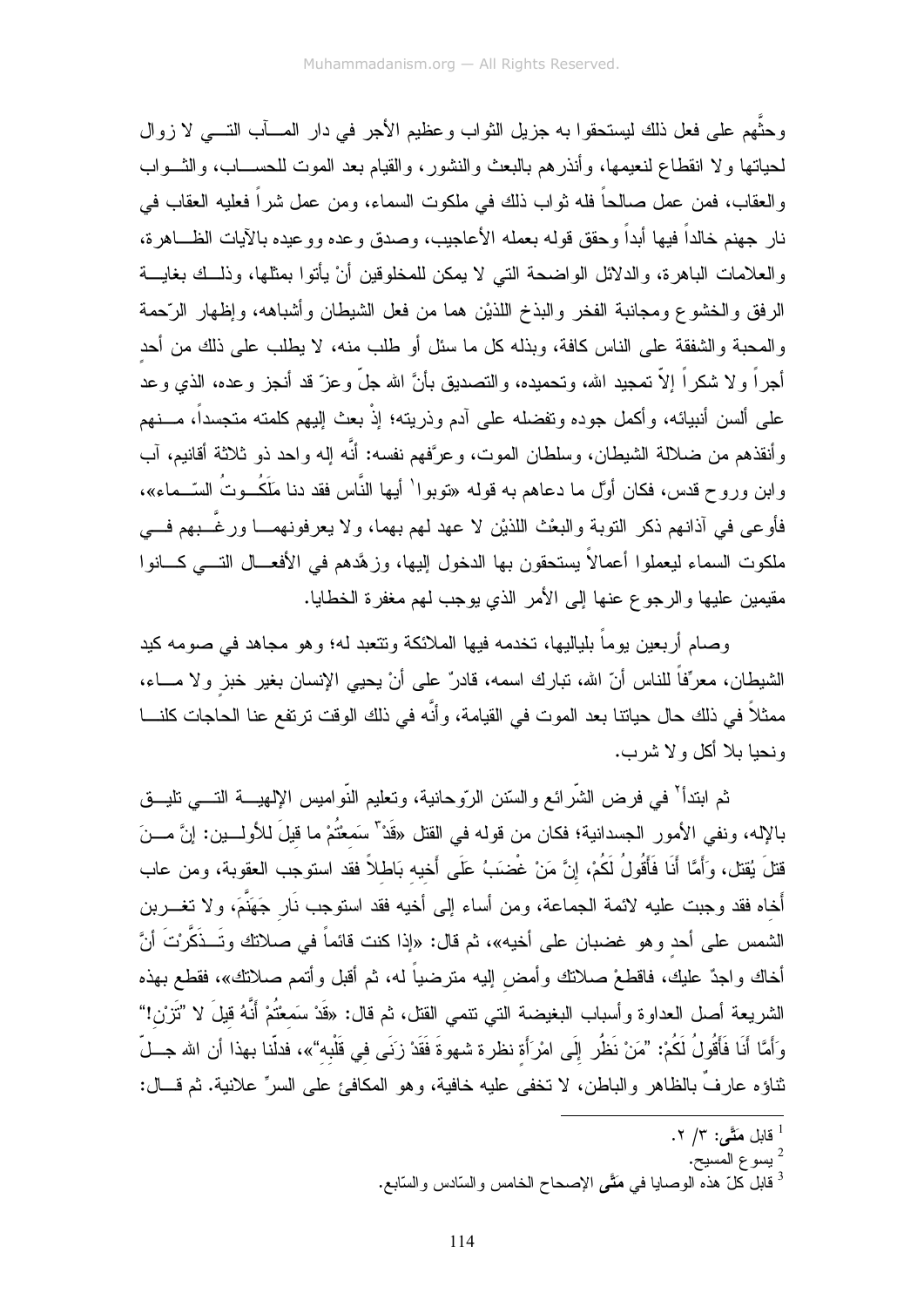«قد سمعتم أنه قيل: "مَنْ طَلَّقَ امْرَأَتَهُ فَلْيُعْطهَا كذَابَ طَلاقها"، وأَنَا أَقُولُ لَكُمْ: "مَنْ طَلَّقَ امْرَأَتَــهُ من غير فاحشة أتتها فقد ألجأها إلى الزّنا، وَمَنْ تَزَوَّجُ مُطلَّقَةً فهـــو زان"». ثـــم قـــال فـــي ذمّ الكذب: «قد سَمعْتُمْ أَنَّهُ قيلَ: "لا تكذب في قسمك"، أمَّا أنا فــأقول لكـــم: "لا تقســـمن الْبَتَّـــةَ لا بِالسَّمَاءِ لأَنَّهَا كُرْسيُّ الله، وَلا بِالأَرْض لأَنَّهَا مَوْطئُ قَدَمَيْه، وَلا بِأُورُشَليمَ لأَنَّهَا مَدينَــةُ الْمَلْــك الأعظم، وَلا برَأْسكَ لأَنَّكَ لا تَقْدرُ أَنْ تحدث فيه شَعْرَةً وَاحدَةً سَوْدَاءَ أَوْ بَيْضَــاءَ؛ بَــلْ لــيَكُنْ كَلامُك: النَعَمْ نَعَمْ، واللا لا، وَمَا زَادَ عَلَى ذلكَ فَهُوَ منَ الشَّيطان"». ثـــم قـــال فـــي ذم الأخـــذ بالطوائل والتّرغيب في الصّقح والامتناع من الانتقام: «قد سَمعْتُمْ أَنَّهُ قيلَ: "العَيْنُ بالعَيْن وَالسنُّ بالسنِّ والجراح قصاص"، وَأَمَّا أَنَا فَأَقُولُ لَكُمْ: "لا نُقَاوِمُوا الشَّرَّ، بَلْ مَنْ لَطَمَــكَ عَلَــي خَــدِّكَ الأَيْمَنِ فَحِّولْ لَهُ الأيسرِ ، وَمَنْ طلبَ أَنْ يأخذ قميصك فلا تمنعه رداءَك، وَمَـــنْ سَــخَّرِكَ مـــيلاً وَاحداً فَامض معه مبليْن، ومَنْ سَأَلَكَ فَأَعْطه، وَمَنْ أَرَادَ أَنْ يَقْتَرِضَ منْكَ فَلا تَـــرُدَّهُ"»، فقطـــع بهذه الوصية سبيل الخصومات وبردّ نار الملاحمات، ورفع الشر القاطع بين النـــاس وقـــرَّب بعضهم من بعض وجمع بينهم بالتحابب، وألان قساوة الغلظة، وأنس وحشتها، وجعــل النّـــاس إخوة في الرحمة والشفقة. وقـــال في التفضل والإحســـان: «قد سَمعْتُمْ أَنَّهُ قَلِلَ: "أحببْ قَريبَكَ وأبغض عَذِّوكَ، وَأَمَّا أَنَا فَأَقُولُ لَكُمْ أَحبُّوا أَعْدَاءَكُمْ! بَارِكُوا لاعنيكُمْ! وأَحْسنُوا إِلَى مَـــنْ أســـاءَ إليكم! وادّعوا لمن اضطهدكم وساقكم كرهاً لتَكُونُوا أَبْنَاءَ أَبِيكُمُ الَّذي في السَّمَاء وتتشبهوا بــــه، فَإِنَّهُ يُشْرِقُ شَمْسَهُ عَلَى الأخيار والأَشْرَار، وَيُحدر قطره عَلَى الأَبْرَار والفجّار"» ثم قال مؤكداً لـهذه الوصـيـة ومر غباً فيـها: «وَإنْ كنتم تـحسنون إلـى مَنْ أحسن إليكم فأيّ أجر لكم، أليس يفعـــل هذا السَّفهاء؟ بل كونوا كاملين محسنين متفضلين كيما تشبهوا الرّب الــذي يمهلكــم ويتفضّــل عليكم». ثم قال في البر: «انظروا في صدقاتكم! لا تعطوها تجاه الناس، تزيدون بـــذلك بـــراً منهم، فيضيع أجركم، لكن أنت أيها المتصدق أيِّما تصدقت بصدقة إياك أنْ تعلـــم شـــمالك مــــا صنعت بمبنك، لكيما نكون صدقتك سراً، والحقِّ أقول لكَ: إنَّ أباك الذي في السَّــماء بكافيــك على صدقتك علانيةً». ثم قال: «وأنت أيها المصلي إذا أردت الصّلاة فلا تقفن فــي الأســـواق وعلى ظهور الطرقات ترائي النَّاس بصلاتك لكي يمدحوك. الْحَقَّ أَقُولُ لَكَ: إنْ فعلت هذا فـــلا أجر لكَ بل قد أخذت أجرك من الناس الذين مدحوك». ثم قال: «أيهــــا المصــــلّـي إذا أردت أنْ نصلي فَادْخُلْ إلَى مخْدَعكَ، وصلٍّ بين يدي أبيك سراً وأبوك الذي يعلم السرّ يكافيك علانيــــةً». ثم قال: «إذا صمتَ فلا نعبس وجهك ونضعف كلامك لكي نرائي الناس بذلك، فيضيع أجـــرك بمدحة الناس؛ ولكن إذا صمت فاغسلْ وجهك وادهنْ رأسك وقوٍّ كلامك لكيما يخفي على الناس صبامك والحقُّ أقول لكَ إنَّ أباك الذي إياه قصدت بصومك يجازيك». ثم قال فـــي ذمّ الشّـــره والحرص والبخل: «لا نتَخروا ذخائركم حيث يصل الِيها اللصوص والأفات، بل ادّخروها في السَّماء حيث لا تصل اللصوص، وتأمنون عليها، حيث تكون ذخائركم فهناك تكون قلـــوبكم».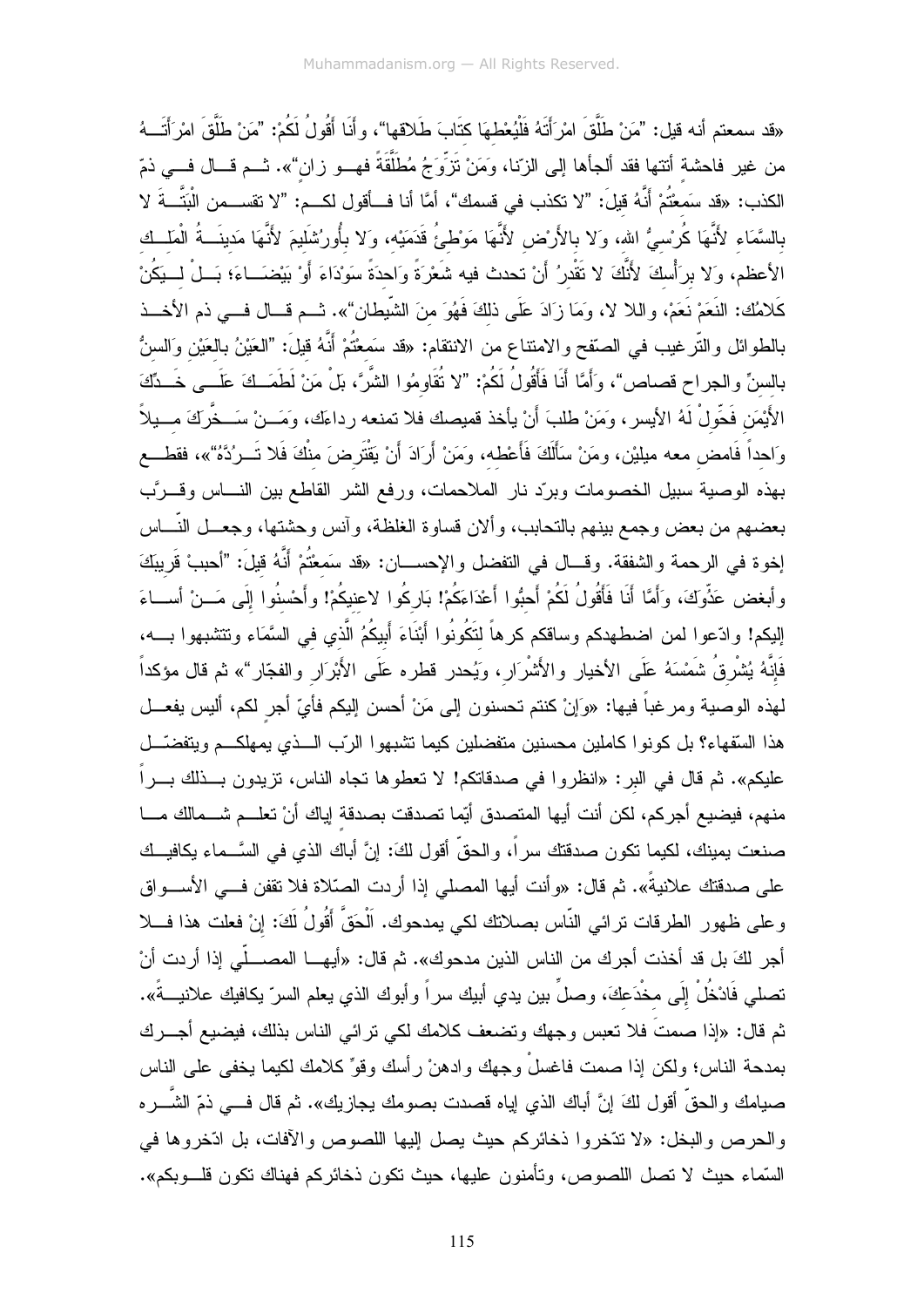ثم قال: «لا يَقْدرُ العبد أَنْ يَخْدمَ ربّيْن إلاّ بإكرام أحداهما واحتقار الآخَرَ، وكـــذلك لا نَقْـــدرُونَ على خدمة ربِّكم وخدمة الدنيا». ثم قال: «لا تَهْتَمُّوا بمَا تَأْكُلُونَ وَلا بمَا تَشْرِبُونَ، فإنّ عنـــايتكم بأنفسكم وخلاصها من الآثام والخطايا أفضل وأوجب عليكم من عنايتكم بأجْسَادكُمْ، لأنَّ الـــنفس أفضل من الجَسَد، إذْ كان لا قوام للجسد إلاّ بالنفس؛ ولكن تشبّهوا بطير السَّمَاء التي لا تَـــزرَغُ وَلا تَحْصُدُ، وَلا تَجْمَعُ، بل تغدوا خماصاً ونروح بطاناً، لأنَّ أباكم الذي فــي السّــماء يؤنيهـــا رزقها. والحقِّ أقول لكم إنَّكم في الخليقة أفضل وأكرم عند الله منها، فلا تهتموا بما تقيتون بــــه أجسادكم، بل اصرفوا عنايتكم إلى ما يرضيي ربّكم، ولا تحملوا اليوم همَّ الغد، إنَّما يكفي اليـــوم همّه، فلا تهتموا برزق الغد، لأنَّكم لستم خالقيه؛ وإنَّما خُلق لكم. فخالق الغد هـــو يـــأتيكم فيــــه رزقه، ولا يقولن أحدكم: إذا أقبل الشَّناء ماذا أكل؟ وماذا ألبس؟ وفي الصَّيف من أيـــن آكـــل؟ ومن أين أشرب؟ فإنَّ أباكم الذي في السَّماء يعلم إنكم تحتاجون إلى ذلك، وهو يؤتيكم إياه». ثم قال في اغتياب الناس: «لا تَدينُوا ولا تعقبوا لكي لا تدانوا ولا تعقبوا؛ فإنَّ الـــدين الـــذي بــــه تَدينُونَ تُدَانُونَ، وَبِالْكَيْلِ الَّذي تَكيلُونَ به يُكَالُ لَكُمْ، فما بالك أيها الإنسان ترى الْقَذَى الَّذي فـــى عَيْنِ أَخيكَ وفي عَيْنكَ خَشْبَةٌ لا تهمّك، أو تَقُولُ لأَخيكَ دَعْني أُخْرِجِ الْقَذَى الذي في عَيْنكَ، وفي عَيْنَكَ أنت سارية. أخرجْ أولاّ السَّارية منْ عَيْنكَ؛ وَحينَنَذ نتظر في إخراج الْقَــذَى مـــنْ عَـــيْن أخيك». ثم قال في الطلب والنضر ع إلى الله، جلَّ وعزَّ، ووعده بالإجابـــة: «اُطْلُبُـــوا تَجـــدُوا! اسْأَلُوا تُعْطَوْا! اقْرَعُوا يُفْتَحْ لَكُمْ! فإنَّ مَنْ سْأَلُ بنيّة صادقة أعطى، ومَنْ طْلُبَ بإيمــان خـــالص وجد، ومن استفتح بقلب سليم فُتح له، من منْكم يسأله ابْنُهُ خُبْزٍ أفيُعْطيه حَجَرٍ أ، أو يسَأَلَهُ حوتـــاً فيناوله حَيَّةً. فَإِنْ كُنْتُمْ أَنْتُمْ الأَشْرَارُ تَعْرِفُونَ أَنْ تُعْطُوا أَوْلادَكُمْ العَطَايَا الجَيِّدَةَ، فَكَــمْ بـــالْحَرِيِّ أَبُوكُمُ الَّذي في السَّمَاء عنده الخيرات ويأتي الحسنات والبركات، ويفيض نعمه علـــي أوليائــــه وأهل طاعته، الَّذينَ يَسْأَلُونَه بنيّة صادقة ويقين خالص». ثم قال في اصطناع المعــــروف الٍــــي الناس: «كُلُّ مَا أحببتم أنْ يَفْعَلَ النَّاسُ بكُمُ افْعَلُوه أَنتُمْ بهمْ، و لا ترضوا للناس إلاّ ما ترضـــونه لأنفسكم، فإن هذا هو كمال البر '»، ورضـا الله عزّ وجلّ.

ولعلٌ عايباً عانتيّا بقلة دينه، يعيب ألفاظ الإنجيل، ويقول في نسمية المســــيح ســـــيدنا الله نبارك وتعالى أبانا؛ فنجيبه في هذا بجواب مقنع، ونقول: إنَّ المسيح له العالم وســـيده، أراد أنْ يحبَّب طاعة الله إلى الناس ويقرِّبها من قلوبهم، لنكون طاعتهم له بالمحبة والمودِّد، لا بـــالقهر والرهبة، وأنْ يؤلِّف بين قلوبهم، ويُخرج العداوة منها، ويرفع ذكر النفــاخر بالأنســـاب الـــذي أوقعه الشيطان بينهم، ويجعلهم متعارفين بعضهم ببعض بالإخوّة التي هم فيها كمسا هسم فسي الطبيعة أجمع، إخوة لأب واحد وأم واحدة، وكذلك أحبَّ أنْ يكونوا في جميع الحالات ليس كما

<sup>&</sup>lt;sup>1</sup> هذه الإشار ة منقولة عن الإنجيل بالمعنى لا باللفظ.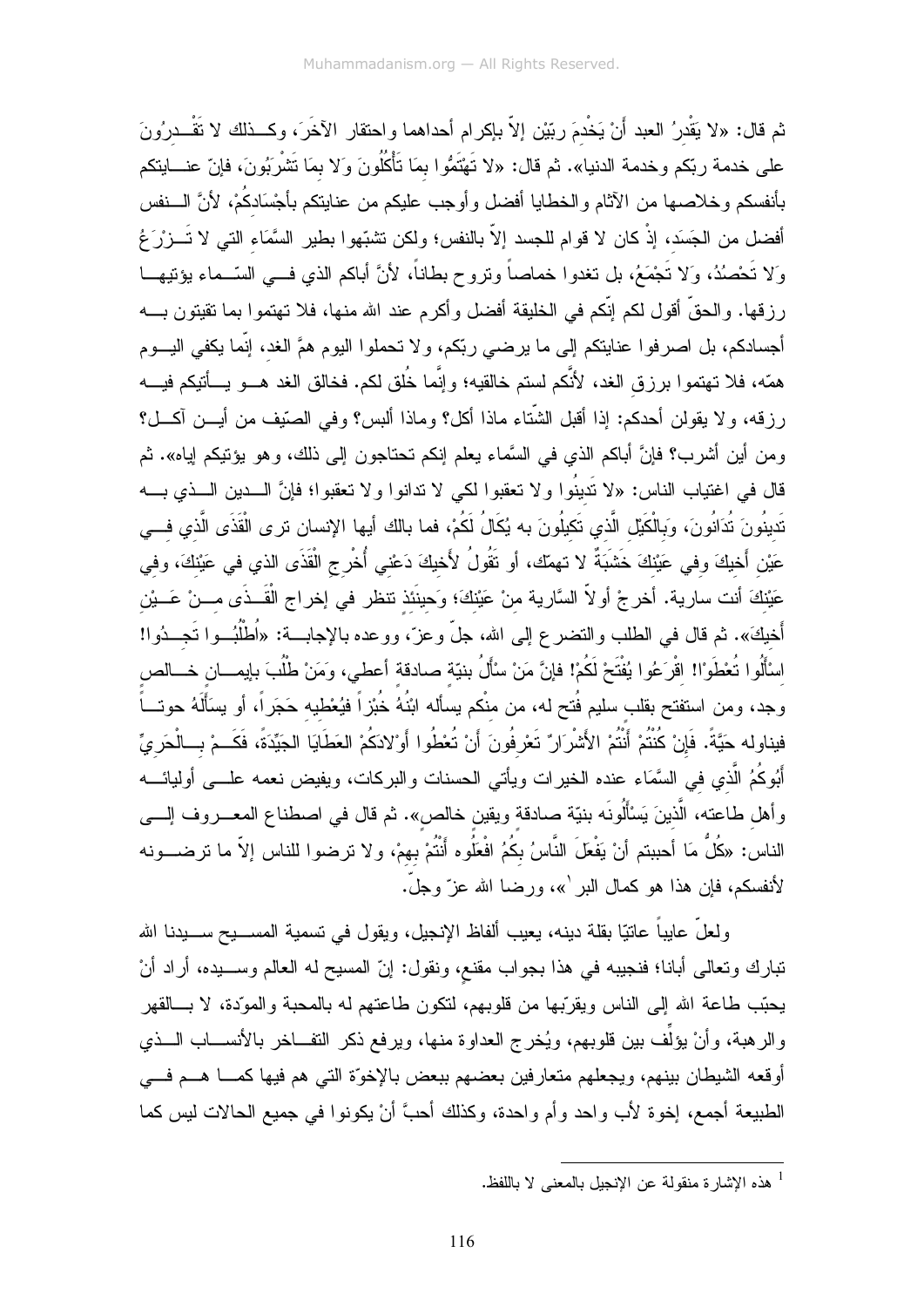فعل صاحبك حيث زر ع البغضة بين الناس بقوله: ﴿يَا أَيُّهَا الَّـــذينَ آمَنُـــوا إنَّ مـــنْ أَرْوَاجكُــمْ وَأَوْلاَدكُمْ عَدُوّاً لَّكُمْ فَاحْذَرُوهُمْ وَإِن تَعْفُوا وَتَصْفَحُوا وَتَغْفرُوا فَإِنَّ اللَّهَ غَفُورٌ رَّحيمٌ لَهه. والســـيد المسيح كان يخاطبهم ويقول لهم: أبوكم الذي في السموات يفعل بكم كذا وكذا، ويصطنع إلـــبكم كيت وكيت؛ كلِّ ذلك ليزر ع في قلوبهم محبة بعضــــهم لـــبعض فتنحـــل الضــــغائن، ويرتفـــع النفاضل. ولعمري، إنَّ الله، جلَّ وعزَّ، هو الآب الرحيم، المشفق، المنحنَّن، المجمـــل؛ إذْ كــــان بدأ فخلقنا جوداً وإحساناً قبل أنْ نكونَ تفضلاً منه علينا وهو يقوينا ويرزقنا بنعمتـــه. ويتفقَّـــدنا بجوده، وبتَّعهد هفواتنا، وبغفر ذنوبنا، وبحتمل بكر مه، وطول أناته جهلنا، و لا بعجل علبنا كما يفعل الأب المشفق على ولده. ثم «إذا<sup>٢</sup> أدَّبنا، خلط بأدبه الر أفة و الر حمة» فلا يصل إلى الغايسة التي نستحقها بذنوبنا، فمن أحقَّ وأوْلىي أن يُسمَّى باسم الأبوَّة الحقيقية مـــن الله نبـــارك اســـمه وتعالى ذكره، فلا حجة إذن للمنكر في إنكاره على المسيح سيدنا، حيث يسمّى الله أبانا. ثمّ قال في أداء الفرائض «فإذا" فعلتم ذلك كله فقولوا: إنَّنَا عَبيدٌ بَطَّالُونَ إنَّمَا عَملْنَا مَا أمرنا به»، وقــد تحققت لنا أقواله ووصاياه بما كان يظهر لنا من سيرته أنّه كان صائماً مصلياً، لا بيت لــــه ولا مأوى ولا شيء من القنية أكثر من ثوبيْن بواري بهما جسده؛ فقد قال له بعض السَّائلين: «يـــا عظيمنا! أين منزلك لآتيك فيه؟»، فأجابه: «إنّ للثعالب<sup>؛</sup> أوجرة؛ ولطيور السماء أوكاراً؛ وأمّـــا أنا فلا بيت لمي ولا مأوى، حيث أدركتَ فهناك مبيتي، ومتى طلبتني وجدتني». لم يتكلم بإفــك قطَّ و لا همّ بخطبئة، و لا اقتر ف ذنباً، و لا ارتكب إثماً و لا قبيحة و لا أعاب أحــداً، و لا أذاه، و لا منع طالباً، و لا ر دَّ سائلاً، و لا أعرض عن مستغيث، كما سبق قول النبي فيه. ْ ثمّ أُتبِـــع ذلـــك فحقق قوله بالأعاجيب والآيات التي فعلها وكان يشفى المرضى الذين لا يعرف عددهم إلاّ هو تبار ك اسمه، وبير ئـهم من أدو ائـهم، ويكشف عن أسقامـهم، ويـهب لـهم الـعافيــــة، بـكـلامـــــه طـهّـــر البرص، وأخرج الشياطين، وبسط أيدي العُسم، وأحيا الموتبي، الذين ماتوا وأنت عليهم الأيـــام الكثيرة مثل لعازر أخبى مريع، ومرثًا، ومثل ابنة بايروس رئيس الكهنة، وعبد العامـــل، وابـــن أرملة،' وغيرهم. وأخبر بالغيب، وبما تخفيه صدورهم، وتكنَّه أفئدتهم، وبكلمته أبرأ المفلـــوج، وأمر المقعد الذي أنت عليه ثمان وثلاثون سنة زمناً أنْ يحملُ سريره علـــي عانقـــه ويمضــــي محاضر أ، فكان ذلك؛ ونادي الشباطين، فأجابته مذعنة لأمر ه، طائعة لر بوبيته، مقرَّةً أنَّه كلمـــة

5 اللُّعَيّاء، الأَصنْحَاحُ ٥٣.

<sup>&</sup>lt;sup>1</sup> سُورَةُ ا**لتَّغَابُن: ١٤/٦٤.** [على أي حال يجب ملاحظة أنّ الآية المستشهد بها هنا لا تؤكد الحجة، فقوله ﴿يَا أَيُّهَا الَّذِينَ آمَنُوا إِنَّ مِنْ أَرْوَاجِكُمْ وَأَوْلادِكُمْ عَدُوّاً لَكُمْ فَاحْذَرُوهُمْ﴾: تعني، بكل نأكيد أنهم كانوا خطرين لأنهــُم على الأرجح بضلون المؤمنين عن الطريق القويم، مثل لهوقا: ١٢٦/١٤.\_ موير.] ، قابل عبرانيين: ١٢/ ٥ \_ ١١. فَابِلِ لَمُوقَا: ١٧/ ١٠. <sup>4</sup> قابل مَتَّى: ١/ ٢٠.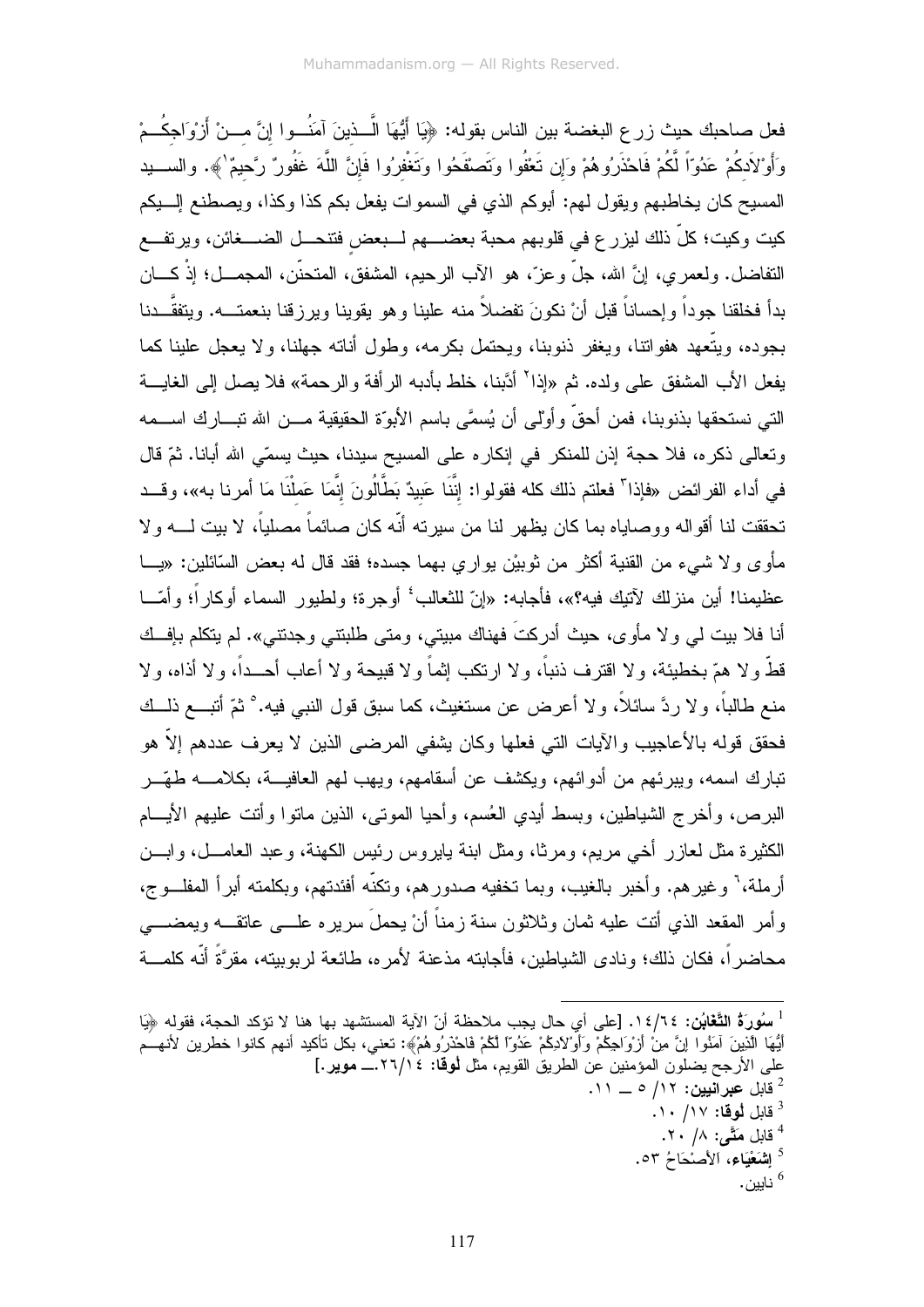الله الحي، و أنَّه هو الذي يبطل سلطانها، وتسأله أنْ يذهل عنها. و غفــر الخطايـــا و عفـــا عـــن الذنوب بالكلمة الخالقة الممجدة بروح القدس الحالَّة فيه، وفتح أعين الأكمه، المعروف بـــالعمى على طول الأيام. وخلق لبعضهم الأعين من الطين المجبول بريقه قدرةً منــــه علــــى الخليقـــة. وأشبع من خمس خبزات وسمكتيْن خمسة ألاف رجل خلا النساء والصبيان، وفضلَّ من ذلـــك اثنا عشر مناً كسراً، وكان مباركاً حيث كان. وغيَّر الماء المصبوب في سنة أجـــاجين خمــــراً وذلك في عرس الجليل. ونباركت به الصبيان ونادت به الأطفال. ولعن شجرة النين فجفت من ساعتها. وزجر أمواج البحر في شدة الريح فانتهت. ومشى على الماء ظاهراً. وتجلى لتلاميذه في الجبل مع موسى وإيليا النبييْن، وخبَّر السامريَّة بخبرها مع الأزواج. وأبرأ المرأة التي كان بـها نزيف دم منذ اثنتـي عشر سنة، وذلك بمجرد لمسها ثوبـه، وظنت أنَّه لا يـعلـــم بـهـــا، فعلـــم بالقوة التي خرجت منه، وقال للجماعة: «من لمس ثوبي؟»، وأنت المرأة وسجدت له، وأقـــرَّت بما فعلت؛ فقال لـها: «إيمانك شفاك، امضـي بسلام وكونـي بريئةً من عللك!». وأمر الشّـــياطين أنْ ندخلَ في الخنازير وتغرق في البحر ، فأجبت وانتهت إلى طاعته. وفعل أفعالاً كثيـــرة لـــو نسق جميعها الرسل لطال الكتاب بها؛ وقد نركنا أيضاً كثيراً منها لـــئلا يطـــول كتابنــــا هـــذا. و لأنَّني أعلم أنَّك قد قرأتَ الإنجيل المقدَّس حيث كان ما أثبته التلاميذ من ذلك منسوقاً فيه ومن قول صـاحبك وشـهادته: ﴿وَأَتَيْنَا عِيسَى ابْنَ مَرْيَمَ الْبَيِّنَات وَأَيَّدْنَاهُ برُوح الْقُدُسِ﴾ ٰ، فكيف يحيـــل عليكِ، أصلحكِ الله، أنَّ هذه الأفعال ليست إلـهية؛ ولا يـحيل ذلك إلاَّ علـى من أظلم عقله بالـجسد، وأعصى بصره بالغيرة، ومَنْ حملته محبة الدنيا على إهلاك نفسه، ومن اتَّبعه باﻹفك. وكـــل ذي لبٍّ ناصحٌ لنفسه إذا هو نظرٍ في كتابنا هذا، وتصفَّح هذه الأمور بعين الحقَّ والنصفة وقاســـها بأفعال صاحبك نبيَّن له الحق من الباطل، وإن كان لا يقاس بأمر المسيح شيء مـــن الأشـــياء بالبهت والكذب والدّعوى الباطلة. ونحن نعلم، وأنت، أنَّ أفعال المســـبح لبســـت مــــن أفعــــال البشريين؛ وأنَّ أمر صاحبك قد تهيأ لجماعة من الناس ممن قد رأينا وسمعنا به مـــن الْمُلُـــوك المنقدمين في سائر الأزمان. فإنْ قلت إنَّ الأنبياء كانت تفعل الأشياء المعجبة التي لـــيس فـــي قدرة العالمين أنْ يفعلوا مثلها، مثل موسى وغيره، قلنا لك: إنَّ الأنبياء كانت نفعل ذلــك، لكـــن بعد النَّضر ع الشَّديد، و الطلب الطويل، و المسألة الملحفة، لا بالقدر ة القـــاهر ة، و الأمــــر ِ النافـــذ، الذي لا مرد له، ولا شيء يعتاص عليه أو يضاده، مثلما كان يفعل سيدنا المسيح؛ لأنَّ أولئـــك إنَّما كانوا يفعلون الشَّيء المعجز، كما يفعل العبيد المشفقون بحسب الطَّاعة لإنفاذ الأمر الـــذي وجِّهوا به ونبليغ الرسالة. وأنت تعلم أنَّ موسى قبل فلق البحر لبني إسرائيل مــــا زال مصـــــائيَّاً ر اكعاً ساجداً طالباً، حتى قال الله له لمَ تصلّي: «قم' فاضربْ البحرَ بعصاك فإنّه ينفلــق بـــين

<sup>&</sup>lt;sup>1</sup> سُوْرَةُ الْبَقَرَةِ: ١/ ٨٧.

قابل **خروج:** ١٤/ ١٥, ١٦.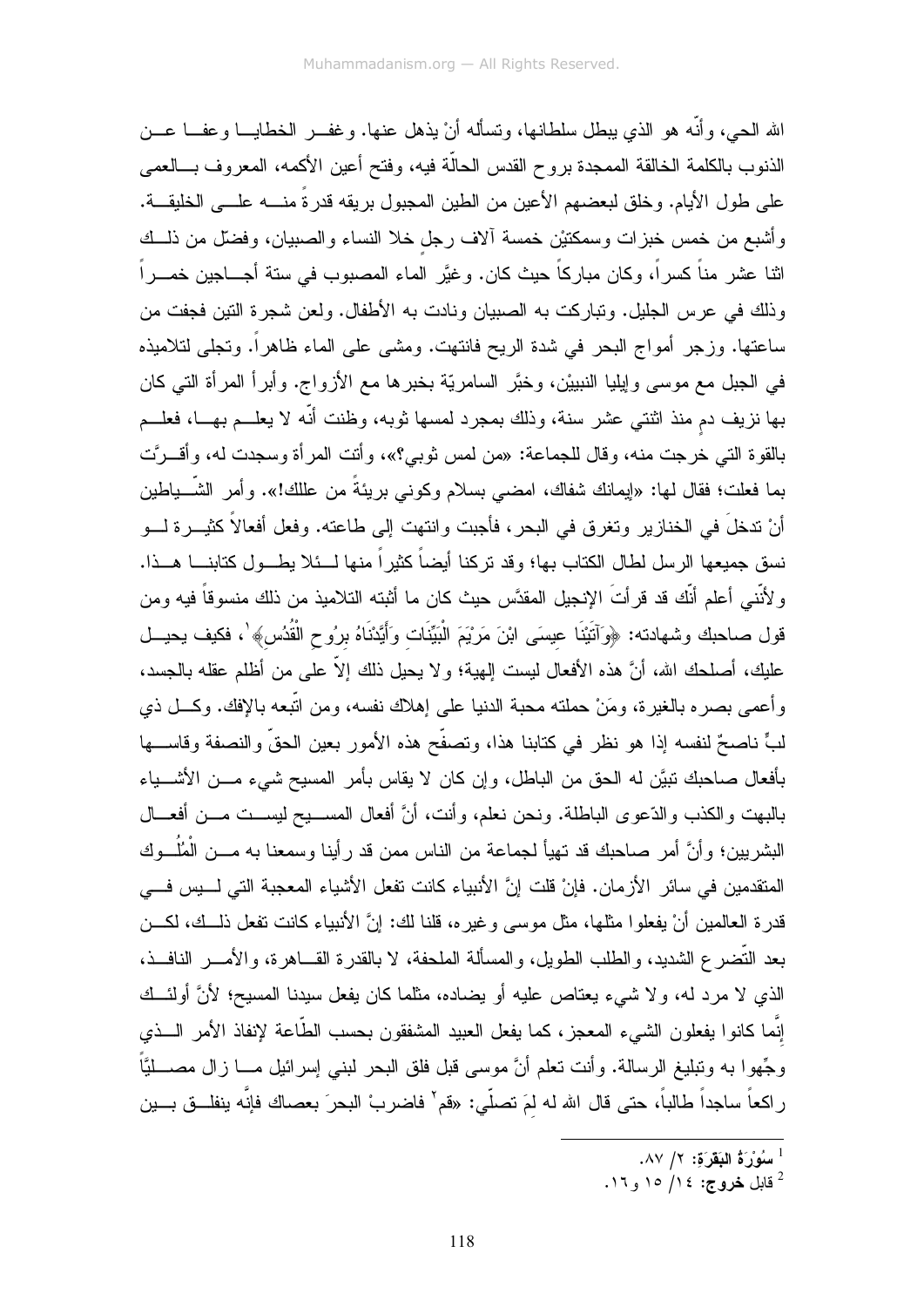يديك»، هكذا تجده في النوراة. وكذلك يَشُوع بن نون، وإيليـــا، وأليشـــع كـــانوا يتضــــرعون ويطلبون في صلواتهم؛ فعند ذلك يُؤذن لهم في عمل الآية، وذلك بعد المسألة الملحفة، على أنَّ بعضاً دعا وصلَّى ونضر ع فلم يُجَب مثل موسى، نجى الله، فإنَّه نعالى قال له لا أدخلــك أرض المواعيد، وهي بلاد الشَّام، لأنَّك لم تصدَّقني، ولم تقدَّس اسمي أمام بني إسرئيل، وذلَّــك فـــي المكان المعروف بماء الخصام لضربه الصخرة ضربتيْن؛ فحرمه من دخــول أرض الميعـــاد. ومثل إرْميَا المغبوط في الأنبياء، قد دعا، فقال الله، عزَّ وجلَّ «إنـي لا أسمع دعاءَك ولا أقبـــل صلاتك».

فأما سيدنا يسوع المسيح، الذي هو الابن الحبيب كما شهد أبوه له قائلاً «هذَا' هُوَ ابْني الْحَبيبُ الَّذي به سُررتُ» فإنّه فعل الأشياء بالقوة القاهرة، التي هي الكلمة الخالقـــة للســـموات والأرض المتحدة به، فهل يقدر مخالف أنْ يتعنَّتَ أو يبطلَ هذا القــول إلاَّ بالحســد والمعانـــدة للحقِّ، والافتر اء علي الله الآب، وكلمته، وروح القدس، مثل من بقول: إنَّ الشَّــمس مظلمـــة، و النار خبر محر قة، فباهت بذلك العبان وكفاه بهذا خجلاً.

#### [رسالة الحواربين]

وإذا قد نقلنا بعض شرائع المسيح سيدنا، وأخبرنا ببعض عجائبه. لنـــذكرْ الأن كيــف اتَّخذ تلاميذه الحورابين، وبعث بهم إلى أهل العالم دُعاةً إلى الحقِّ؛ فنقول إنَّه اتخذ قوماً أميين، لا علم لمهم ولا معرفة، ولا شرف ولا حسب، ولا أيسار، صبّادي سمك وعشَّاري خراج، ففتح قلوبهم وملأها نوراً وحكمةً، فقهروا بذلك كل فيلسوف حكيم وفاقوا كل طبيب ماهر، وتذلل لهم كلِّ ملك عزيزٍ، وسلطان شديدٍ، وكل جبار عنيدٍ، ودخل في طاعتهم كـــل شــــريف وحســــيبٍ، وافتقر إليهم كل غني حتى دان لمهم ذوو الأيسار، وأقرَّ لمهم كل ذي علم وفهـــم وانقطـــع عنـــد حجتهم كلِّ ذي بلاغة، ودانوا لهم بالطَّاعة، وأقرَّوا لهم بالإجابة غير منكرين ولا جاحدين؛ بل قائلين بالفضل الذي أونوه، ومعترفين لمهم بالنعمة التي ظهرت عليهم، والأيد الذي أُيِّــدوا بــــه، وتلك الآيات العجائب التي أظهروها حين قال لهم «اذهبوا<sup>٢</sup> فادعوا الأمم إلـــي حيـــاة الأبـــد، وبشررُّوهم بالبعث والنُّشور وقيامة أجسادهم، وفيها أرواحهم وتخليصهم من سرِّ الموت، وفكهم من سلطانه، وإطلاقهم من حبسة الذي هم فيه، وقد أعطيتكم على تحقيق ما تضمنون لمهم مـــن ذلك القدرة على فعل الآيات والعجائب مجاناً، أعطيتكم مجاناً، أعطوا لا تأخذوا ذَهَباً وَلا فضَّةً

- . مَتَّى: ١٧/ ١٧.
- $\cdots$  قابل مَتَّى: ١٠، ولوفا: ١٠/ ١ \_ ١٠.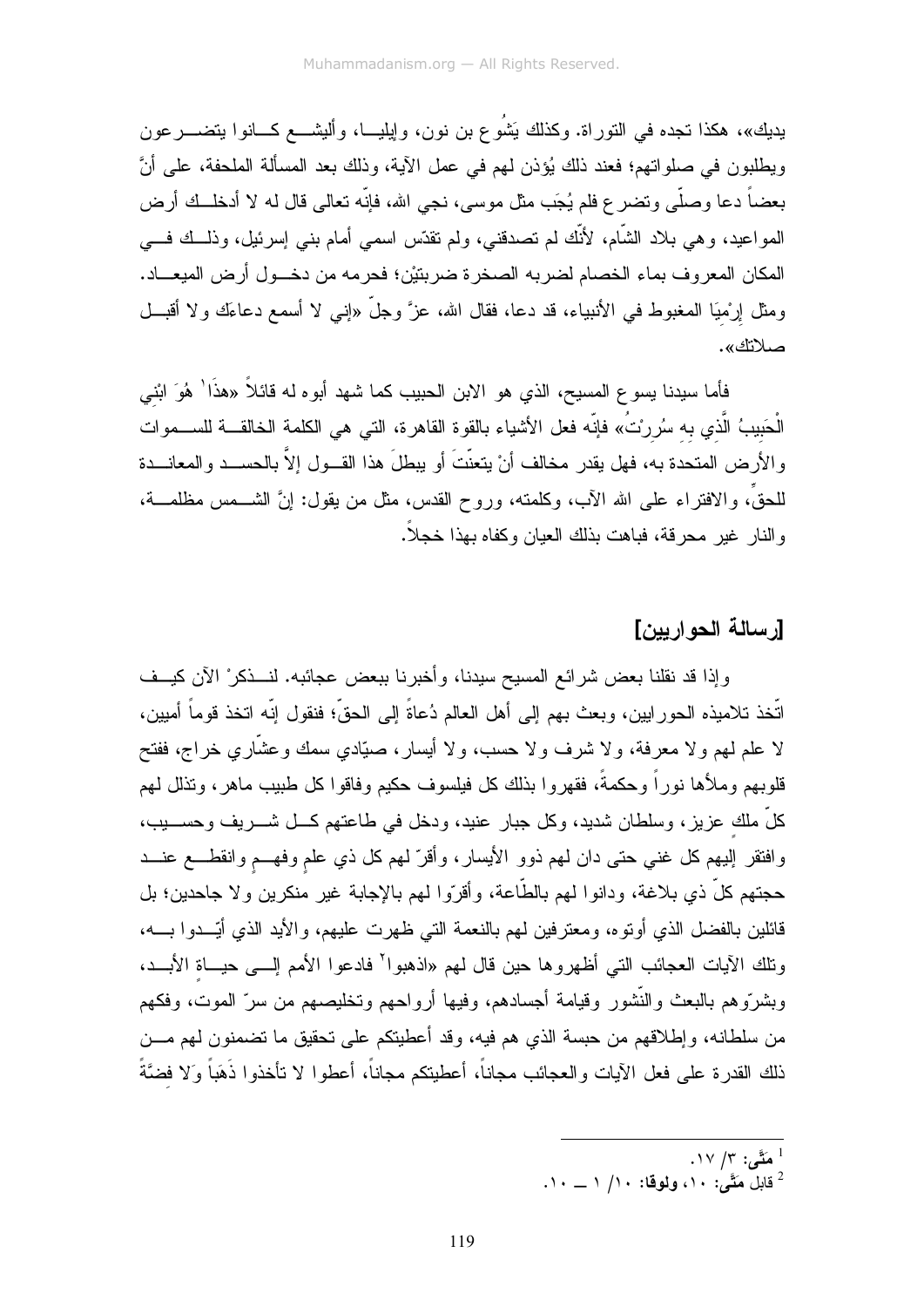من أحد! تضعون أيديكم على المرضى فيبر أون، والموتى فيحيون باسمي، ليعجب العالم مـــنكم ويكون لـى حجةً عليهم»؛ فساروا بسيرته وبلغوا ذلك وبشَّروا الناس بالرحمة والمغفرة ودعوهم إلى الحقِّ مجتهدين غير مفترين ولا مستأثرين لشيء من الدنيا، وعدة هؤلاء ســـبعون رجـــلاً الذين وجَّههم قبل ارتفاعه إلى السماء بالكرامة والمجد. واختار انثــــى عشــــر رجــــلاً كــــانوا ملازمين له، وهم حواريوه وتلاميذه المشاهدون لكلَّ أموره في كلِّ أحوالـــه، وهـــم النــــاقلون أخباره بالحق والصدق إلىي الأمم، وكانت مخاطبته إياهم وعهده إليهم فائلأ: إنَّ الـــذي يعمـــل ويعلُّم هذا، يُدعى اسمه كبيراً في ملكوت السَّموات وعظيماً، وإذا أنتم طلبتم فـــاطلبوا المغفـــرة لخطاياكم، و الرَّحمة، وملكوت السماء، و العمل بالبر ، و لا تكثر و ا الخطــب و التعديـــد وتشـــغلو ا قلوبكم بطلب الرزق الذي قد كَفيتموه؛ فإنَّ أباكم الذي في السماء أعلم بحوائجكم ومــــا بصـــــلح لكم، ولكن إذا دعا أحدكم فلبدعُ هكذا':

«أَبَانَا الَّذ*ي* في السَّمَوَات. لَيَتَقَدَّس اسْمُكَ. لَيَأْت مَلَكُوتُكَ. لتَكُنْ مَشْيئَتُكَ كَمَا في السَّمَاء كَذلكَ عَلَى الأَرْض. أعطنا خُبْزِنَا كَفَافَنَــا يَومـــاً فَيَومـــاً. واغْفِرْ لَنَا ذُنُوبَنَا وخطايانا كَمَا نَغْفِرُ نَحْنُ لِمَن أساءَ إِلَيْنَا. وَلا نُدْخلْنَا فـــي التَّجَارِب. لكنْ نَجِّنَا منَ الشَّرِّيرِ، لأَنَّ لَكَ الْمُلْكَ والْقُــوَةَ، والْمَجْــدَ، إلَـــى الأَبَد. آمبنَ».

ثم قال لهم: «إنّي موجهكم مثل الحملان بين الذئاب، ` ولكنّي مؤيدكم. فكونوا حُكمـــاء في أموركم! وإذ قدمتم إلى السّلاطين والحكام والقضاة فلا تهابوهم! ولا تميلـــوا عـــن الحـــقّ معهم! و لا نر هب قلوبكم عند مخاطبتكم اياهم بالمو اعظ، لأنَّهم لا يملكون لأنفسكم ضر اً، وإنما سلطانهم على أجسادكم فقط، فاصبر و١ إذا ألجؤوكم إلى الحبس والضرب والقتل واذكر و١ مـــن له سلطان على أنفسكم وأجسادكم معاً، لأنَّه هو القادر على أنْ بِمبتكم ويحييكم ويعذبكم ويعفــوا عنكم، ولا تهتموا بما تكلمونهم وتحاجون به؛ فإنّي معطيكم في الوقت مـــن الحكمـــة بـــالروح القدس ما نحتاجون إليه واعلموا أنَّ من جحدَ دعوتـي وأنكر البشارة باسمـي أنكرنـه بوم القيامـة، إذا وقف مع الخلائق بين يدي للحكم والقضاء، ومَنْ أقرّ بدعوتي، والبشار ة باسمي بسين يسدى النَّاس ولم يجحد ذلك، ولم يكتمه، قررت به أنَّه من أوليائي يوم الدين إذا وقف مع الخلائق بين يدي، ثم قال لهم عليكم بالتّواضع فطوبي ّ للمتواضعين! طوبي للمطهرة قلوبهم! كونوا رحماء! فطوبي للرحومين! فإنَّهم يستحقون الرَّحمة من ربهم. ثم قال لهم: صلوا من قاطعكم! أعطـــوا من منعكم! أحسنوا إلى من أساء إليكم! سلموا على سبّكم! صالحوا من بغضكم! اصفحوا عمّن

- $\cdot$  قابل مَتَّى: ٦/ ٤ \_ ٧.
- .۳۳ \_ ۱۶ /۱ .۳۳ \_ ۳۳.
- . فايل مَتَّحٍى: ٥/ ٣ \_ ٩ و ٤٤ \_ ٤٦ .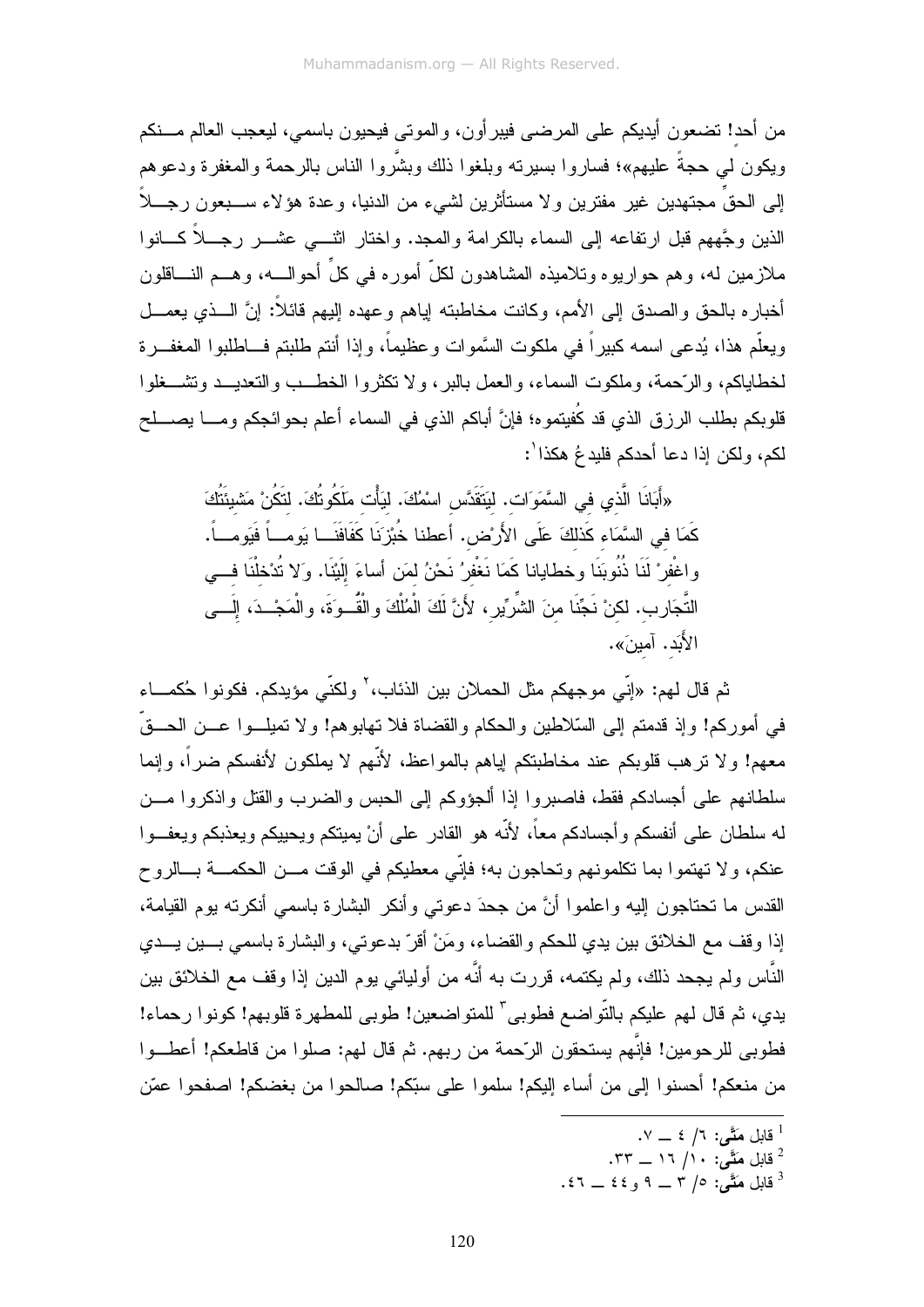أهانكم! أنصفوا من خاصمكم! واعفوا عمّن ظلمكم كعفو الله مو لاكم عنكم! فإنّكم إذا لم يسر حم بعضكم بعضاً، كيف يرحمكم الله؟ وإذا لم تحسنوا إلى الناس، كيف يحسن الله إلــــيكم؟ كونــــوا متفضلين حتى يجود الله عليكم! فحقاً أقول لكم، كما تفعلون كذلك يُفعل بكم. ثم قال: إنَّ ٰ ضوع الجسد عيناه، فإنْ كان البصر ِ مستضيئاً استضاء الجسد كلُّه، و إنْ كان البصر ِ مظلماً كان الجسد أيضـاً في الظـلام؛ كذلك العبد إذا كان عالماً بربه أبصر ذنبه، وإذا كان جاهلاً بربه عمي عـــن ذنوبه، وكما أنَّ لا قوام للجسد إلاَّ بالنفس الحيّة، كذلك لا قوام للدين إلاَّ بالنيّة الحسنة الصّادقة. ولِياكم والنظر إلى عيوب ْ الناس، وأن تعاتبوهم على صلاحها؛ لكن أبدأوا بإصــــلاح عيـــوب أنفسكم و غطُّو ها بأفعالكم، لا تعطوا القدس للكلاب! و لا نتشر وا در ركسم قسدَّام الخنساز بر ! و لا تذكروا الحكمة للسفهاء! ولا تتكلموا بها عند المظلمة قلوبهم من خوف الله. ثم قال: ما أســـهل ّ السبيل التي تؤدي إلى العطب والملاك، وما أوسعها وأعمر ها! وأكثر سالكيها! وما أثقل السبيل التي نؤدي إلى الحياة! وما أبطأ سالكيها وأقلَّ عامريها! ۚ احتفظوا من الكذابين! واحتراسوا من المرائين على ظهورهم ثياب الصَّوف كالحملان؛ وهم من داخل كالذئاب الخاطفــة، يُعرفــون بسيماهم. هل يجتني من العوسج عنب أو من الحنظل نين؟ كذلك لا ينتفع بقول ولا بموعظــة من مثل هؤلاء. واحذروا من الأنبياء الكذبة، الذين يأتونكم بعدي بلا آية ولا حجة بل بالســـيف والمغالبة. أمضوا!° فادعوا النَّاس إلى حياة الأبد! وعلَّموهم ما علمتكم من الحكمة الرّوحانيـــة! وخُبِّروهم بما رأيتموه منبي وأهدوهم في هذه الدنيا الفانية الغرارة! ورغبوهم في دار الآخـــرة! وأعلموهم إنَّ الله، تبارك وتعالى، باعث من في القبور ومحيى الموتى، ومدين الخلائق! فمـــن عمل صالحاً ورث الحياة الدائمة، التي لا موت يقطعها فـــي ملكـــوت الســـمّاء، وجـــوار (ب العالمين الذي لا شيء أفضل منه مع الأمن والعافية، في نعيم لا يزول ولا ينقضي. فمن أفسد، ولم يسمع قولكم وكذب بشارتي وجحد دعواي وناصبها بالنقض والمخالفة والعداوة والمعانــدة فجزاؤه يوم الدين نار جهنم التي لا نتطفئ، خالداً فيها والعذاب الدائم الـــذي لا انقضــــاء لــــه، وغضب الله وسخطه الذي لا رضا بعده؛ فمن ردِّ دعوتي فقد ناصـب الله وردِّ أمــره. وقــد أعطيتكم من الأيد والسلطان والقوة والقدرة ما يحقق للناس دعونكم، لتكـــون الـحجــــة البالغــــة عليهم. ضعوا أيديكم على المرضى ْ الميئوس منهم فيبر أون باسمي. ونادوا الموتى فيحيــون. وأخرجوا الشياطين من الناس. وافتحوا أعين العمي وطهَّروا البرص. فلا شيء يعانـــدكم، ولا

- قابل مَتَّـى: ٦/ ٢٢ و ٢٣.
- $\mathcal{N} = \sqrt{N}$  هَتَّى: ٧/ ١
- فابل مَتَّمی: ۷/ ۱۳ و ۱۶.  $\mathcal{S}$
- قابل مَتَّـى: ٧/ ١٥ \_ ٢٠.
- قابل مَقًى: ١٨/ ١٩ و ٢٠.
	- قابل مَقٌى ١٠/ ٨.  $\sim$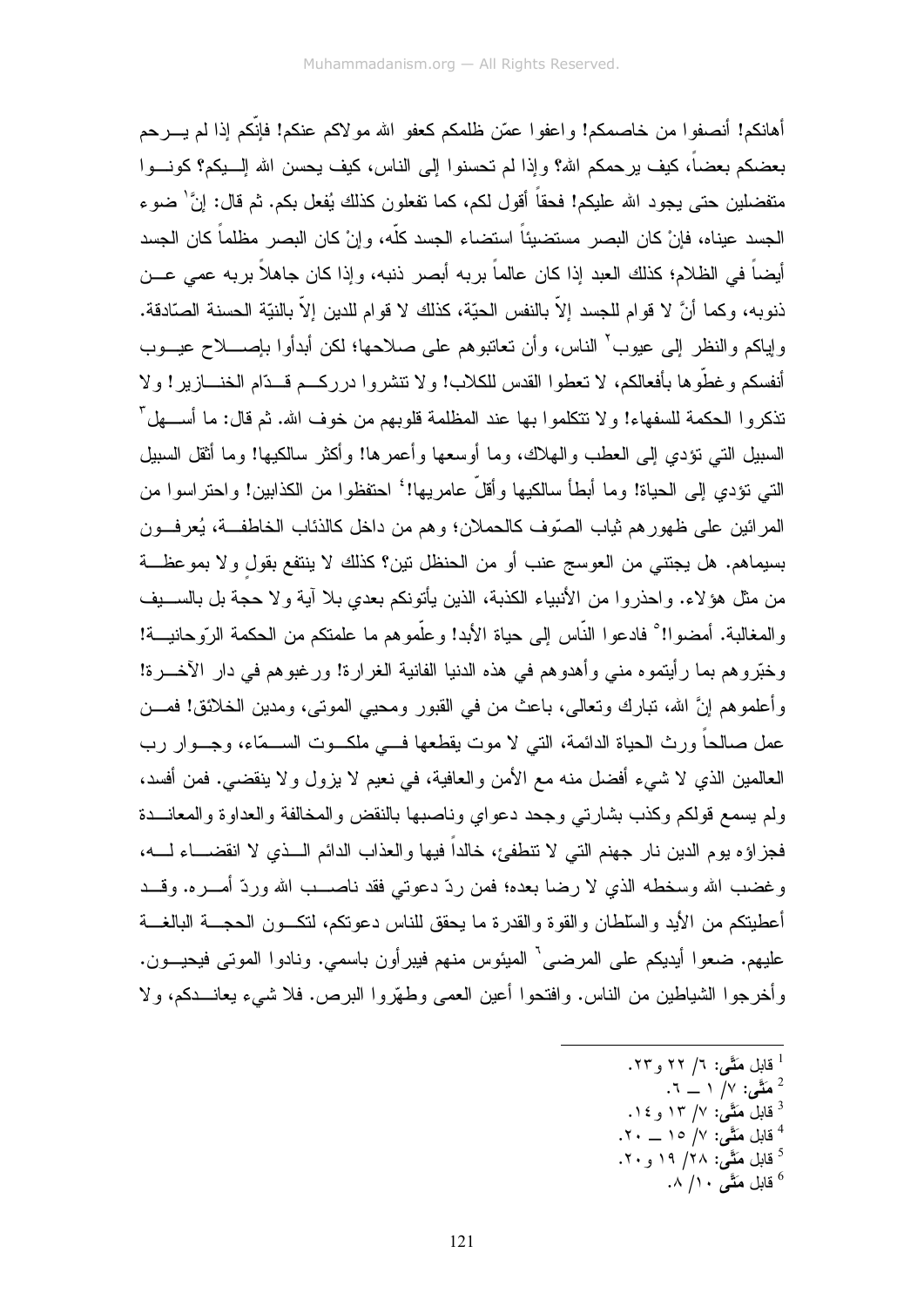يقاومكم. وكلَّ ما ربطتمو ه' علي الأرض كان مربوطاً في السَّماء؛ وكلَّ مـــا حللتمـــو ه كـــان محلولاً، حتى نتير دعوتي في جميع ْ الأرض ولا يكون موضع خالياً من دعوتي، لأنَّها إلـــي الناس كافة، لأنها نعمة مبثوثة على جميع ذرية آدم. فمن دخل فيها حظَّ نفسه، وربـــح وأمـــن وسلم وفاز وغنم؛ ومن ضلَّ معرضاً خاب وخسر. ها أنا ذا موجهكم بلا سوط، ولا عصا، ولا سيف، ولا سلاح، ولا ملك، لا جنود، ولا قهر، ولا مجاهدة، ولا مقاومـــة، ولا مجاحفــة، ولا جدال، ولا مناظرة، ولا اضطهاد، ولا عنف، ولا نرغيب في ملك، ولا ملذات الدنيا وشهواتها، و لا تسهيل في السنن. فنادوا في الناس و ادعو هم إلى النَّوبة و الخـــروج عـــن الأهـــل و الولـــد و الأمو ال و النعيم ور فض الدنيا، و التذلل، و الخضوع، وصححو ا قولكم، وضمانكم لهم ملك وت السَّموات بالآيات المعجبة، التي أعطيتكم السلطان والقدرة على صنعها، وخبروهم خبر البعــث والو عبد! ور غبو هم في الثواب! وحذَّر و هم من العقاب، و لا تأخذوا ذهباً و لا فضية! و لا تربيب دوا من أحد أجراً ولا شكراً! كلوا من كدٍّ أيديكم! وما فضل من قوتكم تصدقوا به على المســـاكين! ولا نتـخروا للغد! وامنحوا الناس منحتكم بلا غش ولا غل! وأعطوهم من ذلــك مجانـــاً كمـــا أعطيتكم. لا تمنعوا طالباً ولا نردوا سائلاً! وأسعفوا الناس جميعاً! وابذلوا لمهم المجهـــود مـــن أنفسكم! سبيروا بالبشارة ولا نفتروا! فإنَّ ملكوت السَّماء قد دنت، وها أنا" معكم ومع كـــلٌ مـــن دعا باسمي جميع أيام الدنيا إلى انقضاء الدهر. ثم إنّه أراد أنْ يكمـــلَ النواضــــع إلــــي الغايــــة القصوى، فلم بمنتع من أبدى الكفر ة حتى نالوا منه ما نالوه من صلبه على خشبة؛ و هــو مــع ذلك يقول «يَا أَبَت<sup>}</sup> اغْفرْ لَهُمْ! لأَنَّهُمْ لا يَعْلَمُونَ مَا يَفْعَلُونَ» ثم مات بجسده؛ وأقام على الصليب إلى وقت الغروب من يوم الجمعة، ثم أُنزل ودُفن، وأقام في القبر إلى صبيحة يوم الأحد، ثــم انبعث حياً بلاهونه، وتراءى° للنَّسوة اللاَّتى جئن إلى قبره زائرات. وظهر بعد ذلك لحوارييه، مرةٌ في الجليل ومرتيْن في الغرفة التي كانوا فيها نز لاً، ومرةٌ في الطريق وبعضهم ماض إلى القرية التي تُدعى عمواس، ومرة على شاطئ البحر وهم يتصبّدون السّمك، وأكل معهـــم عـــدة مرار كل ذلك في خلال أربعين يوماً. وكان يجدد عليهم الوصية ويذكرهم العهود التي عهـــدها إليهم، ويخبرهم أنَّه سيوجه لمهم البارقليط الذي هو الروح القدس لتأييدهم؛ فلم يز الوا كذلك إلــــى أن صعد" إلى السماء صعوداً ظاهر ا مكشوفاً بحضر ة من كان حاضر اً في ذلك الوقــت، و هـــم بنظرون إلىي أبواب السّماء مفتحةً وقد نزلت الملائكة ورفعته بالتمجيد والتهليل والتسبيح، وهي

- <sup>1</sup> قابل **يُوحَثَّا: ٢٠/ ٤٢٣؛ ومتى: ١٩ و ٢٠.** 
	- مَتَّى: ٢٨/ ٢٠.
	- قابل مَرْقَس: ١٦/ ١٥. قابل لُوقا: ٢٢/ ٣٤.
- <sup>5</sup> قابل مَتَّـم : ٨/ ۹ و ۱۰؛ ومرقس: ١٦/ ۹.
- فايل لوقا: ٢/ ٥١؛ وأعمال: ١/ ٩ \_ ١٢، ومرقس: ١٦/ ١٩.  $\,$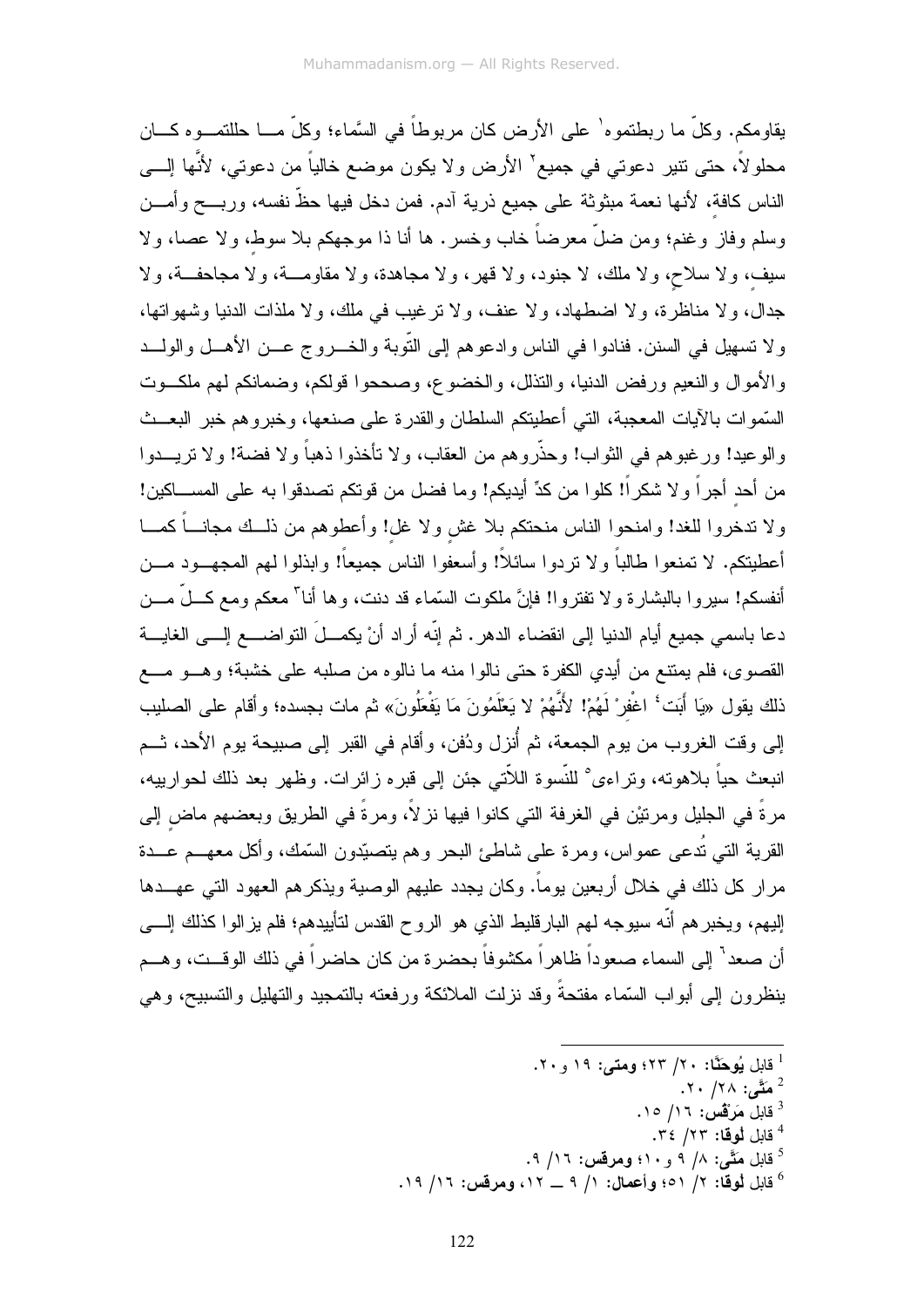تخاطب وتقول: أَيِّها الناس ما بالكم تنظرون متعجبين حائرين، هذا يســـوع المســـيح ابـــن الله الوحيد قد صعد إلى السماء ممجداً، وهو مزمع أنْ يأتي ثانيةً في آخر الأيام، فيُرَى ناز لاً فـــي ذلك الوقت كما نرونه السَّاعة صاعداً، ليبعث مَنْ في القبور ، ويدين الخلائق، ثم غـــاب عـــنهم وغابت الملائكة معه. وذلك الجبل الذي صعد منه هو جبل الزينون من بلاد الشَّـــام معــــروف مشهور بهذه الصّقة إلى هذا الوقت.

فلنذكر بعد هذا شهادة المخالف، إذْ يقول معلناً ﴿إِذْ قَالَ اللهُ يَا عيسَـــى إنِّــــي مُتَوَفِّيــكَ وَرَافعُكَ إِلَىَّ وَمُطَهِّرُكَ منَ الَّذينَ كَفَرُوا وَجَاعلُ الَّذينَ اتَّبَعُوكَ فَوقٍ الَّذينَ كَفَرُوا إِلَى يَوْم الْقِيَامَة ثُمَّ إِلَىَّ مَرْجعُكُمْ فَأَحْكُمُ بَيْنَكُمْ فيمَا كُنْتُمْ فيه تَخْتَلَفُونَ \* فَأَمَّا الَّذِينَ كَفَرُوا فَأُعَذِّبُهُمْ عَذَاباً شَديداً في الدُّنْيَا والآخرَة وَمَا لَهُمْ منْ نَاصرينَ \* وَأَمَّا الَّذينَ آمَنُوا وَعَملُوا الصَّالحَات فَيُـ وَفّيهمْ أُجُــورَهُمْ واللهُ لا يُحبُّ الظَّالمينَ \* ذَلكَ نَنْلُوهُ عَلَيْكَ منَ الآيَات والذِّكْرِ الْحَكيمِ ٰ﴾؛ فهذا، فتح الله عقلك إلى الصَّواب، قول صاحبك واعترافه وشهادته عن الله، كما أدَّعي وادَّعيت له، فتثبت في النُّظـــر! و انصح لنفسك في الاستقصاء! و لا تَملْ إلى غير الحق! فإنك إنْ أنصفت ظهر لك أبيض النور وتلألأ الحق.

ثمّ لمّا كان بعد صعوده إلى السّماء بعشرة أيام، كان الحواريون مجتمعين في الغرفـــة ْ التبي كانوا بنزلون فيها معه إذ سمعوا هادة عظيمة شديدة، وتجلَّى عليهم الروح القدس، الـــذي هو البارقليط، فصار على كل رجل مثل اللسان من النار؛ فجعل يتكلم بلسان البلد الـــذي وُجِّـــه ليبشر فيه بالمسيح مخلَّص العالم ومنقذه، ويدعو أهل ذلك البلد إلــــى النَّصـــــرانية ويخــــاطبهم بلسانهم، ويريهم الأيات المعجزة، فعند ذلك نفرِّق الحواريون، كل رجل منهم إلى البلـــد الـــذي نُدب إليها، وأُعطي معرفة لسانها وكلام أهلها، وكتبوا الإنجيل الطَّاهر، وجميع أخبار المســـبح وأقاصيصه بكلِّ لسان عن إملاء الروح القدس، فدانت لمهم الأمم، واستجابوا لقولهم، ورفضــــوا هذه الدنيا ومالوا إلى الأمر الواضح، ونركوا أديانهم ودخلوا في النصرانية، عندما أشرق لهــم نور الحقِّ وتلألأ نور البشارة، فأيقنوا وآمنوا مصدِّقين غير مرتابين ولا شاكين، حيث ميَّــزوا الحقِّ من الباطل والكفر من الإيمان والهدى من الضَّلالة والرَّشد من الغي. ورأوا الأعاجيـــب والأيات الباهرة والدلائل الواضحة، والسيرة الحسنة المشبهة لسيرة المسيح، التي أثارها فائمـــة ثابتة حتى اليوم والساعة، فنحن الذين قبلناه منهم، ولم نزد فيه ولم نُنقص منه، وعليــــه نحيــــى وعليه نموت ونُبعث حتى نقوم به بين يدي المسيح سيدنا يوم نقف بين يديه إذا هو دان الخلـــق جميعهم؛ ليس هذا كسيرة صاحبك، وسيرة أصحابك الذين لم يزالوا ينقدمون في القتل والنهــب

- $\sim$ ا سُورَةُ آل عِمْرَانِ: ٣/ ٥٥ \_ ٥٨.
- $\cdot$ 1۳ آفايل أعمال: ١/ ١٣، و ٢/ ٢ ١٣.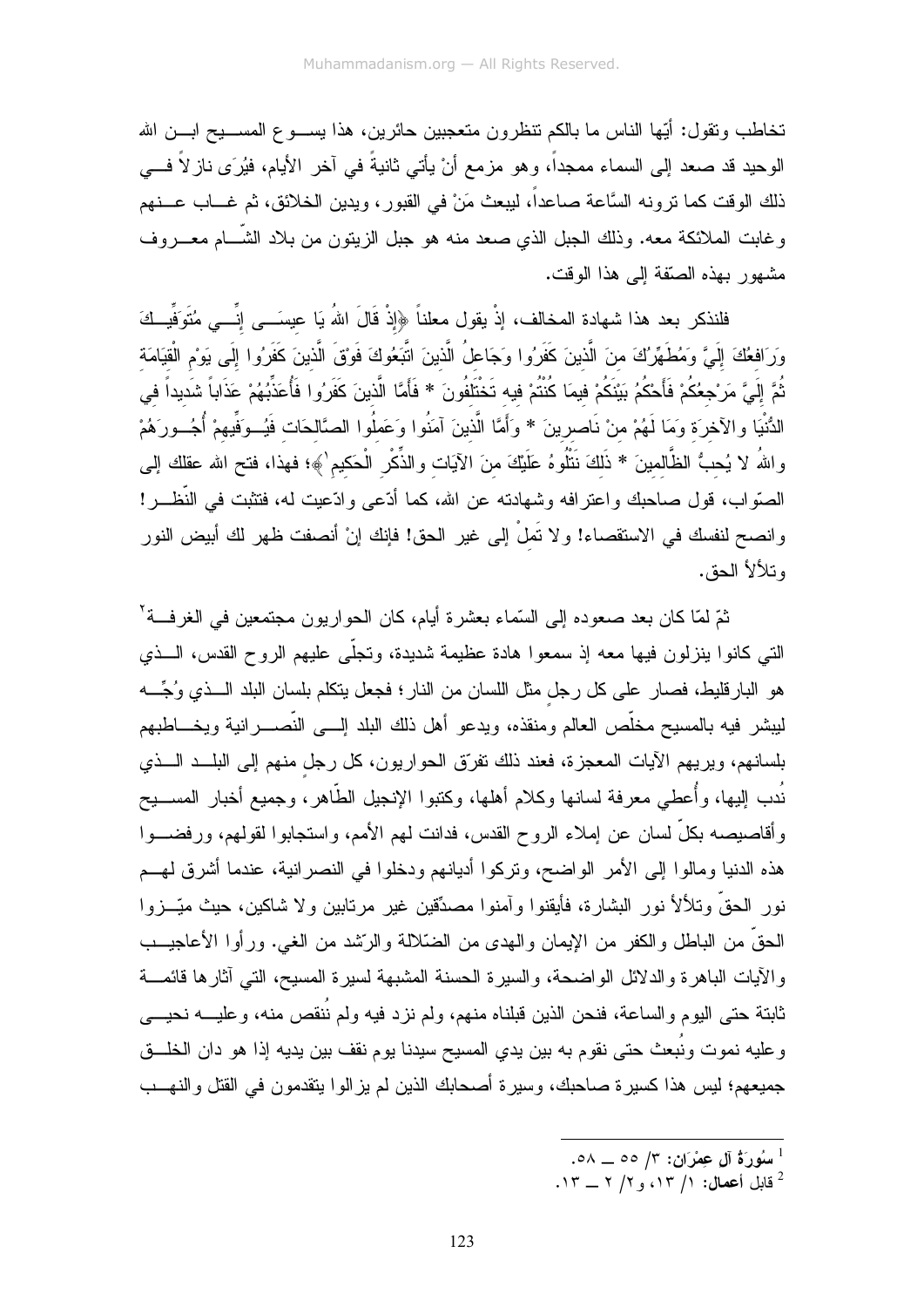و الخبط بالسبو ف وسبي الذر ار ي، و التغلُّب على البلدان و نهب الناس أمو الهم، و هتك حــــر بمهم واستعباد الأحرار، وهم في هذه الحال إلى هذه الغابة بحملون الناس علـــي المحــــارم وعلــــي مساوي الأخلاق، حتى نعلموا، فقالوا في ذلك ما لم نفعلوه، مثل قول عُمر بن الخطَّـــاب: «ألا **من كان جاره نبطياً واحتاج إلى ثمنه فليبعه**». ٰ ومثل هذا كثير مما بشاكله من القول والفعل. وهذا خلاف ما كان يفعله سمعان وبولس من إبراء المرضىي بأمرهما وطلبهما؛ وإقامة الموتى باسم المسيح سيدنا.

## [لا حاجة للمعجز ات بعد الآن]

وإنْ قلت: ما بال الرَّهبان لا يفعلون اليوم من الأيات والعجائب والجرائح مثلمـــا كــــان الحواريون يفعلون حيث توجهوا إلىي البلدان؟ رجعنا إليك بالجواب، وقلنا: إنَّهــم لمّـــا مضـــوا للبلدان للدعوة واجتذاب الناس إلى الإقرار بربوبية المسيح، احتاجوا عند ذلك إلى كثرة الأيات وتواتر العجائب لتصحّ دعوتهم، وليعلم الذين يدعونهم صحّة دعواهم. فليس الرّهبـــان اليـــوم دُعاةً، وإنْ كان كثير منهم يتكلُّفون فعل ذلك لدى الخواص خفية، ليُعلم أنَّ نلك النعمة ثابتة فيهم باقية، فإذا جرى لهم أمر احتاجوا إلى إظهار قوتهم للعامة أظهروها، ليُعرف ذلك من أفعـــالهم في المشرق والمغرب حيث حلُّوا. ولو أنَّ الرهبان نكلفوا إحياء كل ميت وإشفاء كـــل مــــريض في كل وقت لم يمت أحد، ولم يكن للقيامة رجاء، ولا للدنيا زوال، وكان في ذلك تكذيب لو عــد الله نبارك وتعالى ووعيده في الآخرة. وإنَّما يفعل الرَّهبان ما يفعلونه ويجــــري علــــي أيــــديهم الواحد بعد الواحد ليزدادوا نقةً، لما هم فيه من ذلك النعب والنصب، وليعلموا كيــف مـــرنبتهم عند الله في طاعتهم ليلهم ونهارهم. وأيضاً فمن قصدهم بقلب سليم ونيّـــة صــــحيحة وأتــــاهم مستغيثًا فبصلواتهم وبركة دعائهم أدركوا طلبتهم. وأيضاً لو كانت الآيات والعجائب تظهر لدى النُّجارب كما ظهرت للأولين، كانت دائمة كما كانت في أيام الجهل وعـــدم الأدب لمَّـــا كــــان للناس في إيمانهم وطاعتهم حمد إلاّ كحمد الدواب التي لا تستغني في الاستقبال بها، والاستدبار عن اللجم والضرب بالعصا، لكن إذْ فضلَّل الله نبارك اسمه جوهر الإنسان على البهائم وأنعـــم عليهم بالعقل و التمييز ، كلُّفهم استعمال ر أيهم في إحر از ٍ علم ما غاب عنهم من بر هــــان الحــــقَّ عن دينه. فإذن ليس يحتاج الناس اليوم إلى معاينة الآيات في تحقيق هذا الدين، إلاَّ مـــن رفــــع نفسه عن استعمال العقل، وشارك البهائم في جهلها وقلة إدر اكها.

<sup>&</sup>lt;sup>1</sup> [لا أحتاج للقول بأن هذه الفكرة على تعارض كلي مع سياسة عُمرَ غير المتعصبة والمتسامحة.ـــ موير .]